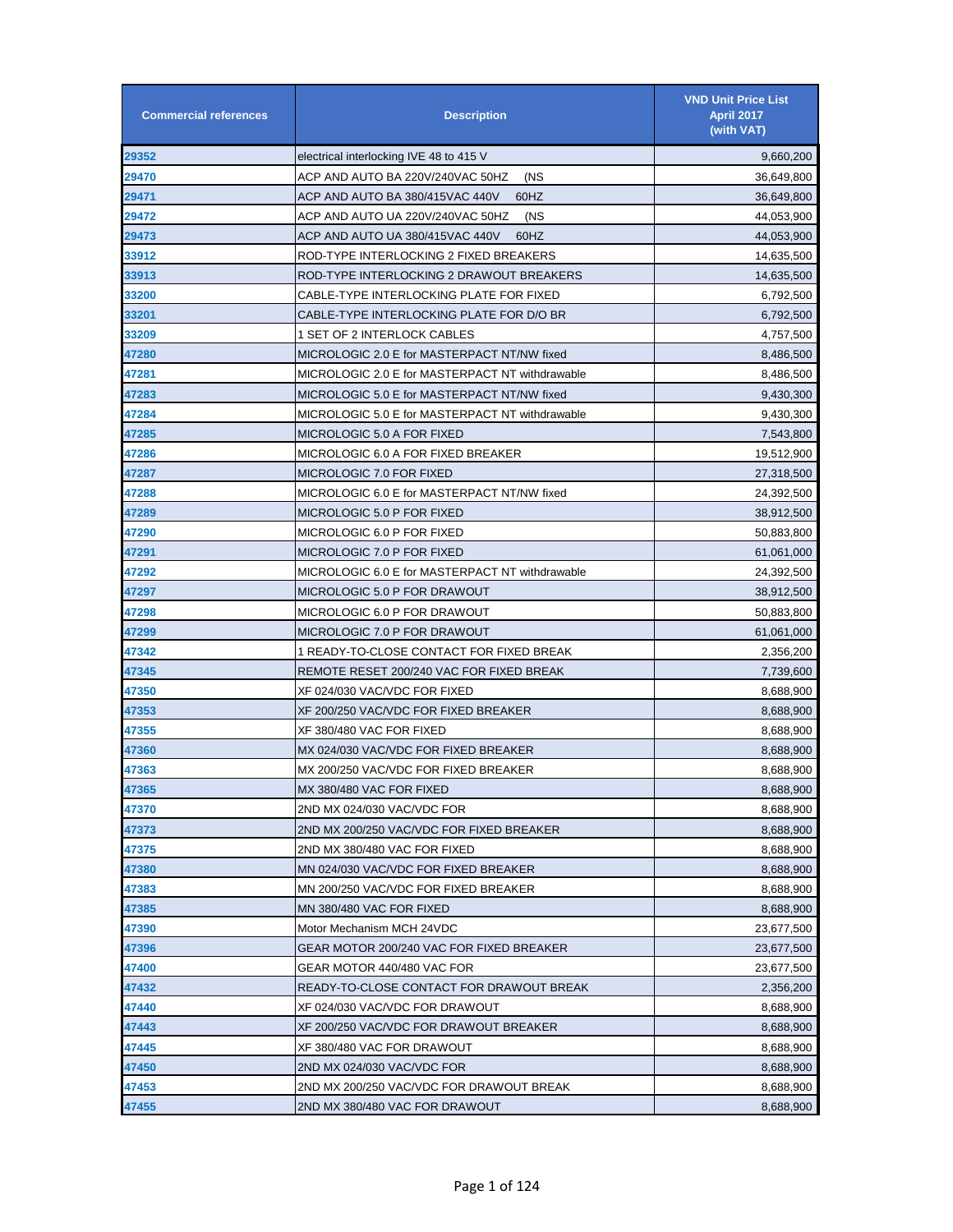| <b>Commercial references</b> | <b>Description</b>                              | <b>VND Unit Price List</b><br><b>April 2017</b><br>(with VAT) |
|------------------------------|-------------------------------------------------|---------------------------------------------------------------|
| 47460                        | GEAR MOTOR 024/030 VDC FOR                      | 23,677,500                                                    |
| 47466                        | GEAR MOTOR 200/240 VAC FOR DRAWOUT BREAK        | 23,677,500                                                    |
| 47468                        | GEAR MOTOR 277/415 VAC FOR                      | 23,677,500                                                    |
| 47512                        | BPFE ELECTRICAL CLOSING PUSHBUTTON              | 5,029,200                                                     |
| 47926                        | CABLE-TYPE INTERLOCK PLATE FOR FIXED OR         | 6,795,800                                                     |
| 48182                        | EXTERNAL SENSOR FOR NEUTRAL OR EARTH FLT        | 39,361,300                                                    |
| 48198                        | BLOCK OF 4 OF CONTACTS FOR FIXED BREAKER        | 2,598,200                                                     |
| 48203                        | REMOTE RESET 200/240 VAC FOR FIXED BREAK        | 4,251,500                                                     |
| 48206                        | GEAR MOTOR 024/030 VDC FOR                      | 23,677,500                                                    |
| 48212                        | GEAR MOTOR 200/240 VAC FOR FIXED BREAKER        | 23,677,500                                                    |
| 48214                        | GEAR MOTOR 380/415 VAC FOR                      | 23,677,500                                                    |
| 48360                        | MICROLOGIC 5.0 A FOR DRAWOUT BREAKER            | 7,543,800                                                     |
| 48361                        | MICROLOGIC 6.0 A FOR DRAWOUT BREAKER            | 19,512,900                                                    |
| 48362                        | MICROLOGIC 7.0 A FOR DRAWOUT                    | 27,318,500                                                    |
| 48363                        | MICROLOGIC 5.0 P FOR DRAWOUT BREAKER            | 38,912,500                                                    |
| 48364                        | MICROLOGIC 6.0 P FOR DRAWOUT                    | 50,883,800                                                    |
| 48365                        | MICROLOGIC 7.0 P FOR DRAWOUT                    | 61,061,000                                                    |
| 48468                        | BLOCK OF 4 OF CONTACTS FOR DRAWOUT BREAK        | 2,598,200                                                     |
| 48469                        | 1 READY-TO-CLOSE CONTACT FOR NW/NT D/O          | 2,356,200                                                     |
| 48473                        | REMOTE RESET 200/250 VAC FOR                    | 4,251,500                                                     |
| 48481                        | XF 024/030 VAC/VDC FOR DRAWOUT BREAKER          | 8,688,900                                                     |
| 48484                        | XF 200/250 VAC/VDC FOR DRAWOUT BREAKER          | 8,688,900                                                     |
| 48486                        | XF 380/480 VAC FOR DRAWOUT                      | 8,688,900                                                     |
| 48491                        | MX 024/030 VAC/VDC FOR DRAWOUT BREAKER          | 8,688,900                                                     |
| 48494                        | MX 200/250 VAC/VDC FOR DRAWOUT BREAKER          | 8,688,900                                                     |
| 48496                        | MX 380/480 VAC FOR DRAWOUT                      | 8,688,900                                                     |
| 48498                        | MICROLOGIC 2.0 E for MASTERPACT NW withdrawable | 8,741,700                                                     |
| 48499                        | MICROLOGIC 5.0 E for MASTERPACT NW withdrawable | 9,713,000                                                     |
| 48500                        | MICROLOGIC 6.0 E for MASTERPACT NW withdrawable | 25,124,000                                                    |
| 48501                        | MN 024/030 VAC/VDC FOR DRAWOUT BREAKER          | 8,688,900                                                     |
| 48504                        | MN 200/250 VAC/VDC FOR DRAWOUT BREAKER          | 8,688,900                                                     |
| 48506                        | MN 380/480 VAC FOR DRAWOUT                      | 8,688,900                                                     |
| 48511                        | 2ND MX 024/030 VAC/VDC FOR                      | 8,688,900                                                     |
| 48514                        | 2ND MX 200/250 VAC/VDC FOR DRAWOUT BREAK        | 8,688,900                                                     |
| 48516                        | 2ND MX 380/480 VAC FOR DRAWOUT                  | 8,688,900                                                     |
| 48521                        | GEAR MOTOR 024/030 VDC FOR DRAWOUT BREAK        | 23,677,500                                                    |
| 48527                        | GEAR MOTOR 200/240 VAC FOR DRAWOUT BREAK        | 23,677,500                                                    |
| 48529                        | GEAR MOTOR 380/415 VAC FOR                      | 23,677,500                                                    |
| 48534                        | BPFE ELECTRICAL CLOSING PUSHBUTTON              | 2,011,900                                                     |
| 48579                        | DOOR INTERLOCK (RIGHT-HAND SIDE OF CHASS        | 2,413,400                                                     |
| 48580                        | DOOR INTERLOCK (LEFT-HAND SIDE OF CHASSI        | 2,668,600                                                     |
| 48582                        | RACKING INTERLOCK (LOCKOUT WITH DOOR OPE        | 919,600                                                       |
| 48601                        | <b>ESCUTCHEON FOR FIXED BREAKER</b>             | 1,349,700                                                     |
| 48603                        | ESCUTCHEON FOR DRAWOUT BREAKER                  | 1,576,300                                                     |
| 48604                        | TRANSPARENT COVER FOR ESCUTCHEON ON DRAW        | 13,671,900                                                    |
| 48605                        | ESCUTCHEON BLANKING PLATE                       | 2,839,100                                                     |
| 48608                        | CABLETYPE INTERLOC. 3 FI OR D/O BREAKERS        | 37,000,700                                                    |
| 48609                        | CABLETYPE INTERLOC. 3 FI OR D/O BREAKERS        | 37,000,700                                                    |
| 48610                        | CABLETYPE INTERLOC. 3 FI OR D/O BREAKERS        | 37,000,700                                                    |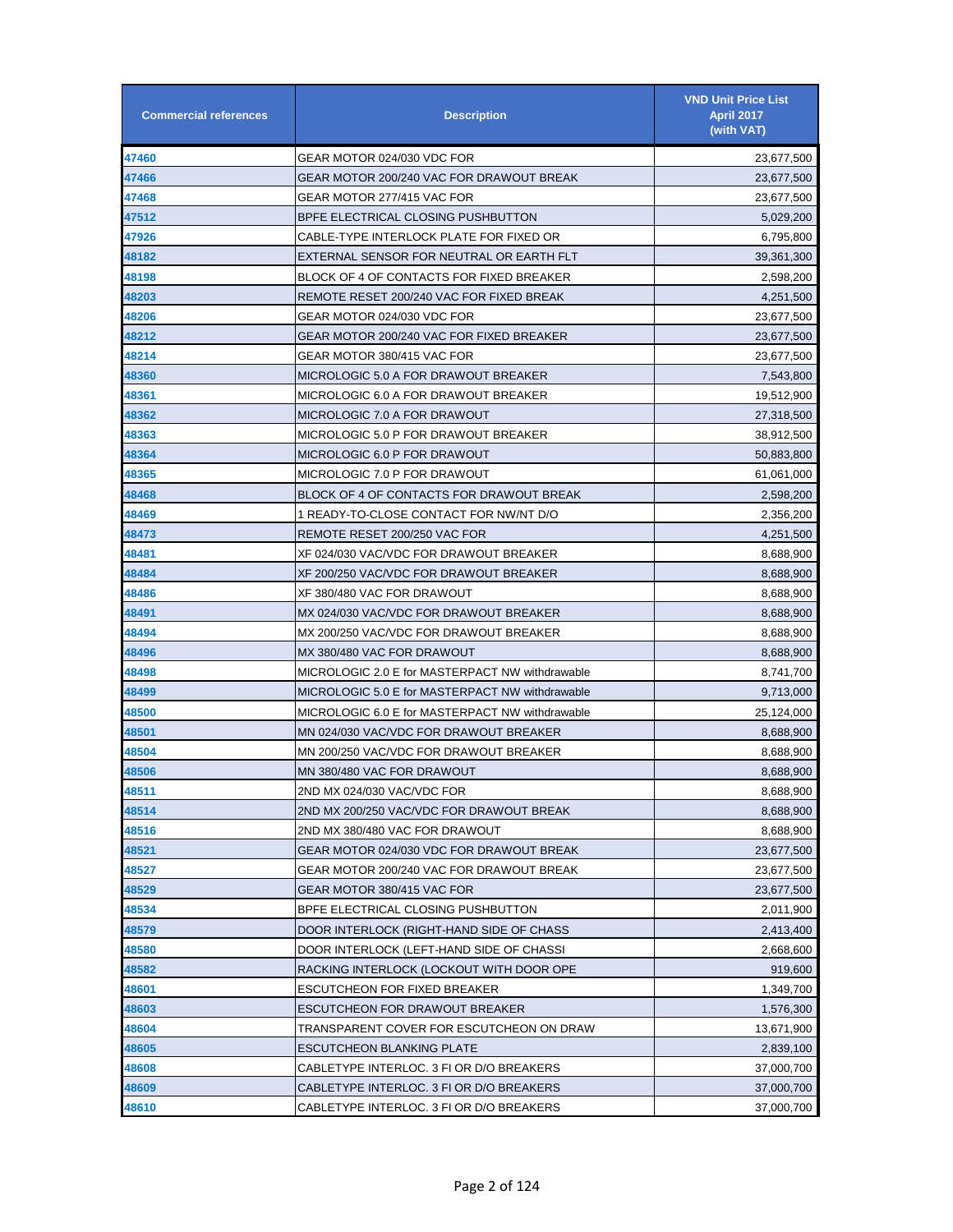| <b>Commercial references</b> | <b>Description</b>                       | <b>VND Unit Price List</b><br><b>April 2017</b><br>(with VAT) |
|------------------------------|------------------------------------------|---------------------------------------------------------------|
| 48612                        | ROD-TYPE INTERLOCKING FOR 2 FIXED OR DRA | 14,635,500                                                    |
| 48891                        | <b>MDGF SUMMING MODULE</b>               | 25,469,400                                                    |
| 54655                        | ADAPTATION KIT UA/BA                     | 6,638,500                                                     |
| 65290                        | MICROLOGIC 5.0 P FOR FIXED COMPACT NS    | 38,912,500                                                    |
| 65291                        | MICROLOGIC 6.0 P FOR FIXED COMPACT NS    | 50,883,800                                                    |
| 65292                        | MICROLOGIC 7.0 P FOR FIXED COMPACT NS    | 61,061,000                                                    |
| 65293                        | MICROLOGIC 5.0 P FOR DRAWOUT BREAKER COM | 38,912,500                                                    |
| 65294                        | MICROLOGIC 6.0 P FOR DRAWOUT BREAKER COM | 50,883,800                                                    |
| 65295                        | MICROLOGIC 7.0 P FOR DRAWOUT BREAKER COM | 61,061,000                                                    |
| 65305                        | MICROLOGIC 5.0 A FOR NT DRAWOUT BREAKER  | 7,543,800                                                     |
| 65306                        | MICROLOGIC 6.0 A FOR NT DRAWOUT BREAKER  | 19,512,900                                                    |
| 65307                        | MICROLOGIC 7.0 A FOR NT DRAWOUT BREAKER  | 27,318,500                                                    |
| <b>CA2KN22B7</b>             | K CONTROL RELAY 2NO 2NC 24V AC COIL      | 696,300                                                       |
| <b>CA2KN22E7</b>             | ELECTROMAGNETIC RELAY                    | 696,300                                                       |
| <b>CA2KN22F7</b>             | ELECTROMAGNETIC RELAY                    | 696,300                                                       |
| <b>CA2KN22M7</b>             | K CONTROL RELAY 2NO 2NC 220V AC COIL     | 696,300                                                       |
| CA2KN22P7                    | ELECTROMAGNETIC RELAY                    | 696,300                                                       |
| CA2KN22Q7                    | ELECTROMAGNETIC RELAY                    | 696,300                                                       |
| <b>CA2KN22R7</b>             | ELECTROMAGNETIC RELAY                    | 696,300                                                       |
| <b>CA2KN22U7</b>             | ELECTROMAGNETIC RELAY                    | 696,300                                                       |
| CA2KN31B7                    | ELECTROMAGNETIC RELAY                    | 696,300                                                       |
| <b>CA2KN31E7</b>             | K CONTROL RELAY 3NO 1NC 48V AC COIL      | 696,300                                                       |
| <b>CA2KN31F7</b>             | K CONTROL RELAY 3NO 1NC 110V AC COIL     | 696,300                                                       |
| <b>CA2KN31M7</b>             | ELECTROMAGNETIC RELAY                    | 696,300                                                       |
| CA2KN31N7                    | ELECTROMAGNETIC RELAY                    | 696,300                                                       |
| CA2KN31P7                    | ELECTROMAGNETIC RELAY                    | 696,300                                                       |
| CA2KN31Q7                    | ELECTROMAGNETIC RELAY                    | 696,300                                                       |
| <b>CA2KN31R7</b>             | ELECTROMAGNETIC RELAY                    | 696,300                                                       |
| CA2KN31U7                    | ELECTROMAGNETIC RELAY                    | 696,300                                                       |
| <b>CA2KN40B7</b>             | ELECTROMAGNETIC RELAY                    | 696,300                                                       |
| <b>CA2KN40D7</b>             | ELECTROMAGNETIC RELAY                    | 696,300                                                       |
| <b>CA2KN40E7</b>             | ELECTROMAGNETIC RELAY                    | 696,300                                                       |
| <b>CA2KN40F7</b>             | ELECTROMAGNETIC RELAY                    | 696,300                                                       |
| <b>CA2KN40M7</b>             | ELECTROMAGNETIC RELAY                    | 696,300                                                       |
| CA2KN40N7                    | ELECTROMAGNETIC RELAY                    | 696,300                                                       |
| CA2KN40P7                    | ELECTROMAGNETIC RELAY                    | 696,300                                                       |
| <b>CA2KN40Q7</b>             | ELECTROMAGNETIC RELAY                    | 696,300                                                       |
| <b>CA2KN40R7</b>             | ELECTROMAGNETIC RELAY                    | 696,300                                                       |
| CA3KN22BD                    | ELECTROMAGNETIC RELAY                    | 773,300                                                       |
| <b>CA3KN22ED</b>             | ELECTROMAGNETIC RELAY                    | 773,300                                                       |
| <b>CA3KN22FD</b>             | K CONTROL RELAY 2NO 2NC 110VDC COIL      | 773,300                                                       |
| CA3KN22MD                    | K CONTROL RELAY 2NO 2NC 220VDC COIL      | 773,300                                                       |
| CA3KN22ND                    | ELECTROMAGNETIC RELAY                    | 773,300                                                       |
| CA3KN31BD                    | ELECTROMAGNETIC RELAY                    | 773,300                                                       |
| CA3KN31ED                    | ELECTROMAGNETIC RELAY                    | 773,300                                                       |
| <b>CA3KN31FD</b>             | K CONTROL RELAY 3NO 1NC 110VDC COIL      | 773,300                                                       |
| CA3KN31MD                    | ELECTROMAGNETIC RELAY                    | 773,300                                                       |
| <b>CA3KN40BD</b>             | K CONTROL RELAY 4NO 24VDC COIL           | 773,300                                                       |
| <b>CA3KN40ED</b>             | ELECTROMAGNETIC RELAY                    | 773,300                                                       |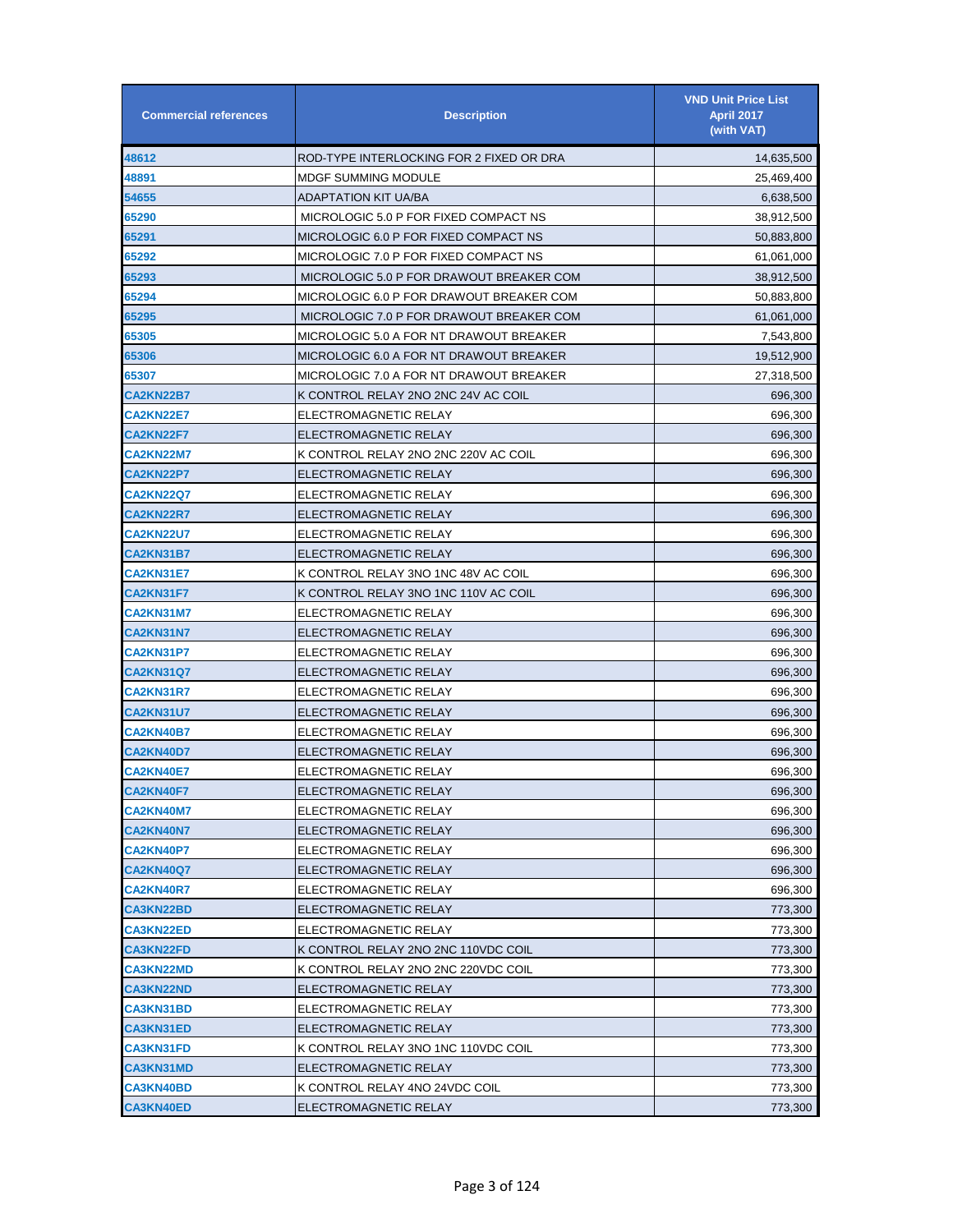| <b>Commercial references</b> | <b>Description</b>                      | <b>VND Unit Price List</b><br><b>April 2017</b><br>(with VAT) |
|------------------------------|-----------------------------------------|---------------------------------------------------------------|
| CA3KN40FD                    | ELECTROMAGNETIC RELAY                   | 773,300                                                       |
| <b>CA3KN40MD</b>             | ELECTROMAGNETIC RELAY                   | 773,300                                                       |
| CA4KN22BW3                   | K CONTROL RELAY 2NO 2NC 24V AC LOW CONS | 859,100                                                       |
| <b>CA4KN22EW3</b>            | K CONTROL RELAY 2NO 2NC 48V AC LOW CONS | 859,100                                                       |
| <b>CA4KN22FW3</b>            | ELECTROMAGNETIC RELAY                   | 859,100                                                       |
| CA4KN31BW3                   | ELECTROMAGNETIC RELAY                   | 859,100                                                       |
| <b>CA4KN31EW3</b>            | ELECTROMAGNETIC RELAY                   | 859,100                                                       |
| CA4KN31FW3                   | ELECTROMAGNETIC RELAY                   | 859,100                                                       |
| CA4KN40BW3                   | K CONTROL RELAY 4NO 24V AC LOW CONSUMP  | 859,100                                                       |
| <b>CA4KN40EW3</b>            | ELECTROMAGNETIC RELAY                   | 859,100                                                       |
| <b>CA4KN40FW3</b>            | Cont. Aux. BC PCB                       | 859,100                                                       |
| <b>CAD32AL</b>               | AUXILIARY CONTACTOR                     | 1,225,400                                                     |
| <b>CAD32B7</b>               | AUXILIARY CONTACTOR                     | 920,700                                                       |
| CAD32BD                      | <b>AUXILIARY CONTACTOR</b>              | 1,558,700                                                     |
| <b>CAD32BL</b>               | AUXILIARY CONTACTOR                     | 1,225,400                                                     |
| <b>CAD32C7</b>               | <b>AUXILIARY CONTACTOR</b>              | 920,700                                                       |
| <b>CAD32D7</b>               | <b>AUXILIARY CONTACTOR</b>              | 920,700                                                       |
| <b>CAD32DD</b>               | <b>AUXILIARY CONTACTOR</b>              | 1,558,700                                                     |
| <b>CAD32E7</b>               | AUXILIARY CONTACTOR                     | 920,700                                                       |
| <b>CAD32ED</b>               | AUXILIARY CONTACTOR                     | 1,558,700                                                     |
| <b>CAD32EL</b>               | AUXILIARY CONTACTOR                     | 1,225,400                                                     |
| <b>CAD32F7</b>               | <b>AUXILIARY CONTACTOR</b>              | 920,700                                                       |
| <b>CAD32FD</b>               | AUXILIARY CONTACTOR                     | 1,558,700                                                     |
| <b>CAD32FL</b>               | RELAY DC 3NO/2NC 110V LC.               | 1,225,400                                                     |
| <b>CAD32G7</b>               | AUXILIARY CONTACTOR                     | 920,700                                                       |
| <b>CAD32GD</b>               | AUXILIARY CONTACTOR                     | 1,558,700                                                     |
| <b>CAD32J7</b>               | AUXILIARY CONTACTOR                     | 920,700                                                       |
| <b>CAD32JL</b>               | AUXILIARY CONTACTOR                     | 1,225,400                                                     |
| <b>CAD32K7</b>               | AUXILIARY CONTACTOR                     | 920,700                                                       |
| <b>CAD32L7</b>               | <b>AUXILIARY CONTACTOR</b>              | 920,700                                                       |
| <b>CAD32M7</b>               | AUXILIARY CONTACTOR                     | 920,700                                                       |
| <b>CAD32MD</b>               | <b>AUXILIARY CONTACTOR</b>              | 1,558,700                                                     |
| <b>CAD32ML</b>               | <b>AUXILIARY CONTACTOR</b>              | 1,225,400                                                     |
| <b>CAD32N7</b>               | <b>AUXILIARY CONTACTOR</b>              | 920,700                                                       |
| <b>CAD32ND</b>               | AUXILIARY CONTACTOR                     | 1,558,700                                                     |
| CAD32P7                      | AUXILIARY CONTACTOR                     | 920,700                                                       |
| <b>CAD32Q7</b>               | AUXILIARY CONTACTOR                     | 920,700                                                       |
| <b>CAD32QD</b>               | AUXILIARY CONTACTOR                     | 1,558,700                                                     |
| CAD32R7                      | AUXILIARY CONTACTOR                     | 920,700                                                       |
| <b>CAD32RD</b>               | <b>AUXILIARY CONTACTOR</b>              | 1,558,700                                                     |
| <b>CAD32S7</b>               | AUXILIARY CONTACTOR                     | 920,700                                                       |
| <b>CAD32SL</b>               | <b>AUXILIARY CONTACTOR</b>              | 1,225,400                                                     |
| CAD32T7                      | AUXILIARY CONTACTOR                     | 920,700                                                       |
| <b>CAD32U7</b>               | AUXILIARY CONTACTOR                     | 920,700                                                       |
| <b>CAD32UD</b>               | AUXILIARY CONTACTOR                     | 1,558,700                                                     |
| <b>CAD32V7</b>               | AUXILIARY CONTACTOR                     | 920,700                                                       |
| CAD32W7                      | AUXILIARY CONTACTOR                     | 920,700                                                       |
| <b>CAD32X7</b>               | <b>AUXILIARY CONTACTOR</b>              | 920,700                                                       |
| <b>CAD32Y7</b>               | <b>AUXILIARY CONTACTOR</b>              | 920,700                                                       |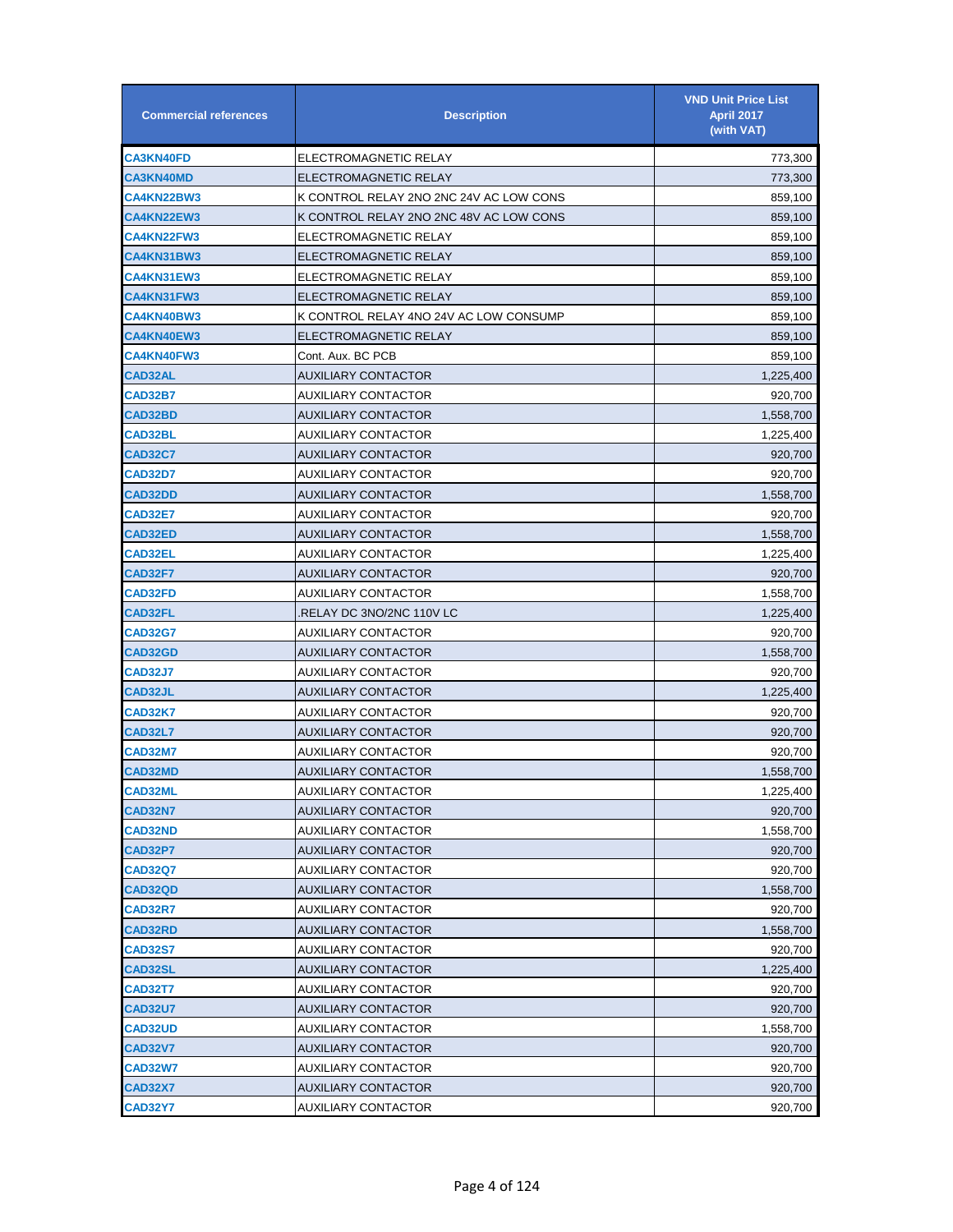| <b>Commercial references</b> | <b>Description</b>                   | <b>VND Unit Price List</b><br><b>April 2017</b><br>(with VAT) |
|------------------------------|--------------------------------------|---------------------------------------------------------------|
| CAD32Z7                      | AUXILIARY CONTACTOR                  | 920,700                                                       |
| <b>CAD32ZD</b>               | AUXILIARY CONTACTOR                  | 1,558,700                                                     |
| CAD50AL                      | AUXILIARY CONTACTOR                  | 1,225,400                                                     |
| <b>CAD50B7</b>               | AUXILIARY CONTACTOR                  | 920,700                                                       |
| <b>CAD50BD</b>               | AUXILIARY CONTACTOR                  | 1,558,700                                                     |
| <b>CAD50BL</b>               | <b>AUXILIARY CONTACTOR</b>           | 1,225,400                                                     |
| <b>CAD50CD</b>               | <b>AUXILIARY CONTACTOR</b>           | 1,558,700                                                     |
| <b>CAD50D7</b>               | AUXILIARY CONTACTOR                  | 920,700                                                       |
| CAD50E7                      | <b>AUXILIARY CONTACTOR</b>           | 920,700                                                       |
| <b>CAD50ED</b>               | AUXILIARY CONTACTOR                  | 1,558,700                                                     |
| <b>CAD50EL</b>               | AUXILIARY CONTACTOR                  | 1,225,400                                                     |
| <b>CAD50F7</b>               | AUXILIARY CONTACTOR                  | 920,700                                                       |
| <b>CAD50FD</b>               | AUXILIARY CONTACTOR                  | 1,558,700                                                     |
| <b>CAD50FL</b>               | AUXILIARY CONTACTOR                  | 1,225,400                                                     |
| <b>CAD50G7</b>               | <b>AUXILIARY CONTACTOR</b>           | 920,700                                                       |
| <b>CAD50GD</b>               | AUXILIARY CONTACTOR                  | 1,558,700                                                     |
| <b>CAD50JL</b>               | <b>AUXILIARY CONTACTOR</b>           | 1,225,400                                                     |
| <b>CAD50L7</b>               | AUXILIARY CONTACTOR                  | 920,700                                                       |
| <b>CAD50M7</b>               | AUXILIARY CONTACTOR                  | 920,700                                                       |
| <b>CAD50MD</b>               | AUXILIARY CONTACTOR                  | 1,558,700                                                     |
| <b>CAD50N7</b>               | AUXILIARY CONTACTOR                  | 920,700                                                       |
| <b>CAD50ND</b>               | AUXILIARY CONTACTOR                  | 1,558,700                                                     |
| <b>CAD50P7</b>               | <b>AUXILIARY CONTACTOR</b>           | 920,700                                                       |
| CAD50Q7                      | <b>AUXILIARY CONTACTOR</b>           | 920,700                                                       |
| <b>CAD50R7</b>               | <b>AUXILIARY CONTACTOR</b>           | 920,700                                                       |
| <b>CAD50RD</b>               | AUXILIARY CONTACTOR                  | 1,558,700                                                     |
| <b>CAD50S7</b>               | AUXILIARY CONTACTOR                  | 920,700                                                       |
| <b>CAD50T7</b>               | <b>AUXILIARY CONTACTOR</b>           | 920,700                                                       |
| <b>CAD50U7</b>               | AUXILIARY CONTACTOR                  | 920,700                                                       |
| <b>CAD50UD</b>               | AUXILIARY CONTACTOR                  | 1,558,700                                                     |
| <b>CAD50V7</b>               | <b>AUXILIARY CONTACTOR</b>           | 920.700                                                       |
| <b>CAD50Y7</b>               | AUXILIARY CONTACTOR                  | 920,700                                                       |
| <b>CAE22B5</b>               | CONTROL RELAY TESYS E 2NO 2NC        | 289,300                                                       |
| CAE22E5                      | CONTROL RELAY TESYS E 2NO 2NC 48VAC  | 289,300                                                       |
| CAE22F5                      | CONTROL RELAY TESYS E 2NO 2NC 110VAC | 289,300                                                       |
| CAE22M5                      | CONTROL RELAY TESYS E 2NO 2NC 220VAC | 289,300                                                       |
| CAE22N5                      | CONTROL RELAY TESYS E 2NO 2NC 415VAC | 289,300                                                       |
| <b>CAE22Q5</b>               | CONTROL RELAY TESYS E 2NO 2NC 380VAC | 289,300                                                       |
| <b>CAE22R5</b>               | CONTROL RELAY TESYS E 2NO 2NC 440VAC | 289,300                                                       |
| <b>CAE22U5</b>               | CONTROL RELAY TESYS E 2NO 2NC 240VAC | 289,300                                                       |
| CAE31B5                      | CONTROL RELAY TESYS E 3NO 1NC        | 289,300                                                       |
| CAE31E5                      | CONTROL RELAY TESYS E 3NO 1NC 48VAC  | 289,300                                                       |
| CAE31F5                      | CONTROL RELAY TESYS E 3NO 1NC 110VAC | 289,300                                                       |
| CAE31M5                      | CONTROL RELAY TESYS E 3NO 1NC 220VAC | 289,300                                                       |
| CAE31N5                      | CONTROL RELAY TESYS E 3NO 1NC 415VAC | 289,300                                                       |
| <b>CAE31Q5</b>               | CONTROL RELAY TESYS E 3NO 1NC 380VAC | 289,300                                                       |
| CAE31R5                      | CONTROL RELAY TESYS E 3NO 1NC 440VAC | 289,300                                                       |
| <b>CAE31U5</b>               | CONTROL RELAY TESYS E 3NO 1NC 240VAC | 289,300                                                       |
| CAE40B5                      | CONTROL RELAY TESYS E 4NO COIL       | 289,300                                                       |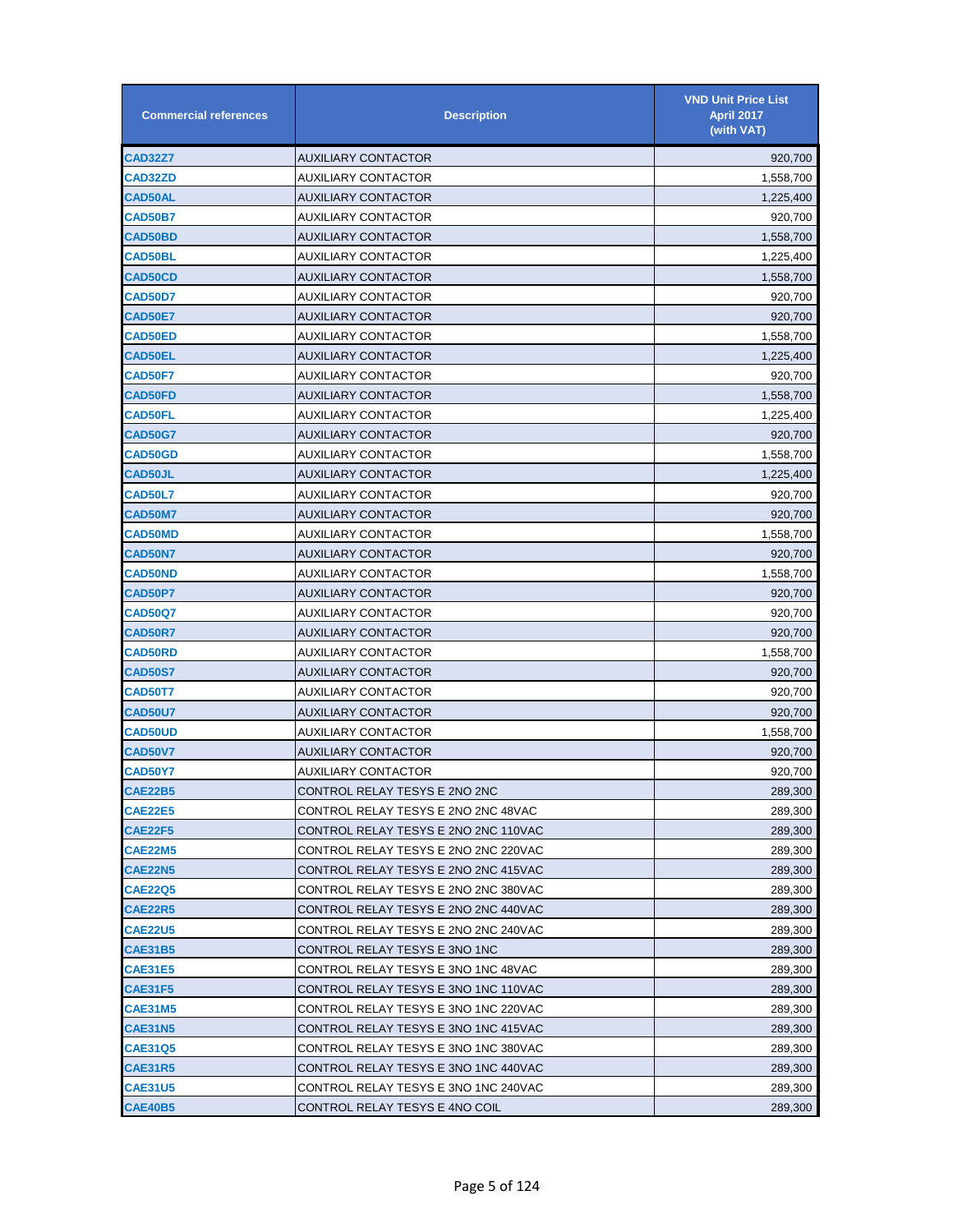| <b>Commercial references</b> | <b>Description</b>                              | <b>VND Unit Price List</b><br><b>April 2017</b><br>(with VAT) |
|------------------------------|-------------------------------------------------|---------------------------------------------------------------|
| <b>CAE40E5</b>               | CONTROL RELAY TESYS E 4NO COIL 48VAC            | 289,300                                                       |
| CAE40F5                      | CONTROL RELAY TESYS E 4NO COIL 110VAC           | 289,300                                                       |
| <b>CAE40M5</b>               | CONTROL RELAY TESYS E 4NO COIL 220VAC           | 289,300                                                       |
| <b>CAE40N5</b>               | CONTROL RELAY TESYS E 4NO COIL 415VAC           | 289,300                                                       |
| <b>CAE40Q5</b>               | CONTROL RELAY TESYS E 4NO COIL 380VAC           | 289,300                                                       |
| <b>CAE40R5</b>               | CONTROL RELAY TESYS E 4NO COIL 440VAC           | 289,300                                                       |
| <b>CAE40U5</b>               | CONTROL RELAY TESYS E 4NO COIL 240VAC           | 289,300                                                       |
| <b>DF101</b>                 | FUSE HOLDER 1P 32A FOR FUSE 10 X 38 MM          | 156,200                                                       |
| <b>DF101N</b>                | FUSE HOLDER 1P N 32A FOR FUSE 10 X 38 MM        | 217,800                                                       |
| DF101NV                      | FUSE HOLDER 1P N 32A FOR FUSE 10 X 38 MM        | 341,000                                                       |
| <b>DF101V</b>                | FUSE HOLDER 1P 32A FOR FUSE 10 X 38 MM          | 243,100                                                       |
| <b>DF102</b>                 | FUSE HOLDER 2P 32A FOR FUSE 10 X 38 MM          | 304,700                                                       |
| <b>DF102V</b>                | FUSE HOLDER 2P 32A FOR FUSE 10 X 38 MM          | 477,400                                                       |
| <b>DF103</b>                 | FUSE HOLDER 3P 32A FOR FUSE 10 X 38 MM          | 426,800                                                       |
| <b>DF103N</b>                | FUSE HOLDER 3P N 32A FOR FUSE 10 X 38 MM        | 599,500                                                       |
| DF103NV                      | FUSE HOLDER 3P N 32A FOR FUSE 10 X 38 MM        | 936,100                                                       |
| <b>DF103V</b>                | FUSE HOLDER 3P 32A FOR FUSE 10 X 38 MM          | 668,800                                                       |
| <b>DF10N</b>                 | FUSE HOLDER N 32A FOR FUSE 10 X 38 MM           | 168,300                                                       |
| DF141                        | FUSE HOLDER 1P 50A FOR FUSE 14 X 51 MM          | 270,600                                                       |
| <b>DF141N</b>                | FUSE HOLDER 1P N 50A FOR FUSE 14 X 51 MM        | 379,500                                                       |
| DF141NV                      | FUSE HOLDER 1P N 50A FOR FUSE 14 X 51 MM        | 515,900                                                       |
| <b>DF141V</b>                | FUSE HOLDER 1P 50A FOR FUSE 14 X 51 MM          | 368,500                                                       |
| <b>DF142V</b>                | FUSE HOLDER 2P 50A FOR FUSE 14 X 51 MM          | 723,800                                                       |
| <b>DF143C</b>                | FUSE HOLDER 3P 50A FOR FUSE 14 X 51 MM          | 742,500                                                       |
| <b>DF143NC</b>               | FUSE HOLDER 3P N 50A FOR FUSE 14 X 51 MM        | 1,040,600                                                     |
| <b>DF143NVC</b>              | FUSE HOLDER 3P N 50A FOR FUSE 14 X 51 MM        | 1,417,900                                                     |
| <b>DF143VC</b>               | FUSE HOLDER 3P 50A FOR FUSE 14 X 51 MM          | 1,013,100                                                     |
| DF14N                        | FUSE HOLDER N 50A FOR FUSE 14 X 51 MM           | 289,300                                                       |
| <b>DF221</b>                 | FUSE HOLDER 1P 125A FOR FUSE 22 X 58 MM         | 405,900                                                       |
| <b>DF222</b>                 | FUSE HOLDER 2P 125A FOR FUSE 22 X 58 MM         | 798,600                                                       |
| <b>DF222V</b>                | FUSE HOLDER 2P 125A FOR FUSE 22 X 58 MM         | 991,100                                                       |
| <b>DF223C</b>                | FUSE HOLDER 3P 125A FOR FUSE 22 X 58 MM         | 1,118,700                                                     |
| <b>DF223NC</b>               | FUSE HOLDER 3P N 125A FOR FUSE 22 X 58 M        | 1,564,200                                                     |
| <b>DF223NVC</b>              | FUSE HOLDER 3P N 125A FOR FUSE 22 X 58 M        | 1,942,600                                                     |
| <b>DF223VC</b>               | FUSE HOLDER 3P 125A FOR FUSE 22 X 58 MM         | 1,387,100                                                     |
| <b>DF2BA0100</b>             | FUSE 8,5X31,5 AM 1A                             | 56,100                                                        |
| <b>DF2BA0200</b>             | FUSE 8,5X31,5 AM 1A                             | 56,100                                                        |
| <b>DF2BA0400</b>             | FUSE 8,5X31,5 AM 1A<br>$\overline{\phantom{a}}$ | 56,100                                                        |
| <b>DF2BA0600</b>             | FUSE 8,5X31,5 AM 6A<br>$\overline{\phantom{a}}$ | 56,100                                                        |
| <b>DF2BA0800</b>             | FUSE 8,5X31,5 AM 1A<br>$\overline{\phantom{a}}$ | 56,100                                                        |
| <b>DF2BA1000</b>             | FUSE 8,5X31,5 AM 10A                            | 56,100                                                        |
| <b>DF2CA001</b>              | <b>FUSE</b>                                     | 56,100                                                        |
| <b>DF2CA002</b>              | <b>FUSE</b>                                     | 56,100                                                        |
| <b>DF2CA005</b>              | <b>FUSE</b>                                     | 56,100                                                        |
| DF2CA01                      | <b>FUSE</b>                                     | 56,100                                                        |
| DF2CA02                      | <b>FUSE</b>                                     | 56,100                                                        |
| DF2CA04                      | <b>FUSE</b>                                     | 56,100                                                        |
| <b>DF2CA06</b>               | <b>FUSE</b>                                     | 56,100                                                        |
| <b>DF2CA08</b>               | <b>FUSE</b>                                     | 56,100                                                        |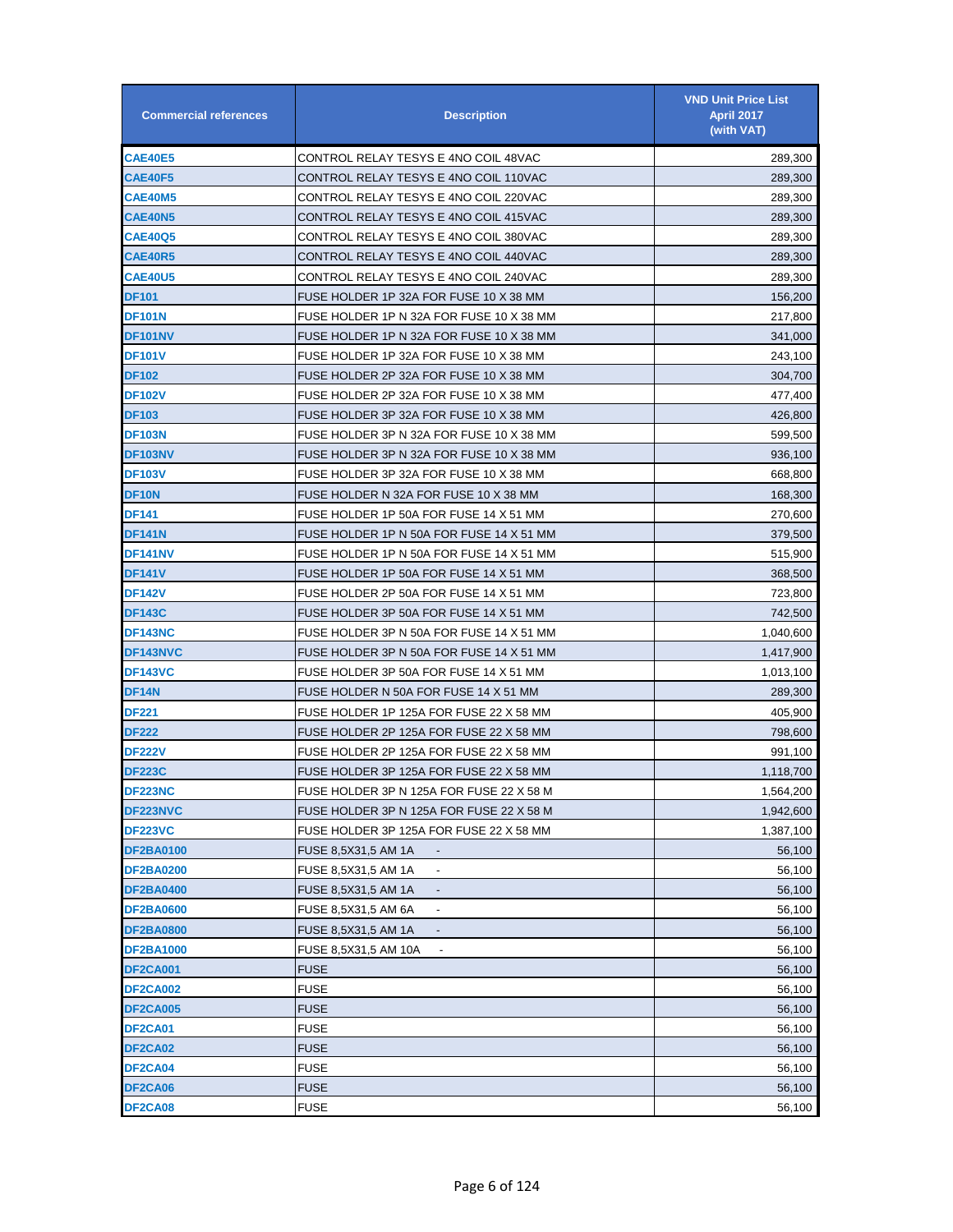| <b>Commercial references</b> | <b>Description</b>                       | <b>VND Unit Price List</b><br><b>April 2017</b><br>(with VAT) |
|------------------------------|------------------------------------------|---------------------------------------------------------------|
| DF2CA10                      | <b>FUSE</b>                              | 56,100                                                        |
| <b>DF2CA12</b>               | <b>FUSE</b>                              | 56,100                                                        |
| DF2CA16                      | <b>FUSE</b>                              | 56,100                                                        |
| <b>DF2CA20</b>               | <b>FUSE</b>                              | 56,100                                                        |
| DF2CA25                      | <b>FUSE</b>                              | 56,100                                                        |
| <b>DF2CA32</b>               | <b>FUSE</b>                              | 56,100                                                        |
| DF2EA01                      | <b>FUSE</b>                              | 93,500                                                        |
| DF2EA02                      | <b>FUSE</b>                              | 93,500                                                        |
| DF2EA04                      | <b>FUSE</b>                              | 93,500                                                        |
| DF2EA06                      | <b>FUSE</b>                              | 93,500                                                        |
| DF2EA08                      | <b>FUSE</b>                              | 93,500                                                        |
| DF2EA10                      | <b>FUSE</b>                              | 93,500                                                        |
| DF2EA12                      | <b>FUSE</b>                              | 93,500                                                        |
| DF2EA16                      | <b>FUSE</b>                              | 93,500                                                        |
| DF2EA20                      | <b>FUSE</b>                              | 93,500                                                        |
| DF2EA25                      | <b>FUSE</b>                              | 93,500                                                        |
| DF2EA32                      | <b>FUSE</b>                              | 93,500                                                        |
| DF2EA40                      | <b>FUSE</b>                              | 93,500                                                        |
| DF2EA50                      | <b>FUSE</b>                              | 93,500                                                        |
| DF2FA04                      | <b>FUSE</b>                              | 159,500                                                       |
| DF2FA06                      | <b>FUSE</b>                              | 159,500                                                       |
| DF2FA08                      | <b>FUSE</b>                              | 159,500                                                       |
| DF2FA10                      | <b>FUSE</b>                              | 159,500                                                       |
| <b>DF2FA100</b>              | <b>FUSE</b>                              | 158,400                                                       |
| <b>DF2FA125</b>              | <b>FUSE</b>                              | 158,400                                                       |
| DF2FA16                      | <b>FUSE</b>                              | 159,500                                                       |
| DF2FA20                      | <b>FUSE</b>                              | 159,500                                                       |
| DF2FA25                      | <b>FUSE</b>                              | 159,500                                                       |
| DF2FA32                      | <b>FUSE</b>                              | 159,500                                                       |
| DF2FA40                      | <b>FUSE</b>                              | 159,500                                                       |
| <b>DF2FA50</b>               | <b>FUSE</b>                              | 159,500                                                       |
| DF2FA63                      | <b>FUSE</b>                              | 158,400                                                       |
| DF2FA80                      | <b>FUSE</b>                              | 158,400                                                       |
| DF81                         | FUSE HOLDER 1P 25A FOR FUSE 8,5 X 31,5 M | 154,000                                                       |
| DF81N                        | FUSE HOLDER 1P N 25A FOR FUSE 8,5 X 31,5 | 214,500                                                       |
| DF81V                        | FUSE HOLDER 1P 25A FOR FUSE 8,5 X 31,5 M | 239,800                                                       |
| <b>DF82</b>                  | FUSE HOLDER 2P 25A FOR FUSE 8.5 X 31.5 M | 300,300                                                       |
| DF82V                        | FUSE HOLDER 2P 25A FOR FUSE 8,5 X 31,5 M | 469,700                                                       |
| <b>DF83</b>                  | FUSE HOLDER 3P 25A FOR FUSE 8,5 X 31,5 M | 421,300                                                       |
| DF83N                        | FUSE HOLDER 3P N 25A FOR FUSE 8,5 X 31,5 | 589,600                                                       |
| GV2AF01                      | INTERCON.BLOCK.FOR K.CONT                | 69,300                                                        |
| GV2AF3                       | <b>TERMINAL BLOCK</b>                    | 126,500                                                       |
| GV2AF4                       | TERMINAL BLOCK                           | 138,600                                                       |
| <b>GV2G245</b>               | 2 TAP-OFFS BUSBAR GV2 63A 45MM PITCH     | 188,100                                                       |
| <b>GV2G254</b>               | 2 TAP-OFFS BUSBAR GV2 63A 54MM PITCH     | 157,300                                                       |
| GV2G272                      | 2 TAP-OFFS BUSBAR GV2 63A 72MM PITCH     | 239,800                                                       |
| GV2G345                      | 3 TAP-OFFS BUSBAR GV2 63A 45MM PITCH     | 244,200                                                       |
| GV2G354                      | 3 TAP-OFFS BUSBAR GV2 63A 54MM PITCH     | 209,000                                                       |
| <b>GV2G445</b>               | 4 TAP-OFFS BUSBAR GV2 63A 45MM PITCH     | 290,400                                                       |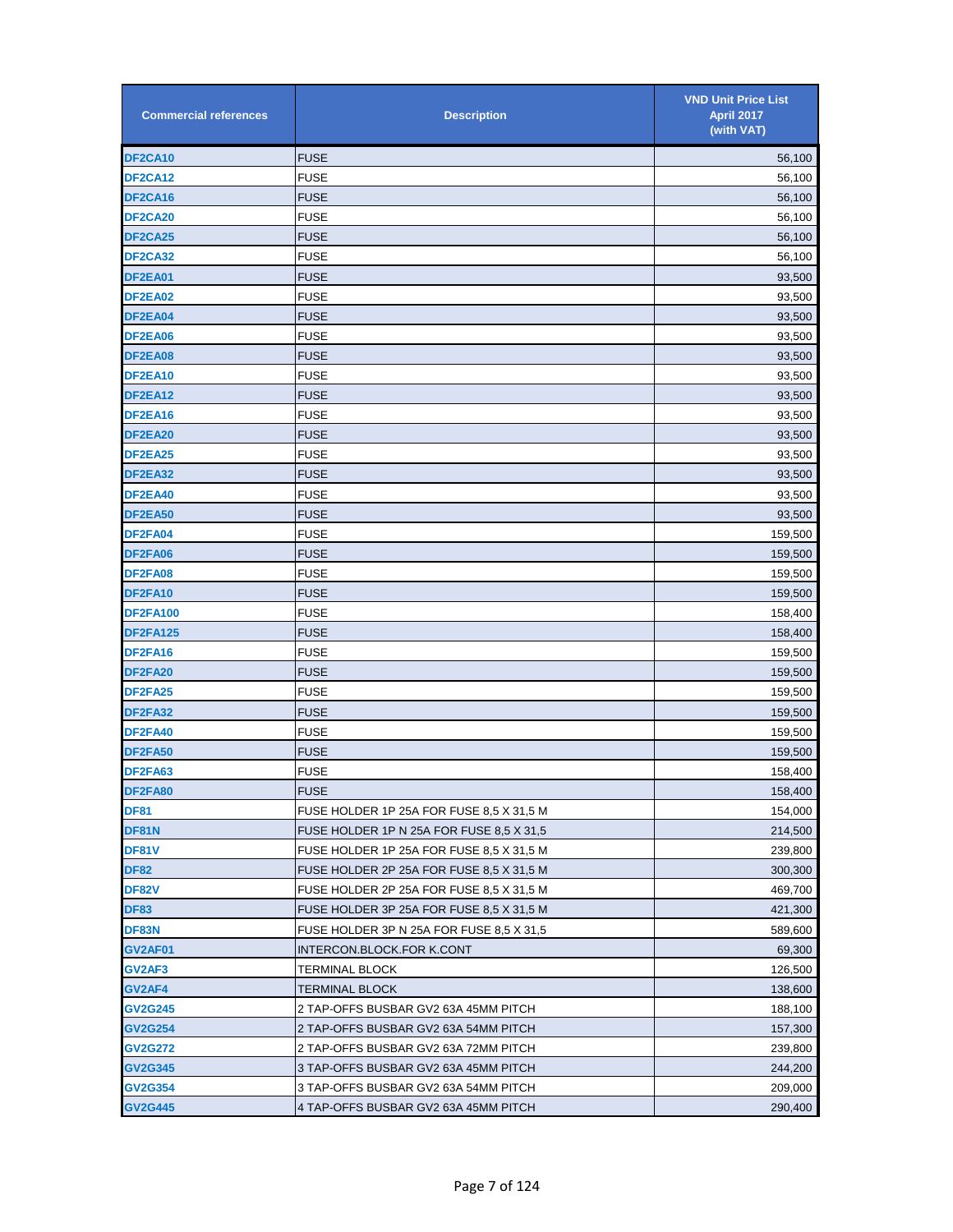| <b>Commercial references</b> | <b>Description</b>                       | <b>VND Unit Price List</b><br><b>April 2017</b><br>(with VAT) |
|------------------------------|------------------------------------------|---------------------------------------------------------------|
| <b>GV2G454</b>               | 4 TAP-OFFS BUSBAR GV2 63A 54MM PITCH     | 273,900                                                       |
| <b>GV2G472</b>               | 4 TAP-OFFS BUSBAR GV2 63A 72MM PITCH     | 357,500                                                       |
| <b>GV2G554</b>               | 5 TAP-OFFS BUSBAR GV2 63A 54MM PITCH     | 336,600                                                       |
| <b>GV2L03</b>                | MAGNETIC CIRCUIT BREAKER                 | 1,294,700                                                     |
| <b>GV2L04</b>                | MAGNETIC CIRCUIT BREAKER                 | 1,294,700                                                     |
| <b>GV2L05</b>                | MAGNETIC CIRCUIT BREAKER                 | 1,345,300                                                     |
| <b>GV2L06</b>                | MAGNETIC CIRCUIT BREAKER                 | 1,399,200                                                     |
| <b>GV2L07</b>                | <b>MAGNETIC CIRCUIT BREAKER</b>          | 1,399,200                                                     |
| <b>GV2L08</b>                | MAGNETIC CIRCUIT BREAKER                 | 1,399,200                                                     |
| <b>GV2L10</b>                | MAGNETIC CIRCUIT BREAKER                 | 1,399,200                                                     |
| <b>GV2L14</b>                | MAGNETIC CIRCUIT BREAKER                 | 1,533,400                                                     |
| <b>GV2L16</b>                | MAGNETIC CIRCUIT BREAKER                 | 1,618,100                                                     |
| <b>GV2L20</b>                | MAGNETIC CIRCUIT BREAKER                 | 1,618,100                                                     |
| <b>GV2L22</b>                | MAGNETIC CIRCUIT BREAKER                 | 1,618,100                                                     |
| <b>GV2L32</b>                | GV2L MOTOR CB MAGNETIC 32A ROTARY HANDLE | 1,618,100                                                     |
| <b>GV2LE03</b>               | GV2 MOTOR CB MAGNETIC 0.4A TOGGLE SWITCH | 1,036,200                                                     |
| <b>GV2LE04</b>               | GV2 MOTOR CB MAGNETIC 0.63A TOGGLEITCH   | 1,036,200                                                     |
| <b>GV2LE05</b>               | GV2 MOTOR CB MAGNETIC 1A TOGGLE SWITCH   | 1,075,800                                                     |
| <b>GV2LE06</b>               | GV2 MOTOR CB MAGNETIC 1.6A TOGGLE SWITCH | 1,120,900                                                     |
| <b>GV2LE07</b>               | GV2 MOTOR CB MAGNETIC 2.5A TOGGLE SWITCH | 1,120,900                                                     |
| <b>GV2LE08</b>               | GV2 MOTOR CB MAGNETIC 4A TOGGLE SWITCH   | 1,120,900                                                     |
| <b>GV2LE10</b>               | GV2 MOTOR CB MAGNETIC 6.3A TOGGLE SWITCH | 1,120,900                                                     |
| <b>GV2LE14</b>               | GV2 MOTOR CB MAGNETIC 10A TOGGLE SWITCH  | 1,225,400                                                     |
| <b>GV2LE16</b>               | GV2 MOTOR CB MAGNETIC 14A TOGGLE SWITCH  | 1,295,800                                                     |
| <b>GV2LE20</b>               | GV2 MOTOR CB MAGNETIC 18A TOGGLE SWITCH  | 1,295,800                                                     |
| <b>GV2LE22</b>               | GV2 MOTOR CB MAGNETIC 25A TOGGLE SWITCH  | 1,295,800                                                     |
| <b>GV2LE32</b>               | GV2 MOTOR CB MAGNETIC 32A TOGGLE SWITCH  | 1,295,800                                                     |
| <b>GV2ME01</b>               | MOTOR CIRCUIT BREAKER                    | 1,089,000                                                     |
| <b>GV2ME02</b>               | GV2ME MOTOR CB THER/MAG 0.16-0.25A ROCKE | 1,089,000                                                     |
| GV2ME03                      | MOTOR CIRCUIT BREAKER                    | 1,089,000                                                     |
| <b>GV2ME04</b>               | MOTOR CIRCUIT BREAKER                    | 1,089,000                                                     |
| <b>GV2ME05</b>               | GV2ME MOTOR CB THERM/MAG 0.63-1A ROCKER  | 1,131,900                                                     |
| GV2ME06                      | GV2ME MOTOR CB THERM/MAG 1-1.6A ROCKER   | 1,179,200                                                     |
| <b>GV2ME07</b>               | <b>MOTOR CIRCUIT BREAKER</b>             | 1,179,200                                                     |
| <b>GV2ME08</b>               | MOTOR CIRCUIT BREAKER                    | 1,179,200                                                     |
| <b>GV2ME10</b>               | GV2ME MOTOR CB THERM/MAG 4-6.3A ROCKER   | 1,179,200                                                     |
| <b>GV2ME14</b>               | MOTOR CIRCUIT BREAKER                    | 1,290,300                                                     |
| <b>GV2ME16</b>               | GV2ME MOTOR CB THERM/MAG 9-14A ROCKER    | 1,362,900                                                     |
| <b>GV2ME20</b>               | MOTOR CIRCUIT BREAKER                    | 1,362,900                                                     |
| <b>GV2ME21</b>               | <b>MOTOR CIRCUIT BREAKER</b>             | 1,362,900                                                     |
| <b>GV2ME22</b>               | GV2ME MOTOR CB THERM/MAG 20-25A ROCKER   | 1,362,900                                                     |
| GV2ME32                      | <b>MOTOR CIRCUIT BREAKER</b>             | 1,362,900                                                     |
| GV2P01                       | MOTOR CIRCUIT BREAKER                    | 1,362,900                                                     |
| <b>GV2P02</b>                | MOTOR CIRCUIT BREAKER                    | 1,362,900                                                     |
| <b>GV2P03</b>                | MOTOR CIRCUIT BREAKER                    | 1,362,900                                                     |
| GV2P04                       | MOTOR CIRCUIT BREAKER                    | 1,362,900                                                     |
| <b>GV2P05</b>                | MOTOR CIRCUIT BREAKER                    | 1,414,600                                                     |
| <b>GV2P06</b>                | <b>MOTOR CIRCUIT BREAKER</b>             | 1,472,900                                                     |
| <b>GV2P07</b>                | <b>MOTOR CIRCUIT BREAKER</b>             | 1,472,900                                                     |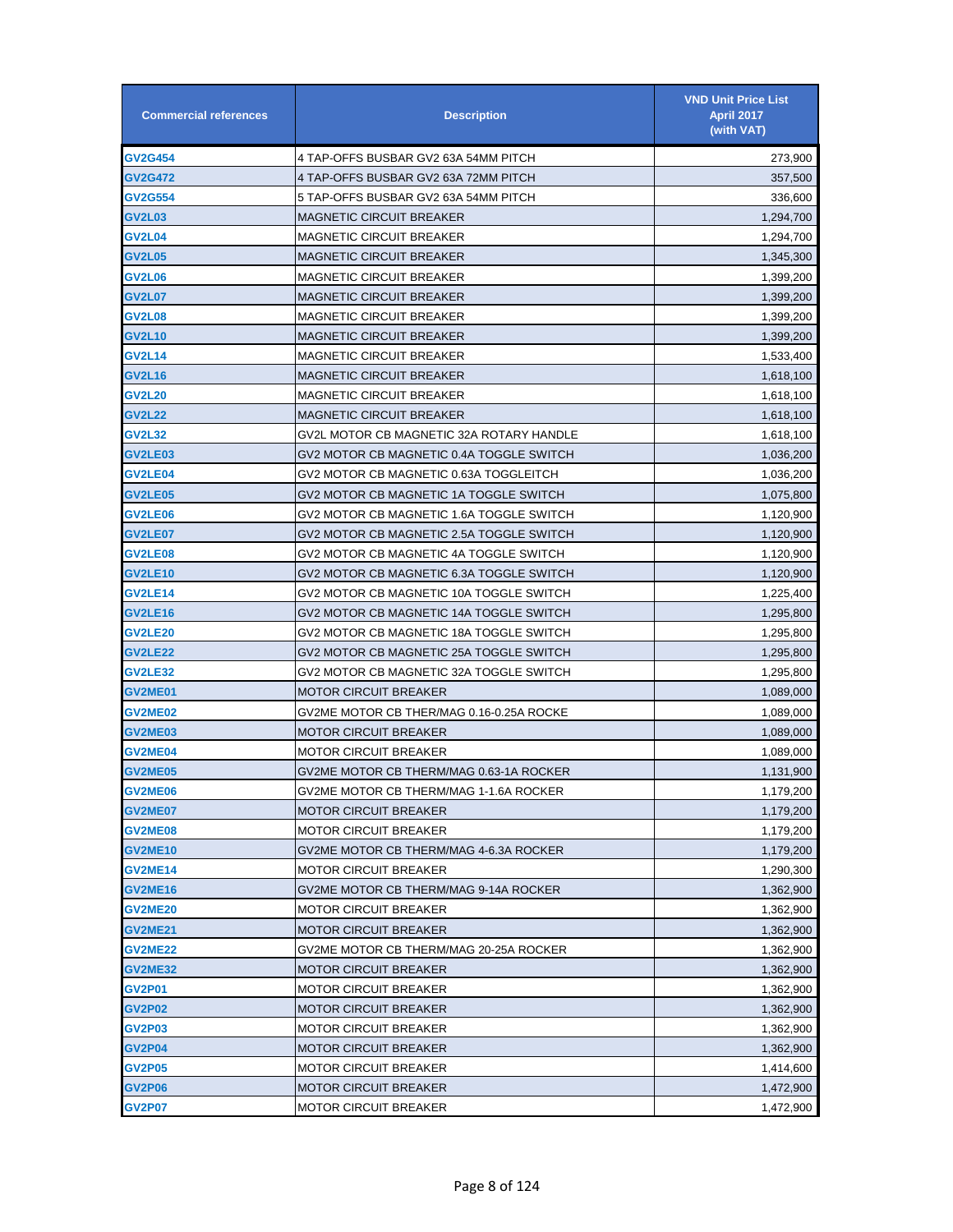| <b>Commercial references</b> | <b>Description</b>                       | <b>VND Unit Price List</b><br><b>April 2017</b><br>(with VAT) |
|------------------------------|------------------------------------------|---------------------------------------------------------------|
| <b>GV2P08</b>                | <b>MOTOR CIRCUIT BREAKER</b>             | 1,472,900                                                     |
| GV2P10                       | <b>MOTOR CIRCUIT BREAKER</b>             | 1,472,900                                                     |
| <b>GV2P14</b>                | <b>MOTOR CIRCUIT BREAKER</b>             | 1,612,600                                                     |
| GV2P16                       | <b>MOTOR CIRCUIT BREAKER</b>             | 1,703,900                                                     |
| <b>GV2P20</b>                | <b>MOTOR CIRCUIT BREAKER</b>             | 1,703,900                                                     |
| <b>GV2P21</b>                | <b>MOTOR CIRCUIT BREAKER</b>             | 1,703,900                                                     |
| <b>GV2P22</b>                | <b>MOTOR CIRCUIT BREAKER</b>             | 1,703,900                                                     |
| <b>GV2P32</b>                | GV2P MOTOR CB THERM/MAG 24-32A ROT HANDL | 1,703,900                                                     |
| GV3G364                      | 3 BREAKERS POWER BUSBAR                  | 927,300                                                       |
| GV3G66                       | GV3P/L COVER FOR LARGE SPACING           | 233,200                                                       |
| <b>GV3L25</b>                | GV3L MOTOR CB MAGNETIC 25A EVERLINK      | 3,174,600                                                     |
| GV3L32                       | GV3L MOTOR CB MAGNETIC 32A EVERLINK      | 3,511,200                                                     |
| <b>GV3L40</b>                | GV3L MOTOR CB MAGNETIC 40A EVERLINK      | 3,735,600                                                     |
| <b>GV3L50</b>                | GV3L MOTOR CB MAGNETIC 50A EVERLINK      | 4,107,400                                                     |
| <b>GV3L65</b>                | GV3L MOTOR CB MAGNETIC 65A EVERLINK      | 4,295,500                                                     |
| <b>GV3P13</b>                | GV3P MOTOR CB THERM/MAG 9-13A EVERLINK   | 3,180,100                                                     |
| GV3P18                       | GV3P MOTOR CB THERM/MAG 12-18A EVERLINK  | 3,327,500                                                     |
| GV3P25                       | GV3P MOTOR CB THERM/MAG 17-25A EVERLINK  | 3,425,400                                                     |
| GV3P32                       | GV3P MOTOR CB THERM/MAG 23-32A EVERLINK  | 3,536,500                                                     |
| GV3P40                       | GV3P MOTOR CB THERM/MAG 30-40A EVERLINK  | 3,638,800                                                     |
| <b>GV3P50</b>                | GV3P MOTOR CB THERM/MAG 37-50A EVERLINK  | 3,819,200                                                     |
| <b>GV3P65</b>                | GV3P MOTOR CB THERM/MAG 48-65A EVERLINK  | 4,009,500                                                     |
| GVAD0101                     | GV2 GV3 AUXILIARY N/C(FLT) N/C LHS       | 256,300                                                       |
| <b>GVAD0110</b>              | GV2 GV3 AUXILIARY N/C(FLT) N/O LHS       | 256,300                                                       |
| <b>GVAD1001</b>              | GV2 GV3 AUXILIARY N/O(FLT) N/C LHS       | 256,300                                                       |
| GVAD1010                     | GV2 GV3 AUXILIARY N/O(FLT) N/O LHS       | 256,300                                                       |
| <b>GVAE1</b>                 | GV2 GV3 AUXILIARY N/O OR N/C TOP         | 163,900                                                       |
| GVAE11                       | PLUG IN AUX. INO OR NC                   | 203,500                                                       |
| <b>GVAE20</b>                | GV2 GV3 AUXILIARY N/O N/O TOP            | 203,500                                                       |
| <b>GVAED011</b>              | N/O FAULT CONTACT N/C INST FOR GV3P/L    | 147,400                                                       |
| GVAED0113                    | N/O FAULT N/O INST SPRING FOR GV3P/L     | 155,100                                                       |
| GVAED101                     | N/O FAULT CONTACT N/O INST FOR GV3P/L    | 147,400                                                       |
| <b>GVAED1013</b>             | N/O FAULT N/O INST SPRING FOR GV3P/L     | 155,100                                                       |
| GVAM11                       | GV2 GV3 AUX SHORT CCT C/O LHS            | 333,300                                                       |
| GVAN11                       | SIDE MOUNT AUX. NO/NC                    | 236,500                                                       |
| GVAN20                       | SIDE MOUNT AUX 2NC                       | 236,500                                                       |
| LA1KN02                      | AUX CONTACT BLOCK                        | 152,900                                                       |
| LA1KN04                      | AUX CONTACT BLOCK                        | 217,800                                                       |
| LA1KN11                      | <b>AUX CONTACT BLOCK</b>                 | 152,900                                                       |
| LA1KN13                      | AUX CONTACT BLOCK                        | 217,800                                                       |
| <b>LA1KN20</b>               | AUX CONTACT BLOCK                        | 152,900                                                       |
| LA1KN22                      | X CONTACT BLOCK                          | 217,800                                                       |
| LA1KN31                      | AUX CONTACT BLOCK                        | 217,800                                                       |
| LA1KN40                      | AUX CONTACT BLOCK                        | 217,800                                                       |
| <b>LA2KT2E</b>               | <b>BLOC OF ELECTRO TRAVAIL</b>           | 2,280,300                                                     |
| <b>LA2KT2U</b>               | <b>BLOC OF ELECTRO TRAVAIL</b>           | 2,280,300                                                     |
| <b>LA4DA2E</b>               | SUPPRESSOR BLOCK 24-48V                  | 381,700                                                       |
| <b>LA4DA2G</b>               | SUPPRESSOR BLOCK 50-127V                 | 408,100                                                       |
| <b>LA4DA2N</b>               | <b>SUPPRESSOR BLOCK</b>                  | 444,400                                                       |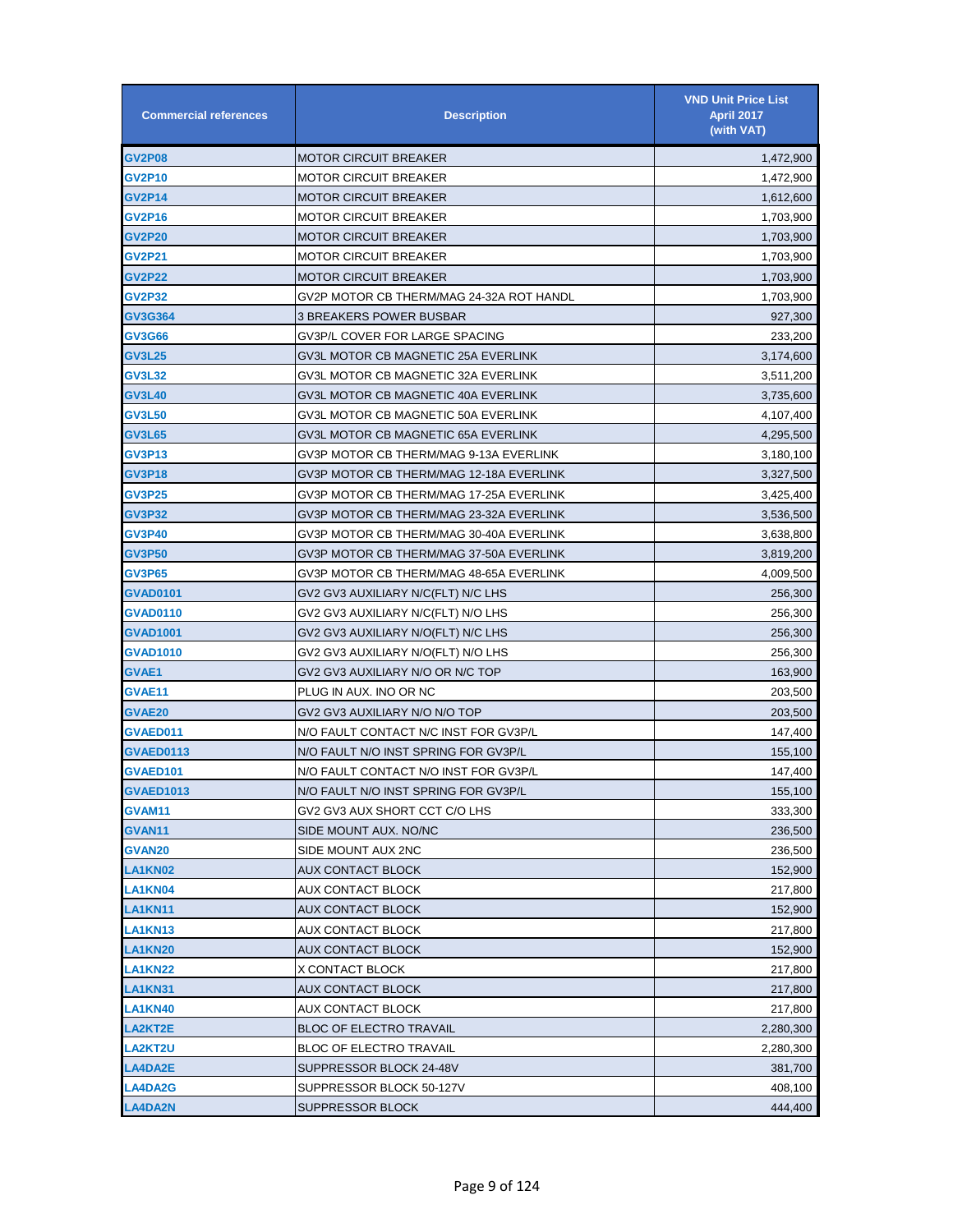| <b>Commercial references</b> | <b>Description</b>                        | <b>VND Unit Price List</b><br><b>April 2017</b><br>(with VAT) |
|------------------------------|-------------------------------------------|---------------------------------------------------------------|
| <b>LA4DA2U</b>               | SUPPRESSOR BLOCK                          | 345,400                                                       |
| LA9D50978                    | <b>INTERLOK FOR CONTACTOR</b>             | 1,156,100                                                     |
| <b>LA9D65A69</b>             | LC1D40A-D65A REVERSER WIRING              | 1,755,600                                                     |
| <b>LA9D8069</b>              | JEU DE CNX                                | 1,783,100                                                     |
| LA9D80978                    | <b>INTERLOK FOR CONTACTOR</b>             | 1,281,500                                                     |
| <b>LAD4CM</b>                | LC1D40A-D65A MECHANICAL INTERLOCK         | 346,500                                                       |
| <b>LAD4RCE</b>               | RC CIRCUIT SUPPRESSOR 24-48VAC D09-D38    | 214,500                                                       |
| <b>LAD4RCU</b>               | RC CIRCUIT SUPPRESSOR 110-240VAC D09-D38  | 189,200                                                       |
| <b>LAD8N02</b>               | CONTACTS BLOCK                            | 236,500                                                       |
| <b>LAD8N11</b>               | CONTACTS BLOCK                            | 236,500                                                       |
| <b>LAD8N20</b>               | CONTACTS BLOCK                            | 236,500                                                       |
| <b>LAD96570</b>              | GV3P/L EVLK CONT TOR IP20 COVER FOR LUGS  | 233,200                                                       |
| <b>LAD9V2</b>                | <b>MECHANICAL INTERLOCK</b>               | 188,100                                                       |
| LAD9V5                       | <b>BARRETTE PUISS AMONT VIS</b>           | 250,800                                                       |
| <b>LAD9V6</b>                | <b>BARRETTE PUISS AVAL VIS</b>            | 414,700                                                       |
| LADN01                       | <b>CONTACTS BLOCK</b>                     | 445,500                                                       |
| <b>LADN02</b>                | CONTACTS BLOCK                            | 194,700                                                       |
| <b>LADN04</b>                | CONTACTS BLOCK                            | 243,100                                                       |
| <b>LADN10</b>                | CONTACTS BLOCK                            | 445.500                                                       |
| <b>LADN11</b>                | CONTACTS BLOCK                            | 194,700                                                       |
| <b>LADN13</b>                | CONTACTS BLOCK                            | 243,100                                                       |
| <b>LADN20</b>                | <b>CONTACTS BLOCK</b>                     | 194,700                                                       |
| <b>LADN22</b>                | CONTACTS BLOCK                            | 243,100                                                       |
| LADN31                       | <b>CONTACTS BLOCK</b>                     | 243,100                                                       |
| <b>LADN40</b>                | CONTACTS BLOCK                            | 243,100                                                       |
| <b>LADR0</b>                 | CONTACTS BLOCK                            | 896,500                                                       |
| <b>LADR2</b>                 | CONTACTS BLOCK                            | 896,500                                                       |
| <b>LADR4</b>                 | CONTACTS BLOCK                            | 1,068,100                                                     |
| <b>LADS2</b>                 | CONTACTS BLOCK                            | 1,027,400                                                     |
| <b>LADT0</b>                 | CONTACTS BLOCK                            | 896,500                                                       |
| <b>LADT2</b>                 | CONTACTS BLOCK                            | 896,500                                                       |
| LADT4                        | CONTACTS BLOCK                            | 1,068,100                                                     |
| LAEB1                        | BORNIER PUISSANCE POUR LRE01 A LRE35      | 215,600                                                       |
| <b>LAEB3</b>                 | BORNIER PUISSANCE POUR LRE322 A LRE365    | 678,700                                                       |
| <b>LAEM1</b>                 | MECHANICAL INTERLOCK TESYS E 6 65         | 69,300                                                        |
| <b>LAEM4</b>                 | <b>MECHANICAL INTERLOCK TESYS E 80 95</b> | 157,300                                                       |
| <b>LAEM5</b>                 | MECHANICAL INTERLOCK TESYS E 120 160      | 629,200                                                       |
| <b>LAEM6</b>                 | MECHANICAL INTERLOCK TESYS E 200 250      | 631,400                                                       |
| <b>LAEM7</b>                 | MECHANICAL INTERLOCK TESYS E 300          | 888,800                                                       |
| LAEM8                        | MECHANICAL INTERLOCK TVS 630              | 1,047,200                                                     |
| <b>LAEN02</b>                | AUXILIARY CONTACT BLOCK TESYS E 2NC       | 70,400                                                        |
| LAEN11                       | AUXILIARY CONTACT BLOCK TESYS E 1NO 1NC   | 70,400                                                        |
| <b>LAEN20</b>                | AUXILIARY CONTACT BLOCK TESYS E 2NO       | 70,400                                                        |
| <b>LAEN22</b>                | AUXILIARY CONTACT BLOCK TESYS E 2NO 2NC   | 140,800                                                       |
| LAETSD                       | TEMPORISATION ETOILE TRIANGLE TESYS E     | 911,900                                                       |
| <b>LC1D098B7</b>             | 4P CONT 20A AC-1 (2NO 2NC) 24VAC COIL     | 1,394,800                                                     |
| <b>LC1D098BD</b>             | 4P CONT 20A AC-1 (2NO 2NC) 24VDC COIL     | 2,073,500                                                     |
| <b>LC1D098D7</b>             | <b>CONTACTOR</b>                          | 1,394,800                                                     |
| <b>LC1D098E7</b>             | 4P CONT 20A AC-1 (2NO 2NC) 110VAC COIL    | 1,394,800                                                     |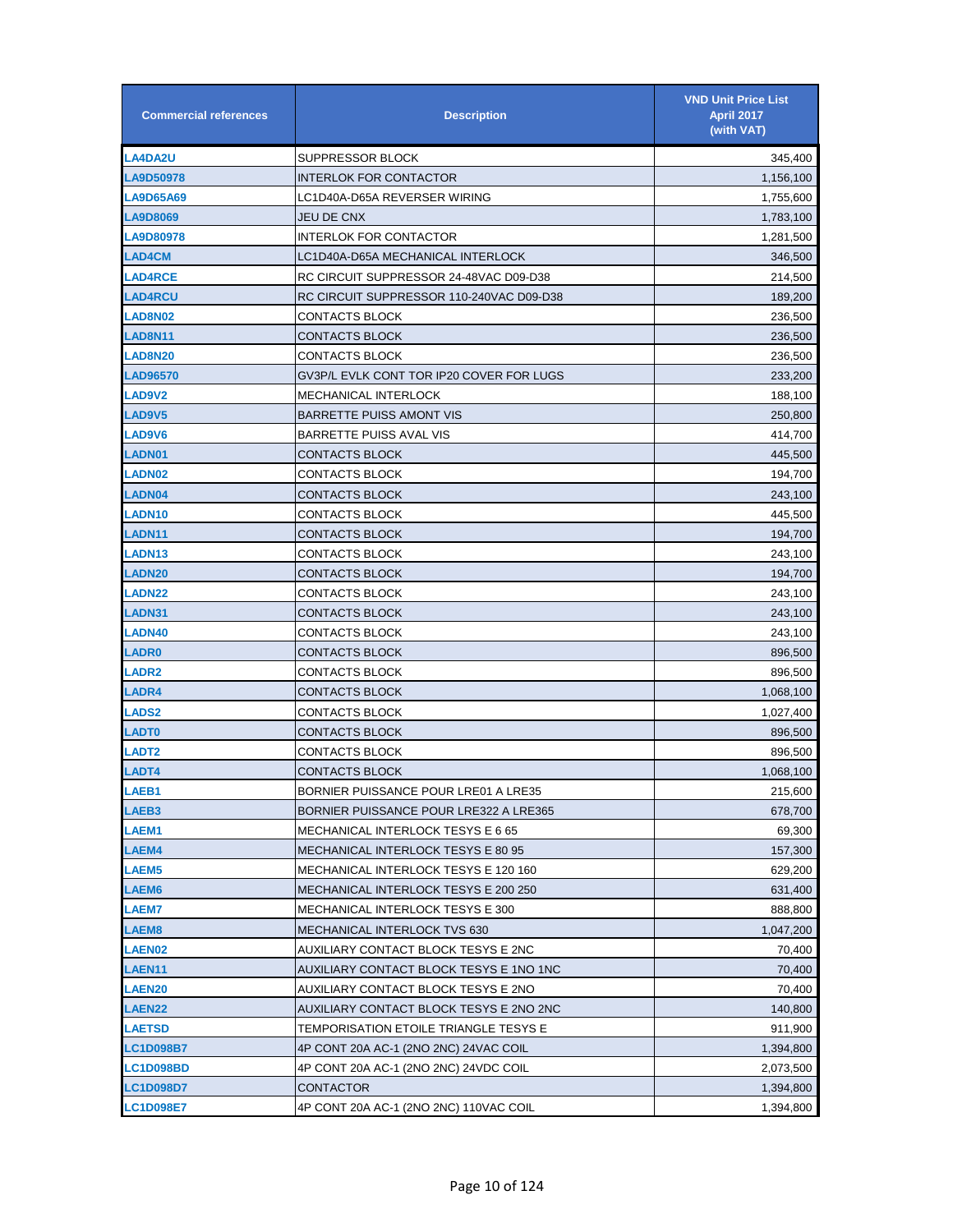| <b>Commercial references</b> | <b>Description</b>                       | <b>VND Unit Price List</b><br><b>April 2017</b><br>(with VAT) |
|------------------------------|------------------------------------------|---------------------------------------------------------------|
| <b>LC1D098ED</b>             | 4P CONT 20A AC-1 (2NO 2NC) 48VDC COIL    | 2,073,500                                                     |
| <b>LC1D098F7</b>             | 4P CONT 20A AC-1 (2NO 2NC) 220VAC COIL   | 1,394,800                                                     |
| <b>LC1D098FD</b>             | 4P CONT 20A AC-1 (2NO 2NC) 110VDC COIL   | 2,073,500                                                     |
| <b>LC1D098GD</b>             | CONTACTOR                                | 2,073,500                                                     |
| <b>LC1D098JD</b>             | 4P CONT 20A AC-1 (2NO 2NC) 12VDC COIL    | 2,073,500                                                     |
| <b>LC1D098M7</b>             | 4P CONTACTOR 20A AC-1 24VAC COIL         | 1,394,800                                                     |
| <b>LC1D098MD</b>             | 4P CONT 20A AC-1 (2NO 2NC) 220VDC COIL   | 2,073,500                                                     |
| <b>LC1D098N7</b>             | 4P CONTACTOR 20A AC-1 48VAC COIL         | 1,394,800                                                     |
| <b>LC1D098P7</b>             | CONTACTOR TESYS LC1D 4P                  | 1,394,800                                                     |
| <b>LC1D098Q7</b>             | CONTACTOR                                | 1,394,800                                                     |
| <b>LC1D098R7</b>             | CONTACTOR                                | 1,394,800                                                     |
| <b>LC1D098SD</b>             | CONTACTOR                                | 2,073,500                                                     |
| <b>LC1D098U7</b>             | 4P CONTACTOR 20A AC-1 220VAC COIL        | 1,394,800                                                     |
| <b>LC1D098UD</b>             | CONTACTOR                                | 2,073,500                                                     |
| <b>LC1D098V7</b>             | <b>CONTACTOR</b>                         | 1,394,800                                                     |
| <b>LC1D09AL</b>              | CONTACTOR                                | 817,300                                                       |
| <b>LC1D09B7</b>              | 3P CONT 9A AC3 4KW 1NO 1NC 24VAC COIL    | 451,000                                                       |
| <b>LC1D09BD</b>              | 3P CONT 9A AC3 4KW 1NO 1NC 24VDC COIL    | 763,400                                                       |
| <b>LC1D09BL</b>              | CONTACTOR 9A AC3 4KW 1NO 1NC 24VDC       | 817,300                                                       |
| <b>LC1D09CD</b>              | CONTACTOR                                | 763,400                                                       |
| <b>LC1D09D7</b>              | 3P CONT 9A AC3 4KW 1NO 1NC 42VAC COIL    | 451,000                                                       |
| <b>LC1D09E7</b>              | 3P CONT 9A AC3 4KW 1NO 1NC 48VAC COIL    | 451,000                                                       |
| <b>LC1D09ED</b>              | 3P CONT 9A AC3 4KW 1N0 1NC 48VDC COIL    | 763,400                                                       |
| <b>LC1D09EL</b>              | 3P CONTACTOR 9A AC3 4KW 1NO 1NC 48VDC LC | 817,300                                                       |
| <b>LC1D09F7</b>              | 3P CONT 9A AC3 4KW 1NO 1NC 110VAC COIL   | 451,000                                                       |
| <b>LC1D09FD</b>              | 3P CONT 9A AC3 4KW 1NO 1NC 110VDC COIL   | 763,400                                                       |
| <b>LC1D09FE7</b>             | 3P CONT 9A AC3 4KW 1NO 1NC 115VAC COIL   | 451,000                                                       |
| <b>LC1D09FL</b>              | 3P CONT 9A AC3 4KW 1NO 1NC 110VDC LC     | 817,300                                                       |
| <b>LC1D09GD</b>              | CONTACTOR                                | 763,400                                                       |
| <b>LC1D09JD</b>              | 3P CONT 9A AC3 4KW 1NO 1NC 12VDC COIL    | 763,400                                                       |
| <b>LC1D09JL</b>              | CONTACTOR                                | 817,300                                                       |
| <b>LC1D09M7</b>              | 3P CONT 9A AC3 4KW 1NO 1NC 220VAC COIL   | 451,000                                                       |
| <b>LC1D09MD</b>              | 3P CONT 9A AC3 4KW 1NO 1NC 220VDC COIL   | 763,400                                                       |
| <b>LC1D09ML</b>              | CONTACTOR                                | 817,300                                                       |
| <b>LC1D09N7</b>              | 3P CONT 9A AC3 4KW 1NO 1NC 415VAC COIL   | 451,000                                                       |
| <b>LC1D09ND</b>              | CONTACTOR                                | 763,400                                                       |
| <b>LC1D09P7</b>              | 3P CONT 9A AC3 4KW 1NO 1NC 230VAC COIL   | 451,000                                                       |
| <b>LC1D09Q7</b>              | 3P CONT 9A AC3 4KW 1NO 1NC 380VAC COIL   | 451,000                                                       |
| <b>LC1D09R7</b>              | 3P CONT 9A AC3 4KW 1NO 1NC 440VAC COIL   | 451,000                                                       |
| LC1D09RD                     | CONTACTOR                                | 763,400                                                       |
| <b>LC1D09S7</b>              | CONTACTOR                                | 451,000                                                       |
| <b>LC1D09U7</b>              | 3P CONT 9A AC3 4KW 1NO 1NC 240VAC COIL   | 451,000                                                       |
| <b>LC1D09UD</b>              | CONTACTOR 9A 1F+1O 250V DC LPL           | 763,400                                                       |
| <b>LC1D09V7</b>              | 3P CONT 9A AC3 4KW 1NO 1NC 400VAC COIL   | 451,000                                                       |
| <b>LC1D09ZL</b>              | CONTACTOR                                | 817,300                                                       |
| <b>LC1D115004B7</b>          | CONTACTOR                                | 12,023,000                                                    |
| <b>LC1D115004BD</b>          | CONTACTOR                                | 17,827,700                                                    |
| <b>LC1D115004E7</b>          | CONTACTOR                                | 12,023,000                                                    |
| LC1D115004F7                 | <b>CONTACTOR</b>                         | 12,023,000                                                    |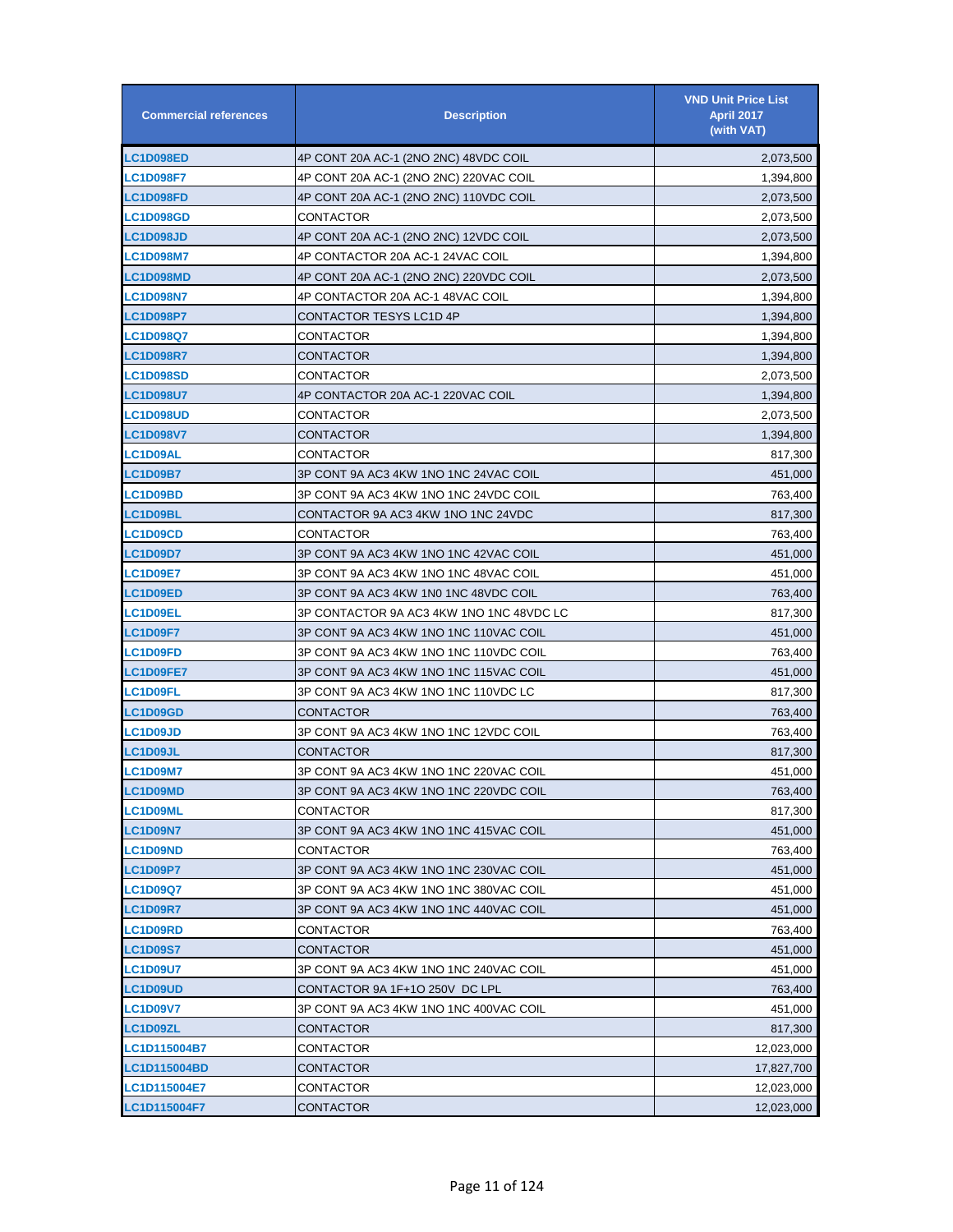| <b>Commercial references</b> | <b>Description</b>                     | <b>VND Unit Price List</b><br><b>April 2017</b><br>(with VAT) |
|------------------------------|----------------------------------------|---------------------------------------------------------------|
| <b>LC1D115004FD</b>          | CONTACTOR                              | 17,827,700                                                    |
| LC1D115004M7                 | CONTACTOR                              | 12,023,000                                                    |
| <b>LC1D115004MD</b>          | CONTACTOR                              | 17,827,700                                                    |
| LC1D115004P7                 | CONTACTOR                              | 12,023,000                                                    |
| <b>LC1D115004SD</b>          | CONTACTOR                              | 17,827,700                                                    |
| <b>LC1D115004U7</b>          | CONTACTOR                              | 12,023,000                                                    |
| LC1D115004V7                 | CONTACTOR                              | 12,023,000                                                    |
| <b>LC1D115B7</b>             | CONTACTOR                              | 7,025,700                                                     |
| <b>LC1D115BD</b>             | CONTACTOR                              | 11,940,500                                                    |
| <b>LC1D115D7</b>             | CONTACTOR                              | 7,025,700                                                     |
| <b>LC1D115E7</b>             | CONTACTOR                              | 7,025,700                                                     |
| <b>LC1D115ED</b>             | CONTACTOR                              | 11,940,500                                                    |
| <b>LC1D115F7</b>             | CONTACTOR                              | 7,025,700                                                     |
| <b>LC1D115FD</b>             | CONTACTOR                              | 11,940,500                                                    |
| <b>LC1D115FE7</b>            | CONTACTOR                              | 7,025,700                                                     |
| <b>LC1D115GD</b>             | CONTACTOR                              | 11,940,500                                                    |
| <b>LC1D115M7</b>             | CONTACTOR                              | 7,025,700                                                     |
| <b>LC1D115MD</b>             | CONTACTOR                              | 11,940,500                                                    |
| <b>LC1D115N7</b>             | CONTACTOR                              | 7,025,700                                                     |
| <b>LC1D115ND</b>             | CONTACTOR                              | 11,940,500                                                    |
| <b>LC1D115P7</b>             | CONTACTOR                              | 7,025,700                                                     |
| <b>LC1D115Q7</b>             | CONTACTOR                              | 7,025,700                                                     |
| <b>LC1D115R7</b>             | CONTACTOR                              | 7,025,700                                                     |
| <b>LC1D115RD</b>             | CONTACTOR                              | 11,940,500                                                    |
| <b>LC1D115S7</b>             | CONTACTOR                              | 7,025,700                                                     |
| <b>LC1D115SD</b>             | CONTACTOR                              | 11,940,500                                                    |
| <b>LC1D115U7</b>             | CONTACTOR                              | 7,025,700                                                     |
| <b>LC1D115UD</b>             | CONTACTOR                              | 11,940,500                                                    |
| <b>LC1D115V7</b>             | CONTACTOR                              | 7,025,700                                                     |
| LC1D128B7                    | 4P CONT 25A AC-1 (2NO 2NC) 24VAC COIL  | 1,602,700                                                     |
| LC1D128BD                    | 4P CONT 25A AC-1 (2NO 2NC) 24VDC COIL  | 2,355,100                                                     |
| <b>LC1D128D7</b>             | 4P CONT 25A AC-1 (2NO 2NC) 42VAC COIL  | 1,602,700                                                     |
| <b>LC1D128E7</b>             | 4P CONT 25A AC-1 (2NO 2NC) 48VAC COIL  | 1,602,700                                                     |
| <b>LC1D128ED</b>             | 4P CONT 25A AC-1 (2NO 2NC) 48VDC COIL  | 2,355,100                                                     |
| <b>LC1D128F7</b>             | 4P CONT 25A AC-1 (2NO 2NC) 110VAC COIL | 1,602,700                                                     |
| <b>LC1D128FD</b>             | 4P CONT 25A AC-1 (2NO 2NC) 110VDC COIL | 2,355,100                                                     |
| <b>LC1D128GD</b>             | CONTACTOR                              | 2,355,100                                                     |
| <b>LC1D128JD</b>             | 4P CONT 25A AC-1 (2NO 2NC) 12VDC COIL  | 2,355,100                                                     |
| <b>LC1D128M7</b>             | 4P CONT 25A AC-1 (2NO 2NC) 220VAC COIL | 1,602,700                                                     |
| <b>LC1D128MD</b>             | 4P CONT 25A AC-1 (2NO 2NC) 220VDC COIL | 2,355,100                                                     |
| <b>LC1D128N7</b>             | 4P CONT 25A AC-1 (2NO 2NC) 415VAC COIL | 1,602,700                                                     |
| <b>LC1D128ND</b>             | CONTACTOR                              | 2,355,100                                                     |
| LC1D128P7                    | CONTACTOR TESYS LC1D 4P                | 1,602,700                                                     |
| <b>LC1D128Q7</b>             | CONTACTOR                              | 1,602,700                                                     |
| <b>LC1D128R7</b>             | 4P CONT 25A AC-1 (2NO 2NC) 440VAC COIL | 1,602,700                                                     |
| <b>LC1D128RD</b>             | CONTACTOR                              | 2,355,100                                                     |
| <b>LC1D128U7</b>             | 4P CONT 25A AC-1 (2NO 2NC) 240VAC COIL | 1,602,700                                                     |
| <b>LC1D128UD</b>             | CONTACTOR                              | 2,355,100                                                     |
| <b>LC1D128V7</b>             | CONTACTOR                              | 1,602,700                                                     |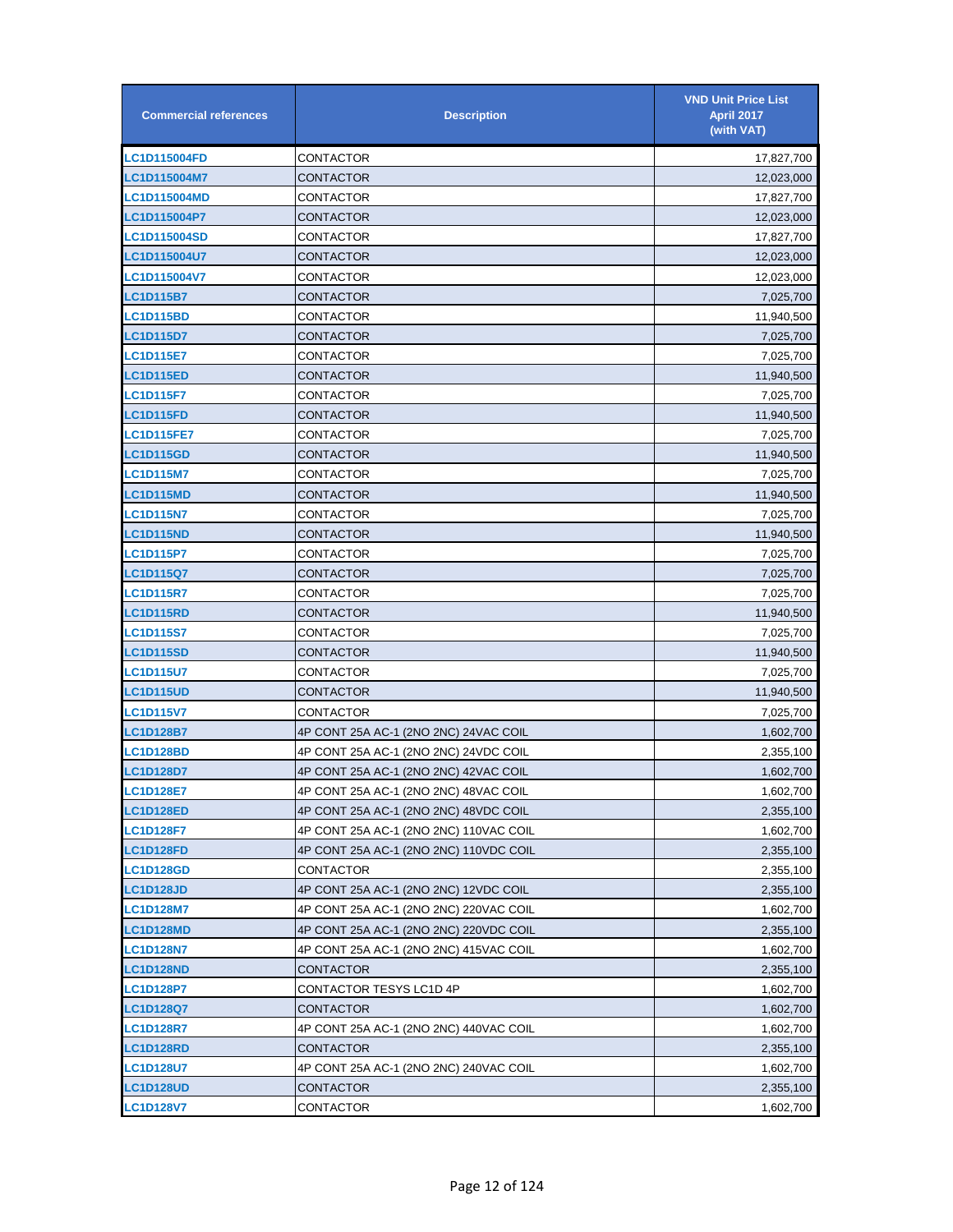| <b>Commercial references</b> | <b>Description</b>                       | <b>VND Unit Price List</b><br><b>April 2017</b><br>(with VAT) |
|------------------------------|------------------------------------------|---------------------------------------------------------------|
| <b>LC1D12B7</b>              | CONTACTOR 12A 1NC+1NO 24V 50/60          | 540,100                                                       |
| <b>LC1D12BD</b>              | 3P CONT 12A AC3 5.5KW 1NO 1NC 24VDC      | 917,400                                                       |
| <b>LC1D12BL</b>              | 3P CONT 9A AC3 5.5KW 1NO 1NC 24VDC LC    | 982,300                                                       |
| <b>LC1D12D7</b>              | CONTACTOR                                | 540,100                                                       |
| <b>LC1D12E7</b>              | CONTACTOR 12A 1F PLUS 1O 48V 50 60       | 540,100                                                       |
| <b>LC1D12ED</b>              | 3P CONT 12A AC3 5.5KW 1NO 1NC 48VDC COIL | 917,400                                                       |
| <b>LC1D12EL</b>              | 3P CONT 9A AC3 5.5KW 1NO 1NC 48VDC LC    | 982,300                                                       |
| <b>LC1D12F7</b>              | CONTACTOR 12A 1NC+1NO 110V 50 60         | 540,100                                                       |
| <b>LC1D12FD</b>              | 3P CON 12A AC3 5.5KW 1NO 1NC 110VDC COIL | 917,400                                                       |
| <b>LC1D12FE7</b>             | CONTACTOR                                | 540,100                                                       |
| <b>LC1D12FL</b>              | CONTACTOR                                | 982,300                                                       |
| <b>LC1D12GD</b>              | 3P CON 12A AC3 5.5KW 1NO 1NC 120VDC COIL | 917,400                                                       |
| <b>LC1D12JD</b>              | 3P CONT 12A AC3 5.5KW 1NO 1NC 12VDC COIL | 917,400                                                       |
| <b>LC1D12M7</b>              | CONTACTOR                                | 540,100                                                       |
| LC1D12MD                     | CON 12A AC3 5.5KW 1NO 1NC 220VDC         | 917,400                                                       |
| LC1D12ML                     | CONTACTOR                                | 982,300                                                       |
| <b>LC1D12N7</b>              | CONTACTOR 12A 1NC+1NO 415V 50/60         | 540,100                                                       |
| <b>LC1D12ND</b>              | CONTACTOR                                | 917,400                                                       |
| <b>LC1D12P7</b>              | CONTACTOR                                | 540,100                                                       |
| <b>LC1D12Q7</b>              | CONTACTOR                                | 540,100                                                       |
| <b>LC1D12R7</b>              | CONTACTOR                                | 540,100                                                       |
| <b>LC1D12RD</b>              | CONTACTOR                                | 917,400                                                       |
| <b>LC1D12U7</b>              | CONTACTOR 12A 1NC+1NO 240V 50/60         | 540,100                                                       |
| <b>LC1D12UL</b>              | CONTACTOR                                | 982,300                                                       |
| <b>LC1D12V7</b>              | CONTACTOR                                | 540,100                                                       |
| <b>LC1D150B7</b>             | CONTACTOR                                | 8,872,600                                                     |
| <b>LC1D150BD</b>             | CONTACTOR                                | 15,083,200                                                    |
| <b>LC1D150D7</b>             | CONTACTOR                                | 8,872,600                                                     |
| <b>LC1D150E7</b>             | CONTACTOR                                | 8,872,600                                                     |
| <b>LC1D150ED</b>             | CONTACTOR                                | 15,083,200                                                    |
| <b>LC1D150F7</b>             | CONTACTOR                                | 8,872,600                                                     |
| <b>LC1D150FD</b>             | CONTACTOR                                | 15,083,200                                                    |
| <b>LC1D150FE7</b>            | CONTACTOR                                | 8,872,600                                                     |
| <b>LC1D150GD</b>             | CONTACTOR                                | 15,083,200                                                    |
| <b>LC1D150M7</b>             | CONTACTOR                                | 8,872,600                                                     |
| <b>LC1D150MD</b>             | CONTACTOR                                | 15,083,200                                                    |
| <b>LC1D150N7</b>             | CONTACTOR                                | 8,872,600                                                     |
| <b>LC1D150ND</b>             | CONTACTOR                                | 15,083,200                                                    |
| <b>LC1D150P7</b>             | CONTACTOR                                | 8,872,600                                                     |
| LC1D150Q7                    | CONTACTOR                                | 8,872,600                                                     |
| <b>LC1D150R7</b>             | CONTACTOR                                | 8,872,600                                                     |
| <b>LC1D150RD</b>             | CONTACTOR                                | 15,083,200                                                    |
| <b>LC1D150S7</b>             | CONTACTOR                                | 8,872,600                                                     |
| <b>LC1D150SD</b>             | CONTACTOR                                | 15,083,200                                                    |
| <b>LC1D150U7</b>             | CONTACTOR                                | 8,872,600                                                     |
| <b>LC1D150V7</b>             | CONTACTOR                                | 8,872,600                                                     |
| <b>LC1D188B7</b>             | CONT 32A 4p AC1 24v 50/60 hz             | 1,886,500                                                     |
| <b>LC1D188BD</b>             | 4P CONT 32A AC-1 (2NO 2NC) 24VDC COIL    | 2,638,900                                                     |
| <b>LC1D188D7</b>             | <b>CONTACTOR</b>                         | 1,886,500                                                     |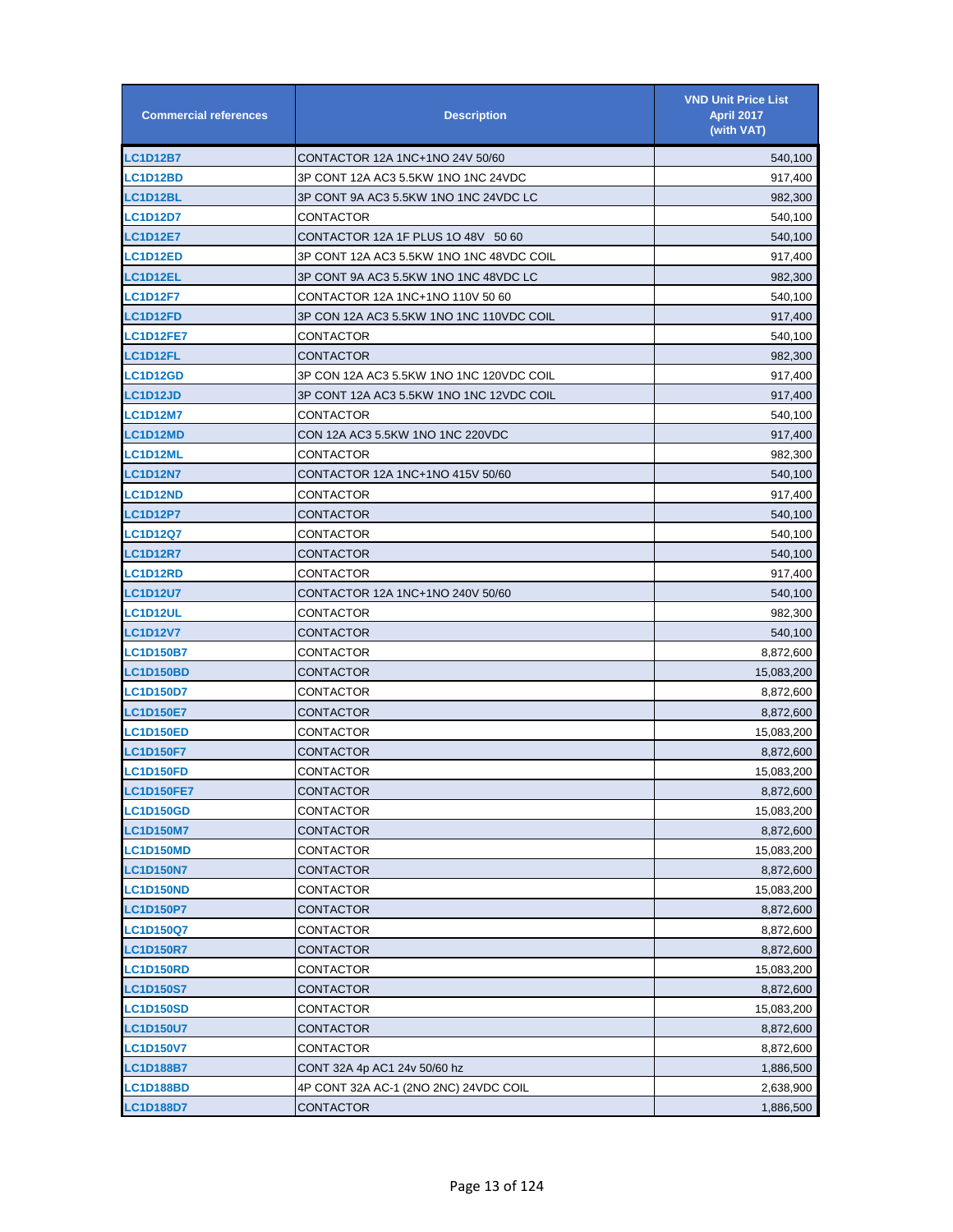| <b>Commercial references</b> | <b>Description</b>                     | <b>VND Unit Price List</b><br><b>April 2017</b><br>(with VAT) |
|------------------------------|----------------------------------------|---------------------------------------------------------------|
| <b>LC1D188E7</b>             | 4P CONT 32A AC-1 (2NO 2NC) 48VAC COIL  | 1,886,500                                                     |
| <b>LC1D188ED</b>             | 4P CONT 32A AC-1 (2NO 2NC) 48VDC COIL  | 2,638,900                                                     |
| <b>LC1D188F7</b>             | 4P CONT 32A AC-1 (2NO 2NC) 110VAC COIL | 1,886,500                                                     |
| <b>LC1D188FD</b>             | 4P CONT 32A AC-1 (2NO 2NC) 110VDC COIL | 2,638,900                                                     |
| LC1D188GD                    | CONTACTOR                              | 2,638,900                                                     |
| <b>LC1D188JD</b>             | 4P CONT 32A AC-1 (2NO 2NC) 12VDC COIL  | 2,638,900                                                     |
| <b>LC1D188M7</b>             | 4P CONT 32A AC-1 (2NO 2NC) 220VAC COIL | 1,886,500                                                     |
| <b>LC1D188MD</b>             | 4P CONT 32A AC-1 (2NO 2NC) 220VDC COIL | 2,638,900                                                     |
| <b>LC1D188N7</b>             | CONTACTOR                              | 1,886,500                                                     |
| <b>LC1D188P7</b>             | CONT 32A 4p AC1 230v 50/60 hz          | 1,886,500                                                     |
| <b>LC1D188R7</b>             | CONTACTOR                              | 1,886,500                                                     |
| <b>LC1D188SD</b>             | CONTACTOR                              | 2,638,900                                                     |
| <b>LC1D188U7</b>             | 4P CONT 32A AC-1 (2NO 2NC) 240VAC COIL | 1,886,500                                                     |
| <b>LC1D188V7</b>             | CONTACTOR                              | 1,886,500                                                     |
| LC1D18B7                     | sCONT 18A 1NC+1NO 24V 50/60            | 720,500                                                       |
| LC1D18BD                     | CONT 18A 1NC+1NO 24V CC LPL            | 1,222,100                                                     |
| LC1D18BL                     | CONT 18A 1NC+1NO 24V low cons coil     | 1,306,800                                                     |
| <b>LC1D18D7</b>              | CONT 18A 1NC+1NO 42V 50/60             | 720,500                                                       |
| <b>LC1D18E7</b>              | CONT 18A 1NC+1NO 48V 50/60             | 720,500                                                       |
| <b>LC1D18ED</b>              | CONT 18A 1NC+1NO 48V CC LPL            | 1,222,100                                                     |
| <b>LC1D18F7</b>              | CONT 18A 1NC+1NO 110V 50/60.           | 720,500                                                       |
| <b>LC1D18FD</b>              | CONT18A 1NC+1NO 110V CC LPL            | 1,222,100                                                     |
| <b>LC1D18FE7</b>             | CONT 18A 1NC+1NO 115V 50/60            | 720,500                                                       |
| <b>LC1D18GD</b>              | CONT18A 1NC+1NO 125V CC LPL            | 1,222,100                                                     |
| <b>LC1D18JD</b>              | CONTACTOR                              | 1,222,100                                                     |
| LC1D18M7                     | CONT 18A 1NC+1NO 220V 50/60            | 720,500                                                       |
| <b>LC1D18MD</b>              | CONTACTOR                              | 1,222,100                                                     |
| LC1D18ML                     | CONT 18A 1NC+1NO 220V BCLPL            | 1,306,800                                                     |
| <b>LC1D18N7</b>              | CONT 18A 1NC+1NO 415V 50/60            | 720,500                                                       |
| LC1D18ND                     | CONT 18A 1NC+1NO 60V CC LPL            | 1,222,100                                                     |
| LC1D18P7                     | CONT 18A 1NC+1NO 230V 50/60            | 720,500                                                       |
| LC1D18Q7                     | CONT 18A 1NC+1NO 380V 50/60            | 720,500                                                       |
| <b>LC1D18R7</b>              | CONT 18A 1NC+1NO 440V 50/60            | 720,500                                                       |
| <b>LC1D18SD</b>              | CONT 18A 1NC+1NO 72V dc coil           | 1,222,100                                                     |
| <b>LC1D18U7</b>              | CONT 18A 1NC+1NO 240V 50/60 hz         | 720,500                                                       |
| LC1D18UL                     | CONT18A 1NC+1NO 250V BC LPL            | 1,306,800                                                     |
| <b>LC1D18V7</b>              | CONTACTOR                              | 720,500                                                       |
| <b>LC1D258B7</b>             | 4P CONT 40A AC-1 (2NO 2NC) 24VAC COIL  | 3,204,300                                                     |
| <b>LC1D258BD</b>             | 4P CONTACTOR 40A AC-1 (2NO 2NC) 24VDC  | 4,711,300                                                     |
| <b>LC1D258D7</b>             | 4P CONT 40A AC-1 (2NO 2NC) 42VAC COIL  | 3,204,300                                                     |
| <b>LC1D258E7</b>             | 4P CONT 40A AC-1 (2NO 2NC) 48VAC COIL  | 3,204,300                                                     |
| <b>LC1D258ED</b>             | 4P CONTACTOR 40A AC-1 (2NO 2NC) 48VDC  | 4,711,300                                                     |
| <b>LC1D258F7</b>             | 4P CONT 40A AC-1 (2NO 2NC) 110VAC COIL | 3,204,300                                                     |
| <b>LC1D258FD</b>             | 4P CONTACTOR 40A AC-1 (2NO 2NC) 110VDC | 4,711,300                                                     |
| <b>LC1D258GD</b>             | 4P CONTACTOR 40A AC-1 (2NO 2NC) 125VDC | 4,711,300                                                     |
| <b>LC1D258JD</b>             | 4P CONTACTOR 40A AC-1 (2NO 2NC) 12VDC  | 4,711,300                                                     |
| <b>LC1D258M7</b>             | 4P CONT 40A AC-1 (2NO 2NC) 220VAC COIL | 3,204,300                                                     |
| <b>LC1D258MD</b>             | 4P CONTACTOR 40A AC-1 (2NO 2NC) 220VDC | 4,711,300                                                     |
| <b>LC1D258N7</b>             | CONTACTOR                              | 3,204,300                                                     |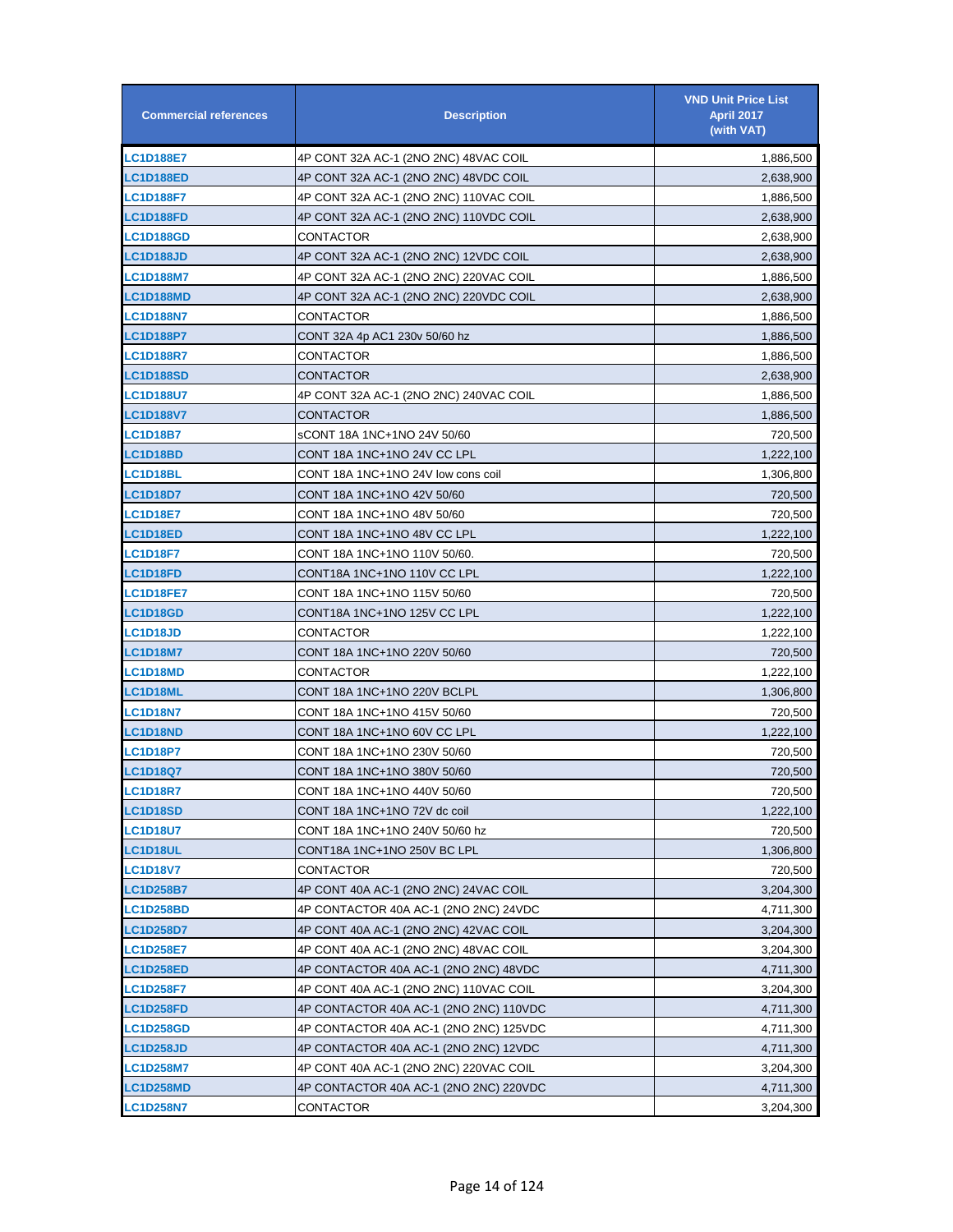| <b>Commercial references</b> | <b>Description</b>                      | <b>VND Unit Price List</b><br><b>April 2017</b><br>(with VAT) |
|------------------------------|-----------------------------------------|---------------------------------------------------------------|
| <b>LC1D258ND</b>             | CONTACTOR                               | 4,711,300                                                     |
| <b>LC1D258P7</b>             | CONT 40A 4p AC1 230v 50/60 hz           | 3,204,300                                                     |
| <b>LC1D258Q7</b>             | CONTACTOR                               | 3,204,300                                                     |
| <b>LC1D258R7</b>             | CONTACTOR                               | 3,204,300                                                     |
| <b>LC1D258SD</b>             | 4P CONTACTOR 40A AC-1 (2NO 2NC) 72VDC   | 4,711,300                                                     |
| <b>LC1D258U7</b>             | 4P CONT 40A AC-1 (2NO 2NC) 240VAC COIL  | 3,204,300                                                     |
| <b>LC1D258UD</b>             | CONTACTOR                               | 4,711,300                                                     |
| <b>LC1D258V7</b>             | CONTACTOR                               | 3,204,300                                                     |
| <b>LC1D25B7</b>              | CONT 25A 1NC+1NO 24V 50/60              | 1,007,600                                                     |
| <b>LC1D25BD</b>              | CONT 25A 1NC+1NO 24V CC LPL             | 1,222,100                                                     |
| <b>LC1D25BL</b>              | CONT 25A 1NC+1NO 24V low cons coil      | 1,830,400                                                     |
| <b>LC1D25D7</b>              | CONT 25A 1NC+1NO 42V 50/60              | 1,007,600                                                     |
| <b>LC1D25E7</b>              | CONT 25A 1NC+1NO 48V 50/60              | 1,007,600                                                     |
| <b>LC1D25ED</b>              | CONT 25A 1NC+1NO 48V CC LPL             | 1,222,100                                                     |
| <b>LC1D25EL</b>              | CONTACTOR                               | 1,830,400                                                     |
| <b>LC1D25F7</b>              | CONT 25A 1NC+1NO 110V 50/60             | 1,007,600                                                     |
| <b>LC1D25FD</b>              | CONT 25A 1NC+1NO 110V dc coil           | 1,222,100                                                     |
| <b>LC1D25FE7</b>             | CONT 25A 1F PLUS 1O 115V 50 60          | 1,007,600                                                     |
| <b>LC1D25FL</b>              | CONTACTOR                               | 1,830,400                                                     |
| <b>LC1D25GD</b>              | CONT25A 1NC+1NO 125V CC LPL             | 1,222,100                                                     |
| <b>LC1D25JD</b>              | CONT 25A 1NC+1NO 12V dc coil            | 1,222,100                                                     |
| <b>LC1D25JL</b>              | CONTACTOR                               | 1,830,400                                                     |
| <b>LC1D25M7</b>              | CONT 25A 1NC+1NO 220V 50/60             | 1,007,600                                                     |
| <b>LC1D25MD</b>              | CONTACTOR                               | 1,222,100                                                     |
| <b>LC1D25ML</b>              | CONT 25A 1NC+1NO 220V BCLPL             | 1,830,400                                                     |
| <b>LC1D25N7</b>              | CONT 25A 1NC+1NO 415V 50 60             | 1,007,600                                                     |
| <b>LC1D25ND</b>              | CONT 25A 1NC+1NO 60V CC LPL             | 1,222,100                                                     |
| <b>LC1D25P7</b>              | CONT 25A 1NC+1NO 230V 50/60             | 1,007,600                                                     |
| <b>LC1D25Q7</b>              | CONT 25A 1NC+1NO 380V 50/60             | 1,007,600                                                     |
| <b>LC1D25R7</b>              | CONT 25A 1NC+1NO 440V 50 60             | 1,007,600                                                     |
| <b>LC1D25RD</b>              | CONTACTOR                               | 1,222,100                                                     |
| <b>LC1D25S7</b>              | CONT25A 1NC+1NO 500V 50 60              | 1,007,600                                                     |
| <b>LC1D25U7</b>              | CONT 25A 1NC+1NO 240V 50/60             | 1,007,600                                                     |
| <b>LC1D25V7</b>              | CONT 25A 1NC+1NO 400V 50/60             | 1,007,600                                                     |
| <b>LC1D32B7</b>              | CONT 32A 1NC+1NO 24V 50/60 hz           | 1,257,300                                                     |
| <b>LC1D32BD</b>              | CONT 32A 1NC+1NO 24V CC LPL             | 2,135,100                                                     |
| <b>LC1D32BL</b>              | CONT 32A 1NC+1NO 24V 50/60 hz           | 2,286,900                                                     |
| <b>LC1D32CD</b>              | CONT 32A 1NC+1NO 36V CC LPL             | 2,135,100                                                     |
| <b>LC1D32D7</b>              | CONT 32A 1NC+1NO 42V 50/60 hz           | 1,257,300                                                     |
| <b>LC1D32E7</b>              | 3P CONT 32A AC3 15KW 1NO 1NC 48VAC COIL | 1,257,300                                                     |
| <b>LC1D32ED</b>              | CONT 32A 1NC+1NO 48V CC LPL             | 2,135,100                                                     |
| <b>LC1D32EL</b>              | CONTACTOR                               | 2,286,900                                                     |
| LC1D32F7                     | CONT 32A 1NC+1NO 110V 50/60 hz          | 1,257,300                                                     |
| <b>LC1D32FD</b>              | CONT 32A 1NC+1NO 110V dc coil           | 2,135,100                                                     |
| <b>LC1D32FE7</b>             | CONTACTOR                               | 1,257,300                                                     |
| <b>LC1D32FL</b>              | CONTACTOR                               | 2,286,900                                                     |
| <b>LC1D32GD</b>              | CONT32A 1NC+1NO 125V CC LPL             | 2,135,100                                                     |
| <b>LC1D32JD</b>              | CONTACTOR                               | 2,135,100                                                     |
| LC1D32JL                     | CONTACTOR                               | 2,286,900                                                     |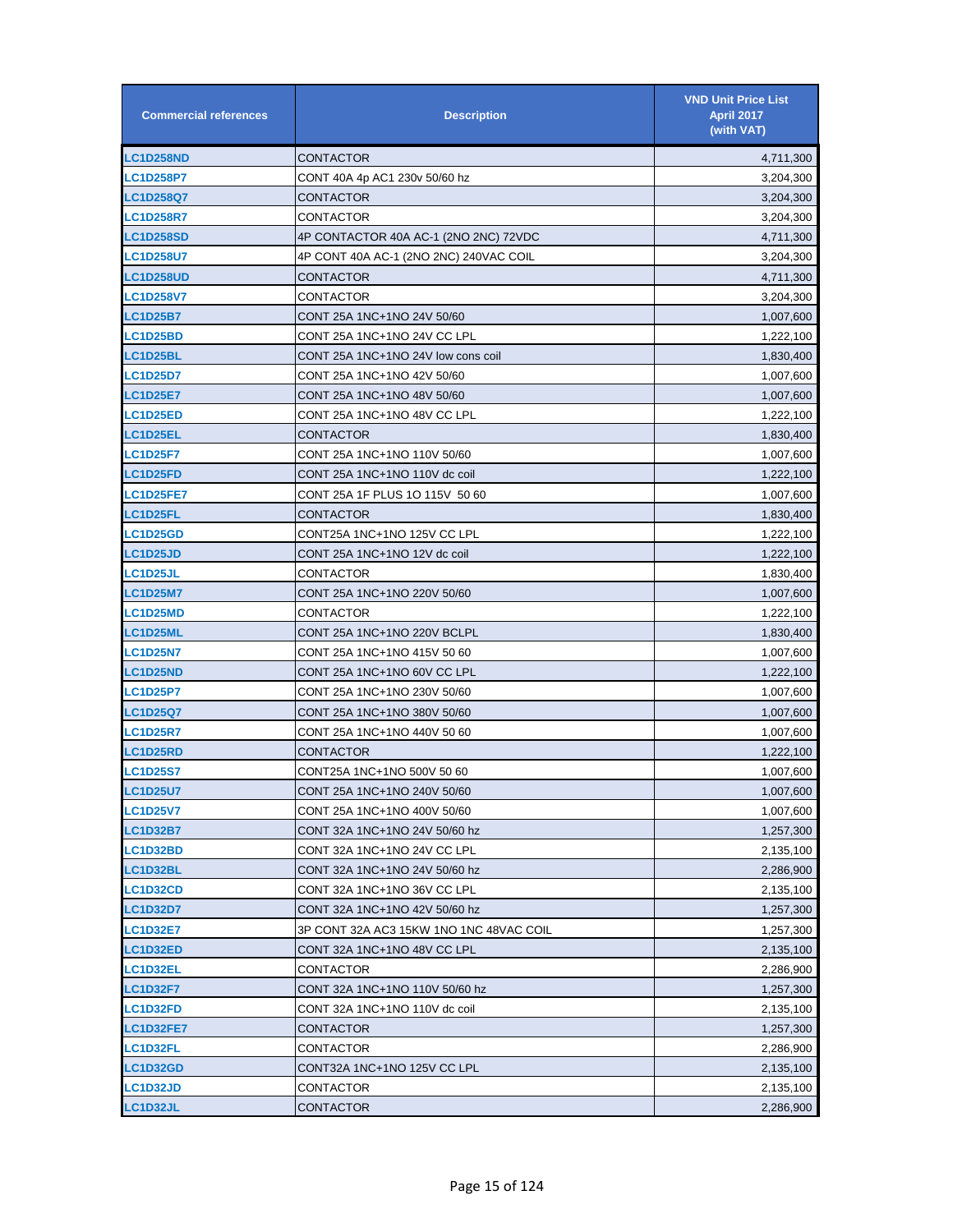| <b>Commercial references</b> | <b>Description</b>                       | <b>VND Unit Price List</b><br><b>April 2017</b><br>(with VAT) |
|------------------------------|------------------------------------------|---------------------------------------------------------------|
| <b>LC1D32M7</b>              | 3P CONT 32A AC3 15KW 1NO 1NC 220VAC COIL | 1,257,300                                                     |
| <b>LC1D32MD</b>              | CONT 32A 1NC+1NO 220V dc coil            | 2,135,100                                                     |
| <b>LC1D32ML</b>              | CONT 32A 1NC+1NO 220V BCLPL              | 2,286,900                                                     |
| <b>LC1D32N7</b>              | CONT 32A 1NC+1NO 415V 50/60 hz           | 1,257,300                                                     |
| <b>LC1D32ND</b>              | CONT 32A 1NC+1NO 60V CC LPL              | 2,135,100                                                     |
| <b>LC1D32P7</b>              | CONT 32A 1NC+1NO 230V 50/60 hz           | 1,257,300                                                     |
| <b>LC1D32Q7</b>              | CONT 32A 1NC+1NO 380V 50/60              | 1,257,300                                                     |
| <b>LC1D32R7</b>              | CONT 32A 1NC+1NO 440V 50 60              | 1,257,300                                                     |
| <b>LC1D32RD</b>              | CONTACTOR                                | 2,135,100                                                     |
| <b>LC1D32U7</b>              | CONT 32A 1NC+1NO 240V 50/60              | 1,257,300                                                     |
| <b>LC1D38B7</b>              | CONT 38A 1NC+1NO 24V 50/60               | 1,478,400                                                     |
| <b>LC1D38BD</b>              | CONT 38A 1NC+1NO 24V dc coil             | 2,514,600                                                     |
| <b>LC1D38BL</b>              | CONT 38A 1NC+1NO 24V BC LPL              | 2,690,600                                                     |
| <b>LC1D38D7</b>              | CONT 38A 1NC+1NO 42V 50 60               | 1,478,400                                                     |
| <b>LC1D38E7</b>              | CONT 38A 1NC+1NO 48V 50/60 hz            | 1,478,400                                                     |
| <b>LC1D38ED</b>              | CONTACTOR                                | 2,514,600                                                     |
| <b>LC1D38EL</b>              | CONTACTOR                                | 2,690,600                                                     |
| <b>LC1D38F7</b>              | CONT 38A 1NC+1NO 110V 50/60 hz           | 1,478,400                                                     |
| <b>LC1D38FD</b>              | CONTACTOR                                | 2,514,600                                                     |
| <b>LC1D38FL</b>              | CONT DC 38A 110V LC                      | 2,690,600                                                     |
| <b>LC1D38GD</b>              | CONT38A 1NC+1NO 125V CC LPL              | 2,514,600                                                     |
| <b>LC1D38JD</b>              | CONTACTOR                                | 2,514,600                                                     |
| <b>LC1D38JL</b>              | CONTACTOR                                | 2,690,600                                                     |
| <b>LC1D38M7</b>              | CONT 38A 1NC+1NO 220V 50/60 hz           | 1,478,400                                                     |
| <b>LC1D38MD</b>              | CONTACTOR                                | 2,514,600                                                     |
| <b>LC1D38ML</b>              | CONT 38A 1NC+1NO 220V BCLPL              | 2,690,600                                                     |
| <b>LC1D38N7</b>              | CONT 38A 1NC+1NO 415V 50/60 hz           | 1,478,400                                                     |
| <b>LC1D38ND</b>              | CONT 38A 1NC+1NO 60V CC LPL              | 2,514,600                                                     |
| LC1D38P7                     | CONT 38A 1NC+1NO 230V 50/60 hz           | 1,478,400                                                     |
| <b>LC1D38Q7</b>              | CONTACTOR                                | 1,478,400                                                     |
| <b>LC1D38R7</b>              | CONT 38A 1NC+1NO 440V 50/60 hz           | 1,478,400                                                     |
| <b>LC1D38U7</b>              | CONT 38A 1NC+1NO 240V 50/60 hz           | 1,478,400                                                     |
| <b>LC1D38V7</b>              | CONTACTOR                                | 1,478,400                                                     |
| <b>LC1D40AB7</b>             | CONT EVERLINK 3P AC3 440V 40A BOB 24VCA  | 2,249,500                                                     |
| LC1D40ABD                    | CONT EVERLINK 3P AC3 440V 40A BOB 24V CC | 3,823,600                                                     |
| <b>LC1D40ACD</b>             | CONT EVERLINK 3P AC3 440V 40A BOB 36V CC | 3,823,600                                                     |
| LC1D40AD7                    | 3P EVLK CONTACTOR 40A 18,5KW AC3 42VAC   | 2,249,500                                                     |
| <b>LC1D40AE7</b>             | 3P EVLK CONTACTOR 40A 18,5KW AC3 48VAC   | 2,249,500                                                     |
| <b>LC1D40AED</b>             | CONT EVERLINK 3P AC3 440V 40A BOB 48V CC | 3,823,600                                                     |
| <b>LC1D40AF7</b>             | 3P EVLK CONTACTOR 40A 18,5KW AC3 110VAC  | 2,249,500                                                     |
| <b>LC1D40AFD</b>             | CONT EVERLINK 3P AC3 440V 40A BOB 110V C | 3,823,600                                                     |
| LC1D40AFE7                   | 3P EVLK CONTACTOR 40A 18,5KW AC3 115VAC  | 2,249,500                                                     |
| <b>LC1D40AGD</b>             | CONT EVERLINK 3P AC3 440V 40A BOB 125V C | 3,823,600                                                     |
| <b>LC1D40AJD</b>             | CONT EVERLINK 3P AC3 440V 40A BOB 12V CC | 3,823,600                                                     |
| <b>LC1D40AM7</b>             | 3P EVLK CONTACTOR 40A 18.5KW AC3 220VAC  | 2,249,500                                                     |
| LC1D40AMD                    | CONT EVERLINK 3P AC3 440V 40A BOB 220V C | 3,823,600                                                     |
| <b>LC1D40AN7</b>             | 3P EVLK CONTACTOR 40A 18,5KW AC3 415VAC  | 2,249,500                                                     |
| LC1D40AND                    | CONT EVERLINK 3P AC3 440V 40A BOB 60V CC | 3,823,600                                                     |
| <b>LC1D40AP7</b>             | 3P EVLK CONTACTOR 40A 18,5KW AC3 230VAC  | 2,249,500                                                     |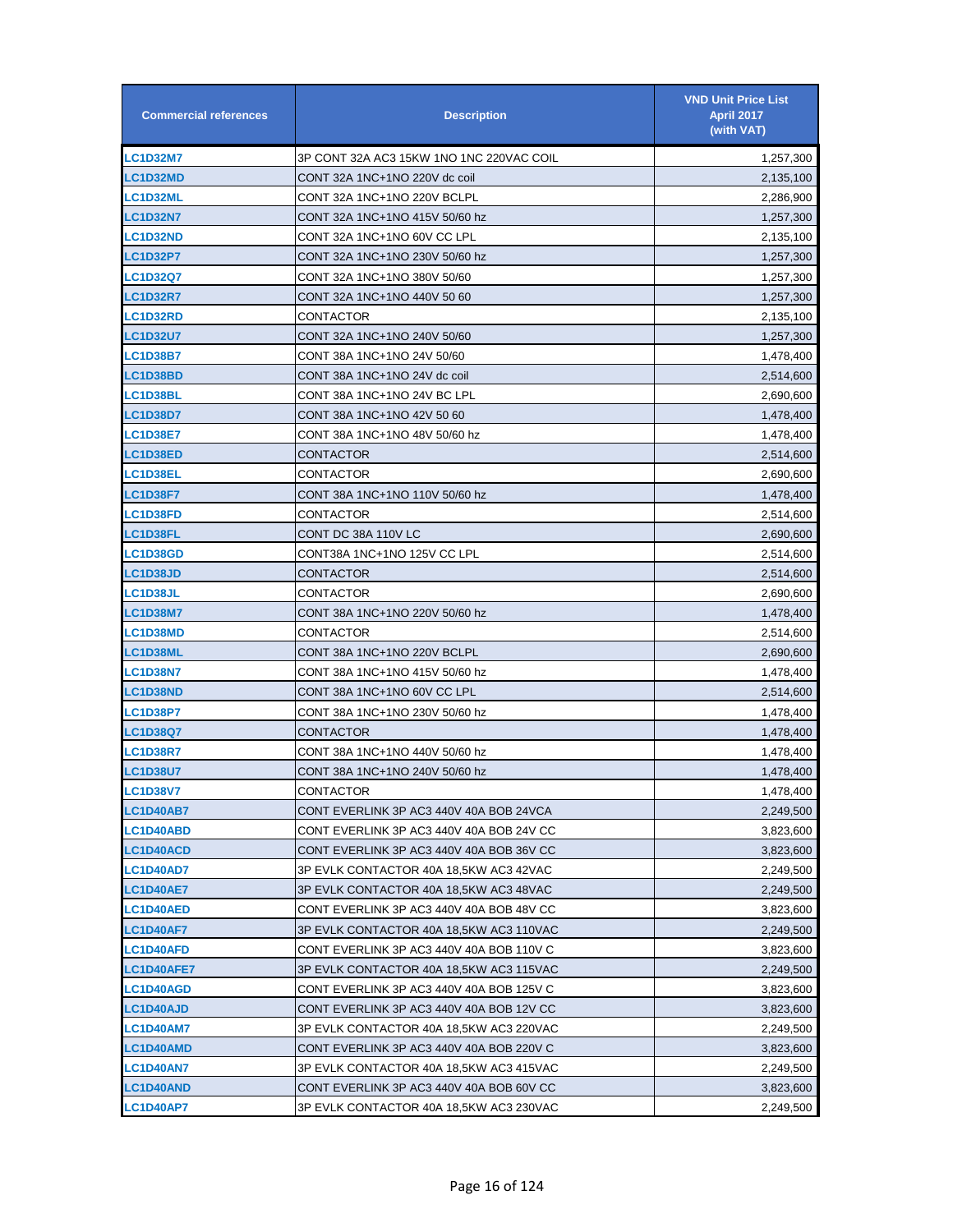| <b>Commercial references</b> | <b>Description</b>                       | <b>VND Unit Price List</b><br><b>April 2017</b><br>(with VAT) |
|------------------------------|------------------------------------------|---------------------------------------------------------------|
| LC1D40AQ7                    | 3P EVLK CONTACTOR 40A 18,5KW AC3 380VAC  | 2,249,500                                                     |
| LC1D40AR7                    | 3P EVLK CONTACTOR 40A 18,5KW AC3 440VAC  | 2,249,500                                                     |
| LC1D40ARD                    | CONT EVERLINK 3P AC3 440V 40A BOB 440V C | 3,823,600                                                     |
| <b>LC1D40AS7</b>             | 3P EVERLINK CONTACTOR AC3 440V 40A COIL  | 2,249,500                                                     |
| <b>LC1D40ASD</b>             | CONT EVERLINK 3P AC3 440V 40A BOB 72V CC | 3,823,600                                                     |
| <b>LC1D40AU7</b>             | 3P EVLK CONTACTOR 40A 18,5KW AC3 240VAC  | 2,249,500                                                     |
| <b>LC1D40AUD</b>             | CONT EVERLINK 3P AC3 440V 40A BOB 250V C | 3,823,600                                                     |
| <b>LC1D40AV7</b>             | 3P EVERLINK CONTACTOR AC3 440V 40A COIL  | 2,249,500                                                     |
| <b>LC1D50AB7</b>             | 3P EVLK CONTACTOR 50A 22KW AC3 24VAC     | 2,640,000                                                     |
| <b>LC1D50ABD</b>             | CONT EVERLINK 3P AC3 440V 50A BOB 24V CC | 4,488,000                                                     |
| <b>LC1D50ACD</b>             | CONT EVERLINK 3P AC3 440V 50A BOB 36V CC | 4,488,000                                                     |
| <b>LC1D50AD7</b>             | 3P EVLK CONTACTOR 50A 22KW AC3 42VAC     | 2,640,000                                                     |
| <b>LC1D50AE7</b>             | 3P EVLK CONTACTOR 50A 22KW AC3 48VAC     | 2,640,000                                                     |
| <b>LC1D50AED</b>             | CONT EVERLINK 3P AC3 440V 50A BOB 48V CC | 4,488,000                                                     |
| <b>LC1D50AF7</b>             | 3P EVLK CONTACTOR 50A 22KW AC3 110VAC    | 2,640,000                                                     |
| <b>LC1D50AFD</b>             | CONT EVERLINK 3P AC3 440V 50A BOB 110V C | 4,488,000                                                     |
| <b>LC1D50AFE7</b>            | 3P EVLK CONTACTOR 50A 22KW AC3 115VAC    | 2,640,000                                                     |
| <b>LC1D50AGD</b>             | CONT EVERLINK 3P AC3 440V 50A BOB 125V C | 4,488,000                                                     |
| <b>LC1D50AJD</b>             | CONT EVERLINK 3P AC3 440V 50A BOB 12V CC | 4,488,000                                                     |
| <b>LC1D50AM7</b>             | 3P EVLK CONTACTOR 50A 22KW AC3 220VAC    | 2,640,000                                                     |
| <b>LC1D50AMD</b>             | CONT EVERLINK 3P AC3 440V 50A BOB 220V C | 4,488,000                                                     |
| <b>LC1D50AN7</b>             | 3P EVLK CONTACTOR 50A 22KW AC3 415VAC    | 2,640,000                                                     |
| <b>LC1D50AND</b>             | CONT EVERLINK 3P AC3 440V 50A BOB 60V CC | 4,488,000                                                     |
| <b>LC1D50AP7</b>             | CONT EVERLINK 3P AC3 440V 50A BOB 230VCA | 2,640,000                                                     |
| <b>LC1D50AQ7</b>             | CONT EVERLINK 3P AC3 440V 50A BOB 380VCA | 2,640,000                                                     |
| <b>LC1D50AR7</b>             | CONT EVERLINK 3P AC3 440V 50A BOB 440VCA | 2,640,000                                                     |
| <b>LC1D50ARD</b>             | CONT EVERLINK 3P AC3 440V 50A BOB 440V C | 4,488,000                                                     |
| <b>LC1D50AS7</b>             | CONT EVERLINK 3P AC3 440V 50A BOB 500VCA | 2,640,000                                                     |
| <b>LC1D50ASD</b>             | CONT EVERLINK 3P AC3 440V 50A BOB 72V CC | 4,488,000                                                     |
| <b>LC1D50AU7</b>             | CONT EVERLINK 3P AC3 440V 50A BOB 240VCA | 2,640,000                                                     |
| <b>LC1D50AUD</b>             | CONT EVERLINK 3P AC3 440V 50A BOB 250V C | 4,488,000                                                     |
| <b>LC1D50AV7</b>             | CONT EVERLINK 3P AC3 440V 50A BOB 400VCA | 2,640,000                                                     |
| LC1D65AB7                    | 3P EVLK CONTACTOR 65A 30KW AC3 24VAC     | 3,324,200                                                     |
| <b>LC1D65ABD</b>             | CONT EVERLINK 3P AC3 440V 65A BOB 24V CC | 5,651,800                                                     |
| <b>LC1D65ACD</b>             | CONT EVERLINK 3P AC3 440V 65A BOB 36V CC | 5,651,800                                                     |
| <b>LC1D65AD7</b>             | 3P EVLK CONTACTOR 65A 30KW AC3 42VAC     | 3,324,200                                                     |
| <b>LC1D65AE7</b>             | 3P EVLK CONTACTOR 65A 30KW AC3 48VAC     | 3,324,200                                                     |
| <b>LC1D65AED</b>             | CONT EVERLINK 3P AC3 440V 65A BOB 48V CC | 5,651,800                                                     |
| <b>LC1D65AF7</b>             | 3P EVLK CONTACTOR 65A 30KW AC3 110VAC    | 3,324,200                                                     |
| <b>LC1D65AFD</b>             | CONT EVERLINK 3P AC3 440V 65A BOB 110V C | 5,651,800                                                     |
| LC1D65AFE7                   | CONT EVERLINK 3P AC3 440V 65A BOB 115VCA | 3,324,200                                                     |
| <b>LC1D65AGD</b>             | CONT EVERLINK 3P AC3 440V 65A BOB 125V C | 5,651,800                                                     |
| <b>LC1D65AJD</b>             | CONT EVERLINK 3P AC3 440V 65A BOB 12V CC | 5,651,800                                                     |
| <b>LC1D65AM7</b>             | CONT EVERLINK 3P AC3 440V 65A BOB 220VCA | 3,324,200                                                     |
| <b>LC1D65AMD</b>             | CONT EVERLINK 3P AC3 440V 65A BOB 220V C | 5,651,800                                                     |
| <b>LC1D65AN7</b>             | CONT EVERLINK 3P AC3 440V 65A BOB 415VCA | 3,324,200                                                     |
| <b>LC1D65AND</b>             | CONT EVERLINK 3P AC3 440V 65A BOB 60V CC | 5,651,800                                                     |
| <b>LC1D65AP7</b>             | CONT EVERLINK 3P AC3 440V 65A BOB 230VCA | 3,324,200                                                     |
| <b>LC1D65AQ7</b>             | CONT EVERLINK 3P AC3 440V 65A BOB 380VCA | 3,324,200                                                     |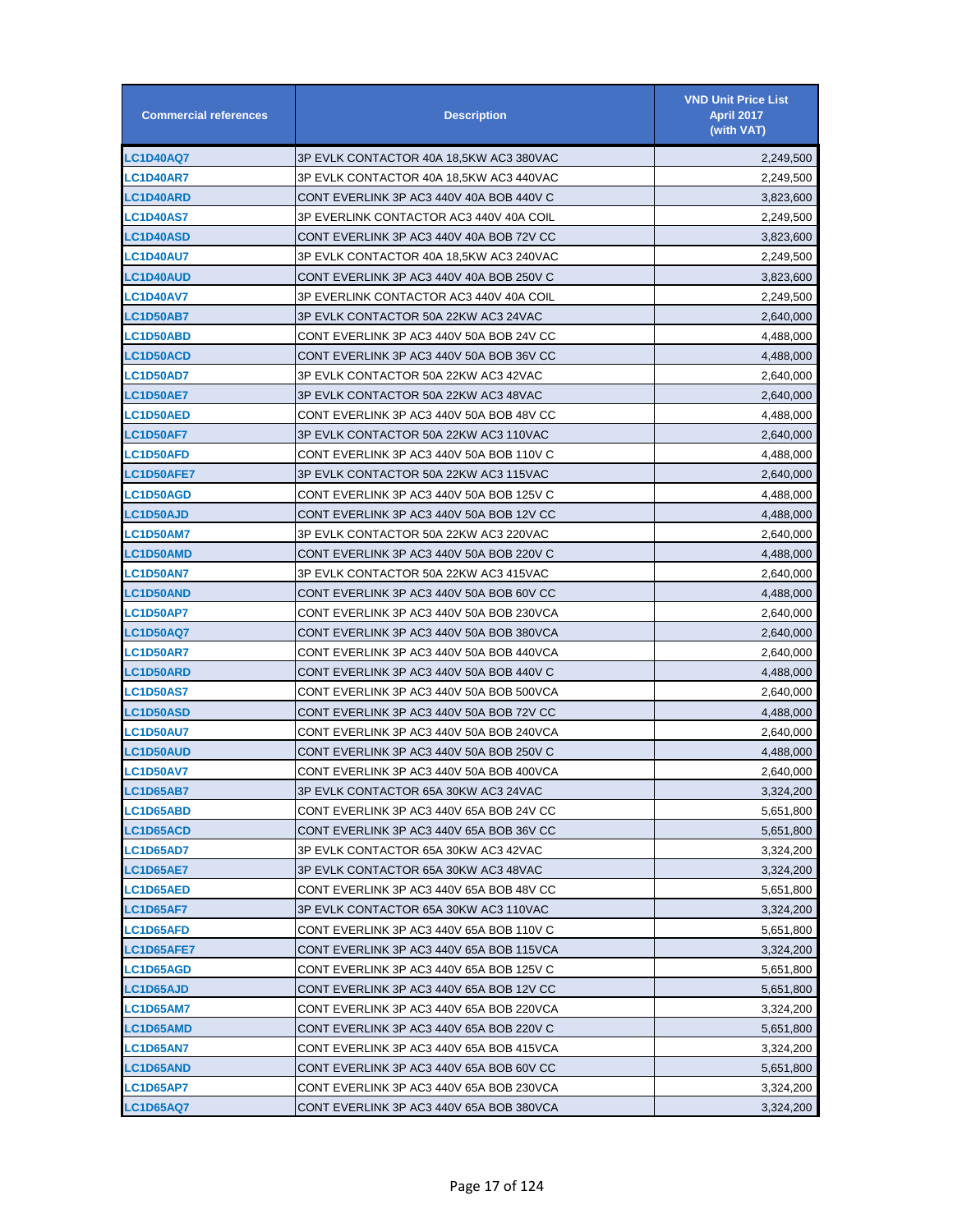| <b>Commercial references</b> | <b>Description</b>                       | <b>VND Unit Price List</b><br><b>April 2017</b><br>(with VAT) |
|------------------------------|------------------------------------------|---------------------------------------------------------------|
| <b>LC1D65AR7</b>             | CONT EVERLINK 3P AC3 440V 65A BOB 440VCA | 3,324,200                                                     |
| <b>LC1D65ARD</b>             | CONT EVERLINK 3P AC3 440V 65A BOB 440V C | 5,651,800                                                     |
| <b>LC1D65AS7</b>             | CONT EVERLINK 3P AC3 440V 65A BOB 500VCA | 3,324,200                                                     |
| <b>LC1D65ASD</b>             | CONT EVERLINK 3P AC3 440V 65A BOB 72V CC | 5,651,800                                                     |
| <b>LC1D65AU7</b>             | CONT EVERLINK 3P AC3 440V 65A BOB 240VCA | 3,324,200                                                     |
| <b>LC1D65AUD</b>             | CONT EVERLINK 3P AC3 440V 65A BOB 250V C | 5,651,800                                                     |
| <b>LC1D65AV7</b>             | 3P EVERLINK CONTACTOR AC3 440V 65A COIL  | 3,324,200                                                     |
| LC1D80004B7                  | CONTACTOR                                | 10,928,500                                                    |
| <b>LC1D80004D7</b>           | CONTACTOR                                | 10,928,500                                                    |
| LC1D80004E7                  | CONTACTOR                                | 10,928,500                                                    |
| <b>LC1D80004F7</b>           | CONTACTOR                                | 10,928,500                                                    |
| <b>LC1D80004M7</b>           | 4P CONTACTOR 125A AC-1 220VAC COIL       | 10,928,500                                                    |
| <b>LC1D80004N7</b>           | CONTACTOR                                | 10,928,500                                                    |
| LC1D80004P7                  | CONTACTOR                                | 10,928,500                                                    |
| LC1D80004Q7                  | CONTACTOR                                | 10,928,500                                                    |
| <b>LC1D80004R7</b>           | CONTACTOR                                | 10,928,500                                                    |
| LC1D80004U7                  | CONTACTOR                                | 10,928,500                                                    |
| LC1D80004V7                  | CONTACTOR                                | 10,928,500                                                    |
| LC1D80008B7                  | 4P CONT 125A AC-1 (2NO 2NC) 24VAC COIL   | 10,928,500                                                    |
| LC1D80008D7                  | CONTACTOR                                | 10,928,500                                                    |
| <b>LC1D80008E7</b>           | 4P CONT 125A AC-1 (2NO 2NC) 48VAC COIL   | 10,928,500                                                    |
| <b>LC1D80008F7</b>           | CONTACTOR                                | 10,928,500                                                    |
| <b>LC1D80008M7</b>           | 4P CONT 125A AC-1 (2NO 2NC) 220VAC COIL  | 10,928,500                                                    |
| <b>LC1D80008N7</b>           | <b>CONTACTOR</b>                         | 10,928,500                                                    |
| <b>LC1D80008P7</b>           | CONTACTOR                                | 10,928,500                                                    |
| <b>LC1D80008Q7</b>           | CONTACTOR                                | 10,928,500                                                    |
| <b>LC1D80008R7</b>           | CONTACTOR                                | 10,928,500                                                    |
| <b>LC1D80008U7</b>           | CONTACTOR                                | 10,928,500                                                    |
| <b>LC1D80008V7</b>           | CONTACTOR                                | 10,928,500                                                    |
| <b>LC1D80B7</b>              | 3P CONT 80A AC3 37KW 1NO 1NC 24VAC COIL  | 4,160,200                                                     |
| <b>LC1D80BD</b>              | CONTACTOR                                | 7,071,900                                                     |
| <b>LC1D80D7</b>              | CONTACTOR                                | 4,160,200                                                     |
| <b>LC1D80E7</b>              | 3P CONT 80A AC3 37KW 1NO 1NC 48VAC COIL  | 4,160,200                                                     |
| <b>LC1D80ED</b>              | CONTACTOR                                | 7,071,900                                                     |
| <b>LC1D80F7</b>              | 3P CONT 80A AC3 37KW 1NO 1NC 110VAC COIL | 4,160,200                                                     |
| <b>LC1D80FD</b>              | CONTACTOR                                | 7,071,900                                                     |
| <b>LC1D80FE7</b>             | CONTACTOR                                | 4,160,200                                                     |
| <b>LC1D80GD</b>              | CONTACTOR                                | 7,071,900                                                     |
| <b>LC1D80JD</b>              | CONTACTOR                                | 7,071,900                                                     |
| <b>LC1D80M7</b>              | CONTACTOR                                | 4,160,200                                                     |
| LC1D80MD                     | CONTACTOR                                | 7,071,900                                                     |
| <b>LC1D80N7</b>              | 3P CONT 80A AC3 37KW 1NO 1NC 415VAC COIL | 4,160,200                                                     |
| <b>LC1D80ND</b>              | CONTACTOR                                | 7,071,900                                                     |
| <b>LC1D80P7</b>              | CONTACTOR                                | 4,160,200                                                     |
| <b>LC1D80Q7</b>              | 3P CONT 80A AC3 37KW 1NO 1NC 380VAC COIL | 4,160,200                                                     |
| <b>LC1D80R7</b>              | CONTACTOR                                | 4,160,200                                                     |
| LC1D80RD                     | CONTACTOR                                | 7,071,900                                                     |
| LC1D80SD                     | CONTACTOR                                | 7,071,900                                                     |
| <b>LC1D80U7</b>              | 3P CONT 80A AC3 37KW 1NO 1NC 240VAC COIL | 4,160,200                                                     |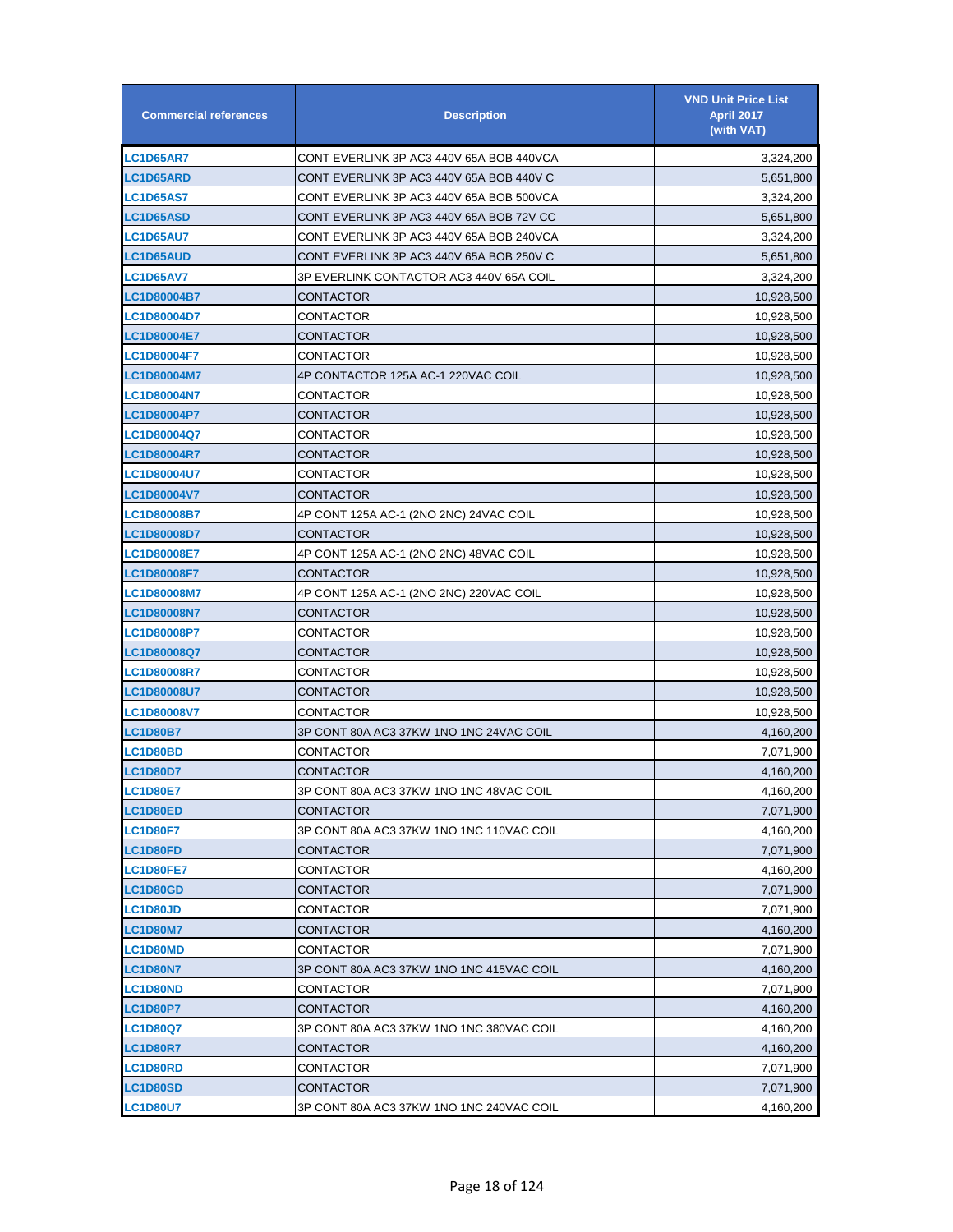| <b>Commercial references</b> | <b>Description</b>                       | <b>VND Unit Price List</b><br><b>April 2017</b><br>(with VAT) |
|------------------------------|------------------------------------------|---------------------------------------------------------------|
| <b>LC1D80UD</b>              | CONTACTOR                                | 7,071,900                                                     |
| <b>LC1D80V7</b>              | CONTACTOR                                | 4,160,200                                                     |
| <b>LC1D95B7</b>              | 3P CONT 80A AC3 45KW 1NO 1NC 24VAC COIL  | 5,175,500                                                     |
| <b>LC1D95BD</b>              | CONTACTOR                                | 8,797,800                                                     |
| <b>LC1D95CD</b>              | CONTACTOR                                | 8,797,800                                                     |
| <b>LC1D95D7</b>              | CONTACTOR                                | 5,175,500                                                     |
| <b>LC1D95E7</b>              | 3P CONT 80A AC3 45KW 1NO 1NC 48VAC COIL  | 5,175,500                                                     |
| <b>LC1D95ED</b>              | CONTACTOR                                | 8,797,800                                                     |
| <b>LC1D95F7</b>              | 3P CONT 80A AC3 45KW 1NO 1NC 110VAC COIL | 5,175,500                                                     |
| <b>LC1D95FD</b>              | CONTACTOR                                | 8,797,800                                                     |
| <b>LC1D95FE7</b>             | CONTACTOR                                | 5,175,500                                                     |
| <b>LC1D95GD</b>              | CONTACTOR                                | 8,797,800                                                     |
| <b>LC1D95JD</b>              | CONTACTOR                                | 8,797,800                                                     |
| <b>LC1D95M7</b>              | 3P CONT 80A AC3 45KW 1NO 1NC 220VAC COIL | 5,175,500                                                     |
| <b>LC1D95MD</b>              | CONTACTOR                                | 8,797,800                                                     |
| <b>LC1D95N7</b>              | 3P CONT 80A AC3 45KW 1NO 1NC 415VAC COIL | 5,175,500                                                     |
| <b>LC1D95ND</b>              | CONTACTOR                                | 8,797,800                                                     |
| <b>LC1D95P7</b>              | CONTACTOR                                | 5,175,500                                                     |
| <b>LC1D95Q7</b>              | CONTACTOR                                | 5,175,500                                                     |
| <b>LC1D95R7</b>              | CONTACTOR                                | 5,175,500                                                     |
| <b>LC1D95SD</b>              | CONTACTOR                                | 8,797,800                                                     |
| <b>LC1D95U7</b>              | 3P CONT 80A AC3 45KW 1NO 1NC 240VAC COIL | 5,175,500                                                     |
| <b>LC1D95UD</b>              | CONTACTOR                                | 8,797,800                                                     |
| <b>LC1D95V7</b>              | CONTACTOR                                | 5,175,500                                                     |
| <b>LC1DFKB7</b>              | CONTACTOR 12.5KVAR COIL 24V 50/60HZ      | 2,154,900                                                     |
| <b>LC1DFKE7</b>              | CONTACTOR 12,5KVAR COIL 48V 50/60HZ      | 2,154,900                                                     |
| <b>LC1DFKF7</b>              | CONTACTOR 12,5KVAR COIL 110V 50/60HZ     | 2,154,900                                                     |
| <b>LC1DFKG7</b>              | CONTACTOR 12,5KVAR COIL 120V 50/60HZ     | 2,154,900                                                     |
| <b>LC1DFKM7</b>              | CONTACTOR 12,5KVAR COIL 220V 50/60HZ     | 2,154,900                                                     |
| <b>LC1DFKN7</b>              | CONTACTOR 12,5KVAR COIL 415V 50/60HZ     | 2,154,900                                                     |
| <b>LC1DFKP7</b>              | CONTACTOR 12,5KVAR COIL 230V 50/60HZ     | 2,154,900                                                     |
| <b>LC1DFKQ7</b>              | CONTACTOR 12,5KVAR COIL 380V 50/60HZ     | 2,154,900                                                     |
| <b>LC1DFKR7</b>              | CONTACTOR 12,5KVAR COIL 440V 50/60HZ     | 2,154,900                                                     |
| <b>LC1DFKU7</b>              | CONTACTOR 12,5KVAR COIL 240V 50/60HZ     | 2,154,900                                                     |
| <b>LC1DFKV7</b>              | CONTACTOR 12,5KVAR COIL 400V 50/60HZ     | 2,154,900                                                     |
| <b>LC1DGKB7</b>              | CONTACTOR 16,7KVAR COIL 24V 50/60HZ      | 2,603,700                                                     |
| <b>LC1DGKE7</b>              | CONTACTOR 16,7KVAR COIL 48V 50/60HZ      | 2,603,700                                                     |
| <b>LC1DGKF7</b>              | CONTACTOR 16,7KVAR COIL 110V 50/60HZ     | 2,603,700                                                     |
| <b>LC1DGKG7</b>              | CONTACTOR 16,7KVAR COIL 120V 50/60HZ     | 2,603,700                                                     |
| <b>LC1DGKM7</b>              | CONTACTOR 16,7KVAR COIL 220V 50/60HZ     | 2,603,700                                                     |
| <b>LC1DGKN7</b>              | CONTACTOR 16,7KVAR COIL 415V 50/60HZ     | 2,603,700                                                     |
| <b>LC1DGKP7</b>              | CONTACTOR 16,7KVAR COIL 230V 50/60HZ     | 2,603,700                                                     |
| <b>LC1DGKQ7</b>              | CONTACTOR 16,7KVAR COIL 380V 50/60HZ     | 2,603,700                                                     |
| <b>LC1DGKR7</b>              | CONTACTOR 16,7KVAR COIL 440V 50/60HZ     | 2,603,700                                                     |
| <b>LC1DGKU7</b>              | CONTACTOR 16,7KVAR COIL 240V 50/60HZ     | 2,603,700                                                     |
| <b>LC1DGKV7</b>              | CONTACTOR 16,7KVAR COIL 400V 50/60HZ     | 2,603,700                                                     |
| <b>LC1DLKB7</b>              | CONTACTOR 20KVAR COIL 24V 50/60HZ        | 3,142,700                                                     |
| <b>LC1DLKE7</b>              | CONTACTOR 20KVAR COIL 48V 50/60HZ        | 3,142,700                                                     |
| <b>LC1DLKF7</b>              | CONTACTOR 20KVAR COIL 110V 50/60HZ       | 3,142,700                                                     |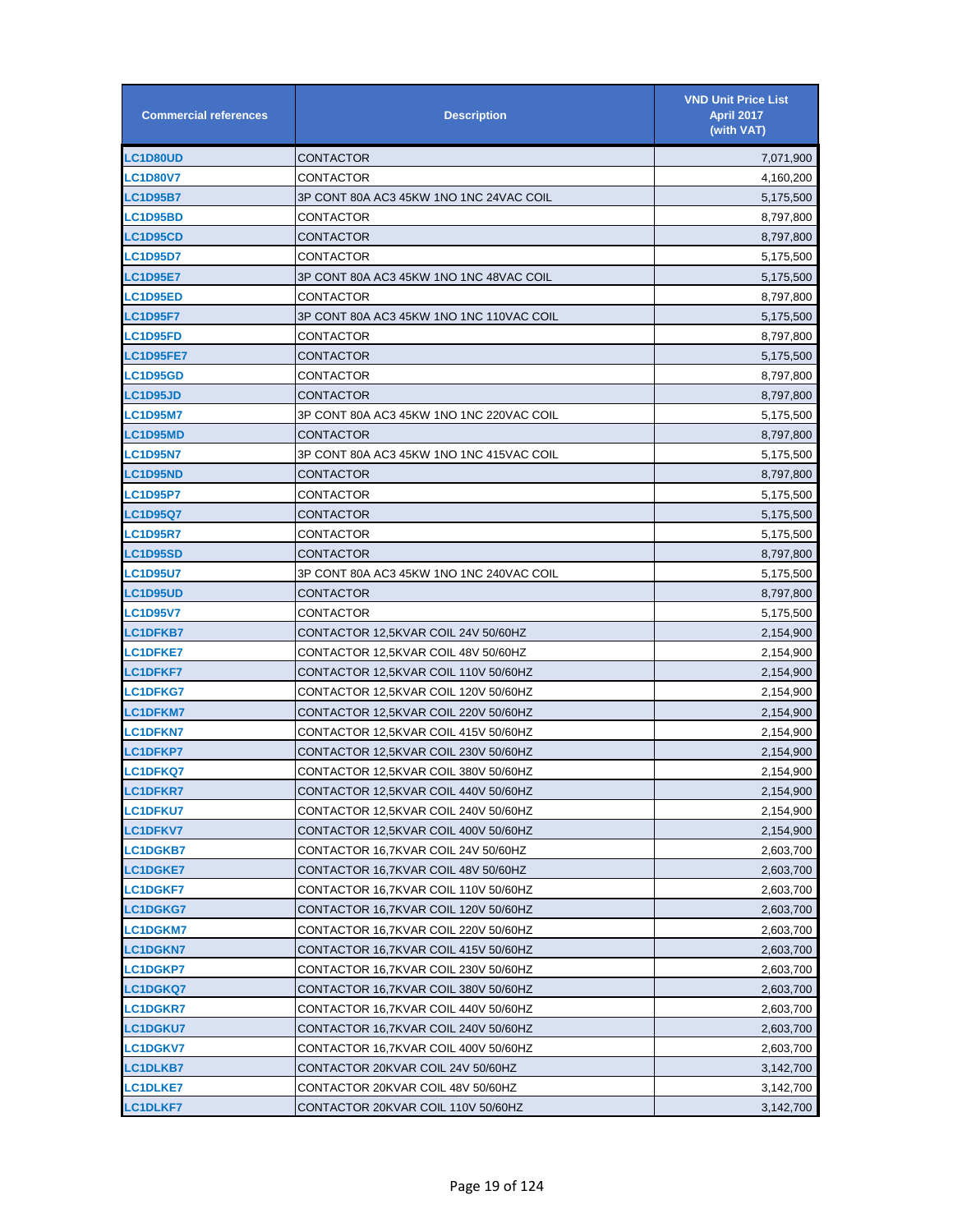| <b>Commercial references</b> | <b>Description</b>                 | <b>VND Unit Price List</b><br><b>April 2017</b><br>(with VAT) |
|------------------------------|------------------------------------|---------------------------------------------------------------|
| LC1DLKG7                     | CONTACTOR 20KVAR COIL 120V 50/60HZ | 3,142,700                                                     |
| <b>LC1DLKM7</b>              | CONTACTOR 20KVAR COIL 220V 50/60HZ | 3,142,700                                                     |
| <b>LC1DLKN7</b>              | CONTACTOR 20KVAR COIL 415V 50/60HZ | 3,142,700                                                     |
| <b>LC1DLKP7</b>              | CONTACTOR 20KVAR COIL 230V 50/60HZ | 3,142,700                                                     |
| <b>LC1DLKQ7</b>              | CONTACTOR 20KVAR COIL 380V 50/60HZ | 3,142,700                                                     |
| <b>LC1DLKR7</b>              | CONTACTOR 20KVAR COIL 440V 50/60HZ | 3,142,700                                                     |
| <b>LC1DLKU7</b>              | CONTACTOR 20KVAR COIL 240V 50/60HZ | 3,142,700                                                     |
| <b>LC1DLKV7</b>              | CONTACTOR 20KVAR COIL 400V 50/60HZ | 3,142,700                                                     |
| C1DMKB7.                     | CONTACTOR 25KVAR COIL 24V 50/60HZ  | 3,500,200                                                     |
| <b>LC1DMKE7</b>              | CONTACTOR 25KVAR COIL 48V 50/60HZ  | 3,500,200                                                     |
| <b>LC1DMKF7</b>              | CONTACTOR 25KVAR COIL 110V 50/60HZ | 3,500,200                                                     |
| <b>LC1DMKG7</b>              | CONTACTOR 25KVAR COIL 120V 50/60HZ | 3,500,200                                                     |
| <b>LC1DMKM7</b>              | CONTACTOR 25KVAR COIL 220V 50/60HZ | 3,500,200                                                     |
| <b>LC1DMKN7</b>              | CONTACTOR 25KVAR COIL 415V 50/60HZ | 3,500,200                                                     |
| <b>LC1DMKP7</b>              | CONTACTOR 25KVAR COIL 230V 50/60HZ | 3,500,200                                                     |
| <b>LC1DMKQ7</b>              | CONTACTOR 25KVAR COIL 380V 50/60HZ | 3,500,200                                                     |
| <b>LC1DMKR7</b>              | CONTACTOR 25KVAR COIL 440V 50/60HZ | 3,500,200                                                     |
| <b>LC1DMKU7</b>              | CONTACTOR 25KVAR COIL 240V 50/60HZ | 3,500,200                                                     |
| <b>LC1DMKV7</b>              | CONTACTOR 25KVAR COIL 400V 50/60HZ | 3,500,200                                                     |
| <b>LC1DPKB7</b>              | CONTACTOR 30KVAR COIL 24V 50/60HZ  | 4,757,500                                                     |
| <b>LC1DPKE7</b>              | CONTACTOR 30KVAR COIL 48V 50/60HZ  | 4,757,500                                                     |
| <b>LC1DPKF7</b>              | CONTACTOR 30KVAR COIL 110V 50/60HZ | 4,757,500                                                     |
| <b>LC1DPKG7</b>              | CONTACTOR 30KVAR COIL 120V 50/60HZ | 4,757,500                                                     |
| <b>LC1DPKM7</b>              | CONTACTOR 30KVAR COIL 220V 50/60HZ | 4,757,500                                                     |
| <b>LC1DPKN7</b>              | CONTACTOR 30KVAR COIL 415V 50/60HZ | 4,757,500                                                     |
| <b>LC1DPKP7</b>              | CONTACTOR 30KVAR COIL 230V 50/60HZ | 4,757,500                                                     |
| <b>LC1DPKQ7</b>              | CONTACTOR 30KVAR COIL 380V 50/60HZ | 4,757,500                                                     |
| <b>LC1DPKR7</b>              | CONTACTOR 30KVAR COIL 440V 50/60HZ | 4,757,500                                                     |
| <b>LC1DPKU7</b>              | CONTACTOR 30KVAR COIL 240V 50/60HZ | 4,757,500                                                     |
| <b>LC1DPKV7</b>              | CONTACTOR 30KVAR COIL 400V 50/60HZ | 4,757,500                                                     |
| <b>LC1DT20B7</b>             | CONT 20A 4P AC1 24V 50/60          | 1,394,800                                                     |
| <b>LC1DT20BD</b>             | 4P CONTACTOR 20A AC-1 24VDC COIL   | 2,073,500                                                     |
| <b>LC1DT20D7</b>             | CONTACTOR                          | 1,394,800                                                     |
| <b>LC1DT20E7</b>             | CONT 20A 4P AC1 48V 50/60          | 1,394,800                                                     |
| <b>LC1DT20ED</b>             | 4P CONTACTOR 20A AC-1 48VDC COIL   | 2,073,500                                                     |
| LC1DT20F7                    | 4P CONTACTOR 20A AC-1 110VAC COIL  | 1,394,800                                                     |
| <b>LC1DT20FD</b>             | 4P CONTACTOR 20A AC-1 110VDC COIL  | 2,073,500                                                     |
| <b>LC1DT20GD</b>             | CONTACTOR                          | 2,073,500                                                     |
| <b>LC1DT20JD</b>             | 4P CONTACTOR 20A AC-1 12VDC COIL   | 2,073,500                                                     |
| <b>LC1DT20M7</b>             | 4P CONTACTOR 20A AC-1 220VAC COIL  | 1,394,800                                                     |
| LC1DT20MD                    | 4P CONTACTOR 20A AC-1 220VDC COIL  | 2,073,500                                                     |
| LC1DT20N7                    | 4P CONTACTOR 20A AC-1 415VAC COIL  | 1,394,800                                                     |
| <b>LC1DT20ND</b>             | CONTACTOR                          | 2,073,500                                                     |
| LC1DT20P7                    | CONT 20A 4P AC1 230V50/60          | 1,394,800                                                     |
| <b>LC1DT20Q7</b>             | CONTACTOR                          | 1,394,800                                                     |
| <b>LC1DT20R7</b>             | CONTACTOR                          | 1,394,800                                                     |
| <b>LC1DT20SD</b>             | CONTACTOR                          | 2,073,500                                                     |
| <b>LC1DT20U7</b>             | CONT 20A 4P AC1 230 240V 50 60     | 1,394,800                                                     |
| LC1DT20UD                    | CONTACTOR                          | 2,073,500                                                     |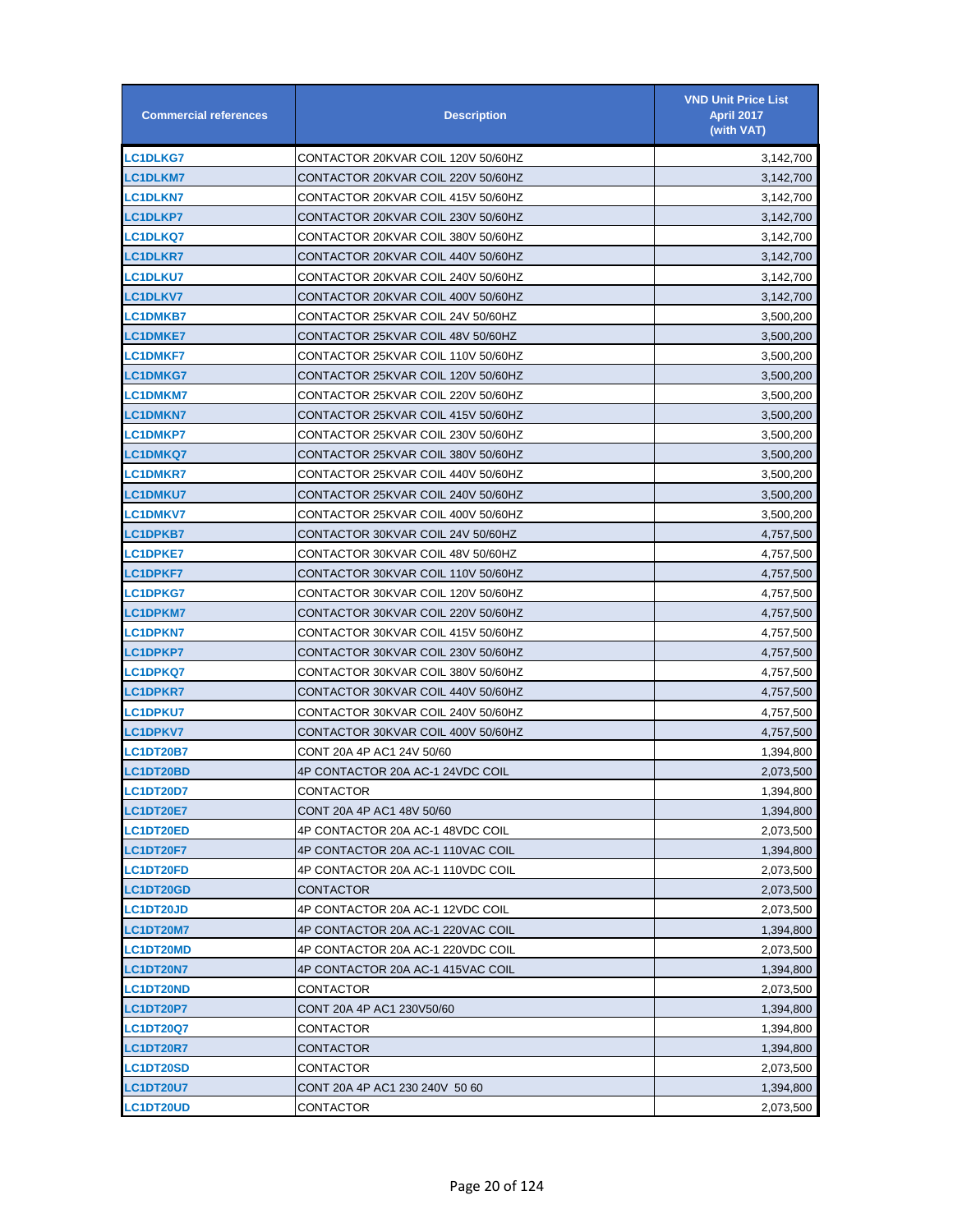| <b>Commercial references</b> | <b>Description</b>                | <b>VND Unit Price List</b><br><b>April 2017</b><br>(with VAT) |
|------------------------------|-----------------------------------|---------------------------------------------------------------|
| <b>LC1DT20V7</b>             | CONTACTOR                         | 1,394,800                                                     |
| <b>LC1DT25B7</b>             | 4P CONTACTOR 25A AC-1 24VAC COIL  | 1,602,700                                                     |
| <b>LC1DT25BD</b>             | 4P CONTACTOR 25A AC-1 24VDC COIL  | 2,355,100                                                     |
| <b>LC1DT25D7</b>             | CONTACTOR                         | 1,602,700                                                     |
| <b>LC1DT25E7</b>             | 4P CONTACTOR 25A AC-1 48VAC COIL  | 1,602,700                                                     |
| <b>LC1DT25ED</b>             | 4P CONTACTOR 25A AC-1 48VDC COIL  | 2,355,100                                                     |
| <b>LC1DT25F7</b>             | CONT 25A 4P AC1 110V50 60         | 1,602,700                                                     |
| <b>LC1DT25FD</b>             | 4P CONTACTOR 25A AC-1 110VDC COIL | 2,355,100                                                     |
| <b>LC1DT25GD</b>             | CONTACTOR                         | 2,355,100                                                     |
| <b>LC1DT25JD</b>             | 4P CONTACTOR 25A AC-1 12VDC COIL  | 2,355,100                                                     |
| <b>LC1DT25M7</b>             | 4P CONTACTOR 25A AC-1 220VAC COIL | 1,602,700                                                     |
| <b>LC1DT25MD</b>             | 4P CONTACTOR 25A AC-1 220VDC COIL | 2,355,100                                                     |
| <b>LC1DT25N7</b>             | 4P CONTACTOR 25A AC-1 415VAC COIL | 1,602,700                                                     |
| <b>LC1DT25ND</b>             | CONTACTOR                         | 2,355,100                                                     |
| <b>LC1DT25P7</b>             | CONT 25A 4P AC1 230V50/60         | 1,602,700                                                     |
| <b>LC1DT25Q7</b>             | CONTACTOR                         | 1,602,700                                                     |
| <b>LC1DT25R7</b>             | CONTACTOR                         | 1,602,700                                                     |
| <b>LC1DT25RD</b>             | CONTACTOR                         | 2,355,100                                                     |
| <b>LC1DT25SD</b>             | CONTACTOR                         | 2,355,100                                                     |
| <b>LC1DT25U7</b>             | 4P CONTACTOR 25A AC-1 240VAC COIL | 1,602,700                                                     |
| <b>LC1DT25UD</b>             | CONTACTOR                         | 2,355,100                                                     |
| <b>LC1DT25V7</b>             | CONTACTOR                         | 1,602,700                                                     |
| <b>LC1DT32B7</b>             | 4P CONTACTOR 32A AC-1 24VAC COIL  | 1,886,500                                                     |
| <b>LC1DT32BD</b>             | 4P CONTACTOR 32A AC-1 24VDC COIL  | 2,638,900                                                     |
| <b>LC1DT32D7</b>             | CONTACTOR                         | 1,886,500                                                     |
| <b>LC1DT32E7</b>             | 4P CONTACTOR 32A AC-1 48VAC COIL  | 1,886,500                                                     |
| <b>LC1DT32ED</b>             | 4P CONTACTOR 32A AC-1 48VDC COIL  | 2,638,900                                                     |
| <b>LC1DT32F7</b>             | 4P CONTACTOR 32A AC-1 110VAC COIL | 1,886,500                                                     |
| <b>LC1DT32FD</b>             | 4P CONTACTOR 32A AC-1 110VDC COIL | 2,638,900                                                     |
| <b>LC1DT32GD</b>             | CONTACTOR                         | 2,638,900                                                     |
| <b>LC1DT32JD</b>             | 4P CONTACTOR 32A AC-1 12VDC COIL  | 2,638,900                                                     |
| LC1DT32M7                    | CONT 32A 4P AC1 220/230V          | 1,886,500                                                     |
| <b>LC1DT32MD</b>             | 4P CONTACTOR 32A AC-1 220VDC COIL | 2,638,900                                                     |
| <b>LC1DT32N7</b>             | 4P CONTACTOR 32A AC-1 415VAC COIL | 1,886,500                                                     |
| LC1DT32ND                    | CONTACTOR                         | 2,638,900                                                     |
| <b>LC1DT32P7</b>             | CONT 32A 4P AC1 230V50/60         | 1,886,500                                                     |
| <b>LC1DT32Q7</b>             | CONTACTOR                         | 1,886,500                                                     |
| <b>LC1DT32R7</b>             | CONTACTOR                         | 1,886,500                                                     |
| <b>LC1DT32SD</b>             | CONTACTOR                         | 2,638,900                                                     |
| <b>LC1DT32U7</b>             | 4P CONTACTOR 32A AC-1 240VAC COIL | 1,886,500                                                     |
| <b>LC1DT32V7</b>             | CONTACTOR                         | 1,886,500                                                     |
| <b>LC1DT40B7</b>             | 4P CONTACTOR 40A AC-1 24VAC COIL  | 3,204,300                                                     |
| <b>LC1DT40BD</b>             | 4P CONTACTOR 40A AC-1 24VDC COIL  | 4,711,300                                                     |
| <b>LC1DT40D7</b>             | CONTACTOR                         | 3,204,300                                                     |
| <b>LC1DT40E7</b>             | CONT 40A 4P AC1 48V 50/60         | 3,204,300                                                     |
| <b>LC1DT40ED</b>             | 4P CONTACTOR 40A AC-1 48VDC COIL  | 4,711,300                                                     |
| <b>LC1DT40F7</b>             | 4P CONTACTOR 40A AC-1 110VAC COIL | 3,204,300                                                     |
| LC1DT40FD                    | 4P CONTACTOR 40A AC-1 120VDC COIL | 4,711,300                                                     |
| LC1DT40GD                    | <b>CONTACTOR</b>                  | 4,711,300                                                     |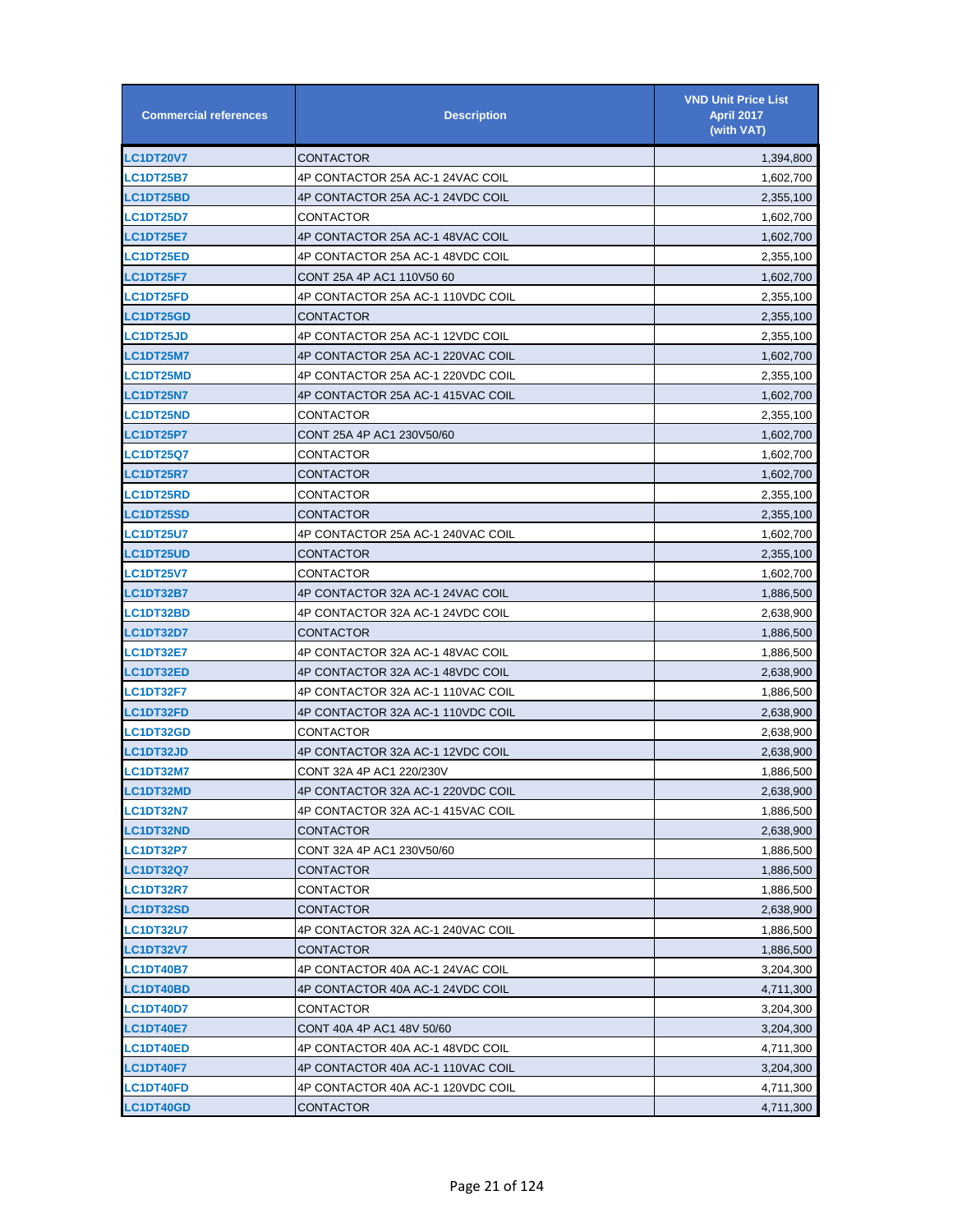| <b>Commercial references</b> | <b>Description</b>                       | <b>VND Unit Price List</b><br><b>April 2017</b><br>(with VAT) |
|------------------------------|------------------------------------------|---------------------------------------------------------------|
| <b>LC1DT40JD</b>             | 4P CONTACTOR 40A AC-1 12VDC COIL         | 4,711,300                                                     |
| <b>LC1DT40M7</b>             | CONT 40A 4P AC1 220 230V                 | 3,204,300                                                     |
| <b>LC1DT40MD</b>             | 4P CONTACTOR 40A AC-1 220VDC COIL        | 4,711,300                                                     |
| <b>LC1DT40N7</b>             | 4P CONTACTOR 40A AC-1 415VAC COIL        | 3,204,300                                                     |
| <b>LC1DT40ND</b>             | CONTACTOR                                | 4,711,300                                                     |
| <b>LC1DT40P7</b>             | CONT 40A 4P AC1 230V50/60                | 3,204,300                                                     |
| <b>LC1DT40Q7</b>             | CONTACTOR                                | 3,204,300                                                     |
| LC1DT40R7                    | CONTACTOR                                | 3,204,300                                                     |
| <b>LC1DT40SD</b>             | CONTACTOR                                | 4,711,300                                                     |
| <b>LC1DT40U7</b>             | 4P CONTACTOR 40A AC-1 240VAC COIL        | 3,204,300                                                     |
| <b>LC1DT40UD</b>             | CONTACTOR                                | 4,711,300                                                     |
| <b>LC1DT40V7</b>             | CONTACTOR                                | 3,204,300                                                     |
| <b>LC1DT60AB7</b>            | 4 POLE EVERLINK CONTACTOR AC1 415V 60 A  | 4,334,000                                                     |
| <b>LC1DT60ABD</b>            | 4P EVLK CONTACTOR 60A AC1 24VDC          | 6,407,500                                                     |
| <b>LC1DT60AD7</b>            | 4P EVERLINK CONTACTOR 60A AC1 42VAC      | 4,334,000                                                     |
| <b>LC1DT60AE7</b>            | 4 POLE EVERLINK CONTACTOR AC1 415V 60 A  | 4,334,000                                                     |
| LC1DT60AED                   | 4P EVLK CONTACTOR 60A AC1 48VDC          | 6,407,500                                                     |
| <b>LC1DT60AF7</b>            | 4P EVERLINK CONTACTOR 60A AC1 110VAC     | 4,334,000                                                     |
| <b>LC1DT60AFD</b>            | 4P EVLK CONTACTOR 60A AC1 110VDC         | 6,407,500                                                     |
| LC1DT60AGD                   | 4P EVLK CONTACTOR 60A AC1 125VDC         | 6,407,500                                                     |
| <b>LC1DT60AJD</b>            | 4P EVLK CONTACTOR 60A AC1 12VDC          | 6,407,500                                                     |
| <b>LC1DT60AM7</b>            | 4P EVERLINK CONTACTOR 60A AC1 220VAC     | 4,334,000                                                     |
| <b>LC1DT60AMD</b>            | 4P EVLK CONTACTOR 60A AC1 220VDC         | 6,407,500                                                     |
| <b>LC1DT60AN7</b>            | 4P EVERLINK CONTACTOR 60A AC1 415VAC     | 4,334,000                                                     |
| <b>LC1DT60AND</b>            | 4P EVLK CONTACTOR 60A AC1 60VDC          | 6,407,500                                                     |
| LC1DT60AP7                   | 3 POLES REVERSING CONT EVERLINK AC3 440V | 4,334,000                                                     |
| <b>LC1DT60AQ7</b>            | 4P EVLK CONTACTOR 60A AC1 380VAC         | 4,334,000                                                     |
| <b>LC1DT60AR7</b>            | 4 POLE EVERLINK CONTACTOR AC1 415V 60 A  | 4,334,000                                                     |
| <b>LC1DT60ARD</b>            | 4P EVLK CONTACTOR 60A AC1 440VDC         | 6,407,500                                                     |
| <b>LC1DT60ASD</b>            | 4P EVLK CONTACTOR 60A AC1 72VDC          | 6,407,500                                                     |
| <b>LC1DT60AU7</b>            | 4 POLE EVERLINK CONTACTOR AC1 415V 60 A  | 4,334,000                                                     |
| <b>LC1DT60AUD</b>            | 4P EVLK CONTACTOR 60A AC1 250VDC         | 6,407,500                                                     |
| LC1DT60AV7                   | 4 POLE EVERLINK CONTACTOR AC1 415V 60 A  | 4,334,000                                                     |
| LC1DT80AB7                   | 3 POLES REVERSING CONT EVERLINK AC3 440V | 6,219,400                                                     |
| <b>LC1DT80ABD</b>            | 4P EVERLINK CONTACTOR 80A AC1 24VDC      | 9,234,500                                                     |
| <b>LC1DT80AD7</b>            | 4P EVERLINK CONTACTOR 80A AC1 42VAC      | 6,219,400                                                     |
| <b>LC1DT80AE7</b>            | 4 POLE EVERLINK CONTACTOR AC1 415V 80 A  | 6,219,400                                                     |
| <b>LC1DT80AED</b>            | 4P EVERLINK CONTACTOR 80A AC1 48VDC      | 9,234,500                                                     |
| LC1DT80AF7                   | 4 POLE EVERLINK CONTACTOR AC1 415V 80 A  | 6,219,400                                                     |
| <b>LC1DT80AFD</b>            | 4P EVERLINK CONTACTOR 80A AC1 110VDC     | 9,234,500                                                     |
| LC1DT80AGD                   | 4P EVERLINK CONTACTOR 80A AC1 125VDC     | 9,234,500                                                     |
| <b>LC1DT80AJD</b>            | 4P EVERLINK CONTACTOR 80A AC1 12VDC      | 9,234,500                                                     |
| <b>LC1DT80AM7</b>            | 3 POLES REVERSING CONT EVERLINK AC3 440V | 6,219,400                                                     |
| LC1DT80AMD                   | 4P EVERLINK CONTACTOR 80A AC1 220VDC     | 9,234,500                                                     |
| <b>LC1DT80AN7</b>            | 4P EVERLINK CONTACTOR 80A AC1 415VAC     | 6,219,400                                                     |
| <b>LC1DT80AND</b>            | 4P EVERLINK CONTACTOR 80A AC1 60VDC      | 9,234,500                                                     |
| LC1DT80AP7                   | 3 POLES REVERSING CONT EVERLINK AC3 440V | 6,219,400                                                     |
| LC1DT80AQ7                   | 4P EVERLINK CONTACTOR 80A AC1 380VAC     | 6,219,400                                                     |
| LC1DT80AR7                   | 4P EVERLINK CONTACTOR 80A AC1 440VAC     | 6,219,400                                                     |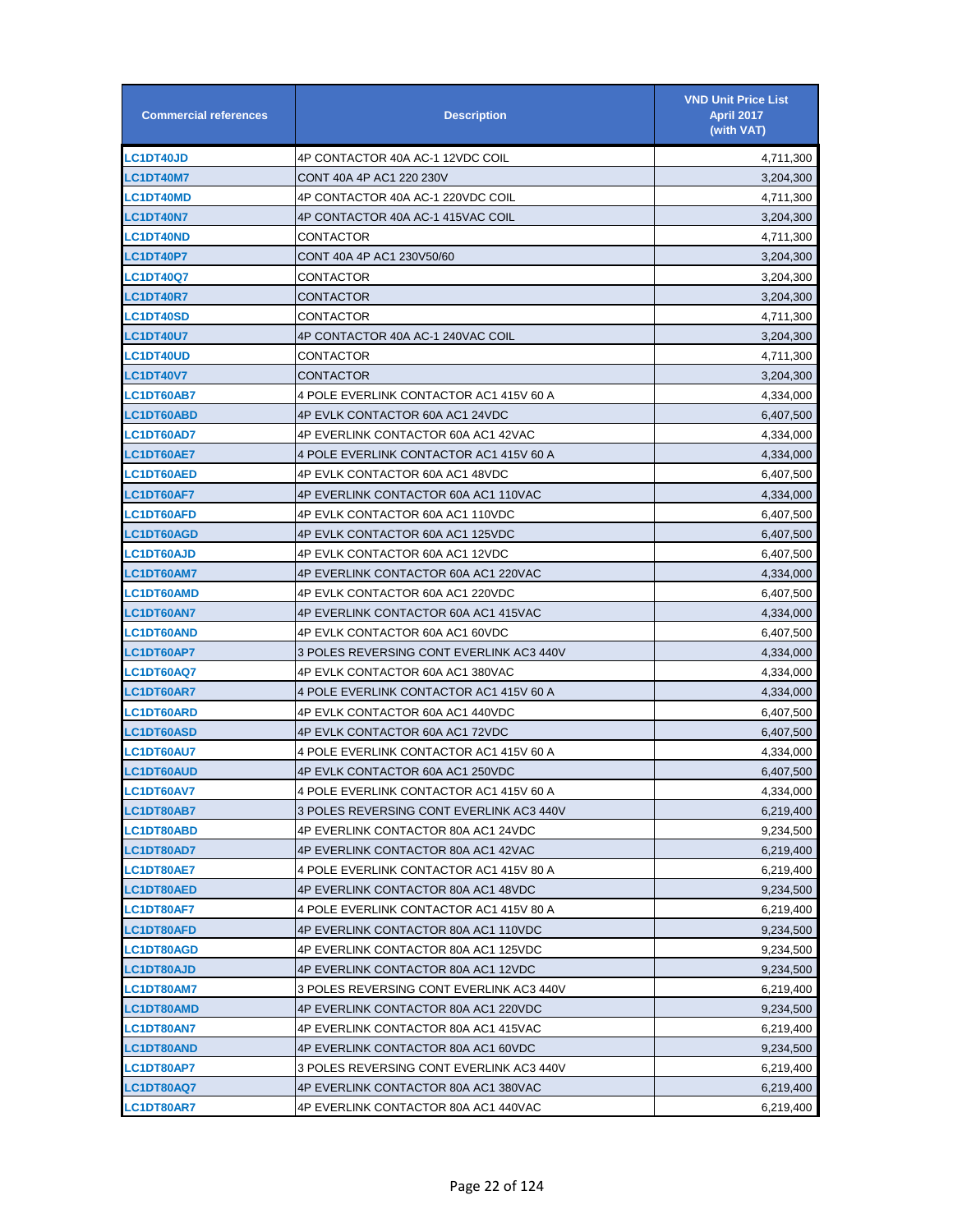| <b>Commercial references</b> | <b>Description</b>                      | <b>VND Unit Price List</b><br><b>April 2017</b><br>(with VAT) |
|------------------------------|-----------------------------------------|---------------------------------------------------------------|
| <b>LC1DT80ARD</b>            | 4P EVERLINK CONTACTOR 80A AC1 440VDC    | 9,234,500                                                     |
| <b>LC1DT80ASD</b>            | 4P EVERLINK CONTACTOR 80A AC1 72VDC     | 9,234,500                                                     |
| <b>LC1DT80AU7</b>            | 4 POLE EVERLINK CONTACTOR AC1 415V 80 A | 6,219,400                                                     |
| <b>LC1DT80AUD</b>            | 4P EVERLINK CONTACTOR 80A AC1 250VDC    | 9,234,500                                                     |
| <b>LC1DT80AV7</b>            | 4P EVERLINK CONTACTOR 80A AC1 400VAC    | 6,219,400                                                     |
| <b>LC1DTKB7</b>              | CONTACTOR 40KVAR COIL 24V 50/60HZ       | 5,385,600                                                     |
| <b>LC1DTKE7</b>              | CONTACTOR 40KVAR COIL 48V 50/60HZ       | 5,385,600                                                     |
| <b>LC1DTKF7</b>              | CONTACTOR 40KVAR COIL 110V 50/60HZ      | 5,385,600                                                     |
| <b>LC1DTKG7</b>              | CONTACTOR 40KVAR COIL 120V 50/60HZ      | 5,385,600                                                     |
| <b>LC1DTKM7</b>              | CONTACTOR 40KVAR COIL 220V 50/60HZ      | 5,385,600                                                     |
| <b>LC1DTKN7</b>              | CONTACTOR 40KVAR COIL 415V 50/60HZ      | 5,385,600                                                     |
| <b>LC1DTKP7</b>              | CONTACTOR 40KVAR COIL 230V 50/60HZ      | 5,385,600                                                     |
| <b>LC1DTKQ7</b>              | CONTACTOR 40KVAR COIL 380V 50/60HZ      | 5,385,600                                                     |
| <b>LC1DTKR7</b>              | CONTACTOR 40KVAR COIL 440V 50/60HZ      | 5,385,600                                                     |
| <b>LC1DTKU7</b>              | CONTACTOR 40KVAR COIL 240V 50/60HZ      | 5,385,600                                                     |
| <b>LC1DTKV7</b>              | CONTACTOR 40KVAR COIL 400V 50/60HZ      | 5,385,600                                                     |
| <b>LC1DWK12B7</b>            | CAPACITOR SWITCHING                     | 6,193,000                                                     |
| <b>LC1DWK12E7</b>            | CAPACITOR SWITCHING                     | 6,193,000                                                     |
| <b>LC1DWK12F7</b>            | CONT CAPACIT 60KVAR 415VAC COIL 110VAC  | 6,193,000                                                     |
| <b>LC1DWK12M7</b>            | CAPACITOR SWITCHING                     | 6,193,000                                                     |
| <b>LC1DWK12N7</b>            | CONT CAPACIT 60KVAR 415VAC COIL 415VAC  | 6,193,000                                                     |
| <b>LC1DWK12P7</b>            | CAPACITOR SWITCHING                     | 6,193,000                                                     |
| <b>LC1DWK12Q7</b>            | CAPACITOR SWITCHING                     | 6,193,000                                                     |
| <b>LC1DWK12R7</b>            | <b>CAPACITOR SWITCHING</b>              | 6,193,000                                                     |
| <b>LC1DWK12U7</b>            | CONT CAPACIT 60KVAR 415VAC COIL 240VAC  | 6,193,000                                                     |
| <b>LC1DWK12V7</b>            | CAPACITOR SWITCHING                     | 6,193,000                                                     |
| <b>LC1E0601B5</b>            | 3P CONTACTOR TESYS E 1NC 2,2KW          | 240,900                                                       |
| <b>LC1E0601B6</b>            | 3P CONTACTOR TESYS E 1NC 2,2KW          | 240.900                                                       |
| <b>LC1E0601E5</b>            | 3P CONTACTOR TESYS E 1NC 2,2KW 48VAC    | 240,900                                                       |
| <b>LC1E0601F5</b>            | 3P CONTACTOR TESYS E 1NC 2.2KW 110VAC   | 240,900                                                       |
| <b>LC1E0601F6</b>            | 3P CONTACTOR TESYS E 1NC 2,2KW 110VAC   | 240.900                                                       |
| <b>LC1E0601M5</b>            | 3P CONTACTOR TESYS E 1NC 2,2KW 220VAC   | 240,900                                                       |
| LC1E0601M6                   | 3P CONTACTOR TESYS E 1NC 2,2KW 220VAC   | 240,900                                                       |
| <b>LC1E0601N5</b>            | 3P CONTACTOR TESYS E 1NC 2,2KW 415VAC   | 240,900                                                       |
| LC1E0601Q5                   | 3P CONTACTOR TESYS E 1NC 2,2KW 380VAC   | 240,900                                                       |
| LC1E0601Q6                   | 3P CONTACTOR TESYS E 1NC 2,2KW 380VAC   | 240.900                                                       |
| <b>LC1E0601R5</b>            | 3P CONTACTOR TESYS E 1NC 2,2KW 440VAC   | 240,900                                                       |
| LC1E0601R6                   | 3P CONTACTOR TESYS E 1NC 2,2KW 440VAC   | 240,900                                                       |
| LC1E0601U5                   | 3P CONTACTOR TESYS E 1NC 2,2KW 240VAC   | 240,900                                                       |
| LC1E0610B5                   | 3P CONTACTOR TESYS E 1NO 2,2KW          | 240,900                                                       |
| LC1E0610B6                   | 3P CONTACTOR TESYS E 1NO 2,2KW          | 240,900                                                       |
| <b>LC1E0610E5</b>            | 3P CONTACTOR TESYS E 1NO 2,2KW 48VAC    | 240,900                                                       |
| <b>LC1E0610F5</b>            | 3P CONTACTOR TESYS E 1NO 2,2KW 110VAC   | 240,900                                                       |
| LC1E0610F6                   | 3P CONTACTOR TESYS E 1NO 2,2KW 110VAC   | 240,900                                                       |
| <b>LC1E0610M5</b>            | 3P CONTACTOR TESYS E 1NO 2,2KW 220VAC   | 240,900                                                       |
| <b>LC1E0610M6</b>            | 3P CONTACTOR TESYS E 1NO 2,2KW 220VAC   | 240,900                                                       |
| <b>LC1E0610N5</b>            | 3P CONTACTOR TESYS E 1NO 2,2KW 415VAC   | 240,900                                                       |
| LC1E0610Q5                   | 3P CONTACTOR TESYS E 1NO 2,2KW 380VAC   | 240,900                                                       |
| LC1E0610Q6                   | 3P CONTACTOR TESYS E 1NO 2,2KW 380VAC   | 240,900                                                       |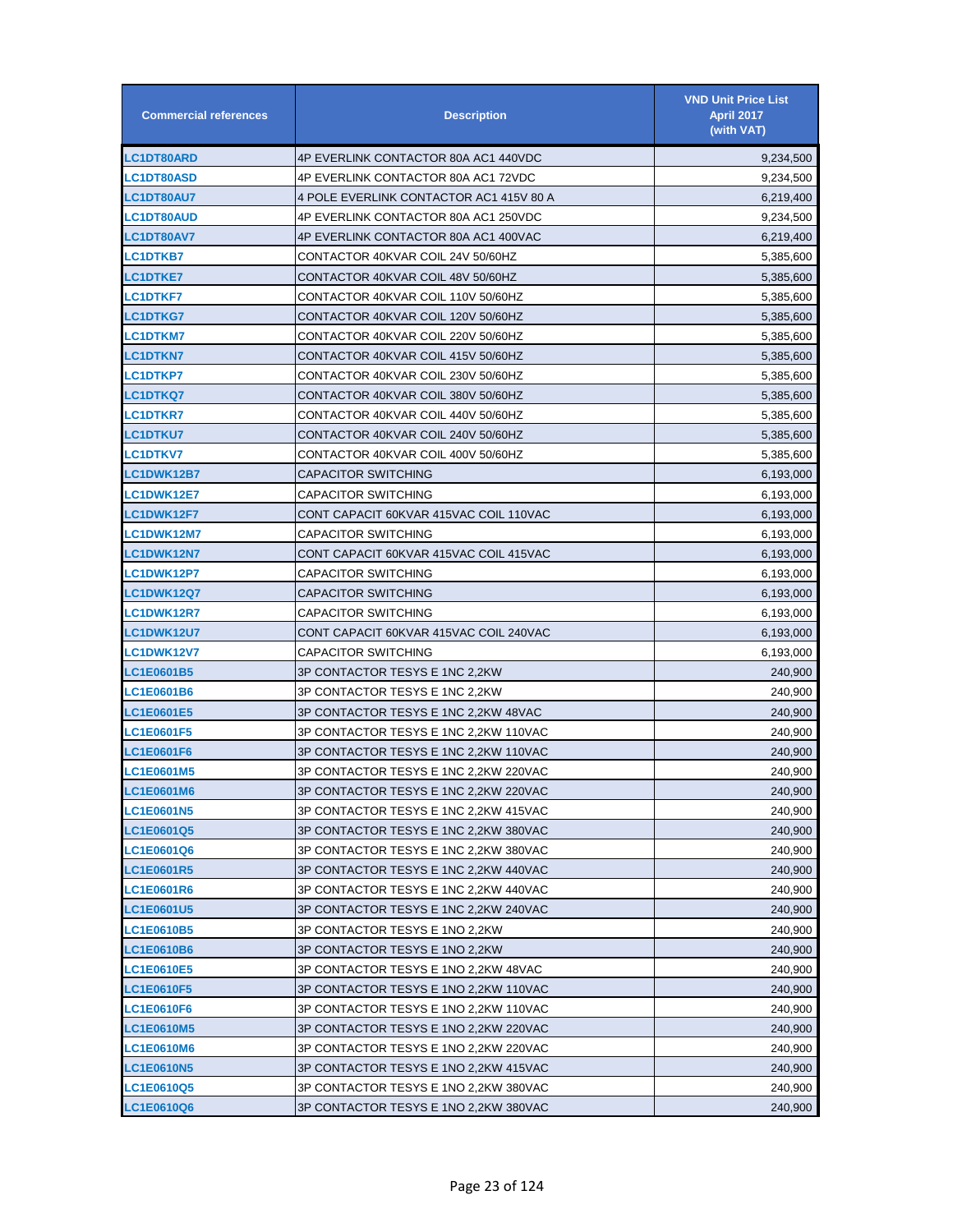| <b>Commercial references</b> | <b>Description</b>                    | <b>VND Unit Price List</b><br><b>April 2017</b><br>(with VAT) |
|------------------------------|---------------------------------------|---------------------------------------------------------------|
| <b>LC1E0610R5</b>            | 3P CONTACTOR TESYS E 1NO 2,2KW 440VAC | 240,900                                                       |
| <b>LC1E0610R6</b>            | 3P CONTACTOR TESYS E 1NO 2,2KW 440VAC | 240,900                                                       |
| <b>LC1E0610U5</b>            | 3P CONTACTOR TESYS E 1NO 2,2KW 240VAC | 240,900                                                       |
| <b>LC1E0901B5</b>            | 3P CONTACTOR TESYS E 1NC 4KW          | 277,200                                                       |
| LC1E0901B6                   | 3P CONTACTOR TESYS E 1NC 4KW          | 277,200                                                       |
| <b>LC1E0901E5</b>            | 3P CONTACTOR TESYS E 1NC 4KW 48VAC    | 277,200                                                       |
| <b>LC1E0901F5</b>            | 3P CONTACTOR TESYS E 1NC 4KW 110VAC   | 277,200                                                       |
| <b>LC1E0901F6</b>            | 3P CONTACTOR TESYS E 1NC 4KW 110VAC   | 277,200                                                       |
| <b>LC1E0901M5</b>            | 3P CONTACTOR TESYS E 1NC 4KW 220VAC   | 277,200                                                       |
| <b>LC1E0901M6</b>            | 3P CONTACTOR TESYS E 1NC 4KW 220VAC   | 277,200                                                       |
| <b>LC1E0901N5</b>            | 3P CONTACTOR TESYS E 1NC 4KW 415VAC   | 277,200                                                       |
| <b>LC1E0901Q5</b>            | 3P CONTACTOR TESYS E 1NC 4KW 380VAC   | 277,200                                                       |
| LC1E0901Q6                   | 3P CONTACTOR TESYS E 1NC 4KW 380VAC   | 277,200                                                       |
| <b>LC1E0901R5</b>            | 3P CONTACTOR TESYS E 1NC 4KW 440VAC   | 277,200                                                       |
| <b>LC1E0901R6</b>            | 3P CONTACTOR TESYS E 1NC 4KW 440VAC   | 277,200                                                       |
| <b>LC1E0901U5</b>            | 3P CONTACTOR TESYS E 1NC 4KW 240VAC   | 277,200                                                       |
| <b>LC1E0910B5</b>            | 3P CONTACTOR TESYS E 1NO 4KW          | 277,200                                                       |
| LC1E0910B6                   | 3P CONTACTOR TESYS E 1NO 4KW          | 277,200                                                       |
| <b>LC1E0910E5</b>            | 3P CONTACTOR TESYS E 1NO 4KW 48VAC    | 277,200                                                       |
| <b>LC1E0910F5</b>            | 3P CONTACTOR TESYS E 1NO 4KW 110VAC   | 277,200                                                       |
| <b>LC1E0910F6</b>            | 3P CONTACTOR TESYS E 1NO 4KW 110VAC   | 277,200                                                       |
| <b>LC1E0910M5</b>            | 3P CONTACTOR TESYS E 1NO 4KW 220VAC   | 277,200                                                       |
| <b>LC1E0910M6</b>            | 3P CONTACTOR TESYS E 1NO 4KW 220VAC   | 277,200                                                       |
| <b>LC1E0910N5</b>            | 3P CONTACTOR TESYS E 1NO 4KW 415VAC   | 277,200                                                       |
| <b>LC1E0910Q5</b>            | 3P CONTACTOR TESYS E 1NO 4KW 380VAC   | 277,200                                                       |
| <b>LC1E0910Q6</b>            | 3P CONTACTOR TESYS E 1NO 4KW 380VAC   | 277,200                                                       |
| <b>LC1E0910R5</b>            | 3P CONTACTOR TESYS E 1NO 4KW 440VAC   | 277,200                                                       |
| <b>LC1E0910R6</b>            | 3P CONTACTOR TESYS E 1NO 4KW 440VAC   | 277,200                                                       |
| <b>LC1E0910U5</b>            | 3P CONTACTOR TESYS E 1NO 4KW 240VAC   | 277,200                                                       |
| <b>LC1E1201B5</b>            | 3P CONTACTOR TESYS E 1NC 5,5KW        | 314,600                                                       |
| <b>LC1E1201B6</b>            | 3P CONTACTOR TESYS E 1NC 5.5KW        | 314,600                                                       |
| <b>LC1E1201E5</b>            | 3P CONTACTOR TESYS E 1NC 5,5KW 48VAC  | 314,600                                                       |
| <b>LC1E1201F5</b>            | 3P CONTACTOR TESYS E 1NC 5,5KW 110VAC | 314,600                                                       |
| <b>LC1E1201F6</b>            | 3P CONTACTOR TESYS E 1NC 5,5KW 110VAC | 314,600                                                       |
| <b>LC1E1201M5</b>            | 3P CONTACTOR TESYS E 1NC 5,5KW 220VAC | 314,600                                                       |
| LC1E1201M6                   | 3P CONTACTOR TESYS E 1NC 5,5KW 220VAC | 314,600                                                       |
| <b>LC1E1201N5</b>            | 3P CONTACTOR TESYS E 1NC 5.5KW 415VAC | 314,600                                                       |
| <b>LC1E1201Q5</b>            | 3P CONTACTOR TESYS E 1NC 5,5KW 380VAC | 314,600                                                       |
| LC1E1201Q6                   | 3P CONTACTOR TESYS E 1NC 5,5KW 380VAC | 314,600                                                       |
| <b>LC1E1201R5</b>            | 3P CONTACTOR TESYS E 1NC 5,5KW 440VAC | 314,600                                                       |
| <b>LC1E1201R6</b>            | 3P CONTACTOR TESYS E 1NC 5,5KW 440VAC | 314,600                                                       |
| <b>LC1E1201U5</b>            | 3P CONTACTOR TESYS E 1NC 5,5KW 240VAC | 314,600                                                       |
| <b>LC1E120B5</b>             | 3P CONTACTOR TESYS E 55KW             | 2,231,900                                                     |
| <b>LC1E120E5</b>             | 3P CONTACTOR TESYS E 55KW 48VAC       | 2,231,900                                                     |
| <b>LC1E120F5</b>             | 3P CONTACTOR TESYS E 55KW 110V        | 2,231,900                                                     |
| <b>LC1E120M5</b>             | 3P CONTACTOR TESYS E 55KW 220V        | 2,231,900                                                     |
| <b>LC1E120N5</b>             | 3P CONTACTOR TESYS E 55KW 415V        | 2,231,900                                                     |
| <b>LC1E120Q5</b>             | 3P CONTACTOR TESYS E 55KW 380V        | 2,231,900                                                     |
| <b>LC1E120R5</b>             | 3P CONTACTOR TESYS E 55KW 440V        | 2,231,900                                                     |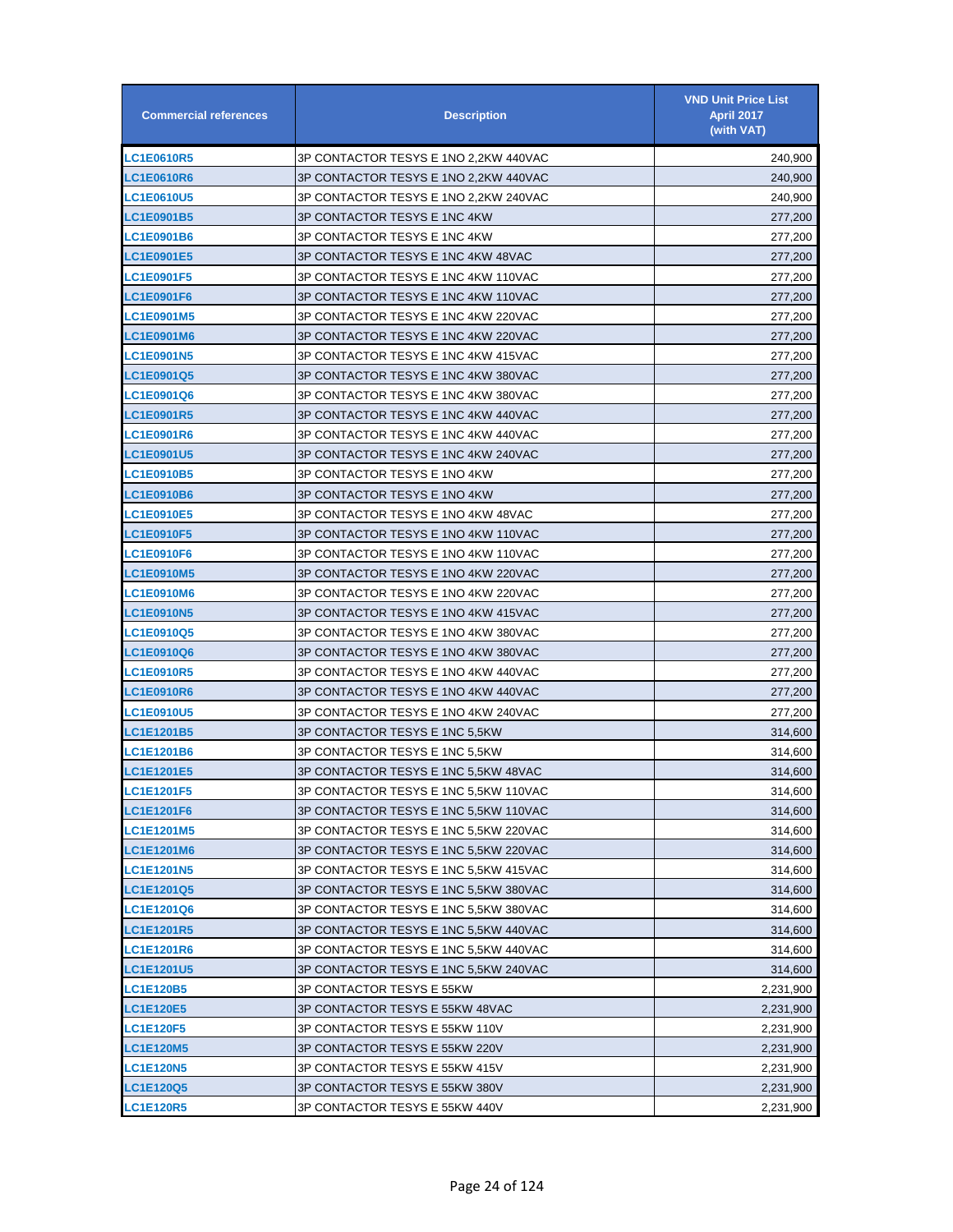| <b>Commercial references</b> | <b>Description</b>                    | <b>VND Unit Price List</b><br><b>April 2017</b><br>(with VAT) |
|------------------------------|---------------------------------------|---------------------------------------------------------------|
| <b>LC1E120U5</b>             | 3P CONTACTOR TESYS E 55KW 240V        | 2,231,900                                                     |
| <b>LC1E1210B5</b>            | 3P CONTACTOR TESYS E 1NO 5,5KW        | 314,600                                                       |
| <b>LC1E1210B6</b>            | 3P CONTACTOR TESYS E 1NO 5,5KW        | 314,600                                                       |
| <b>LC1E1210E5</b>            | 3P CONTACTOR TESYS E 1NO 5,5KW 48VAC  | 314,600                                                       |
| LC1E1210F5                   | 3P CONTACTOR TESYS E 1NO 5,5KW 110VAC | 314,600                                                       |
| <b>LC1E1210F6</b>            | 3P CONTACTOR TESYS E 1NO 5,5KW 110VAC | 314,600                                                       |
| <b>LC1E1210M5</b>            | 3P CONTACTOR TESYS E 1NO 5,5KW 220VAC | 314,600                                                       |
| <b>LC1E1210M6</b>            | 3P CONTACTOR TESYS E 1NO 5,5KW 220VAC | 314,600                                                       |
| <b>LC1E1210N5</b>            | 3P CONTACTOR TESYS E 1NO 5,5KW 415VAC | 314,600                                                       |
| <b>LC1E1210Q5</b>            | 3P CONTACTOR TESYS E 1NO 5,5KW 380VAC | 314,600                                                       |
| <b>LC1E1210Q6</b>            | 3P CONTACTOR TESYS E 1NO 5,5KW 380VAC | 314,600                                                       |
| <b>LC1E1210R5</b>            | 3P CONTACTOR TESYS E 1NO 5,5KW 440VAC | 314,600                                                       |
| <b>LC1E1210R6</b>            | 3P CONTACTOR TESYS E 1NO 5,5KW 440VAC | 314,600                                                       |
| <b>LC1E1210U5</b>            | 3P CONTACTOR TESYS E 1NO 5,5KW 240VAC | 314,600                                                       |
| <b>LC1E160B5</b>             | 3P CONTACTOR TESYS E 90KW             | 4,945,600                                                     |
| <b>LC1E160E5</b>             | 3P CONTACTOR TESYS E 90KW 48VAC       | 4,945,600                                                     |
| <b>LC1E160F5</b>             | 3P CONTACTOR TESYS E 90KW 110V        | 4,945,600                                                     |
| <b>LC1E160M5</b>             | 3P CONTACTOR TESYS E 90KW 220V        | 4,945,600                                                     |
| <b>LC1E160N5</b>             | 3P CONTACTOR TESYS E 90KW 415V        | 4,945,600                                                     |
| <b>LC1E160Q5</b>             | 3P CONTACTOR TESYS E 90KW 380V        | 4,945,600                                                     |
| <b>LC1E160R5</b>             | 3P CONTACTOR TESYS E 90KW 440V        | 4,945,600                                                     |
| <b>LC1E160U5</b>             | 3P CONTACTOR TESYS E 90KW 240V        | 4,945,600                                                     |
| <b>LC1E1801B5</b>            | 3P CONTACTOR TESYS E 1NC 7,5KW        | 465,300                                                       |
| <b>LC1E1801B6</b>            | 3P CONTACTOR TESYS E 1NC 7,5KW        | 465,300                                                       |
| <b>LC1E1801E5</b>            | 3P CONTACTOR TESYS E 1NC 7,5KW 48VAC  | 465,300                                                       |
| <b>LC1E1801F5</b>            | 3P CONTACTOR TESYS E 1NC 7,5KW 110VAC | 465,300                                                       |
| <b>LC1E1801F6</b>            | 3P CONTACTOR TESYS E 1NC 7,5KW 110VAC | 465,300                                                       |
| <b>LC1E1801M5</b>            | 3P CONTACTOR TESYS E 1NC 7,5KW 220VAC | 465,300                                                       |
| <b>LC1E1801M6</b>            | 3P CONTACTOR TESYS E 1NC 7,5KW 220VAC | 465,300                                                       |
| <b>LC1E1801N5</b>            | 3P CONTACTOR TESYS E 1NC 7,5KW 415VAC | 465,300                                                       |
| LC1E1801Q5                   | 3P CONTACTOR TESYS E 1NC 7,5KW 380VAC | 465,300                                                       |
| <b>LC1E1801Q6</b>            | 3P CONTACTOR TESYS E 1NC 7,5KW 380VAC | 465,300                                                       |
| <b>LC1E1801R5</b>            | 3P CONTACTOR TESYS E 1NC 7,5KW 440VAC | 465,300                                                       |
| <b>LC1E1801R6</b>            | 3P CONTACTOR TESYS E 1NC 7,5KW 440VAC | 465,300                                                       |
| <b>LC1E1801U5</b>            | 3P CONTACTOR TESYS E 1NC 7,5KW 240VAC | 465,300                                                       |
| <b>LC1E1810B5</b>            | 3P CONTACTOR TESYS E 1NO 7,5KW        | 465,300                                                       |
| <b>LC1E1810B6</b>            | 3P CONTACTOR TESYS E 1NO 7,5KW        | 465,300                                                       |
| <b>LC1E1810E5</b>            | 3P CONTACTOR TESYS E 1NO 7,5KW 48VAC  | 465,300                                                       |
| <b>LC1E1810F5</b>            | 3P CONTACTOR TESYS E 1NO 7,5KW 110VAC | 465,300                                                       |
| LC1E1810F6                   | 3P CONTACTOR TESYS E 1NO 7,5KW 110VAC | 465,300                                                       |
| <b>LC1E1810M5</b>            | 3P CONTACTOR TESYS E 1NO 7,5KW 220VAC | 465,300                                                       |
| LC1E1810M6                   | 3P CONTACTOR TESYS E 1NO 7,5KW 220VAC | 465,300                                                       |
| <b>LC1E1810N5</b>            | 3P CONTACTOR TESYS E 1NO 7,5KW 415VAC | 465,300                                                       |
| <b>LC1E1810Q5</b>            | 3P CONTACTOR TESYS E 1NO 7,5KW 380VAC | 465,300                                                       |
| <b>LC1E1810Q6</b>            | 3P CONTACTOR TESYS E 1NO 7,5KW 380VAC | 465,300                                                       |
| <b>LC1E1810R5</b>            | 3P CONTACTOR TESYS E 1NO 7,5KW 440VAC | 465,300                                                       |
| <b>LC1E1810R6</b>            | 3P CONTACTOR TESYS E 1NO 7,5KW 440VAC | 465,300                                                       |
| <b>LC1E1810U5</b>            | 3P CONTACTOR TESYS E 1NO 7,5KW 240VAC | 465,300                                                       |
| <b>LC1E200B5</b>             | 3P CONTACTOR TESYS E 110KW            | 5,319,600                                                     |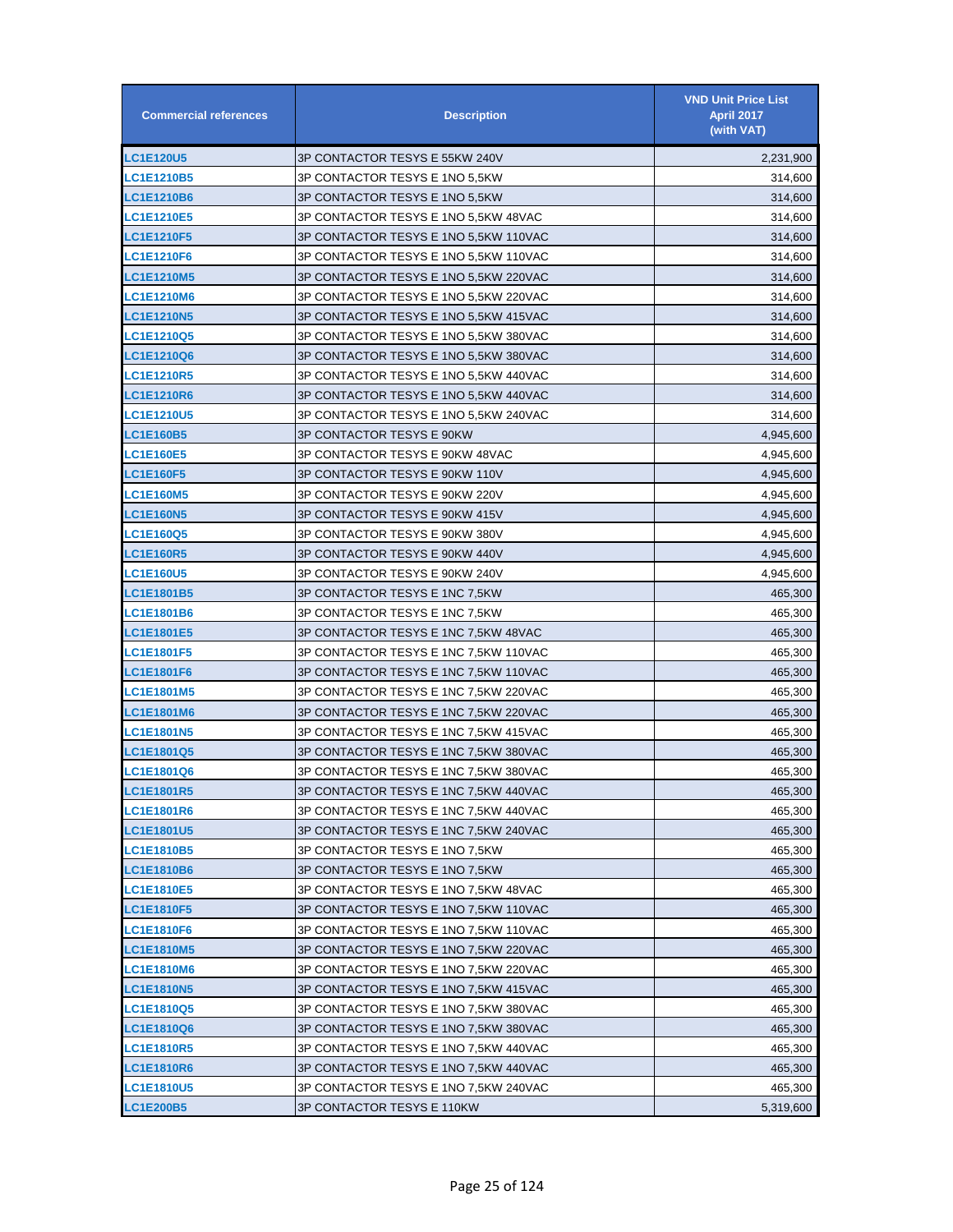| <b>Commercial references</b> | <b>Description</b>                   | <b>VND Unit Price List</b><br><b>April 2017</b><br>(with VAT) |
|------------------------------|--------------------------------------|---------------------------------------------------------------|
| <b>LC1E200E5</b>             | 3P CONTACTOR TESYS E 110KW 48VAC     | 5,319,600                                                     |
| <b>LC1E200F5</b>             | 3P CONTACTOR TESYS E 110KW 110V      | 5,319,600                                                     |
| <b>LC1E200M5</b>             | 3P CONTACTOR TESYS E 110KW 220V      | 5,319,600                                                     |
| <b>LC1E200N5</b>             | 3P CONTACTOR TESYS E 110KW 415V      | 5,319,600                                                     |
| <b>LC1E200Q5</b>             | 3P CONTACTOR TESYS E 110KW 380V      | 5,319,600                                                     |
| <b>LC1E200R5</b>             | 3P CONTACTOR TESYS E 110KW 440V      | 5,319,600                                                     |
| <b>LC1E200U5</b>             | 3P CONTACTOR TESYS E 110KW 240V      | 5,319,600                                                     |
| <b>LC1E2501B5</b>            | 3P CONTACTOR TESYS E 1NC 11KW        | 566,500                                                       |
| <b>LC1E2501B6</b>            | 3P CONTACTOR TESYS E 1NC 11KW        | 566,500                                                       |
| <b>LC1E2501E5</b>            | 3P CONTACTOR TESYS E 1NC 11KW 48VAC  | 566,500                                                       |
| <b>LC1E2501F5</b>            | 3P CONTACTOR TESYS E 1NC 11KW 110VAC | 566,500                                                       |
| <b>LC1E2501F6</b>            | 3P CONTACTOR TESYS E 1NC 11KW 110VAC | 566,500                                                       |
| <b>LC1E2501M5</b>            | 3P CONTACTOR TESYS E 1NC 11KW 220VAC | 566,500                                                       |
| <b>LC1E2501M6</b>            | 3P CONTACTOR TESYS E 1NC 11KW 220VAC | 566,500                                                       |
| <b>LC1E2501N5</b>            | 3P CONTACTOR TESYS E 1NC 11KW 415VAC | 566,500                                                       |
| <b>LC1E2501Q5</b>            | 3P CONTACTOR TESYS E 1NC 11KW 380VAC | 566,500                                                       |
| <b>LC1E2501Q6</b>            | 3P CONTACTOR TESYS E 1NC 11KW 380VAC | 566,500                                                       |
| <b>LC1E2501R5</b>            | 3P CONTACTOR TESYS E 1NC 11KW 440VAC | 566,500                                                       |
| <b>LC1E2501R6</b>            | 3P CONTACTOR TESYS E 1NC 11KW 440VAC | 566,500                                                       |
| <b>LC1E2501U5</b>            | 3P CONTACTOR TESYS E 1NC 11KW 240VAC | 566,500                                                       |
| <b>LC1E250B5</b>             | 3P CONTACTOR TESYS E 132KW           | 7,659,300                                                     |
| <b>LC1E250E5</b>             | 3P CONTACTOR TESYS E 132KW 48VAC     | 7,659,300                                                     |
| <b>LC1E250F5</b>             | 3P CONTACTOR TESYS E 132KW 110V      | 7,659,300                                                     |
| <b>LC1E250M5</b>             | 3P CONTACTOR TESYS E 132KW 220V      | 7,659,300                                                     |
| <b>LC1E250N5</b>             | 3P CONTACTOR TESYS E 132KW 415V      | 7,659,300                                                     |
| <b>LC1E250Q5</b>             | 3P CONTACTOR TESYS E 132KW 380V      | 7,659,300                                                     |
| <b>LC1E250R5</b>             | 3P CONTACTOR TESYS E 132KW 440V      | 7,659,300                                                     |
| <b>LC1E250U5</b>             | 3P CONTACTOR TESYS E 132KW 240V      | 7,659,300                                                     |
| <b>LC1E2510B5</b>            | 3P CONTACTOR TESYS E 1NO 11KW        | 566,500                                                       |
| <b>LC1E2510B6</b>            | 3P CONTACTOR TESYS E 1NO 11KW        | 566,500                                                       |
| <b>LC1E2510E5</b>            | 3P CONTACTOR TESYS E 1NO 11KW 48VAC  | 566,500                                                       |
| LC1E2510F5                   | 3P CONTACTOR TESYS E 1NO 11KW 110VAC | 566,500                                                       |
| LC1E2510F6                   | 3P CONTACTOR TESYS E 1NO 11KW 110VAC | 566,500                                                       |
| <b>LC1E2510M5</b>            | 3P CONTACTOR TESYS E 1NO 11KW 220VAC | 566,500                                                       |
| <b>LC1E2510M6</b>            | 3P CONTACTOR TESYS E 1NO 11KW 220VAC | 566,500                                                       |
| <b>LC1E2510N5</b>            | 3P CONTACTOR TESYS E 1NO 11KW 415VAC | 566,500                                                       |
| <b>LC1E2510Q5</b>            | 3P CONTACTOR TESYS E 1NO 11KW 380VAC | 566,500                                                       |
| <b>LC1E2510Q6</b>            | 3P CONTACTOR TESYS E 1NO 11KW 380VAC | 566,500                                                       |
| <b>LC1E2510R5</b>            | 3P CONTACTOR TESYS E 1NO 11KW 440VAC | 566,500                                                       |
| <b>LC1E2510R6</b>            | 3P CONTACTOR TESYS E 1NO 11KW 440VAC | 566,500                                                       |
| LC1E2510U5                   | 3P CONTACTOR TESYS E 1NO 11KW 240VAC | 566,500                                                       |
| <b>LC1E300B5</b>             | 3P CONTACTOR TESYS E 160KW           | 9,023,300                                                     |
| <b>LC1E300E5</b>             | 3P CONTACTOR TESYS E 160KW 48VAC     | 9,023,300                                                     |
| <b>LC1E300F5</b>             | 3P CONTACTOR TESYS E 160KW 110V      | 9,023,300                                                     |
| <b>LC1E300M5</b>             | 3P CONTACTOR TESYS E 160KW 220V      | 9,023,300                                                     |
| <b>LC1E300N5</b>             | 3P CONTACTOR TESYS E 160KW 415V      | 9,023,300                                                     |
| <b>LC1E300Q5</b>             | 3P CONTACTOR TESYS E 160KW 380V      | 9,023,300                                                     |
| <b>LC1E300R5</b>             | 3P CONTACTOR TESYS E 160KW 440V      | 9,023,300                                                     |
| <b>LC1E300U5</b>             | 3P CONTACTOR TESYS E 160KW 240V      | 9,023,300                                                     |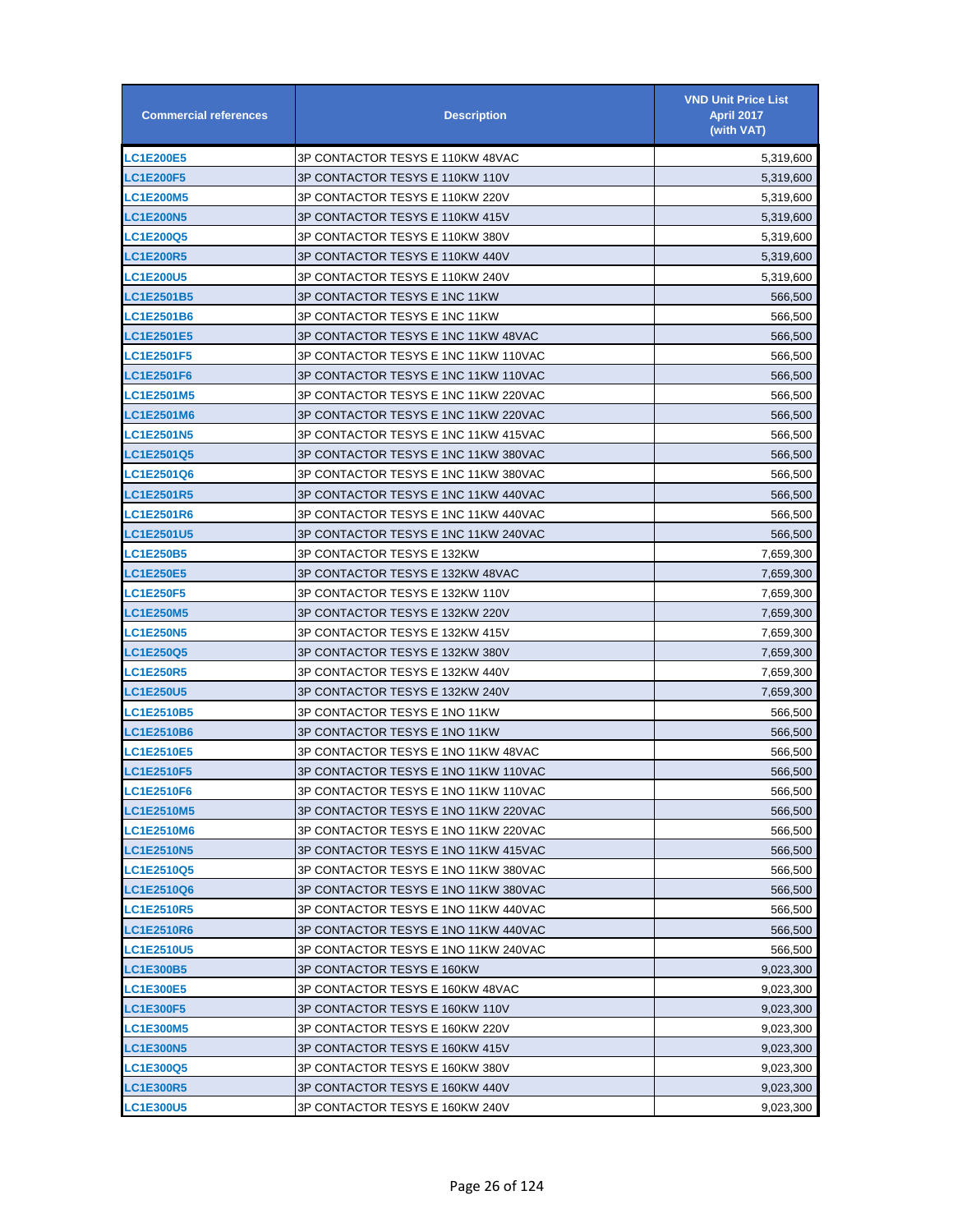| <b>Commercial references</b> | <b>Description</b>                     | <b>VND Unit Price List</b><br><b>April 2017</b><br>(with VAT) |
|------------------------------|----------------------------------------|---------------------------------------------------------------|
| <b>LC1E3201B5</b>            | 3P CONTACTOR TESYS E 1NC 15KW          | 832,700                                                       |
| <b>LC1E3201B6</b>            | 3P CONTACTOR TESYS E 1NC 15KW          | 832,700                                                       |
| <b>LC1E3201E5</b>            | 3P CONTACTOR TESYS E 1NC 15KW 48VAC    | 832,700                                                       |
| <b>LC1E3201F5</b>            | 3P CONTACTOR TESYS E 1NC 15KW 110VAC   | 832,700                                                       |
| <b>LC1E3201F6</b>            | 3P CONTACTOR TESYS E 1NC 15KW 110VAC   | 832,700                                                       |
| <b>LC1E3201M5</b>            | 3P CONTACTOR TESYS E 1NC 15KW 220VAC   | 832,700                                                       |
| <b>LC1E3201M6</b>            | 3P CONTACTOR TESYS E 1NC 15KW 220VAC   | 832,700                                                       |
| <b>LC1E3201N5</b>            | 3P CONTACTOR TESYS E 1NC 15KW 415VAC   | 832,700                                                       |
| <b>LC1E3201Q5</b>            | 3P CONTACTOR TESYS E 1NC 15KW 380VAC   | 832,700                                                       |
| <b>LC1E3201Q6</b>            | 3P CONTACTOR TESYS E 1NC 15KW 380VAC   | 832,700                                                       |
| <b>LC1E3201R5</b>            | 3P CONTACTOR TESYS E 1NC 15KW 440VAC   | 832,700                                                       |
| <b>LC1E3201R6</b>            | 3P CONTACTOR TESYS E 1NC 15KW 440VAC   | 832,700                                                       |
| <b>LC1E3201U5</b>            | 3P CONTACTOR TESYS E 1NC 15KW 240VAC   | 832,700                                                       |
| <b>LC1E3210B5</b>            | 3P CONTACTOR TESYS E 1NO 15KW          | 832,700                                                       |
| <b>LC1E3210B6</b>            | 3P CONTACTOR TESYS E 1NO 15KW          | 832,700                                                       |
| <b>LC1E3210E5</b>            | 3P CONTACTOR TESYS E 1NO 15KW 48VAC    | 832,700                                                       |
| <b>LC1E3210F5</b>            | 3P CONTACTOR TESYS E 1NO 15KW 110VAC   | 832,700                                                       |
| LC1E3210F6                   | 3P CONTACTOR TESYS E 1NO 15KW 110VAC   | 832,700                                                       |
| <b>LC1E3210M5</b>            | 3P CONTACTOR TESYS E 1NO 15KW 220VAC   | 832,700                                                       |
| <b>LC1E3210M6</b>            | 3P CONTACTOR TESYS E 1NO 15KW 220VAC   | 832,700                                                       |
| <b>LC1E3210N5</b>            | 3P CONTACTOR TESYS E 1NO 15KW 415VAC   | 832,700                                                       |
| <b>LC1E3210Q5</b>            | 3P CONTACTOR TESYS E 1NO 15KW 380VAC   | 832,700                                                       |
| LC1E3210Q6                   | 3P CONTACTOR TESYS E 1NO 15KW 380VAC   | 832,700                                                       |
| <b>LC1E3210R5</b>            | 3P CONTACTOR TESYS E 1NO 15KW 440VAC   | 832,700                                                       |
| <b>LC1E3210R6</b>            | 3P CONTACTOR TESYS E 1NO 15KW 440VAC   | 832,700                                                       |
| <b>LC1E3210U5</b>            | 3P CONTACTOR TESYS E 1NO 15KW 240VAC   | 832,700                                                       |
| <b>LC1E3801B5</b>            | 3P CONTACTOR TESYS E 1NC 18,5KW        | 976,800                                                       |
| <b>LC1E3801B6</b>            | 3P CONTACTOR TESYS E 1NC 18,5KW        | 976,800                                                       |
| <b>LC1E3801E5</b>            | 3P CONTACTOR TESYS E 1NC 18,5KW 48VAC  | 976,800                                                       |
| <b>LC1E3801F5</b>            | 3P CONTACTOR TESYS E 1NC 18,5KW 110VAC | 976,800                                                       |
| <b>LC1E3801F6</b>            | 3P CONTACTOR TESYS E 1NC 18,5KW 110VAC | 976,800                                                       |
| <b>LC1E3801M5</b>            | 3P CONTACTOR TESYS E 1NC 18.5KW 220VAC | 976,800                                                       |
| LC1E3801M6                   | 3P CONTACTOR TESYS E 1NC 18,5KW 220VAC | 976,800                                                       |
| <b>LC1E3801N5</b>            | 3P CONTACTOR TESYS E 1NC 18,5KW 415VAC | 976,800                                                       |
| LC1E3801Q5                   | 3P CONTACTOR TESYS E 1NC 18,5KW 380VAC | 976,800                                                       |
| LC1E3801Q6                   | 3P CONTACTOR TESYS E 1NC 18,5KW 380VAC | 976,800                                                       |
| <b>LC1E3801R5</b>            | 3P CONTACTOR TESYS E 1NC 18,5KW 440VAC | 976,800                                                       |
| <b>LC1E3801R6</b>            | 3P CONTACTOR TESYS E 1NC 18,5KW 440VAC | 976,800                                                       |
| LC1E3801U5                   | 3P CONTACTOR TESYS E 1NC 18,5KW 240VAC | 976,800                                                       |
| LC1E3810B5                   | 3P CONTACTOR TESYS E 1NO 18,5KW        | 976,800                                                       |
| LC1E3810B6                   | 3P CONTACTOR TESYS E 1NO 18,5KW        | 976,800                                                       |
| LC1E3810E5                   | 3P CONTACTOR TESYS E 1NO 18,5KW 48VAC  | 976,800                                                       |
| <b>LC1E3810F5</b>            | 3P CONTACTOR TESYS E 1NO 18,5KW 110VAC | 976,800                                                       |
| <b>LC1E3810F6</b>            | 3P CONTACTOR TESYS E 1NO 18,5KW 110VAC | 976,800                                                       |
| <b>LC1E3810M5</b>            | 3P CONTACTOR TESYS E 1NO 18,5KW 220VAC | 976,800                                                       |
| <b>LC1E3810M6</b>            | 3P CONTACTOR TESYS E 1NO 18,5KW 220VAC | 976,800                                                       |
| <b>LC1E3810N5</b>            | 3P CONTACTOR TESYS E 1NO 18,5KW 415VAC | 976,800                                                       |
| <b>LC1E3810Q5</b>            | 3P CONTACTOR TESYS E 1NO 18,5KW 380VAC | 976,800                                                       |
| LC1E3810Q6                   | 3P CONTACTOR TESYS E 1NO 18,5KW 380VAC | 976,800                                                       |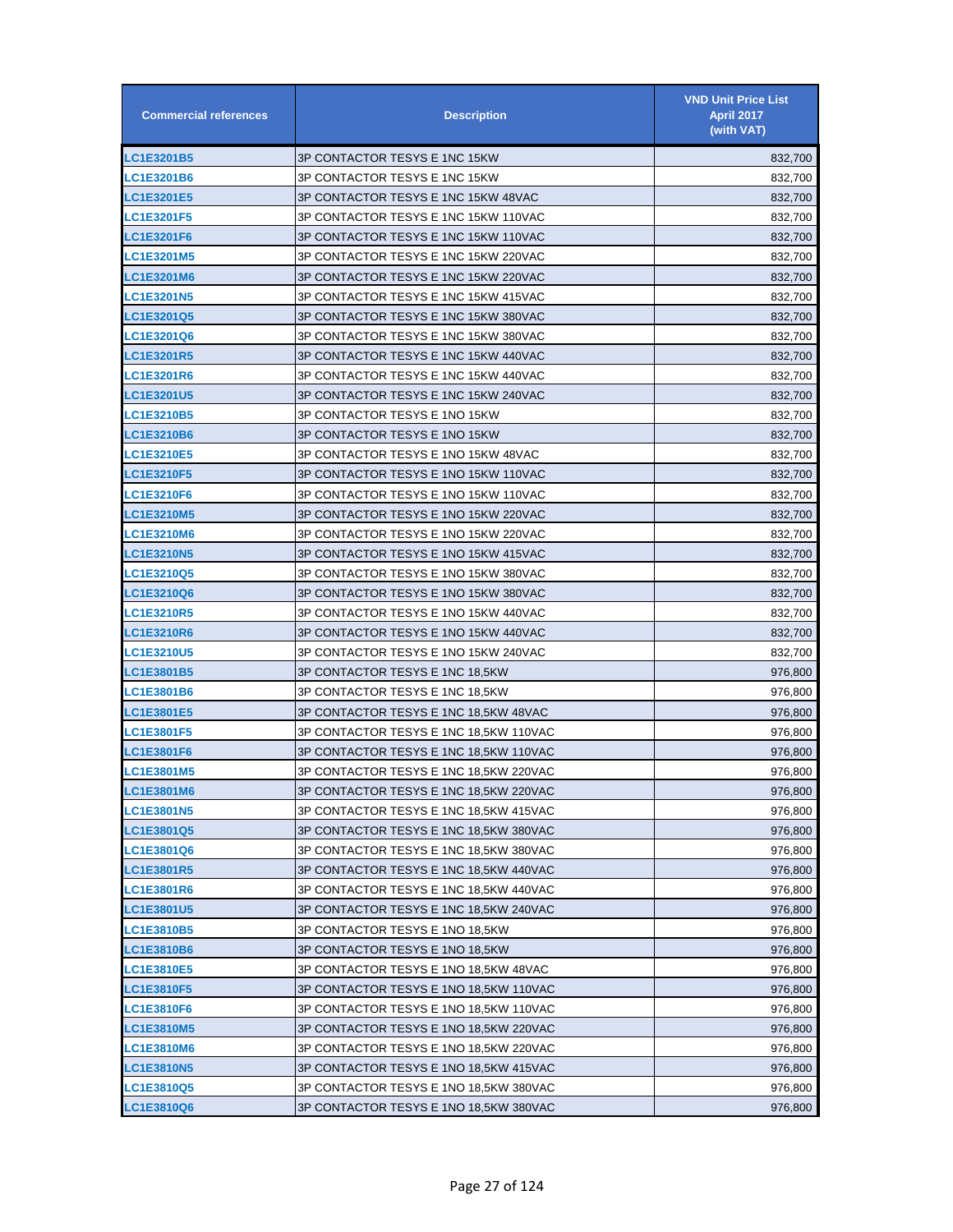| <b>Commercial references</b> | <b>Description</b>                     | <b>VND Unit Price List</b><br><b>April 2017</b><br>(with VAT) |
|------------------------------|----------------------------------------|---------------------------------------------------------------|
| <b>LC1E3810R5</b>            | 3P CONTACTOR TESYS E 1NO 18.5KW 440VAC | 976,800                                                       |
| <b>LC1E3810R6</b>            | 3P CONTACTOR TESYS E 1NO 18,5KW 440VAC | 976,800                                                       |
| <b>LC1E3810U5</b>            | 3P CONTACTOR TESYS E 1NO 18,5KW 240VAC | 976,800                                                       |
| <b>LC1E400M7</b>             | 3P CONTACTOR LC1E400A 220V             | 14,861,000                                                    |
| <b>LC1E40B5</b>              | 3P CONTACTOR TESYS E 18.5KW            | 1,007,600                                                     |
| LC1E40B6                     | 3P CONTACTOR TESYS E 18,5KW            | 1,007,600                                                     |
| <b>LC1E40E5</b>              | 3P CONTACTOR TESYS E 18,5KW 48VAC      | 1,007,600                                                     |
| <b>LC1E40F5</b>              | 3P CONTACTOR TESYS E 18,5KW 110VAC     | 1,007,600                                                     |
| <b>LC1E40F6</b>              | 3P CONTACTOR TESYS E 18,5KW 110VAC     | 1,007,600                                                     |
| <b>LC1E40M5</b>              | 3P CONTACTOR TESYS E 18,5KW 220VAC     | 1,007,600                                                     |
| <b>LC1E40M6</b>              | 3P CONTACTOR TESYS E 18,5KW 220VAC     | 1,007,600                                                     |
| <b>LC1E40N5</b>              | 3P CONTACTOR TESYS E 18,5KW 415VAC     | 1,007,600                                                     |
| <b>LC1E40Q5</b>              | 3P CONTACTOR TESYS E 18,5KW 380VAC     | 1,007,600                                                     |
| <b>LC1E40Q6</b>              | 3P CONTACTOR TESYS E 18,5KW 380VAC     | 1,007,600                                                     |
| <b>LC1E40R5</b>              | 3P CONTACTOR TESYS E 18,5KW 440VAC     | 1,007,600                                                     |
| <b>LC1E40R6</b>              | 3P CONTACTOR TESYS E 18,5KW 440VAC     | 1,007,600                                                     |
| <b>LC1E40U5</b>              | 3P CONTACTOR TESYS E 18,5KW 240VAC     | 1,007,600                                                     |
| <b>LC1E500M7</b>             | 3P CONTACTOR LC1E500A 220V             | 27,223,900                                                    |
| <b>LC1E50B5</b>              | 3P CONTACTOR TESYS E 22KW              | 1,038,400                                                     |
| <b>LC1E50B6</b>              | 3P CONTACTOR TESYS E 22KW              | 1,038,400                                                     |
| <b>LC1E50E5</b>              | 3P CONTACTOR TESYS E 22KW 48VAC        | 1,038,400                                                     |
| <b>LC1E50F5</b>              | 3P CONTACTOR TESYS E 22KW 110VAC       | 1,038,400                                                     |
| <b>LC1E50F6</b>              | 3P CONTACTOR TESYS E 22KW 110VAC       | 1,038,400                                                     |
| <b>LC1E50M5</b>              | 3P CONTACTOR TESYS E 22KW 220VAC       | 1,038,400                                                     |
| <b>LC1E50M6</b>              | 3P CONTACTOR TESYS E 22KW 220VAC       | 1,038,400                                                     |
| <b>LC1E50N5</b>              | 3P CONTACTOR TESYS E 22KW 415VAC       | 1,038,400                                                     |
| <b>LC1E50Q5</b>              | 3P CONTACTOR TESYS E 22KW 380VAC       | 1,038,400                                                     |
| <b>LC1E50Q6</b>              | 3P CONTACTOR TESYS E 22KW 380VAC       | 1,038,400                                                     |
| <b>LC1E50R5</b>              | 3P CONTACTOR TESYS E 22KW 440VAC       | 1,038,400                                                     |
| <b>LC1E50R6</b>              | 3P CONTACTOR TESYS E 22KW 440VAC       | 1,038,400                                                     |
| <b>LC1E50U5</b>              | 3P CONTACTOR TESYS E 22KW 240VAC       | 1,038,400                                                     |
| <b>LC1E630M7</b>             | 3P CONTACTOR LC1E630A 220V             | 39,039,000                                                    |
| <b>LC1E65B5</b>              | 3P CONTACTOR TESYS E 30KW              | 1,171,500                                                     |
| <b>LC1E65B6</b>              | 3P CONTACTOR TESYS E 30KW              | 1,171,500                                                     |
| <b>LC1E65E5</b>              | 3P CONTACTOR TESYS E 30KW 48VAC        | 1,171,500                                                     |
| <b>LC1E65F5</b>              | 3P CONTACTOR TESYS E 30KW 110VAC       | 1,171,500                                                     |
| <b>LC1E65F6</b>              | 3P CONTACTOR TESYS E 30KW 110VAC       | 1,171,500                                                     |
| <b>LC1E65M5</b>              | 3P CONTACTOR TESYS E 30KW 220VAC       | 1,171,500                                                     |
| <b>LC1E65M6</b>              | 3P CONTACTOR TESYS E 30KW 220VAC       | 1,171,500                                                     |
| <b>LC1E65N5</b>              | 3P CONTACTOR TESYS E 30KW 415VAC       | 1,171,500                                                     |
| <b>LC1E65Q5</b>              | 3P CONTACTOR TESYS E 30KW 380VAC       | 1,171,500                                                     |
| <b>LC1E65Q6</b>              | 3P CONTACTOR TESYS E 30KW 380VAC       | 1,171,500                                                     |
| <b>LC1E65R5</b>              | 3P CONTACTOR TESYS E 30KW 440VAC       | 1,171,500                                                     |
| LC1E65R6                     | 3P CONTACTOR TESYS E 30KW 440VAC       | 1,171,500                                                     |
| <b>LC1E65U5</b>              | 3P CONTACTOR TESYS E 30KW 240VAC       | 1,171,500                                                     |
| <b>LC1E80B5</b>              | 3P CONTACTOR TESYS E 37KW              | 1,447,600                                                     |
| LC1E80B6                     | 3P CONTACTOR TESYS E 37KW              | 1,447,600                                                     |
| <b>LC1E80E5</b>              | 3P CONTACTOR TESYS E 37KW 48VAC        | 1,447,600                                                     |
| <b>LC1E80F5</b>              | 3P CONTACTOR TESYS E 37KW 110VAC       | 1,447,600                                                     |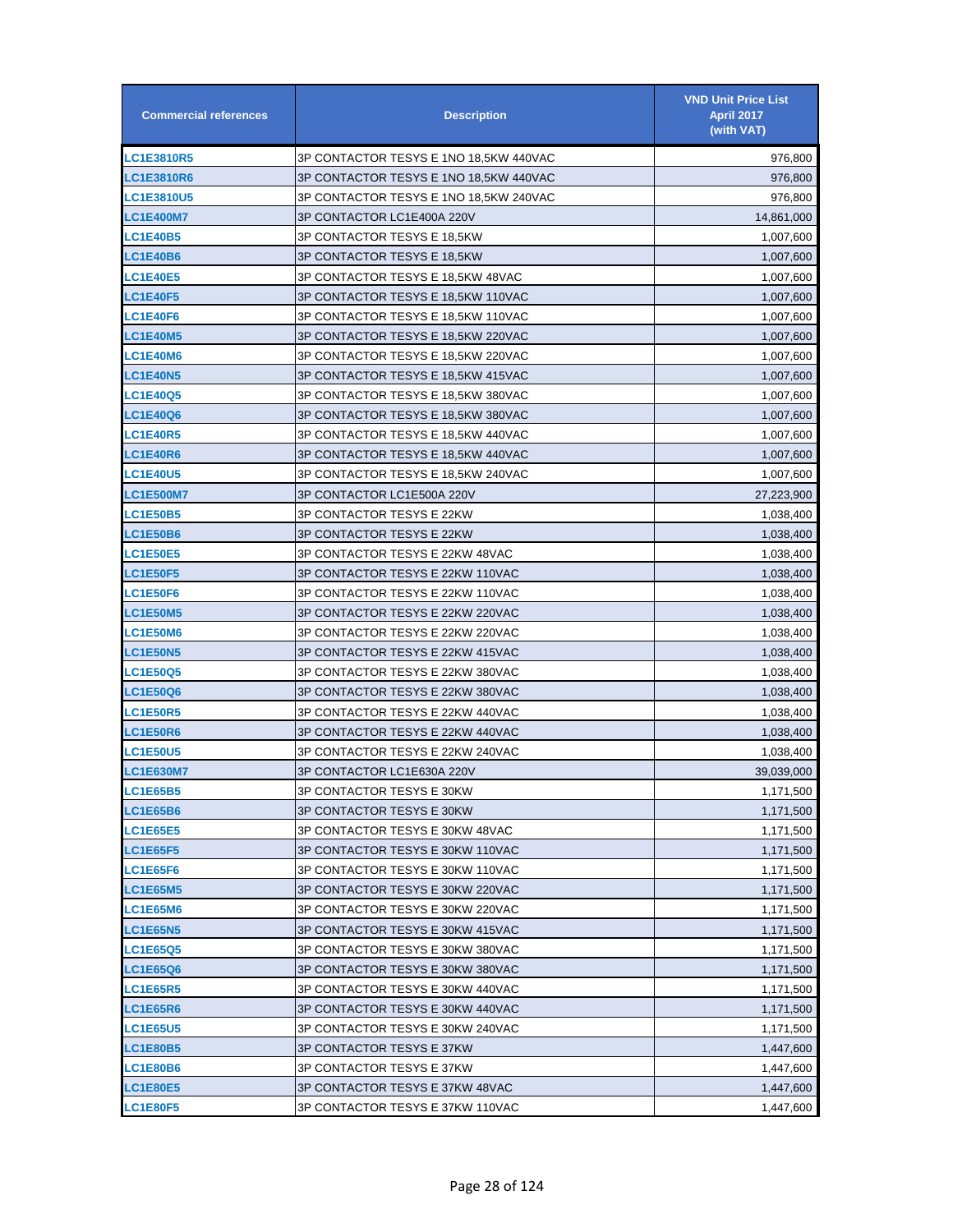| <b>Commercial references</b> | <b>Description</b>                       | <b>VND Unit Price List</b><br><b>April 2017</b><br>(with VAT) |
|------------------------------|------------------------------------------|---------------------------------------------------------------|
| LC1E80F6                     | 3P CONTACTOR TESYS E 37KW 110VAC         | 1,447,600                                                     |
| <b>LC1E80M5</b>              | 3P CONTACTOR TESYS E 37KW 220VAC         | 1,447,600                                                     |
| <b>LC1E80M6</b>              | 3P CONTACTOR TESYS E 37KW 220VAC         | 1,447,600                                                     |
| <b>LC1E80N5</b>              | 3P CONTACTOR TESYS E 37KW 415VAC         | 1,447,600                                                     |
| LC1E80Q5                     | 3P CONTACTOR TESYS E 37KW 380VAC         | 1,447,600                                                     |
| LC1E80Q6                     | 3P CONTACTOR TESYS E 37KW 380VAC         | 1,447,600                                                     |
| <b>LC1E80R5</b>              | 3P CONTACTOR TESYS E 37KW 440VAC         | 1,447,600                                                     |
| LC1E80R6                     | 3P CONTACTOR TESYS E 37KW 440VAC         | 1,447,600                                                     |
| <b>LC1E80U5</b>              | 3P CONTACTOR TESYS E 37KW 240VAC         | 1,447,600                                                     |
| <b>LC1E95B5</b>              | 3P CONTACTOR TESYS E 45KW                | 1,821,600                                                     |
| <b>LC1E95B6</b>              | 3P CONTACTOR TESYS E 45KW                | 1,821,600                                                     |
| <b>LC1E95E5</b>              | 3P CONTACTOR TESYS E 45KW 48VAC          | 1,821,600                                                     |
| <b>LC1E95F5</b>              | 3P CONTACTOR TESYS E 45KW 110VAC         | 1,821,600                                                     |
| <b>LC1E95F6</b>              | 3P CONTACTOR TESYS E 45KW 110VAC         | 1,821,600                                                     |
| <b>LC1E95M5</b>              | 3P CONTACTOR TESYS E 45KW 220VAC         | 1,821,600                                                     |
| <b>LC1E95M6</b>              | 3P CONTACTOR TESYS E 45KW 220VAC         | 1,821,600                                                     |
| LC1E95N5                     | 3P CONTACTOR TESYS E 45KW 415VAC         | 1,821,600                                                     |
| LC1E95Q5                     | 3P CONTACTOR TESYS E 45KW 380VAC         | 1,821,600                                                     |
| <b>LC1E95Q6</b>              | 3P CONTACTOR TESYS E 45KW 380VAC         | 1,821,600                                                     |
| <b>LC1E95R5</b>              | 3P CONTACTOR TESYS E 45KW 440VAC         | 1,821,600                                                     |
| LC1E95R6                     | 3P CONTACTOR TESYS E 45KW 440VAC         | 1,821,600                                                     |
| <b>LC1E95U5</b>              | 3P CONTACTOR TESYS E 45KW 240VAC         | 1,821,600                                                     |
| <b>LC1F1154</b>              | <b>CONTACTOR</b>                         | 11,876,700                                                    |
| <b>LC1F115BD</b>             | CONTACTOR                                | 10,101,300                                                    |
| <b>LC1F115E7</b>             | CONTACTOR                                | 9,185,000                                                     |
| <b>LC1F115ED</b>             | CONTAC TO R TESYS LC1F 3P AC3 440V 115 A | 10,101,300                                                    |
| <b>LC1F115F7</b>             | CONTACTOR                                | 9,185,000                                                     |
| <b>LC1F115FD</b>             | CONTACTOR                                | 10,101,300                                                    |
| <b>LC1F115G7</b>             | CONTACTOR                                | 9,185,000                                                     |
| <b>LC1F115GD</b>             | CONTACTOR                                | 10,101,300                                                    |
| <b>LC1F115L7</b>             | CONTACTOR                                | 9,185,000                                                     |
| <b>LC1F115M7</b>             | CONTACTOR                                | 9,185,000                                                     |
| <b>LC1F115MD</b>             | CONTACTOR                                | 10,101,300                                                    |
| <b>LC1F115N7</b>             | CONTACTOR                                | 9,185,000                                                     |
| <b>LC1F115P7</b>             | CONTACTOR                                | 9,185,000                                                     |
| <b>LC1F115Q7</b>             | CONTACTOR                                | 9,185,000                                                     |
| <b>LC1F115R7</b>             | CONTACTOR                                | 9,185,000                                                     |
| <b>LC1F115U7</b>             | CONTACTOR                                | 9,185,000                                                     |
| <b>LC1F115UD</b>             | CONTACTOR                                | 10,101,300                                                    |
| <b>LC1F115V7</b>             | CONTACTOR                                | 9,185,000                                                     |
| <b>LC1F1504</b>              | CONTACTOR                                | 13,855,600                                                    |
| <b>LC1F150BD</b>             | CONTACTOR                                | 11,111,100                                                    |
| <b>LC1F150E7</b>             | CONTACTOR                                | 10,101,300                                                    |
| <b>LC1F150ED</b>             | CONTACTOR AC-3, 150A, 24DC               | 11,111,100                                                    |
| <b>LC1F150F7</b>             | CONTAC TO R TESYS LC1F 3P AC3 440V 150 A | 10,101,300                                                    |
| LC1F150FD                    | CONTACTOR                                | 11,111,100                                                    |
| <b>LC1F150FE7</b>            | F CTTR 150A 40-400HZ (AC COIL)           | 10,101,300                                                    |
| <b>LC1F150G7</b>             | CONTACTOR                                | 10,101,300                                                    |
| <b>LC1F150GD</b>             | <b>CONTACTOR</b>                         | 11,111,100                                                    |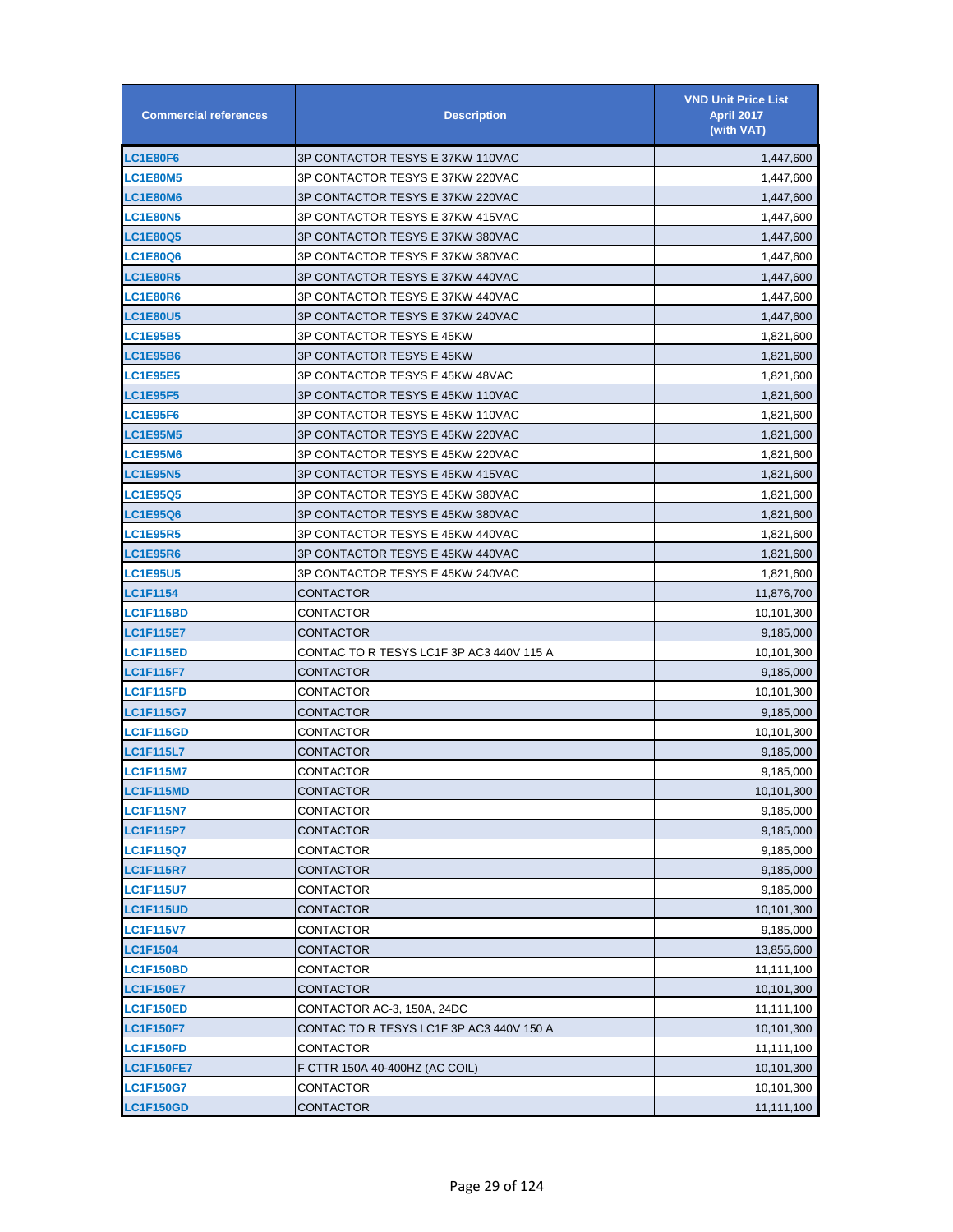| <b>Commercial references</b> | <b>Description</b>                       | <b>VND Unit Price List</b><br><b>April 2017</b><br>(with VAT) |
|------------------------------|------------------------------------------|---------------------------------------------------------------|
| <b>LC1F150L7</b>             | CONTACTOR CONTACTOR                      | 10,101,300                                                    |
| <b>LC1F150M7</b>             | CONTACTOR                                | 10,101,300                                                    |
| <b>LC1F150MD</b>             | CONTACTOR                                | 11,111,100                                                    |
| <b>LC1F150N7</b>             | CONTACTOR                                | 10,101,300                                                    |
| <b>LC1F150P7</b>             | CONTACTOR                                | 10,101,300                                                    |
| <b>LC1F150Q7</b>             | CONTACTOR                                | 10,101,300                                                    |
| <b>LC1F150R7</b>             | CONTACTOR                                | 10,101,300                                                    |
| <b>LC1F150U7</b>             | CONTACTOR                                | 10,101,300                                                    |
| <b>LC1F150UD</b>             | CONTAC TO R TESYS LC1F 3P AC3 440V 150 A | 11,111,100                                                    |
| <b>LC1F150V7</b>             | CONTACTOR                                | 10,101,300                                                    |
| <b>LC1F1854</b>              | CONTACTOR                                | 16,117,200                                                    |
| <b>LC1F185BD</b>             | CONTACTOR                                | 12,235,300                                                    |
| <b>LC1F185E7</b>             | CONTACTOR                                | 11,123,200                                                    |
| LC1F185ED                    | CONTACTOR                                | 12,235,300                                                    |
| <b>LC1F185F7</b>             | CONTACTOR                                | 11,123,200                                                    |
| <b>LC1F185FD</b>             | CONTACTOR                                | 12,235,300                                                    |
| <b>LC1F185FE7</b>            | CONTACTOR                                | 11,123,200                                                    |
| <b>LC1F185G7</b>             | CONTACTOR 120 VAC                        | 11,123,200                                                    |
| LC1F185GD                    | CONTACTOR                                | 12,235,300                                                    |
| <b>LC1F185L7</b>             | CONTACTOR                                | 11,123,200                                                    |
| <b>LC1F185M7</b>             | CONTACTOR                                | 11,123,200                                                    |
| <b>LC1F185MD</b>             | CONTACTOR                                | 12,235,300                                                    |
| <b>LC1F185N7</b>             | CONTACTOR                                | 11,123,200                                                    |
| <b>LC1F185P7</b>             | CONTACTOR                                | 11,123,200                                                    |
| <b>LC1F185Q7</b>             | CONTACTOR                                | 11,123,200                                                    |
| <b>LC1F185R7</b>             | CONTACTOR                                | 11,123,200                                                    |
| <b>LC1F185U7</b>             | Contactor 110 VAC                        | 11,123,200                                                    |
| <b>LC1F185V7</b>             | CONTACTOR                                | 11,123,200                                                    |
| <b>LC1F2254</b>              | CONTACTOR                                | 18,097,200                                                    |
| LC1F225BD                    | CONTACTOR                                | 14,689,400                                                    |
| <b>LC1F225E7</b>             | CONTACTOR                                | 13,354,000                                                    |
| <b>LC1F225ED</b>             | CONTAC TO R TESYS LC1F 3P AC3 440V 225 A | 14,689,400                                                    |
| <b>LC1F225F7</b>             | CONTACTOR                                | 13,354,000                                                    |
| <b>LC1F225FD</b>             | CONTACTOR                                | 14,689,400                                                    |
| <b>LC1F225FE7</b>            | F CTTR 225A 40-400HZ (AC COIL)           | 13,354,000                                                    |
| <b>LC1F225G7</b>             | CONTACTOR                                | 13,354,000                                                    |
| <b>LC1F225GD</b>             | CONTACTOR                                | 14,689,400                                                    |
| <b>LC1F225L7</b>             | CONTACTOR                                | 13,354,000                                                    |
| <b>LC1F225M7</b>             | CONTACTOR                                | 13,354,000                                                    |
| <b>LC1F225MD</b>             | CONTACTOR                                | 14,689,400                                                    |
| <b>LC1F225N7</b>             | CONTACTOR                                | 13,354,000                                                    |
| <b>LC1F225P7</b>             | CONTACTOR                                | 13,354,000                                                    |
| LC1F225Q7                    | CONTACTOR                                | 13,354,000                                                    |
| <b>LC1F225R7</b>             | CONTACTOR                                | 13,354,000                                                    |
| <b>LC1F225U7</b>             | CONTACTOR                                | 13,354,000                                                    |
| <b>LC1F225V7</b>             | CONTACTOR                                | 13,354,000                                                    |
| <b>LC1F2654</b>              | CONTACTOR                                | 31,102,500                                                    |
| LC1F265B7                    | CONTACTOR                                | 16,029,200                                                    |
| <b>LC1F265BD</b>             | CONTACTOR                                | 17,631,900                                                    |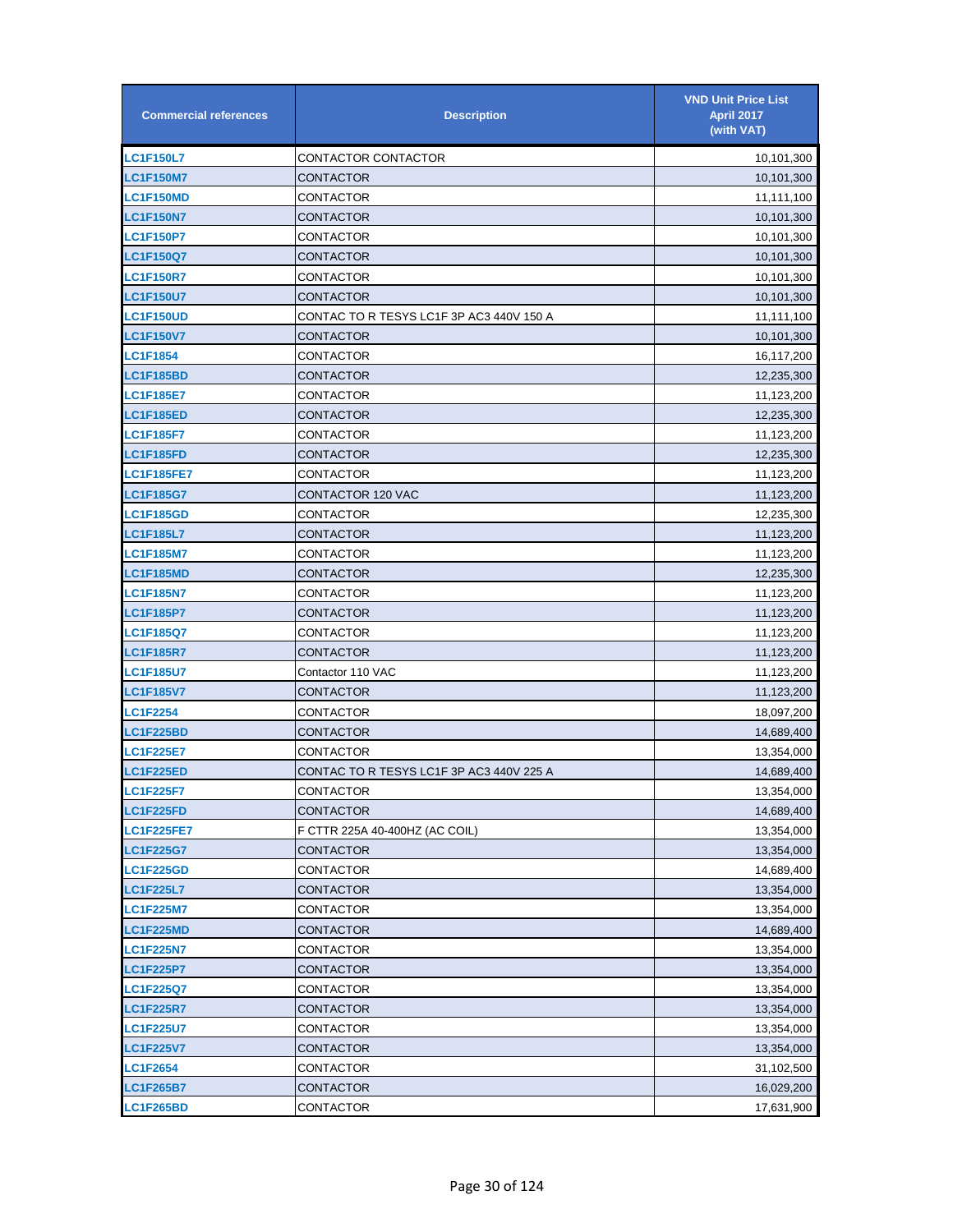| <b>Commercial references</b> | <b>Description</b>                       | <b>VND Unit Price List</b><br><b>April 2017</b><br>(with VAT) |
|------------------------------|------------------------------------------|---------------------------------------------------------------|
| <b>LC1F265E7</b>             | CONTACTOR                                | 16,029,200                                                    |
| <b>LC1F265ED</b>             | CONTACTOR                                | 17,631,900                                                    |
| <b>LC1F265F7</b>             | CONTACTOR                                | 16,029,200                                                    |
| <b>LC1F265FD</b>             | CONTACTOR                                | 17,631,900                                                    |
| <b>LC1F265FE7</b>            | CONTACTOR                                | 16,029,200                                                    |
| <b>LC1F265G7</b>             | CONTACTOR                                | 16,029,200                                                    |
| <b>LC1F265GD</b>             | <b>CONTACTOR</b>                         | 17,631,900                                                    |
| <b>LC1F265L7</b>             | CONTACTOR                                | 16,029,200                                                    |
| <b>LC1F265M7</b>             | CONTACTOR                                | 16,029,200                                                    |
| <b>LC1F265MD</b>             | CONTACTOR                                | 17,631,900                                                    |
| <b>LC1F265N7</b>             | CONTACTOR                                | 16,029,200                                                    |
| <b>LC1F265P7</b>             | CONTACTOR                                | 16,029,200                                                    |
| <b>LC1F265Q7</b>             | CONTACTOR                                | 16,029,200                                                    |
| <b>LC1F265R7</b>             | CONTACTOR                                | 16,029,200                                                    |
| <b>LC1F265U7</b>             | <b>CONTACTOR</b>                         | 16,029,200                                                    |
| <b>LC1F265UD</b>             | CONTACTOR                                | 17,631,900                                                    |
| <b>LC1F265V7</b>             | CONTACTOR                                | 16,029,200                                                    |
| LC1F3304                     | CONTACTOR                                | 35,344,100                                                    |
| <b>LC1F330B7</b>             | CONTACTOR                                | 19,230,200                                                    |
| <b>LC1F330BD</b>             | CONTACTOR                                | 21,154,100                                                    |
| <b>LC1F330E7</b>             | CONTACTOR                                | 19,230,200                                                    |
| <b>LC1F330ED</b>             | CONTACTOR                                | 21,154,100                                                    |
| <b>LC1F330F7</b>             | CONTACTOR                                | 19,230,200                                                    |
| <b>LC1F330FD</b>             | CONTACTOR                                | 21,154,100                                                    |
| <b>LC1F330FE7</b>            | CONTACTOR                                | 19,230,200                                                    |
| <b>LC1F330G7</b>             | CONTACTOR                                | 19,235,700                                                    |
| <b>LC1F330GD</b>             | CONTACTOR                                | 21,154,100                                                    |
| <b>LC1F330L7</b>             | CONTACTOR                                | 19,230,200                                                    |
| <b>LC1F330M7</b>             | CONTAC TO R TESYS LC1F 3P AC3 440V 330 A | 19,230,200                                                    |
| <b>LC1F330MD</b>             | CONTACTOR                                | 21,154,100                                                    |
| <b>LC1F330N7</b>             | CONTACTOR                                | 19,230,200                                                    |
| <b>LC1F330P7</b>             | CONTACTOR                                | 19,230,200                                                    |
| <b>LC1F330Q7</b>             | CONTACTOR                                | 19,230,200                                                    |
| <b>LC1F330R7</b>             | CONTACTOR                                | 19,230,200                                                    |
| <b>LC1F330U7</b>             | CONTACTOR                                | 19,230,200                                                    |
| <b>LC1F330V7</b>             | CONTACTOR                                | 19,230,200                                                    |
| <b>LC1F4004</b>              | CONTACTOR                                | 46,653,200                                                    |
| <b>LC1F400E7</b>             | CONTACTOR                                | 23,086,800                                                    |
| <b>LC1F400ED</b>             | CONTACTOR                                | 25,395,700                                                    |
| <b>LC1F400F7</b>             | CONTACTOR                                | 23,086,800                                                    |
| <b>LC1F400FD</b>             | CONTACTOR                                | 25,395,700                                                    |
| <b>LC1F400FE7</b>            | CONTACTOR                                | 23,086,800                                                    |
| <b>LC1F400GD</b>             | CONTACTOR                                | 25,395,700                                                    |
| <b>LC1F400L7</b>             | CONTACTOR                                | 23,086,800                                                    |
| <b>LC1F400M7</b>             | CONTACTOR                                | 23,086,800                                                    |
| <b>LC1F400MD</b>             | CONTACTOR                                | 25,395,700                                                    |
| <b>LC1F400N7</b>             | CONTACTOR                                | 23,086,800                                                    |
| <b>LC1F400P7</b>             | CONTACTOR                                | 23,086,800                                                    |
| <b>LC1F400Q7</b>             | CONTACTOR                                | 23,086,800                                                    |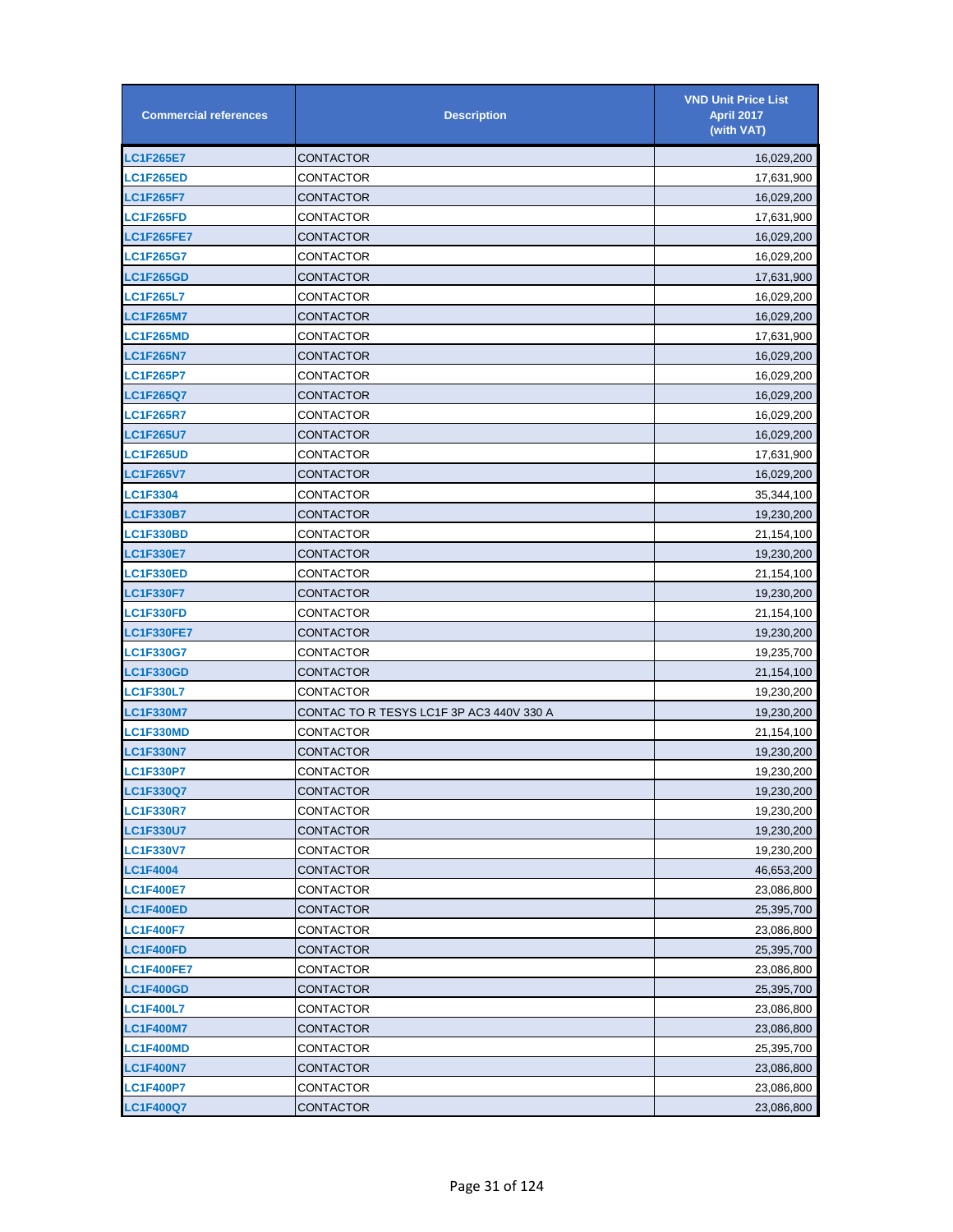| <b>Commercial references</b> | <b>Description</b> | <b>VND Unit Price List</b><br><b>April 2017</b><br>(with VAT) |
|------------------------------|--------------------|---------------------------------------------------------------|
| <b>LC1F400R7</b>             | CONTACTOR          | 23,086,800                                                    |
| <b>LC1F400U7</b>             | CONTACTOR          | 23,086,800                                                    |
| <b>LC1F400V7</b>             | CONTACTOR          | 23,086,800                                                    |
| <b>LC1F5004</b>              | CONTACTOR          | 62,205,000                                                    |
| <b>LC1F500E7</b>             | CONTACTOR          | 32,321,300                                                    |
| LC1F500ED                    | CONTACTOR          | 35,552,000                                                    |
| <b>LC1F500F7</b>             | CONTACTOR          | 32,321,300                                                    |
| <b>LC1F500FD</b>             | CONTACTOR          | 35,552,000                                                    |
| <b>LC1F500FE7</b>            | CONTACTOR          | 32,321,300                                                    |
| <b>LC1F500GD</b>             | CONTACTOR          | 35,552,000                                                    |
| <b>LC1F500L7</b>             | CONTACTOR          | 32,321,300                                                    |
| <b>LC1F500M7</b>             | CONTACTOR          | 32,321,300                                                    |
| <b>LC1F500MD</b>             | CONTACTOR          | 35,552,000                                                    |
| <b>LC1F500N7</b>             | CONTACTOR          | 32,321,300                                                    |
| <b>LC1F500P7</b>             | CONTACTOR          | 32,321,300                                                    |
| LC1F500Q7                    | CONTACTOR          | 32,321,300                                                    |
| <b>LC1F500R7</b>             | CONTACTOR          | 32,321,300                                                    |
| <b>LC1F500U7</b>             | CONTACTOR          | 32,321,300                                                    |
| <b>LC1F500V7</b>             | CONTACTOR          | 32,321,300                                                    |
| <b>LC1F6304</b>              | CONTACTOR          | 76,342,200                                                    |
| <b>LC1F630E7</b>             | CONTACTOR          | 41,554,700                                                    |
| <b>LC1F630F7</b>             | CONTACTOR          | 41,554,700                                                    |
| LC1F630FD                    | CONTACTOR          | 45,711,600                                                    |
| <b>LC1F630FE7</b>            | CONTACTOR          | 41,554,700                                                    |
| <b>LC1F630G7</b>             | CONTACTOR          | 41,554,700                                                    |
| <b>LC1F630GD</b>             | CONTACTOR          | 45,711,600                                                    |
| <b>LC1F630L7</b>             | CONTACTOR          | 41,554,700                                                    |
| <b>LC1F630M7</b>             | CONTACTOR          | 41,554,700                                                    |
| <b>LC1F630MD</b>             | CONTACTOR          | 45,711,600                                                    |
| <b>LC1F630N7</b>             | CONTACTOR          | 41,554,700                                                    |
| <b>LC1F630P7</b>             | CONTACTOR          | 41,554,700                                                    |
| <b>LC1F630Q7</b>             | CONTACTOR          | 41,554,700                                                    |
| <b>LC1F630R7</b>             | CONTACTOR          | 41,554,700                                                    |
| <b>LC1F630U7</b>             | CONTACTOR          | 41,554,700                                                    |
| <b>LC1F630V7</b>             | CONTACTOR          | 41,554,700                                                    |
| <b>LC1F780F7</b>             | CONTACTOR          | 81,324,100                                                    |
| <b>LC1F780FE7</b>            | CONTACTOR          | 81,324,100                                                    |
| <b>LC1F780GD</b>             | CONTACTOR          | 89,456,400                                                    |
| <b>LC1F780L7</b>             | CONTACTOR          | 81,324,100                                                    |
| <b>LC1F780M7</b>             | <b>CONTACTOR</b>   | 81,324,100                                                    |
| <b>LC1F780MD</b>             | CONTACTOR          | 89,456,400                                                    |
| <b>LC1F780N7</b>             | CONTACTOR          | 81,324,100                                                    |
| <b>LC1F780P7</b>             | CONTACTOR          | 81,324,100                                                    |
| <b>LC1F780Q7</b>             | CONTACTOR          | 81,324,100                                                    |
| <b>LC1F780R7</b>             | CONTACTOR          | 81,324,100                                                    |
| <b>LC1F780U7</b>             | CONTACTOR          | 81,324,100                                                    |
| <b>LC1F780V7</b>             | CONTACTOR          | 81,324,100                                                    |
| LC1F800FW                    | CONTACTOR          | 98,401,600                                                    |
| LC1F800MW                    | CONTACTOR          | 98,401,600                                                    |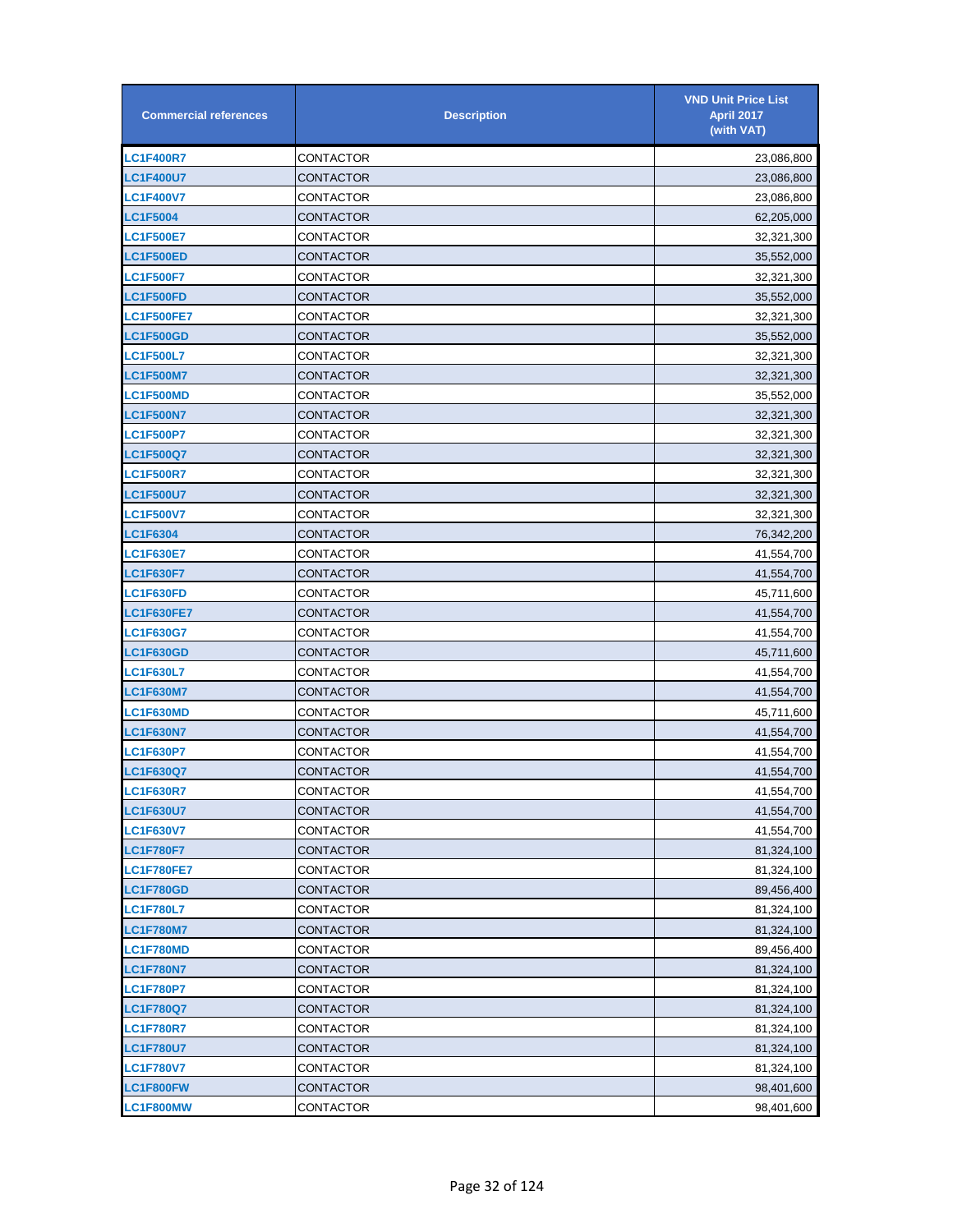| <b>Commercial references</b> | <b>Description</b>                      | <b>VND Unit Price List</b><br><b>April 2017</b><br>(with VAT) |
|------------------------------|-----------------------------------------|---------------------------------------------------------------|
| <b>LC1F800QW</b>             | CONTACTOR                               | 98,401,600                                                    |
| LC1K0601B7                   | aCONT 3P+O VIS 24V 50 60HZ              | 369,600                                                       |
| <b>LC1K0601E7</b>            | CONT 3P+O VIS 48V 50 60HZ               | 369,600                                                       |
| <b>LC1K0601F7</b>            | CONT 3P+O VIS 110V 50 60H               | 369,600                                                       |
| LC1K0610B7                   | Cont AC 06A 3P + NO 24V Std             | 369,600                                                       |
| LC1K0610E7                   | Cont AC 06A 3P + NO 48V Std             | 369,600                                                       |
| <b>LC1K0610F7</b>            | Cont AC 06A 3P + NO 110V Std            | 369,600                                                       |
| LC1K0610V7                   | Cont AC 06A 3P + NO 48V Std             | 369,600                                                       |
| <b>LC1K0901B7</b>            | 3P CONTACTOR 9A AC3 4KW 1NC 24VAC COIL  | 415,800                                                       |
| <b>LC1K0901E7</b>            | MINI CONTACTOR 3P 9A 48VAC              | 415,800                                                       |
| <b>LC1K0901F7</b>            | 3P CONTACTOR 9A AC3 4KW 1NC 110VAC COIL | 415,800                                                       |
| <b>LC1K0910B7</b>            | Cont AC 09A 3P + NO 24V Std             | 415,800                                                       |
| <b>LC1K0910E7</b>            | 3P CONTACTOR 9A AC3 4KW 1NO 48VAC COIL  | 415,800                                                       |
| <b>LC1K0910F7</b>            | 3P CONTACTOR 9A AC3 4KW 1NO 110VAC COIL | 415,800                                                       |
| <b>LC1K1201B7</b>            | CONT 3P+O VIS 24V 50 60HZ               | 463,100                                                       |
| <b>LC1K1201E7</b>            | CONT 3P+O VIS 48V 50 60HZ               | 463,100                                                       |
| <b>LC1K1201F7</b>            | CONT 3P+O VIS 110V50 60HZ               | 463,100                                                       |
| <b>LC1K1210B7</b>            | CONT 3P+F VIS 24V 50 60HZ               | 463,100                                                       |
| <b>LC1K1210E7</b>            | CONT 3P+F VIS 48V 50 60HZ               | 463,100                                                       |
| <b>LC1K1210F7</b>            | CONT 3P+F VIS 110V50 60HZ               | 463,100                                                       |
| <b>LC1K1601B7</b>            | CONTACTOR                               | 526,900                                                       |
| <b>LC1K1601E7</b>            | CONTACTOR                               | 526,900                                                       |
| <b>LC1K1601F7</b>            | CONTACTOR                               | 526,900                                                       |
| <b>LC1K1610B7</b>            | CONT 3P+F VIS 24V 50 60HZ               | 526,900                                                       |
| <b>LC1K1610E7</b>            | CONT 3P+F VIS 48V 50 60HZ               | 526,900                                                       |
| <b>LC1K1610F7</b>            | CONT 3P+F VIS 110V50 60HZ               | 526,900                                                       |
| <b>LP1K0601BD</b>            | CONT 3P+O VIS 24V DC                    | 684,200                                                       |
| <b>LP1K0601ED</b>            | CONT 3P+O VIS 48V DC                    | 684,200                                                       |
| <b>LP1K0601FD</b>            | CONTACTOR                               | 684,200                                                       |
| <b>LP1K0601JD</b>            | CONT 3P+O VIS 12V DC                    | 684,200                                                       |
| <b>LP1K0601MD</b>            | <b>CONTACTOR</b>                        | 684,200                                                       |
| <b>LP1K0610BD</b>            | 3P CONTACTOR 6A AC3 2.2KW 24VDC COIL    | 684,200                                                       |
| LP1K0610ED                   | <b>CONTACTOR</b>                        | 684,200                                                       |
| <b>LP1K0610FD</b>            | CONTACTOR                               | 684,200                                                       |
| <b>LP1K0610JD</b>            | CONTACTOR                               | 684,200                                                       |
| LP1K0610MD                   | CONTACTOR                               | 684,200                                                       |
| LP1K0901BD                   | CONT 3P+O VIS 24V DC                    | 739,200                                                       |
| <b>LP1K0901ED</b>            | CONT 3P+O VIS 48V DC                    | 739,200                                                       |
| LP1K0901FD                   | CONT 3P+O VIS 110V DC                   | 739,200                                                       |
| <b>LP1K0901JD</b>            | CONT 3P+O VIS 12V DC                    | 739,200                                                       |
| <b>LP1K0901MD</b>            | CONT 3P+O VIS 220V DC                   | 739,200                                                       |
| LP1K0910BD                   | CONT 3P+F VIS 24V DC                    | 739,200                                                       |
| <b>LP1K0910ED</b>            | CONTACTOR                               | 739,200                                                       |
| <b>LP1K0910FD</b>            | CONTACTOR                               | 739,200                                                       |
| LP1K0910JD                   | CONTACTOR                               | 739,200                                                       |
| LP1K0910MD                   | CONTACTOR                               | 739,200                                                       |
| <b>LP1K1201BD</b>            | CONT 3P+O VIS 24V DC                    | 814,000                                                       |
| <b>LP1K1201ED</b>            | CONT 3P+O VIS 48V DC                    | 814,000                                                       |
| <b>LP1K1201FD</b>            | CONT 3P+O VIS 110V DC                   | 814,000                                                       |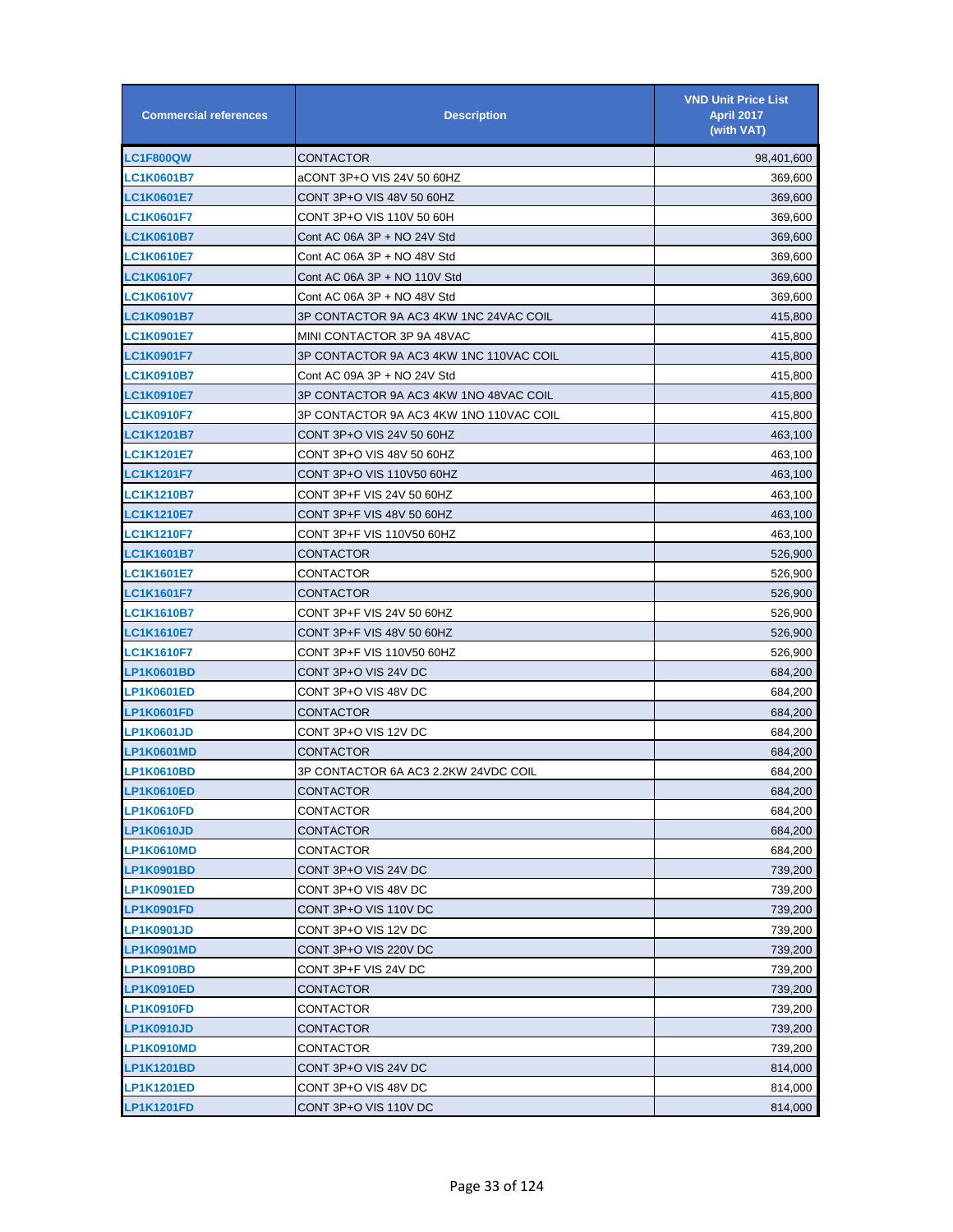| <b>Commercial references</b> | <b>Description</b>                       | <b>VND Unit Price List</b><br><b>April 2017</b><br>(with VAT) |
|------------------------------|------------------------------------------|---------------------------------------------------------------|
| <b>LP1K1201JD</b>            | CONT 3P+O VIS 12V DC                     | 814,000                                                       |
| <b>LP1K1201MD</b>            | CONT 3P+O VIS 220V DC                    | 814,000                                                       |
| <b>LP1K1210BD</b>            | 3P CONTACTOR 12A AC3                     | 814,000                                                       |
| <b>LP1K1210ED</b>            | CONTACTOR                                | 814,000                                                       |
| <b>LP1K1210FD</b>            | CONTACTOR                                | 814,000                                                       |
| <b>LP1K1210JD</b>            | CONTACTOR                                | 814,000                                                       |
| <b>LP1K1210MD</b>            | <b>CONTACTOR</b>                         | 814,000                                                       |
| <b>LR2K0301</b>              | TESYS K OVERLOAD RELAY CL10 0.11 - 0.16A | 968,000                                                       |
| <b>LR2K0302</b>              | TESYS K OVERLOAD RELAY CL10 0.16 - 0.23A | 968,000                                                       |
| <b>LR2K0303</b>              | TESYS K OVERLOAD RELAY CL10 0.23 - 0.36A | 968,000                                                       |
| <b>LR2K0304</b>              | TESYS K OVERLOAD RELAY CL10 0.36 - 0.54A | 968,000                                                       |
| <b>LR2K0305</b>              | TESYS K OVERLOAD RELAY CL10 0.54 - 0.8A  | 968,000                                                       |
| <b>LR2K0306</b>              | TESYS K OVERLOAD RELAY CL10 0.8 - 1.2A   | 968,000                                                       |
| <b>LR2K0307</b>              | TESYS K OVERLOAD RELAY CL10 1.2 - 1.8A   | 968,000                                                       |
| <b>LR2K0308</b>              | TESYS K OVERLOAD RELAY CL10 1.8 - 2.6A   | 968,000                                                       |
| <b>LR2K0310</b>              | TESYS K OVERLOAD RELAY CL10 2.6 - 3.7A   | 968,000                                                       |
| <b>LR2K0312</b>              | TESYS K OVERLOAD RELAY CL10 3.7 - 5.5A   | 968,000                                                       |
| <b>LR2K0314</b>              | TESYS K OVERLOAD RELAY CL10 5.5 - 8A     | 968,000                                                       |
| <b>LR2K0316</b>              | TESYS K OVERLOAD RELAY CL10 8 - 11.5A    | 968,000                                                       |
| <b>LR2K0321</b>              | <b>RELAY</b>                             | 1,079,100                                                     |
| <b>LR2K0322</b>              | RELAY                                    | 1,079,100                                                     |
| <b>LR97D015B</b>             | ELECTR.RELAY 0,3A 1,5A 24V AC DC         | 2,349,600                                                     |
| <b>LR97D015E</b>             | ELECTR.RELAY 0,3 A 1,5A 48V AC DC        | 2,349,600                                                     |
| <b>LR97D015F7</b>            | ELECTR.RELAY 0,3 A 1,5A 110V AC          | 2,349,600                                                     |
| <b>LR97D015M7</b>            | ELECTR. RELAY 0, . A 1, 5A 220V AC       | 2,349,600                                                     |
| <b>LR97D07B</b>              | ELECTR.RELAY 1,2 A 7A<br>24V AC DC       | 2,490,400                                                     |
| <b>LR97D07E</b>              | ELECTR.RELAY 1,2 A 7A<br>48V AC DC       | 2,490,400                                                     |
| <b>LR97D07F7</b>             | <b>110V AC</b><br>ELECTR.RELAY 1,2 A 7A  | 2,490,400                                                     |
| <b>LR97D07M7</b>             | ELECTR.RELAY 1,2 A 7A<br>220 AC          | 2,490,400                                                     |
| <b>LR97D25B</b>              | ELECTR.RELAY 5 A 25A<br>24V AC DC        | 2,757,700                                                     |
| <b>LR97D25E</b>              | 48V AC DC<br>ELECTR. RELAY 5 A 25A       | 2,757,700                                                     |
| <b>LR97D25F7</b>             | ELECTR.RELAY 5 A 25A<br>110 AC           | 2,757,700                                                     |
| <b>LR97D25M7</b>             | ELECTR.RELAY 5 A 25A<br>220V AC          | 2,757,700                                                     |
| <b>LR97D38B</b>              | ELECTR. RELAY 20 A 38A<br>24V AC DC      | 3,070,100                                                     |
| <b>LR97D38F7</b>             | ELECTR. RELAY 20 A 38A<br><b>110V AC</b> | 3,070,100                                                     |
| <b>LR97D38M7</b>             | ELECTR.RELAY 20 A 38A<br><b>220V AC</b>  | 3,070,100                                                     |
| <b>LR9F5357</b>              | THERMAL OVERLOAD RELAY                   | 7,796,800                                                     |
| <b>LR9F5363</b>              | THERMAL OVERLOAD RELAY                   | 7,945,300                                                     |
| <b>LR9F5367</b>              | THERMAL OVERLOAD RELAY                   | 8,289,600                                                     |
| <b>LR9F5369</b>              | THERMAL OVERLOAD RELAY                   | 8,636,100                                                     |
| <b>LR9F5371</b>              | THERMAL OVERLOAD RELAY                   | 10,925,200                                                    |
| <b>LR9F7375</b>              | THERMAL OVERLOAD RELAY                   | 13,209,900                                                    |
| <b>LR9F7379</b>              | THERMAL OVERLOAD RELAY                   | 18,100,500                                                    |
| <b>LR9F7381</b>              | THERMAL OVERLOAD RELAY                   | 19,673,500                                                    |
| <b>LRD01</b>                 | TESYS D THERMAL OVERLOAD 0.1-0.16A CL10A | 475,200                                                       |
| <b>LRD02</b>                 | TESYS D THERAL OVERLOAD 0.16-0.25A CL10A | 475,200                                                       |
| <b>LRD03</b>                 | TESYS D THERMAL OVERLOAD 0.25-0.4A CL10A | 475,200                                                       |
| LRD04                        | TESYS D THERMAL OVERLOAD 0.4-0.63A CL10A | 475,200                                                       |
| <b>LRD05</b>                 | TESYS D THERMAL OVERLOAD 0.63-1.0A CL10A | 475,200                                                       |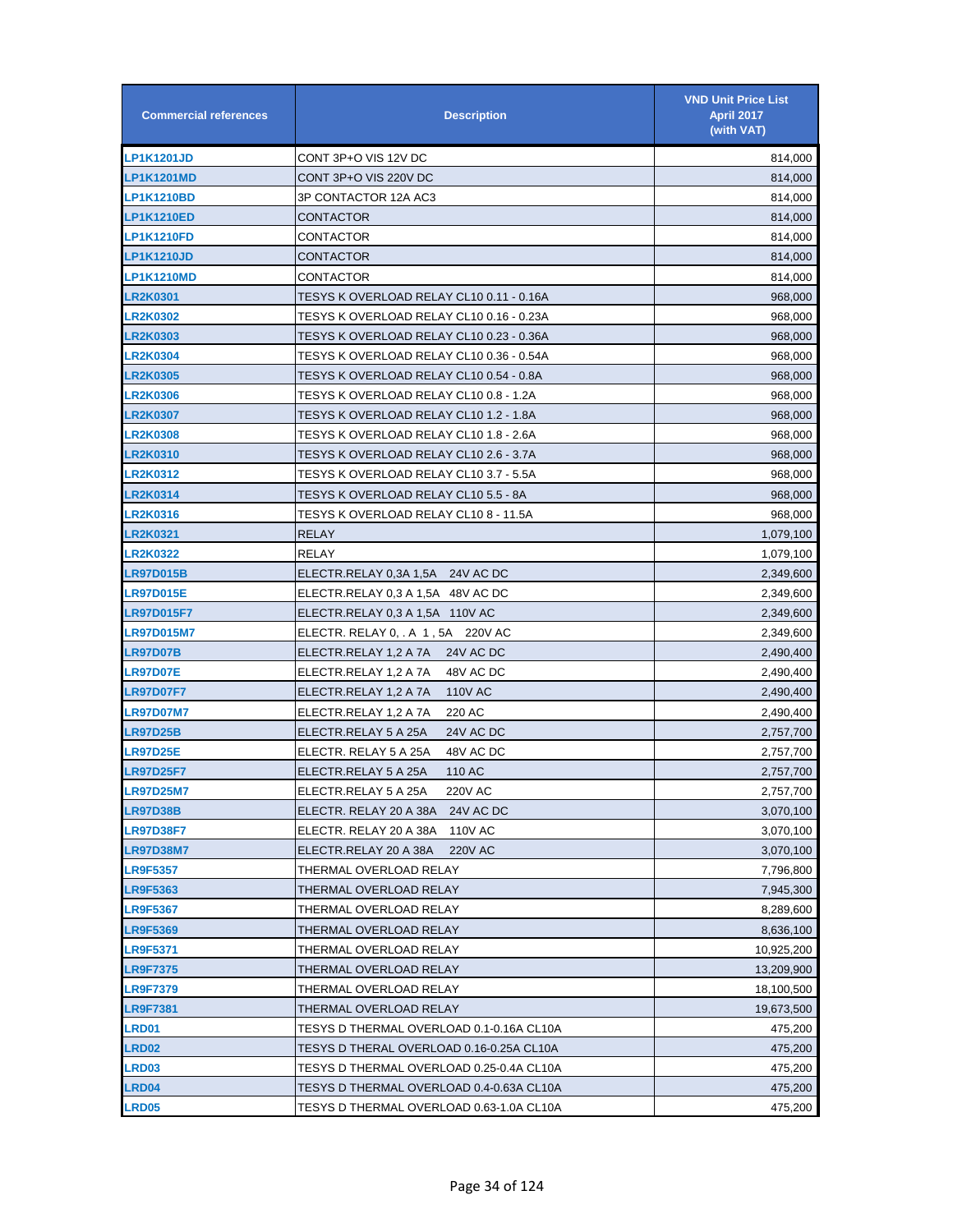| <b>Commercial references</b> | <b>Description</b>                      | <b>VND Unit Price List</b><br><b>April 2017</b><br>(with VAT) |
|------------------------------|-----------------------------------------|---------------------------------------------------------------|
| <b>LRD06</b>                 | TESYS D THERMAL OVERLOAD 1.0-1.7A CL10A | 475,200                                                       |
| <b>LRD07</b>                 | TESYS D THERMAL OVERLOAD 1.6-2.5A CL10A | 475,200                                                       |
| <b>LRD08</b>                 | TESYS D THERMAL OVERLOAD 2.5-4.0A CL10A | 475,200                                                       |
| <b>LRD10</b>                 | TESYS D THERMAL OVERLOAD 4.0-6.0A CL10A | 475,200                                                       |
| <b>LRD12</b>                 | TESYS D THERMAL OVERLOAD 5.5-8.0A CL10A | 475,200                                                       |
| <b>LRD14</b>                 | TESYS D THERMAL OVERLOAD 7.0-10A CL10A  | 475,200                                                       |
| LRD16                        | TESYS D THERMAL OVERLOAD 9-13A CL10A    | 475,200                                                       |
| LRD21                        | TESYS D THERMAL OVERLOAD 12-18A CL10A   | 522,500                                                       |
| <b>LRD22</b>                 | TESYS D THERMAL OVERLOAD 16-24A CL10A   | 545,600                                                       |
| <b>LRD313</b>                | THERMAL OVERLOAD 9-13A CL10A EVERLINK   | 1,648,900                                                     |
| <b>LRD318</b>                | THERMAL OVERLOAD 12-18A CL10A EVERLINK  | 1,702,800                                                     |
| <b>LRD32</b>                 | TESYS D THERMAL OVERLOAD 23-32A CL10A   | 709,500                                                       |
| <b>LRD325</b>                | THERMAL OVERLOAD 17-25A CL10A EVERLINK  | 1,756,700                                                     |
| <b>LRD332</b>                | THERMAL OVERLOAD 23-32A CL10A EVERLINK  | 1,929,400                                                     |
| <b>LRD3361</b>               | THERMAL OVERLOAD 55-70A FITS LC1D80-D95 | 2,310,000                                                     |
| <b>LRD3363</b>               | THERMAL OVERLOAD 63-80A FITS LC1D80-D95 | 2,707,100                                                     |
| <b>LRD3365</b>               | THERMAL OVERLOAD 80-104A FITS D115-D150 | 2,919,400                                                     |
| <b>LRD340</b>                | THERMAL OVERLOAD 30-40A CL10A EVERLINK  | 1,831,500                                                     |
| <b>LRD35</b>                 | TESYS D THERMAL OVERLOAD 30-38A CL10A   | 717,200                                                       |
| <b>LRD350</b>                | THERMAL OVERLOAD 37-50A CL10A EVERLINK  | 2,160,400                                                     |
| <b>LRD365</b>                | THERMAL OVERLOAD 48-65A CL10A EVERLINK  | 2,250,600                                                     |
| <b>LRD4365</b>               | OVERLOAD RELAY                          | 4,145,900                                                     |
| <b>LRD4367</b>               | OVERLOAD RELAY                          | 4,559,500                                                     |
| <b>LRD4369</b>               | OVERLOAD RELAY                          | 4,684,900                                                     |
| <b>LRE01</b>                 | THERMAL OVERLOAD RELAY TESYSE 0,10,16A  | 297,000                                                       |
| <b>LRE02</b>                 | THERMAL OVERLOAD RELAY TESYSE 0,160,25  | 297,000                                                       |
| <b>LRE03</b>                 | THERMAL OVERLOAD RELAY TESYSE 0,250,4A  | 297,000                                                       |
| <b>LRE04</b>                 | THERMAL OVERLOAD RELAY TESYSE 0,40,63A  | 297,000                                                       |
| <b>LRE05</b>                 | THERMAL OVERLOAD RELAY TESYS E 0,631A   | 297,000                                                       |
| <b>LRE06</b>                 | THERMAL OVERLOAD RELAY TESYS E 11,6A    | 297,000                                                       |
| <b>LRE07</b>                 | THERMAL OVERLOAD RELAY TESYS E 1,62,5A  | 297,000                                                       |
| <b>LRE08</b>                 | THERMAL OVERLOAD RELAY TESYS E 2,54A    | 297,000                                                       |
| <b>LRE10</b>                 | THERMAL OVERLOAD RELAY TESYS E 46A      | 297,000                                                       |
| <b>LRE12</b>                 | THERMAL OVERLOAD RELAY TESYS E 5.58A    | 297,000                                                       |
| LRE14                        | THERMAL OVERLOAD RELAY TESYS E 710A     | 297,000                                                       |
| <b>LRE16</b>                 | THERMAL OVERLOAD RELAY TESYS E 913A     | 297,000                                                       |
| LRE21                        | THERMAL OVERLOAD RELAY TESYS E 1218A    | 297,000                                                       |
| <b>LRE22</b>                 | THERMAL OVERLOAD RELAY TESYS E 1624A    | 297,000                                                       |
| LRE32                        | THERMAL OVERLOAD RELAY TESYS E 2332A    | 297,000                                                       |
| <b>LRE322</b>                | THERMAL OVERLOAD RELAY TESYS E 1725A    | 575,300                                                       |
| <b>LRE35</b>                 | THERMAL OVERLOAD RELAY TESYS E 3038A    | 297,000                                                       |
| <b>LRE353</b>                | THERMAL OVERLOAD RELAY TESYS E 2332A    | 575,300                                                       |
| <b>LRE355</b>                | THERMAL OVERLOAD RELAY TESYS E 3040A    | 575,300                                                       |
| <b>LRE357</b>                | THERMAL OVERLOAD RELAY TESYS E 3750A    | 575,300                                                       |
| <b>LRE359</b>                | THERMAL OVERLOAD RELAY TESYS E 4865A    | 575,300                                                       |
| <b>LRE361</b>                | THERMAL OVERLOAD RELAY TESYS E 5570A    | 575,300                                                       |
| <b>LRE363</b>                | THERMAL OVERLOAD RELAY TESYS E 6380A    | 1,723,700                                                     |
| <b>LRE365</b>                | THERMAL OVERLOAD RELAY TESYS E 80104A   | 1,723,700                                                     |
| <b>LRE480</b>                | THERMAL OVERLOAD RELAY TESYS E 5181A    | 1,723,700                                                     |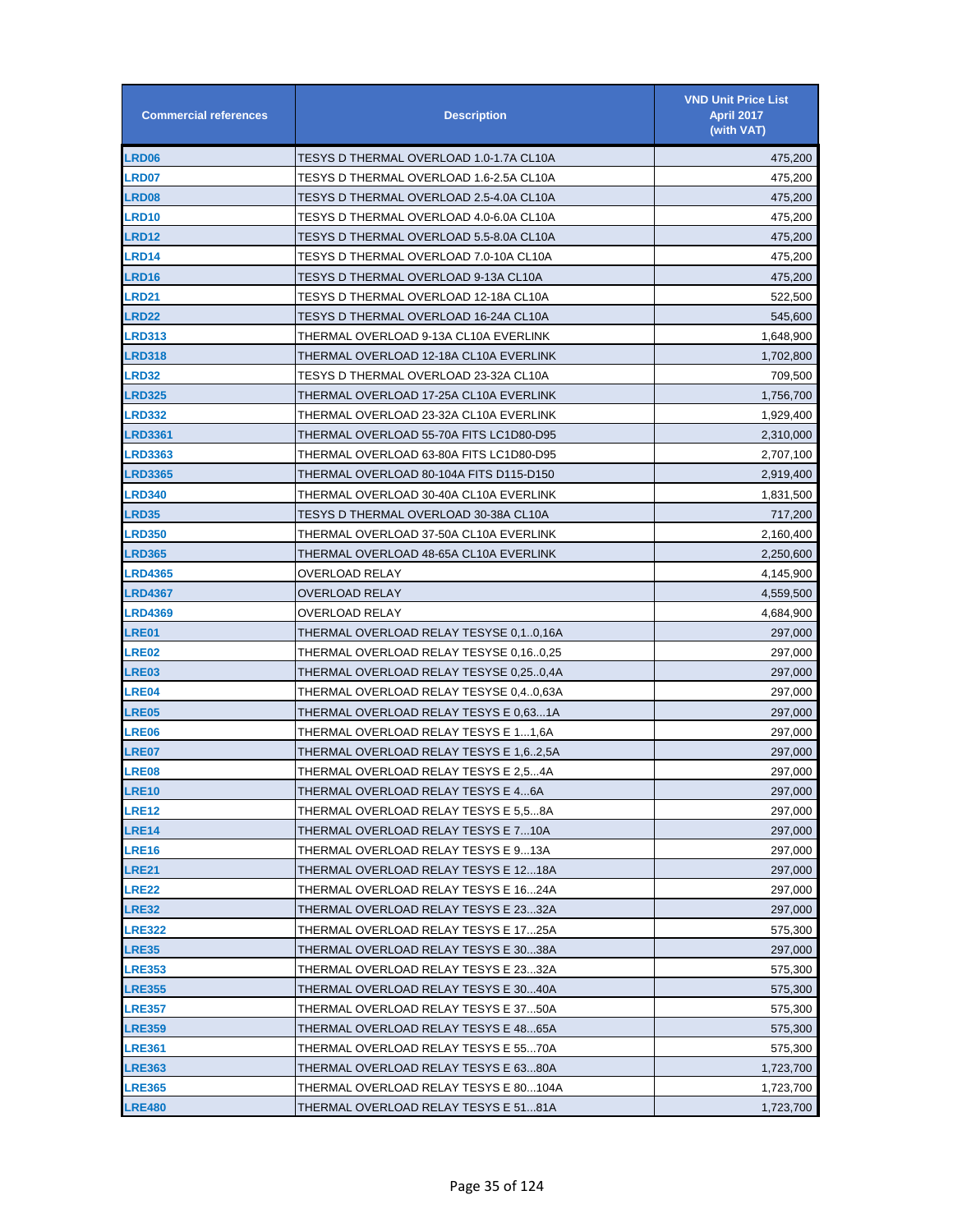| <b>Commercial references</b> | <b>Description</b>                       | <b>VND Unit Price List</b><br><b>April 2017</b><br>(with VAT) |
|------------------------------|------------------------------------------|---------------------------------------------------------------|
| <b>LRE481</b>                | THERMAL OVERLOAD RELAY TESYS E 6299A     | 1,723,700                                                     |
| <b>LRE482</b>                | THERMAL OVERLOAD RELAY TESYS E 84135A    | 2,642,200                                                     |
| <b>LRE483</b>                | THERMAL OVERLOAD RELAY TESYS E 124198    | 2,717,000                                                     |
| <b>LRE484</b>                | THERMAL OVERLOAD RELAY TESYS E 146234    | 2,717,000                                                     |
| <b>LRE485</b>                | THERMAL OVERLOAD RELAY TESYS E 174279    | 3,918,200                                                     |
| <b>LRE486</b>                | THERMAL OVERLOAD RELAY TESYS E 208333    | 3,918,200                                                     |
| <b>LRE487</b>                | THERMAL OVERLOAD RELAY TESYS E 259#414   | 4,119,500                                                     |
| <b>LRE488</b>                | THERMAL OVERLOAD RELAY TESYS E 321#513   | 5,534,100                                                     |
| <b>LRE489</b>                | THERMAL OVERLOAD RELAY TESYS E 394#630   | 6,424,000                                                     |
| LT4706BA                     | ELECTR RELAY 0,5 A 6A<br>24V AC DC AUTO  | 1,656,600                                                     |
| <b>LT4706BS</b>              | ELECTR. RELAY 0,5 A 6A<br>24V AC DC MAN. | 1,656,600                                                     |
| LT4706EA                     | ELECTR. RELAY 0,5 A 6A 48V AC DC AUTO    | 1,656,600                                                     |
| <b>LT4706ES</b>              | ELECTR.RELAY 0,5 A 6A<br>48V AC DC MAN.  | 1,656,600                                                     |
| LT4706F7A                    | ELECTR RELAY 0,5 A 6A<br>110V AC AUTO R  | 1,656,600                                                     |
| LT4706M7A                    | ELECTR. RELAY 0.5 A 6A<br>220V AC AUTO R | 1,656,600                                                     |
| <b>LT4706M7S</b>             | ELECTR. RELAY 0,5 A 6A 220V AC MAN. RE   | 1,656,600                                                     |
| LT4730BA                     | RELAY                                    | 1,832,600                                                     |
| <b>LT4730BS</b>              | ELECTR. RELAY 3 A 30A<br>24V AC DC MAN.  | 1,832,600                                                     |
| <b>LT4730EA</b>              | RELAY                                    | 1,832,600                                                     |
| <b>LT4730ES</b>              | RELAY                                    | 1,832,600                                                     |
| LT4730F7A                    | RELAY                                    | 1,832,600                                                     |
| LT4730M7A                    | <b>RELAY</b>                             | 1,832,600                                                     |
| <b>LT4730M7S</b>             | ELECTR. RELAY 3 A 30A<br>220V AC MAN. R  | 1,832,600                                                     |
| LT4760BA                     | <b>RELAY</b>                             | 2,046,000                                                     |
| <b>LT4760BS</b>              | ELECTR.RELAY 5A 60A<br>24V AC DC MAN.    | 2,046,000                                                     |
| LT4760EA                     | RELAY                                    | 2,046,000                                                     |
| <b>LT4760ES</b>              | ELECTR. RELAY 5A 60A<br>48V AC DC MAN.   | 2,046,000                                                     |
| LT4760F7A                    | <b>RELAY</b>                             | 2,046,000                                                     |
| <b>LT4760M7A</b>             | RELAY                                    | 2,046,000                                                     |
| <b>LT4760M7S</b>             | 220V AC MAN. R<br>ELECTR. RELAY 5A 60A   | 2,046,000                                                     |
| <b>LU2B12B</b>               | REVERSER 12A 24V AC                      | 11,394,900                                                    |
| <b>LU2B12BL</b>              | REVERSER 12A 24VDC                       | 11,394,900                                                    |
| <b>LU2B12ES</b>              | REVERSER 12A 48-72V AC/DC                | 11,394,900                                                    |
| <b>LU2B12FU</b>              | REVERSER 12A 110-240V AC/DC              | 11,394,900                                                    |
| <b>LU2B32B</b>               | REVERSER 32A 24V AC                      | 12,862,300                                                    |
| <b>LU2B32BL</b>              | REVERSER 32A 24VDC                       | 12,862,300                                                    |
| <b>LU2B32ES</b>              | REVERSER 32A 48-72V AC/DC                | 12,862,300                                                    |
| <b>LU2B32FU</b>              | REVERSER 32A 110-240V AC/DC              | 12,862,300                                                    |
| <b>LUA1C11</b>               | FAULT READY AUX CONTACT                  | 722,700                                                       |
| <b>LUA1C20</b>               | FAULT READY AUX CONTACT                  | 722,700                                                       |
| <b>LUB12</b>                 | <b>SCREW CLAMP BASE 12A</b>              | 3,195,500                                                     |
| <b>LUB32</b>                 | <b>SCREW CLAMP BASE 32A</b>              | 4,645,300                                                     |
| <b>LUCA05B</b>               | STD CONTROL 1.25-5A 24VAC                | 2,115,300                                                     |
| <b>LUCA05BL</b>              | STD CONTROL 1.25-5A 24VDC                | 2,115,300                                                     |
| <b>LUCA05ES</b>              | STD CONTROL 1.25-5A 48-72V               | 2,115,300                                                     |
| <b>LUCA05FU</b>              | STD CONTROL 1.25-5A 110-240V             | 2,115,300                                                     |
| <b>LUCA12B</b>               | STD CONTROL 3-12A 24VAC                  | 2,370,500                                                     |
| <b>LUCA12BL</b>              | STD CONTROL 3-12A 24VDC                  | 2,370,500                                                     |
| <b>LUCA12FU</b>              | STD CONTROL 3-12A 110-240V               | 2,370,500                                                     |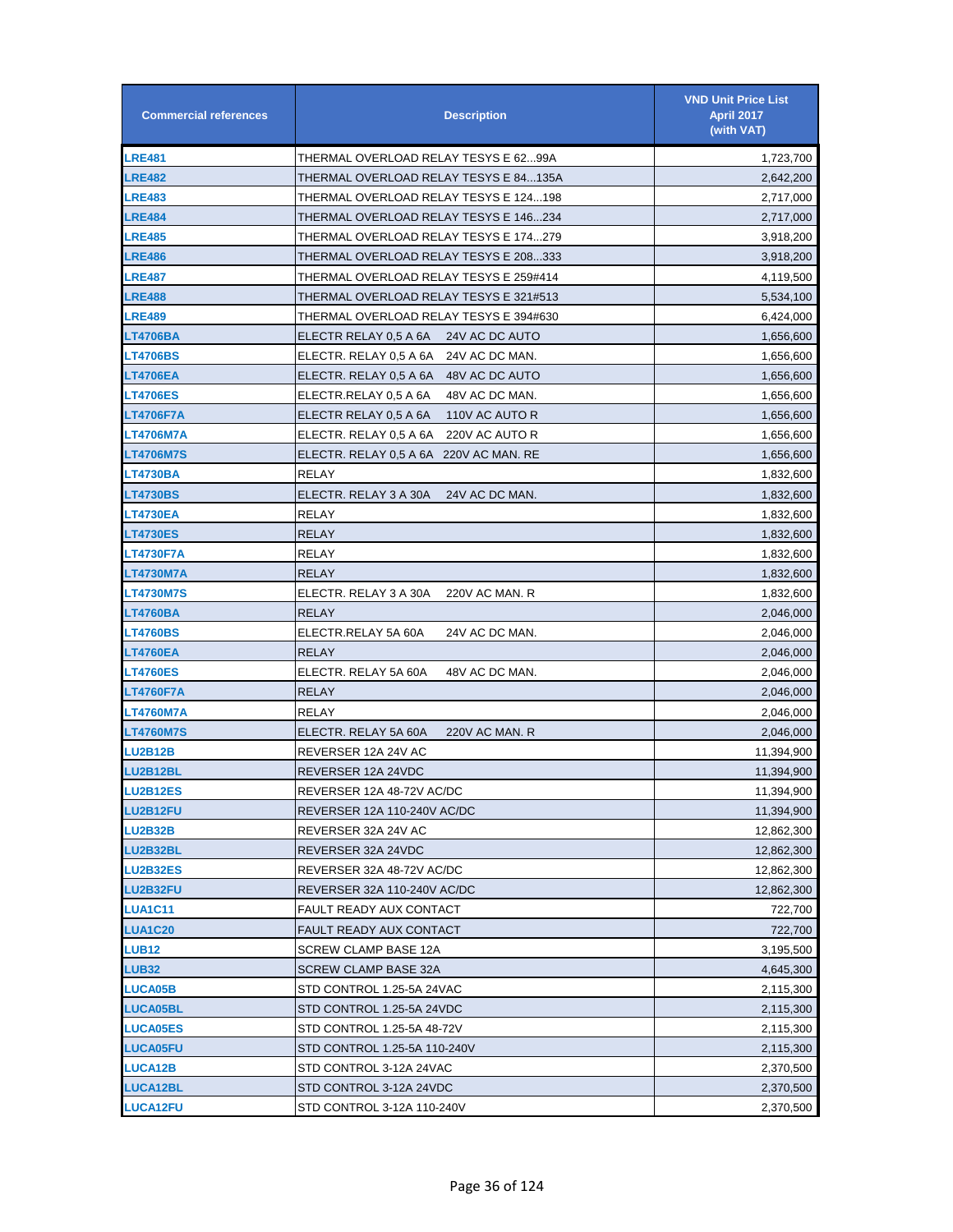| <b>Commercial references</b> | <b>Description</b>                       | <b>VND Unit Price List</b><br><b>April 2017</b><br>(with VAT) |
|------------------------------|------------------------------------------|---------------------------------------------------------------|
| <b>LUCA18B</b>               | STD CONTROL 4.5-18A 24VAC                | 2,561,900                                                     |
| <b>LUCA18BL</b>              | STD CONTROL 4.5-18A 24VDC                | 2,561,900                                                     |
| <b>LUCA18ES</b>              | STD CONTROL 4.5-18A 48-72V               | 2,561,900                                                     |
| <b>LUCA18FU</b>              | STD CONTROL 4.5-18A 110-240V             | 2,561,900                                                     |
| <b>LUCA1XB</b>               | STD CONTROL 0.35-1.4A 24VAC              | 2,073,500                                                     |
| <b>LUCA1XBL</b>              | STD CONTROL 0.35-1.4A 24VDC              | 2,073,500                                                     |
| <b>LUCA1XES</b>              | STD CONTROL 0.35-1.4A 48-72V             | 2,073,500                                                     |
| <b>LUCA1XFU</b>              | STD CONTROL 0.35-1.4A 110-240V           | 2,073,500                                                     |
| <b>LUCA32B</b>               | STD CONTROL 8-32A 24VAC                  | 3,819,200                                                     |
| <b>LUCA32BL</b>              | STD CONTROL 8-32A 24VDC                  | 3,819,200                                                     |
| <b>LUCA32ES</b>              | STD CONTROL 8-32A 48-72V                 | 3,819,200                                                     |
| <b>LUCA32FU</b>              | STD CONTROL 8-32A 110-240V               | 3,819,200                                                     |
| <b>LUCAX6B</b>               | STD CONTROL 0.15-0.6A 24VAC              | 1,970,100                                                     |
| <b>LUCAX6BL</b>              | STD CONTROL 0.15-0.6A 24VDC              | 1,970,100                                                     |
| <b>LUCAX6ES</b>              | STD CONTROL 0.15-0.6A 48-72V             | 1,970,100                                                     |
| <b>LUCAX6FU</b>              | STD CONTROL 0.15-0.6A 110-240V           | 1,970,100                                                     |
| <b>LUFN02</b>                | <b>AUXILIARY CONTACT MODULE 2NC</b>      | 722,700                                                       |
| <b>LUFN11</b>                | AUXILIARY CONTACT MOD 1NO 1NC            | 722,700                                                       |
| <b>LUFN20</b>                | AUXILIARY CONTACT MOD 2NO                | 722,700                                                       |
| <b>LX1FF048</b>              | COIL                                     | 1,936,000                                                     |
| LX1FF110                     | COIL                                     | 1,936,000                                                     |
| <b>LX1FF220</b>              | COIL                                     | 1,936,000                                                     |
| <b>LX1FF240</b>              | <b>COIL</b>                              | 1,936,000                                                     |
| <b>LX1FF380</b>              | COIL                                     | 1,936,000                                                     |
| <b>LX1FG048</b>              | COIL                                     | 2,286,900                                                     |
| <b>LX1FG110</b>              | COIL                                     | 2,286,900                                                     |
| <b>LX1FG220</b>              | COIL                                     | 2,286,900                                                     |
| <b>LX1FG240</b>              | COIL                                     | 2,286,900                                                     |
| <b>LX1FG380</b>              | COIL                                     | 2,286,900                                                     |
| <b>LX1FH0482</b>             | COIL                                     | 2,814,900                                                     |
| <b>LX1FH1102</b>             | <b>COIL</b>                              | 2,814,900                                                     |
| <b>LX1FH2202</b>             | COIL                                     | 2,814,900                                                     |
| LX1FH3802                    | <b>COIL</b>                              | 2,814,900                                                     |
| <b>LX1FJ110</b>              | COIL LX1F 110 TO 120 V AC AT 40 AND400HZ | 4,221,800                                                     |
| <b>LX1FJ220</b>              | COIL                                     | 4,221,800                                                     |
| <b>LX1FJ240</b>              | COIL                                     | 4,221,800                                                     |
| <b>LX1FJ380</b>              | COIL                                     | 4,221,800                                                     |
| <b>LX1FK110</b>              | COIL                                     | 5,628,700                                                     |
| <b>LX1FK220</b>              | COIL                                     | 5,628,700                                                     |
| <b>LX1FK240</b>              | COIL                                     | 5,628,700                                                     |
| <b>LX1FK380</b>              | COIL                                     | 5,628,700                                                     |
| LX1FL110                     | COIL                                     | 7,036,700                                                     |
| <b>LX1FL220</b>              | COIL                                     | 7,036,700                                                     |
| <b>LX1FL380</b>              | COIL                                     | 7,036,700                                                     |
| <b>LX1FX220</b>              | COIL                                     | 15,831,200                                                    |
| <b>LX1FX380</b>              | COIL                                     | 15,831,200                                                    |
| LX4F8FW                      | COIL                                     | 21,029,800                                                    |
| LX4F8MW                      | COIL                                     | 21,029,800                                                    |
| <b>LX4FF048</b>              | COIL                                     | 3,018,400                                                     |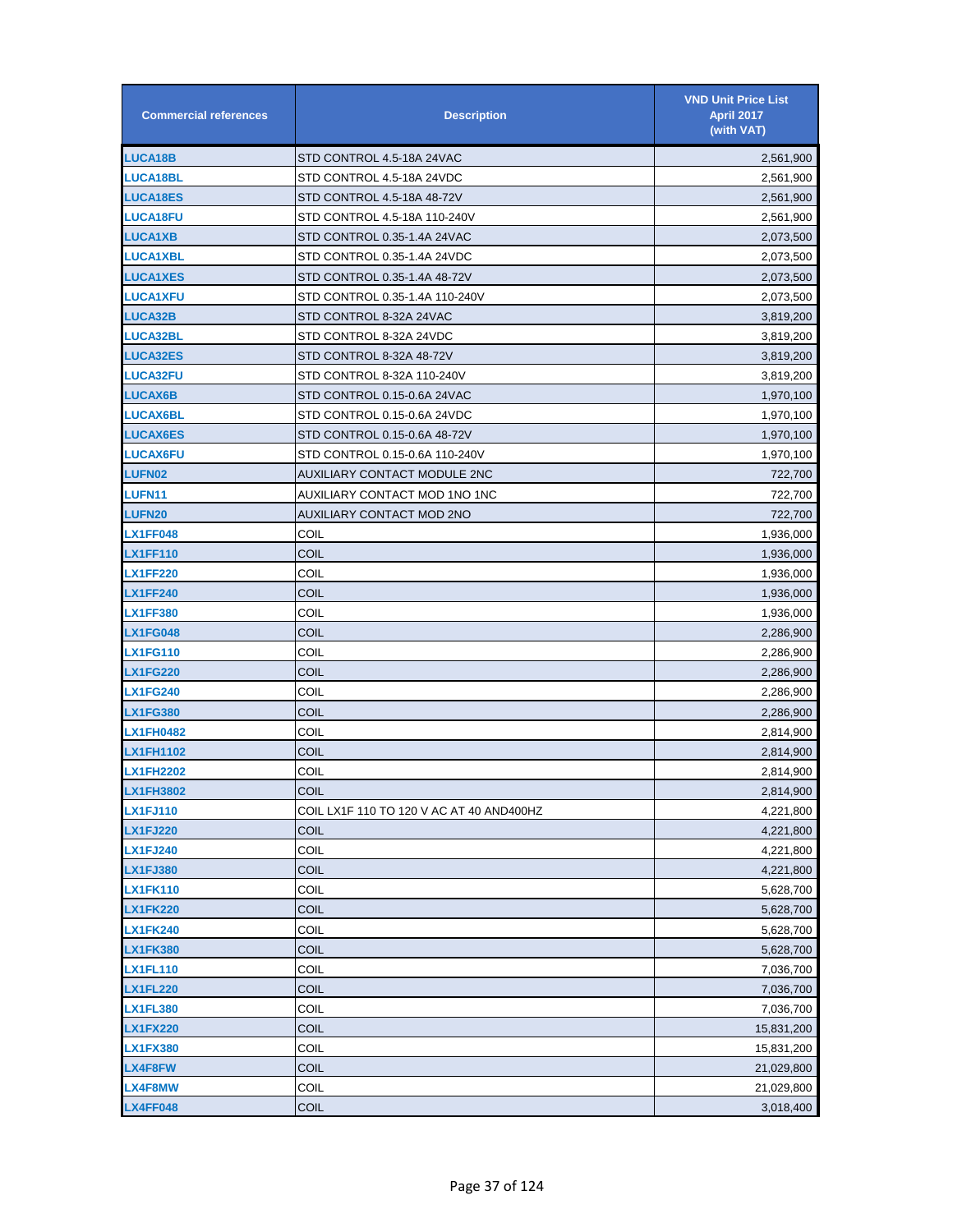| <b>Commercial references</b> | <b>Description</b>                         | <b>VND Unit Price List</b><br><b>April 2017</b><br>(with VAT) |
|------------------------------|--------------------------------------------|---------------------------------------------------------------|
| <b>LX4FF110</b>              | COIL                                       | 3,018,400                                                     |
| <b>LX4FF220</b>              | COIL                                       | 3,018,400                                                     |
| <b>LX4FG110</b>              | COIL                                       | 3,567,300                                                     |
| <b>LX4FH048</b>              | COIL                                       | 4,390,100                                                     |
| <b>LX4FH220</b>              | COIL                                       | 4,390,100                                                     |
| <b>LX4FJ110</b>              | COIL                                       | 6,584,600                                                     |
| <b>LX4FJ220</b>              | COIL                                       | 6,584,600                                                     |
| <b>LX4FK110</b>              | <b>COIL</b>                                | 8,776,900                                                     |
| <b>LX4FL110</b>              | COIL                                       | 9,510,600                                                     |
| <b>LX4FL220</b>              | COIL                                       | 9,510,600                                                     |
| <b>LX4FX220</b>              | COIL LX4F 220 V DC                         | 21,029,800                                                    |
| <b>MVS08H3MF2L</b>           | EP MVS CB 800A 65kA 3P MF ET2 fixed manu   | 85,643,800                                                    |
| MVS08H3MW2L                  | EP MVS CB 800A 65kA 3P MDO ET2 drawout m   | 107,954,000                                                   |
| <b>MVS08H4MF2L</b>           | EP MVS CB 800A 65kA 4P MF ET2 fixed manu   | 97,797,700                                                    |
| MVS08H4MW2L                  | EP MVS CB 800A 65kA 4P MDO ET2 drawout m   | 118,692,200                                                   |
| <b>MVS08N3MF2L</b>           | EP MVS CB 800A 50kA 3P MF ET2 fixed manu   | 72,743,000                                                    |
| MVS08N3MW2L                  | EP MVS CB 800A 50kA 3P MDO ET2 drawout m   | 94,999,300                                                    |
| MVS08N4MF2L                  | EP MVS CB 800A 50kA 4P MF ET2 fixed manu   | 90,201,100                                                    |
| MVS08N4MW2L                  | EP MVS CB 800A 50kA 4P MDO ET2 drawout m   | 104,449,400                                                   |
| MVS10H3MF2L                  | EP MVS CB 1000A 65kA 3P MF ET2 fixed man   | 87,374,100                                                    |
| MVS10H3MW2L                  | EP MVS CB 1000A 65kA 3P MDO ET2 drawout    | 108,579,900                                                   |
| <b>MVS10H4MF2L</b>           | EP MVS CB 1000A 65kA 4P MF ET2 fixed man   | 102,411,100                                                   |
| MVS10H4MW2L                  | EP MVS CB 1000A 65kA 4P MDO ET2 drawout    | 121,176,000                                                   |
| <b>MVS10N3MF2L</b>           | EP MVS CB 1000A 50kA 3P MF ET2 fixed man   | 76,076,000                                                    |
| MVS10N3MW2L                  | EP MVS CB 1000A 50kA 3P MDO ET2 drawout    | 95,550,400                                                    |
| MVS10N4MF2L                  | EP MVS CB 1000A 50kA 4P MF ET2 fixed man   | 94,334,900                                                    |
| MVS10N4MW2L                  | EP MVS CB 1000A 50kA 4P MDO ET2 drawout    | 106,632,900                                                   |
| MVS12H3MF2L                  | EP MVS CB 1250A 65kA 3P MF ET2 fixed man   | 89,491,600                                                    |
| MVS12H3MW2L                  | EP MVS CB 1250A 65kA 3P MDO ET2 drawout    | 112,559,700                                                   |
| <b>MVS12H4MF2L</b>           | EP MVS CB 1250A 65kA 4P MF ET2 fixed man   | 108,988,000                                                   |
| MVS12H4MW2L                  | EP MVS CB 1250A 65kA 4P MDO ET2 drawout ma | 124,928,100                                                   |
| <b>MVS12N3MF2L</b>           | EP MVS CB 1250A 50kA 3P MF ET2 fixed man   | 77,852,500                                                    |
| <b>MVS12N3MW2L</b>           | EP MVS CB 1250A 50kA 3P MDO ET2 drawout    | 99,643,500                                                    |
| MVS12N4MF2L                  | EP MVS CB 1250A 50kA 4P MF ET2 fixed man   | 96,537,100                                                    |
| MVS12N4MW2L                  | EP MVS CB 1250A 50kA 4P MDO ET2 drawout    | 111,637,900                                                   |
| MVS16H3MF2L                  | EP MVS CB 1600A 65kA 3P MF ET2 fixed man   | 92,262,500                                                    |
| MVS16H3MW2L                  | EP MVS CB 1600A 65kA 3P MDO ET2 drawout    | 119,724,000                                                   |
| MVS16H4MF2L                  | EP MVS CB 1600A 65kA 4P MF ET2 fixed man   | 110,715,000                                                   |
| MVS16H4MW2L                  | EP MVS CB 1600A 65kA 4P MDO ET2 drawout    | 127,642,900                                                   |
| MVS16N3MF2L                  | EP MVS CB 1600A 50kA 3P MF ET2 fixed man   | 84,901,300                                                    |
| MVS16N3MW2L                  | EP MVS CB 1600A 50kA 3P MDO ET2 drawout    | 110,145,200                                                   |
| MVS16N4MF2L                  | EP MVS CB 1600A 50kA 4P MF ET2 fixed man   | 101,281,400                                                   |
| MVS16N4MW2L                  | EP MVS CB 1600A 50kA 4P MDO ET2 drawout    | 114,933,500                                                   |
| MVS20H3MF2L                  | EP MVS CB 2000A 65kA 3P MF ET2 fixed man   | 103,065,600                                                   |
| MVS20H3MW2L                  | EP MVS CB 2000A 65kA 3P MDO ET2 drawout    | 132,339,900                                                   |
| <b>MVS20H4MF2L</b>           | EP MVS CB 2000A 65kA 4P MF ET2 fixed man   | 122,978,900                                                   |
| MVS20H4MW2L                  | EP MVS CB 2000A 65kA 4P MDO ET2 drawout    | 149,139,100                                                   |
| <b>MVS20N3MF2L</b>           | EP MVS CB 2000A 50kA 3P MF ET2 fixed man   | 95,327,100                                                    |
| <b>MVS20N3MW2L</b>           | EP MVS CB 2000A 50kA 3P MDO ET2 drawout    | 121,753,500                                                   |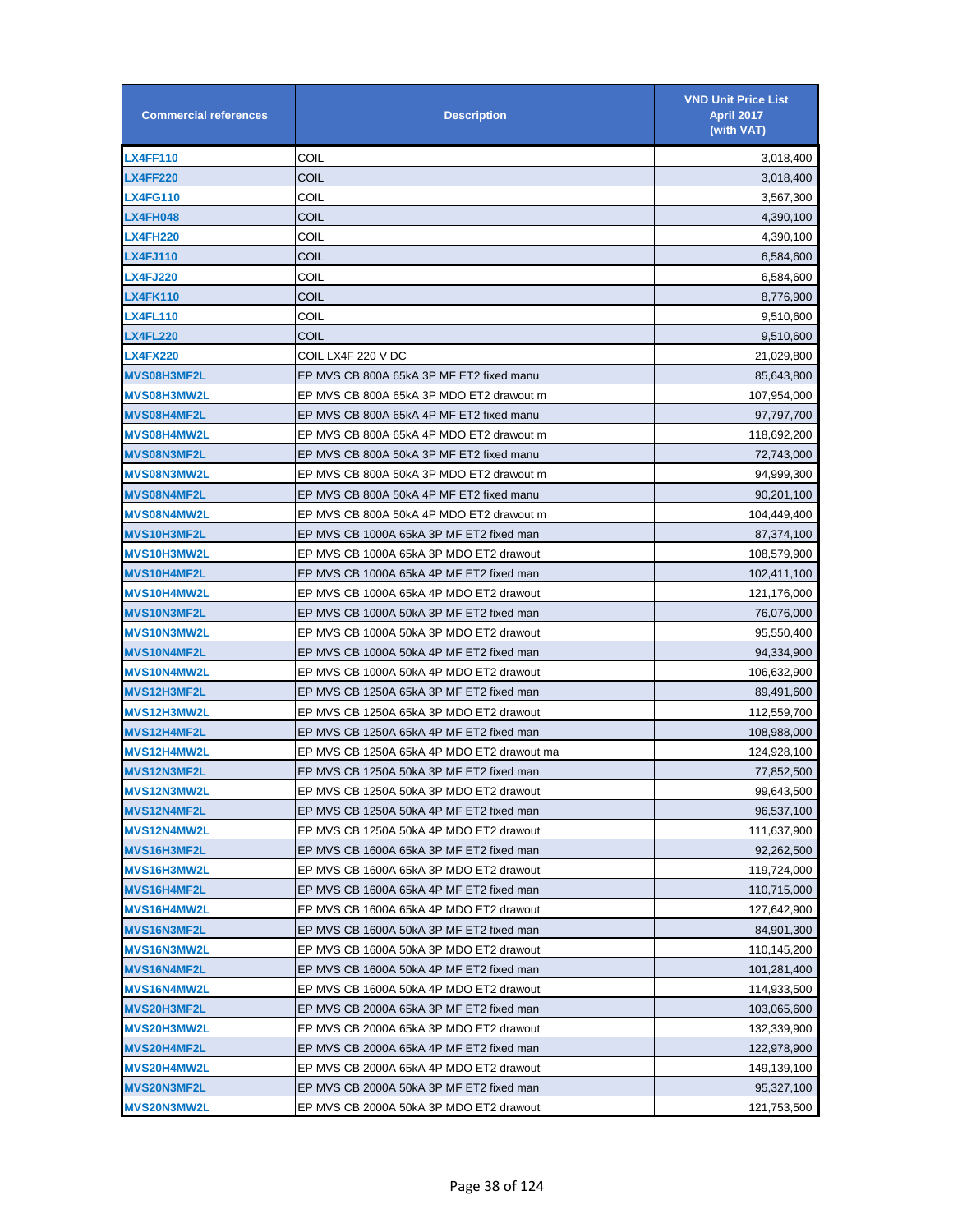| <b>Commercial references</b> | <b>Description</b>                          | <b>VND Unit Price List</b><br><b>April 2017</b><br>(with VAT) |
|------------------------------|---------------------------------------------|---------------------------------------------------------------|
| MVS20N4MF2L                  | EP MVS CB 2000A 50kA 4P MF ET2 fixed man    | 113,745,500                                                   |
| <b>MVS20N4MW2L</b>           | EP MVS CB 2000A 50kA 4P MDO ET2 drawout     | 137,207,400                                                   |
| <b>MVS21412</b>              | ETA 2I - Drawout                            | 4,838,900                                                     |
| <b>MVS21414</b>              | ET 5S - Drawout                             | 4,635,400                                                     |
| <b>MVS21415</b>              | ETA 5S - Drawout                            | 5,376,800                                                     |
| <b>MVS21417</b>              | ET 6G - Drawout                             | 11,260,700                                                    |
| <b>MVS21418</b>              | ETA 6G - Drawout                            | 13,062,500                                                    |
| <b>MVS21419</b>              | ETV 6G - Drawout                            | 13,999,700                                                    |
| MVS21422                     | ETA 2I - Fixed                              | 4,838,900                                                     |
| <b>MVS21424</b>              | ET 5S - Fixed                               | 4,635,400                                                     |
| <b>MVS21425</b>              | ETA 5S - Fixed                              | 5,376,800                                                     |
| <b>MVS21427</b>              | ET 6G - Fixed                               | 11,260,700                                                    |
| <b>MVS21428</b>              | ETA 6G - Fixed                              | 13,062,500                                                    |
| MVS21429                     | ETV 6G - Fixed                              | 13,999,700                                                    |
| <b>MVS21803</b>              | CLOSING COIL MVS XF 200/250 V AC/DC_FIXED   | 8,773,600                                                     |
| <b>MVS21804</b>              | CLOSING COIL MVS XF 200/250 V AC/DC_DRAWOUT | 8,773,600                                                     |
| <b>MVS21805</b>              | CLOSING COIL MVS XF 380/480 V AC/DC_FIXED   | 8,773,600                                                     |
| <b>MVS21806</b>              | CLOSING COIL MVS XF 380/480 V AC/DC_DRAWOUT | 8,773,600                                                     |
| MVS25H3MF2L                  | EP MVS CB 2500A 65kA 3P MF ET2 fixed man    | 117, 173, 100                                                 |
| <b>MVS25H3MW2L</b>           | EP MVS CB 2500A 65kA 3P MDO ET2 drawout     | 140,270,900                                                   |
| <b>MVS25H4MF2L</b>           | EP MVS CB 2500A 65kA 4P MF ET2 fixed man    | 130,392,900                                                   |
| MVS25H4MW2L                  | EP MVS CB 2500A 65kA 4P MDO ET2 drawout     | 156,542,100                                                   |
| <b>MVS25N3MF2L</b>           | EP MVS CB 2500A 50kA 3P MF ET2 fixed man    | 104,981,800                                                   |
| MVS25N3MW2L                  | EP MVS CB 2500A 50kA 3P MDO ET2 drawout     | 124,841,200                                                   |
| <b>MVS25N4MF2L</b>           | EP MVS CB 2500A 50kA 4P MF ET2 fixed man    | 118,096,000                                                   |
| MVS25N4MW2L                  | EP MVS CB 2500A 50kA 4P MDO ET2 drawout     | 139,322,700                                                   |
| MVS32H3MF2L                  | EP MVS CB 3200A 65kA 3P MF ET2 fixed man    | 135,654,200                                                   |
| MVS32H3MW2L                  | EP MVS CB 3200A 65kA 3P MDO ET2 drawout     | 157,290,100                                                   |
| <b>MVS32H4MF2L</b>           | EP MVS CB 3200A 65kA 4P MF ET2 fixed man    | 160,536,200                                                   |
| MVS32H4MW2L                  | EP MVS CB 3200A 65kA 4P MDO ET2 drawout     | 185,287,300                                                   |
| <b>MVS32N3MF2L</b>           | EP MVS CB 3200A 50kA 3P MF ET2 fixed man    | 120,732,700                                                   |
| MVS32N3MW2L                  | EP MVS CB 3200A 50kA 3P MDO ET2 drawout     | 142,083,700                                                   |
| MVS32N4MF2L                  | EP MVS CB 3200A 50kA 4P MF ET2 fixed man    | 141,474,300                                                   |
| MVS32N4MW2L                  | EP MVS CB 3200A 50kA 4P MDO ET2 drawout     | 164,905,400                                                   |
| <b>MVS40H3MF2L</b>           | EP MVS CB 4000A 65kA 3P MF ET2 fixed man    | 213,534,200                                                   |
| MVS40H3MW2L                  | EP MVS CB 4000A 65kA 3P MDO ET2 drawout     | 309,972,300                                                   |
| <b>MVS40H4MF2L</b>           | EP MVS CB 4000A 65kA 4P MF ET2 fixed man    | 260,652,700                                                   |
| MVS40H4MW2L                  | EP MVS CB 4000A 65kA 4P MDO ET2 drawout     | 384,364,200                                                   |
| <b>MVS40N3MF2L</b>           | EP MVS CB 4000A 55kA 3P MF ET2 fixed man    | 199,547,700                                                   |
| <b>MVS40N3MW2L</b>           | EP MVS CB 4000A 55kA 3P MDO ET2 drawout     | 275,874,500                                                   |
| <b>MVS40N4MF2L</b>           | EP MVS CB 4000A 55kA 4P MF ET2 fixed man    | 231,980,100                                                   |
| MVS40N4MW2L                  | EP MVS CB 4000A 55kA 4P MDO ET2 drawout     | 342,083,500                                                   |
| NT06H13D2                    | NT 630A H1 3P D/O MLOGIC 2                  | 115,219,500                                                   |
| NT06H13F2                    | NT 630A H1 3P FIX MLOGIC 2                  | 83,008,200                                                    |
| NT06H14D2                    | NT 630A H1 4P D/O MLOGIC 2                  | 137,519,800                                                   |
| NT06H14F2                    | NT 630A H1 4P FIX MLOGIC 2                  | 99,732,600                                                    |
| NT06H23D2                    | NT 630A H2 3P D/O MLOGIC 2                  | 119,555,700                                                   |
| NT06H23F2                    | NT 630A H2 3P FIX MLOGIC 2                  | 87,641,400                                                    |
| NT06H24D2                    | NT06 H2 4P DRAWOUT Micrologic 2.0A          | 141,533,700                                                   |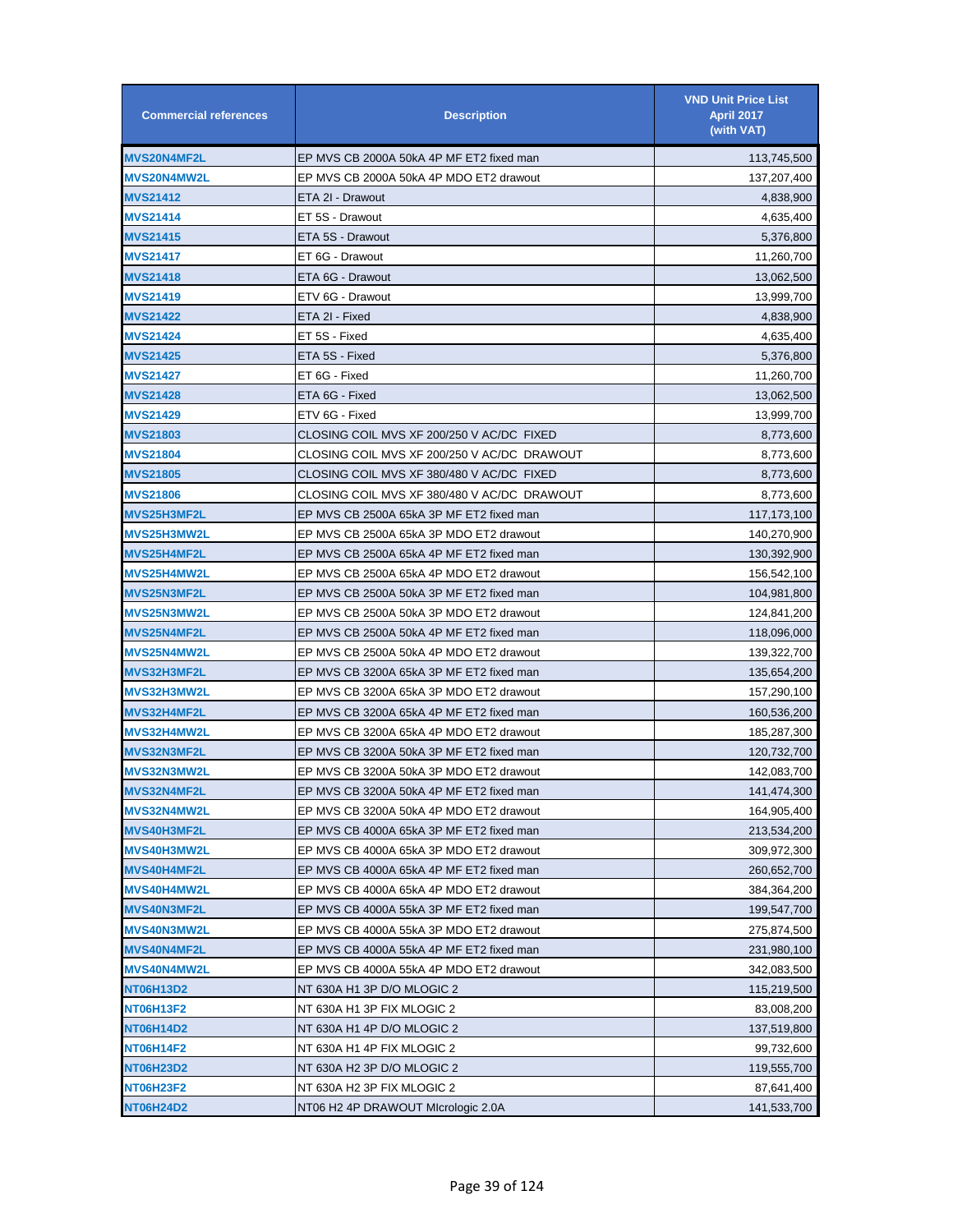| <b>Commercial references</b> | <b>Description</b>           | <b>VND Unit Price List</b><br><b>April 2017</b><br>(with VAT) |
|------------------------------|------------------------------|---------------------------------------------------------------|
| <b>NT06H24F2</b>             | NT 630A H2 4P FIX MLOGIC 2   | 102,606,900                                                   |
| <b>NT08H13D2</b>             | NT 800A H1 3P D/O MLOGIC 2   | 121,413,600                                                   |
| <b>NT08H13F2</b>             | NT 800A H1 3P FIX MLOGIC 2   | 90,440,900                                                    |
| NT08H14D2                    | NT 800A H1 4P D/O MLOGIC 2   | 144,952,500                                                   |
| <b>NT08H14F2</b>             | NT 800A H1 4P FIX MLOGIC 2   | 110,261,800                                                   |
| <b>NT08H23D2</b>             | NT 800A H2 3P D/O MLOGIC 2   | 127,633,000                                                   |
| <b>NT08H23F2</b>             | NT 800A H2 3P FIX MLOGIC 2   | 94,729,800                                                    |
| <b>NT08H24D2</b>             | NT 800A H2 4P D/O MLOGIC 2   | 150,379,900                                                   |
| <b>NT08H24F2</b>             | NT 800A H2 4P FIX MLOGIC 2   | 112,616,900                                                   |
| NT10H13D2                    | NT 1000A H1 3P D/O MLOGIC 2  | 127,608,800                                                   |
| <b>NT10H13F2</b>             | NT 1000A H1 3P FIX MLOGIC 2  | 95,395,300                                                    |
| NT10H14D2                    | NT 1000A H1 4P D/O MLOGIC 2  | 154,862,400                                                   |
| NT10H14F2                    | NT 1000A H1 4P FIX MLOGIC 2  | 116,458,100                                                   |
| <b>NT10H23D2</b>             | NT 1000A H2 3P D/O MLOGIC2   | 136,480,300                                                   |
| <b>NT10H23F2</b>             | NT 1000A H2 3P FIX MLOGIC 2  | 98,089,200                                                    |
| <b>NT10H24D2</b>             | NT 1000A H2 4P D/O MLOGIC 2  | 158,581,500                                                   |
| <b>NT10H24F2</b>             | NT 1000A H2 4P FIX MLOGIC 2  | 118,935,300                                                   |
| NT12H13D2                    | NT 1250A H1 3P D/O MLOGIC 2  | 146,257,100                                                   |
| NT12H13F2                    | NT 1250A H1 3P FIX MLOGIC 2  | 108,038,700                                                   |
| NT12H14D2                    | NT 1250A H1 4P D/O MLOGIC 2  | 173,654,800                                                   |
| NT12H14F2                    | NT 1250A H1 4P FIX MLOGIC 2  | 132,418,000                                                   |
| NT12H23D2                    | NT 1250A H2 3P D/O MLOGIC 2  | 152,043,100                                                   |
| NT12H23F2                    | NT 1250A H2 3P FIX MLOGIC 2  | 110,815,100                                                   |
| NT12H24D2                    | NT 1250A H2 4P D/O MLOGIC 2  | 177,821,600                                                   |
| NT12H24F2                    | NT 1250A H2 4P FIX MLOGIC 2  | 134,927,100                                                   |
| NT16H13D2                    | NT 1600A H1 3P D/O MLOGIC 2  | 166,009,800                                                   |
| NT16H13F2                    | NT 1600A H1 3P FIX MLOGIC 2  | 119,056,300                                                   |
| NT16H14D2                    | NT 1600A H1 4P D/O MLOGIC 2  | 203,781,600                                                   |
| NT16H14F2                    | NT 1600A H1 4P FIX MLOGIC 2  | 152,659,100                                                   |
| NT16H23D2                    | NT 1600A H2 3P D/O MLOGIC 2  | 169,659,600                                                   |
| NT16H23F2                    | NT 1600A H2 3P FIX MLOGIC 2  | 122,057,100                                                   |
| NT16H24D2                    | NT 1600A H2 4P D/O MLOGIC 2  | 209,317,900                                                   |
| NT16H24F2                    | NT 1600A H2 4P FIX MLOGIC 2  | 155,591,700                                                   |
| NW08H13D2                    | NW 800A H1 3P D/O MLOGIC2    | 130,062,900                                                   |
| NW08H13F2                    | NW 800A H1 3P FIX MLOGIC 2   | 94,209,500                                                    |
| <b>NW08H14D2</b>             | NW 800A H1 4P D/O MLOGIC 2   | 156,193,400                                                   |
| <b>NW08H14F2</b>             | NW 800A H1 4P FIX MLOGIC 2   | 115,478,000                                                   |
| NW08H23D2                    | NW 800A H2 3P D/O MLOGIC2.0  | 167,289,100                                                   |
| <b>NW08H23F2</b>             | NW 800A H2 3P FIX MLOGIC 2   | 111,203,400                                                   |
| <b>NW08H24D2</b>             | NW 800A H2 4P D/O MLOGIC2.0  | 200,819,300                                                   |
| <b>NW08H24F2</b>             | NW 800A H2 4P FIX MLOGIC 2   | 136,141,500                                                   |
| NW10H13D2                    | NW 1000A H1 3P D/O MLOGIC 2  | 137,357,000                                                   |
| NW10H13F2                    | NW 1000A H1 3P FIX MLOGIC 2  | 98,687,600                                                    |
| NW10H14D2                    | NW 1000A H1 4P D/O MLOGIC 2  | 160,453,700                                                   |
| NW10H14F2                    | NW 1000A H1 4P FIX MLOGIC 2  | 121,555,500                                                   |
| NW10H23D2                    | NW 1000A H2 3P MLOGIC 2      | 176,917,400                                                   |
| NW10H23F2                    | NW 1000A H2 3P FIX MLOGIC 2. | 117,522,900                                                   |
| NW10H24D2                    | NW 1000A H2 4P D/O MLOGIC2   | 209,917,400                                                   |
| <b>NW10H24F2</b>             | NW 1000A H2 4P FIX MLOGIC2   | 147,082,100                                                   |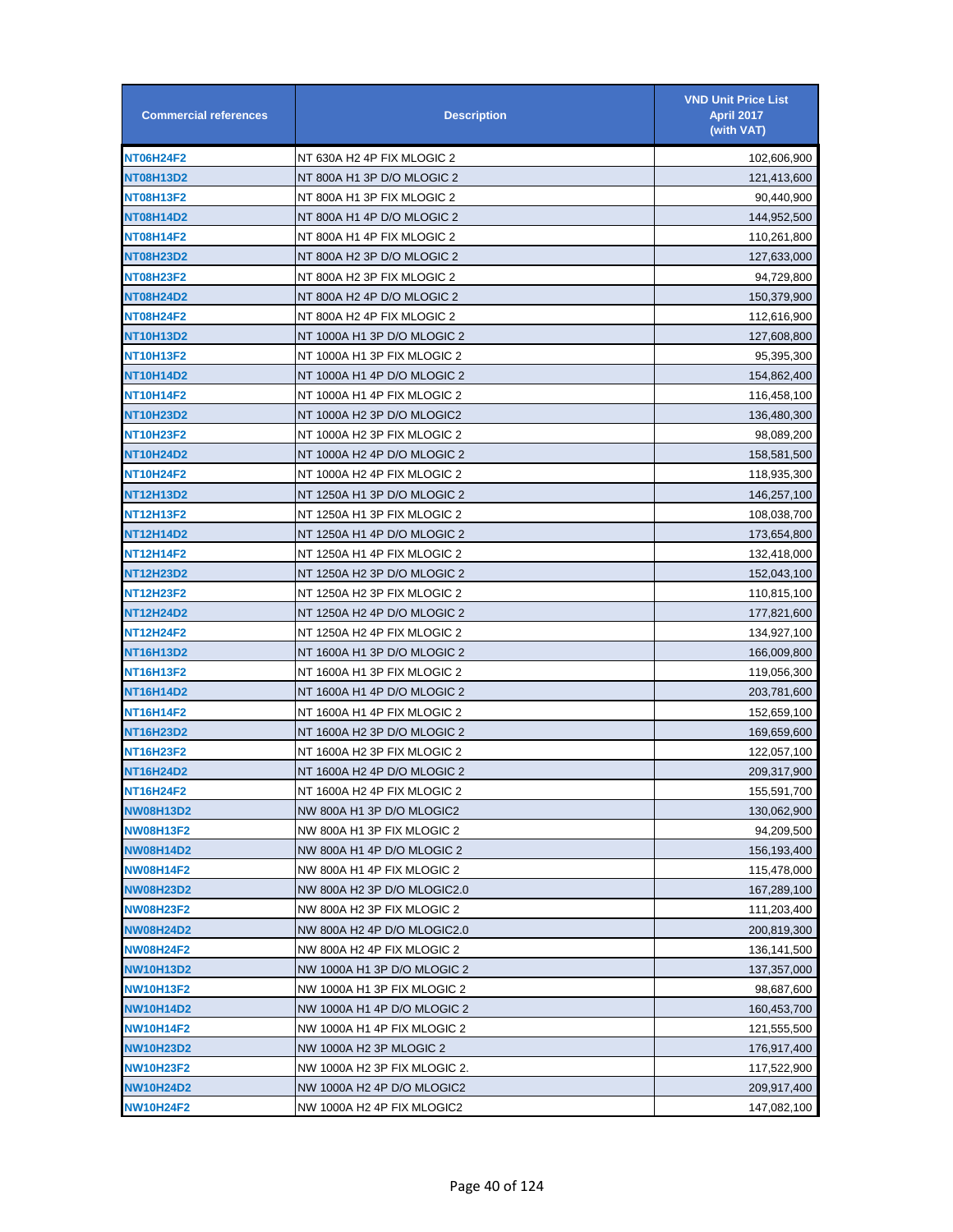| <b>Commercial references</b> | <b>Description</b>            | <b>VND Unit Price List</b><br><b>April 2017</b><br>(with VAT) |
|------------------------------|-------------------------------|---------------------------------------------------------------|
| <b>NW12H13D2</b>             | NW 1250A H1 3P D/O MLOGIC 2   | 154,577,500                                                   |
| <b>NW12H13F2</b>             | NW 1250A H1 3P FIX MLOGIC 2   | 111,588,400                                                   |
| <b>NW12H14D2</b>             | NW 1250A H1 4P D/O MLOGIC 2   | 177,954,700                                                   |
| <b>NW12H14F2</b>             | NW 1250A H1 4P FIX MLOGIC 2   | 138,732,000                                                   |
| <b>NW12H23D2</b>             | NW 1250A H <sub>2</sub> 3P    | 191,979,700                                                   |
| <b>NW12H23F2</b>             | MG ACB NW12H2 2.0A FIX 3P     | 133,711,600                                                   |
| <b>NW12H24D2</b>             | NW 1250A H2 4P D/O MLOGIC 2   | 234,828,000                                                   |
| <b>NW12H24F2</b>             | NW 1250A H2 4P FIX MLOGIC 2   | 163,331,300                                                   |
| <b>NW16H13D2</b>             | NW 1600A H1 3P D/O MLOGIC 2   | 176,000,000                                                   |
| <b>NW16H13F2</b>             | NW 1600A H1 3P FIX MLOGIC 2   | 121,556,600                                                   |
| <b>NW16H14D2</b>             | NW 1600A H1 4P D/O MLOGIC 2   | 208,296,000                                                   |
| <b>NW16H14F2</b>             | NW 1600A H1 4P FIX MLOGIC 2   | 159,601,200                                                   |
| <b>NW16H23D2</b>             | NW 1600A H2 3P D/O MLOGIC2    | 219,566,600                                                   |
| <b>NW16H23F2</b>             | NW 1600A H2 3P FIX MLOGIC2.   | 154,138,600                                                   |
| <b>NW16H24D2</b>             | NW 1600A H2 4P D/O MLOGIC2    | 266,118,600                                                   |
| <b>NW16H24F2</b>             | NW 1600A H2 4P FIX MLOGIC 2   | 188,386,000                                                   |
| <b>NW20H13D2</b>             | NW 2000A H1 3P D/O MLOGIC 2A  | 194,547,100                                                   |
| <b>NW20H13F2</b>             | NW 2000A H1 3P FIX MLOGIC 2   | 135,788,400                                                   |
| <b>NW20H14D2</b>             | NW 2000A H1 4P D/O MLOGIC 2   | 237,034,600                                                   |
| <b>NW20H14F2</b>             | NW 2000A H1 4P FIX MLOGIC 2   | 179,226,300                                                   |
| <b>NW20H23D2</b>             | NW 2000A H2 3P D/O MLOGIC2    | 261,466,700                                                   |
| <b>NW20H23F2</b>             | NW 2000A H2 3P FIX MLOGIC2    | 174,662,400                                                   |
| <b>NW20H24D2</b>             | NW 2000A H2 4P D/O MLOGIC2    | 307,202,500                                                   |
| <b>NW20H24F2</b>             | NW 2000A H2 4P FIX MLOGIC2.   | 228,526,100                                                   |
| <b>NW25H13D2</b>             | NW 2500A H1 3P D/O MLOGIC 2   | 243,772,100                                                   |
| <b>NW25H13F2</b>             | NW 2500A H1 3P FIX MLOGIC 2   | 187,194,700                                                   |
| NW25H14D2                    | NW 2500A H1 4P D/O MLOGIC 2   | 298,450,900                                                   |
| <b>NW25H14F2</b>             | NW 2500A H1 4P FIX MLOGIC 2   | 237,304,100                                                   |
| <b>NW25H23D2</b>             | NW 2500A H2 3P D/O MLOGIC 2   | 315,023,500                                                   |
| NW25H23F2                    | ACB NW25H2 2.0A FIX 3P        | 225,308,600                                                   |
| <b>NW25H24D2</b>             | NW 2500A H2 4P D/O MLOGIC 2   | 384,134,300                                                   |
| <b>NW25H24F2</b>             | NW 2500A H2 4P FIX MLOGIC 2.  | 292,950,900                                                   |
| <b>NW32H13D2</b>             | NW 3200A H1 3P D/O MLOGIC 2   | 313,929,000                                                   |
| <b>NW32H13F2</b>             | NW 3200A H1 3P FIX MLOGIC 2   | 222,878,700                                                   |
| <b>NW32H14D2</b>             | NW 3200A H1 4P D/O MLOGIC 2   | 372,205,900                                                   |
| <b>NW32H14F2</b>             | NW 3200A H1 4P FIX MLOGIC 2   | 278,363,800                                                   |
| <b>NW32H23D2</b>             | NW 3200A H2 3P D/O MLOGIC2    | 405,348,900                                                   |
| <b>NW32H23F2</b>             | NW 3200A H2 3P FIX MLOGIC 2.  | 271,906,800                                                   |
| NW32H24D2                    | NW 3200A H2 4P D/O MLOGIC2    | 487,019,500                                                   |
| <b>NW32H24F2</b>             | NW 3200A H2 4P FIX MLOGIC 2.  | 339,614,000                                                   |
| <b>NW40H13D2</b>             | NW 4000A H1 3P D/O MLOGIC 2   | 441,723,700                                                   |
| <b>NW40H13F2</b>             | NW 4000A H1 3P FIX MLOGIC 2   | 338,877,000                                                   |
| <b>NW40H14D2</b>             | NW 4000A H1 4P D/O MLOGIC 2   | 546,997,000                                                   |
| <b>NW40H14F2</b>             | NW 4000A H1 4P FIX MLOGIC 2   | 424,470,200                                                   |
| <b>NW40H23D2</b>             | MG ACB NW40H2 2.0A DRAWOUT 3P | 550,170,500                                                   |
| <b>NW40H23F2</b>             | NW 4000A H2 3P FIX MLOGIC 2   | 405,583,200                                                   |
| <b>NW40H24D2</b>             | NW 4000A H2 4P D/O MLOGIC2    | 666,807,900                                                   |
| <b>NW40H24F2</b>             | NW 4000A H2 4P FIX MLOGIC2    | 523,908,000                                                   |
| <b>NW4BH13D2</b>             | NW 4000A-B H1 3P D/O MLOGIC 2 | 601,349,100                                                   |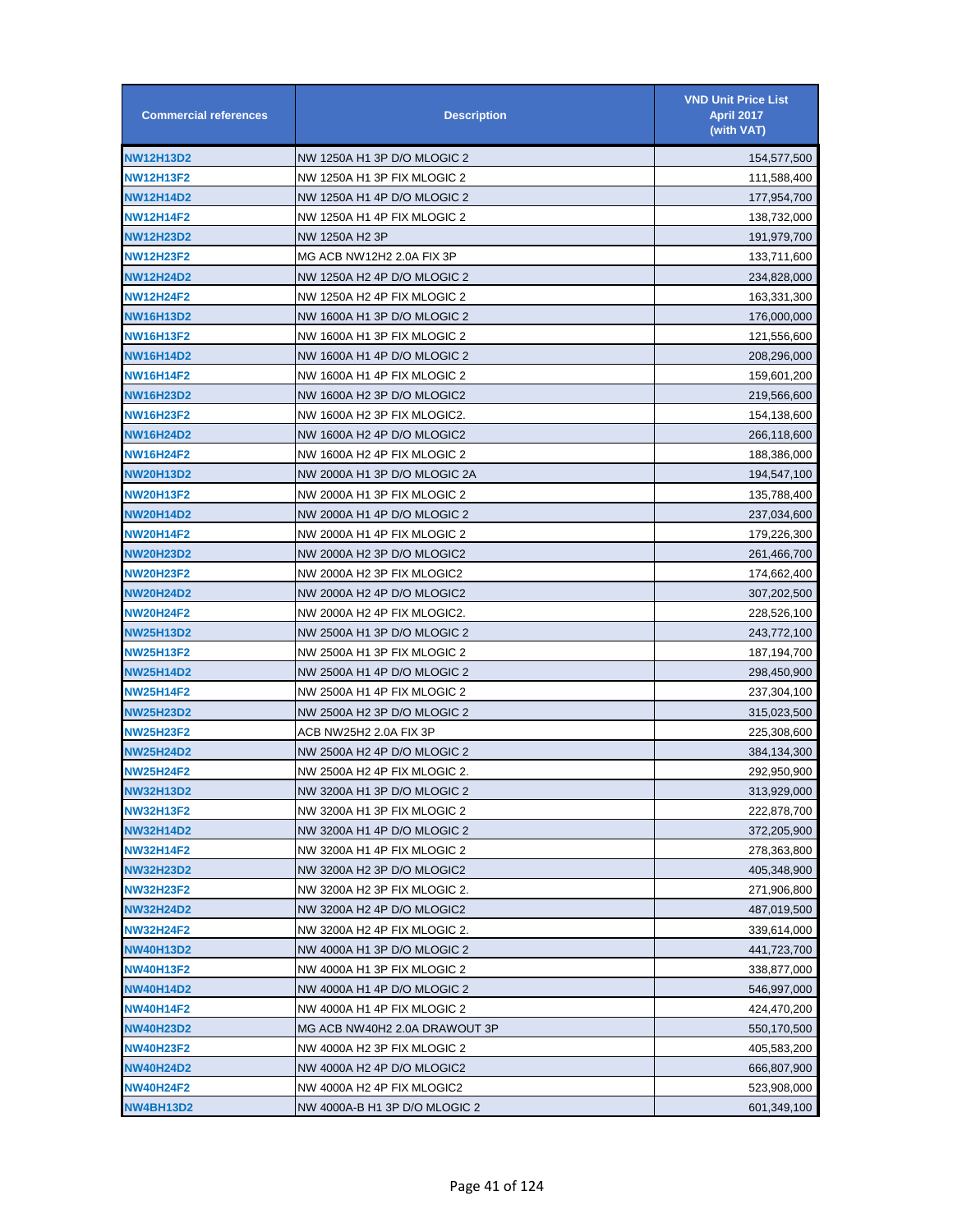| <b>Commercial references</b> | <b>Description</b>                                                   | <b>VND Unit Price List</b><br><b>April 2017</b><br>(with VAT) |
|------------------------------|----------------------------------------------------------------------|---------------------------------------------------------------|
| <b>NW4BH13F2</b>             | NW 4000A-B H1 3P FIX MLOGIC 2                                        | 450,561,100                                                   |
| NW4BH14D2                    | NW 4000A-B H1 4P D/O MLOGIC 2                                        | 785,786,100                                                   |
| NW4BH14F2                    | NW 4000A-B H1 4P FIX MLOGIC 2                                        | 556,834,300                                                   |
| <b>NW4BH23D2</b>             | NW 4000A-B H2 3P D/O MLOGIC 2                                        | 756,033,300                                                   |
| <b>NW4BH23F2</b>             | NW 4000A-B H2 3P FIX MLOGIC 2                                        | 532,493,500                                                   |
| <b>NW4BH24D2</b>             | NW 4000A-B H2 4P D/O MLOGIC 2                                        | 925,567,500                                                   |
| <b>NW4BH24F2</b>             | NW 4000A-B H2 4P FIX MLOGIC 2                                        | 715,297,000                                                   |
| <b>NW50H13D2</b>             | NW 5000A H1 3P D/O MLOGIC 2                                          | 750,893,000                                                   |
| <b>NW50H13F2</b>             | NW 5000A H1 3P FIX MLOGIC 2                                          | 584,840,300                                                   |
| <b>NW50H14D2</b>             | NW 5000A H1 4P D/O MLOGIC 2                                          | 977,652,500                                                   |
| <b>NW50H14F2</b>             | NW 5000A H1 4P FIX MLOGIC 2                                          | 722,558,100                                                   |
| <b>NW50H23D2</b>             | NW 5000A H2 3P D/O MLOGIC 2                                          | 944,323,600                                                   |
| <b>NW50H23F2</b>             | NW 5000A H2 3P FIX MLOGIC 2                                          | 687,525,300                                                   |
| <b>NW50H24D2</b>             | NW 5000A H2 4P D/O MLOGIC 2                                          | 1,144,518,100                                                 |
| <b>NW50H24F2</b>             | NW 5000A H2 4P FIX MLOGIC 2                                          | 923,301,500                                                   |
| <b>NW63H13D2</b>             | NW 6300A H1 3P D/O MLOGIC 2                                          | 971,001,900                                                   |
| <b>NW63H13F2</b>             | NW 6300A H1 3P FIX MLOGIC 2                                          | 781,862,400                                                   |
| <b>NW63H14D2</b>             | NW 6300A H1 4P D/O MLOGIC 2                                          | 1,300,247,300                                                 |
| <b>NW63H14F2</b>             | NW 6300A H1 4P FIX MLOGIC 2                                          | 953,557,000                                                   |
| <b>NW63H23D2</b>             | NW 6300A H2 3P D/O MLOGIC2                                           | 1,231,841,600                                                 |
| <b>NW63H23F2</b>             | NW 6300A H2 3P FIX MLOGIC 2                                          | 913,540,100                                                   |
| <b>NW63H24D2</b>             | NW 6300A H2 4P D/O MLOGIC2                                           | 1,464,919,500                                                 |
| <b>NW63H24F2</b>             | NW 6300A H2 4P FIX MLOGIC 2                                          | 1,215,788,200                                                 |
| <b>ABL1REM12050</b>          | PS 100 240V 12V 60W SWITHCHING MODE                                  | 1,424,500                                                     |
| <b>ABL1REM24025</b>          | PS 100 240V 24V 60W SWITCHING MODE                                   | 1,370,600                                                     |
| ABL1REM24042                 | PS 100 240V 24V 100W SWITCHING MODE                                  | 2,109,800                                                     |
| <b>ABL1REM24062</b>          | PS 100 240V 24V 150W SWITCHING MODE                                  | 3,014,000                                                     |
| ABL1REM24100                 | PS 100 240V 24V 240W SWITCHING MODE                                  | 5,342,700                                                     |
| <b>ABL1RPM12083</b>          | 12 V 8.3 A with PFC                                                  | 2,644,400                                                     |
| <b>ABL1RPM24042</b>          | 24 V 4.2 A with PFC                                                  | 3,072,300                                                     |
| <b>ABL1RPM24062</b>          | 24 V 6.2 A with PFC                                                  | 3,615,700                                                     |
| <b>ABL1RPM24100</b>          | 24 V 10 A with PFC                                                   | 4,728,900                                                     |
| <b>ABL7RM24025</b>           | Modular switch-mode power supply, single phase, input 100-240Vac, o  | 4,372,500                                                     |
| <b>ABL7RP1205</b>            | Optimum switch-mode power supply, 1P, input 100-240Vac, output 12    | 10,931,800                                                    |
| <b>ABL7RP4803</b>            | Optimum switch-mode power supply, 1P, input 100-240Vac, output 48    | 10,931,800                                                    |
| <b>ABL8BBU24200</b>          | Battery control module, 24V, 20 A                                    | 10,236,600                                                    |
| <b>ABL8BBU24400</b>          | Battery control module, 24V, 40 A                                    | 11,248,600                                                    |
| ABL8BPK24A03                 | Battery module, 24V, 3.2 Ah                                          | 7,197,300                                                     |
| ABL8BPK24A07                 | Battery module, 24 V, 7 Ah                                           | 8,096,000                                                     |
| ABL8BPK24A12                 | Battery module, 24 V, 12 Ah                                          | 16,043,500                                                    |
| <b>ABL8BUF24400</b>          | Buffer Module, 24V, 40 A                                             | 10,203,600                                                    |
| ABL8MEM05040                 | Modular switch-mode power supplies, single phase, input 100-240Vac   | 2,741,200                                                     |
| <b>ABL8MEM12020</b>          | Modular switch-mode power supply, single phase, input 100-240Vac, or | 2,741,200                                                     |
| <b>ABL8MEM24003</b>          | Modular switch-mode power supply, single phase, input 100-240Vac, or | 1,713,800                                                     |
| <b>ABL8MEM24006</b>          | Modular switch-mode power supply, single phase, input 100-240Vac, o  | 1,918,400                                                     |
| <b>ABL8MEM24012</b>          | Modular switch-mode power supply, single phase, input 100-240Vac, on | 2,741,200                                                     |
| ABL8RED24400                 | Redundancy Module, 24 V, 40 A                                        | 6,558,200                                                     |
| ABL8REM24030                 | Optimum switch-mode power supply, single phase, input 100-240Vac,    | 3,758,700                                                     |
| <b>ABL8REM24050</b>          | Optimum switch-mode power supply, single phase, input 100-240Vac,    | 5,826,700                                                     |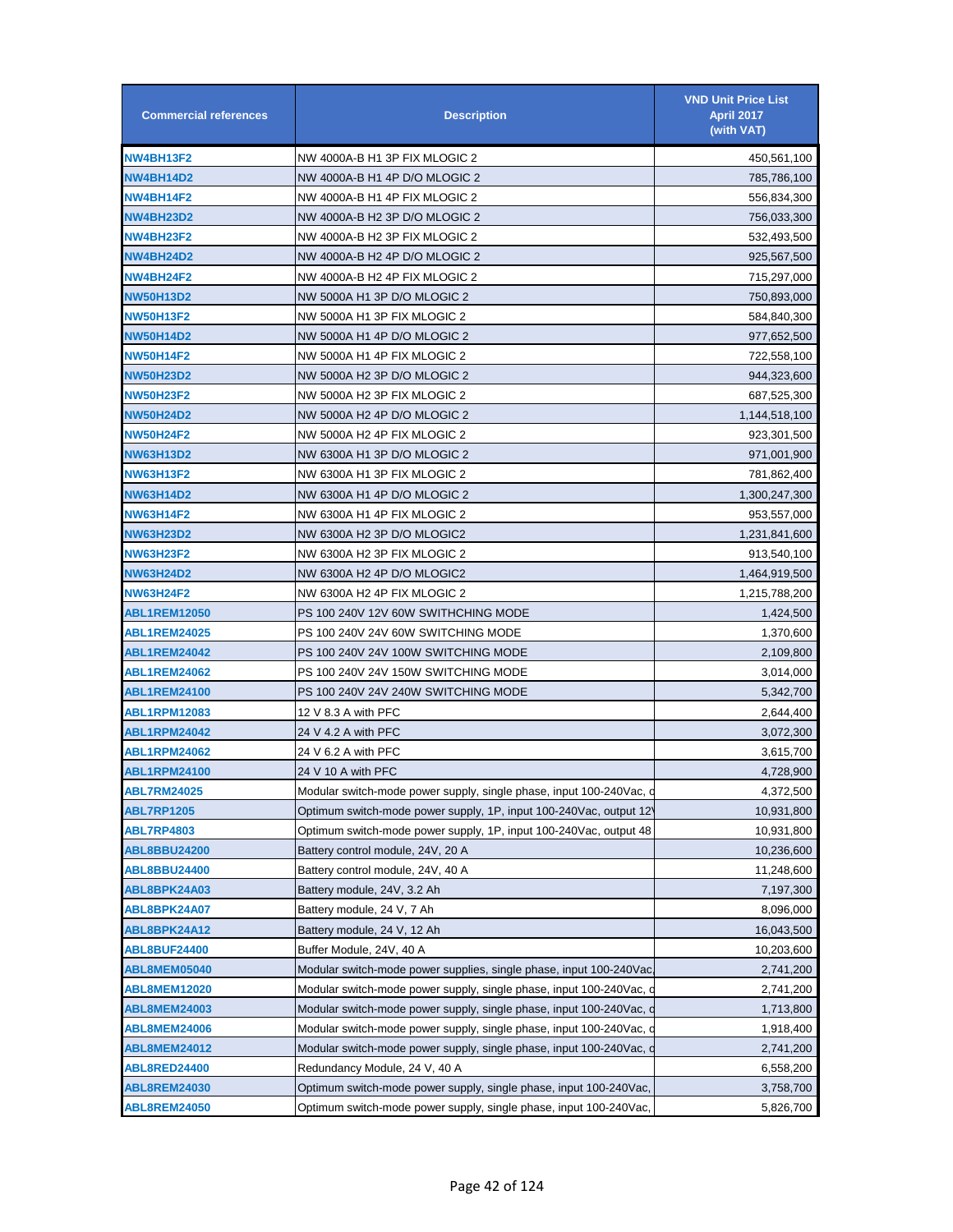| <b>Commercial references</b> | <b>Description</b>                                                  | <b>VND Unit Price List</b><br><b>April 2017</b><br>(with VAT) |
|------------------------------|---------------------------------------------------------------------|---------------------------------------------------------------|
| ABL8RPM24200                 | Universal switch-mode power supply, single phase, input 100-120Vac  | 13,846,800                                                    |
| <b>ABL8RPS24030</b>          | Universal switch-mode power supply, single phase, input 100-120Vac  | 5,100,700                                                     |
| <b>ABL8RPS24050</b>          | Universal switch-mode power supply, single phase, input 100-120Vac  | 6,194,100                                                     |
| <b>ABL8RPS24100</b>          | Universal switch-mode power supply, single phase, input 100-120Vac  | 7,287,500                                                     |
| <b>ABL8WPS24200</b>          | Universal switch-mode power supply, 3 phase, input 380-500Vac, outp | 12,024,100                                                    |
| <b>ABL8WPS24400</b>          | Universal switch-mode power supply, 3 phase, input 380-500Vac, outp | 20,406,100                                                    |
| ATS01N103FT                  | SOFT STARTER 3A 110 480V                                            | 4,246,000                                                     |
| ATS01N106FT                  | SOFTSTARTER 6A 110 480V                                             | 4,873,000                                                     |
| ATS01N109FT                  | SOFTSTARTER 9A 110 480V                                             | 5,549,500                                                     |
| ATS01N112FT                  | SOFTSTARTER 12A 110 480V                                            | 6,657,200                                                     |
| ATS01N125FT                  | SOFTSTARTER 25A 110 480V                                            | 8,754,900                                                     |
| ATS01N206LU                  | SOFTSTARTER.6A 200 240V                                             | 4,811,400                                                     |
| ATS01N206QN                  | SOFTSTARTER.6A 380 415V                                             | 4,765,200                                                     |
| <b>ATS01N206RT</b>           | SOFTSTARTER.6A 440 480V                                             | 4,811,400                                                     |
| ATS01N209LU                  | SOFTSTARTER.9A 200 240V                                             | 5,575,900                                                     |
| ATS01N209QN                  | SOFTSTARTER.9A 380 415V                                             | 5,522,000                                                     |
| ATS01N209RT                  | SOFTSTARTER.9A 440 480V                                             | 5,575,900                                                     |
| ATS01N212LU                  | SOFTSTARTER.12A 200 240V                                            | 6,289,800                                                     |
| ATS01N212QN                  | SOFTSTARTER.12A 380 415V                                            | 6,230,400                                                     |
| ATS01N212RT                  | SOFTSTARTER.12A 440 480V                                            | 6,289,800                                                     |
| ATS01N222LU                  | SOFTSTARTER.22A 200 240V                                            | 7,542,700                                                     |
| ATS01N222QN                  | SOFTSTARTER.22A 380 415V                                            | 7,399,700                                                     |
| ATS01N222RT                  | SOFTSTARTER.22A 440 480V                                            | 7,542,700                                                     |
| ATS01N232LU                  | SOFTSTARTER.32A 200 240V                                            |                                                               |
|                              |                                                                     | 9,918,700                                                     |
| ATS01N232QN                  | SOFTSTARTER.32A 380 415V                                            | 9,729,500                                                     |
| ATS01N232RT                  | SOFTSTARTER.32A 440 480V                                            | 9,918,700                                                     |
| ATS22C11Q                    | Softstarter ALTISTART 110A 400V                                     | 37,730,000                                                    |
| ATS22C14Q                    | Softstarter ALTISTART 140A 400V                                     | 42,240,000                                                    |
| <b>ATS22C17Q</b>             | Softstarter ALTISTART 170A 400V                                     | 43,230,000                                                    |
| ATS22C21Q                    | Softstarter ALTISTART 210A 400V                                     | 61,600,000                                                    |
| ATS22C25Q                    | Softstarter ALTISTART 250A 400V                                     | 70,180,000                                                    |
| <b>ATS22C32Q</b>             | Softstarter ALTISTART 320A 400V                                     | 81,070,000                                                    |
| <b>ATS22C41Q</b>             | Softstarter ALTISTART 410A 400V                                     | 103,290,000                                                   |
| <b>ATS22C48Q</b>             | Softstarter ALTISTART 480A 400V                                     | 119,900,000                                                   |
| <b>ATS22C59Q</b>             | Softstarter ALTISTART 590A 400V                                     | 126,940,000                                                   |
| ATS22D17Q                    | Softstarter ALTISTART 17A 400V                                      | 16,720,000                                                    |
| ATS22D32Q                    | Softstarter ALTISTART 32A 400V                                      | 18,920,000                                                    |
| <b>ATS22D47Q</b>             | Softstarter ALTISTART 47A 400V                                      | 21,780,000                                                    |
| <b>ATS22D62Q</b>             | Softstarter ALTISTART 62A 400V                                      | 23,650,000                                                    |
| ATS22D75Q                    | Softstarter ALTISTART 75A 400V                                      | 25,740,000                                                    |
| ATS22D88Q                    | Softstarter ALTISTART 88A 400V                                      | 28,160,000                                                    |
| <b>ATS48C11Q</b>             | ALTISTART 110A 400V ATS48C11Q                                       | 39,600,000                                                    |
| <b>ATS48C14Q</b>             | ALTISTART 140A 400V ATS48C14Q                                       | 49,280,000                                                    |
| ATS48C17Q                    | ALTISTART 170A 400V ATS48C17Q                                       | 54,230,000                                                    |
| ATS48C21Q                    | ALTISTART 210A 400V ATS48C21Q                                       | 64,856,000                                                    |
| ATS48C25Q                    | ALTISTART 250A 400V ATS48C25Q                                       | 74,580,000                                                    |
| ATS48C32Q                    | ALTISTART 320A 400V ATS48C32Q                                       | 85,800,000                                                    |
| <b>ATS48C41Q</b>             | ALTISTART 410A 400V ATS48C41Q                                       | 110,660,000                                                   |
| ATS48C48Q                    | ALTISTART 480A 400V ATS48C48Q                                       | 128,370,000                                                   |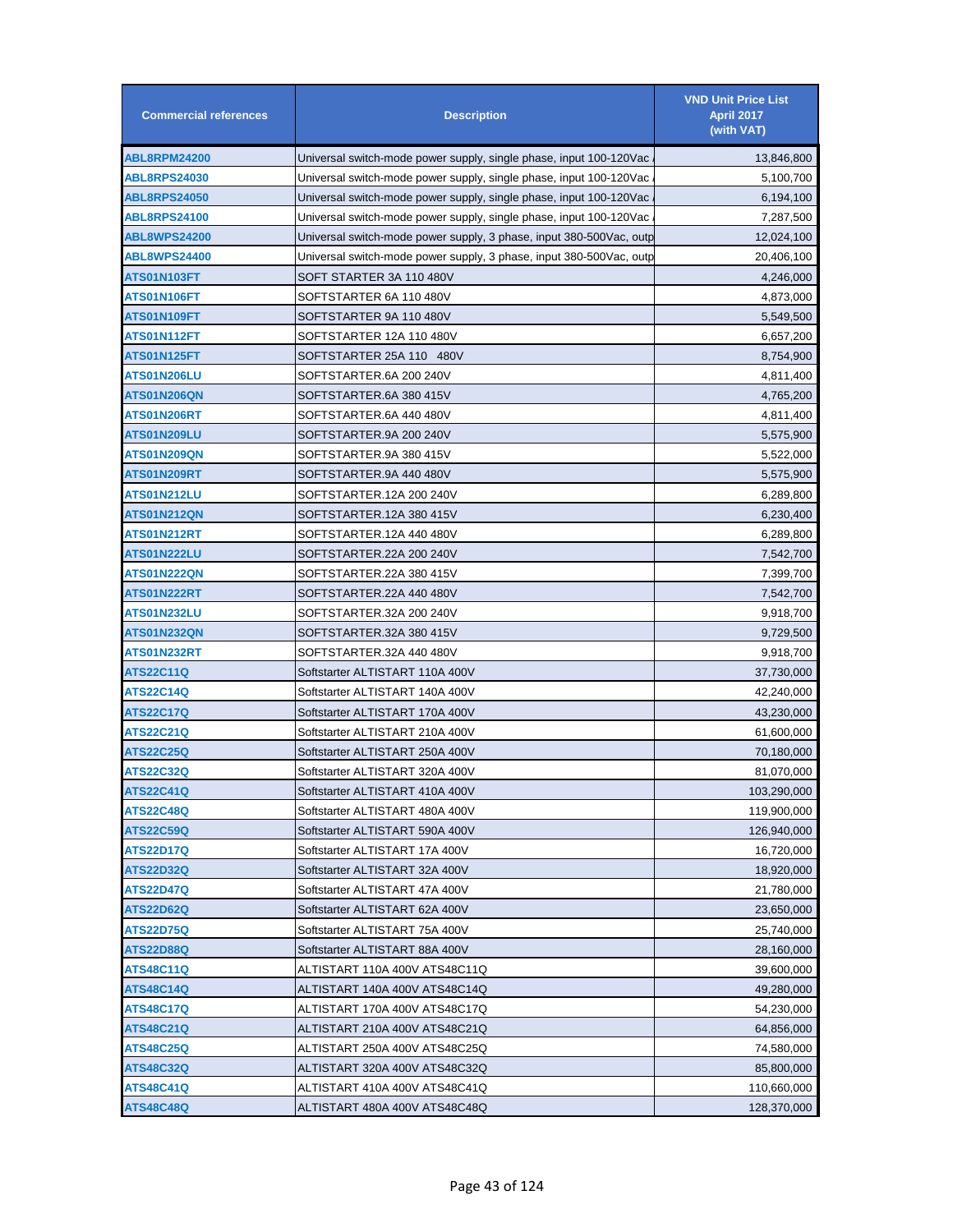| <b>Commercial references</b> | <b>Description</b>                                           | <b>VND Unit Price List</b><br><b>April 2017</b><br>(with VAT) |
|------------------------------|--------------------------------------------------------------|---------------------------------------------------------------|
| <b>ATS48C59Q</b>             | ALTISTART 590A 400V ATS48C59Q                                | 136,070,000                                                   |
| <b>ATS48C66Q</b>             | ALTISTART 660A 400V ATS48C66Q                                | 149,710,000                                                   |
| <b>ATS48C79Q</b>             | ALTISTART 790A 400V ATS48C79Q                                | 238,150,000                                                   |
| <b>ATS48D17Q</b>             | ALTISTART 17A 400V ATS48D17Q                                 | 19,360,000                                                    |
| <b>ATS48D22Q</b>             | ALTISTART 22A 400V ATS48D22Q                                 | 20,790,000                                                    |
| <b>ATS48D32Q</b>             | ALTISTART 32A 400V ATS48D32Q                                 | 21,780,000                                                    |
| <b>ATS48D38Q</b>             | ALTISTART 38A 400V ATS48D38Q                                 | 22,660,000                                                    |
| <b>ATS48D47Q</b>             | ALTISTART 47A 400V ATS48D47Q                                 | 24,310,000                                                    |
| ATS48D62Q                    | ALTISTART 62A 400V ATS48D62Q                                 | 26,730,000                                                    |
| <b>ATS48D75Q</b>             | ALTISTART 75A 400V ATS48D75Q                                 | 28,050,000                                                    |
| ATS48D88Q                    | ALTISTART 88A 400V ATS48D88Q                                 | 30,030,000                                                    |
| <b>ATS48M10Q</b>             | ALTISTART 1000A 400V                                         | 273,900,000                                                   |
| ATS48M12Q                    | ALTISTART 1200A 400V                                         | 300,520,000                                                   |
| ATV12H018F1                  | ATV12 0.18KW 120V 1PH HEAT SINK TB                           | 7,324,900                                                     |
| ATV12H018M2                  | ATV12<br>0.18KW 240V 1PH HEAT SINK TB                        | 4,070,000                                                     |
| ATV12H018M3                  | ATV12<br>0.18KW 240V 3PH HEAT SINK TB                        | 4,620,000                                                     |
| ATV12H037F1                  | ATV12 0.37KW 120V 1PH HEAT SINK TB                           | 7,991,500                                                     |
| ATV12H037M2                  | ATV12<br>0.37KW 240V 1PH HEAT SINK TB                        | 4,180,000                                                     |
| ATV12H037M3                  | ATV12 0.37KW 240V 3PH HEAT SINK TB                           | 5,060,000                                                     |
| ATV12H055M2                  | ATV12 0.55KW 240V 1PH HEAT SINK TB                           | 4,730,000                                                     |
| ATV12H075F1                  | ATV12 0.75KW 120V1PH HEATSINKTB                              | 12,333,200                                                    |
| ATV12H075M2                  | ATV12   0.75KW 240V 1PH   HEAT SINK TB                       | 4,840,000                                                     |
| ATV12H075M3                  | ATV12 0.75KW_240V_3PH_HEAT SINK T                            | 5,720,000                                                     |
| <b>ATV12HU15M2</b>           | ATV12 1.5KW 240V 1PH HEAT SINK TB                            | 6,820,000                                                     |
| ATV12HU15M3                  | ATV12 1.5KW 240V 3PH HEAT SINK TB                            | 7,700,000                                                     |
| <b>ATV12HU22M2</b>           | ATV12   2.2KW  240V 1PH   HEAT SINK TB                       | 7,920,000                                                     |
| ATV12HU22M3                  | ATV12 2.2KW_240V_3PH_HEAT SINK TB                            | 9,680,000                                                     |
| ATV12HU30M3                  | ATV12 3KW_240V 3PH_HEAT SINK TB                              | 10,780,000                                                    |
| ATV12HU40M3                  | ATV12 4KW_240V 3PH_HEAT SINK TB                              | 11,440,000                                                    |
| ATV212H075M3X                | ATV212 0,75KW 1HP ss CEM 240VTRI IP20 variable speed drives  | 11,874,500                                                    |
| ATV212H075N4                 | ATV212 0,75KW 1HP 480V TRI CEM IP20 variable speed drives    | 10,600,700                                                    |
| ATV212HD11M3X                | ATV212 11KW 15HP 240VTRI ss CEM IP20 variable speed drives   | 49,591,300                                                    |
| ATV212HD11N4                 | ATV212 11KW 15HP 480V TRI CEM IP20 variable speed drives     | 22,255,200                                                    |
| ATV212HD15M3X                | ATV212 15KW 20HP 240VTRI ss CEM IP20 variable speed drives   | 59,985,200                                                    |
| ATV212HD15N4                 | ATV212 15KW 20HP 480V TRI CEM IP20 variable speed drives     | 30,695,500                                                    |
| ATV212HD18M3X                | ATV212 18,5KW 25HP 240VTRI ss CEM IP20 variable speed drives | 73,399,700                                                    |
| ATV212HD18N4                 | ATV212 18,5KW 25HP 480V TRI CEM IP20 variable speed drives   | 43,486,300                                                    |
| ATV212HD22M3X                | ATV212 22KW 30HP 240VTRI ss CEM IP20 variable speed drives   | 88,555,500                                                    |
| ATV212HD22N4                 | ATV212 22KW 30HP 480V TRI CEM IP20 variable speed drives     | 58,833,500                                                    |
| ATV212HD30M3X                | ATV212 30KW 40HP 240VTRI ss CEM IP20 variable speed drives   | 111,640,100                                                   |
| <b>ATV212HD30N4</b>          | ATV212 30KW 40HP 480V TRI CEM IP20 variable speed drives     | 63,949,600                                                    |
| ATV212HD37N4                 | ATV212 37KW 50HP 460V TRI IP20 variable speed drives         | 73,001,500                                                    |
| ATV212HD45N4                 | ATV212 45KW 60HP 460V TRI IP20 variable speed drives         | 88,644,600                                                    |
| ATV212HD55N4                 | ATV212 55KW 75HP 460V TRI IP20 variable speed drives         | 111,041,700                                                   |
| ATV212HD75N4                 | ATV212 75KW 100HP 460V TRI IP20 variable speed drives        | 125,144,800                                                   |
| ATV212HU15M3X                | ATV212 1,5KW 1,5HP ss CEM 240VTRI IP20 variable speed drives | 14,082,200                                                    |
| ATV212HU15N4                 | ATV212 1,5KW 2HP 480V TRI CEM IP20 variable speed drives     | 12,273,800                                                    |
| ATV212HU22M3X                | ATV212 2,2KW 3HP ss CEM 240VTRI IP20 variable speed drives   | 15,387,900                                                    |
| <b>ATV212HU22N4</b>          | ATV212 2,2KW 3HP 480V TRI CEM IP20 variable speed drives     | 14,173,500                                                    |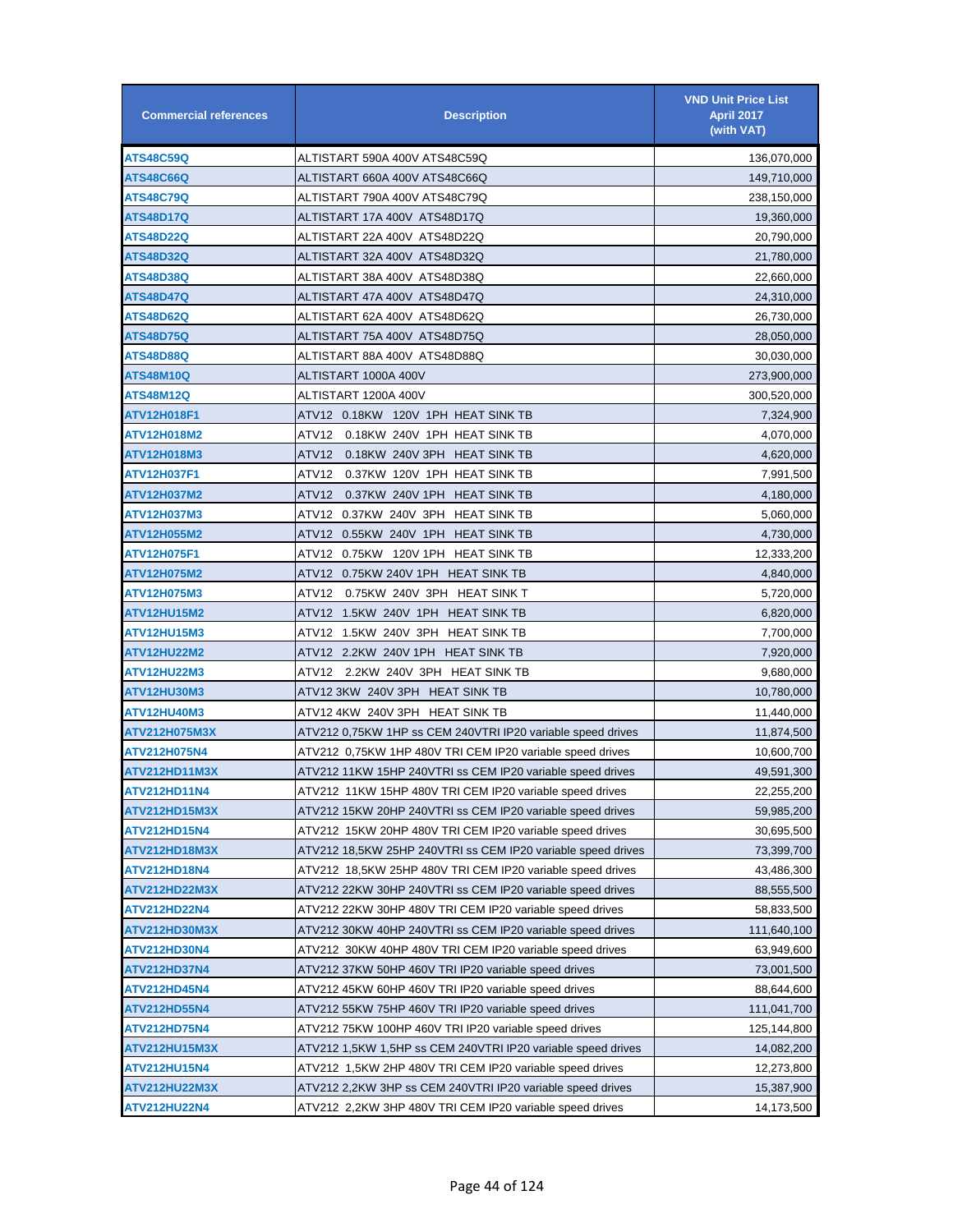| <b>Commercial references</b> | <b>Description</b>                                           | <b>VND Unit Price List</b><br><b>April 2017</b><br>(with VAT) |
|------------------------------|--------------------------------------------------------------|---------------------------------------------------------------|
| ATV212HU30M3X                | ATV212 3KW NAHP ss CEM 240VTRI IP20 variable speed drives    | 18,145,600                                                    |
| <b>ATV212HU30N4</b>          | ATV212 3KW NAHP 480V TRI CEM IP20 variable speed drives      | 15,007,300                                                    |
| ATV212HU40M3X                | ATV212 4KW 5HP ss CEM 240VTRI IP20 variable speed drives     | 21,920,800                                                    |
| ATV212HU40N4                 | ATV212 4KW 5HP 480V TRI CEM IP20 variable speed drives       | 15,495,700                                                    |
| <b>ATV212HU55M3X</b>         | ATV212 5,5KW 7,5HP 240VTRI ss CEM IP20 variable speed drives | 27,320,700                                                    |
| ATV212HU55N4                 | ATV212 5,5KW 7,5HP 480V TRI CEM IP20 variable speed drives   | 17,432,800                                                    |
| <b>ATV212HU75M3X</b>         | ATV212 7,5KW 10HP 240VTRI ss CEM IP20 variable speed drives  | 33,679,800                                                    |
| <b>ATV212HU75N4</b>          | ATV212 7,5KW 10HP 480V TRI CEM IP20 variable speed drives    | 20,144,300                                                    |
| ATV212W075N4                 | ATV212 0,75KW 1HP 480V TRI CEM IP54 variable speed drives    | 14,050,300                                                    |
| ATV212WD11N4                 | ATV212 11KW 15HP 480V TRI CEM IP54 variable speed drives     | 52,082,800                                                    |
| ATV212WD15N4                 | ATV212 15KW 20HP 480V TRI CEM IP54 variable speed drives     | 58,034,900                                                    |
| ATV212WD18N4                 | ATV212 18,5KW 25HP 480V TRI CEM IP54 variable speed drives   | 74,404,000                                                    |
| <b>ATV212WD22N4</b>          | ATV212 22KW 30HP 480V TRI CEM IP54 variable speed drives     | 89,283,700                                                    |
| ATV212WD30N4                 | ATV212 30KW 40HP 480V TRI CEM IP54 variable speed drives     | 95,235,800                                                    |
| ATV212WD37N4                 | ATV212 37KW 50HP 460V TRI IP54 variable speed drives         | 110,117,700                                                   |
| ATV212WD45N4                 | ATV212 45KW 60HP 460V TRI IP54 variable speed drives         | 119,589,800                                                   |
| <b>ATV212WD55N4</b>          | ATV212 55KW 75HP 460V TRI IP54 variable speed drives         | 145,768,700                                                   |
| <b>ATV212WD75N4</b>          | ATV212 75KW 100HP 460V TRI IP54 variable speed drives        | 178,491,500                                                   |
| ATV212WU15N4                 | ATV212 1,5KW 2HP 480V TRI CEM IP54 variable speed drives     | 16,264,600                                                    |
| ATV212WU22N4                 | ATV212 2,2KW 3HP 480V TRI CEM IP54 variable speed drives     | 18,782,500                                                    |
| ATV212WU30N4                 | ATV212 3KW NAHP 480V TRI CEM IP54 variable speed drives      | 19,886,900                                                    |
| ATV212WU40N4                 | ATV212 4KW 5HP 480V TRI CEM IP54 variable speed drives       | 21,089,200                                                    |
| <b>ATV212WU55N4</b>          | ATV212 5,5KW 7,5HP 480V TRI CEM IP54 variable speed drives   | 25,615,700                                                    |
| <b>ATV212WU75N4</b>          | ATV212 7,5KW 10HP 480V TRI CEM IP54 variable speed drives    | 31,330,200                                                    |
| ATV310H037N4E                |                                                              | 7,188,500                                                     |
| ATV310H075N4E                |                                                              | 7,444,800                                                     |
| ATV310HD11N4E                | ATV310E 11kW 3 Phase 380V                                    | 19,470,000                                                    |
| ATV310HU15N4E                |                                                              | 7,891,400                                                     |
| ATV310HU22N4E                | ATV310E 2.2kW 3 Phase 380V                                   | 8,449,100                                                     |
| ATV310HU30N4E                | ATV310E 3kW 3 Phase 380V                                     | 9,625,000                                                     |
| ATV310HU40N4E                | ATV310E 4kW 3 Phase 380V                                     | 10,594,100                                                    |
| ATV310HU55N4E                |                                                              | 13,449,700                                                    |
| ATV310HU75N4E                | ATV310E 7.5kW 3 Phase 380V                                   | 15,567,200                                                    |
| ATV312H018M2                 | ATV312 ALTIVAR 0,18KW 240V 1 PHASE                           | 9,010,100                                                     |
| ATV312H018M3                 | ATV312 ALTIVAR 0,18KW 240V 3 PHASES                          | 12,229,800                                                    |
| ATV312H037M2                 | ATV312 ALTIVAR 0,37KW 240V 1 PHASE                           | 9,598,600                                                     |
| ATV312H037M3                 | ATV312 ALTIVAR 0,37KW 240V 3 PHASES                          | 12,404,700                                                    |
| ATV312H037N4                 | ATV312 ALTIVAR 0,37KW 500V 3 PHASES                          | 9,654,700                                                     |
| ATV312H055M2                 | ATV312 ALTIVAR 0,55KW 240V 1 PHASE                           | 10,223,400                                                    |
| ATV312H055M3                 | ATV312 ALTIVAR 0,55KW 240V 3 PHASES                          | 12,483,900                                                    |
| ATV312H055N4                 | ATV312 ALTIVAR 0,55KW 500V 3 PHASES                          | 10,209,100                                                    |
| ATV312H075M2                 | ATV312 ALTIVAR 0,75KW 240V 1 PHASE                           | 11,253,000                                                    |
| ATV312H075M3                 | ATV312 ALTIVAR 0,75KW 240V 3 PHASES                          | 12,705,000                                                    |
| ATV312H075N4                 | ATV312 ALTIVAR 0,75KW 500V 3 PHASES                          | 11,234,300                                                    |
| ATV312HD11M3                 | ATV312 ALTIVAR 11KW 240V 3 PHASE                             | 51,209,400                                                    |
| ATV312HD11N4                 | ATV312 ALTIVAR 11KW 500V 3 PHASE                             | 36,479,300                                                    |
| ATV312HD15M3                 | ATV312 ALTIVAR 15KW 240V 3 PHASES                            | 60,060,000                                                    |
| <b>ATV312HD15N4</b>          | ATV312 ALTIVAR 15KW 500V 3 PHASES                            | 42,034,300                                                    |
| <b>ATV312HU11M2</b>          | ATV312 ALTIVAR 1,1KW 240V 1 PHASE                            | 12,356,300                                                    |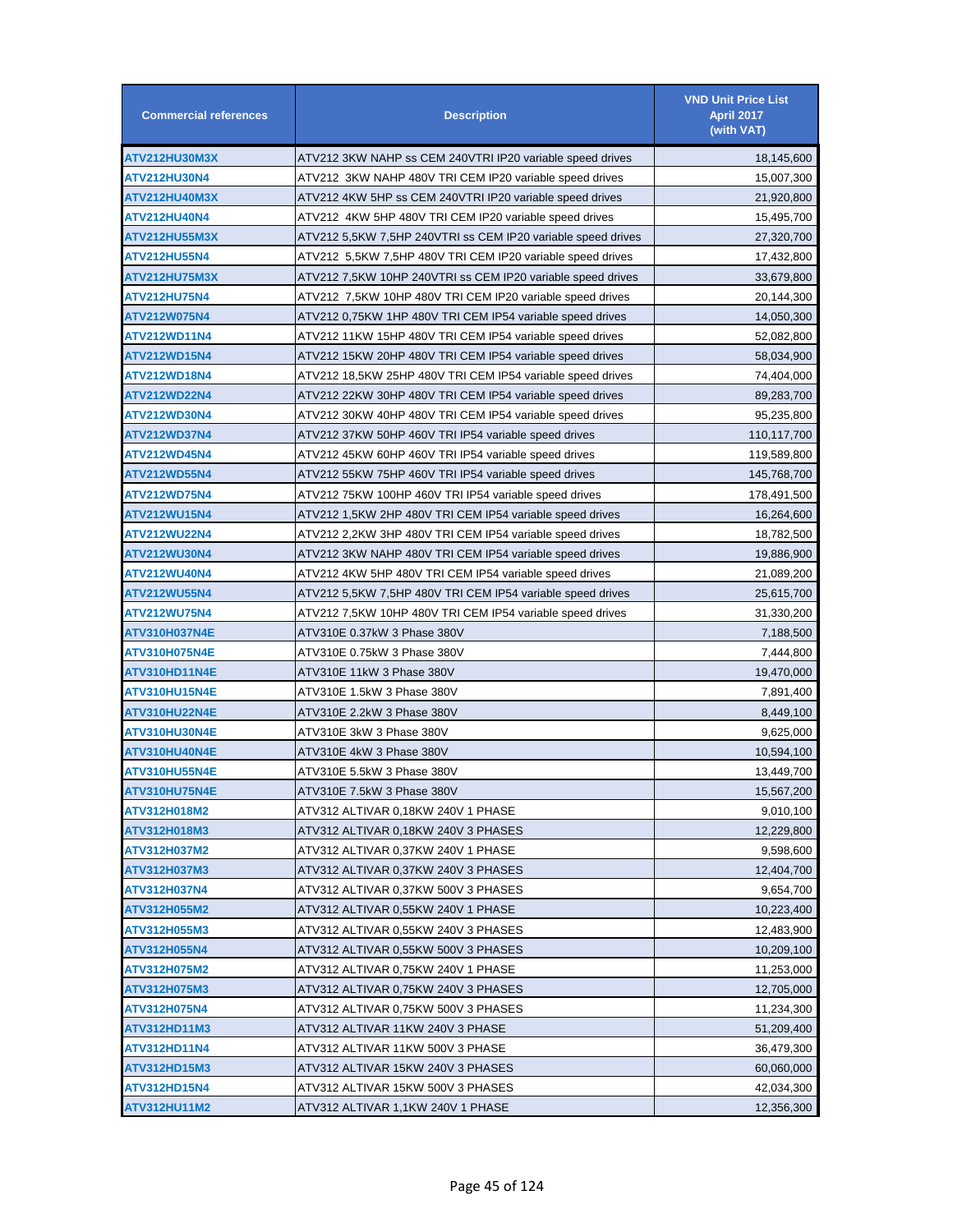| <b>Commercial references</b> | <b>Description</b>                       | <b>VND Unit Price List</b><br><b>April 2017</b><br>(with VAT) |
|------------------------------|------------------------------------------|---------------------------------------------------------------|
| ATV312HU11M3                 | ATV312 ALTIVAR 1,1KW 240V 3 PHASES       | 13,116,400                                                    |
| ATV312HU11N4                 | ATV312 ALTIVAR 1,1KW 500V 3 PHASES       | 11,700,700                                                    |
| <b>ATV312HU15M2</b>          | ATV312 ALTIVAR 1.5KW 240V 1 PHASE        | 14,562,900                                                    |
| ATV312HU15M3                 | ATV312 ALTIVAR 1,5KW 240V 3 PHASES       | 13,564,100                                                    |
| ATV312HU15N4                 | ATV312 ALTIVAR 1,5KW 500V 3 PHASES       | 11,907,500                                                    |
| ATV312HU22M2                 | ATV312 ALTIVAR 2,2KW 240V 1 PHASE        | 17,983,900                                                    |
| ATV312HU22M3                 | ATV312 ALTIVAR 2,2KW 240V 3 PHASES       | 16,322,900                                                    |
| <b>ATV312HU22N4</b>          | ATV312 ALTIVAR 2,2KW 500V 3 PHASES       | 14,153,700                                                    |
| ATV312HU30M3                 | ATV312 ALTIVAR 3KW 240V 3 PHASES         | 17,351,400                                                    |
| ATV312HU30N4                 | ATV312 ALTIVAR 3KW 500V 3 PHASES         | 15,143,700                                                    |
| ATV312HU40M3                 | ATV312 ALTIVAR 4KW 240V 3 PHASES         | 19,541,500                                                    |
| ATV312HU40N4                 | ATV312 ALTIVAR 4KW 500V 3 PHASES         | 17,416,300                                                    |
| ATV312HU55M3                 | ATV312 ALTIVAR 5,5KW 240V 3 PHASES       | 31,674,500                                                    |
| ATV312HU55N4                 | ATV312 ALTIVAR 5.5KW 500V 3 PHASES       | 22,169,400                                                    |
| ATV312HU75M3                 | ATV312 ALTIVAR 7,5KW 240V 3 PHASES       | 41,897,900                                                    |
| ATV312HU75N4                 | ATV312 ALTIVAR 7,5KW 500V 3 PHASES       | 28,512,000                                                    |
| ATV32H018M2                  | ATV32 200V 0.18 kw Variable Speed Drive  | 7,781,400                                                     |
| ATV32H037M2                  | ATV32 200V 0,37 kw Variable Speed Drive  | 8,289,600                                                     |
| ATV32H037N4                  | ATV32 400V 0,37 kw Variable Speed Drive  | 8,107,000                                                     |
| ATV32H055M2                  | ATV32 200V 0,55 kw Variable Speed Drive  | 8,828,600                                                     |
| ATV32H055N4                  | ATV32 400V 0,55 kw Variable Speed Drive  | 8,349,000                                                     |
| ATV32H075M2                  | ATV32 200V 0,75 kw Variable Speed Drive  | 9,718,500                                                     |
| ATV32H075N4                  | ATV32 400V 0,75 kw Variable Speed Drive  | 8,591,000                                                     |
| ATV32HD11N4                  | ATV32 400V 11kw Variable Speed Drive     | 24,926,000                                                    |
| ATV32HD15N4                  | ATV32 400V 15 kw Variable Speed Drive    | 30,008,000                                                    |
| ATV32HU11M2                  | ATV32 200V 1,1 kw Variable Speed Drive   | 10,671,100                                                    |
| ATV32HU11N4                  | ATV32 400V 1,1 kw Variable Speed Drive   | 8,712,000                                                     |
| ATV32HU15M2                  | ATV32 200V 1,5 kw Variable Speed Drive   | 12,577,400                                                    |
| ATV32HU15N4                  | ATV32 400V 1,5 kw Variable Speed Drive   | 8,833,000                                                     |
| <b>ATV32HU22M2</b>           | ATV32 200V 2,2 kw Variable Speed Drive   | 15,532,000                                                    |
| <b>ATV32HU22N4</b>           | ATV32 400V 2,2 kw Variable Speed Drive   | 10,406,000                                                    |
| ATV32HU30N4                  | ATV32 400V 3 kw Variable Speed Drive     | 11,253,000                                                    |
| ATV32HU40N4                  | ATV32 400V 4 kw Variable Speed Drive     | 12,947,000                                                    |
| <b>ATV32HU55N4</b>           | ATV32 400V 5,5 kw Variable Speed Drive   | 15,851,000                                                    |
| <b>ATV32HU75N4</b>           | ATV32 400V 7,5 kw Variable Speed Drive   | 18,997,000                                                    |
| <b>ATV630C11N4</b>           | ATV630 VSD, 400-480V, 3PH, 110kW, IP-21  | 194,920,000                                                   |
| <b>ATV630C11N4F</b>          | ATV630 IP21 110KW 400V/440               | 375,210,000                                                   |
| ATV630C13N4                  | ATV630 VSD, 400-480V, 3PH, 132kW, IP-21  | 228,470,000                                                   |
| <b>ATV630C13N4F</b>          | ATV630 IP21 IP21 132KW 400V/440          | 391,490,000                                                   |
| ATV630C16N4                  | ATV630 VSD, 400-480V, 3PH, 160kW, IP-21  | 269,610,000                                                   |
| <b>ATV630C16N4F</b>          | ATV630 IP21 IP21 160KW 400V/440          | 415,140,000                                                   |
| ATV630C20N4F                 | ATV630 IP21 IP21 200KW 400V/440          | 456,610,000                                                   |
| <b>ATV630C25N4F</b>          | ATV630 IP21 IP21 250KW 400V/440          | 545,270,000                                                   |
| ATV630C31N4F                 | ATV630 IP21 IP21 315KW 400V/440          | 715,550,000                                                   |
| ATV630D11M3                  | ATV630 VSD, 200-240V, 3PH, 11kW, IP-21   | 51,150,000                                                    |
| ATV630D11N4                  | ATV630 VSD, 400-480V, 3PH, 11kW, IP-21   | 39,380,000                                                    |
| ATV630D15M3                  | ATV630 VSD, 200-240V, 3PH,15kW, IP-21    | 63,250,000                                                    |
| <b>ATV630D15N4</b>           | ATV630 VSD, 400-480V, 3PH,15kW, IP-21    | 45,210,000                                                    |
| ATV630D18M3                  | ATV630 VSD, 200-240V, 3PH, 18.5kW, IP-21 | 60,720,000                                                    |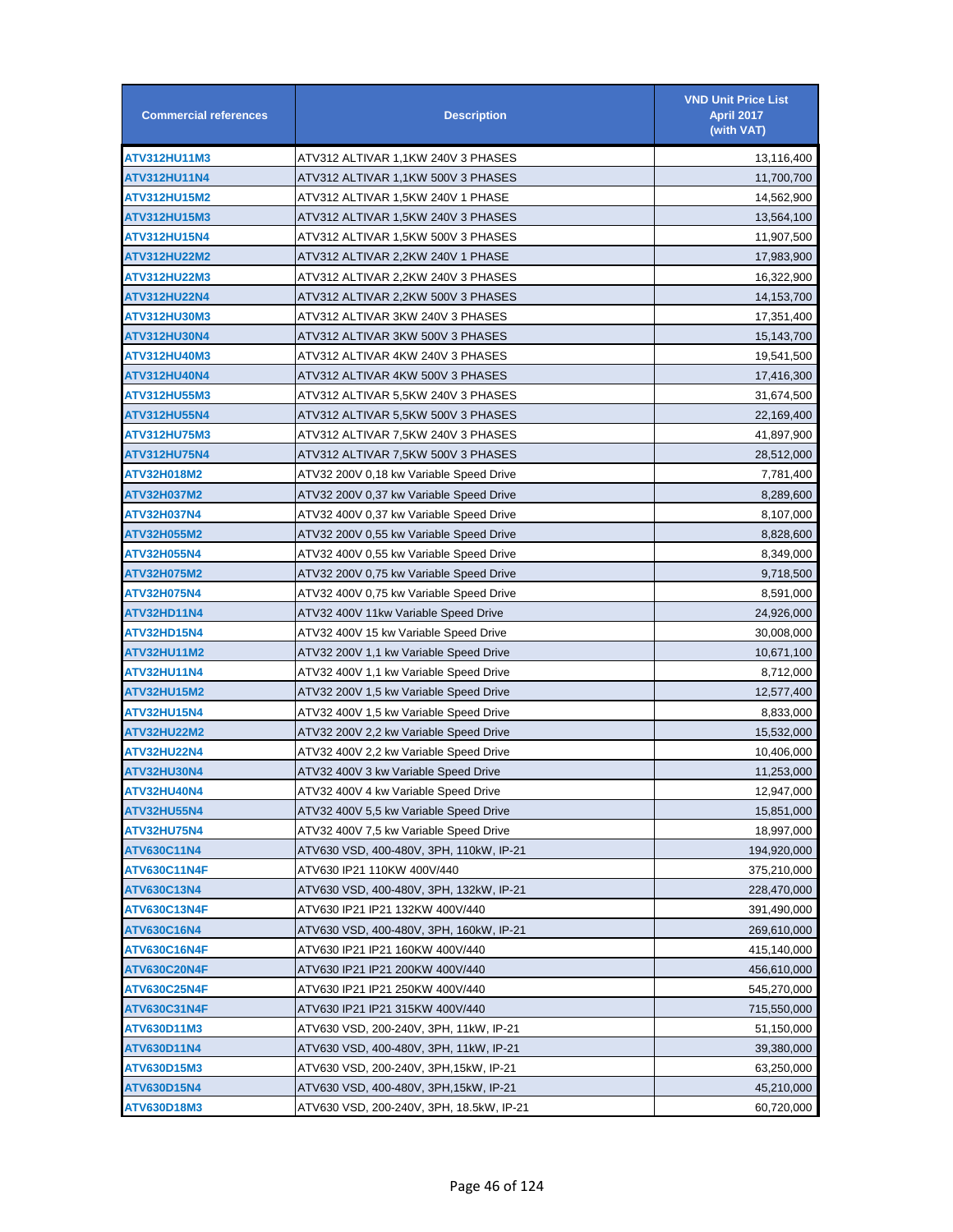| <b>Commercial references</b> | <b>Description</b>                       | <b>VND Unit Price List</b><br><b>April 2017</b><br>(with VAT) |
|------------------------------|------------------------------------------|---------------------------------------------------------------|
| <b>ATV630D18N4</b>           | ATV630 VSD, 400-480V, 3PH, 18.5kW, IP-21 | 50,600,000                                                    |
| ATV630D22M3                  | ATV630 VSD, 200-240V, 3PH, 22kW, IP-21   | 68,420,000                                                    |
| ATV630D22N4                  | ATV630 VSD, 400-480V, 3PH, 22kW, IP-21   | 56,980,000                                                    |
| ATV630D30M3                  | ATV630 VSD, 200-240V, 3PH, 30kW, IP-21   | 109,340,000                                                   |
| <b>ATV630D30N4</b>           | ATV630 VSD, 400-480V, 3PH, 30kW, IP-21   | 69,740,000                                                    |
| ATV630D37M3                  | ATV630 VSD, 200-240V, 3PH, 37kW, IP-21   | 118,030,000                                                   |
| ATV630D37N4                  | ATV630 VSD, 400-480V, 3PH, 37kW, IP-21   | 81,180,000                                                    |
| ATV630D45M3                  | ATV630 VSD, 200-240V, 3PH, 45kW, IP-21   | 142,560,000                                                   |
| <b>ATV630D45N4</b>           | ATV630 VSD, 400-480V, 3PH, 45kW, IP-21   | 94,050,000                                                    |
| ATV630D55M3                  | ATV630 VSD, 200-240V, 3PH, 55kW, IP-21   | 161,370,000                                                   |
| ATV630D55N4                  | ATV630 VSD, 400-480V, 3PH, 55kW, IP-21   | 112,420,000                                                   |
| ATV630D75M3                  | ATV630 VSD, 200-240V, 3PH, 75kW, IP-21   | 183,480,000                                                   |
| ATV630D75N4                  | ATV630 VSD, 400-480V, 3PH, 75kW, IP-21   | 125,070,000                                                   |
| ATV630D90N4                  | ATV630 VSD, 400-480V, 3PH, 90kW, IP-21   | 154,330,000                                                   |
| ATV630U07M3                  | ATV630 VSD, 200-240V, 3PH, 0.75kW, IP-21 | 28,710,000                                                    |
| ATV630U07N4                  | ATV630 VSD, 400-480V, 3PH, 0.75kW, IP-21 | 22,110,000                                                    |
| ATV630U15M3                  | ATV630 VSD, 200-240V, 3PH, 1.5kW, IP-21  | 30,140,000                                                    |
| ATV630U15N4                  | ATV630 VSD, 400-480V, 3PH, 1.5kW, IP-21  | 23,210,000                                                    |
| ATV630U22M3                  | ATV630 VSD, 200-240V, 3PH, 2.2kW, IP-21  | 31,790,000                                                    |
| ATV630U22N4                  | ATV630 VSD, 400-480V, 3PH, 2.2kW, IP-21  | 24,420,000                                                    |
| ATV630U30M3                  | ATV630 VSD, 200-240V, 3PH, 3.0kW, IP-21  | 33,990,000                                                    |
| ATV630U30N4                  | ATV630 VSD, 400-480V, 3PH, 3.0kW, IP-21  | 26,180,000                                                    |
| ATV630U40M3                  | ATV630 VSD, 200-240V, 3PH, 4.0kW, IP-21  | 35,860,000                                                    |
| ATV630U40N4                  | ATV630 VSD, 400-480V, 3PH, 4.0kW, IP-21  | 27,610,000                                                    |
| ATV630U55M3                  | ATV630 VSD, 200-240V, 3PH, 5.5kW, IP-21  | 38,720,000                                                    |
| ATV630U55N4                  | ATV630 VSD, 400-480V, 3PH, 5.5kW, IP-21  | 29,810,000                                                    |
| ATV630U75M3                  | ATV630 VSD, 200-240V, 3PH, 7.5kW, IP-21  | 40,480,000                                                    |
| ATV630U75N4                  | ATV630 VSD, 400-480V, 3PH, 7.5kW, IP-21  | 31,130,000                                                    |
| <b>ATV630C22N4</b>           | ATV630 VSD, 400-480V, 3PH, 220kW, IP-21  | 296,780,000                                                   |
| ATV630C25N4                  | ATV630 VSD, 400-480V, 3PH, 250kW, IP-21  | 338,030,000                                                   |
| ATV630C31N4                  | ATV630 VSD, 400-480V, 3PH, 315kW, IP-21  | 372,130,000                                                   |
| ATV71H037M3                  | ATV71 240V 0,37KW 0.5HP EMC W GRAPHIC TE | 22,304,700                                                    |
| <b>ATV71H075M3</b>           | ATV71 240V 0.75KW 1HP EMC W GRAPHIC TERM | 24, 161, 500                                                  |
| ATV71H075N4                  | ATV71 480V 0,75KW 1HP WITH GRAPHIC TERM. | 28,354,700                                                    |
| ATV71H075N4Z                 | ATV71, 3P 380VAC, 0.75KW                 | 24,941,400                                                    |
| ATV71HC11N4                  | ATV71 480V 110KW 150HP EMC W/GRAPHIC TE  | 289,282,400                                                   |
| ATV71HC13N4                  | ATV71 480V 132KW 200HP EMC WITH GRAPHIC  | 384,927,400                                                   |
| ATV71HC16N4                  | ATV71 480V 160KW 250HP EMC WITH GRAPHIC  | 509,324,200                                                   |
| ATV71HC20N4                  | ATV71 480V 200KW 300HP EMC WITH GRAPHIC  | 619,051,400                                                   |
| ATV71HC25N4                  | ATV71 480V 250KW 400HP EMC WITH GRAPHIC  | 736,994,500                                                   |
| ATV71HC28N4                  | ATV71 480V 280KW 450HP EMC WITH GRAPHIC  | 859,043,900                                                   |
| ATV71HC31N4                  | ATV71 480V 315KW 500HP EMC WITH GRAPHIC  | 979,919,600                                                   |
| ATV71HC40N4                  | ATV71 480V 400KW 600HP EMC WITH GRAPHIC  | 1,228,442,600                                                 |
| ATV71HC50N4                  | ATV71 480V 500KW 700HP EMC WITH GRAPHIC  | 1,584,178,200                                                 |
| ATV71HD11M3X                 | ATV71 240V 11KW 15HP W O EMC W GRAPHIC   | 69,309,900                                                    |
| ATV71HD11N4                  | ATV71 480V 11KW 15HP WITH GRAPHIC TERM.  | 53,916,500                                                    |
| ATV71HD11N4Z                 | ATV71 480V 11KW 15HP EMC W O GRAPHIC TER | 50,263,400                                                    |
| ATV71HD15M3X                 | ATV71 240V 15KW 20HP W O EMC W GRAPHIC   | 76,142,000                                                    |
| ATV71HD15N4                  | ATV71 480V 15KW 20HP WITH GRAPHIC KEYPAD | 71,836,600                                                    |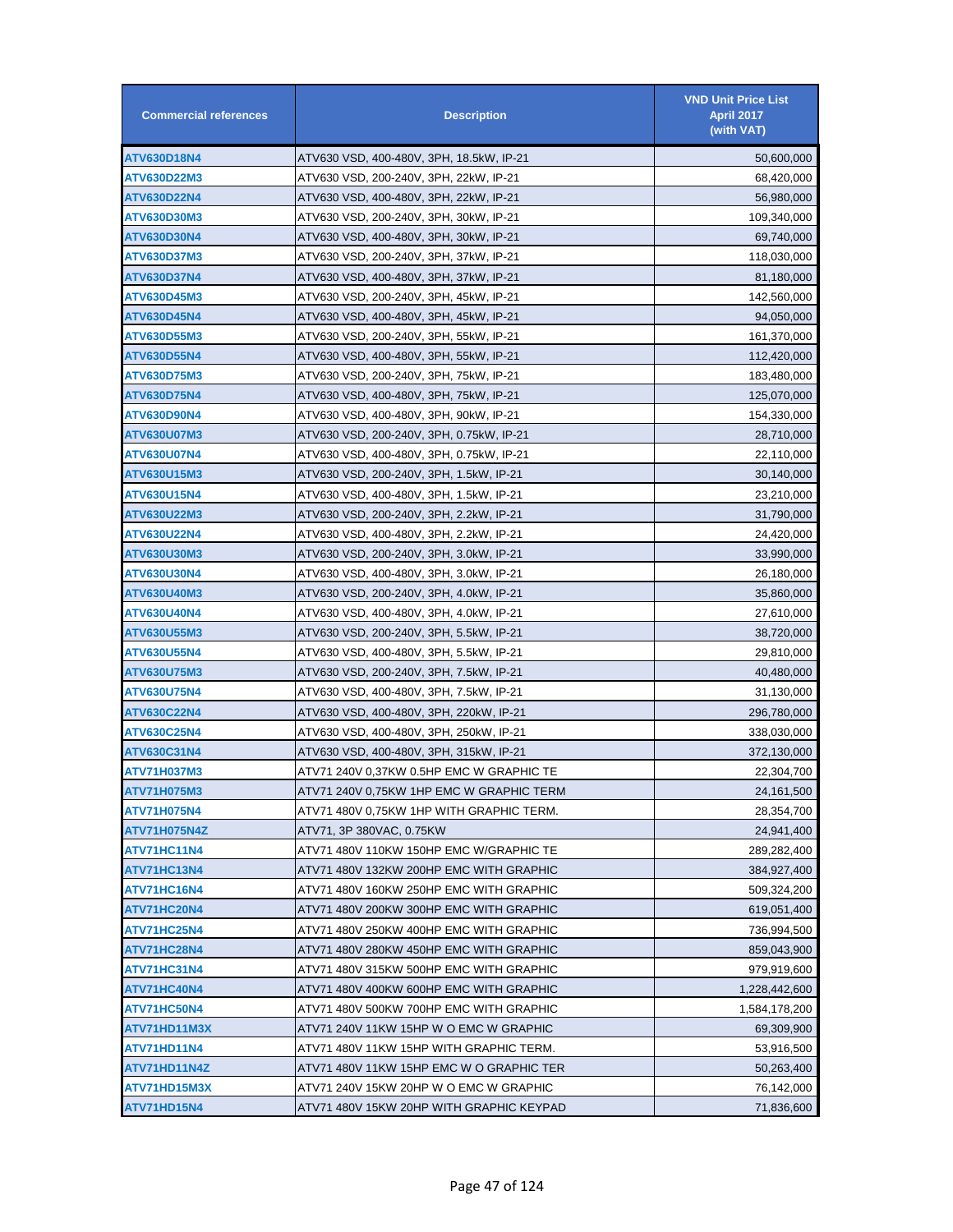| <b>Commercial references</b> | <b>Description</b>                              | <b>VND Unit Price List</b><br><b>April 2017</b><br>(with VAT) |
|------------------------------|-------------------------------------------------|---------------------------------------------------------------|
| ATV71HD15N4Z                 | ATV71 480V 15KW 20HP EMC WO GRAPHIC TERM        | 68,183,500                                                    |
| ATV71HD18M3X                 | ATV71 240V 18,5KW 25HP W O EMC W GRAPHIC        | 105,058,800                                                   |
| ATV71HD18N4                  | ATV71 480V 18,5KW 25HP WITH GRAPHIC TER         | 74,730,700                                                    |
| ATV71HD18N4Z                 | ATV71 480V 18,5KW 25HP EMC WO GRAPHIC TE        | 71,076,500                                                    |
| ATV71HD22M3X                 | ATV71 240V 22KW 30HP W O EMC W GRAPHIC T        | 132,184,800                                                   |
| ATV71HD22N4                  | ATV71 480V 22KW 30HP EMC WITH GRAPHIC T         | 82,440,600                                                    |
| ATV71HD22N4Z                 | ATV71 480V 22KW 30HP EMC WO GRAPHIC TERM        | 78,787,500                                                    |
| ATV71HD30M3X                 | ATV71 240V 30KW 40HP W O EMC W GRAPHIC T        | 156,670,800                                                   |
| ATV71HD30N4                  | ATV71 480V 30KW 40HP WITH GRAPHIC TERM.         | 103,856,500                                                   |
| ATV71HD30N4Z                 | ATV71 480V 30KW 40HP EMC WO GRAPHIC TERM        | 100,203,400                                                   |
| ATV71HD37M3X                 | ATV71 240V 37KW 50HP W O EMC W GRAPHIC T        | 189,172,500                                                   |
| ATV71HD37N4                  | ATV71 480V 37KW 50HP EMC WITH GRAPHIC TE        | 116,946,500                                                   |
| ATV71HD37N4Z                 | ATV71 480V 37KW 50HP EMC WO GRAPHIC TERM        | 113,293,400                                                   |
| ATV71HD45M3X                 | ATV71 240V 45KW 60HP W O EMC W GRAPHIC T        | 214,277,800                                                   |
| ATV71HD45N4                  | ATV71 480V 45KW 60HP EMC WITH GRAPHIC TE        | 132,148,500                                                   |
| ATV71HD45N4Z                 | ATV71 480V 45KW 60HP EMC WO GRAPHIC TERM        | 128,494,300                                                   |
| ATV71HD55M3X                 | ATV71 240V 55KW 75HP W O EMC WITH GRAPHI        | 263,814,100                                                   |
| ATV71HD55N4                  | ATV71 480V 55KW 75HP WITH GRAPHIC TERM.         | 167,990,900                                                   |
| ATV71HD55N4Z                 | ATV71 480V 55KW 75HP EMC WO GRAPHIC TERM        | 164,337,800                                                   |
| ATV71HD75M3X                 | ATV71 240V 75KW 100HP W O EMC WITH GRAPH        | 312,471,500                                                   |
| ATV71HD75N4                  | ATV71 480V 75KW 100HP WITH GRAPHIC TERM.        | 198,601,700                                                   |
| ATV71HD75N4Z                 | ATV71 480V 75KW 100HP EMC WO GRAPHIC TER        | 194,947,500                                                   |
| ATV71HD90N4                  | ATV71 480V 90KW 125HP EMC WITH GRAPHIC T        | 255,306,700                                                   |
| <b>ATV71HU15M3</b>           | ATV71 240V 1,5KW 2HP EMC W GRAPHIC TERM.        | 28,268,900                                                    |
| ATV71HU15N4                  | ATV71 480V 1,5KW 2HP WITH GRAPHIC TERM.         | 32,890,000                                                    |
| ATV71HU15N4Z                 | ATV71 480V 1,5KW 2HP EMC W O GRAPHIC TE         | 29,518,500                                                    |
| ATV71HU22M3                  | ATV71 240V 2,2KW 3HP EMC W GRAPHIC TERM.        | 33,960,300                                                    |
| ATV71HU22N4                  | ATV71 480V 2.2KW 3HP WITH GRAPHIC TERM.         | 33,783,200                                                    |
| ATV71HU22N4Z                 | ATV71 480V 2,2KW 3HP EMC W O GRAPHIC TE         | 30,420,500                                                    |
| ATV71HU30M3                  | ATV71, 3P 220VAC, 3KW                           | 36,657,500                                                    |
| ATV71HU30N4                  | ATV71 480V 3KW WITH GRAPHIC TERM.               | 36,956,700                                                    |
| ATV71HU30N4Z                 | ATV71 480V 3KW EMC WO GRAPHIC TERM.             | 33,625,900                                                    |
| ATV71HU40M3                  | ATV71 240V 4KW 5HP EMC W GRAPHIC TERM.          | 37,019,400                                                    |
| ATV71HU40N4                  | ATV71 480V 4KW 5HP WITH GRAPHIC TERM.           | 37,809,200                                                    |
| ATV71HU40N4Z                 | ATV71 480V 4KW 5HP EMC WO GRAPHIC TERM.         | 34,487,200                                                    |
| ATV71HU55M3                  | ATV71 240V 5,5KW 7.5HP EMC W GRAPHIC TER        | 46,444,200                                                    |
| <b>ATV71HU55N4</b>           | ATV71 480V 5,5KW 7.5HP WITH E08-01-05           | 42,675,600                                                    |
| ATV71HU55N4Z                 | ATV71 480V 5,5KW 7.5HP EMC W O GRAPHIC          | 38,644,100                                                    |
| ATV71HU75M3                  | ATV71 240V 7,5KW 10HP EMC W GRAPHIC TERM        | 54,358,700                                                    |
| ATV71HU75N4                  | ATV71 480V 7,5KW 10HP WITH GRAPHIC TERM         | 44,137,500                                                    |
| ATV71HU75N4Z                 | ATV71 480V 7,5KW 10HP EMC W O GRAPHIC T         | 40,484,400                                                    |
| <b>ATV930C11N4C</b>          | ATV930 IP00 110KW 400V/480V W/O BRAKING CHOPPER | 202,510,000                                                   |
| ATV930C11N4F                 | ATV930 IP21 110KW 400V/480V                     | 401,610,000                                                   |
| <b>ATV930C13N4C</b>          | ATV930 IP00 132KW 400V/480V W/O BRAKING CHOPPER | 242,660,000                                                   |
| <b>ATV930C13N4F</b>          | ATV930 IP21 132KW 400V/480V                     | 418,880,000                                                   |
| <b>ATV930C16N4C</b>          | ATV930 IP00 160KW 400V/480V W/O BRAKING CHOPPER | 290,510,000                                                   |
| <b>ATV930C16N4F</b>          | ATV930 IP21 160KW 400V/480V                     | 444,180,000                                                   |
| ATV930C20N4F                 | ATV930 IP21 200KW 400V/480V                     | 610,720,000                                                   |
| <b>ATV930C25N4F</b>          | ATV930 IP21 250KW 400V/480V                     | 715,660,000                                                   |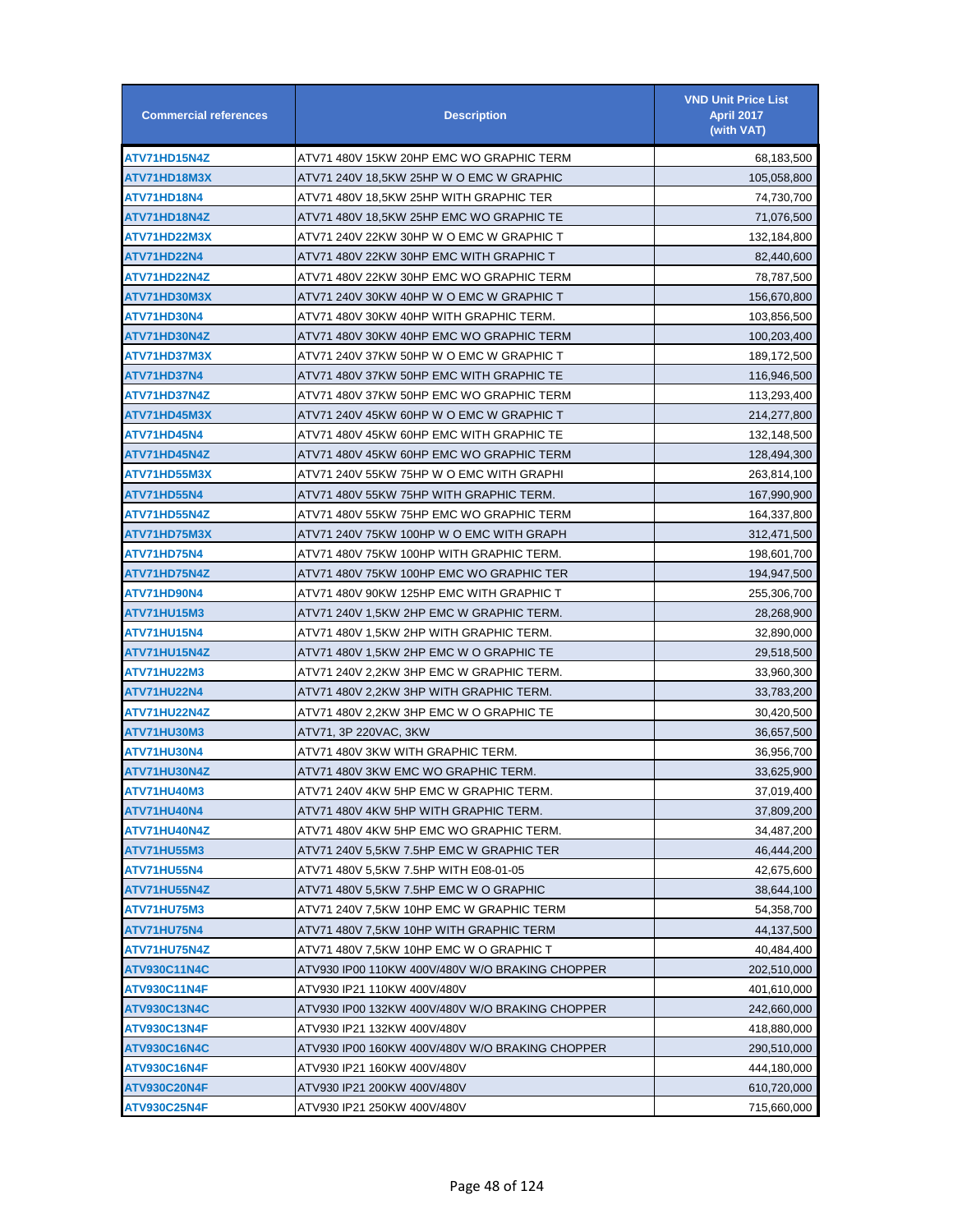| <b>Commercial references</b> | <b>Description</b>                                                        | <b>VND Unit Price List</b><br><b>April 2017</b><br>(with VAT) |
|------------------------------|---------------------------------------------------------------------------|---------------------------------------------------------------|
| <b>ATV930C31N4F</b>          | ATV930 IP21 315KW 400V/480V                                               | 873,620,000                                                   |
| ATV930D11M3                  | ATV930 IP21 11KW 200V/240V                                                | 60,390,000                                                    |
| ATV930D11N4                  | ATV930 IP21 11KW 400V/480V                                                | 46,420,000                                                    |
| ATV930D15M3                  | ATV930 IP21 15KW 200V/240V                                                | 71,500,000                                                    |
| ATV930D15N4                  | ATV930 IP21 15KW 400V/480V                                                | 55,000,000                                                    |
| ATV930D18M3                  | ATV930 IP21 18,5KW 200V/240V                                              | 79,530,000                                                    |
| <b>ATV930D18N4</b>           | ATV930 IP21 18,5KW 400V/480V                                              | 61,160,000                                                    |
| ATV930D22M3                  | ATV930 IP21 22KW 200V/240V                                                | 87,340,000                                                    |
| <b>ATV930D22N4</b>           | ATV930 IP21 22KW 400V/480V                                                | 67,210,000                                                    |
| ATV930D30M3                  | ATV930 IP21 30KW 200V/240V                                                | 120,230,000                                                   |
| <b>ATV930D30M3C</b>          | ATV930 IP21 30KW 200V/240V W/O BRAKING CHOPPER                            | 108,240,000                                                   |
| ATV930D30N4                  | ATV930 IP21 30KW 400V/480V                                                | 75,130,000                                                    |
| ATV930D37M3                  | ATV930 IP21 37KW 200V/240V                                                | 134,200,000                                                   |
| <b>ATV930D37M3C</b>          | ATV930 IP21 37KW 200V/240V W/O BRAKING CHOPPER                            | 120,780,000                                                   |
| <b>ATV930D37N4</b>           | ATV930 IP21 37KW 400V/480V                                                | 89,430,000                                                    |
| ATV930D45M3                  | ATV930 IP21 45KW 200V/240V                                                | 168,630,000                                                   |
| ATV930D45M3C                 | ATV930 IP21 45KW 200V/240V W/O BRAKING CHOPPER                            | 134,860,000                                                   |
| ATV930D45N4                  | ATV930 IP21 45KW 400V/480V                                                | 105,380,000                                                   |
| ATV930D55M3C                 | ATV930 IP00 55KW 200V/240V W/O BRAKING CHOPPER                            | 215,820,000                                                   |
| ATV930D55N4                  | ATV930 IP21 55KW 400V/480V                                                | 126,940,000                                                   |
| <b>ATV930D55N4C</b>          | ATV930 IP21 55KW 400V/480V W/O BRAKING CHOPPER                            | 118,580,000                                                   |
| <b>ATV930D75M3C</b>          | ATV930 IP00 75KW 200V/240V W/O BRAKING CHOPPER                            | 226,380,000                                                   |
| ATV930D75N4                  | ATV930 IP21 75KW 400V/480V                                                | 141,460,000                                                   |
| <b>ATV930D75N4C</b>          | ATV930 IP21 75KW 400V/480V W/O BRAKING CHOPPER                            | 128,040,000                                                   |
| ATV930D90N4                  | ATV930 IP21 90KW 400V/480V                                                | 162,250,000                                                   |
| <b>ATV930D90N4C</b>          | ATV930 IP21 90KW 400V/480V W/O BRAKING CHOPPER                            | 147,510,000                                                   |
| ATV930U07M3                  | ATV930 IP21 0,75KW 200V/240V                                              | 39,270,000                                                    |
| ATV930U07N4                  | ATV930 IP21 0,75KW 400V/480V                                              | 28,050,000                                                    |
| ATV930U15M3                  | ATV930 IP21 1,5KW 200V/240V                                               | 41,470,000                                                    |
| ATV930U15N4                  | ATV930 IP21 1,5KW 400V/480V                                               | 29,590,000                                                    |
| ATV930U22M3                  | ATV930 IP21 2,2KW 200V/240V                                               | 43,560,000                                                    |
| ATV930U22N4                  | ATV930 IP21 2.2KW 400V/480V                                               | 31,130,000                                                    |
| ATV930U30M3                  | ATV930 IP21 3KW 200V/240V                                                 | 44,990,000                                                    |
| ATV930U30N4                  | ATV930 IP21 3KW 400V/480V                                                 | 32,120,000                                                    |
| ATV930U40M3                  | ATV930 IP21 4KW 200V/240V                                                 | 46,860,000                                                    |
| ATV930U40N4                  | ATV930 IP21 4KW 400V/480V                                                 | 33,440,000                                                    |
| ATV930U55M3                  | ATV930 IP21 5,5KW 200V/240V                                               | 49,720,000                                                    |
| ATV930U55N4                  | ATV930 IP21 5,5KW 400V/480V                                               | 35,530,000                                                    |
| ATV930U75M3                  | ATV930 IP21 7,5KW 200V/240V                                               | 55,330,000                                                    |
| ATV930U75N4                  | ATV930 IP21 7,5KW 400V/480V                                               | 39,490,000                                                    |
| <b>ATV930C22N4C</b>          | ATV930 VSD, 400-480V, 3PH, 220kW, IP-21 W/O BRAKING CHOPPI                | 341,990,000                                                   |
| ATV930C22N4                  | ATV930 VSD, 400-480V, 3PH, 220kW, IP-21                                   | 376,200,000                                                   |
| <b>ATV930C25N4C</b>          | ATV930 VSD, 400-480V, 3PH, 220kW, IP-21 W/O BRAKING CHOPPI                | 400,180,000                                                   |
| <b>ATV930C31N4C</b>          | ATV930 VSD, 400-480V, 3PH, 220kW, IP-21 W/O BRAKING CHOPPI                | 460,240,000                                                   |
| <b>SR2A101BD</b>             | 10 I/O, 24Vdc, 6 inputs, 4 relay outputs, without clock                   | 2,687,300                                                     |
| SR2A101FU                    | 10 I/O, 120-240Vac, 6 inputs, 4 relay outputs, without clock              | 2,763,200                                                     |
| SR2A201FU                    | 20 I/O, 120-240Vac, 12 inputs, 8 relay outputs, without clock             | 4,120,600                                                     |
| <b>SR2B121BD</b>             | 12 I/O, 24Vdc, 8 inputs (including 4 analog), 4 relay outputs, with clock | 2,943,600                                                     |
| <b>SR2B121FU</b>             | 12 I/O, 120-240Vac, 8 inputs, 4 relay outputs, with clock                 | 2,994,200                                                     |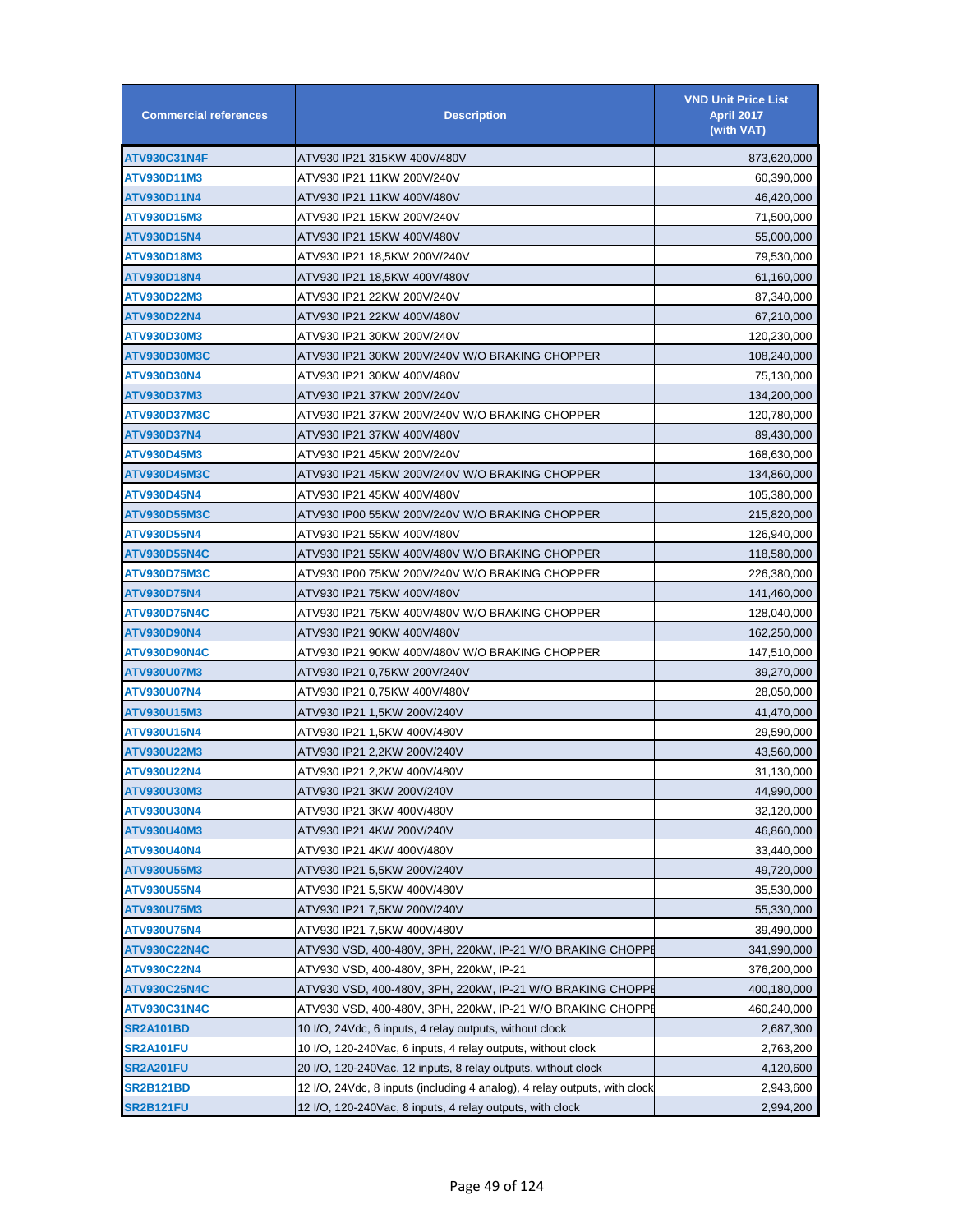| <b>Commercial references</b> | <b>Description</b>                                                          | <b>VND Unit Price List</b><br>April 2017<br>(with VAT) |
|------------------------------|-----------------------------------------------------------------------------|--------------------------------------------------------|
| <b>SR2B121JD</b>             | 12 I/O, 12Vdc, 8 inputs (including 4 analog), 4 relay outputs, with clock   | 3,122,900                                              |
| <b>SR2B201FU</b>             | 20 I/O, 120-240Vac, 12 inputs, 8 relay outputs, with clock                  | 4,351,600                                              |
| <b>SR2B202BD</b>             | 20 I/O, 24Vdc, 12 inputs(including analog), 8 transistor outputs, with cl   | 4,197,600                                              |
| <b>SR2CBL01</b>              | Programming cable for Zelio, RS232                                          | 1,991,000                                              |
| SR2COM01                     | Zelio Logic Communication Module                                            | 3,686,100                                              |
| <b>SR2D101FU</b>             | 10 I/O, 120-240 Vac, 6 inputs, 4 relay outputs, without clock               | 2,406,800                                              |
| <b>SR2D201FU</b>             | 20 I/O, 120-240Vac, 12 inputs, 8 relay outputs, without clock               | 3,711,400                                              |
| SR2E121BD                    | 12 I/O, 24Vdc, 8 inputs (4 analogs), 4 relay outputs, with clock            | 2,482,700                                              |
| SR2E121FU                    | 12 I/O, 120-240Vac, 8 inputs, 4 relay outputs, with clock                   | 2,560,800                                              |
| SR2E201BD                    | 20 I/O, 24Vdc, 12 inputs (including analog), 8 relay outputs, with clock    | 3,711,400                                              |
| <b>SR2E201FU</b>             | 20 I/O, 120-240Vac, 12 inputs, 8 relay outputs, with clock                  | 3,813,700                                              |
| <b>SR2USB01</b>              | Programming cable for Zelio, USB port                                       | 2,651,000                                              |
| SR3B101B                     | 10 I/O, 24Vac, 6 inputs, 4 relay outputs, with clock                        | 2,967,800                                              |
| SR3B101BD                    | 10 I/O, 24Vdc, 6 inputs (including 4 analog), 4 relay outputs, with clock   | 2,967,800                                              |
| SR3B101FU                    | 10 I/O, 120-240Vac, 6 inputs, 4 relay outputs, with clock                   | 3,071,200                                              |
| SR3B102BD                    | 10 I/O, 24Vdc, 6 inputs (including 4 analog), 4 transistor outputs, with of | 2,967,800                                              |
| SR3B261B                     | 26 I/O, 24Vac, 16 inputs, 10 relay outputs, with clock                      | 5,401,000                                              |
| SR3B261BD                    | 26 I/O, 24Vdc, 16 inputs (including 6 analog), 10 relay outputs, with clo   | 5,170,000                                              |
| SR3B261FU                    | 26 I/O, 100-240Vac, 16 inputs, 10 relay outputs, with clock                 | 5,324,000                                              |
| <b>SR3B261JD</b>             | 26 I/O, 12Vdc, 16 inputs (including 6 analog), 10 relay outputs, with clo   | 5,399,900                                              |
| SR3B262BD                    | 26 I/O, 24Vdc, 16 inputs (including 6 analog), 10 transistor outputs, wit   | 4,965,400                                              |
| <b>SR3MBU01BD</b>            | SR3 ModBus Slave Communications Module, with 24 VDC version on              | 3,663,000                                              |
| SR3XT101BD                   | 10 pt Digital, 24Vdc, 6 inputs, 4 relay outputs                             | 1,460,800                                              |
| <b>SR3XT101FU</b>            | 10 pt Digital, 120-240Vac, 6 inputs, 4 relay outputs                        | 1,461,900                                              |
| <b>SR3XT101JD</b>            | 10 pt Digital, 12Vdc, 6 inputs, 4 relay outputs                             | 1,487,200                                              |
| SR3XT141BD                   | 14 pt Digital, 24Vdc, 8 inputs, 6 relay outputs                             | 1,982,200                                              |
| SR3XT141FU                   | 14 pt Digital, 120-240Vac, 8 inputs, 6 relay outputs                        | 1,982,200                                              |
| SR3XT43BD                    | 14 pt Analog, 12Vdc, 8 inputs, 6 relay outputs                              | 3,105,300                                              |
| SR3XT61B                     | 6 pt Digital, 24Vac, 4 inputs, 2 relay outputs                              | 1,120,900                                              |
| SR3XT61BD                    | 6 pt Digital, 24Vdc, 4 inputs, 2 relay outputs                              | 1,095,600                                              |
| <b>SR3XT61FU</b>             | 6 pt Digital, 120-240Vac, 4 inputs, 2 relay outputs                         | 1,095,600                                              |
| <b>TM100C16R</b>             | Contr. M100 16I/O 220VACRelay outputs                                       | 3,118,500                                              |
| <b>TM100C24R</b>             | Contr. M100 24I/O 220VACRelay outputs                                       | 3,741,100                                              |
| <b>TM100C40R</b>             | Contr. M100 40I/O 220VACRelay outputs                                       | 4,988,500                                              |
| TM221C16R                    | CONTROLLER M221-16IO RELAY COMPACT                                          | 5,611,100                                              |
| <b>TM221C16T</b>             | CONTROLLER M221-16IO TR.SOURCE COMPACT                                      | 5,687,000                                              |
| <b>TM221C16U</b>             | CONTROLLER M221-16IO TR.SINK COMPACT                                        | 5,687,000                                              |
| TM221C24R                    | CONTROLLER M221-24IO RELAY COMPACT                                          | 6,121,500                                              |
| TM221C24T                    | CONTROLLER M221-24IO TR.SOURCE COMPACT                                      | 6,183,100                                              |
| <b>TM221C24U</b>             | CONTROLLER M221-24IO TR.SINK COMPACT                                        | 6,183,100                                              |
| <b>TM221C40R</b>             | CONTROLLER M221-40IO RELAY COMPACT                                          | 8,162,000                                              |
| <b>TM221C40T</b>             | CONTROLLER M221-40IO TR.SOURCE COMPACT                                      | 8,244,500                                              |
| <b>TM221C40U</b>             | CONTROLLER M221-40IO TR.SINK COMPACT                                        | 8,244,500                                              |
| <b>TM221CE16R</b>            | CONTROLLER M221-16IO RELAY ETHERNET COMPACT                                 | 5,782,700                                              |
| <b>TM221CE16T</b>            | CONTROLLER M221-16IO TR.SOURCE ETHERNET COMPACT                             | 5,841,000                                              |
| <b>TM221CE16U</b>            | CONTROLLER M221-16IO TR.SINK ETHERNET COMPACT                               | 5,839,900                                              |
| <b>TM221CE24R</b>            | CONTROLLER M221-24IO RELAY ETHERNET COMPACT                                 | 6,801,300                                              |
| <b>TM221CE24T</b>            | CONTROLLER M221-24IO TR.SOURCE ETHERNET COMPACT                             | 6,870,600                                              |
| <b>TM221CE24U</b>            | CONTROLLER M221-24IO TR.SINK ETHERNET COMPACT                               | 6,869,500                                              |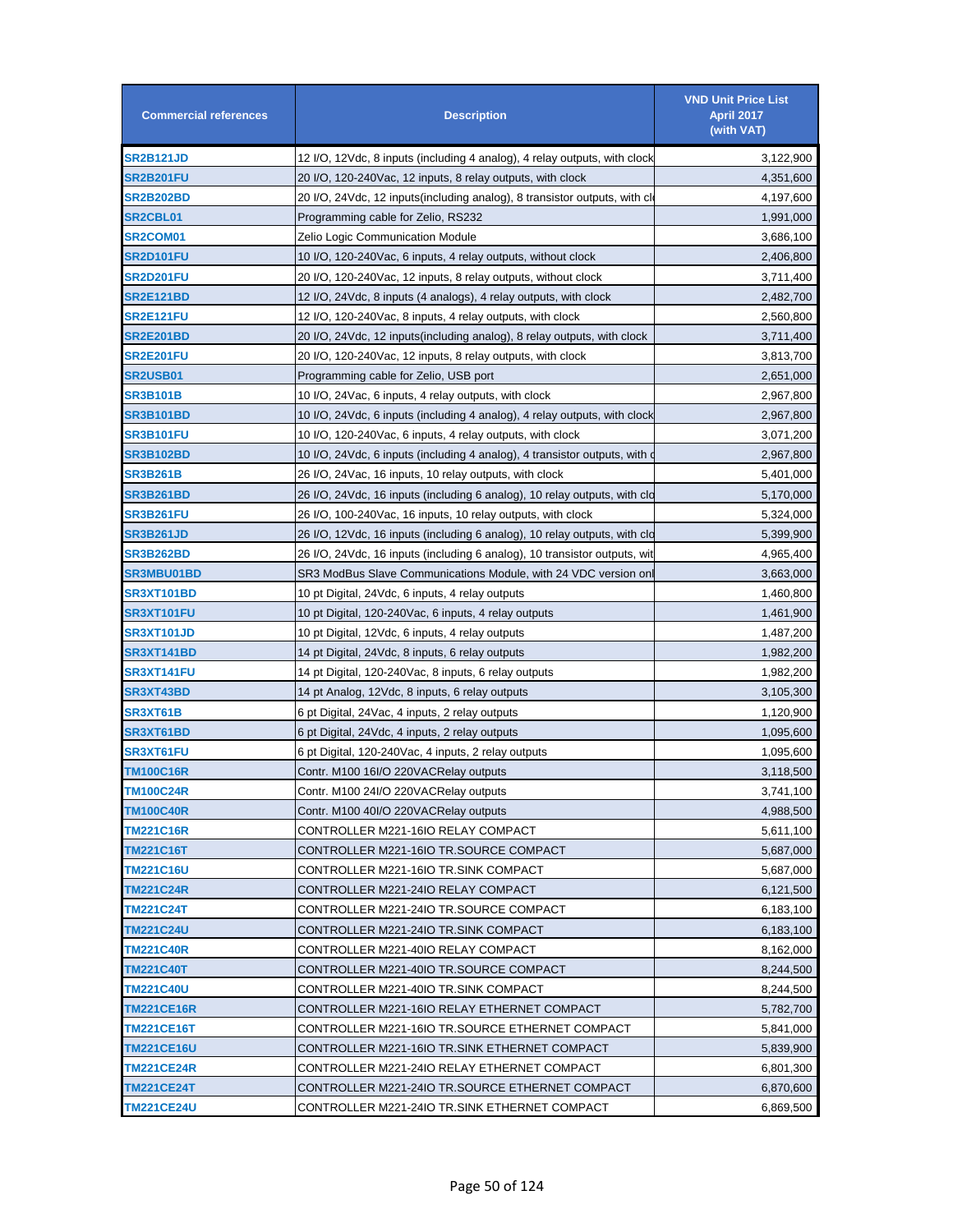| <b>Commercial references</b> | <b>Description</b>                                | <b>VND Unit Price List</b><br><b>April 2017</b><br>(with VAT) |
|------------------------------|---------------------------------------------------|---------------------------------------------------------------|
| <b>TM221CE40R</b>            | CONTROLLER M221-40IO RELAY ETHERNET COMPACT       | 8,844,000                                                     |
| <b>TM221CE40T</b>            | CONTROLLER M221-40IO TR.SOURCE ETHERNET COMPACT   | 8,932,000                                                     |
| <b>TM221CE40U</b>            | CONTROLLER M221-40IO TR.SINK ETHERNET COMPACT     | 8,932,000                                                     |
| TM221M16R                    | CONTROLLER M221-16IO RELAY MODULAR                | 6,044,500                                                     |
| TM221M16RG                   | CONTROLLER M221-16IO RELAY SPRING MODULAR         | 6,044,500                                                     |
| TM221M16T                    | CONTROLLER M221-24IO TR.SOURCE MODULAR            | 6,044,500                                                     |
| <b>TM221M16TG</b>            | CONTROLLER M221-24IO TR.SOURCE SPRING MODULAR     | 6,044,500                                                     |
| TM221M16U                    | CONTROLLER M221-24IO TR.SINK MODULAR              | 6,105,000                                                     |
| <b>TM221M16UG</b>            | CONTROLLER M221-24IO TR.SINK SPRING MODULAR       | 6,105,000                                                     |
| <b>TM221M32TK</b>            | CONTROLLER M221-32IO TR.SOURCE MODULAR            | 6,715,500                                                     |
| TM221M32UK                   | CONTROLLER M221-32IO TR.SINK MODULAR              | 6,783,700                                                     |
| <b>TM221ME16R</b>            | CONTROLLER M221-16IO RELAY ETHERNET MODULAR       | 6,715,500                                                     |
| <b>TM221ME16RG</b>           | CONTROLLER M221-16IO RELAY ETH SPRING MODULAR     | 6,715,500                                                     |
| TM221ME16T                   | CONTROLLER M221-24IO TR.SOURCE ETH MODULAR        | 6,716,600                                                     |
| <b>TM221ME16TG</b>           | CONTROLLER M221-24IO TR.SOURCE ETH SPRING MODULAR | 6,715,500                                                     |
| <b>TM221ME16U</b>            | CONTROLLER M221-24IO TR.SINK ETH MODULAR          | 6,783,700                                                     |
| <b>TM221ME16UG</b>           | CONTROLLER M221-24IO TR.SINK ETH SPRING MODULAR   | 6,783,700                                                     |
| TM221ME32TK                  | CONTROLLER M221-32IO TR.SOURCE ETH MODULAR        | 7,386,500                                                     |
| <b>TM221ME32UK</b>           | CONTROLLER M221-32IO TR.SINK ETH MODULAR          | 7,462,400                                                     |
| TM241C24R                    | CONTROLLER M241-24IO RELAY                        | 10,139,800                                                    |
| TM241C24T                    | CONTROLLER M241-24IO TR.SOURCE                    | 10,235,500                                                    |
| <b>TM241C24U</b>             | CONTROLLER M241-24IO TR.SINK                      | 10,235,500                                                    |
| <b>TM241C40R</b>             | CONTROLLER M241-40IO RELAY                        | 11,401,500                                                    |
| <b>TM241C40T</b>             | CONTROLLER M241-40IO TR.SOURCE                    | 11,474,100                                                    |
| <b>TM241C40U</b>             | CONTROLLER M241-40IO TR.SINK                      | 11,474,100                                                    |
| <b>TM241C60R</b>             | CONTROLLER M241-60IO RELAY                        | 14,380,300                                                    |
| <b>TM241C60T</b>             | CONTROLLER M241-60IO TR.SOURCE                    | 14,426,500                                                    |
| <b>TM241C60U</b>             | CONTROLLER M241-60IO TR.SINK                      | 14,426,500                                                    |
| <b>TM241CE24R</b>            | CONTROLLER M241-24IO RELAY ETHERNET               | 10,340,000                                                    |
| <b>TM241CE24T</b>            | CONTROLLER M241-24IO TR.SOURCE ETHERNET           | 10,456,600                                                    |
| <b>TM241CE24U</b>            | CONTROLLER M241-24IO TR.SINK ETHERNET             | 10,456,600                                                    |
| <b>TM241CE40R</b>            | CONTROLLER M241-40IO RELAY ETHERNET               | 12,277,100                                                    |
| <b>TM241CE40T</b>            | CONTROLLER M241-40IO TR.SOURCE ETHERNET           | 12,349,700                                                    |
| <b>TM241CE40U</b>            | CONTROLLER M241-40IO TR.SINK ETHERNET             | 12,349,700                                                    |
| <b>TM241CE60R</b>            | CONTROLLER M241-60IO RELAY ETHERNET               | 15,386,800                                                    |
| <b>TM241CE60T</b>            | CONTROLLER M241-60IO TR.SOURCE ETHERNET           | 15,458,300                                                    |
| <b>TM241CE60U</b>            | CONTROLLER M241-60IO TR.SINK ETHERNET             | 15,458,300                                                    |
| TM241CEC24R                  | CONTROLLER M241-24IO RELAY ETHERNET CAN MASTER    | 13,007,500                                                    |
| TM241CEC24T                  | CONTROLLER M241-24IO TR.SOURCE ETH. CAN MASTER    | 13,007,500                                                    |
| <b>TM241CEC24U</b>           | CONTROLLER M241-24IO TR.SINK ETH.CAN MASTER       | 13,007,500                                                    |
| TM251MESC                    | CONTROLLER M251-ETHERNET+CAN                      | 9,532,600                                                     |
| <b>TM251MESE</b>             | CONTROLLER M251-2XETHERNET                        | 9,595,300                                                     |
| TM3AI2H                      | MODULE TM3-2 ANALOG INPUTS HIGH RES.              | 3,894,000                                                     |
| TM3AI2HG                     | MODULE TM3-2 ANALOG INPUTS HIGH RES. SPRING       | 3,892,900                                                     |
| TM3AI4                       | MODULE TM3-4 ANALOG INPUTS                        | 3,834,600                                                     |
| TM3AI4G                      | MODULE TM3-4 ANALOG INPUTS SPRING                 | 3,833,500                                                     |
| TM3AI8                       | MODULE TM3-8 ANALOG INPUTS                        | 4,717,900                                                     |
| TM3AI8G                      | MODULE TM3-8 ANALOG INPUTS SPRING                 | 4,717,900                                                     |
| TM3AM6                       | MODULE TM3-4 ANALOG OUT. 2 ANALOG IN.             | 5,308,600                                                     |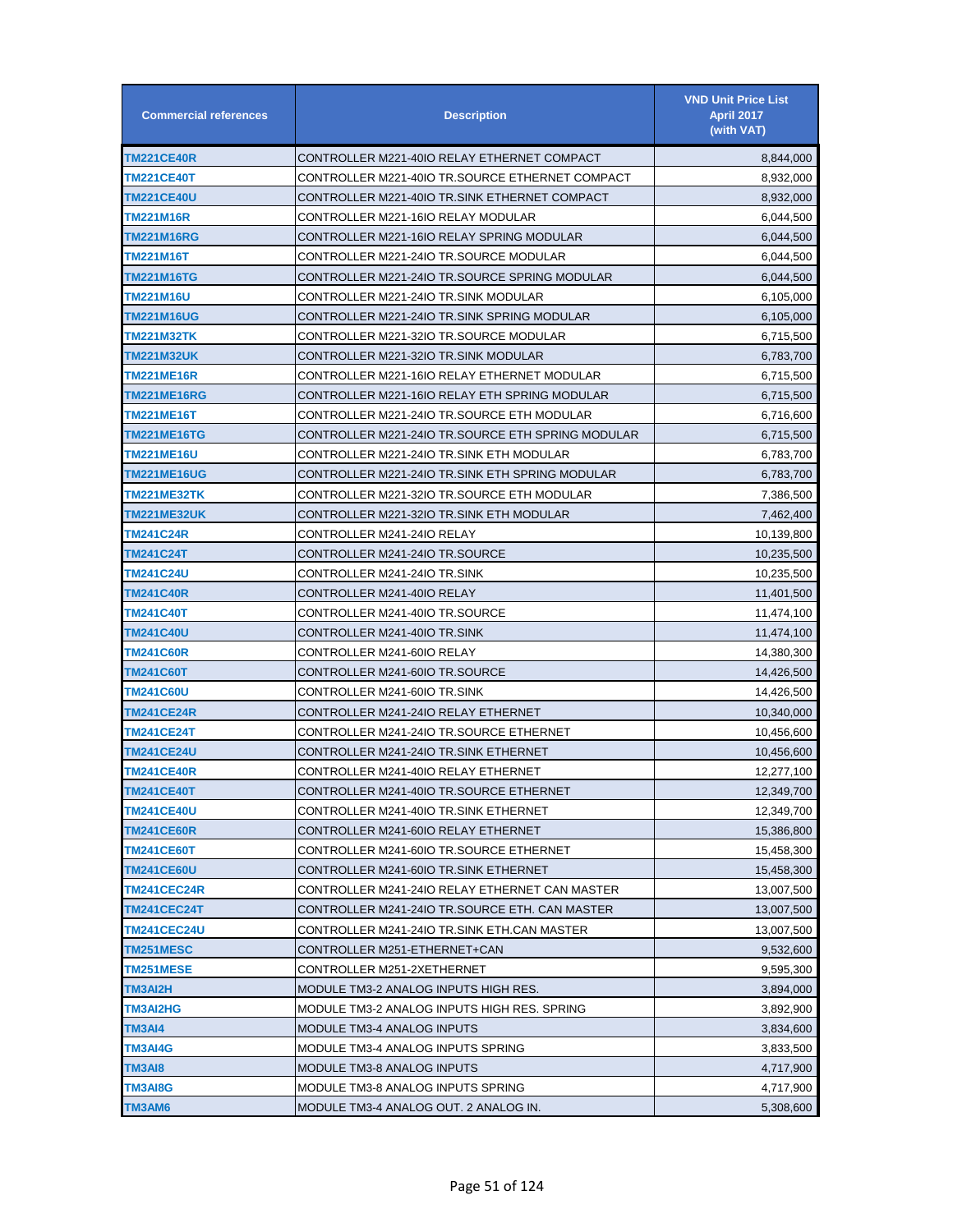| <b>Commercial references</b> | <b>Description</b>                            | <b>VND Unit Price List</b><br><b>April 2017</b><br>(with VAT) |
|------------------------------|-----------------------------------------------|---------------------------------------------------------------|
| TM3AM6G                      | MODULE TM3-4 ANALOG OUT. 2 ANALOG IN SPRING   | 5,307,500                                                     |
| <b>TM3AQ2</b>                | MODULE TM3-2 ANALOG OUTPUTS                   | 4,363,700                                                     |
| TM3AQ2G                      | MODULE TM3-2 ANALOG OUTPUTS SPRING            | 4,362,600                                                     |
| TM3AQ4                       | MODULE TM3-4 ANALOG OUTPUTS                   | 4,620,000                                                     |
| TM3AQ4G                      | MODULE TM3-4 ANALOG OUTPUTS SPRING            | 4,618,900                                                     |
| TM3DI16                      | MODULE TM3-16 INPUTS                          | 2,301,200                                                     |
| <b>TM3DI16G</b>              | MODULE TM3-16 INPUTS SPRING                   | 2,301,200                                                     |
| TM3DI16K                     | MODULE TM3-16 INPUTS HE10                     | 1,840,300                                                     |
| TM3DI32K                     | MODULE TM3-32 INPUTS HE10                     | 3,220,800                                                     |
| TM3DI8                       | <b>MODULE TM3-8 INPUTS</b>                    | 1,611,500                                                     |
| TM3DI8A                      | MODULE TM3-8 INPUTS 120VAC                    | 2,255,000                                                     |
| <b>TM3DI8G</b>               | <b>MODULE TM3-8 INPUTS SPRING</b>             | 1,611,500                                                     |
| TM3DM24R                     | MODULE TM3-24 IO RELAYS                       | 3,221,900                                                     |
| <b>TM3DM24RG</b>             | MODULE TM3-24 IO RELAYS SPRING                | 3,220,800                                                     |
| <b>TM3DM8R</b>               | <b>MODULE TM3-8 IO RELAYS</b>                 | 1,611,500                                                     |
| <b>TM3DM8RG</b>              | MODULE TM3-8 IO RELAYS SPRING                 | 1,611,500                                                     |
| TM3DQ16R                     | <b>MODULE TM3-16 OUTPUTS RELAYS</b>           | 2,531,100                                                     |
| <b>TM3DQ16RG</b>             | MODULE TM3-16 OUTPUTS RELAYS SPRING           | 2,531,100                                                     |
| TM3DQ16T                     | MODULE TM3-16 OUTPUTS TR.SOURCE               | 2,531,100                                                     |
| <b>TM3DQ16TG</b>             | MODULE TM3-16 OUTPUTS TR.SOURCE SPRING        | 2,531,100                                                     |
| <b>TM3DQ16TK</b>             | MODULE TM3-16 OUTPUTS TR.SOURCE HE10          | 2,025,100                                                     |
| <b>TM3DQ16U</b>              | MODULE TM3-16 OUTPUTS TR.SINK                 | 2,301,200                                                     |
| <b>TM3DQ16UG</b>             | MODULE TM3-16 OUTPUTS TR.SINK SPRING          | 2,301,200                                                     |
| <b>TM3DQ16UK</b>             | MODULE TM3-16 OUTPUTS TR.SINK HE10            | 1,840,300                                                     |
| <b>TM3DQ32TK</b>             | MODULE TM3-32 OUTPUTS TR.SOURCE HE10          | 3,543,100                                                     |
| <b>TM3DQ32UK</b>             | MODULE TM3-32 OUTPUTS TR.SINK HE10            | 3,220,800                                                     |
| TM3DQ8R                      | MODULE TM3-8 OUTPUTS RELAYS                   | 1,840,300                                                     |
| TM3DQ8RG                     | MODULE TM3-8 OUTPUTS RELAYS SPRING            | 1,840,300                                                     |
| <b>TM3DQ8T</b>               | MODULE TM3-8 OUTPUTS TR.SOURCE                | 1,772,100                                                     |
| <b>TM3DQ8TG</b>              | MODULE TM3-8 OUTPUTS TR.SOURCE SPRING         | 1,772,100                                                     |
| <b>TM3DQ8U</b>               | MODULE TM3-8 OUTPUTS TR.SINK                  | 1,611,500                                                     |
| <b>TM3DQ8UG</b>              | MODULE TM3-8 OUTPUTS TR.SINK SPRING           | 1,611,500                                                     |
| TM3TI4                       | MODULE TM3-4 INPUTS TEMPERATURE               | 4,719,000                                                     |
| <b>TM3TI4G</b>               | MODULE TM3-4 INPUTS TEMPERATURE SPRING        | 4,717,900                                                     |
| <b>TM3TI8T</b>               | MODULE TM3-8 INPUTS TEMPERATURE               | 5,012,700                                                     |
| TM3TI8TG                     | MODULE TM3-8 INPUTS TEMPERATURE SPRING        | 5,012,700                                                     |
| TM3TM3                       | MODULE TM3-2 TEMP INPUTS+ 1 ANALOG OUT.       | 5,012,700                                                     |
| <b>TM3TM3G</b>               | MODULE TM3-2 TEMP INPUTS+ 1 ANALOG OUT.SPRING | 5,012,700                                                     |
| <b>TM4ES4</b>                | MODULE NETWORK TM4-4 Ethernet switchs         | 5,997,200                                                     |
| <b>TM4PDPS1</b>              | <b>MODULE NETWORK TM4-1 Profibus DP slave</b> | 6,905,800                                                     |
| <b>TM4SL2</b>                | MODULE NETWORK-2 SERIAL LINES                 | 5,997,200                                                     |
| <b>TMACBL1</b>               | CABLE fir M2xx Embeded Analog Input           | 1,412,400                                                     |
| TMAM2                        | Mounting kit for M221 And TM3                 | 1,113,200                                                     |
| <b>TMASD1</b>                | SD MEMORY CARD for M2xx controller            | 844,800                                                       |
| TMAT2MSET                    | CONNECTOR SET for M221M and TM3 - IO          | 909,700                                                       |
| <b>TMAT2MSETG</b>            | CONNECTOR SET for M221M and TM3 - IO Sp.      | 480,700                                                       |
| <b>TMAT2PSET</b>             | CONNECTOR SET for M2X1 - power supply         | 1,192,400                                                     |
| <b>TMAT4CSET</b>             | CONNECTOR SET for M241 - IO                   | 1,431,100                                                     |
| TMC2AI2                      | CARPhuongDGE M221-2 ANALOG CURRENT INPUTS     | 1,501,500                                                     |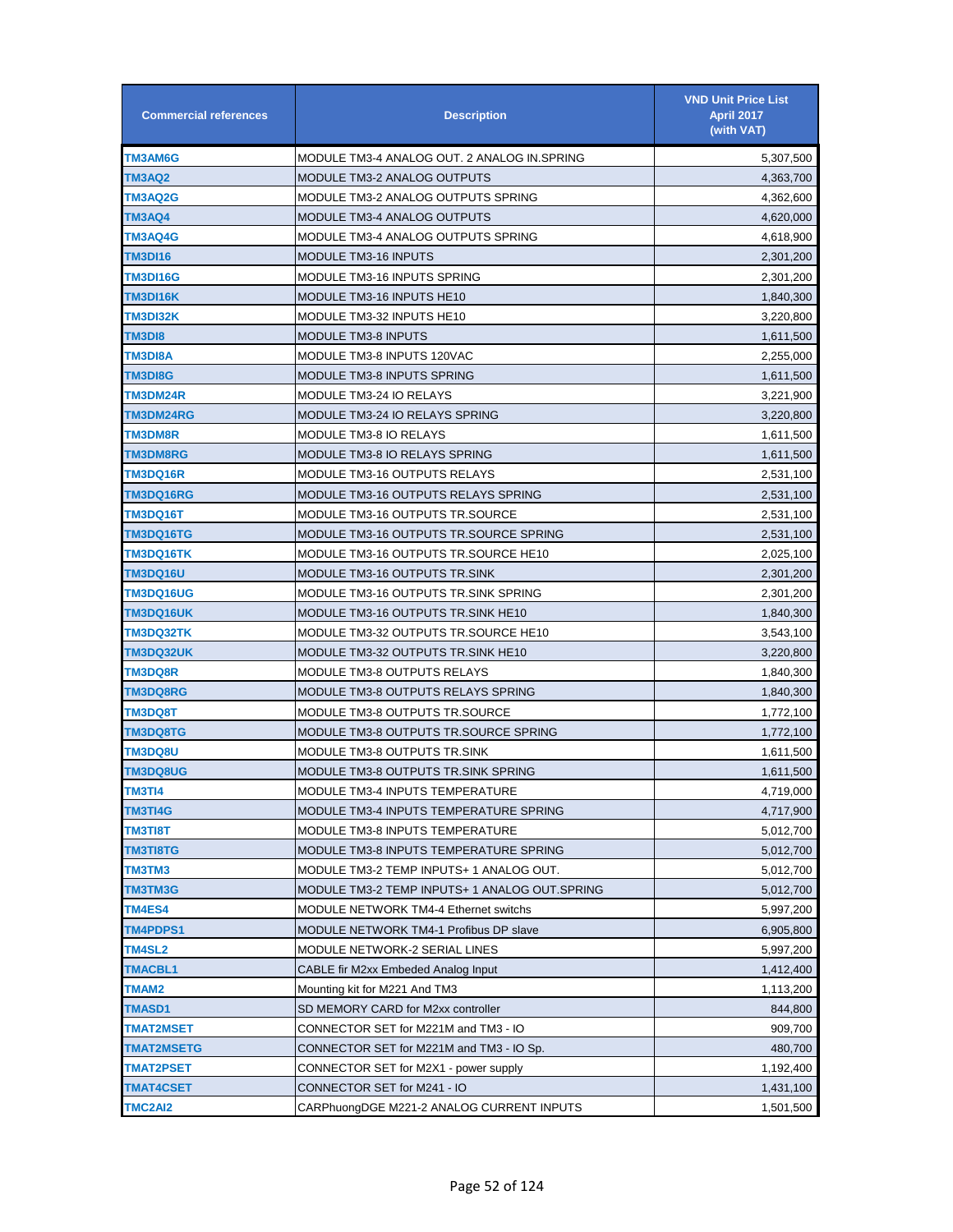| <b>Commercial references</b> | <b>Description</b>                             | <b>VND Unit Price List</b><br><b>April 2017</b><br>(with VAT) |
|------------------------------|------------------------------------------------|---------------------------------------------------------------|
| <b>TMC2AQ2C</b>              | CARPhuongDGE M221-2 ANALOG CURRENT OUTPUTS     | 1,876,600                                                     |
| <b>TMC2AQ2V</b>              | CARPhuongDGE M221-2 ANALOG VOLTAGE OUTPUTS     | 1,876,600                                                     |
| <b>TMC2CONV01</b>            | CARPhuongDGE M221-CONVEYING 1 SERIAL LINE      | 1,997,600                                                     |
| <b>TMC2HOIS01</b>            | CARPhuongDGE M221-HOISTING 1 ANALOG INPUT      | 2,063,600                                                     |
| TMC2PACK01                   | CARPhuongDGE M221-PACKAGING 2 ANALOG INPUTS    | 2,270,400                                                     |
| TMC2PUMP01                   | CARPhuongDGE M221-PUMPING 1 ANA IN + 1 ANA OUT | 2,219,800                                                     |
| TMC2SL1                      | CARPhuongDGE M221-1 SERIAL LINE                | 1,875,500                                                     |
| TMC2TI2                      | CARPhuongDGE M22- 2 TEMPERATURE INPUTS         | 1,875,500                                                     |
| TMC4AI2                      | CARPhuongDGE M241-2 ANALOG INPUTS              | 3,487,000                                                     |
| TMC4AQ2                      | CARPhuongDGE M241-2 ANALOG OUTPUTS             | 4,010,600                                                     |
| <b>TMC4CONV01</b>            | CARPhuongDGE M241-CONVEYING 1 SERIAL LINE      | 4,226,200                                                     |
| <b>TMC4HOIS01</b>            | CARPhuongDGE M241-HOISTING 1 ANALOG INPUT      | 4,184,400                                                     |
| TMC4PACK01                   | CARPhuongDGE M241-PACKAGING 2 ANALOG INPUTS    | 4,184,400                                                     |
| TMC4PUMP01                   | CARPhuongDGE M241-PUMPING 1 ANA IN+1 AN OUT    | 4,226,200                                                     |
| TMC4TI2                      | CARPhuongDGE M241-2 TEMPERATURE INPUTS         | 4,009,500                                                     |
| <b>TMH2GDB</b>               | DISPLAY FOR M221 CONTROLLER                    | 4,592,500                                                     |
| VW3A1006                     | REMOTE LED DISPLAY                             | 3,031,600                                                     |
| VW3A1007                     | REMOTE LED DISPLAY IP65                        | 3,658,600                                                     |
| VW3A1101                     | GRAPHIC TERMINAL                               | 6,286,500                                                     |
| VW3A1102                     | GRAPHIC TERMINAL IP54 REMOTE MOUNTING KIT      | 1,047,200                                                     |
| VW3A1103                     | ACCESSORY FOR IP65 REMOTE MOUNTING KIT         | 852,500                                                       |
| VW3A1104R10                  | 1M CABLE FOR REMOTE GRAPHIC TERMINAL           | 643,500                                                       |
| VW3A1104R100                 | 10M CABLE FOR REMOTE GRAPHIC TERMINAL          | 1,050,500                                                     |
| <b>VW3A1104R30</b>           | 3M CABLE FOR REMOTE GRAPHIC TERMINAL           | 774,400                                                       |
| <b>VW3A1104R50</b>           | 5M CABLE FOR REMOTE GRAPHIC TERMINAL           | 761,200                                                       |
| VW3A1105                     | RJ45 FEMALE RJ45 FEMALE ADAPTOR                | 845,900                                                       |
| VW3A1111                     | GRAPHIC DISPLAY TERMINAL                       | 6,399,800                                                     |
| VW3A1112                     | DOOR MOUNTING KIT FOR GRAPHIC KEYPAD           | 1,500,400                                                     |
| VW3A3201                     | LOGIC I O EXTENSION CARD                       | 6,602,200                                                     |
| <b>VW3A3202</b>              | EXTENDED I O CARD                              | 9,528,200                                                     |
| VW3A3203                     | EXTENSION MODULE OF DIGITAL AND ANALOGIC       | 8,499,700                                                     |
| <b>VW3A3204</b>              | <b>EXTENSION OUTPUT RELAYS MODULE</b>          | 7,000,400                                                     |
| VW3A3401                     | INTERFACE CARD FOR 5V RS422 ENCODER            | 5,064,400                                                     |
| VW3A3402                     | INTERFACE CARD FOR 15V RS422 ENCODER           | 5,064,400                                                     |
| VW3A3403                     | INTERFACE CARD FOR 12V OPEN COLLECTOR EN       | 5,064,400                                                     |
| VW3A3404                     | INTERFACE CARD FOR 15V OPEN COLLECTOR EN       | 5,064,400                                                     |
| VW3A3405                     | INTERFACE CARD FOR 12V PUSH PULL ENCODER       | 5,064,400                                                     |
| VW3A3406                     | INTERFACE CARD FOR 15V PUSH PULL ENCODER       | 5,064,400                                                     |
| VW3A3407                     | INTERFACE CARD FOR 24V PUSH PULL ENCODER       | 5,064,400                                                     |
| VW3A3501                     | BLANK PROGRAMMABLE CONTROLLER INSIDE           | 15,228,400                                                    |
| VW3A8121                     | ELECTRONIC ACCESSORIES MULTI LOADER            | 36,174,600                                                    |
| VW3A8126                     | MULTI-LOADER CABLE WITHOUT                     | 863,500                                                       |
| ATV320U02M2C                 | ATV320 0,18KW 200V 1PH COMPACT CONTROL         | 6,380,000                                                     |
| ATV320U04M2C                 | ATV320 0,37KW 200V 1PH COMPACT CONTROL         | 6,710,000                                                     |
| ATV320U06M2C                 | ATV320 0,55KW 200V 1PH COMPACT CONTROL         | 7,040,000                                                     |
| ATV320U07M2C                 | ATV320 0,75KW 200V 1PH COMPACT CONTROL         | 8,030,000                                                     |
| ATV320U11M2C                 | ATV320 1,1KW 200V 1PH COMPACT CONTROL          | 8,800,000                                                     |
| ATV320U15M2C                 | ATV320 1,5KW 200V 1PH COMPACT CONTROL          | 9,240,000                                                     |
| ATV320U22M2C                 | ATV320 2,2KW 200V 1PH COMPACT CONTROL          | 10,230,000                                                    |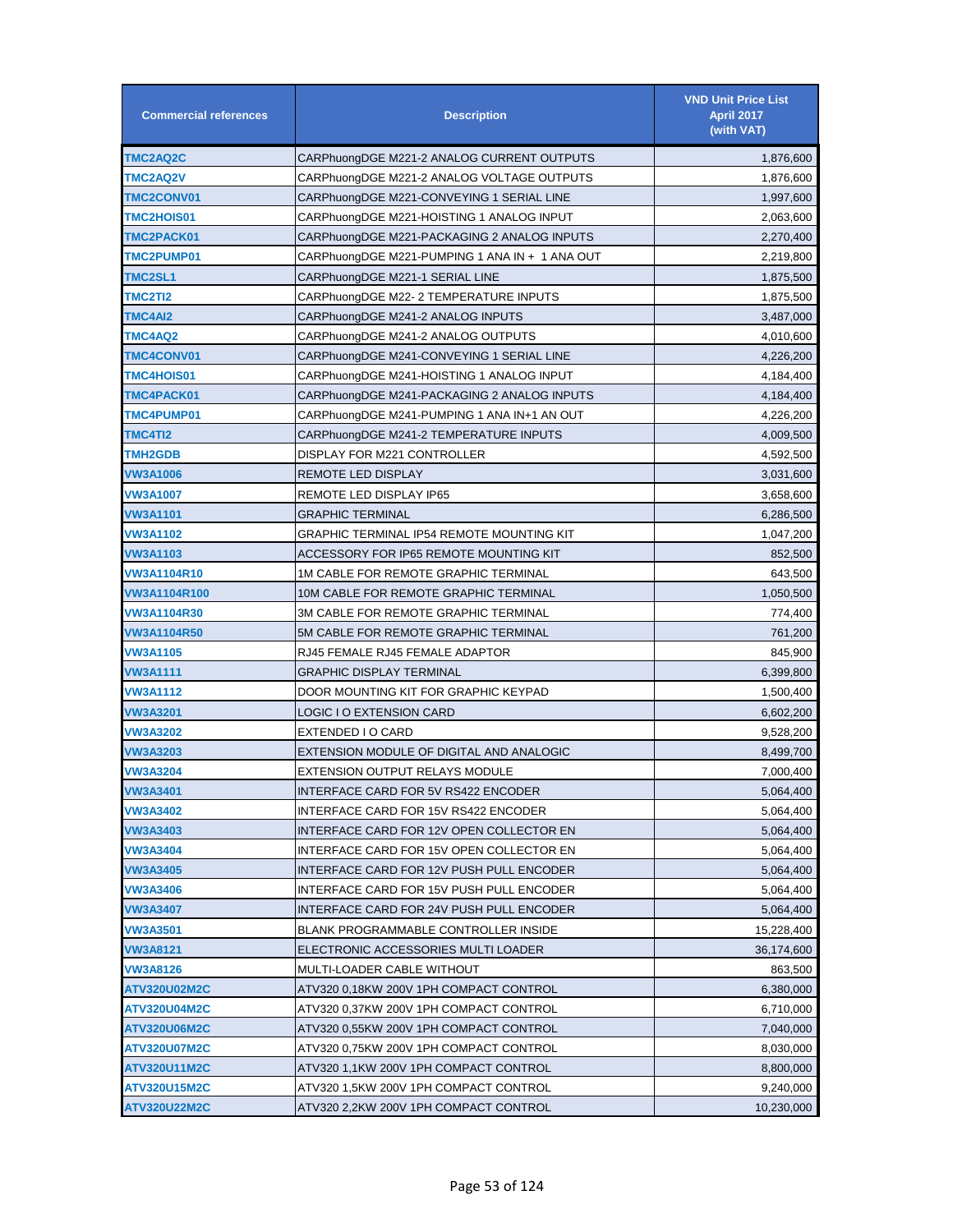| <b>Commercial references</b> | <b>Description</b>                             | <b>VND Unit Price List</b><br><b>April 2017</b><br>(with VAT) |
|------------------------------|------------------------------------------------|---------------------------------------------------------------|
| ATV320U02M3C                 | ATV320 0,18KW 200V 3PH COMPACT CONTROL         | 7,150,000                                                     |
| ATV320U04M3C                 | ATV320 0,37KW 200V 3PH COMPACT CONTROL         | 7,590,000                                                     |
| ATV320U06M3C                 | ATV320 0,55KW 200V 3PH COMPACT CONTROL         | 7,920,000                                                     |
| <b>ATV320U07M3C</b>          | ATV320 0,75KW 200V 3PH COMPACT CONTROL         | 8,470,000                                                     |
| ATV320U11M3C                 | ATV320 1,1KW 200V 3PH COMPACT CONTROL          | 9,130,000                                                     |
| ATV320U15M3C                 | ATV320 1.5KW 200V 3PH COMPACT CONTROL          | 9,680,000                                                     |
| ATV320U22M3C                 | ATV320 2.2KW 200V 3PH COMPACT CONTROL          | 10,560,000                                                    |
| ATV320U30M3C                 | ATV320 3KW 200V 3PH COMPACT CONTROL            | 12,210,000                                                    |
| ATV320U40M3C                 | ATV320 4KW 200V 3PH COMPACT CONTROL            | 15,180,000                                                    |
| ATV320U55M3C                 | ATV320 5,5KW 200V 3PH COMPACT CONTROL          | 18,480,000                                                    |
| <b>ATV320U75M3C</b>          | ATV320 7,5KW 200V 3PH COMPACT CONTROL          | 23,980,000                                                    |
| ATV320D11M3C                 | ATV320 11KW 200V 3PH COMPACT CONTROL           | 30,800,000                                                    |
| ATV320D15M3C                 | ATV320 15KW 200V 3PH COMPACT CONTROL           | 34,870,000                                                    |
| <b>ATV320U04N4C</b>          | ATV320 0,37KW 400V 3PH COMPACT CONTROL         | 7,370,000                                                     |
| ATV320U06N4C                 | ATV320   0.55KW   400V   3PH   COMPACT CONTROL | 7,590,000                                                     |
| ATV320U07N4C                 | ATV320 0,75KW 400V 3PH COMPACT CONTROL         | 7,810,000                                                     |
| <b>ATV320U11N4C</b>          | ATV320 1,1KW 400V 3PH COMPACT CONTROL          | 8,030,000                                                     |
| <b>ATV320U15N4C</b>          | ATV320 1,5KW 400V 3PH COMPACT CONTROL          | 8,250,000                                                     |
| <b>ATV320U22N4C</b>          | ATV320 2.2KW 400V 3PH COMPACT CONTROL          | 9,020,000                                                     |
| <b>ATV320U30N4C</b>          | ATV320 3KW 400V 3PH COMPACT CONTROL            | 10,010,000                                                    |
| <b>ATV320U40N4C</b>          | ATV320 4KW 400V 3PH COMPACT CONTROL            | 11,440,000                                                    |
| <b>ATV320U55N4B</b>          | ATV320 5.5KW 400V 3PH BOOK CONTROL             | 14,080,000                                                    |
| <b>ATV320U75N4B</b>          | ATV320 7.5KW 400V 3PH BOOK CONTROL             | 16,940,000                                                    |
| <b>ATV320D11N4B</b>          | ATV320 11KW 400V 3PH BOOK CONTROL              | 22,220,000                                                    |
| ATV320D15N4B                 | ATV320 15KW 400V 3PH BOOK CONTROL              | 26,510,000                                                    |
| ATV320U02M2B                 | ATV320 0,18KW 200V 1PH BOOK CONTROL            | 6,820,000                                                     |
| ATV320U04M2B                 | ATV320 0,37KW 200V 1PH BOOK CONTROL            | 7,150,000                                                     |
| <b>ATV320U06M2B</b>          | ATV320 0,55KW 200V 1PH BOOK CONTROL            | 7,480,000                                                     |
| ATV320U07M2B                 | ATV320 0,75KW 200V 1PH BOOK CONTROL            | 8,250,000                                                     |
| ATV320U11M2B                 | ATV320 1,1KW 200V 1PH BOOK CONTROL             | 9,240,000                                                     |
| ATV320U15M2B                 | ATV320 1.5KW 200V 1PH BOOK CONTROL             | 9,790,000                                                     |
| <b>ATV320U22M2B</b>          | ATV320 2,2KW 200V 1PH BOOK CONTROL             | 10,670,000                                                    |
| <b>ATV320U04N4B</b>          | ATV320 0,37KW 400V 3PH BOOK CONTROL            | 7,700,000                                                     |
| <b>ATV320U06N4B</b>          | ATV320 0.55KW 400V 3PH BOOK CONTROL            | 7,920,000                                                     |
| ATV320U07N4B                 | ATV320 0,75KW 400V 3PH BOOK CONTROL            | 8,140,000                                                     |
| ATV320U11N4B                 | ATV320 1,1KW 400V 3PH BOOK CONTROL             | 8,470,000                                                     |
| ATV320U15N4B                 | ATV320 1.5KW 400V 3PH BOOK CONTROL             | 8,800,000                                                     |
| ATV320U22N4B                 | ATV320 2,2KW 400V 3PH BOOK CONTROL             | 9,680,000                                                     |
| ATV320U30N4B                 | ATV320 3KW 400V 3PH BOOK CONTROL               | 10,670,000                                                    |
| <b>ATV320U40N4B</b>          | ATV320 4KW 400V 3PH BOOK CONTROL               | 11,990,000                                                    |
| ABL2REM24015H                | ABL2, Easy line Power Supply,DC24V output,35W  | 481,800                                                       |
| ABL2REM24020H                | ABL2, Easy line Power Supply,DC24V output,50W  | 555,500                                                       |
| ABL2REM24045H                | ABL2, Easy line Power Supply,DC24V output,100W | 772,200                                                       |
| ABL2REM24065H                | ABL2, Easy line Power Supply,DC24V output,150W | 1,060,400                                                     |
| ABL2REM24085H                | ABL2, Easy line Power Supply,DC24V output,200W | 1,203,400                                                     |
| ABL2REM24100H                | ABL2, Easy line Power Supply,DC24V output,250W | 1,323,300                                                     |
| ABL2REM24150H                | ABL2, Easy line Power Supply,DC24V output,350W | 1,480,600                                                     |
| ABL2A02                      | Accessory for 35mm DIN rail Install            | 96,800                                                        |
| <b>ABL2A01</b>               | Accessory of corner bracket for panel install  | 9,900                                                         |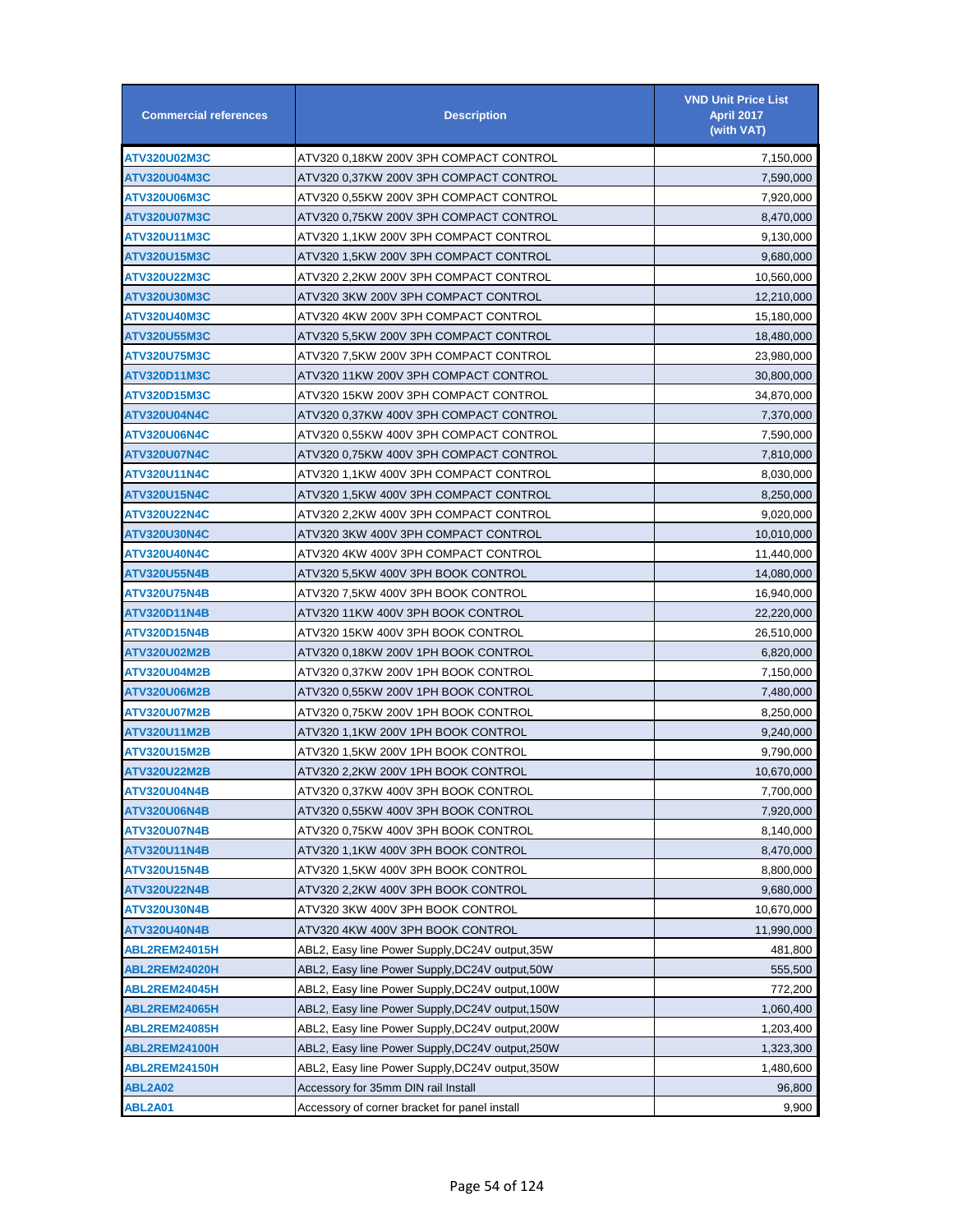| <b>Commercial references</b> | <b>Description</b>                                                            | <b>VND Unit Price List</b><br><b>April 2017</b><br>(with VAT) |
|------------------------------|-------------------------------------------------------------------------------|---------------------------------------------------------------|
| <b>XBTN200</b>               | COMPACT DISPLAY 2x20 CHARACTERS powered by PLC                                | 5,523,100                                                     |
| <b>XBTN400</b>               | COMPACT DISPLAY 4x20 CHARACTERS powered by PLC                                | 10,023,200                                                    |
| <b>XBTN401</b>               | COMPACT DISPLAY 4x20 CHARACTERS powered by 24Vdc                              | 12,193,500                                                    |
| <b>XBTZ945</b>               | PC PROGRAMMING CABLE FOR XBT-N200/-N400 OPTIMUM                               | 1,047,200                                                     |
| <b>XBTZ9780</b>              | Cable to connect Magelis Optimum XBT N/R with new connector RJ45              | 848,100                                                       |
| <b>XBTZ9980</b>              | Cable to connect M238 and Ethernet gateway 499TWD01100 - length               | 807,400                                                       |
| XBTZG935                     | XBTGT2000 PC to HMI download cable                                            | 8,519,500                                                     |
| XBTZG949                     | Universal adaptator, RS 422/485 for the XBTGT2000 /4000 /5000 /600            | 910,800                                                       |
| <b>XBTZG9721</b>             | Cable for protocols Siemens PPI and MPI                                       | 1,138,500                                                     |
| XBTZG9722                    | Cable for RS422 connection for XBT GT2000 /4000 /5000 /6000 /700              | 1,365,100                                                     |
| <b>XBTZG9731</b>             | Cable for Mitsubishi A SIO or Rockwell DF1 CPU for XBT GT2000 /40             | 2,609,200                                                     |
| <b>XBTZG9740</b>             | Cable for Omron PLC SIO for XBT GT2000 /4000 /5000 /6000 /7000                | 1,810,600                                                     |
| <b>XBTZG9772</b>             | Cable for Mitsubishi Q SIO Link for XBT GT2000 /4000 /5000 /6000 /7           | 2,609,200                                                     |
| <b>XBTZG9773</b>             | Cable for Mitsubishi A CPU for XBT GT2000 /4000 /5000 /6000 /7000             | 2,609,200                                                     |
| <b>XBTZG9774</b>             | Cable for Mitsubishi Q CPU for XBT GT2000 /4000 /5000 /6000 /7000             | 2,609,200                                                     |
| <b>XBTZG9775</b>             | Cable for Mitsubishi FX CPU for XBT GT2000 /4000 /5000 /6000 /700             | 1,810,600                                                     |
| <b>XBTZG9778</b>             | Cable for Mitsubishi 2 ports adapter for XBT GT2000 /4000 /5000 /60           | 2,609,200                                                     |
| <b>XBTZGPDP</b>              | Profibus DP Module for XBT GT                                                 | 11,154,000                                                    |
| <b>XBTZGUSB</b>              | USB extension cable for remote connection on front cabinet door for $\rangle$ | 1,138,500                                                     |
| <b>VJDGNDTGSV62M</b>         | Vijeo Designer, Group license                                                 | 30,305,000                                                    |
| <b>VJDSNDTGSV62M</b>         | Vijeo Designer, Single license                                                | 19,608,600                                                    |
| <b>VJDSUDTGAV62M</b>         | Vijeo Designer, Single license, XBTGT USB cable                               | 24,956,800                                                    |
| <b>VJDTNDTGSV62M</b>         | Vijeo Designer, Team license                                                  | 83,783,700                                                    |
| <b>HMIGTO1300</b>            | 3.5 Color Touch Panel QVGA-TFT no Ethernet                                    | 17,862,900                                                    |
| <b>HMIGTO1310</b>            | 3.5 Color Touch Panel QVGA-TFT                                                | 18,905,700                                                    |
| <b>HMIGTO2300</b>            | 5.7 Color Touch Panel QVGA-TFT no Ethernet                                    | 22,128,700                                                    |
|                              | 5.7 Color Touch Panel QVGA-TFT                                                | 23,882,100                                                    |
| <b>HMIGTO2310</b>            |                                                                               |                                                               |
| <b>HMIGTO2315</b>            | 5.7 Color Touch Panel QVGA Stainless                                          | 29,048,800                                                    |
| <b>HMIGTO3510</b>            | 7.0 Color Touch Panel WVGA-TFT                                                | 29,649,400                                                    |
| <b>HMIGTO4310</b>            | 7.5 Color Touch Panel VGA-TFT                                                 | 34,328,800                                                    |
| <b>HMIGTO5310</b>            | 10.4 Color Touch Panel VGA-TFT                                                | 38,071,000                                                    |
| <b>HMIGTO5315</b>            | 10.4 Color Touch Panel VGA Stainless                                          | 52,946,300                                                    |
| <b>HMIGTO6310</b>            | 12.1 Color Touch Panel SVGA-TFT                                               | 41,097,100                                                    |
| <b>HMIGTO6315</b>            | 12.1 Color Touch Panel SVGA Stainless                                         | 55,529,100                                                    |
| <b>HMIGXU3500</b>            | GXU Touch Panel, 7"W TFT, SL only                                             | 10,896,600                                                    |
| <b>HMIGXU3512</b>            | GXU Touch Panel, 7"W TFT, SL + ETH                                            | 12,283,700                                                    |
| <b>HMIGXU5500</b>            | GXU Touch Panel, 10"W TFT, SL only                                            | 23,378,300                                                    |
| <b>HMIGXU5512</b>            | GXU Touch Panel, 10"W TFT, SL + ETH                                           | 25,359,400                                                    |
| <b>HMISTO511</b>             | Touch Panel Screen 3"4 Monochrome G/O/RMagelis STO with display               | 9,123,400                                                     |
| <b>HMISTO512</b>             | Touch Panel Screen 3"4 Monochrome W/P/RMagelis STO with display               | 9,123,400                                                     |
| <b>HMISTU655</b>             | Touch Panel Screen 3"5 ColorMagelis STU with display 3"5 Touch Scr            | 13,685,100                                                    |
| <b>HMISTU855</b>             | Magelis STU with display 5"7 Touch Screen, 65K colors, resolution QV          | 18,353,500                                                    |
| <b>HMIZGFIX3</b>             | Installation fasteners of GXU TP (24pcs)                                      | 1,883,200                                                     |
| <b>DL1CB006</b>              | LONG LIFE BULB<br>$\sim$                                                      | 39,600                                                        |
| <b>DL1CE024</b>              | LONG LIFE BULB                                                                | 39,600                                                        |
| <b>DL1CE130</b>              | BULB BA9S 130VACDC 2.6W                                                       | 39,600                                                        |
| <b>K1B002ACH</b>             | <b>CAMSWITCH DIA 22</b>                                                       | 1,010,900                                                     |
| <b>K1B002ALH</b>             | LP CAM SWITCH                                                                 | 541,200                                                       |
| <b>K1B1002HCH</b>            | <b>COMMUTATOR</b>                                                             | 1,012,000                                                     |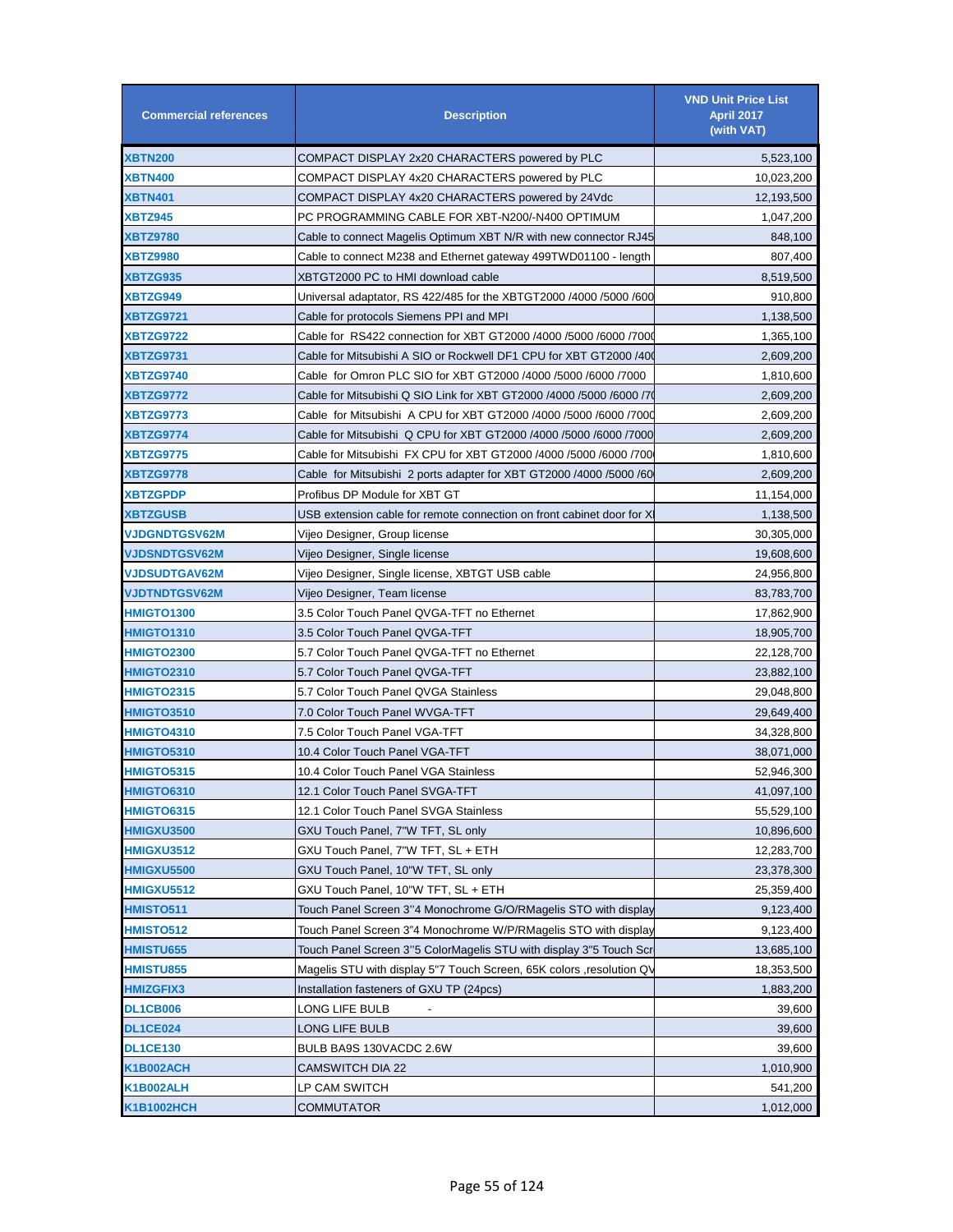| <b>Commercial references</b> | <b>Description</b>                           | <b>VND Unit Price List</b><br><b>April 2017</b><br>(with VAT) |
|------------------------------|----------------------------------------------|---------------------------------------------------------------|
| <b>K1B1002HLH</b>            | COMPL. CAMSWITCH DIA 22                      | 830,500                                                       |
| <b>K1D002UCH</b>             | COMMUTATOR                                   | 1,196,800                                                     |
| <b>K1D002ULH</b>             | LP CAM SWITCH                                | 1,009,800                                                     |
| K1D002UZ2                    | REV.SWITCH 2POLES POS0 RE D HANDLE           | 4,954,400                                                     |
| <b>K1D002UZ4</b>             | REV.SWITCH 2POLES POS0 BL ACK HANDLE         | 4,952,200                                                     |
| <b>K1D012QCH</b>             | <b>CAMSWITCH DIA 22</b>                      | 1,117,600                                                     |
| <b>K1D012QLH</b>             | LP CAM SWITCH                                | 1,042,800                                                     |
| K1F003MCH                    | <b>CAM SWITCH OPERATOR</b>                   | 1,542,200                                                     |
| K1F003MLH                    | LP CAM SWITCH                                | 1,382,700                                                     |
| K1F022QZ2                    | STEP.SWITCH 3POS+0 3POLES RED HANDLE         | 4,956,600                                                     |
| K1F022QZ4                    | STEP.SWITCH 3POS+0 3POLES BLACK HANDLE       | 4,988,500                                                     |
| K1F027MCH                    | CAM SWITCH OPERATOR                          | 1,508,100                                                     |
| K1F027MLH                    | LP CAM SWITCH                                | 1,332,100                                                     |
| <b>K1G043RZ2</b>             | SWITCH 3POS+0 2POLES RED HANDLE              | 5,286,600                                                     |
| <b>K1G043RZ4</b>             | SWITCH 3POS+0 2POLES BLAC K HANDLE           | 5,284,400                                                     |
| <b>RE17LAMW</b>              | ON DELAY TIMER 24-240 VAC                    | 1,194,600                                                     |
| <b>RE17LCBM</b>              | OFF DELAY TIMER                              | 1,094,500                                                     |
| <b>RE17LHBM</b>              | <b>MAKE CONT TIMER</b>                       | 1,094,500                                                     |
| <b>RE17LLBM</b>              | <b>FLASHING TIMER</b>                        | 1,170,400                                                     |
| <b>RE17LMBM</b>              | <b>MULTI FUNCTION TIMER</b>                  | 1,475,100                                                     |
| <b>RE17RAMU</b>              | ON DELAY TIMER                               | 940,500                                                       |
| <b>RE17RBMU</b>              | CALIBRATE TIMER                              | 940,500                                                       |
| <b>RE17RCMU</b>              | OFF DELAY TIMER                              | 1,016,400                                                     |
| <b>RE17RHMU</b>              | <b>MAKE CONT TIMER</b>                       | 1,016,400                                                     |
| <b>RE17RLJU</b>              | <b>FLASHING TIMER</b>                        | 1,016,400                                                     |
| <b>RE17RLMU</b>              | <b>FLASHING TIMER</b>                        | 905,300                                                       |
| <b>RE17RMEMU</b>             | <b>MULTI FUNCTION TIMER</b>                  | 1,144,000                                                     |
| <b>RE17RMJU</b>              | <b>MULTI FUNCTION TIMER</b>                  | 1,322,200                                                     |
| <b>RE17RMMU</b>              | <b>MULTI FUNCTION TIMER</b>                  | 1,398,100                                                     |
| <b>RE17RMMW</b>              | <b>MULTI FUNCTION TIMER</b>                  | 1,463,000                                                     |
| <b>RE17RMMWS</b>             | <b>MULTI FUNCTION TIMER</b>                  | 1,272,700                                                     |
| <b>RE17RMXMU</b>             | <b>MULTI FUNCTION TIMER</b>                  | 1,116,500                                                     |
| RE22R1AMR                    | ON DELAY TIMER                               | 1,053,800                                                     |
| <b>RE22R1KMR</b>             | OFF DELAY TIMER RELAY                        | 1,229,800                                                     |
| RE22R1MYMR                   | MULTIFUNCTION TIMER RELAY                    | 1,730,300                                                     |
| RE22R1QCMU                   | STAR-DELTA TIMER RELAY                       | 1,001,000                                                     |
| <b>RE22R2AMR</b>             | ON DELAY TIMER                               | 1,490,500                                                     |
| <b>RE22R2MYMR</b>            | MULTIFUNCTION TIMER RELAY                    | 2,511,300                                                     |
| <b>RE22R2QEMR</b>            | STAR-DELTA TIMER RELAY                       | 1,160,500                                                     |
| RE48ACV12MW                  | ASYMMEPhuongCAL RECYCLER<br>20MS-300H FCT    | 1,910,700                                                     |
| RE48AMH13MW                  | <b>MULTI FUNCTION TIMER</b><br>20MS-300H FCT | 2,048,200                                                     |
| RE48AML12MW                  | <b>MULTI FUNCTION TIMER</b>                  | 1,910,700                                                     |
| RE48ATM12MW                  | ON DELAY TIMER<br>20MS-300H FCT              | 1,606,000                                                     |
| <b>REG24PSOC</b>             | 24X48 TEMP CTRL ., DIN RAIL SUPPORT          | 658,900                                                       |
| <b>REG24PTP1ALHU</b>         | TEMP. CTRL,24X48,100-240V,RTD,1SSR,ALM       | 4,989,600                                                     |
| <b>REG24PTP1ARHU</b>         | TEMP. CTRL,24X48,100-240V,RTD,1RELAY,ALM     | 4,989,600                                                     |
| REG24PTP1JHU                 | TEMP. CTRL,24X48, 100-240V,RTD,4-20MA        | 6,385,500                                                     |
| REG24PTP1JLU                 | TEMP. CTRL, 24X48, 24V, RTD, 14-20MA         | 6,785,900                                                     |
| REG24PTP1LHU                 | TEMP. CTRL,24X48,100-240V,RTD, 1 SSR         | 6,385,500                                                     |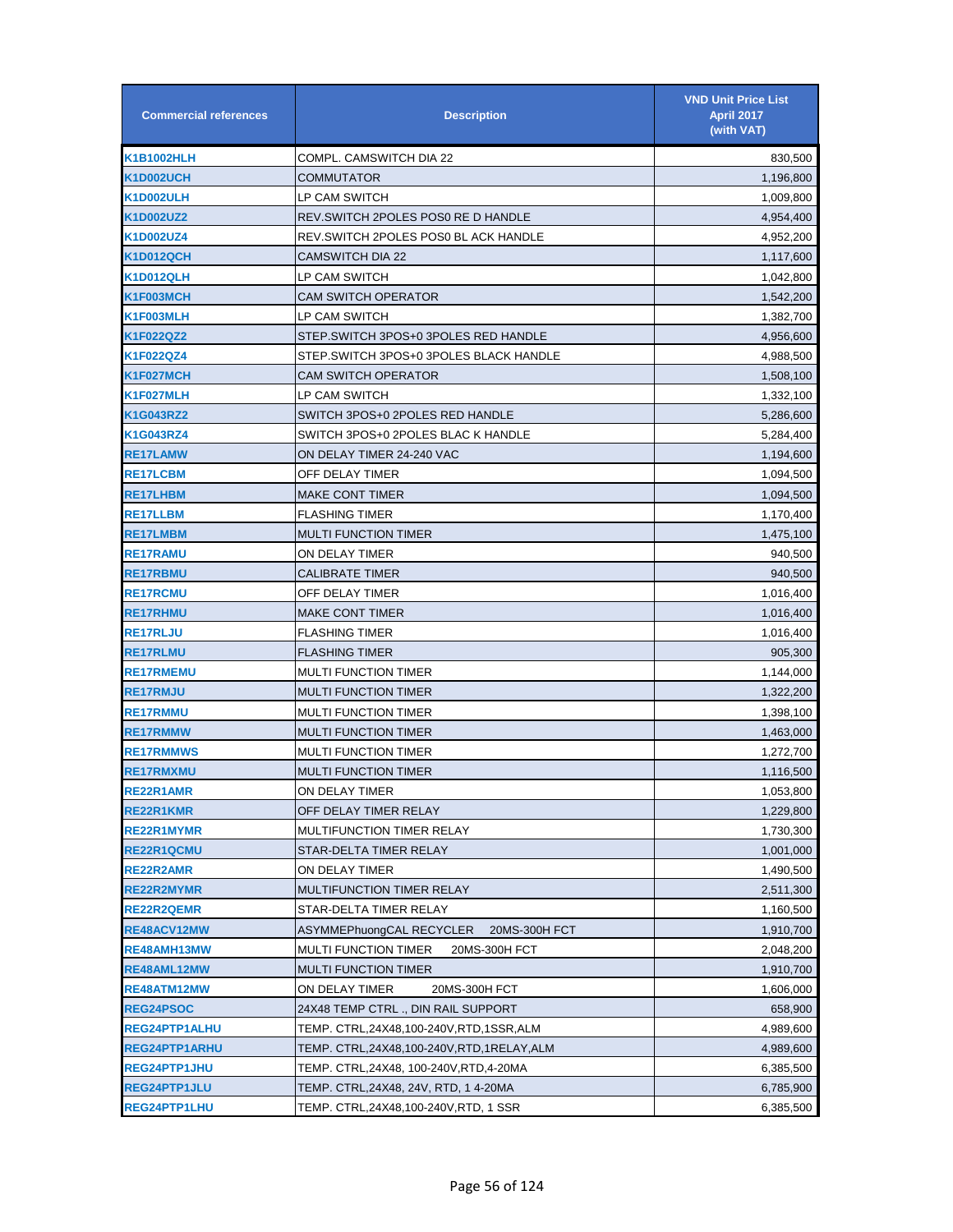| <b>Commercial references</b> | <b>Description</b>                        | <b>VND Unit Price List</b><br><b>April 2017</b><br>(with VAT) |
|------------------------------|-------------------------------------------|---------------------------------------------------------------|
| <b>REG24PTP1LLU</b>          | TEMP. CTRL,24X48, 24V, RTD, 1 SSR         | 6,785,900                                                     |
| <b>REG24PTP1RHU</b>          | TEMP. CTRL,24X48,100-240V,RTD,1RELAY      | 6,385,500                                                     |
| <b>REG24PTP1RLU</b>          | TEMP. CTRL,24X48, 24V, RTD, 1 RELAY       | 6,785,900                                                     |
| <b>REG24PUJ1LHU</b>          | TEMP. CTRL,24X48,100-240V,CURRENT, 1 SSR  | 6,385,500                                                     |
| <b>REG24PUJ1LLU</b>          | TEMP. CTRL,24X48, 24V, CURRENT, 1 SSR     | 6,785,900                                                     |
| <b>REG24PUJ1RHU</b>          | TEMP. CTRL,24X48,100-240V,CURRENT,1RELAY  | 6,385,500                                                     |
| <b>REG24PUJ1RLU</b>          | TEMP. CTRL,24X48, 24V, CURRENT, 1 RELAY   | 6,785,900                                                     |
| <b>REG48PCOV</b>             | 48X48 TEMP CTRL ., TERMINAL COVER         | 911,900                                                       |
| <b>REG48PUN1JHU</b>          | TEMP. CTRL,48X48,100-240V,UNIV.,4-20MA    | 7,385,400                                                     |
| <b>REG48PUN1JLU</b>          | TEMP. CTRL, 48X48, 24V, UNIV., 1 4-20MA   | 7,584,500                                                     |
| <b>REG48PUN1LHU</b>          | TEMP. CTRL, 48X48, 100-240V,UNIV.,1 SSR   | 7,385,400                                                     |
| <b>REG48PUN1LLU</b>          | TEMP. CTRL, 48X48, 24V, UNIV., 1 SSR      | 7,584,500                                                     |
| <b>REG48PUN1RHU</b>          | TEMP. CTRL,48X48,100-240V,UNIV., 1RELAY   | 7,385,400                                                     |
| <b>REG48PUN1RLU</b>          | TEMP. CTRL, 48X48, 24V, UNIV., 1 RELAY    | 7,584,500                                                     |
| <b>REG48PUN2LJHU</b>         | TEMP. CTRL, 48X48, 100-240V, UN, SSR/CUR. | 8,981,500                                                     |
| <b>REG48PUN2LJLU</b>         | TEMP. CTRL, 48X48, 24V, UNIV., SSR/CUR.   | 9,379,700                                                     |
| <b>REG48PUN2LRHU</b>         | TEMP. CTRL, 48X48, 100-240V,UNIV.,SSR/RE  | 8,981,500                                                     |
| <b>REG48PUN2LRLU</b>         | TEMP. CTRL, 48X48, 24V, UNIV.,SSR/REL     | 9,379,700                                                     |
| <b>REG48PUN2RHU</b>          | TEMP. CTRL,48X48,100-240V,UNIV., 2RELAY   | 8,981,500                                                     |
| <b>REG48PUN2RLU</b>          | TEMP. CTRL, 48X48, 24V, UNIV., 2 RELAY    | 9,379,700                                                     |
| <b>REG48PUNL1LHU</b>         | TEMP. CTRL,48X48,100-240V,UNIV,1 SSR,NC   | 5,987,300                                                     |
| <b>REG48PUNL1RHU</b>         | TEMP.CTRL,48X48,100-240V,UNIV.,1RELAY,NC  | 5,987,300                                                     |
| <b>REG96PUN1JHU</b>          | TEMP. CTRL,48X96,100-240V,UNIV.,4-20MA    | 10,179,400                                                    |
| <b>REG96PUN1JLU</b>          | TEMP. CTRL, 48X96, 24V, UNIV., 1 4-20MA   | 10,378,500                                                    |
| <b>REG96PUN1LHU</b>          | TEMP. CTRL, 48X96, 100-240V,UNIV.,1 SSR   | 10,179,400                                                    |
| <b>REG96PUN1LLU</b>          | TEMP. CTRL, 48X96, 24V, UNIV., 1 SSR      | 10,378,500                                                    |
| <b>REG96PUN1RHU</b>          | TEMP. CTRL,48X96,100-240V, UNIV., 1RELAY  | 10,179,400                                                    |
| <b>REG96PUN1RLU</b>          | TEMP. CTRL, 48X96, 24V, UNIV., 1 RELAY    | 10,378,500                                                    |
| <b>REG96PUN2LJHU</b>         | TEMP. CTRL, 48X96, 100-240V,UN,SSR/CUR.   | 10,976,900                                                    |
| <b>REG96PUN2LJLU</b>         | TEMP. CTRL, 48X96, 24V, UNIV., SSR/CUR.   | 11,176,000                                                    |
| <b>REG96PUN2RHU</b>          | TEMP. CTRL,48X96,100-240V,UNIV., 2RELAYS  | 10,976,900                                                    |
| <b>REG96PUN2RLU</b>          | TEMP. CTRL, 48X96, 24V, UNIV., 2 RELAYS   | 11,176,000                                                    |
| <b>REG96PUNL1LHU</b>         | TEMP. CTRL,48X96,100-240V,UNIV,1 SSR,NC   | 9,379,700                                                     |
| <b>REG96PUNL1RHU</b>         | TEMP. CTRL,48X96,100-240V,UNIV,1RELAY,NC  | 9,379,700                                                     |
| <b>REXL2TMB7</b>             | RTM A2 12VAC REXL2TMB7                    | 860,200                                                       |
| <b>REXL2TMBD</b>             | RTM A2 24VDC REXL2TMBD                    | 860,200                                                       |
| <b>REXL2TMF7</b>             | RTM A2 110VAC REXL2TMF7                   | 860,200                                                       |
| <b>REXL2TMJD</b>             | RTM A2 12VDC REXL2TMJD                    | 860,200                                                       |
| <b>REXL2TMP7</b>             | RTM A2 230VAC REXL2TMP7                   | 860,200                                                       |
| <b>REXL4TMB7</b>             | RTM A4 24VAC REXL4TMB7                    | 935,000                                                       |
| <b>REXL4TMBD</b>             | RTM A4 24VDC REXL4TMBD                    | 935,000                                                       |
| <b>REXL4TMF7</b>             | RTM A4 110VAC REXL4TMF7                   | 935,000                                                       |
| <b>REXL4TMJD</b>             | RTM A4 12VDC REXL4TMJD                    | 935,000                                                       |
| <b>REXL4TMP7</b>             | <b>MINI PLUG TIMER</b>                    | 935,000                                                       |
| RM22JA31MR                   | CURRENT CONTROL RELAY RM22-JA - RANGE 4M  | 2,786,300                                                     |
| RM22LA32MR                   | LEVEL CONTROL RELAY RM22-LG - RANGE 0,25  | 2,332,000                                                     |
| RM22LG11MR                   | LEVEL CONTROL RELAY RM22-LG - RANGE 5K #  | 1,971,200                                                     |
| <b>RM22TA31</b>              | 3 PHASE ASYMMETRY CONTROL RELAY RM22-TA   | 2,403,500                                                     |
| <b>RM22TA33</b>              | 3 PHASE ASYMMETRY CONTROL RELAY RM22-TA   | 2,425,500                                                     |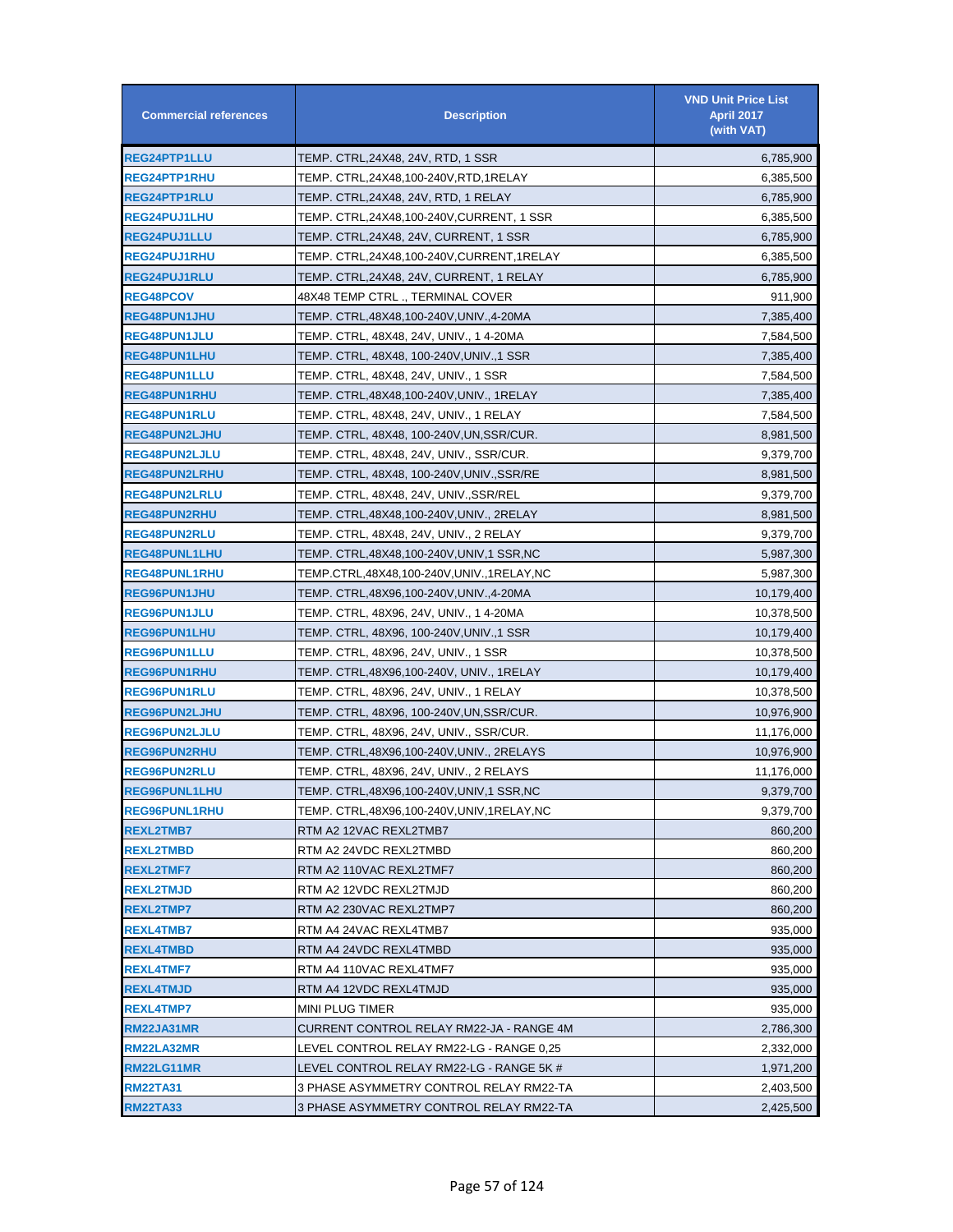| <b>Commercial references</b> | <b>Description</b>                       | <b>VND Unit Price List</b><br><b>April 2017</b><br>(with VAT) |
|------------------------------|------------------------------------------|---------------------------------------------------------------|
| <b>RM22TG20</b>              | 3 PHASE CONTROL RELAY RM22-TG - RANGE 18 | 1,437,700                                                     |
| <b>RM22TR31</b>              | 3 PHASE VOLTAGE CONTROL RELAY RM22-TR -  | 2,492,600                                                     |
| <b>RM22TR33</b>              | 3 PHASE VOLTAGE CONTROL RELAY RM22-TR -  | 3,102,000                                                     |
| <b>RM22TU21</b>              | 3 PHASE UNDERVOLTAGE CONTROL RELAY RM22- | 2,270,400                                                     |
| <b>RM22TU23</b>              | 3 PHASE UNDERVOLTAGE CONTROL RELAY RM22- | 2,289,100                                                     |
| <b>RM22UA31MR</b>            | VOLTAGE CONTROL RELAY RM22-UA - RANGE 50 | 3,724,600                                                     |
| <b>RM22UA32MR</b>            | VOLTAGE CONTROL RELAY RM22-UA - RANGE 1V | 2,901,800                                                     |
| <b>RM22UA33MR</b>            | OVERVOLTAGE CONTROL RELAY RM22-UA - RANG | 2,901,800                                                     |
| <b>RM35JA32MR</b>            | CURRENT CONTROL RELAY RM35-JA - RANGE 0, | 2,995,300                                                     |
| RPM11B7                      | Power relay 1 CO 24 V AC                 | 123,200                                                       |
| RPM11BD                      | Power relay 1 CO 24 V DC                 | 115,500                                                       |
| <b>RPM11E7</b>               | Power relay 1 CO 48 V AC                 | 123,200                                                       |
| <b>RPM11ED</b>               | Power relay 1 CO 48 V DC                 | 133,100                                                       |
| RPM11F7                      | Power relay 1 CO 120 V AC                | 123,200                                                       |
| RPM11FD                      | Power relay 1 CO 110 V DC                | 133,100                                                       |
| <b>RPM11JD</b>               | Power relay 1 CO 12 V DC                 | 115,500                                                       |
| RPM11P7                      | Power relay 1 CO 230 V AC                | 123,200                                                       |
| RPM12B7                      | Power relay 1 CO with LED 24 V AC        | 151,800                                                       |
| <b>RPM12BD</b>               | Power relay 1 CO with LED 24 V DC        | 154,000                                                       |
| <b>RPM12E7</b>               | Power relay 1 CO with LED 48 V AC        | 151,800                                                       |
| <b>RPM12ED</b>               | Power relay 1 CO with LED 48 V DC        | 168,300                                                       |
| RPM12F7                      | Power relay 1 CO with LED 120 V AC       | 151,800                                                       |
| <b>RPM12FD</b>               | Power relay 1 CO with LED 110 V DC       | 168,300                                                       |
| <b>RPM12JD</b>               | Power relay 1 CO with LED 12 V DC        | 154,000                                                       |
| RPM12P7                      | Power relay 1 CO with LED 230 V AC       | 151,800                                                       |
| <b>RPM21B7</b>               | Power relay 2 CO 24 V AC                 | 173,800                                                       |
| <b>RPM21BD</b>               | Power relay 2 CO 24 V DC                 | 162,800                                                       |
| <b>RPM21E7</b>               | Power relay 2 CO 48 V AC                 | 173,800                                                       |
| <b>RPM21ED</b>               | Power relay 2 CO 48 V DC                 | 193,600                                                       |
| RPM21F7                      | Power relay 2 CO 120 V AC                | 173,800                                                       |
| RPM21FD                      | Power relay 2 CO 110 V DC                | 193,600                                                       |
| <b>RPM21JD</b>               | Power relay 2 CO 12 V DC                 | 162,800                                                       |
| <b>RPM21P7</b>               | Power relay 2 CO 230 V AC                | 182,600                                                       |
| RPM22B7                      | Power relay 2 CO with LED 24 V AC        | 203,500                                                       |
| <b>RPM22BD</b>               | Power relay 2 CO with LED 24 V DC        | 201,300                                                       |
| <b>RPM22E7</b>               | Power relay 2 CO with LED 48 V AC        | 203,500                                                       |
| <b>RPM22ED</b>               | Power relay 2 CO with LED 48 V DC        | 234,300                                                       |
| RPM22F7                      | Power relay 2 CO with LED 120 V AC       | 203,500                                                       |
| RPM22FD                      | Power relay 2 CO with LED 110 V DC       | 234,300                                                       |
| <b>RPM22JD</b>               | Power relay 2 CO with LED 12 V DC        | 201,300                                                       |
| RPM22P7                      | Power relay 2 CO with LED 230 V AC       | 203,500                                                       |
| <b>RPM31B7</b>               | Power relay 3 CO 24 V AC                 | 239,800                                                       |
| RPM31BD                      | Power relay 3 CO 24 V DC                 | 224,400                                                       |
| RPM31E7                      | Power relay 3 CO 48 V AC                 | 239,800                                                       |
| RPM31ED                      | Power relay 3 CO 48 V DC                 | 258,500                                                       |
| RPM31F7                      | Power relay 3 CO 120 V AC                | 239,800                                                       |
| RPM31FD                      | Power relay 3 CO 110 V DC                | 258,500                                                       |
| <b>RPM31JD</b>               | Power relay 3 CO 12 V DC                 | 224,400                                                       |
| <b>RPM31P7</b>               | Power relay 3 CO 230 V AC                | 239,800                                                       |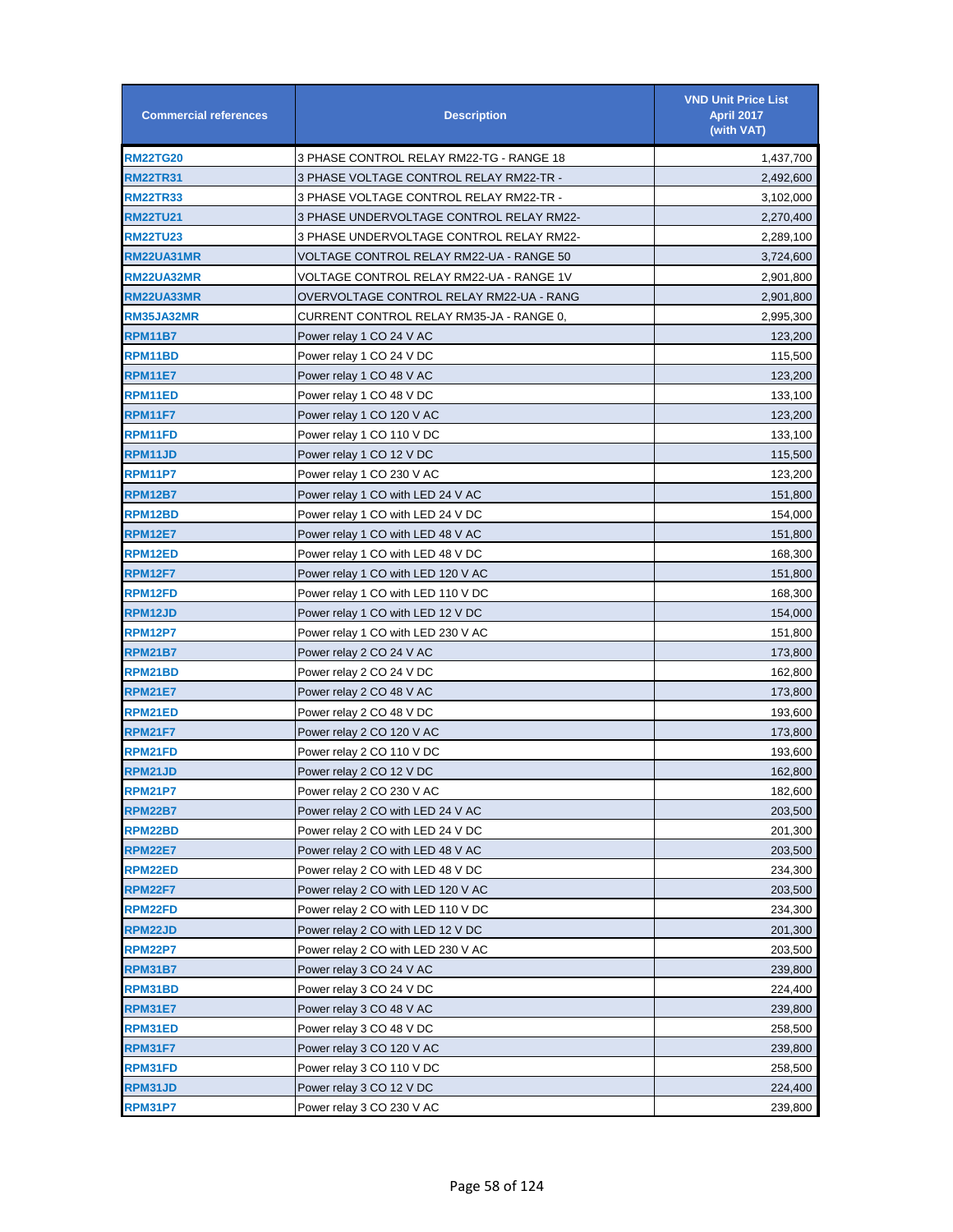| <b>Commercial references</b> | <b>Description</b>                   | <b>VND Unit Price List</b><br><b>April 2017</b><br>(with VAT) |
|------------------------------|--------------------------------------|---------------------------------------------------------------|
| <b>RPM32B7</b>               | Power relay 3 CO with LED 24 V AC    | 268,400                                                       |
| RPM32BD                      | Power relay 3 CO with LED 24 V DC    | 264,000                                                       |
| <b>RPM32E7</b>               | Power relay 3 CO with LED 48 V AC    | 268,400                                                       |
| RPM32ED                      | Power relay 3 CO with LED 48 V DC    | 295,900                                                       |
| <b>RPM32F7</b>               | Power relay 3 CO with LED 120 V AC   | 268,400                                                       |
| <b>RPM32FD</b>               | Power relay 3 CO with LED 110 V DC   | 295,900                                                       |
| RPM32JD                      | Power relay 3 CO with LED 12 V DC    | 264,000                                                       |
| <b>RPM32P7</b>               | Power relay 3 CO with LED 230 V AC   | 268,400                                                       |
| <b>RPM41B7</b>               | Power relay 4 CO 24 V AC             | 260,700                                                       |
| RPM41BD                      | Power relay 4 CO 24 V DC             | 260,700                                                       |
| <b>RPM41E7</b>               | Power relay 4 CO 48 V AC             | 260,700                                                       |
| RPM41ED                      | Power relay 4 CO 48 V DC             | 260,700                                                       |
| <b>RPM41F7</b>               | Power relay 4 CO 120 V AC            | 260,700                                                       |
| RPM41FD                      | Power relay 4 CO 110 V DC            | 260,700                                                       |
| RPM41JD                      | Power relay 4 CO 12 V DC             | 260,700                                                       |
| <b>RPM41P7</b>               | Power relay 4 CO 230 V AC            | 260,700                                                       |
| RPM42B7                      | Power relay 4 CO with LED 24 V AC    | 287,100                                                       |
| RPM42BD                      | Power relay 4 CO with LED 24 V DC    | 287,100                                                       |
| <b>RPM42E7</b>               | Power relay 4 CO with LED 48 V AC    | 287,100                                                       |
| <b>RPM42ED</b>               | Power relay 4 CO with LED 48 V DC    | 313,500                                                       |
| <b>RPM42F7</b>               | Power relay 4 CO with LED 120 V AC   | 287,100                                                       |
| <b>RPM42FD</b>               | Power relay 4 CO with LED 110 V DC   | 313,500                                                       |
| <b>RPM42JD</b>               | Power relay 4 CO with LED 12 V DC    | 287,100                                                       |
| <b>RPM42P7</b>               | Power relay 4 CO with LED 230 V AC   | 287,100                                                       |
| RPZF <sub>1</sub>            | Simple Socket mixed terminations 1CO | 103,400                                                       |
| RPZF <sub>2</sub>            | Simple Socket mixed terminations 2CO | 148,500                                                       |
| RPZF3                        | Simple Socket mixed terminations 3CO | 151,800                                                       |
| <b>RPZF4</b>                 | Simple Socket mixed terminations 4CO | 202,400                                                       |
| <b>RSB1A120B7</b>            | PCB RELAY.1CO.24VAC                  | 150,700                                                       |
| RSB1A120BD                   | PCB RELAY.1CO.24VDC                  | 88,000                                                        |
| <b>RSB1A120E7</b>            | PCB RELAY.1CO.48VAC                  | 145,200                                                       |
| <b>RSB1A120ED</b>            | PCB RELAY.1CO.48V DC                 | 97,900                                                        |
| <b>RSB1A120F7</b>            | PCB RELAY.1CO.120VAC                 | 169,400                                                       |
| RSB1A120FD                   | PCB RELAY.1CO.110V DC                | 125,400                                                       |
| <b>RSB1A120JD</b>            | PCB RELAY.1CO.12VDC                  | 88,000                                                        |
| <b>RSB1A120M7</b>            | PCB RELAY.1CO.220VAC                 | 216,700                                                       |
| RSB1A120ND                   | PCB RELAY.1CO.60VDC                  | 97,900                                                        |
| <b>RSB1A120P7</b>            | PCB RELAY.1CO.230VAC                 | 224,400                                                       |
| RSB1A120RD                   | PCB RELAY.1CO.6VDC                   | 81,400                                                        |
| <b>RSB1A120U7</b>            | PCB RELAY.1CO.240VAC                 | 262,900                                                       |
| <b>RSB1A160B7</b>            | PCB RELAY.1CO.24VAC                  | 158,400                                                       |
| RSB1A160BD                   | PCB RELAY.1CO.24VDC                  | 92,400                                                        |
| <b>RSB1A160E7</b>            | PCB RELAY.1CO.48VAC                  | 148,500                                                       |
| <b>RSB1A160ED</b>            | PCB RELAY.1CO.48VDC                  | 100,100                                                       |
| <b>RSB1A160F7</b>            | PCB RELAY.1CO.110V AC                | 177,100                                                       |
| RSB1A160FD                   | PCB RELAY.1CO.110VDC                 | 130,900                                                       |
| RSB1A160JD                   | PCB RELAY.1CO.12VDC                  | 90,200                                                        |
| <b>RSB1A160M7</b>            | PCB RELAY.1CO.220VAC                 | 212,300                                                       |
| <b>RSB1A160P7</b>            | PCB RELAY.1CO.230VAC                 | 236,500                                                       |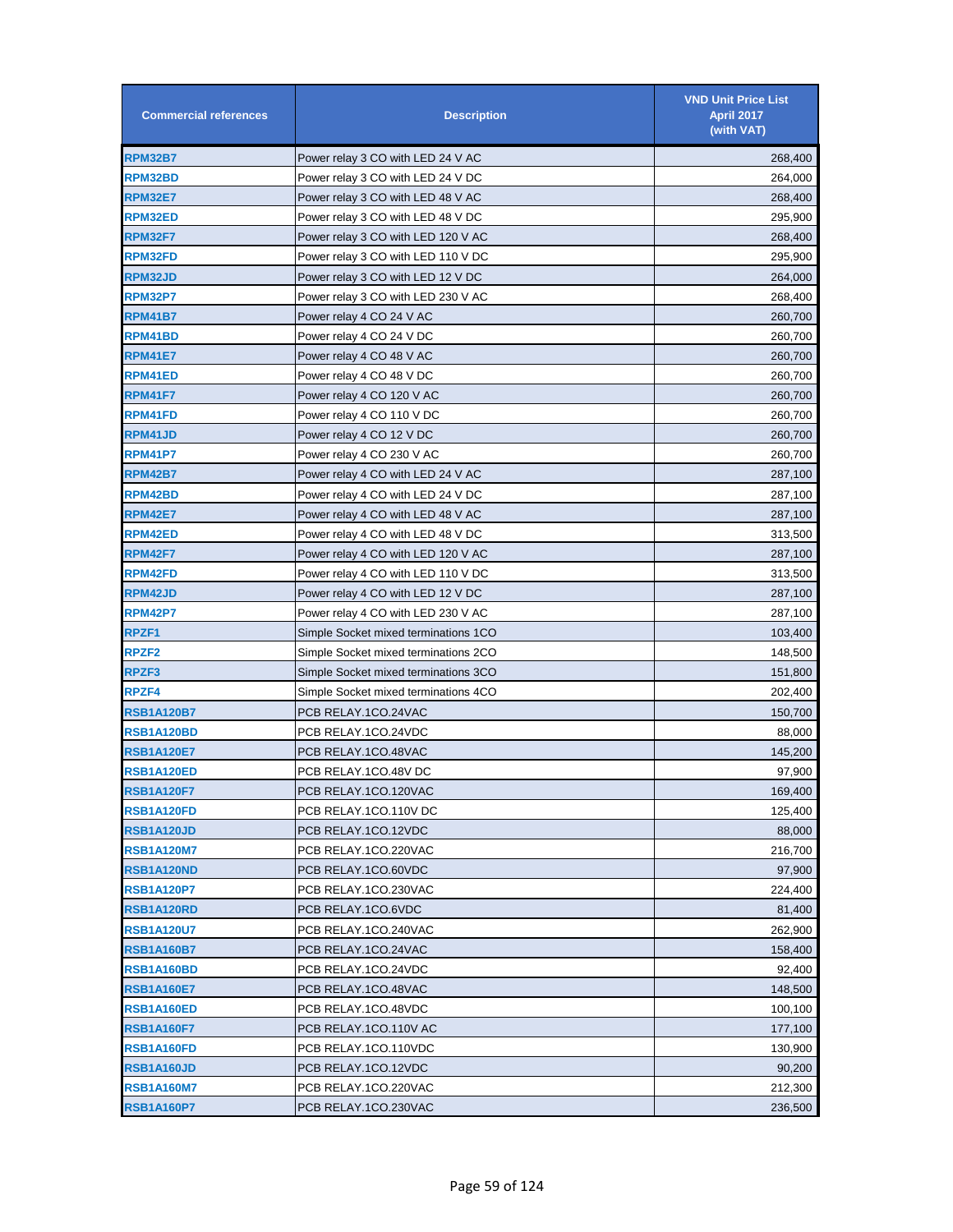| <b>Commercial references</b> | <b>Description</b>                             | <b>VND Unit Price List</b><br><b>April 2017</b><br>(with VAT) |
|------------------------------|------------------------------------------------|---------------------------------------------------------------|
| RSB1A160RD                   | PCB RELAY.1CO.6VDC                             | 84,700                                                        |
| <b>RSB1A160U7</b>            | PCB RELAY.1CO.240VAC                           | 275,000                                                       |
| <b>RSB2A080B7</b>            | PCB RELAY.2CO.24VAC                            | 171,600                                                       |
| RSB2A080BD                   | PCB RELAY.2CO.24VDC                            | 99,000                                                        |
| <b>RSB2A080E7</b>            | PCB RELAY.2CO.48VAC                            | 171,600                                                       |
| RSB2A080ED                   | PCB RELAY.2CO.48VDC                            | 112,200                                                       |
| <b>RSB2A080F7</b>            | PCB RELAY.2CO.120VAC                           | 193,600                                                       |
| RSB2A080FD                   | PCB RELAY.2CO.110VDC                           | 146,300                                                       |
| <b>RSB2A080JD</b>            | PCB RELAY .2CO.12VDC                           | 99,000                                                        |
| <b>RSB2A080M7</b>            | PCB RELAY.2CO.220VAC                           | 227,700                                                       |
| <b>RSB2A080ND</b>            | PCB RELAY .2CO.60VDC                           | 115,500                                                       |
| <b>RSB2A080P7</b>            | PCB RELAY.2CO.230VAC                           | 261,800                                                       |
| RSB2A080RD                   | PCB RELAY .2CO.6VDC                            | 93,500                                                        |
| <b>RSB2A080U7</b>            | PCB RELAY.2CO.240VAC                           | 279,400                                                       |
| RSZE1S35M                    | SOCKET                                         | 217,800                                                       |
| RSZE1S48M                    | SOCKET                                         | 224,400                                                       |
| <b>RSZL300</b>               | LABEL                                          | 6,600                                                         |
| RSZR215                      | <b>SECURING SPRING</b>                         | 9,900                                                         |
| <b>RUZC2M</b>                | Simple Socket (cylind) mixed terminations 2 CO | 74,800                                                        |
| <b>RUZC3M</b>                | Simple Socket (cylind) mixed terminations 3 CO | 103,400                                                       |
| RXM021BN                     | Module varistor 2460 V                         | 60,500                                                        |
| <b>RXM021FP</b>              | Module varistor 110 V                          | 60,500                                                        |
| <b>RXM021RB</b>              | Module varistor 240 V                          | 60,500                                                        |
| <b>RXM040W</b>               | Module diode 6250 V                            | 60,500                                                        |
| <b>RXM041BN7</b>             | Module RC 2460 V                               | 60,500                                                        |
| <b>RXM041FU7</b>             | Module RC 110240 V                             | 60,500                                                        |
| RXM2AB1B7                    | Miniature relay 2 CO 24 V AC                   | 162,800                                                       |
| <b>RXM2AB1BD</b>             | Miniature relay 2 CO 24 V DC                   | 151,800                                                       |
| <b>RXM2AB1ED</b>             | Miniature relay 2 CO 48 V DC                   | 151,800                                                       |
| RXM2AB1F7                    | Miniature relay 2 CO 120 V AC                  | 162,800                                                       |
| <b>RXM2AB1FD</b>             | Miniature relay 2 CO 110 V DC                  | 151,800                                                       |
| <b>RXM2AB1JD</b>             | Miniature relay 2 CO 12 V DC                   | 151,800                                                       |
| RXM2AB1P7                    | Miniature relay 2 CO 230 V AC                  | 162,800                                                       |
| RXM2AB2B7                    | Miniature relay 2 CO with LED 24 V AC          | 176,000                                                       |
| RXM2AB2BD                    | Miniature relay 2 CO with LED 24 V DC          | 165,000                                                       |
| <b>RXM2AB2E7</b>             | Miniature relay 2 CO with LED 48 V AC          | 176,000                                                       |
| <b>RXM2AB2ED</b>             | Miniature relay 2 CO with LED 48 V DC          | 165,000                                                       |
| RXM2AB2F7                    | Miniature relay 2 CO with LED 120 V AC         | 176,000                                                       |
| RXM2AB2FD                    | Miniature relay 2 CO with LED 110 V DC         | 176,000                                                       |
| <b>RXM2AB2JD</b>             | Miniature relay 2 CO with LED 12 V DC          | 165,000                                                       |
| RXM2AB2P7                    | MINIATURE RELAY LED 2C/O 230VAC                | 176,000                                                       |
| RXM2LB1B7                    | 5A,2C/O, without LED, 24VAC                    | 113,300                                                       |
| RXM2LB1BD                    | 5A,2C/O, without LED, 24VDC                    | 113,300                                                       |
| <b>RXM2LB1ED</b>             | 5A,2C/O, without LED, 48VDC                    | 113,300                                                       |
| RXM2LB1F7                    | 5A,2C/O, without LED, 120VAC                   | 113,300                                                       |
| <b>RXM2LB1JD</b>             | 5A,2C/O, without LED, 12VDC                    | 113,300                                                       |
| RXM2LB1P7                    | 5A, 2C/O, without LED, 230VAC                  | 113,300                                                       |
| RXM2LB2B7                    | 5A, 2C/O, with LED, 24VAC                      | 122,100                                                       |
| <b>RXM2LB2BD</b>             | 5A, 2C/O, with LED, 24VDC                      | 122,100                                                       |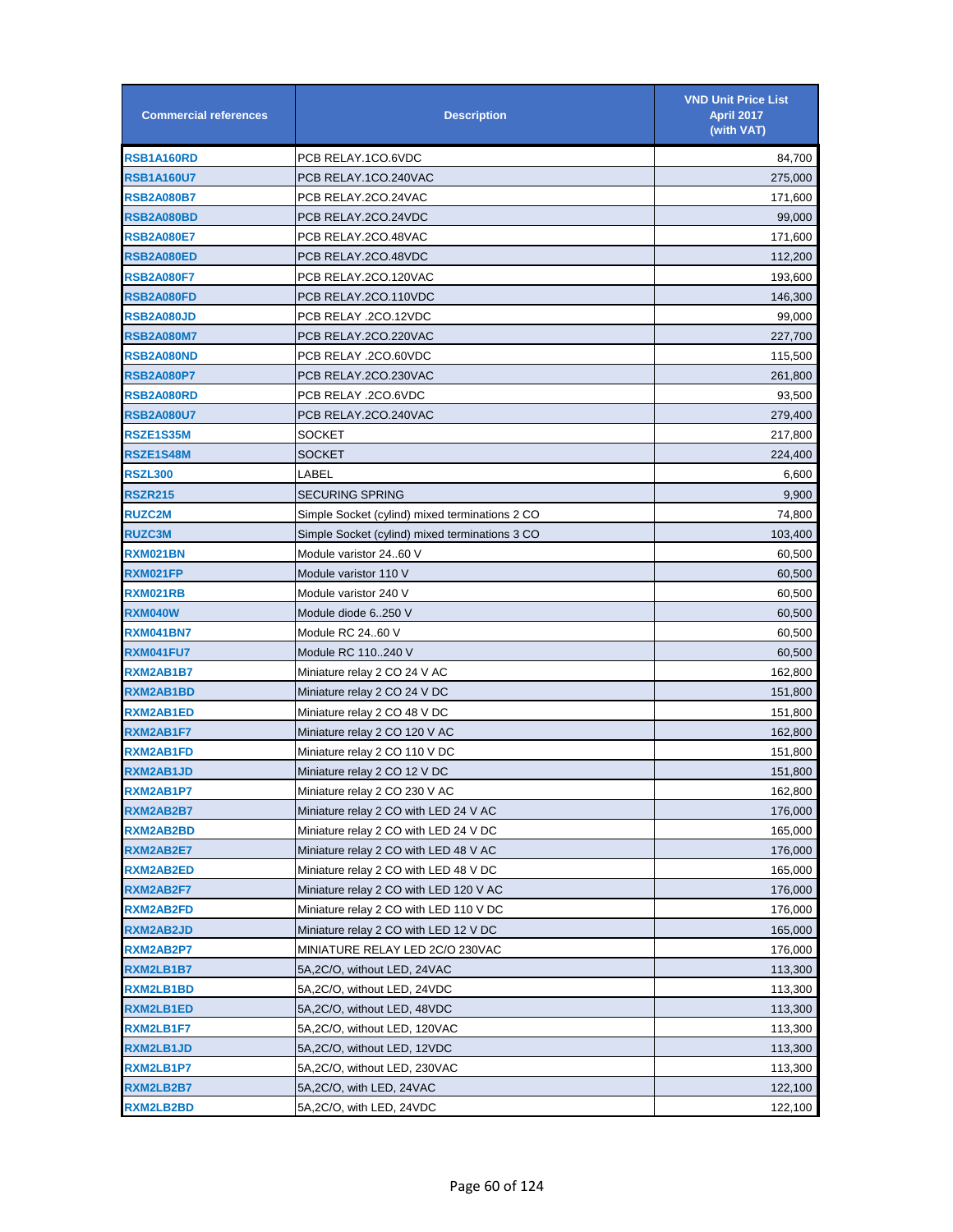| <b>Commercial references</b> | <b>Description</b>                                        | <b>VND Unit Price List</b><br><b>April 2017</b><br>(with VAT) |
|------------------------------|-----------------------------------------------------------|---------------------------------------------------------------|
| <b>RXM2LB2CD</b>             | 5A,2C/O, with LED, 36VDC                                  | 122,100                                                       |
| <b>RXM2LB2ED</b>             | 5A,2C/O, with LED, 48VDC                                  | 122,100                                                       |
| <b>RXM2LB2F7</b>             | 5A,2C/O, with LED, 120VAC                                 | 122,100                                                       |
| <b>RXM2LB2FD</b>             | 5A,2C/O, with LED, 110VDC                                 | 122,100                                                       |
| <b>RXM2LB2JD</b>             | 5A,2C/O, with LED, 12VDC                                  | 122,100                                                       |
| RXM2LB2P7                    | 5A,2C/O, with LED, 230VAC                                 | 122,100                                                       |
| RXM3AB1B7                    | Miniature relay 3 CO 24 V AC                              | 182,600                                                       |
| RXM3AB1BD                    | Miniature relay 3 CO 24 V DC                              | 173,800                                                       |
| RXM3AB1E7                    | Miniature relay 3 CO 48 V AC                              | 182,600                                                       |
| RXM3AB1ED                    | Miniature relay 3 CO 48 V DC                              | 173,800                                                       |
| RXM3AB1F7                    | Miniature relay 3 CO 120 V AC                             | 182,600                                                       |
| RXM3AB1FD                    | Miniature relay 3 CO 110 V DC                             | 182,600                                                       |
| RXM3AB1JD                    | Miniature relay 3 CO 12 V DC                              | 173,800                                                       |
| RXM3AB1P7                    | Miniature relay 3 CO 230 V AC                             | 182,600                                                       |
| RXM3AB2B7                    | Miniature relay 3 CO with LED 24 V AC                     | 194,700                                                       |
| RXM3AB2BD                    | Miniature relay 3 CO with LED 24 V DC                     | 187,000                                                       |
| RXM3AB2E7                    | Miniature relay 3 CO with LED 48 V AC                     | 194,700                                                       |
| <b>RXM3AB2ED</b>             | Miniature relay 3 CO with LED 48 V DC                     | 187,000                                                       |
| RXM3AB2F7                    | Miniature relay 3 CO with LED 120 V AC                    | 194,700                                                       |
| RXM3AB2FD                    | Miniature relay 3 CO with LED 110 V DC                    | 194,700                                                       |
| RXM3AB2JD                    | Miniature relay 3 CO with LED 12 V DC                     | 187,000                                                       |
| RXM3AB2P7                    | Miniature relay 3 CO with LED 230 V AC                    | 194,700                                                       |
| RXM4AB1B7                    | Miniature relay 4 CO / 24 V 50/60 Hz                      | 226,600                                                       |
| <b>RXM4AB1BD</b>             | Miniature relay 4 CO / 24 V DC                            | 216,700                                                       |
| RXM4AB1E7                    | Miniature relay 4 CO / 48 V 50/60 Hz                      | 226,600                                                       |
| RXM4AB1ED                    | Miniature relay 4 CO /48 V DC                             | 216,700                                                       |
| RXM4AB1F7                    | Miniature relay 4 CO / 120 V 50/60 Hz                     | 226,600                                                       |
| <b>RXM4AB1FD</b>             | Miniature relay 4 CO /110 V DC                            | 226,600                                                       |
| RXM4AB1JD                    | Miniature relay 4 CO / 12 V DC                            | 216,700                                                       |
| RXM4AB1MD                    | Miniature relay 4 CO 220 V DC                             | 226,600                                                       |
| RXM4AB1P7                    | MINIATURE RELAY 4C/O 230VAC                               | 226,600                                                       |
| RXM4AB1U7                    | Miniature relay 4 CO 240 V AC                             | 226,600                                                       |
| RXM4AB2B7                    | Miniature relay 4 CO / 24 V 50/60 Hz, with led indicator  | 243,100                                                       |
| RXM4AB2BD                    | Miniature relay 4 CO / 24 V DC, with led indicator        | 233,200                                                       |
| RXM4AB2E7                    | Miniature relay 4 CO / 48 V 50/60 Hz, with led indicator  | 243,100                                                       |
| RXM4AB2ED                    | Miniature relay 4 CO /48 V DC, with led indicator         | 233,200                                                       |
| RXM4AB2F7                    | Miniature relay 4 CO / 120 V 50/60 Hz, with led indicator | 243,100                                                       |
| RXM4AB2FD                    | Miniature relay 4 CO / 110 V DC, with led indicator       | 243,100                                                       |
| RXM4AB2GD                    | Miniature relay 4 CO with LED 125 V DC                    | 243,100                                                       |
| RXM4AB2JD                    | Miniature relay 4 CO / 12 V DC, with led indicator        | 233,200                                                       |
| RXM4AB2P7                    | Miniature relay 4 CO / 230 V 50/60 Hz, with led indicator | 243,100                                                       |
| RXM4LB1B7                    | 3A,4C/O, without LED, 24VAC                               | 128,700                                                       |
| RXM4LB1BD                    | 3A,4C/O, without LED, 24VDC                               | 123,200                                                       |
| RXM4LB1ED                    | 3A,4C/O, without LED, 48VDC                               | 123,200                                                       |
| RXM4LB1F7                    | 3A,4C/O, without LED, 120VAC                              | 128,700                                                       |
| RXM4LB1JD                    | 3A,4C/O, without LED, 12VDC                               | 123,200                                                       |
| RXM4LB1P7                    | 3A,4C/O, without LED, 230VAC                              | 128,700                                                       |
| RXM4LB2B7                    | 3A,4C/O, with LED, 24VAC                                  | 138,600                                                       |
| RXM4LB2BD                    | 3A,4C/O, with LED, 24VDC                                  | 133,100                                                       |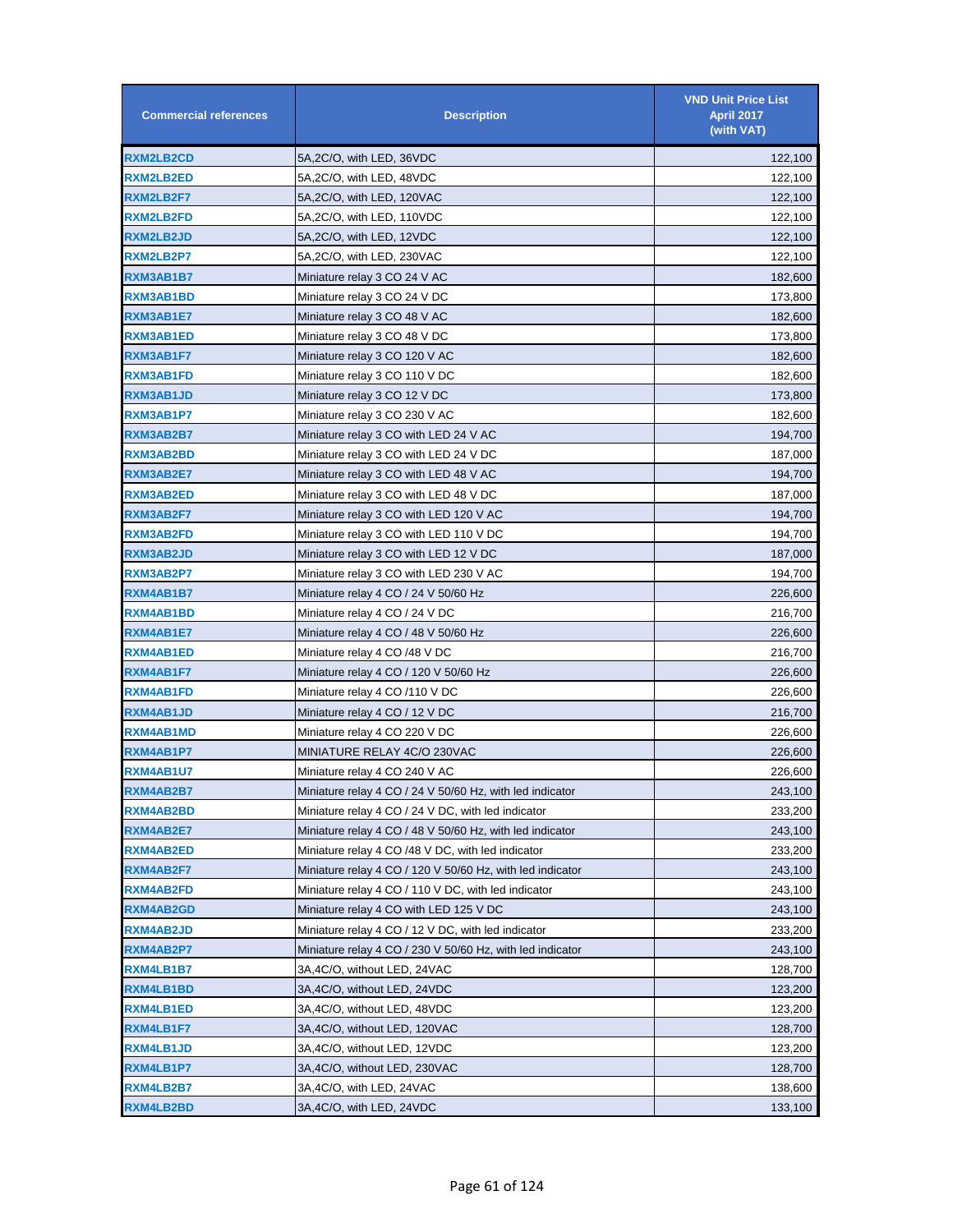| <b>Commercial references</b> | <b>Description</b>                                            | <b>VND Unit Price List</b><br>April 2017<br>(with VAT) |
|------------------------------|---------------------------------------------------------------|--------------------------------------------------------|
| <b>RXM4LB2CD</b>             | 3A,4C/O, with LED, 36VDC                                      | 133,100                                                |
| <b>RXM4LB2ED</b>             | 3A,4C/O, with LED, 48VDC                                      | 133,100                                                |
| <b>RXM4LB2F7</b>             | 3A,4C/O, with LED, 120VAC                                     | 138,600                                                |
| <b>RXM4LB2FD</b>             | 3A,4C/O, with LED, 110VDC                                     | 138,600                                                |
| <b>RXM4LB2JD</b>             | 3A,4C/O, with LED, 12VDC                                      | 133,100                                                |
| RXM4LB2P7                    | 3A,4C/O, with LED, 230VAC                                     | 138,600                                                |
| <b>RXZ400</b>                | Metal maintaining clamp                                       | 12,100                                                 |
| RXZE1M2C                     | mixed 2 poles, screw clamp, 7A, 22,5mm                        | 58,300                                                 |
| RXZE1M4C                     | mixed 4 poles, screw clamp, 7A, 29mm                          | 78,100                                                 |
| <b>RXZE2M114</b>             | Simple Socket / mixed terminations 4CO                        | 103,400                                                |
| RXZE2M114M                   | Simple Socket / mixed terminations 4CO                        | 103,400                                                |
| <b>RXZE2S108M</b>            | LOGIC STYLE SOCKET SEPARATED TERMINATION                      | 103,400                                                |
| RXZE2S111M                   | Logic style socket / separated terminati                      | 103,400                                                |
| RXZE2S114M                   | Logic style socket / separated terminati                      | 110,000                                                |
| RXZL420                      | Marking label for socket (price in lot of 100pcs)             | 4,400                                                  |
| <b>RXZL520</b>               | Blank set of marker sPhuongps for relays                      | 161,700                                                |
| <b>RXZR335</b>               | Plastic maintaining extracting clamp (price in lot of 100pcs) | 11,000                                                 |
| RXZS2                        | Buss jumper 2 poles (price in lot of 100pcs)                  | 8,800                                                  |
| <b>RZM021BN</b>              | DIODE + GREEN LED                                             | 216,700                                                |
| RZM021FP                     | VARISTOR+GREEN LED                                            | 227,700                                                |
| RZM021RB                     | DIODE + GREEN LED                                             | 216,700                                                |
| RZM031BN                     | DIODE + GREEN LED                                             | 140,800                                                |
| RZM031FPD                    | DIODE + GREEN LED                                             | 211,200                                                |
| RZM031RB                     | DIODE + GREEN LED                                             | 129,800                                                |
| <b>RZM040W</b>               | PROTECTIVE DIODE                                              | 68,200                                                 |
| RZM041BN7                    | CR PROTECTION CIRCUIT                                         | 143,000                                                |
| <b>RZM041FU7</b>             | CR PROTECTION CIRCUIT                                         | 156,200                                                |
| <b>SSRHP07</b>               | HEATSINK                                                      | 847,000                                                |
| XACA201                      | PUSHBUTTON STATION                                            | 1,996,500                                              |
| <b>XACA2014</b>              | PISTOL PENDANT STATION 2 PB + EMERGEN                         | 2,579,500                                              |
| XACA205                      | PUSHBUTTON STATION                                            | 2,190,100                                              |
| <b>XACA2054</b>              | PISTOL PENDANT STATION 2 PB + EMERGEN                         | 2,843,500                                              |
| <b>XACA207</b>               | PUSHBUTTON STATION                                            | 2,483,800                                              |
| <b>XACA2074</b>              | PISTOL PENDANT STATION<br>2 PB + EMERGEN                      | 3,102,000                                              |
| XACA211                      | PUSHBUTTON STATION                                            | 2,194,500                                              |
| <b>XACA2114</b>              | PISTOL PENDANT STATION<br>2 PB + EMERGEN                      | 2,715,900                                              |
| <b>XACA215</b>               | PUSHBUTTON STATION                                            | 2,387,000                                              |
| <b>XACA2154</b>              | PISTOL PENDANT STATION<br>2 PB + EMERGEN                      | 2,951,300                                              |
| XACA217                      | PUSHBUTTON STATION                                            | 2,561,900                                              |
| <b>XACA2174</b>              | PISTOL PENDANT STATION 2 PB + EMERGEN                         | 3,317,600                                              |
| XACA271                      | PUSHBUTTON STATION                                            | 1,342,000                                              |
| <b>XACA2714</b>              | PUSHBUTTON STATION                                            | 2,424,400                                              |
| <b>XACA27141</b>             | PUSHBUTTON STATION                                            | 3,730,100                                              |
| <b>XACA281</b>               | PUSHBUTTON STATION                                            | 1,402,500                                              |
| <b>XACA2814</b>              | PUSHBUTTON STATION                                            | 2,543,200                                              |
| <b>XACA28141</b>             | PUSHBUTTON STATION                                            | 3,820,300                                              |
| XACA491                      | PENDANT CONTROL STATION                                       | 3,159,200                                              |
| <b>XACA4914</b>              | PUSHBUTTON STATION                                            | 3,523,300                                              |
| <b>XACA49141</b>             | PUSHBUTTON STATION                                            | 4,470,400                                              |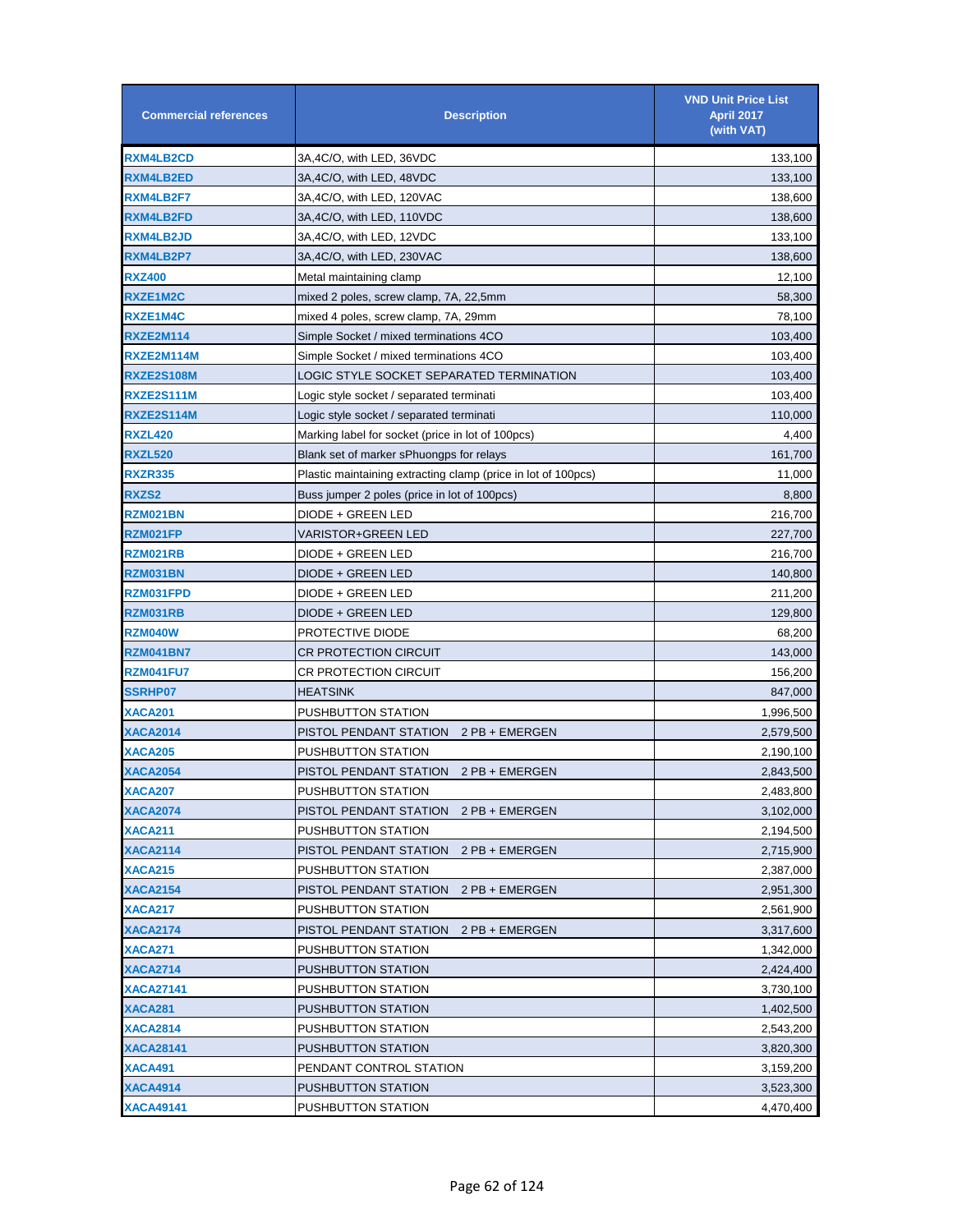| <b>Commercial references</b> | <b>Description</b>                       | <b>VND Unit Price List</b><br><b>April 2017</b><br>(with VAT) |
|------------------------------|------------------------------------------|---------------------------------------------------------------|
| XALD01                       | 1 P.B EMPTY CONT. BOX                    | 179,300                                                       |
| XALD02                       | 2 P.B EMPTY CONT. BOX                    | 270,600                                                       |
| XALD03                       | 3 P.B EMPTY CONT. BOX                    | 328,900                                                       |
| XALD04                       | 4 P.B EMPTY CONT. BOX                    | 424,600                                                       |
| XALD05                       | 5 P.B EMPTY CONT. BOX                    | 487,300                                                       |
| <b>XALD102</b>               | 1 PUSH BUTTON CONTROL BO.                | 468,600                                                       |
| XALD112                      | 1 PUSH BUTTON CONTROL BO.                | 493,900                                                       |
| <b>XALD134</b>               | SELECTOR SWITCH CONT. BOX                | 504,900                                                       |
| XALD144                      | SELECTOR SWITCH CONT. BOX                | 744,700                                                       |
| <b>XALD213</b>               | 2 PUSH BUTTONS CONT. BOX.                | 977,900                                                       |
| <b>XALD215</b>               | 2 PUSH BUTTONS CONT. BOX                 | 977,900                                                       |
| XALD363B                     | 2 PB + LIGHT CONT BOX                    | 1,633,500                                                     |
| XALD363M                     | .2 P.B. + LIGHT CONT. BOX                | 1,633,500                                                     |
| XALE1                        | <b>EMPTY 1 HOLE</b>                      | 198,000                                                       |
| XALE <sub>2</sub>            | <b>EMPTY 2 HOLES</b>                     | 207,900                                                       |
| XALE3                        | <b>EMPTY 3 HOLES</b>                     | 218,900                                                       |
| XALK01                       | 1 P.B.EMPTY YELL.CONT.BOX                | 179,300                                                       |
| XALK02                       | 2 P.B EMPTY CONT. BOX                    | 270,600                                                       |
| XALK03                       | 3 P.B EMPTY CONT. BOX                    | 328,900                                                       |
| XALK04                       | 4 P.B EMPTY CONT. BOX                    | 423,500                                                       |
| XALK05                       | 5 P.B EMPTY CONT. BOX                    | 487,300                                                       |
| XALK178E                     | <b>EMERGENCY STOP CONT. BOX</b>          | 577,500                                                       |
| XALK178F                     | <b>EMERGENCY STOP CONT. BOX</b>          | 577,500                                                       |
| <b>XALK178G</b>              | <b>EMERGENCY STOP CONT. BOX</b>          | 669,900                                                       |
| XALK188E                     | <b>EMERGENCY STOP CONT. BOX</b>          | 729,300                                                       |
| XALK188F                     | <b>EMERGENCY STOP CONT. BOX</b>          | 729,300                                                       |
| XALK188G                     | <b>EMERGENCY STOP CONT. BOX</b>          | 820,600                                                       |
| <b>XB4BA21</b>               | PUSHBUTTON BLACK                         | 236,500                                                       |
| <b>XB4BA31</b>               | PUSHBUTTON GREEN color                   | 236,500                                                       |
| <b>XB4BA42</b>               | <b>PUSHBUTTON RED</b>                    | 236,500                                                       |
| <b>XB4BA51</b>               | <b>PUSHBUTTON</b>                        | 236,500                                                       |
| <b>XB4BA61</b>               | <b>PUSHBUTTON BLUE</b>                   | 236,500                                                       |
| <b>XB4BC21</b>               | <b>PUSHBUTTON</b>                        | 475,200                                                       |
| <b>XB4BD21</b>               | <b>SELECTOR SWITCH</b>                   | 266,200                                                       |
| <b>XB4BD25</b>               | <b>SELECTOR SWITCH</b>                   | 300,300                                                       |
| <b>XB4BD33</b>               | <b>SELECTOR SWITCH</b>                   | 306,900                                                       |
| <b>XB4BD53</b>               | <b>SELECTOR SWITCH</b>                   | 359,700                                                       |
| <b>XB4BG03</b>               | <b>KEY SELECTOR SWITCH</b>               | 631,400                                                       |
| <b>XB4BG21</b>               | <b>KEY SELECTOR SWITCH</b>               | 569,800                                                       |
| <b>XB4BG33</b>               | <b>KEY SELECTOR SWITCH</b>               | 658,900                                                       |
| <b>XB4BG41</b>               | <b>KEY SELECTOR SWITCH</b>               | 598,400                                                       |
| <b>XB4BG61</b>               | <b>KEY SELECTOR SWITCH</b>               | 611,600                                                       |
| <b>XB4BJ21</b>               | <b>SELECTOR SWITCH</b>                   | 355,300                                                       |
| <b>XB4BJ33</b>               | <b>SELECTOR SWITCH</b>                   | 387,200                                                       |
| <b>XB4BJ53</b>               | <b>SELECTOR SWITCH</b>                   | 456,500                                                       |
| <b>XB4BL42</b>               | <b>PUSHBUTTON</b>                        | 350,900                                                       |
| <b>XB4BL73415</b>            | COMPLETE METAL DOUBLE HEADED PUSHBUTTONS | 733,700                                                       |
| <b>XB4BP21</b>               | <b>PUSHBUTTON</b>                        | 407,000                                                       |
| <b>XB4BP31</b>               | <b>PUSHBUTTON</b>                        | 407,000                                                       |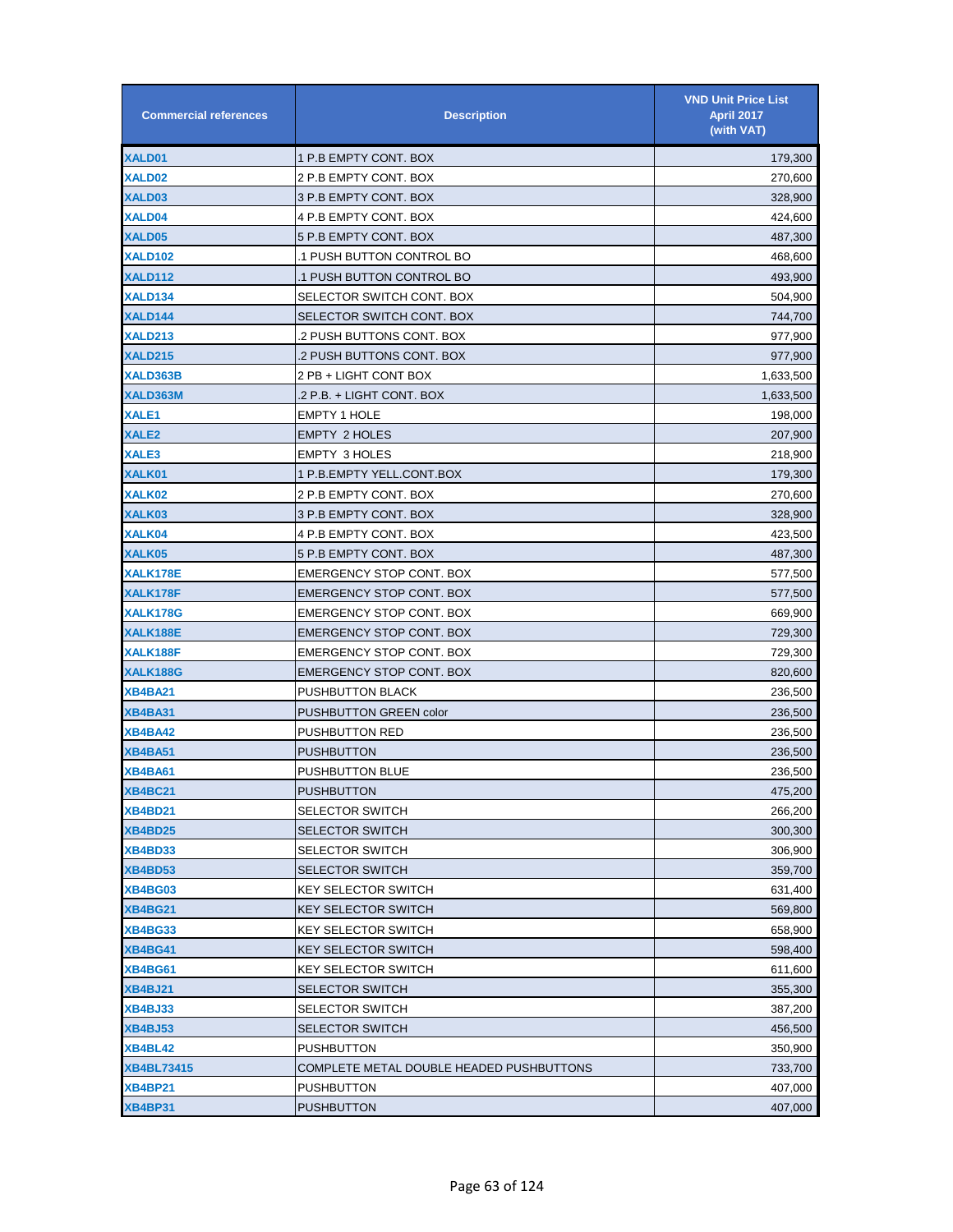| <b>Commercial references</b> | <b>Description</b>                  | <b>VND Unit Price List</b><br><b>April 2017</b><br>(with VAT) |
|------------------------------|-------------------------------------|---------------------------------------------------------------|
| <b>XB4BP42</b>               | <b>PUSHBUTTON</b>                   | 407,000                                                       |
| <b>XB4BP51</b>               | <b>PUSHBUTTON</b>                   | 407,000                                                       |
| <b>XB4BP61</b>               | <b>PUSHBUTTON</b>                   | 407,000                                                       |
| <b>XB4BS8442</b>             | PUSHBUTTON, EMERGENCY SWITCHING OFF | 587,400                                                       |
| <b>XB4BS9442</b>             | <b>EMERGENCY STOP</b>               | 889,900                                                       |
| <b>XB4BT842</b>              | PUSHBUTTON, EMERGENCY SWITCHING OFF | 594,000                                                       |
| <b>XB4BV61</b>               | DIRECT SUPPLY PILOT LIGHT WHITE     | 398,200                                                       |
| <b>XB4BV63</b>               | DIRECT SUPPLY PILOT LIGHT           | 398,200                                                       |
| XB4BV64                      | DIRECT SUPPLY PILOT LIGHT           | 398,200                                                       |
| XB4BV65                      | DIRECT SUPPLY PILOT LIGHT           | 398,200                                                       |
| <b>XB4BVB1</b>               | 24 V LED PILOT LIGHT BODY           | 397,100                                                       |
| XB4BVB3                      | 24 V LED PILOT LIGHT BODY GREEN     | 397,100                                                       |
| XB4BVB4                      | 24 V LED PILOT LIGHT BODY           | 397,100                                                       |
| XB4BVB5                      | 24 V LED PILOT LIGHT BODY YELLOW    | 397,100                                                       |
| XB4BVB6                      | 24 V LED PILOT LIGHT BODY           | 397,100                                                       |
| XB4BVG1                      | 24 V LED PILOT LIGHT BODY           | 514,800                                                       |
| XB4BVG3                      | 120 V LED PILOT LIGHT BOD           | 514,800                                                       |
| XB4BVG4                      | 1210 V LED PILOT LIGHT BO           | 514,800                                                       |
| XB4BVG5                      | 120 V LED PILOT LIGHT BOD           | 514,800                                                       |
| XB4BVG6                      | 120 V LED PILOT LIGHT BOD           | 514,800                                                       |
| XB4BVM1                      | PILOT LIGHT White                   | 657,800                                                       |
| XB4BVM3                      | PILOT LIGHT GREEN                   | 657,800                                                       |
| <b>XB4BVM4</b>               | PILOT LIGHT RED                     | 657,800                                                       |
| XB4BVM5                      | PILOT LIGHT YELLOW                  | 657,800                                                       |
| XB4BVM6                      | 230V LED PILOT LIGHT BODY           | 657,800                                                       |
| <b>XB4BW3165</b>             | <b>ILLUMINATED PUSHBUTTON</b>       | 520,300                                                       |
| <b>XB4BW31B5</b>             | ILLUMINATED PUSHBUTTON              | 599,500                                                       |
| <b>XB4BW31G5</b>             | <b>ILLUMINATED PUSHBUTTON</b>       | 654,500                                                       |
| <b>XB4BW31M5</b>             | <b>IMMUMINATED PUSHBOTTON</b>       | 815,100                                                       |
| <b>XB4BW3365</b>             | <b>ILLUMINATED PUSHBUTTON</b>       | 520,300                                                       |
| <b>XB4BW33B5</b>             | <b>ILLUMINATED PUSHBUTTON</b>       | 599,500                                                       |
| <b>XB4BW33G5</b>             | <b>ILLUMINATED PUSHBUTTON</b>       | 654,500                                                       |
| <b>XB4BW33M5</b>             | <b>ILLUMINATED PUSHBUTTON</b>       | 816,200                                                       |
| <b>XB4BW3465</b>             | <b>ILLUMINATED PUSHBUTTON</b>       | 520,300                                                       |
| <b>XB4BW34B5</b>             | <b>ILLUMINATED PUSHBUTTON</b>       | 599,500                                                       |
| <b>XB4BW34G5</b>             | <b>ILLUMINATED PUSHBUTTON</b>       | 654,500                                                       |
| <b>XB4BW34M5</b>             | <b>ILLUMINATED PUSHBUTTON</b>       | 816,200                                                       |
| <b>XB4BW3565</b>             | <b>ILLUMINATED PUSHBUTTON</b>       | 520,300                                                       |
| <b>XB4BW35B5</b>             | <b>ILLUMINATED PUSHBUTTON</b>       | 599,500                                                       |
| <b>XB4BW35G5</b>             | <b>ILLUMINATED PUSHBUTTON</b>       | 653,400                                                       |
| <b>XB4BW35M5</b>             | <b>ILLUMINATED PUSHBUTTON</b>       | 815,100                                                       |
| <b>XB4BW36B5</b>             | <b>ILLUMINATED PUSHBUTTON</b>       | 599,500                                                       |
| <b>XB4BW36G5</b>             | <b>ILLUMINATED PUSHBUTTON</b>       | 653,400                                                       |
| <b>XB4BW36M5</b>             | JOYSTICK CPNTACT BLOCK              | 815,100                                                       |
| <b>XB5AA21</b>               | PUSHBUTTON BLACK                    | 134,200                                                       |
| <b>XB5AA31</b>               | <b>PUSHBUTTON GREEN</b>             | 134,200                                                       |
| <b>XB5AA42</b>               | <b>PUSHBUTTON RED</b>               | 134,200                                                       |
| <b>XB5AA51</b>               | <b>PUSHBUTTON</b>                   | 134,200                                                       |
| <b>XB5AA61</b>               | <b>PUSHBUTTON</b>                   | 134,200                                                       |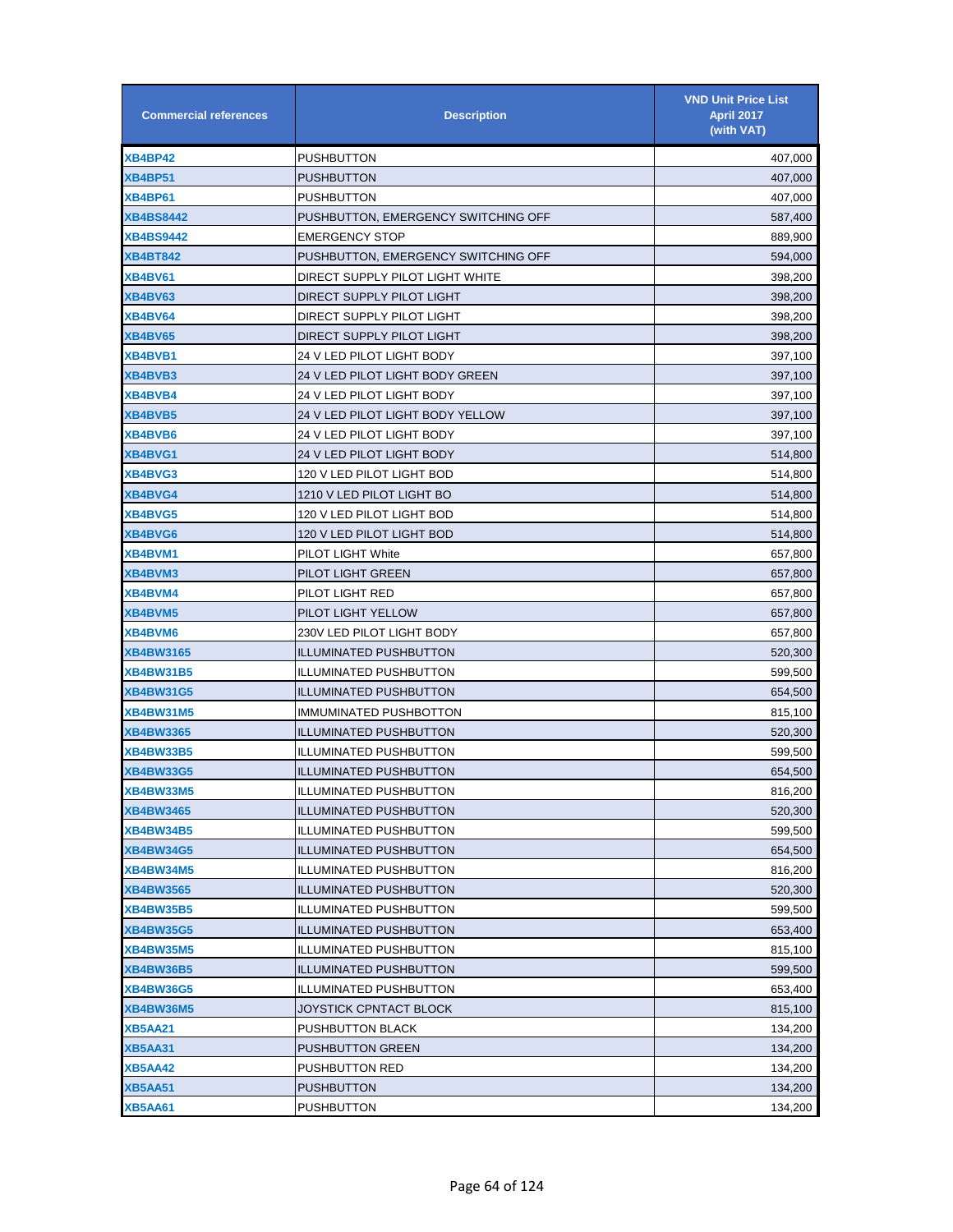| <b>Commercial references</b> | <b>Description</b>                     | <b>VND Unit Price List</b><br><b>April 2017</b><br>(with VAT) |
|------------------------------|----------------------------------------|---------------------------------------------------------------|
| <b>XB5AD21</b>               | SELECTOR SWITCH                        | 231,000                                                       |
| <b>XB5AD25</b>               | <b>SELECTOR SWITCH</b>                 | 258,500                                                       |
| <b>XB5AD33</b>               | SELECTOR SWITCH                        | 264,000                                                       |
| <b>XB5AD53</b>               | <b>SELECTOR SWITCH</b>                 | 311,300                                                       |
| <b>XB5AG03</b>               | <b>KEY SELECTOR SWITCH</b>             | 543,400                                                       |
| <b>XB5AG21</b>               | <b>KEY SELECTOR SWITCH</b>             | 491,700                                                       |
| <b>XB5AG33</b>               | <b>KEY SELECTOR SWITCH</b>             | 567,600                                                       |
| <b>XB5AG41</b>               | <b>KEY SELECTOR SWITCH</b>             | 515,900                                                       |
| <b>XB5AG61</b>               | <b>KEY SELECTOR SWITCH</b>             | 525,800                                                       |
| <b>XB5AJ21</b>               | <b>SELECTOR SWITCH</b>                 | 306,900                                                       |
| <b>XB5AJ33</b>               | <b>SELECTOR SWITCH</b>                 | 333,300                                                       |
| <b>XB5AJ53</b>               | <b>SELECTOR SWITCH</b>                 | 392,700                                                       |
| <b>XB5AS8442</b>             | <b>EMERGENCY STOP PLASTIK</b>          | 338,800                                                       |
| <b>XB5AS9442</b>             | PUSHBUTTON, EMERGENCY SWITCHING OFF    | 513,700                                                       |
| <b>XB5AT842</b>              | PUSHBUTTON, EMERGENCY SWITCHING OFF    | 344,300                                                       |
| <b>XB5AV61</b>               | DIRECT SUPPLY PILOT LIGHT              | 172,700                                                       |
| XB5AV63                      | DIRECT SUPPLY PILOT LIGHT              | 172,700                                                       |
| XB5AV64                      | DIRECT SUPPLY PILOT LIGHT              | 172,700                                                       |
| <b>XB5AV65</b>               | DIRECT SUPPLY PILOT LIGHT              | 173,800                                                       |
| <b>XB5AVB1</b>               | 24VDC/AC LED PILOT LIGHT White         | 248,600                                                       |
| XB5AVB3                      | 24VDC/AC LED PILOT LIGHT Green         | 248,600                                                       |
| <b>XB5AVB4</b>               | 24VDC/AC LED PILOT LIGHT RED           | 248,600                                                       |
| XB5AVB5                      | 24VDC/AC LED PILOT LIGHT Yellow Orange | 248,600                                                       |
| XB5AVB6                      | 24VDC/AC LED PILOT LIGHT Blue          | 248,600                                                       |
| XB5AVG1                      | 120 V LED PILOT LIGHT WHITE            | 273,900                                                       |
| XB5AVG3                      | 120 V LED PILOT LIGHT                  | 273,900                                                       |
| XB5AVG4                      | 120 V LED PILOT LIGHT                  | 273,900                                                       |
| XB5AVG5                      | 120 V LED PILOT LIGHT YELLOW           | 273,900                                                       |
| XB5AVG6                      | 121 V LED PILOT LIGHT BLUE             | 273,900                                                       |
| XB5AVM1                      | 230 V LED PILOT LIGHT WHITE            | 300,300                                                       |
| XB5AVM3                      | 230 V LED PILOT LIGHT GREEN            | 300,300                                                       |
| XB5AVM4                      | 230 V LED PILOT LIGHT                  | 300,300                                                       |
| XB5AVM5                      | 230 V LED PILOT LIGHT                  | 300,300                                                       |
| <b>XB5AVM6</b>               | 231 V LED PILOT LIGHT                  | 300,300                                                       |
| <b>XB5AW3165</b>             | <b>ILLUMINATED PUSHBUTTON</b>          | 475,200                                                       |
| <b>XB5AW31B5</b>             | <b>ILLUMINATED PUSHBUTTON</b>          | 433,400                                                       |
| <b>XB5AW31G5</b>             | <b>ILLUMINATED PUSHBUTTON</b>          | 474,100                                                       |
| <b>XB5AW31M5</b>             | <b>ILLUMINATED PUSHBUTTON</b>          | 589,600                                                       |
| <b>XB5AW3365</b>             | <b>ILLUMINATED PUSHBUTTON</b>          | 475,200                                                       |
| <b>XB5AW33B5</b>             | <b>ILLUMINATED PUSHBUTTON</b>          | 433,400                                                       |
| <b>XB5AW33G5</b>             | <b>ILLUMINATED PUSHBUTTON</b>          | 474,100                                                       |
| <b>XB5AW33M5</b>             | <b>ILLUMINATED PUSHBUTTON</b>          | 589,600                                                       |
| <b>XB5AW3465</b>             | <b>ILLUMINATED PUSHBUTTON</b>          | 475,200                                                       |
| <b>XB5AW34B5</b>             | <b>ILLUMINATED PUSHBUTTON</b>          | 433,400                                                       |
| <b>XB5AW34G5</b>             | <b>ILLUMINATED PUSHBUTTON</b>          | 474,100                                                       |
| <b>XB5AW34M5</b>             | <b>ILLUMINATED PUSHBUTTON</b>          | 589,600                                                       |
| <b>XB5AW3565</b>             | <b>ILLUMINATED PUSHBUTTON</b>          | 475,200                                                       |
| <b>XB5AW35B5</b>             | <b>ILLUMINATED PUSHBUTTON</b>          | 433,400                                                       |
| <b>XB5AW35G5</b>             | <b>ILLUMINATED PUSHBUTTON</b>          | 474,100                                                       |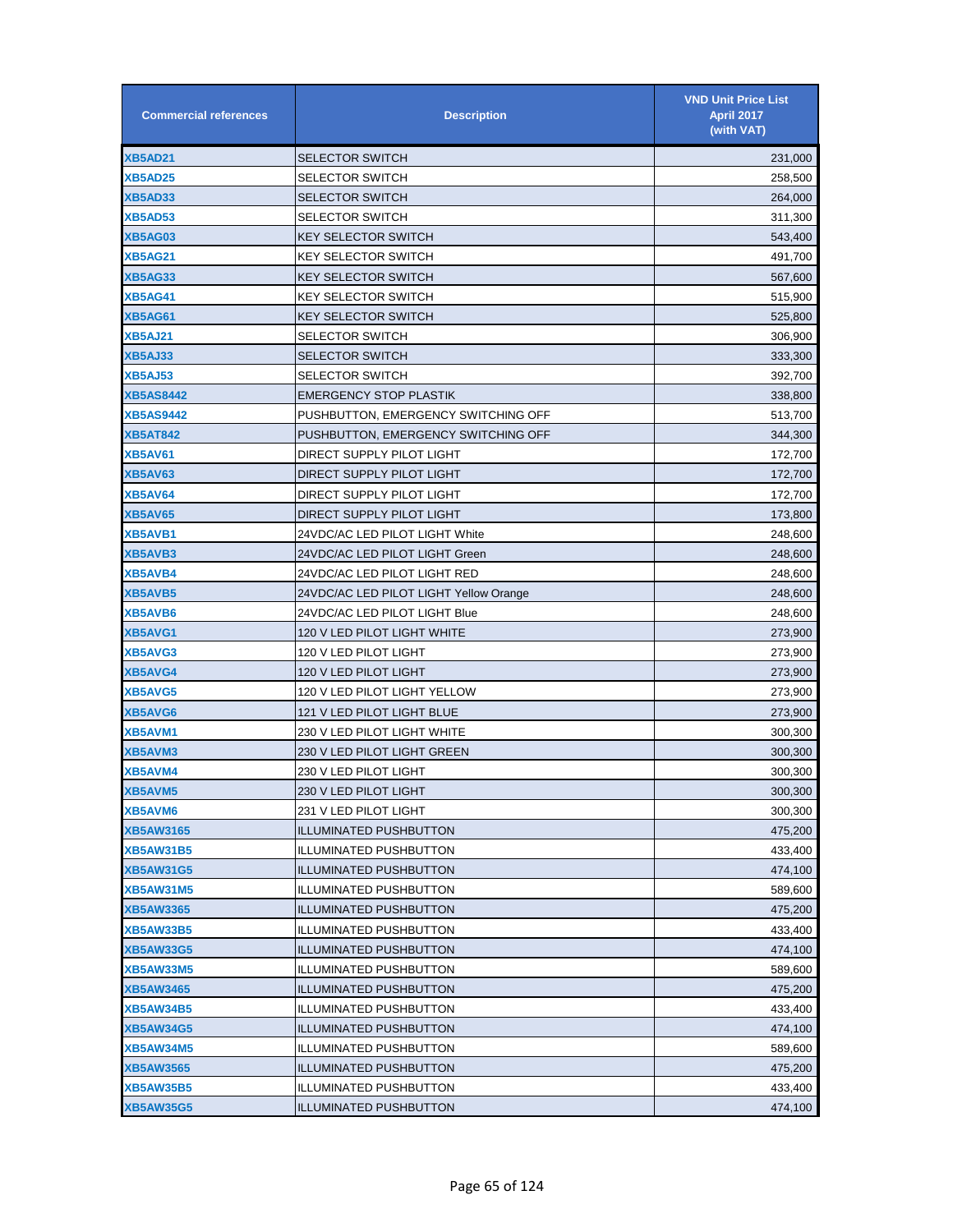| <b>Commercial references</b> | <b>Description</b>                  | <b>VND Unit Price List</b><br><b>April 2017</b><br>(with VAT) |
|------------------------------|-------------------------------------|---------------------------------------------------------------|
| <b>XB5AW35M5</b>             | <b>ILLUMINATED PUSHBUTTON</b>       | 589,600                                                       |
| <b>XB5AW36B5</b>             | <b>ILLUMINATED PUSHBUTTON</b>       | 433,400                                                       |
| <b>XB5AW36G5</b>             | <b>ILLUMINATED PUSHBUTTON</b>       | 474,100                                                       |
| <b>XB5AW36M5</b>             | <b>ILLUMINATED PUSHBUTTON</b>       | 589,600                                                       |
| <b>XB7EV03BP</b>             | LED GREEN PILOT LIGHT 24V E07-01-02 | 95,700                                                        |
| <b>XB7EV03MP</b>             | LED GREEN PILOT LIGHT 230           | 95,700                                                        |
| XB7EV04BP                    | LED RED PILOT LIGHT 24V             | 95,700                                                        |
| <b>XB7EV04MP</b>             | LED RED PILOT LIGHT 230V            | 95,700                                                        |
| <b>XB7EV05BP</b>             | LED YELLOW PILOT LIGHT 24           | 95,700                                                        |
| <b>XB7EV05MP</b>             | LED YELLOW PILOT LIGHT              | 95,700                                                        |
| <b>XB7EV06BP</b>             | LED PL 24V,BLUE,IP54,CLAMP          | 95,700                                                        |
| <b>XB7EV06MP</b>             | LED PL 230V,BLUE,IP54,CLAMP         | 95,700                                                        |
| <b>XB7EV08BP</b>             | PILOT LIGHT LED ORANGE 24V AC DC    | 95,700                                                        |
| <b>XB7EV08MP</b>             | PILOT LIGHT LED ORANGE 230VAC       | 95,700                                                        |
| XB7EV63P                     | DIRECT SUPPLY GREEN PILOT           | 63,800                                                        |
| <b>XB7EV64P</b>              | DIRECT SUPPLY RED PILOT             | 63,800                                                        |
| <b>XB7EV65P</b>              | DIRECT SUPPLY YELLOW PILO           | 63,800                                                        |
| XB7EV66P                     | DIRECT SUPPLY BLUE PILOT            | 63,800                                                        |
| <b>XB7EV67P</b>              | DIRECT SUPPLY CLEAR PILOT           | 63,800                                                        |
| XB7EV73P                     | REDUCER GREEN PILOT LIGHT           | 111,100                                                       |
| <b>XB7EV74P</b>              | REDUCER RED PILOT LIGHT             | 111,100                                                       |
| <b>XB7EV75P</b>              | REDUCER YELLOW PILOT LIGH           | 111,100                                                       |
| <b>XB7EV76P</b>              | REDUCER BLUE PILOT LIGHT            | 111,100                                                       |
| <b>XB7EV77P</b>              | REDUCER CLEAR PILOT FASTO           | 111,100                                                       |
| XB7NA21                      | PB-Springblack-1NO                  | 68,200                                                        |
| XB7NA25                      | PB-Springblack-NO+NC                | 101,200                                                       |
| XB7NA31                      | PB-Springgreen-1NO                  | 68,200                                                        |
| <b>XB7NA35</b>               | PB-Springgreen-NO+NC                | 101,200                                                       |
| <b>XB7NA42</b>               | PB-Springred-1NC                    | 68,200                                                        |
| <b>XB7NA45</b>               | PB-Springred-NO+NC                  | 101,200                                                       |
| XB7NA81                      | PB-Springyellow-1NO                 | 68,200                                                        |
| XB7NA85                      | PB-Springred-NO+NC                  | 101,200                                                       |
| <b>XB7ND21</b>               | Selector-2POS-1NO                   | 122,100                                                       |
| <b>XB7ND25</b>               | Selector-2POS-1NO+1NC               | 129,800                                                       |
| XB7ND33                      | Selector-3POS-2N/O                  | 129,800                                                       |
| <b>XB7NG21</b>               | Selector-Key-2POS-1NO               | 180,400                                                       |
| <b>XB7NG33</b>               | Selector- Key -3POS2NO              | 226,600                                                       |
| XB7NH21                      | PB-Latchblack - 1NO                 | 114,400                                                       |
| <b>XB7NH25</b>               | PB-Latchblack - NC+NO               | 136,400                                                       |
| XB7NH31                      | PB-Latchgreen - 1NO                 | 114,400                                                       |
| XB7NH35                      | B-Latchgreen - NC+NO                | 136,400                                                       |
| XB7NJ03M1                    | IPB-LED-Latch -1NO - Green-230v     | 240,900                                                       |
| XB7NJ04M1                    | IPB-LED-Latch -1NO - Red - 230v     | 240,900                                                       |
| <b>XB7NJ04M2</b>             | IPB-LED-Latch -1NC - Red - 230v     | 242,000                                                       |
| XB7NJ06M1                    | IPB-LED-Latch -1NO - Blue -230v     | 240,900                                                       |
| XB7NJ08M1                    | IPB-LED-Latch -1NO - Yellow - 230v  | 240,900                                                       |
| <b>XB7NS8442</b>             | <b>EMERGENCY STOP 1NC</b>           | 137,500                                                       |
| <b>XB7NS8445</b>             | EMERGENCY STOP 1NC+1NO              | 148,500                                                       |
| <b>XB7NS9444</b>             | KEY EMERGENCY STOP 1NC              | 216,700                                                       |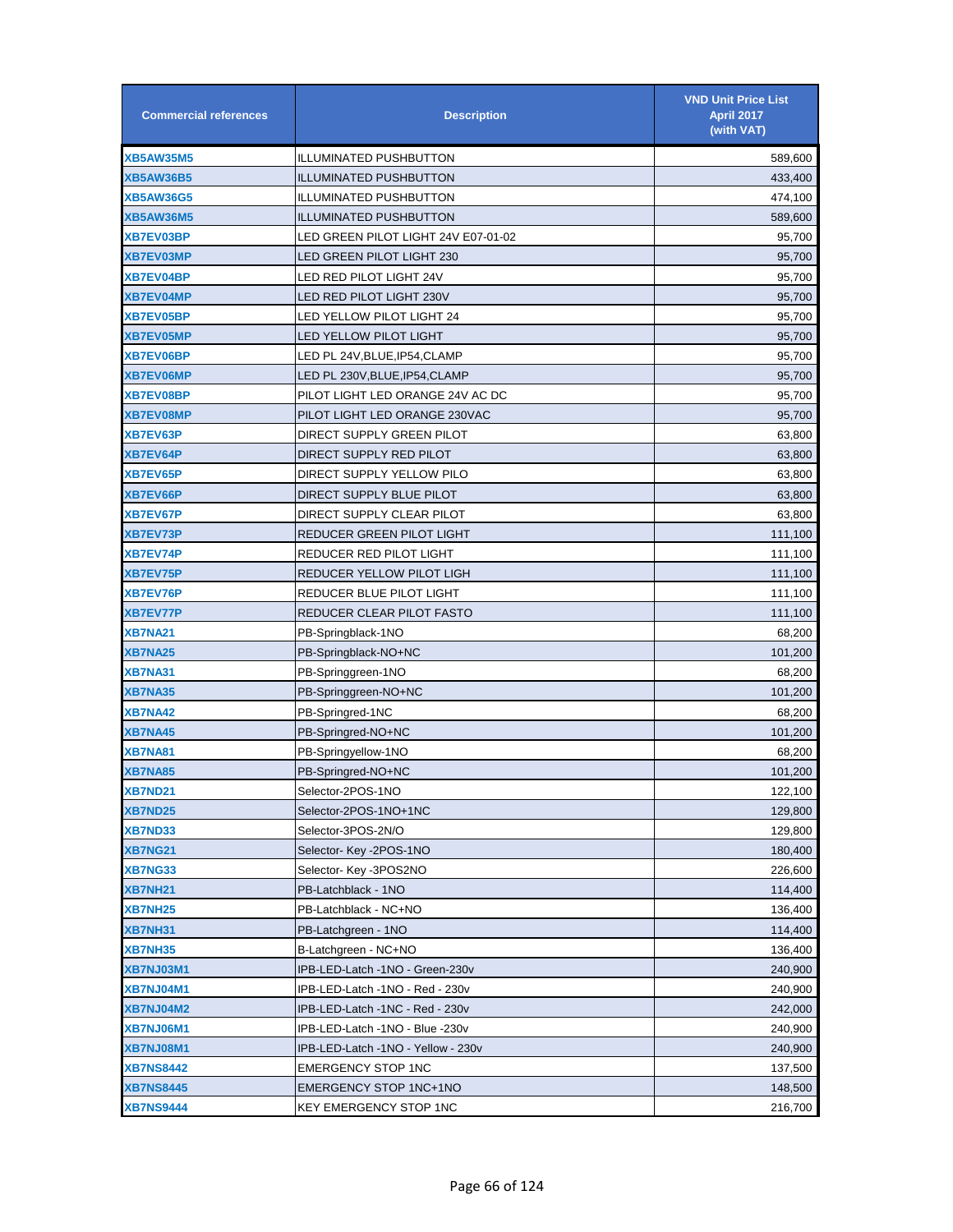| <b>Commercial references</b> | <b>Description</b>                       | <b>VND Unit Price List</b><br>April 2017<br>(with VAT) |
|------------------------------|------------------------------------------|--------------------------------------------------------|
| <b>XB7NS9445</b>             | KEY EMERG. STOP 1NC+1NO                  | 234,300                                                |
| <b>XB7NW33B1</b>             | IPB-LED-Spring Rtn -1NO - Green - 24v    | 177,100                                                |
| <b>XB7NW33M1</b>             | IPB-LED-Spring Rtn -1NO - Green - 230v   | 229,900                                                |
| <b>XB7NW34B1</b>             | IPB-LED-Spring Rtn -1NO - Red - 24v      | 177,100                                                |
| <b>XB7NW34B2</b>             | IPB-LED-Spring Rtn -1NC - Red - 24v      | 177,100                                                |
| <b>XB7NW34M1</b>             | IPB-LED-Spring Rtn -1NO - Red - 230v     | 229,900                                                |
| <b>XB7NW34M2</b>             | IPB-LED-Spring Rtn -1NC - Red - 230v     | 229,900                                                |
| <b>XB7NW35M1</b>             | IPB-LED-Spring Rtn -1NO - Orange - 230v  | 229,900                                                |
| XB7NW36M1                    | IPB-LED-Spring Rtn -1NO - Blue - 230v    | 229,900                                                |
| <b>XB7NW38B1</b>             | IPB-LED-Spring Rtn -1NO - Yellow - 24v   | 177,100                                                |
| <b>XCE102</b>                | LIMIT SWITCH                             | 576,400                                                |
| <b>XCE103</b>                | LIMIT SWITCH                             | 576,400                                                |
| <b>XCE106</b>                | LIMIT SWITCH                             | 490,600                                                |
| <b>XCE110</b>                | LIMIT SWITCH                             | 490,600                                                |
| <b>XCE118</b>                | LIMIT SWITCH                             | 525,800                                                |
| <b>XCE145</b>                | LIMIT SWITCH                             | 537,900                                                |
| <b>XCE154</b>                | LIMIT SWITCH                             | 545,600                                                |
| <b>XCE181</b>                | LIMIT SWITCH                             | 442,200                                                |
| <b>XCJ102</b>                | LIMIT SWITCH WITH ROLLER PLUNGER         | 466,400                                                |
| <b>XCJ103</b>                | LIMIT SWITCH WITH 90 ROLLER PLUNGER      | 466,400                                                |
| <b>XCJ110</b>                | LIMIT SWITCH WITH PLUNGER                | 466,400                                                |
| <b>XCJ121</b>                | LIMIT SWITCH WITH SHORT ROLLER LEVER     | 466,400                                                |
| <b>XCJ125</b>                | LIMIT SWITCH WITH SHORT LEVER            | 402,600                                                |
| <b>XCJ126</b>                | 490IT SWITCH WITH LONG LEVER             | 402,600                                                |
| <b>XCJ127</b>                | LIMIT SWITCH WITH SHORT ROLLER LEVER     | 402,600                                                |
| <b>XCJ128</b>                | LIMIT SWITCH                             | 402,600                                                |
| <b>XCKD2102P16</b>           | LS METAL 1NC1NO SA ISO16                 | 2,146,100                                              |
| <b>XCKD2106P16</b>           | LS METAL 1NC1NO SA ISO16                 | 2,193,400                                              |
| <b>XCKD2110P16</b>           | LS METAL 1NC1NO SA ISO16                 | 2,059,200                                              |
| <b>XCKD2118P16</b>           | LS METAL 1NC1NO SA ISO16                 | 2,193,400                                              |
| <b>XCKD2121P16</b>           | LS METAL 1NC1NO SA ISO16                 | 2,220,900                                              |
| <b>XCKD2139P16</b>           | LS METAL 1NC1NO SA ISO16                 | 2,239,600                                              |
| <b>XCKD2145P16</b>           | LS METAL 1NC1NO SA ISO16                 | 2,332,000                                              |
| XCKD21H0P16                  | LIMIT SWITCH XCKD STEEL END PLUNGER 1 NC | 2,146,100                                              |
| XCKD21H2P16                  | LIMIT SWITCH XCKD ROLLER PLUNGER 1 NC AN | 2,146,100                                              |
| <b>XCKD2502P16</b>           | LIMIT SWITCH XCKD ROLLER PLUNGER 1 NO AN | 2,252,800                                              |
| <b>XCKD2506P16</b>           | LIMIT SWITCH XCKD CAT S WHISKER 1 NO AND | 2,305,600                                              |
| <b>XCKD2510P16</b>           | LIMIT SWITCH XCKD STEEL END PLUNGER 1 NO | 2,162,600                                              |
| <b>XCKD2518P16</b>           | LIMIT SWITCH XCKD ROLLER LEVER 1 NO AND  | 2,305,600                                              |
| <b>XCKD2521P16</b>           | LIMIT SWITCH XCKD ROLLER LEVER PLUNGER,  | 2,332,000                                              |
| <b>XCKD2539P16</b>           | LIMIT SWITCH XCKD ROLLER LEVER AND 50 MM | 2,350,700                                              |
| <b>XCKD2545P16</b>           | LS METAL 1NC1NO SL ISO16                 | 2,448,600                                              |
| XCKD25H0P16                  | LIMIT SWITCH XCKD STEEL END PLUNGER 1 NO | 2,252,800                                              |
| XCKD25H2P16                  | LIMIT SWITCH XCKD ROLLER PLUNGER 1 NO AN | 2,252,800                                              |
| <b>XCKJ10511H29</b>          | LIMIT SWITCH                             | 1,562,000                                              |
| <b>XCKJ10513H29</b>          | LIMIT SWITCH                             | 1,688,500                                              |
| <b>XCKJ10541H29</b>          | LIMIT SWITCH                             | 1,518,000                                              |
| <b>XCKJ10559H29</b>          | LIMIT SWITCH                             | 1,390,400                                              |
| <b>XCKJ161H29</b>            | <b>LIMIT SWITCH</b>                      | 1,485,000                                              |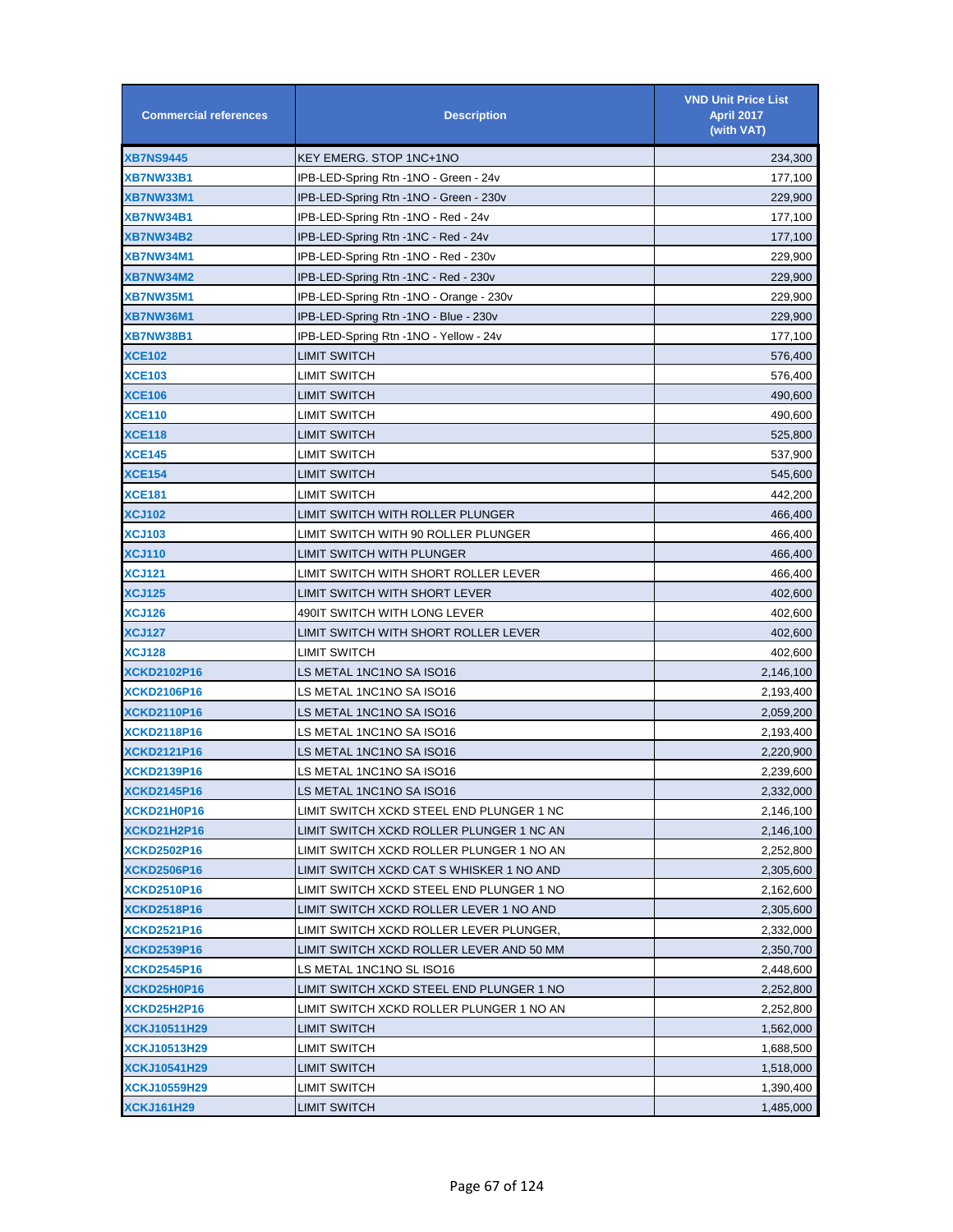| <b>Commercial references</b> | <b>Description</b>                       | <b>VND Unit Price List</b><br><b>April 2017</b><br>(with VAT) |
|------------------------------|------------------------------------------|---------------------------------------------------------------|
| <b>XCKJ167H29</b>            | LIMIT SWITCH                             | 1,529,000                                                     |
| <b>XCKJ50511H29</b>          | LIMIT SWITCH                             | 1,640,100                                                     |
| <b>XCKJ50513H29</b>          | LIMIT SWITCH                             | 1,773,200                                                     |
| <b>XCKJ50541H29</b>          | LIMIT SWITCH                             | 1,592,800                                                     |
| <b>XCKJ50559H29</b>          | LIMIT SWITCH                             | 1,459,700                                                     |
| <b>XCKJ561H29</b>            | LIMIT SWITCH                             | 1,559,800                                                     |
| <b>XCKJ567H29</b>            | LIMIT SWITCH                             | 1,607,100                                                     |
| <b>XCKM102H29</b>            | <b>LIMIT SWITCH</b>                      | 1,390,400                                                     |
| <b>XCKM106H29</b>            | LIMIT SWITCH                             | 1,096,700                                                     |
| <b>XCKM110H29</b>            | LIMIT SWITCH                             | 1,207,800                                                     |
| <b>XCKM115H29</b>            | LIMIT SWITCH                             | 1,327,700                                                     |
| <b>XCKM121H29</b>            | LIMIT SWITCH                             | 1,306,800                                                     |
| <b>XCKM502H29</b>            | LIMIT SWITCH                             | 1,459,700                                                     |
| <b>XCKM510H29</b>            | LIMIT SWITCH                             | 1,269,400                                                     |
| <b>XCKM515H29</b>            | LIMIT SWITCH                             | 1,393,700                                                     |
| <b>XCKM521H29</b>            | LIMIT SWITCH                             | 1,372,800                                                     |
| XCKMR54D1                    | LIMIT SWITCH XCKMR SQUARE ROD 6 MM CROSS | 3,999,600                                                     |
| <b>XCKMR54D1H29</b>          | LIMIT SWITCH XCKMR SQUARE ROD 6 MM CROSS | 3,999,600                                                     |
| <b>XCKN2102P20</b>           | LS 1NO1NC SA CE ISO20 STEEL ROLLER P     | 350,900                                                       |
| <b>XCKN2103P20</b>           | LS 1NO1NC SA CE ISO20 STEEL ROLLER P     | 370,700                                                       |
| <b>XCKN2106P20</b>           | LS 1NO1NC SA CE ISO20 CAT'S WHISKER      | 356,400                                                       |
| <b>XCKN2107P20</b>           | LIMIT SWITCH PLASTIC NO AND NC           | 397,100                                                       |
| <b>XCKN2110P20</b>           | LS 1NO1NC SA CE ISO20 METAL END PLUN     | 298,100                                                       |
| <b>XCKN2121P20</b>           | LS 1NO1NC SA CE ISO20 1 ACTUATION LA     | 333,300                                                       |
| <b>XCKN2145P20</b>           | LS 1NO1NC SA CE ISO20 THERMOPLST ROL     | 397,100                                                       |
| <b>XCKP2102P16</b>           | LS PLAST 1NC1NO SA ISO16                 | 965,800                                                       |
| <b>XCKP2106P16</b>           | LS PLAST 1NC1NO SA ISO16                 | 987,800                                                       |
| <b>XCKP2110P16</b>           | LS PLAST 1NC1NO SA ISO16                 | 926,200                                                       |
| XCKP2118P16                  | LS PLAST 1NC1NO SA ISO16                 | 987,800                                                       |
| <b>XCKP2121P16</b>           | LS PLAST 1NC1NO SA ISO16                 | 999,900                                                       |
| XCKP2139P16                  | LS PLAST 1NC1NO SA ISO16                 | 1,007,600                                                     |
| <b>XCKP2145P16</b>           | LS PLAST 1NC1NO SA ISO16                 | 1,049,400                                                     |
| XCKP21H0P16                  | LIMIT SWITCH XCKP STEEL END PLUNGER 1 NC | 965,800                                                       |
| <b>XCKP21H2P16</b>           | LS PLAST 1NC1NO SA ISO16                 | 965,800                                                       |
| XCKP2502P16                  | LS PLAST 1NC1NO SL ISO16                 | 1,014,200                                                     |
| <b>XCKP2506P16</b>           | LIMIT SWITCH XCKP CAT S WHISKER 1 NO AND | 1,036,200                                                     |
| XCKP2510P16                  | LS PLAST 1NC1NO SL ISO16                 | 972,400                                                       |
| XCKP2518P16                  | LS PLAST 1NC1NO SL ISO16                 | 1,036,200                                                     |
| <b>XCKP2521P16</b>           | LS PLAST 1NC1NO SL ISO16                 | 1,049,400                                                     |
| XCKP2539P16                  | LIMIT SWITCH XCKP ROLLER LEVER AND 50 MM | 1,058,200                                                     |
| XCKP2545P16                  | LS PLAST 1NC1NO SL ISO16                 | 1,102,200                                                     |
| XCKP25H0P16                  | LIMIT SWITCH XCKP STEEL END PLUNGER 1 NO | 1,014,200                                                     |
| XCKP25H2P16                  | LIMIT SWITCH XCKP ROLLER PLUNGER 1 NO AN | 1,014,200                                                     |
| <b>XCKS101H29</b>            | LIMIT SWITCH                             | 1,442,100                                                     |
| <b>XCKS102H29</b>            | LIMIT SWITCH                             | 1,043,900                                                     |
| <b>XCKS131H29</b>            | LIMIT SWITCH                             | 970,200                                                       |
| <b>XCKS139H29</b>            | LIMIT SWITCH                             | 4,054,600                                                     |
| <b>XCKS141H29</b>            | <b>LIMIT SWITCH</b>                      | 993,300                                                       |
| <b>XCKS159H29</b>            | LIMIT SWITCH                             | 1,010,900                                                     |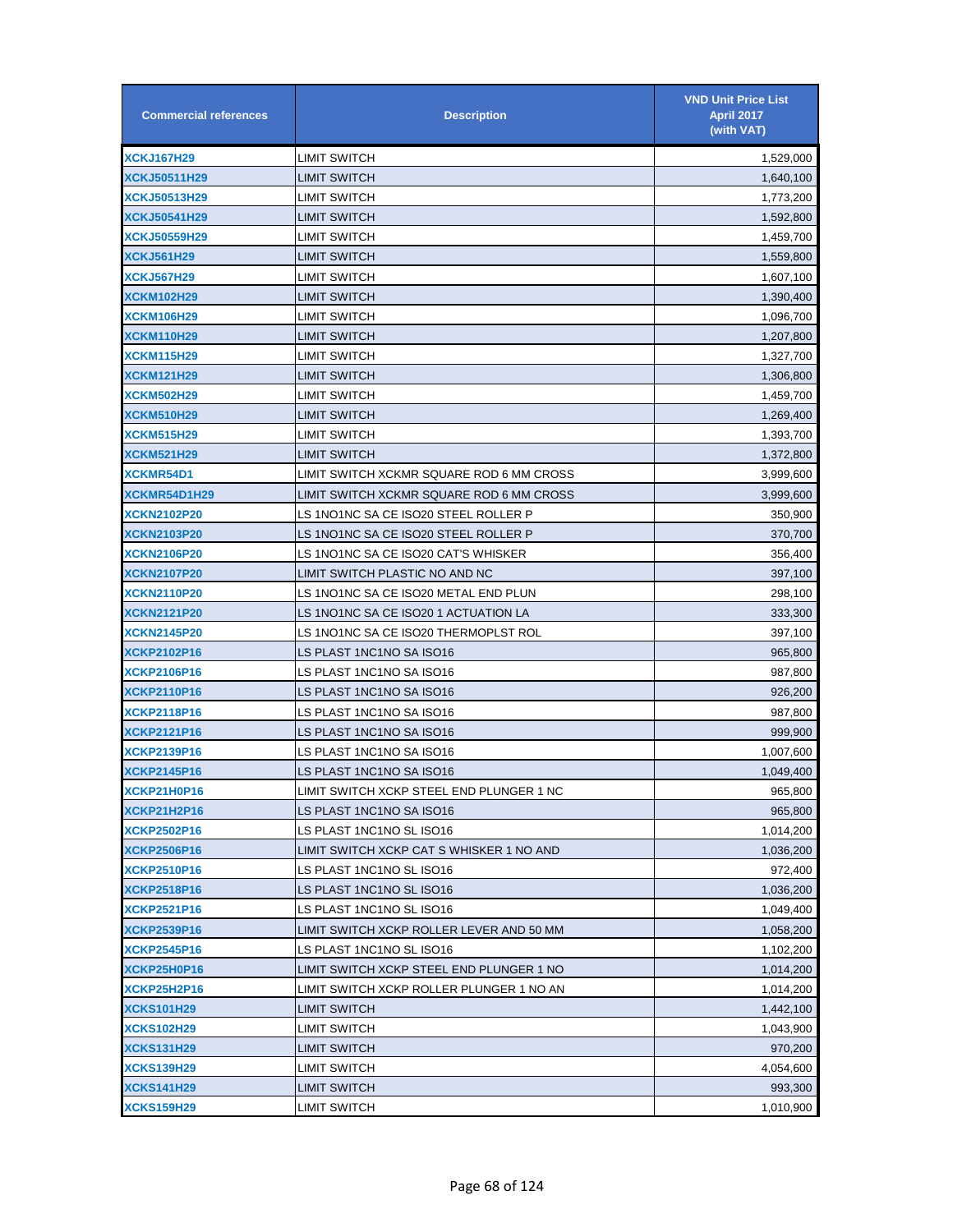| <b>Commercial references</b> | <b>Description</b>                       | <b>VND Unit Price List</b><br><b>April 2017</b><br>(with VAT) |
|------------------------------|------------------------------------------|---------------------------------------------------------------|
| <b>XCKS501H29</b>            | LIMIT SWITCH                             | 1,513,600                                                     |
| <b>XCKS502H29</b>            | LIMIT SWITCH                             | 1,095,600                                                     |
| <b>XCKS531H29</b>            | LIMIT SWITCH                             | 1,019,700                                                     |
| <b>XCKS539H29</b>            | LIMIT SWITCH                             | 4,258,100                                                     |
| <b>XCKS541H29</b>            | LIMIT SWITCH                             | 1,042,800                                                     |
| <b>XCKS559H29</b>            | LIMIT SWITCH                             | 1,062,600                                                     |
| <b>XCKT2102P16</b>           | LS 1NO 1NC SA ISO16                      | 759,000                                                       |
| <b>XCKT2106P16</b>           | LS 1NO 1NC SA ISO16                      | 744,700                                                       |
| <b>XCKT2110P16</b>           | LS 1NO 1NC SA ISO16                      | 707,300                                                       |
| <b>XCKT2118P16</b>           | LS 1NO 1NC SA ISO16                      | 854,700                                                       |
| <b>XCKT2121P16</b>           | LS 1NO 1NC SA ISO16                      | 762,300                                                       |
| <b>XCKT2145P16</b>           | LS 1NO 1NC SA ISO16                      | 892,100                                                       |
| <b>XCMD2102L1</b>            | LS 1NO 1NC SA 1M CABLE                   | 733,700                                                       |
| <b>XCMD2106L1</b>            | LS 1NO 1NC SA 1M CABLE                   | 753,500                                                       |
| <b>XCMD2110L1</b>            | LS 1NO 1NC SA 1M CABLE                   | 640,200                                                       |
| <b>XCMD2115L1</b>            | LS 1NO 1NC SA 1M CABLE                   | 676,500                                                       |
| <b>XCMD2116L1</b>            | Std Steel Lever 16mm(SA 1m)              | 689,700                                                       |
| <b>XCMD2124L1</b>            | Retractable Roller Lvr(SA 1m)            | 931,700                                                       |
| <b>XCMD2145L1</b>            | LS 1NO 1NC SA 1M CABLE                   | 733,700                                                       |
| XCMD21F0L1                   | LS 1NO 1NC SA 1M CABLE                   | 733,700                                                       |
| XCMD21F2L1                   | LS 1NO 1NC SA 1M CABLE                   | 1,071,400                                                     |
| <b>XCMD2502L1</b>            | LS 1NO1NC SLWA 1M CABLE                  | 770,000                                                       |
| <b>XCMD2506L1</b>            | LS 1NO1NC SLWA 1M CABLE                  | 790,900                                                       |
| <b>XCMD2510L1</b>            | LS 1NO1NC SLWA 1M CABLE                  | 672,100                                                       |
| <b>XCMD2515L1</b>            | LS 1NO1NC SLWA 1M CABLE                  | 711,700                                                       |
| <b>XCMD2516L1</b>            | Std Steel Lever 16mm(SLWA 1m)            | 723,800                                                       |
| <b>XCMD2524L1</b>            | Retract Roller Lever(SLWA 1m)            | 977,900                                                       |
| <b>XCMD2545L1</b>            | LS 1NO1NC SLWA 1M CABLE                  | 770,000                                                       |
| XCMD25F0L1                   | LS 1NO1NC SLWA 1M CABLE                  | 770,000                                                       |
| XCMD25F2L1                   | LS 1NO1NC SLWA 1M CABLE FIX HEAD ROLL    | 1,126,400                                                     |
| <b>XCMN2102L1</b>            | LS 1NO 1NC SA 1M CABLE STEEL ROLLER P    | 733,700                                                       |
| <b>XCMN2103L1</b>            | LS 1NO 1NC SA 1M CABLE STEEL ROLLER P    | 656,700                                                       |
| <b>XCMN2106L1</b>            | LS 1NO 1NC SA 1M CABLE CAT'S WHISKER     | 661,100                                                       |
| XCMN2107L1                   | LS 1NO 1NC SA 1M CABLE FLEXIBLE ROD      | 684,200                                                       |
| <b>XCMN2110L1</b>            | LS 1NO 1NC SA 1M CABLE METAL END PLUN    | 691,900                                                       |
| XCMN2115L1                   | LS 1NO 1NC SA 1M CABLE THERMOPLST ROL    | 764,500                                                       |
| <b>XCMN2121L1</b>            | LS 1NO 1NC SA 1M CABLE 1 ACTUATION LA    | 663,300                                                       |
| <b>XCMN2145L1</b>            | LS 1NO 1NC SA 1M CABLE THERMOPLST ROL    | 794,200                                                       |
| <b>XCMN2159L1</b>            | LS 1NO 1NC SA 1M CABLE ROUND ROD LEVE    | 869,000                                                       |
| XCMN21F0L1                   | LS 1NO 1NC SA 1M CABLE FIX HEAD END P    | 790,900                                                       |
| XCMN21F2L1                   | LS 1NO 1NC SA 1M CABLE FIX HEAD ROLL     | 876,700                                                       |
| XCMN21F3L1                   | LS 1NO 1NC SA 1M CABLE FIXHEAD ROL PL    | 876,700                                                       |
| <b>XCNR2102P20</b>           | LS MAN RESET NO NC SNAP STEEL ROL PLUNGE | 581,900                                                       |
| <b>XCNR2110P20</b>           | LS MAN RESET NO NC SNAP PLUNGER M20      | 478,500                                                       |
| <b>XCNR2118P20</b>           | LS MAN RESET NO NC SNAP ROTAT PLAST ROLL | 535,700                                                       |
| <b>XCNR2121P20</b>           | LS MAN RESET NO NC SNAP HORIZ ACTUATION  | 512,600                                                       |
| <b>XCNR2127P20</b>           | LS MAN RESET NO NC SNAP VERT ACTUATION M | 514,800                                                       |
| <b>XCNT2102P16</b>           | LIMIT SWITCH 1NO 1NC SNAP ROLL PLUNGER 2 | 471,900                                                       |
| <b>XCNT2103P16</b>           | LIMIT SWITCH 1NO 1NC SNAP ROLL PLUNGER 2 | 471,900                                                       |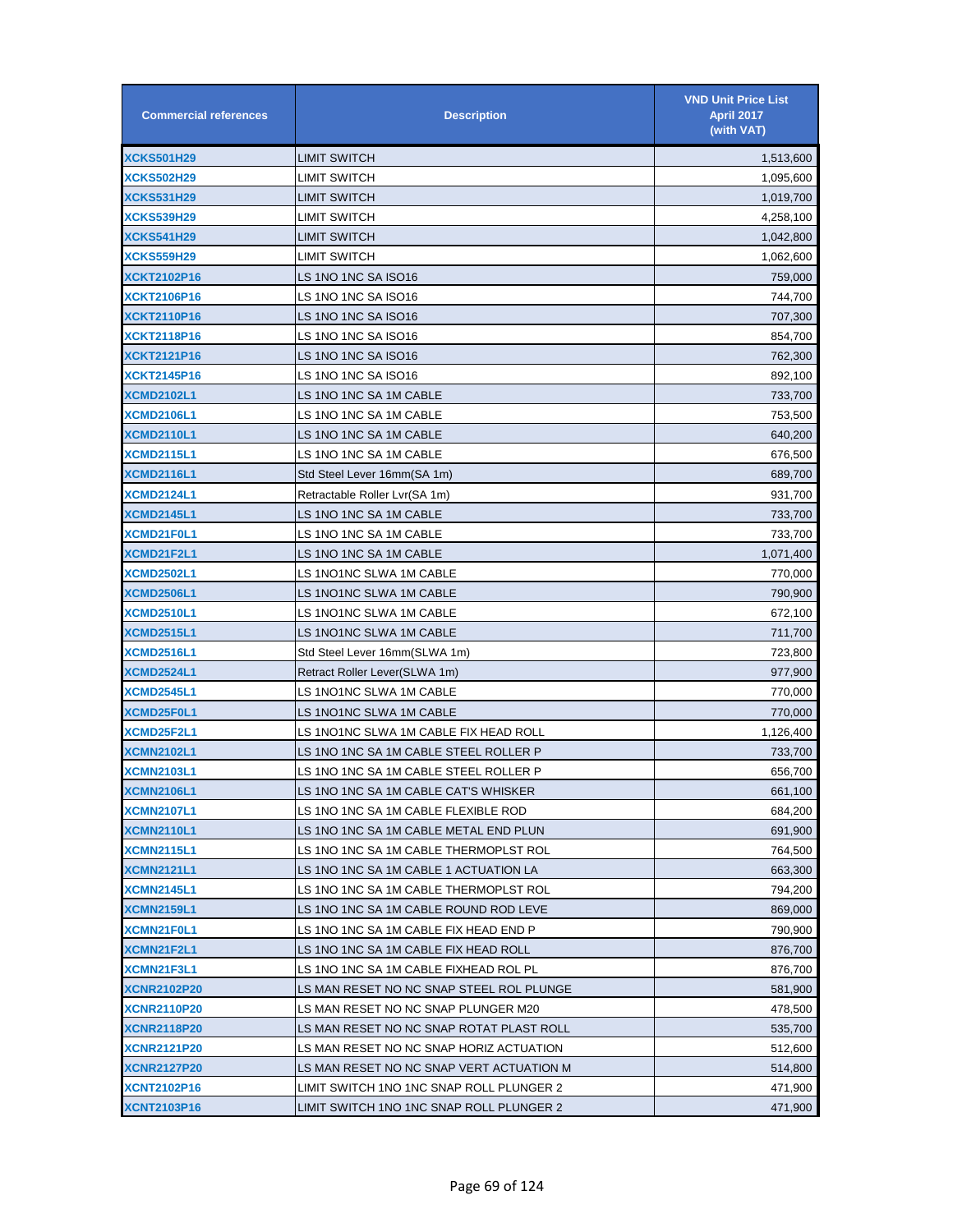| <b>Commercial references</b> | <b>Description</b>                       | <b>VND Unit Price List</b><br><b>April 2017</b><br>(with VAT) |
|------------------------------|------------------------------------------|---------------------------------------------------------------|
| <b>XCNT2106P16</b>           | LIMIT SWITCH 1NO 1NC SNAP CATS WHISKER 2 | 468,600                                                       |
| <b>XCNT2108P16</b>           | LIMIT SWITCH 1NO 1NC SNAP SPRING ROD 2 I | 368,500                                                       |
| <b>XCNT2110P16</b>           | LIMIT SWITCH 1NO 1NC SNAP PLUNGER 2 ISO1 | 420,200                                                       |
| <b>XCNT2118P16</b>           | LIMIT SWITCH 1NO 1NC SNAP ROLL LEVER 2 I | 455,400                                                       |
| <b>XCNT2121P16</b>           | LIMIT SWITCH 1NO 1NC SNAP HORIZ ACT 2 IS | 452,100                                                       |
| <b>XCNT2139P16</b>           | LIMIT SWITCH 1NO 1NC SNAP ROLL LEVER 50  | 564,300                                                       |
| <b>XCNT2145P16</b>           | LIMIT SWITCH 1NO 1NC SNAP VARIAB ROLL LE | 512,600                                                       |
| <b>XCNT2149P16</b>           | LIMIT SWITCH 1NO 1NC SNAP VARIAB ROLL LE | 602,800                                                       |
| <b>XCNTR2102P16</b>          | LIMIT SWITCH MAN RESET 1NO 1NC SNAP ROLL | 704,000                                                       |
| <b>XCNTR2110P16</b>          | LIMIT SWITCH MAN RESET 1NO 1NC SNAP PLUN | 599,500                                                       |
| <b>XCNTR2118P16</b>          | LIMIT SWITCH MAN RESET 1NO 1NC SNAP ROLL | 657,800                                                       |
| <b>XCNTR2121P16</b>          | LIMIT SWITCH MAN RESET 1NO 1NC SNAP HORI | 634,700                                                       |
| XCRA11                       | LIMIT SWITCH XCRA SQUARE ROD 6 MM 1 NC A | 6,086,300                                                     |
| XCRA15                       | LIMIT SWITCH XCRA LARGE ROLLER LEVER 1 N | 4,637,600                                                     |
| <b>XCRB11</b>                | LIMIT SWITCH XCRB SQUARE ROD 6 MM 1 NC A | 6,086,300                                                     |
| XCRE18                       | LIMIT SWITCH XCRE SQUARE ROD 6 MM CROSSE | 4,068,900                                                     |
| XCRF17                       | LIMIT SWITCH XCRF SQUARE ROD 6 MM CROSSE | 3,899,500                                                     |
| XCRT115                      | LIMIT SWITCH XCRT LEVER WITH DRUM 2 OC   | 6,327,200                                                     |
| <b>XD2GA8241</b>             | JOYSTICK CONTROLLER                      | 4,254,800                                                     |
| <b>XD2GA8251</b>             | JOYSTICK CONTROLLER                      | 4,330,700                                                     |
| <b>XD2GA8441</b>             | JOYSTICK CONTROLLER                      | 5,190,900                                                     |
| <b>XD2GA8451</b>             | JOYSTICK CONTROLLER                      | 5,342,700                                                     |
| XD5PA12                      | JOYSTICK CONTROLLER                      | 1,516,900                                                     |
| XD5PA14                      | JOYSTICK CONTROLLER                      | 2,688,400                                                     |
| <b>XD5PA22</b>               | JOYSTICK CONTROLLER                      | 1,610,400                                                     |
| XD5PA24                      | JOYSTICK CONTROLLER                      | 2,752,200                                                     |
| <b>XMAV06L2135</b>           | PRESSURE SWITCH 6 BAR                    | 1,699,500                                                     |
| <b>XMAV12L2135</b>           | PRESSURE SWITCH 12 BAR                   | 1,784,200                                                     |
| <b>XMAV25L2135</b>           | PRESSURE SWITCH 25 BAR                   | 1,963,500                                                     |
| <b>XMLA001R2S12</b>          | PRESSURE SWITCH N.A.D 1B                 | 4,074,400                                                     |
| <b>XMLA002A2S12</b>          | PRESSUR SWITCH N.A.D.2,5B                | 3,697,100                                                     |
| <b>XMLA004A2S12</b>          | PRESSUR SWITCH N.A.D 4B                  | 3,697,100                                                     |
| <b>XMLA010A2S12</b>          | PRESSUR SWITCH N.A.D 10B                 | 3,697,100                                                     |
| <b>XMLA020A2S12</b>          | PRESSUR SWITCH N.A.D 20B                 | 3,697,100                                                     |
| XMLA035A2S12                 | PRESSUR SWITCH N.A.D 35B                 | 3,697,100                                                     |
| <b>XMLA070D2S12</b>          | PRESSUR SWITCH N.A.D 70B                 | 4,074,400                                                     |
| XMLA160D2S12                 | PRESSUR SWITCH N.A.D 160B                | 4,074,400                                                     |
| XMLA300D2S12                 | PRESSUR SWITCH N.A.D 300B                | 4,074,400                                                     |
| <b>XMLA500D2S12</b>          | PRESSUR SWITCH N.A.D.500B                | 4,074,400                                                     |
| XMLAM01V2S12                 | VACUUM N.A.D STD 1B                      | 5,207,400                                                     |
| <b>XMLB001R2S12</b>          | PRESSURE SWITCH A.D. 1B                  | 5,296,500                                                     |
| <u>XMLB002A2S12</u>          | PRESSURE SWITCH A.D.2.5B                 | 4,804,800                                                     |
| <b>XMLB004A2S12</b>          | PRESSURE SWITCH A.D.4 B                  | 4,804,800                                                     |
| <b>XMLB010A2S12</b>          | PRESSURE SWITCH A.D. 10B                 | 4,804,800                                                     |
| <b>XMLB020A2S12</b>          | PRESSURE SWITCH A.D. 20B                 | 4,804,800                                                     |
| <b>XMLB035A2S12</b>          | PRESSURE SWITCH A.D.35B                  | 4,804,800                                                     |
| <b>XMLB070D2S12</b>          | PRESSURE SWITCH A.D.70 B                 | 5,296,500                                                     |
| <b>XMLB160D2S12</b>          | PRESSURE SWITCH A.D.160 B                | 5,296,500                                                     |
| <b>XMLB300D2S12</b>          | PRESSURE SWITCH A.D. 300B                | 5,296,500                                                     |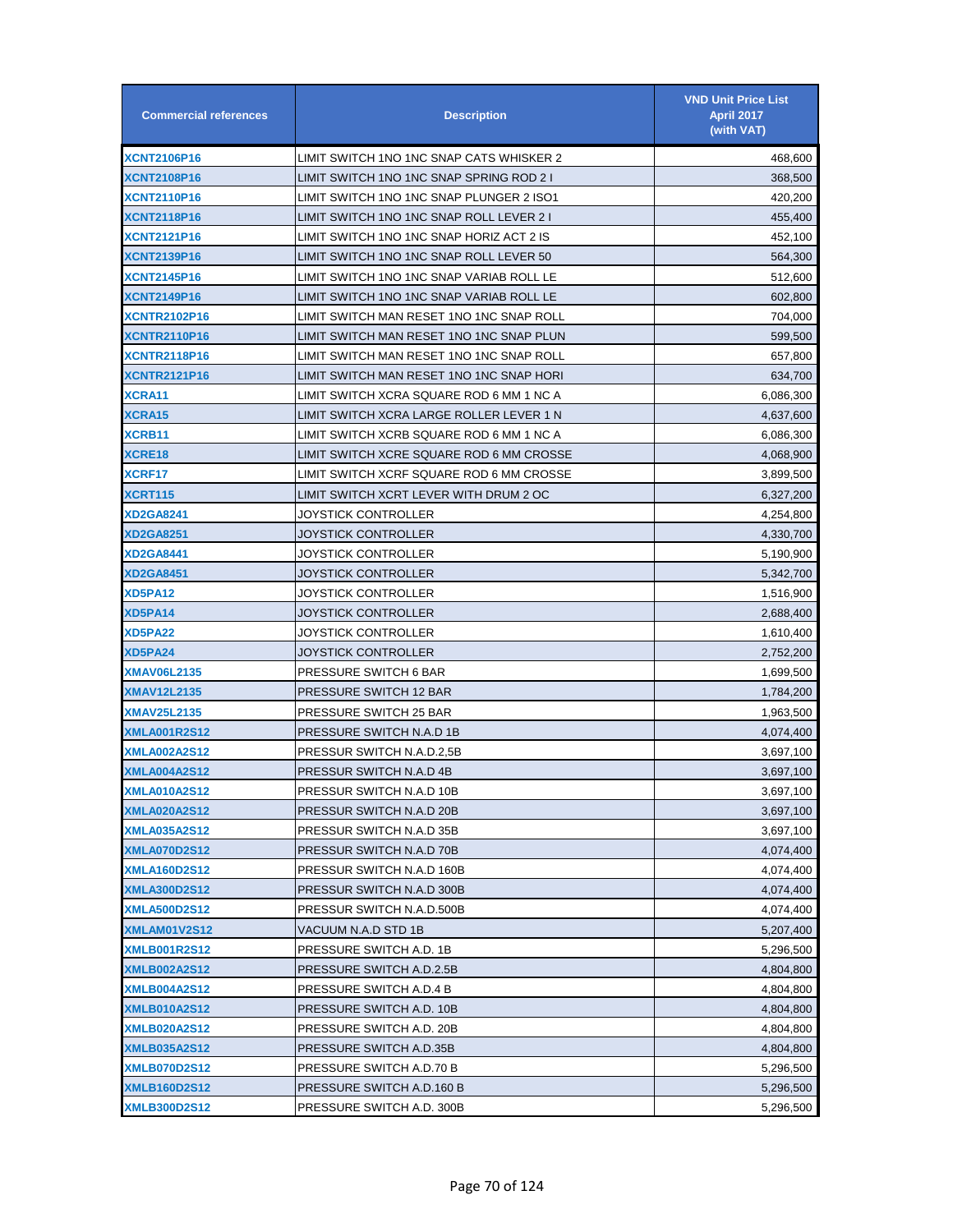| <b>Commercial references</b> | <b>Description</b>                       | <b>VND Unit Price List</b><br><b>April 2017</b><br>(with VAT) |
|------------------------------|------------------------------------------|---------------------------------------------------------------|
| <b>XMLB500D2S12</b>          | PRESSURE SWITCH A.D. 500B                | 5,296,500                                                     |
| XMLBM05A2S12                 | VACUUMPRESS.A.D.5B                       | 6,251,300                                                     |
| XMLEZ010                     | DIGITAL DISPLAY FOR 10B                  | 14,173,500                                                    |
| XMLEZ025                     | DIGITAL DISPLAY FOR 25B                  | 14,173,500                                                    |
| XMLEZ060                     | DIGITAL DISPLAY FOR 60B                  | 14,173,500                                                    |
| XMLEZ100                     | DIGITAL DISPLAY FOR 100B                 | 14,173,500                                                    |
| XMLEZ250                     | DIGITAL DISPLAY FOR 250B                 | 14,173,500                                                    |
| XMLEZ600                     | DIGITAL DISPLAY FOR 600B                 | 14,173,500                                                    |
| <b>XMLG001D21</b>            | pressure transmitter XMLG 0 to 1 bar G 1 | 5,723,300                                                     |
| <b>XMLG006D21</b>            | TRANSM. CON D 06BAR 4 20 SINGLE PACKAGIN | 5,723,300                                                     |
| <b>XMLG010D21</b>            | TRANSM. CON D 10BAR 4-20                 | 5,723,300                                                     |
| <b>XMLG016D21</b>            | TRANSM. CON D 16BAR 4 20 SINGLE PACKAGIN | 5,723,300                                                     |
| <b>XMLG025D21</b>            | TRANSM. CON D 25BAR 4-20                 | 5,723,300                                                     |
| <b>XMLG100D21</b>            | TRANSM. CON D 100BAR 4-20                | 5,723,300                                                     |
| <b>XMLG250D21</b>            | TRANSM. CON D 250BAR 4-20                | 5,723,300                                                     |
| <b>XMLG400D21</b>            | TRANSM. CON D 400BAR 4-20                | 5,723,300                                                     |
| XMLGM01D21                   | transmetteur de pression XMLG 1 à 0 bar  | 5,723,300                                                     |
| XMLP010BC11V                 | PRESSURE TRANSMITTER 10BAR 0,5-4,5V DC   | 2,359,500                                                     |
| XMLP010BC21V                 | PRESSURE TRANSMITTER 10BAR 4-20MA G1/4A  | 2,359,500                                                     |
| XMLP010BC71V                 | PRESSURE TRANSMITTER 10BAR 0-10V G1/4A   | 2,359,500                                                     |
| XMLP010BD11V                 | PRESSURE TRANSMITTER 10BAR 0,5-4,5V DC   | 2,359,500                                                     |
| XMLP010BD21V                 | PRESSURE TRANSMITTER 10BAR 4-20MA G1/4A  | 2,359,500                                                     |
| XMLP010BD71V                 | PRESSURE TRANSMITTER 10BAR 0-10V G1/4A   | 2,359,500                                                     |
| XMLP016BC11V                 | PRESSURE TRANSMITTER 16BAR 0,5-4,5V DC   | 2,359,500                                                     |
| XMLP016BC21V                 | PRESSURE TRANSMITTER 16BAR 4-20MA G1/4A  | 2,359,500                                                     |
| XMLP016BC71V                 | PRESSURE TRANSMITTER 16BAR 0-10V G1/4A   | 2,359,500                                                     |
| XMLP016BD11V                 | PRESSURE TRANSMITTER 16BAR 0,5-4,5V DC   | 2,359,500                                                     |
| XMLP016BD21V                 | PRESSURE TRANSMITTER 16BAR 4-20MA G1/4A  | 2,359,500                                                     |
| XMLP016BD71V                 | PRESSURE TRANSMITTER 16BAR 0-10V G1/4A   | 2,359,500                                                     |
| XMLP025BC11V                 | PRESSURE TRANSMITTER 25BAR 0,5-4,5V DC   | 2,359,500                                                     |
| XMLP025BC21V                 | PRESSURE TRANSMITTER 25BAR 4-20MA G1/4A  | 2,359,500                                                     |
| XMLP025BC71V                 | PRESSURE TRANSMITTER 25BAR 0-10V G1/4A   | 2,359,500                                                     |
| XMLP025BD11V                 | PRESSURE TRANSMITTER 25BAR 0,5-4,5V DC   | 2,359,500                                                     |
| XMLP025BD21V                 | PRESSURE TRANSMITTER 25BAR 4-20MA G1/4A  | 2,359,500                                                     |
| XMLP025BD71V                 | PRESSURE TRANSMITTER 25BAR 0-10V G1/4A   | 2,359,500                                                     |
| XMLP040BC11V                 | PRESSURE TRANSMITTER 40BAR 0.5-4.5V DC   | 2,359,500                                                     |
| XMLP040BC21V                 | PRESSURE TRANSMITTER 40BAR 4-20MA G1/4A  | 2,359,500                                                     |
| XMLP040BC71V                 | PRESSURE TRANSMITTER 40BAR 0-10V G1/4A   | 2,359,500                                                     |
| XMLP040BD11V                 | PRESSURE TRANSMITTER 40BAR 0,5-4,5V DC   | 2,359,500                                                     |
| XMLP040BD21V                 | PRESSURE TRANSMITTER 40BAR 4-20MA G1/4A  | 2,359,500                                                     |
| XMLP040BD71V                 | PRESSURE TRANSMITTER 40BAR 0-10V G1/4A   | 2,359,500                                                     |
| XMLP060BC11V                 | PRESSURE TRANSMITTER 60BAR 0,5-4,5V DC   | 2,359,500                                                     |
| XMLP060BC21V                 | PRESSURE TRANSMITTER 60BAR 4-20MA G1/4A  | 2,359,500                                                     |
| XMLP060BC71V                 | PRESSURE TRANSMITTER 60BAR 0-10V G1/4A   | 2,359,500                                                     |
| XMLP060BD11V                 | PRESSURE TRANSMITTER 60BAR 0,5-4,5V DC   | 2,359,500                                                     |
| XMLP060BD21V                 | PRESSURE TRANSMITTER 60BAR 4-20MA G1/4A  | 2,359,500                                                     |
| XMLP060BD71V                 | PRESSURE TRANSMITTER 60BAR 0-10V G1/4A   | 2,359,500                                                     |
| <b>XMLP100BC12</b>           | PRESSURE TRANSMITTER 100BAR 0,5-4,5V DC  | 2,359,500                                                     |
| <b>XMLP100BC22</b>           | PRESSURE TRANSMITTER 100BAR 4-20MA       | 2,359,500                                                     |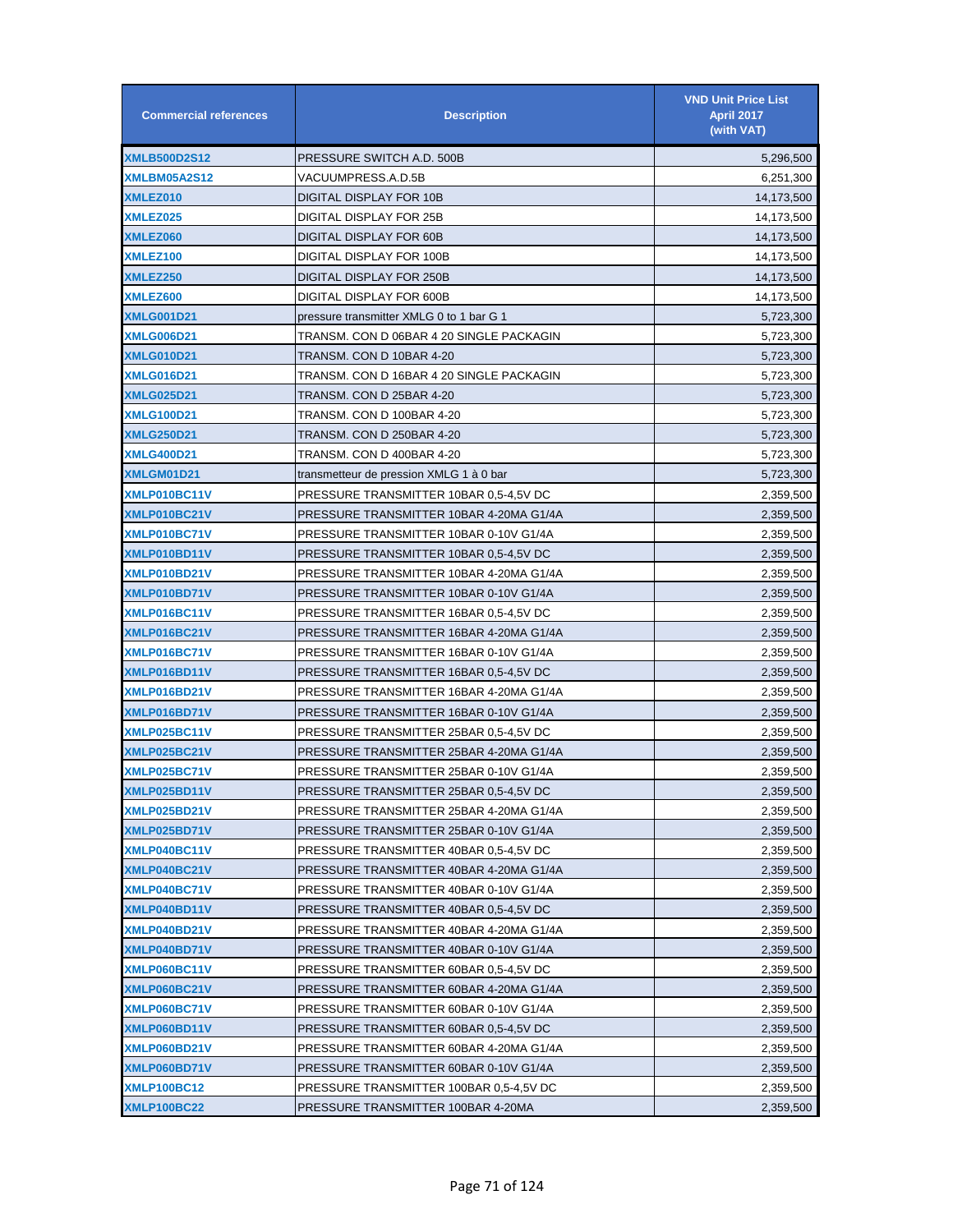| <b>Commercial references</b> | <b>Description</b>                       | <b>VND Unit Price List</b><br><b>April 2017</b><br>(with VAT) |
|------------------------------|------------------------------------------|---------------------------------------------------------------|
| <b>XMLP100BC72</b>           | PRESSURE TRANSMITTER 100BAR 0-10V G1/4A  | 2,359,500                                                     |
| XMLP100BD12                  | PRESSURE TRANSMITTER 100BAR 0.5-4.5V DC  | 2,359,500                                                     |
| XMLP100BD22                  | PRESSURE TRANSMITTER 100BAR 4-20MA       | 2,359,500                                                     |
| XMLP100BD72                  | PRESSURE TRANSMITTER 100BAR 0-10V G1/4A  | 2,359,500                                                     |
| <b>XMLP160BC12</b>           | PRESSURE TRANSMITTER 160BAR 0,5-4,5V DC  | 2,359,500                                                     |
| <b>XMLP160BC22</b>           | PRESSURE TRANSMITTER 160BAR 4-20MA       | 2,359,500                                                     |
| <b>XMLP160BC72</b>           | PRESSURE TRANSMITTER 160BAR 0-10V G1/4A  | 2,359,500                                                     |
| XMLP160BD12                  | PRESSURE TRANSMITTER 160BAR 0,5-4,5V DC  | 2,359,500                                                     |
| XMLP160BD22                  | PRESSURE TRANSMITTER 160BAR 4-20MA       | 2,359,500                                                     |
| XMLP160BD72                  | PRESSURE TRANSMITTER 160BAR 0-10V G1/4A  | 2,359,500                                                     |
| <b>XMLP250BC12</b>           | PRESSURE TRANSMITTER 250BAR 0,5-4,5V DC  | 2,359,500                                                     |
| XMLP250BC22                  | PRESSURE TRANSMITTER 250BAR 4-20MA       | 2,359,500                                                     |
| <b>XMLP250BC72</b>           | PRESSURE TRANSMITTER 250BAR 0-10V G1/4A  | 2,359,500                                                     |
| <b>XMLP250BD12</b>           | PRESSURE TRANSMITTER 250BAR 0,5-4,5V DC  | 2,359,500                                                     |
| XMLP250BD22                  | PRESSURE TRANSMITTER 250BAR 4-20MA       | 2,359,500                                                     |
| <b>XMLP250BD72</b>           | PRESSURE TRANSMITTER 250BAR 0-10V G1/4A  | 2,359,500                                                     |
| XMLP400BC12                  | PRESSURE TRANSMITTER 400BAR 0,5-4,5V DC  | 2,359,500                                                     |
| <b>XMLP400BC22</b>           | PRESSURE TRANSMITTER 400BAR 4-20MA       | 2,359,500                                                     |
| <b>XMLP400BC72</b>           | PRESSURE TRANSMITTER 400BAR 0-10V G1/4A  | 2,359,500                                                     |
| XMLP400BD12                  | PRESSURE TRANSMITTER 400BAR 0,5-4,5V DC  | 2,359,500                                                     |
| XMLP400BD22                  | PRESSURE TRANSMITTER 400BAR 4-20MA       | 2,359,500                                                     |
| XMLP400BD72                  | PRESSURE TRANSMITTER 400BAR 0-10V G1/4A  | 2,359,500                                                     |
| <b>XMLP600BC12</b>           | PRESSURE TRANSMITTER 600BAR 0,5-4,5V DC  | 2,359,500                                                     |
| XMLP600BC22                  | PRESSURE TRANSMITTER 600BAR 4-20MA       | 2,359,500                                                     |
| <b>XMLP600BC72</b>           | PRESSURE TRANSMITTER 600BAR 0-10V G1/4A  | 2,359,500                                                     |
| XMLP600BD12                  | PRESSURE TRANSMITTER 600BAR 0.5-4.5V DC  | 2,359,500                                                     |
| <b>XMLP600BD22</b>           | PRESSURE TRANSMITTER 600BAR 4-20MA       | 2,359,500                                                     |
| <b>XMLP600BD72</b>           | PRESSURE TRANSMITTER 600BAR 0-10V G1/4A  | 2,359,500                                                     |
| <b>XMLR001G0T25</b>          | PRESSURE TRANSMITTER 1 BAR 24V DC 4-20MA | 8,674,600                                                     |
| <b>XMLR001G0T75</b>          | PRESSURE TRANSMITTER 1 BAR 24V DC 0-10V  | 12,277,100                                                    |
| <b>XMLR001G1N25</b>          | PRESSURE SWITCH 1 BAR 24VDC 4-20MA 1 NPN | 12,277,100                                                    |
| <b>XMLR001G1N75</b>          | PRESSURE SWITCH 1 BAR 24V DC 0-10V 1 NPN | 12,277,100                                                    |
| <b>XMLR001G1P25</b>          | PRESSURE SWITCH 1 BAR 24VDC 4-20MA 1 PNP | 8,674,600                                                     |
| <b>XMLR001G1P75</b>          | PRESSURE SWITCH 1 BAR 24V DC 0-10V 1 PNP | 12,277,100                                                    |
| <b>XMLR001G2N05</b>          | PRESSURE SWITCH 1 BAR 24VDC 2 NPN OUTPUT | 11,462,000                                                    |
| <b>XMLR001G2P05</b>          | PRESSURE SWITCH 1 BAR 24VDC 2 PNP OUTPUT | 8,057,500                                                     |
| <b>XMLR010G0T25</b>          | PRESSURE TRANSMITTER 10 BAR 24VDC 4-20MA | 8,674,600                                                     |
| <b>XMLR010G0T75</b>          | PRESSURE TRANSMITTER 10 BAR 24V DC 0-10V | 8,674,600                                                     |
| <b>XMLR010G1N25</b>          | PRESSURE SWITCH 10 BAR 24V 4-20MA 1 NPN  | 8,674,600                                                     |
| <b>XMLR010G1N75</b>          | PRESSURE SWITCH 10 BAR 24VDC 0-10V 1 NPN | 8,674,600                                                     |
| <b>XMLR010G1P25</b>          | PRESSURE SWITCH 10 BAR 24V 4-20MA 1 PNP  | 8,674,600                                                     |
| <b>XMLR010G1P75</b>          | PRESSURE SWITCH 10 BAR 24VDC 0-10V 1 PNP | 8,674,600                                                     |
| <b>XMLR010G2N05</b>          | PRESSURE SWITCH 10 BAR 24V 2 NPN OUTPUT  | 8,057,500                                                     |
| <b>XMLR010G2N25</b>          | PRESSURE SWITCH 10 BAR 24V 4-20MA 2 NPN  | 12,277,100                                                    |
| <b>XMLR010G2P05</b>          | PRESSURE SWITCH 10 BAR 24V 2 PNP OUTPUT  | 8,057,500                                                     |
| <b>XMLR010G2P25</b>          | PRESSURE SWITCH 10 BAR 24V 4-20MA 2 PNP  | 8,857,200                                                     |
| <b>XMLR016G0T25</b>          | PRESSURE TRANSMITTER 16 BAR 24VDC 4-20MA | 8,674,600                                                     |
| <b>XMLR016G0T75</b>          | PRESSURE TRANSMITTER 16 BAR 24V DC 0-10V | 12,277,100                                                    |
| <b>XMLR016G1N25</b>          | PRESSURE SWITCH 16 BAR 24V 4-20MA 1 NPN  | 8,674,600                                                     |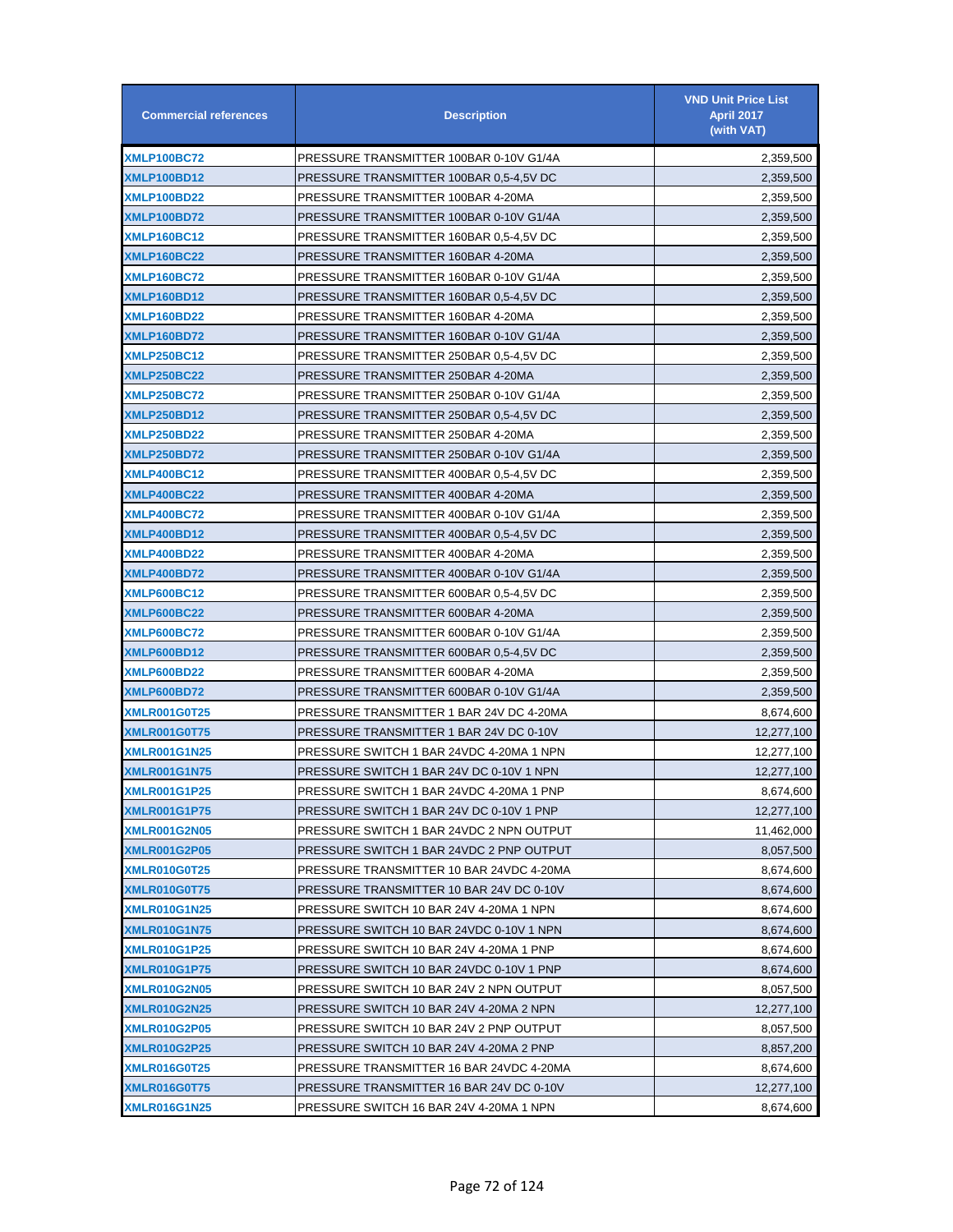| <b>Commercial references</b> | <b>Description</b>                       | <b>VND Unit Price List</b><br><b>April 2017</b><br>(with VAT) |
|------------------------------|------------------------------------------|---------------------------------------------------------------|
| <b>XMLR016G1P25</b>          | PRESSURE SWITCH 16 BAR 24V 4-20MA 1 PNP  | 8,674,600                                                     |
| <b>XMLR016G1P75</b>          | PRESSURE SWITCH 16 BAR 24VDC 0-10V 1 PNP | 8,674,600                                                     |
| <b>XMLR016G2P05</b>          | PRESSURE SWITCH 16 BAR 24V 2 PNP OUTPUT  | 8,057,500                                                     |
| <b>XMLR025G0T25</b>          | PRESSURE TRANSMITTER 25 BAR 24VDC 4-20MA | 8,674,600                                                     |
| <b>XMLR025G0T75</b>          | PRESSURE TRANSMITTER 25 BAR 24V DC 0-10V | 12,277,100                                                    |
| <b>XMLR025G1N25</b>          | PRESSURE SWITCH 25 BAR 24V 4-20MA 1 NPN  | 8,674,600                                                     |
| <b>XMLR025G1N75</b>          | PRESSURE SWITCH 25 BAR 24VDC 0-10V 1 NPN | 12,277,100                                                    |
| <b>XMLR025G1P25</b>          | PRESSURE SWITCH 25 BAR 24V 4-20MA 1 PNP  | 8,674,600                                                     |
| <b>XMLR025G1P75</b>          | PRESSURE SWITCH 25 BAR 24VDC 0-10V 1 PNP | 12,277,100                                                    |
| <b>XMLR025G2N05</b>          | PRESSURE SWITCH 25 BAR 24V 2 NPN OUTPUT  | 11,462,000                                                    |
| <b>XMLR025G2P05</b>          | PRESSURE SWITCH 25 BAR 24V 2 PNP OUTPUT  | 8,057,500                                                     |
| <b>XMLR040G0T25</b>          | PRESSURE TRANSMITTER 40 BAR 24VDC 4-20MA | 8,674,600                                                     |
| <b>XMLR040G0T75</b>          | PRESSURE TRANSMITTER 40 BAR 24V DC 0-10V | 12,277,100                                                    |
| <b>XMLR040G1N25</b>          | PRESSURE SWITCH 40 BAR 24V 4-20MA 1 NPN  | 8,674,600                                                     |
| <b>XMLR040G1N75</b>          | PRESSURE SWITCH 40 BAR 24VDC 0-10V 1 NPN | 12,277,100                                                    |
| <b>XMLR040G1P25</b>          | PRESSURE SWITCH 40 BAR 24V 4-20MA 1 PNP  | 8,674,600                                                     |
| <b>XMLR040G1P75</b>          | PRESSURE SWITCH 40 BAR 24VDC 0-10V 1 PNP | 8,674,600                                                     |
| <b>XMLR040G2N05</b>          | PRESSURE SWITCH 40 BAR 24V 2 NPN OUTPUT  | 8,057,500                                                     |
| <b>XMLR040G2N25</b>          | PRESSURE SWITCH 40 BAR 24V 4-20MA 2 NPN  | 12,277,100                                                    |
| <b>XMLR040G2P05</b>          | PRESSURE SWITCH 40 BAR 24V 2 PNP OUTPUT  | 8,057,500                                                     |
| <b>XMLR040G2P25</b>          | PRESSURE SWITCH 40 BAR 24V 4-20MA 2 PNP  | 12,277,100                                                    |
| <b>XMLR100M0T25</b>          | PRESSURE TRANSMITTER 100 BAR 24V 4-20MA  | 9,080,500                                                     |
| <b>XMLR100M0T75</b>          | PRESSURE TRANSMITTER 100 BAR 24V 0-10V   | 12,681,900                                                    |
| <b>XMLR100M1N25</b>          | PRESSURE SWITCH 100 BAR 24V 4-20MA 1 NPN | 9,080,500                                                     |
| <b>XMLR100M1N75</b>          | PRESSURE SWITCH 100 BAR 24V 0-10V 1 NPN  | 12,681,900                                                    |
| <b>XMLR100M1P25</b>          | PRESSURE SWITCH 100 BAR 24V 4-20MA 1 PNP | 9,080,500                                                     |
| <b>XMLR100M1P75</b>          | PRESSURE SWITCH 100 BAR 24V 0-10V 1 PNP  | 9,080,500                                                     |
| <b>XMLR100M2N05</b>          | PRESSURE SWITCH 100 BAR 24V 2 NPN OUTPUT | 11,867,900                                                    |
| <b>XMLR100M2P05</b>          | PRESSURE SWITCH 100 BAR 24V 2 PNP OUTPUT | 8,462,300                                                     |
| <b>XMLR160M0T25</b>          | PRESSURE TRANSMITTER 160 BAR 24V 4-20MA  | 9,080,500                                                     |
| XMLR160M0T75                 | PRESSURE TRANSMITTER 160 BAR 24V 0-10V   | 12,681,900                                                    |
| <b>XMLR160M1N25</b>          | PRESSURE SWITCH 160 BAR 24V 4-20MA 1 NPN | 12,681,900                                                    |
| <b>XMLR160M1N75</b>          | PRESSURE SWITCH 160 BAR 24V 0-10V 1 NPN  | 12,681,900                                                    |
| <b>XMLR160M1P25</b>          | PRESSURE SWITCH 160 BAR 24V 4-20MA 1 PNP | 9,080,500                                                     |
| <b>XMLR160M1P75</b>          | PRESSURE SWITCH 160 BAR 24V 0-10V 1 PNP  | 12,681,900                                                    |
| <b>XMLR160M2N05</b>          | PRESSURE SWITCH 160 BAR 24V 2 NPN OUTPUT | 11,867,900                                                    |
| <b>XMLR160M2P05</b>          | PRESSURE SWITCH 160 BAR 24V 2 PNP OUTPUT | 8,462,300                                                     |
| XMLR250M0T25                 | PRESSURE TRANSMITTER 250 BAR 24V 4-20MA  | 9,080,500                                                     |
| <b>XMLR250M0T75</b>          | PRESSURE TRANSMITTER 250 BAR 24V 0-10V   | 9,080,500                                                     |
| <b>XMLR250M1N25</b>          | PRESSURE SWITCH 250 BAR 24V 4-20MA 1 NPN | 9,080,500                                                     |
| <b>XMLR250M1N75</b>          | PRESSURE SWITCH 250 BAR 24V 0-10V 1 NPN  | 12,681,900                                                    |
| <b>XMLR250M1P25</b>          | PRESSURE SWITCH 250 BAR 24V 4-20MA 1 PNP | 9,080,500                                                     |
| <b>XMLR250M1P75</b>          | PRESSURE SWITCH 250 BAR 24V 0-10V 1 PNP  | 9,080,500                                                     |
| <b>XMLR250M2N05</b>          | PRESSURE SWITCH 250 BAR 24V 2 NPN OUTPUT | 8,462,300                                                     |
| <b>XMLR250M2N25</b>          | PRESSURE SWITCH 250 BAR 24V 4-20MA 2 NPN | 12,681,900                                                    |
| <b>XMLR250M2P05</b>          | PRESSURE SWITCH 250 BAR 24V 2 PNP OUTPUT | 8,462,300                                                     |
| <b>XMLR250M2P25</b>          | PRESSURE SWITCH 250 BAR 24V 4-20MA 2 PNP | 12,681,900                                                    |
| <b>XMLR2D5G0T25</b>          | PRESSURE TRANSMITTER 2,5 BAR 24V 4-20MA  | 8,674,600                                                     |
| XMLR2D5G0T75                 | PRESSURE TRANSMITTER 2,5 BAR 24V 0-10V   | 12,277,100                                                    |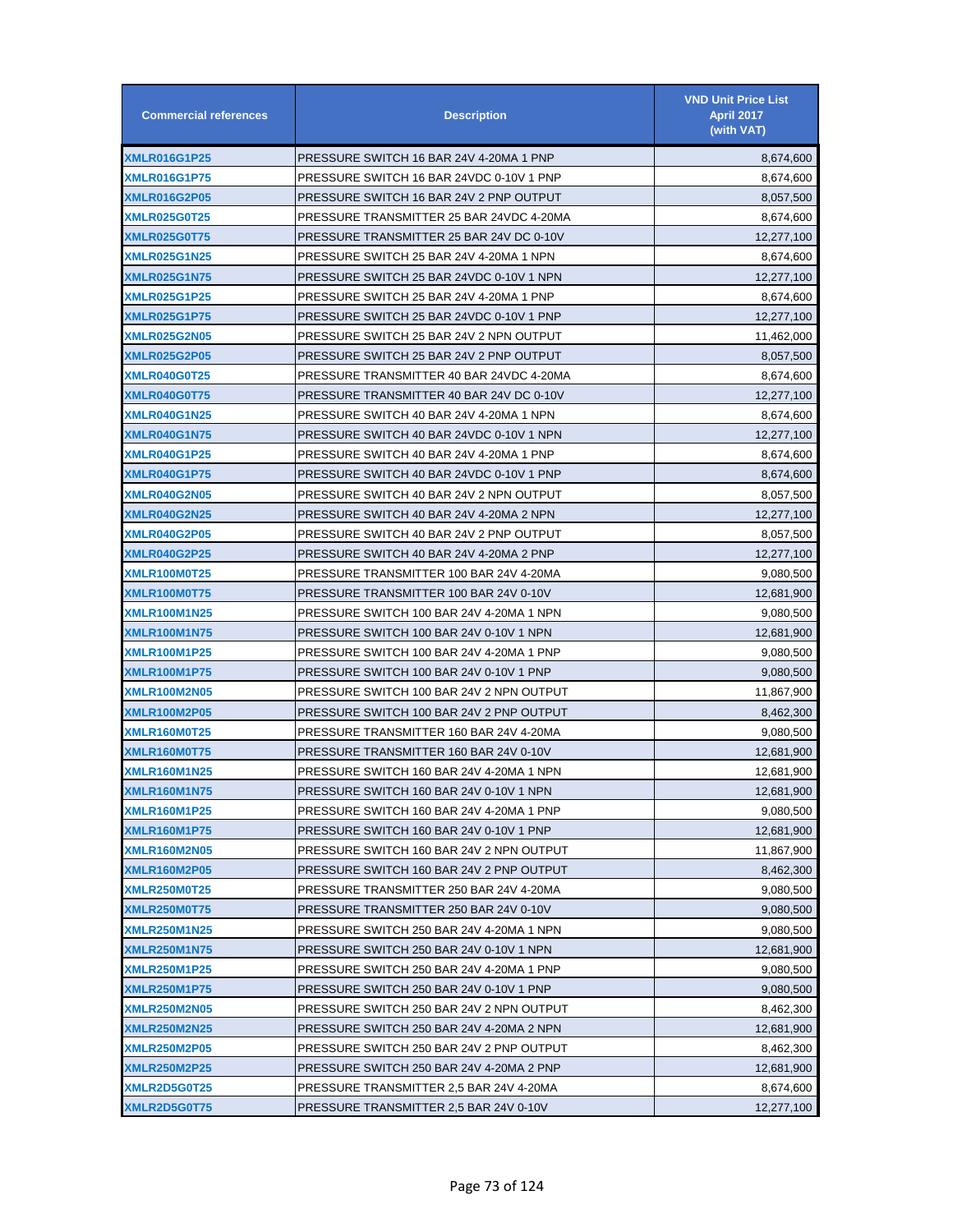| <b>Commercial references</b> | <b>Description</b>                       | <b>VND Unit Price List</b><br><b>April 2017</b><br>(with VAT) |
|------------------------------|------------------------------------------|---------------------------------------------------------------|
| <b>XMLR2D5G1N25</b>          | PRESSURE SWITCH 2.5 BAR 24V 4-20MA 1 NPN | 12,277,100                                                    |
| <b>XMLR2D5G1N75</b>          | PRESSURE SWITCH 2,5 BAR 24V 0-10V 1 NPN  | 12,277,100                                                    |
| <b>XMLR2D5G1P25</b>          | PRESSURE SWITCH 2,5 BAR 24V 4-20MA 1 PNP | 8,674,600                                                     |
| XMLR2D5G1P75                 | PRESSURE SWITCH 2,5 BAR 24V 0-10V 1 PNP  | 12,277,100                                                    |
| <b>XMLR2D5G2N05</b>          | PRESSURE SWITCH 2,5 BAR 24V 2 NPN OUTPUT | 11,462,000                                                    |
| <b>XMLR2D5G2P05</b>          | PRESSURE SWITCH 2,5 BAR 24V 2 PNP OUTPUT | 8,057,500                                                     |
| <b>XMLR400M0T25</b>          | PRESSURE TRANSMITTER 400 BAR 24V 4-20MA  | 9,080,500                                                     |
| <b>XMLR400M0T75</b>          | PRESSURE TRANSMITTER 400 BAR 24V 0-10V   | 9,080,500                                                     |
| <b>XMLR400M1N25</b>          | PRESSURE SWITCH 400 BAR 24V 4-20MA 1 NPN | 9,080,500                                                     |
| <b>XMLR400M1N75</b>          | PRESSURE SWITCH 400 BAR 24V 0-10V 1 NPN  | 12,681,900                                                    |
| <b>XMLR400M1P25</b>          | PRESSURE SWITCH 400 BAR 24V 4-20MA 1 PNP | 9,080,500                                                     |
| <b>XMLR400M1P75</b>          | PRESSURE SWITCH 400 BAR 24V 0-10V 1 PNP  | 9,080,500                                                     |
| <b>XMLR400M2N05</b>          | PRESSURE SWITCH 400 BAR 24V 2 NPN OUTPUT | 8,462,300                                                     |
| <b>XMLR400M2N25</b>          | PRESSURE SWITCH 400 BAR 24V 4-20MA 2 NPN | 12,681,900                                                    |
| <b>XMLR400M2P05</b>          | PRESSURE SWITCH 400 BAR 24V 2 PNP OUTPUT | 8,462,300                                                     |
| <b>XMLR400M2P25</b>          | PRESSURE SWITCH 400 BAR 24V 4-20MA 2 PNP | 12,681,900                                                    |
| XMLR600M0T25                 | PRESSURE TRANSMITTER 600 BAR 24V 4-20MA  | 9,080,500                                                     |
| XMLR600M0T75                 | PRESSURE TRANSMITTER 600 BAR 24V 0-10V   | 12,681,900                                                    |
| <b>XMLR600M1P25</b>          | PRESSURE SWITCH 600 BAR 24V 4-20MA 1 PNP | 9,080,500                                                     |
| <b>XMLR600M1P75</b>          | PRESSURE SWITCH 600 BAR 24V 0-10V 1 PNP  | 12,681,900                                                    |
| <b>XMLR600M2P05</b>          | PRESSURE SWITCH 600 BAR 24V 2 PNP OUTPUT | 8,462,300                                                     |
| XMLRM01G0T25                 | VACUUM TRANSMITTER -1 BAR 24V DC 4-20MA  | 8,674,600                                                     |
| XMLRM01G0T75                 | VACUUM TRANSMITTER -1 BAR 24V DC 0-10V   | 8,674,600                                                     |
| XMLRM01G1N25                 | VACUUM SWITCH -1BAR 24V DC 4-20MA 1 NPN  | 8,674,600                                                     |
| <b>XMLRM01G1N75</b>          | VACUUM SWITCH -1 BAR 24V DC 0-10V 1 NPN  | 12,277,100                                                    |
| <b>XMLRM01G1P25</b>          | VACUUM SWITCH -1BAR 24V DC 4-20MA 1 PNP  | 8,674,600                                                     |
| <b>XMLRM01G1P75</b>          | VACUUM SWITCH -1 BAR 24V DC 0-10V 1 PNP  | 8,674,600                                                     |
| XMLRM01G2N05                 | VACUUM SWITCH -1BAR 24V DC 2 NPN OUTPUTS | 8,057,500                                                     |
| XMLRM01G2N25                 | VACUUM SWITCH -1BAR 24V DC 4-20MA 2 NPN  | 12,277,100                                                    |
| <b>XMLRM01G2P05</b>          | VACUUM SWITCH -1BAR 24V DC 2 PNP OUTPUTS | 8,057,500                                                     |
| XMLRM01G2P25                 | VACUUM SWITCH -1BAR 24V DC 4-20MA 2 PNP  | 12,277,100                                                    |
| XMXA06L2135                  | PRESSURE SWITCH 6 BAR                    | 1,444,300                                                     |
| <b>XMXA12L2135</b>           | PRESSURE SWITCH 12 BAR                   | 1,516,900                                                     |
| XMXA25L2135                  | PRESSURE SWITCH 25 BAR                   | 1,668,700                                                     |
| <b>XS4P12AB110</b>           | PROXIMITY SWITCHES                       | 1,951,400                                                     |
| <b>XS4P12AB120</b>           | <b>PROXIMITY SWITCHES</b>                | 1,951,400                                                     |
| <b>XS4P18AB110</b>           | PROXIMITY SWITCHES                       | 1,994,300                                                     |
| XS4P18AB120                  | <b>PROSIMITY SWITCHES</b>                | 1,994,300                                                     |
| XS4P30AB110                  | PROXIMITY SWITCHES                       | 2,006,400                                                     |
| XS4P30AB120                  | <b>PROXIMITY SWITCHES</b>                | 2,006,400                                                     |
| XS512B1DAL2                  | DDPI M12 SN=2MM NO DC<br>OPT FLUSH 10-5  | 1,179,200                                                     |
| <b>XS512B1DAM12</b>          | DDPI M12 SN=2MM NO DC<br>OPT FLUSH 10-5  | 1,200,100                                                     |
| <b>XS512B1DBL2</b>           | DDPI M12 SN=2MM NC DC<br>OPT FLUSH 10-5  | 1,179,200                                                     |
| XS512B1DBM12                 | DDPI M12 SN=2MM NC DC<br>OPT FLUSH 10-5  | 1,200,100                                                     |
| XS512B1NAL2                  | DDPI M12 SN=2MM NO NPN<br>OPT FLUSH 10-3 | 1,120,900                                                     |
| <b>XS512B1NAM12</b>          | DDPI M12 SN=2MM NO NPN<br>OPT FLUSH 10-3 | 1,181,400                                                     |
| XS512B1NBL2                  | DDPI M12 SN=2MM NC NPN<br>OPT FLUSH 10-3 | 1,120,900                                                     |
| <b>XS512B1NBM12</b>          | DDPI M12 SN=2MM NC NPN<br>OPT FLUSH 10-3 | 1,181,400                                                     |
| XS512B1PAL2                  | DDPI M12 SN=2MM NO PNP<br>OPT FLUSH 10-3 | 1,120,900                                                     |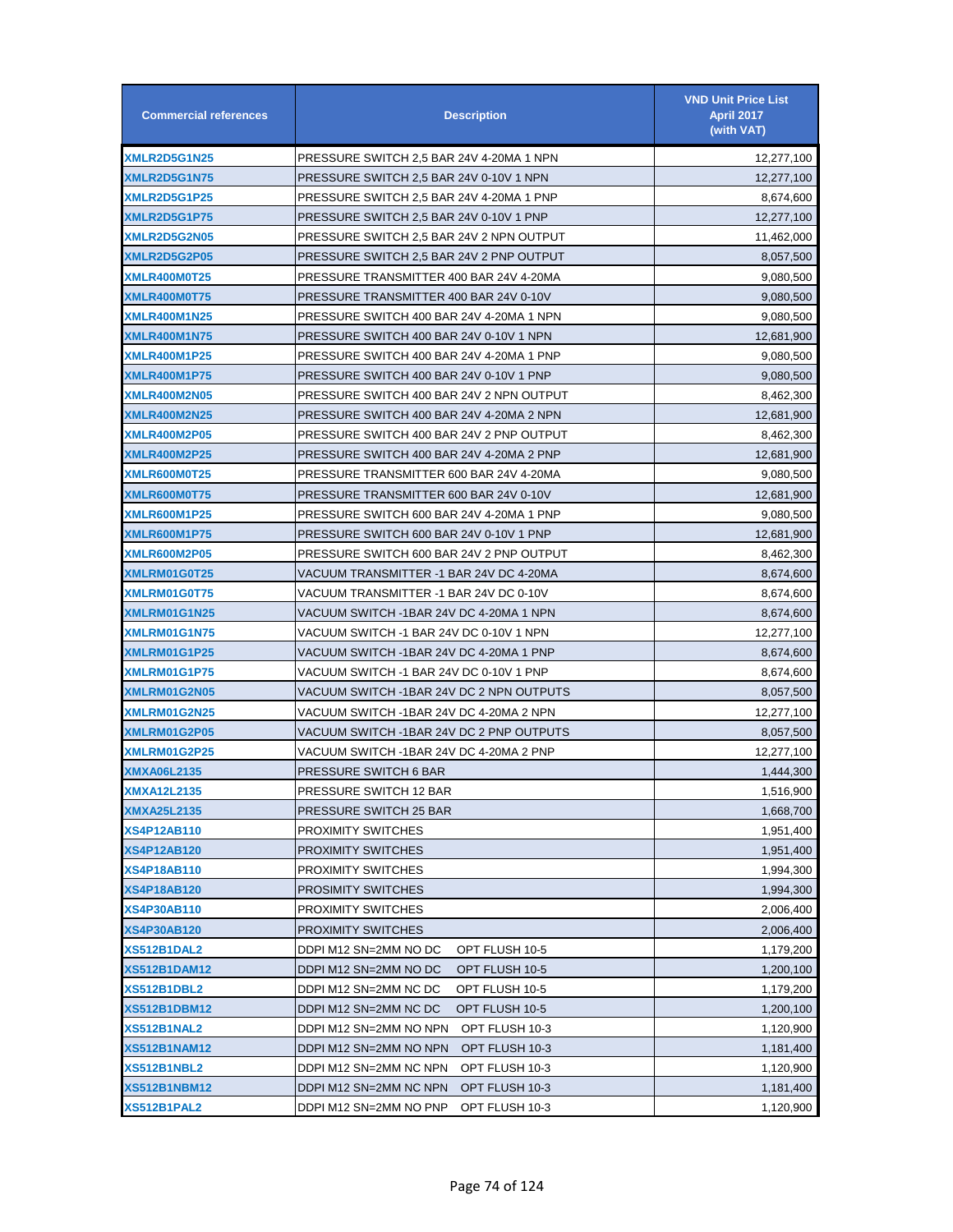| <b>Commercial references</b> | <b>Description</b>                        | <b>VND Unit Price List</b><br><b>April 2017</b><br>(with VAT) |
|------------------------------|-------------------------------------------|---------------------------------------------------------------|
| XS512B1PAM12                 | DDPI M12 SN=2MM NO PNP<br>OPT FLUSH 10-3  | 1,181,400                                                     |
| XS512B1PBL2                  | DDPI M12 SN=2MM NC PNP<br>OPT FLUSH 10-3  | 1,120,900                                                     |
| <b>XS512B1PBM12</b>          | DDPI M12 SN=2MM NC PNP<br>OPT FLUSH 10-3  | 1,181,400                                                     |
| <b>XS518B1DAL2</b>           | DDPI M18 SN=5MM NO DC<br>OPT FLUSH 10-5   | 1,340,900                                                     |
| <b>XS518B1DAM12</b>          | DDPI M18 SN=5MM NO DC<br>OPT FLUSH 10-5   | 1,364,000                                                     |
| <b>XS518B1DBL2</b>           | DDPI M18 SN=5MM NC DC<br>OPT FLUSH 10-5   | 1,340,900                                                     |
| <b>XS518B1DBM12</b>          | DDPI M18 SN=5MM NC DC<br>OPT FLUSH 10-5   | 1,364,000                                                     |
| XS518B1NAL2                  | DDPI M18 SN=5MM NO NPN<br>OPT FLUSH 10-3  | 1,274,900                                                     |
| XS518B1NAM12                 | DDPI M18 SN=5MM NO NPN<br>OPT FLUSH 10-3  | 1,342,000                                                     |
| XS518B1NBL2                  | DDPI M18 SN=5MM NC NPN<br>OPT FLUSH 10-3  | 1,274,900                                                     |
| <b>XS518B1NBM12</b>          | OPT FLUSH 10-3<br>DDPI M18 SN=5MM NC NPN  | 1,342,000                                                     |
| XS518B1PAL2                  | DDPI M18 SN=5MM NO PNP<br>OPT FLUSH 10-3  | 1,274,900                                                     |
| <b>XS518B1PAM12</b>          | DDPI M18 SN=5MM NO PNP<br>OPT FLUSH 10-3  | 1,342,000                                                     |
| <b>XS518B1PBL2</b>           | DDPI M18 SN=5MM NC PNP<br>OPT FLUSH 10-3  | 1,274,900                                                     |
| <b>XS518B1PBM12</b>          | DDPI M18 SN=5MM NC PNP<br>OPT FLUSH 10-3  | 1,342,000                                                     |
| <b>XS530B1DAL2</b>           | DDPI M30 SN=10MM NO DC<br>OPT FLUSH 10-5  | 1,448,700                                                     |
| <b>XS530B1DAM12</b>          | DDPI M30 SN=10MM NO DC<br>OPT FLUSH 10-5  | 1,475,100                                                     |
| <b>XS530B1DBL2</b>           | DDPI M30 SN=10MM NC DC<br>OPT FLUSH 10-5  | 1,448,700                                                     |
| <b>XS530B1DBM12</b>          | DDPI M30 SN=10MM NC DC<br>OPT FLUSH 10-5  | 1,475,100                                                     |
| <b>XS530B1NAL2</b>           | DDPI M30 SN=10MM NO NPN<br>OPT FLUSH 10-3 | 1,377,200                                                     |
| <b>XS530B1NAM12</b>          | DDPI M30 SN=10MM NO NPN<br>OPT FLUSH 10-3 | 1,450,900                                                     |
| <b>XS530B1NBL2</b>           | DDPI M30 SN=10MM NC NPN<br>OPT FLUSH 10-3 | 1,377,200                                                     |
| <b>XS530B1NBM12</b>          | DDPI M30 SN=10MM NC NPN<br>OPT FLUSH 10-3 | 1,450,900                                                     |
| <b>XS530B1PAL2</b>           | DDPI M30 SN=10MM NO PNP<br>OPT FLUSH 10-3 | 1,377,200                                                     |
| <b>XS530B1PAM12</b>          | DDPI M30 SN=10MM NO PNP<br>OPT FLUSH 10-3 | 1,450,900                                                     |
| <b>XS530B1PBL2</b>           | DDPI M30 SN=10MM NC PNP<br>OPT FLUSH 10-3 | 1,377,200                                                     |
| <b>XS530B1PBM12</b>          | DDPI M30 SN=10MM NC PNP<br>OPT FLUSH 10-3 | 1,450,900                                                     |
| XS612B1NAL2                  | DDPI M12 SN=4MM NO NPN<br>UNI FLUSH 10-5  | 1,148,400                                                     |
| XS612B1NBL2                  | DDPI M12 SN=4MM NC NPN<br>UNI FLUSH 10-5  | 1,148,400                                                     |
| XS612B1PAL2                  | DDPI M12 SN=4MM NO PNP<br>UNI FLUSH 10-5  | 1,148,400                                                     |
| XS612B1PBL2                  | DDPI M12 SN=4MM NC PNP<br>UNI FLUSH 10-5  | 1,148,400                                                     |
| XS618B1NAL2                  | DDPI M18 SN=8MM NO NPN<br>UNI FLUSH 10-5  | 1,263,900                                                     |
| <b>XS618B1NBL2</b>           | DDPI M18 SN=8MM NC NPN<br>UNI FLUSH 10-5  | 1,263,900                                                     |
| XS618B1PAL2                  | DDPI M18 SN=8MM NO PNP<br>UNI FLUSH 10-5  | 1,263,900                                                     |
| <b>XS618B1PBL2</b>           | DDPI M18 SN=8MM NC PNP<br>UNI FLUSH 10-5  | 1,263,900                                                     |
| XS630B1NAL2                  | DDPI M30 SN=15MM NO NPN UNI FLUSH 10-5    | 1,642,300                                                     |
| XS630B1NBL2                  | DDPI M30 SN=15MM NC NPN<br>UNI FLUSH 10-5 | 1,642,300                                                     |
| XS630B1PAL2                  | DDPI M30 SN=15MM NO PNP<br>UNI FLUSH 10-5 | 1,642,300                                                     |
| XS630B1PBL2                  | DDPI M30 SN=15MM NC PNP<br>UNI FLUSH 10-5 | 1,642,300                                                     |
| XS7E1A1DAL2                  | DDPI FORME SN=10MM NO                     | 708,400                                                       |
| XS7E1A1DAM8                  | DDPI FORME SN=10MM NO                     | 854,700                                                       |
| XS7E1A1DBL2                  | DDPI FORME SN=10MM NC                     | 708,400                                                       |
| XS7E1A1DBM8                  | DDPI FORME SN=10MM NC                     | 854,700                                                       |
| XS7E1A1NAL2                  | DDPI FORME SN=10MM NO NPN                 | 708,400                                                       |
| XS7E1A1NAM8                  | DDPI FORME SN=10MM NO NPN                 | 854,700                                                       |
| XS7E1A1NBL2                  | DDPI FORME SN=10MM NC NPN                 | 708,400                                                       |
| XS7E1A1NBM8                  | DDPI FORME SN=10MM NC NPN                 | 854,700                                                       |
| XS7E1A1PAL2                  | DDPI FORME SN=10MM NO PNP                 | 708,400                                                       |
| <b>XS7E1A1PAM8</b>           | DDPI FORME SN=10MM NO PNP                 | 854,700                                                       |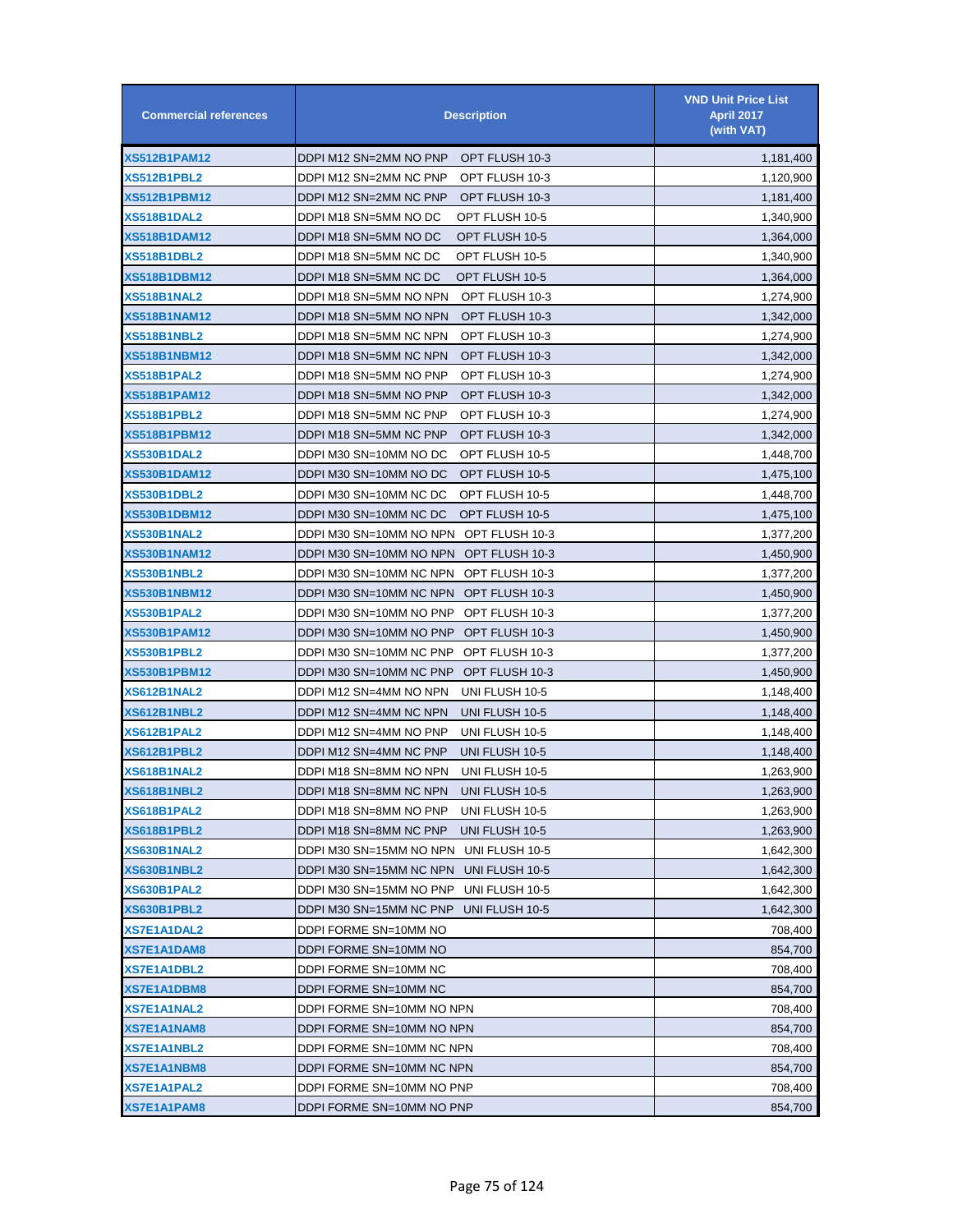| <b>Commercial references</b> | <b>Description</b>                             | <b>VND Unit Price List</b><br><b>April 2017</b><br>(with VAT) |
|------------------------------|------------------------------------------------|---------------------------------------------------------------|
| <b>XS7E1A1PBL2</b>           | DDPI FORME SN=10MM NC PNP                      | 708,400                                                       |
| XS7E1A1PBM8                  | DDPI FORME SN=10MM NC PNP                      | 854,700                                                       |
| XS7F1A1DAL01M8               | DDPI FORMF SN=5MM NO                           | 816,200                                                       |
| XS7F1A1DAL2                  | DDPI FORMF SN=5MM NO                           | 675,400                                                       |
| XS7F1A1DBL01M8               | DDPI FORMF SN=5MM NC                           | 816,200                                                       |
| XS7F1A1DBL2                  | DDPI FORMF SN=5MM NC                           | 675,400                                                       |
| XS7F1A1NAL01M8               | DDPI FORMF SN=5MM NO NPN                       | 816,200                                                       |
| XS7F1A1NAL2                  | DDPI FORMF SN=5MM NO NPN                       | 675,400                                                       |
| XS7F1A1NBL01M8               | DDPI FORMF SN=5MM NC NPN                       | 816,200                                                       |
| XS7F1A1NBL2                  | DDPI FORMF SN=5MM NC NPN                       | 675,400                                                       |
| XS7F1A1PAL01M8               | DDPI FORMF SN=5MM NO PNP                       | 816,200                                                       |
| XS7F1A1PAL2                  | DDPI FORMF SN=5MM NO PNP                       | 675,400                                                       |
| <b>XS7F1A1PBL01M8</b>        | DDPI FORMF SN=5MM NC PNP                       | 816,200                                                       |
| <b>XS7F1A1PBL2</b>           | DDPI FORMF SN=5MM NC PNP                       | 675,400                                                       |
| XS7J1A1DAL01M8               | DDPI FORMJ SN=2,5MM NO                         | 777,700                                                       |
| <b>XS7J1A1DAL2</b>           | DDPI FORMJ SN=2,5MM NO                         | 642,400                                                       |
| <b>XS7J1A1DBL01M8</b>        | DDPI FORMJ SN=2,5MM NC                         | 777,700                                                       |
| <b>XS7J1A1DBL2</b>           | DDPI FORMJ SN=2,5MM NC                         | 642,400                                                       |
| XS7J1A1NAL01M8               | DDPI FORMF SN=2,5MMNO NPN                      | 777,700                                                       |
| XS7J1A1NAL2                  | DDPI FORMF SN=2,5MMNO NPN                      | 642,400                                                       |
| XS7J1A1NBL01M8               | DDPI FORMF SN=2,5MMNC NPN                      | 777,700                                                       |
| <b>XS7J1A1NBL2</b>           | DDPI FORMF SN=2,5MMNC NPN                      | 642,400                                                       |
| XS7J1A1PAL01M8               | DDPI FORMF SN=2,5MMNO PNP                      | 777,700                                                       |
| XS7J1A1PAL2                  | DDPI FORMF SN=2,5MMNO PNP                      | 642,400                                                       |
| XS7J1A1PBL01M8               | DDPI FORMF SN=2,5MMNC PNP                      | 777,700                                                       |
| <b>XS7J1A1PBL2</b>           | DDPI FORMF SN=2,5MMNC PNP                      | 642,400                                                       |
| XS8C1A1MAL01U20              | DDPI FORMC SN=25MM NO<br><b>UNI OSI 20-264</b> | 3,595,900                                                     |
| XS8C1A1MAL2                  | DDPI FORMC SN=25MM NO<br><b>UNI OSI 20-264</b> | 3,578,300                                                     |
| <b>XS8C1A1MBL01U20</b>       | DDPI FORMC SN=25MM NC<br><b>UNI OSI 20-264</b> | 3,595,900                                                     |
| XS8C1A1MBL2                  | DDPI FORMC SN=25MM NC<br><b>UNI OSI 20-264</b> | 3,578,300                                                     |
| <b>XS8C1A1NAL2</b>           | DDPI OSI FORMC SN=25MM NO UNI OSI 10-36V       | 3,578,300                                                     |
| XS8C1A1NAM8                  | DDPI OSI FORMC SN=25MM NO UNI OSI 10-36V       | 3,595,900                                                     |
| XS8C1A1NBL2                  | DDPI OSI FORMC SN=25MM NC UNI OSI 10-36V       | 3,578,300                                                     |
| <b>XS8C1A1NBM8</b>           | DDPI OSI FORMC SN=25MM NC UNI OSI 10-36V       | 3,595,900                                                     |
| XS8C1A1PAL2                  | DDPI OSI FORMC SN=25MM NO UNI OSI 10-36V       | 3,578,300                                                     |
| XS8C1A1PAM8                  | DDPI OSI FORMC SN=25MM NO UNI OSI 10-36V       | 3,595,900                                                     |
| <b>XS8C1A1PBL2</b>           | DDPI OSI FORMC SN=25MM NC UNI OSI 10-36V       | 3,578,300                                                     |
| XS8C1A1PBM8                  | DDPI OSI FORMC SN=25MM NC UNI OSI 10-36V       | 3,595,900                                                     |
| XS8D1A1MAL2                  | DDPI FORMD SN=60MM NO<br><b>UNI OSI 20-264</b> | 4,650,800                                                     |
| XS8D1A1MAU20                 | DDPI FORMD SN=60MM NO<br><b>UNI OSI 20-264</b> | 4,672,800                                                     |
| XS8D1A1MBL2                  | <b>UNI OSI 20-264</b><br>DDPI FORMD SN=60MM NC | 4,650,800                                                     |
| XS8D1A1MBU20                 | DDPI FORMD SN=60MM NC<br><b>UNI OSI 20-264</b> | 4,672,800                                                     |
| XS8D1A1NAL2                  | DDPI OSI FORMD SN=60MM NO UNI OSI 10-36V       | 4,650,800                                                     |
| XS8D1A1NAM12                 | DDPI OSI FORMD SN=60MM NO UNI OSI 10-36V       | 4,672,800                                                     |
| XS8D1A1NBL2                  | DDPI OSI FORMD SN=60MM NC UNI OSI 10-36V       | 4,650,800                                                     |
| XS8D1A1NBM12                 | DDPI OSI FORMD SN=60MM NC UNI OSI 10-36V       | 4,672,800                                                     |
| XS8D1A1PAL2                  | DDPI OSI FORMD SN=60MM NO UNI OSI 10-36V       | 4,650,800                                                     |
| XS8D1A1PAM12                 | DDPI OSI FORMD SN=60MM NO UNI OSI 10-36V       | 4,672,800                                                     |
| XS8D1A1PBL2                  | DDPI OSI FORMD SN=60MM NC UNI OSI 10-36V       | 4,650,800                                                     |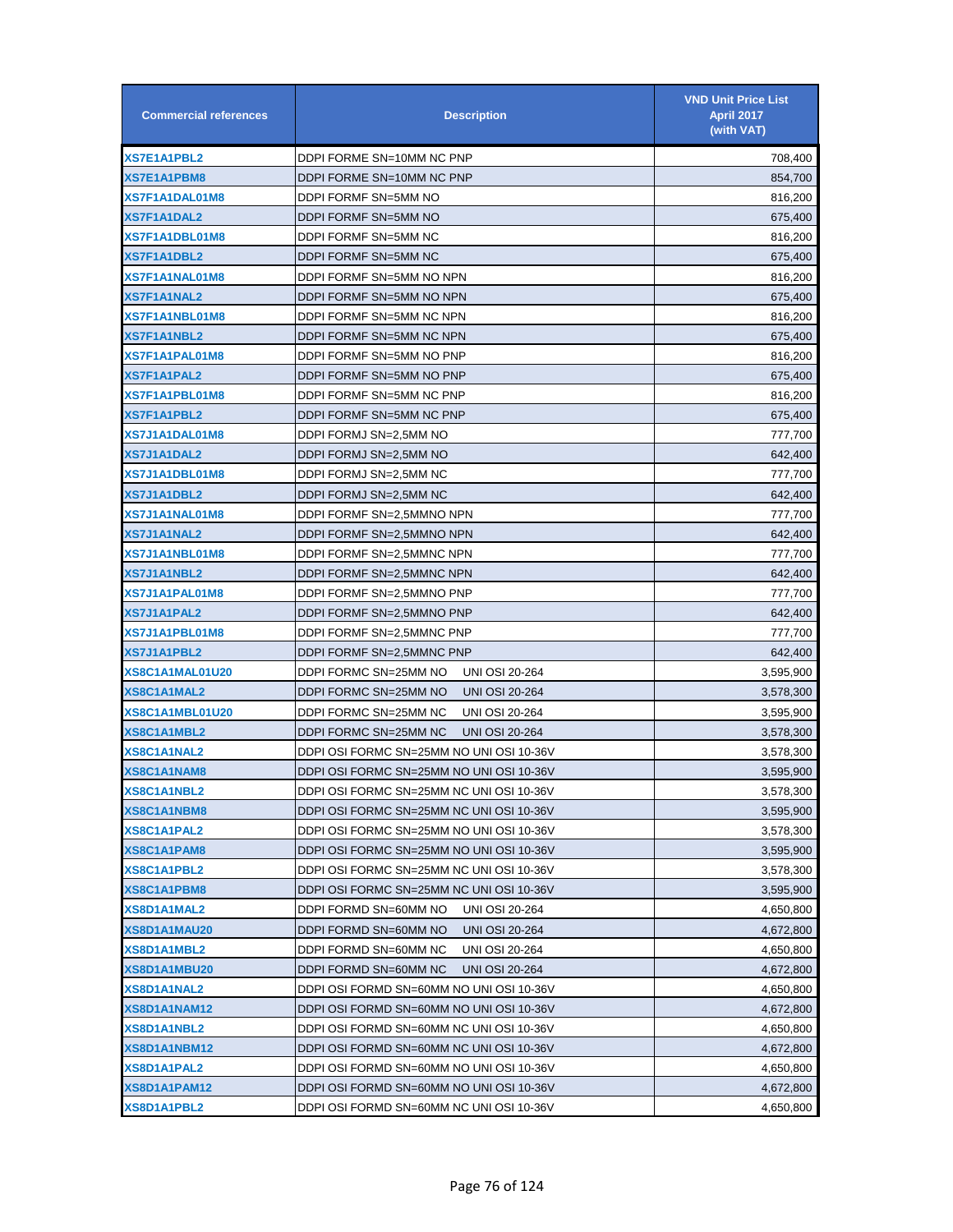| <b>Commercial references</b> | <b>Description</b>                             | <b>VND Unit Price List</b><br><b>April 2017</b><br>(with VAT) |
|------------------------------|------------------------------------------------|---------------------------------------------------------------|
| XS8D1A1PBM12                 | DDPI OSI FORMD SN=60MM NC UNI OSI 10-36V       | 4,672,800                                                     |
| XS8E1A1MAL01U20              | DDPI FORME SN=15MM NO<br><b>UNI OSI 20-264</b> | 3,269,200                                                     |
| <b>XS8E1A1MAL2</b>           | DDPI FORME SN=15MM NO<br><b>UNI OSI 20-264</b> | 3,252,700                                                     |
| XS8E1A1MBL01U20              | DDPI FORME SN=15MM NC<br><b>UNI OSI 20-264</b> | 3,269,200                                                     |
| XS8E1A1MBL2                  | DDPI FORME SN=15MM NC<br><b>UNI OSI 20-264</b> | 3,252,700                                                     |
| <b>XS8E1A1NAL2</b>           | DDPI OSI FORME SN=15MM NO UNI OSI 10-36V       | 3,252,700                                                     |
| <b>XS8E1A1NAM8</b>           | DDPI OSI FORME SN=15MM NO UNI OSI 10-36V       | 3,269,200                                                     |
| <b>XS8E1A1NBL2</b>           | DDPI OSI FORME SN=15MM NC UNI OSI 10-36V       | 3,252,700                                                     |
| <b>XS8E1A1NBM8</b>           | DDPI OSI FORME SN=15MM NC UNI OSI 10-36V       | 3,269,200                                                     |
| <b>XS8E1A1PAL2</b>           | DDPI OSI FORME SN=15MM NO UNI OSI 10-36V       | 3,252,700                                                     |
| XS8E1A1PAM8                  | DDPI OSI FORME SN=15MM NO UNI OSI 10-36V       | 3,269,200                                                     |
| <b>XS8E1A1PBL2</b>           | DDPI OSI FORME SN=15MM NC UNI OSI 10-36V       | 3,252,700                                                     |
| <b>XS8E1A1PBM8</b>           | DDPI OSI FORME SN=15MM NC UNI OSI 10-36V       | 3,269,200                                                     |
| <b>XS9C111A1L01M12</b>       | DDPI ANALOG FORMC SN=15MM ANALOG 10-36VD       | 6,231,500                                                     |
| <b>XS9C111A1L2</b>           | DDPI ANALOG FORMC SN=15MM ANALOG 10-36VD       | 6,035,700                                                     |
| <b>XS9C111A2L01M12</b>       | DDPI ANALOG FORMC SN=15MM ANALOG 10-36VD       | 6,231,500                                                     |
| XS9C111A2L2                  | DDPI ANALOG FORMC SN=15MM ANALOG 10-36VD       | 6,135,800                                                     |
| <b>XS9D111A1L2</b>           | DDPI ANALOG FORMD SN=40MM ANALOG 10-36VD       | 6,623,100                                                     |
| <b>XS9D111A1M12</b>          | DDPI ANALOG FORMD SN=40MM ANALOG 10-36VD       | 6,802,400                                                     |
| <b>XS9D111A2L2</b>           | DDPI ANALOG FORMD SN=40MM ANALOG 10-36VD       | 6,623,100                                                     |
| <b>XS9D111A2M12</b>          | DDPI ANALOG FORMD SN=40MM ANALOG 10-36VD       | 6,802,400                                                     |
| XS9E111A1L01M12              | DDPI ANALOG FORME SN=10MM ANALOG 10-36VD       | 3,865,400                                                     |
| <b>XS9E111A1L2</b>           | DDPI ANALOG FORME SN=10MM ANALOG 10-36VD       | 3,659,700                                                     |
| XS9E111A2L01M12              | DDPI ANALOG FORME SN=10MM ANALOG 10-36VD       | 3,865,400                                                     |
| <b>XS9E111A2L2</b>           | DDPI ANALOG FORME SN=10MM ANALOG 10-36VD       | 3,659,700                                                     |
| <b>XS9F111A1L01M8</b>        | DDPI ANAL FORMF SN=5MM ANALOG10-36VDC          | 1,410,200                                                     |
| <b>XS9F111A1L2</b>           | DDPI ANAL FORMF SN=5MM ANALOG10-36VDC          | 1,126,400                                                     |
| <b>XS9F111A2L01M8</b>        | DDPI ANAL FORMF SN=5MM ANALOG10-36VDC          | 1,410,200                                                     |
| <b>XS9F111A2L2</b>           | DDPI ANAL FORMF SN=5MM ANALOG10-36VDC          | 1,126,400                                                     |
| <b>XUB0BNSNM12</b>           | PES M18 REFLEX=4M NPN NC                       | 2,161,500                                                     |
| <b>XUB1ANANL2</b>            | PES M18 REFLEX=4M NPN NO                       | 2,139,500                                                     |
| <b>XUB1ANANM12</b>           | PES M18 REFLEX=4M NPN NO                       | 1,944,800                                                     |
| <b>XUB1ANBNL2</b>            | PES M18 REFLEX=4M NPN NC                       | 2,139,500                                                     |
| XUB1ANBNM12                  | PES M18 REFLEX=4M NPN NC                       | 1,944,800                                                     |
| <b>XUB1APANL2</b>            | PES M18 REFLEX=4M PNP NO                       | 2,139,500                                                     |
| <b>XUB1APANM12</b>           | PES M18 REFLEX=4M PNP NO                       | 1,944,800                                                     |
| <b>XUB1APBNL2</b>            | PES M18 REFLEX=4M PNP NC                       | 2,139,500                                                     |
| <b>XUB1APBNM12</b>           | PES M18 REFLEX=4M PNP NC                       | 1,944,800                                                     |
| <b>XUB1BNANL2</b>            | PES M18 REFLEX=4M NPN NO                       | 2,377,100                                                     |
| XUB1BNANM12                  | PES M18 REFLEX=4M NPN NO                       | 2,161,500                                                     |
| <b>XUB1BNBNL2</b>            | PES M18 REFLEX=4M NPN NC                       | 2,377,100                                                     |
| <b>XUB1BPANL2</b>            | PES M18 REFLEX=4M PNP NO                       | 2,377,100                                                     |
| XUB1BPANM12                  | PES M18 REFLEX=4M PNP NO                       | 2,161,500                                                     |
| <b>XUB1BPBNL2</b>            | PES M18 REFLEX=4M PNP NC                       | 2,377,100                                                     |
| XUB1BPBNM12                  | PES M18 REFLEX=4M PNP NC                       | 2,161,500                                                     |
| <b>XUB2AKSNL2T</b>           | PES M18 TRANSMITTER =15M                       | 1,651,100                                                     |
| <b>XUB2AKSNM12T</b>          | PES M18 TRANSMITTER = 15M                      | 1,501,500                                                     |
| <b>XUB2ANANL2R</b>           | PES M18 RECEIVER NPN NO                        | 2,139,500                                                     |
| <b>XUB2ANANM12R</b>          | PES M18 RECEIVER NPN NO                        | 1,944,800                                                     |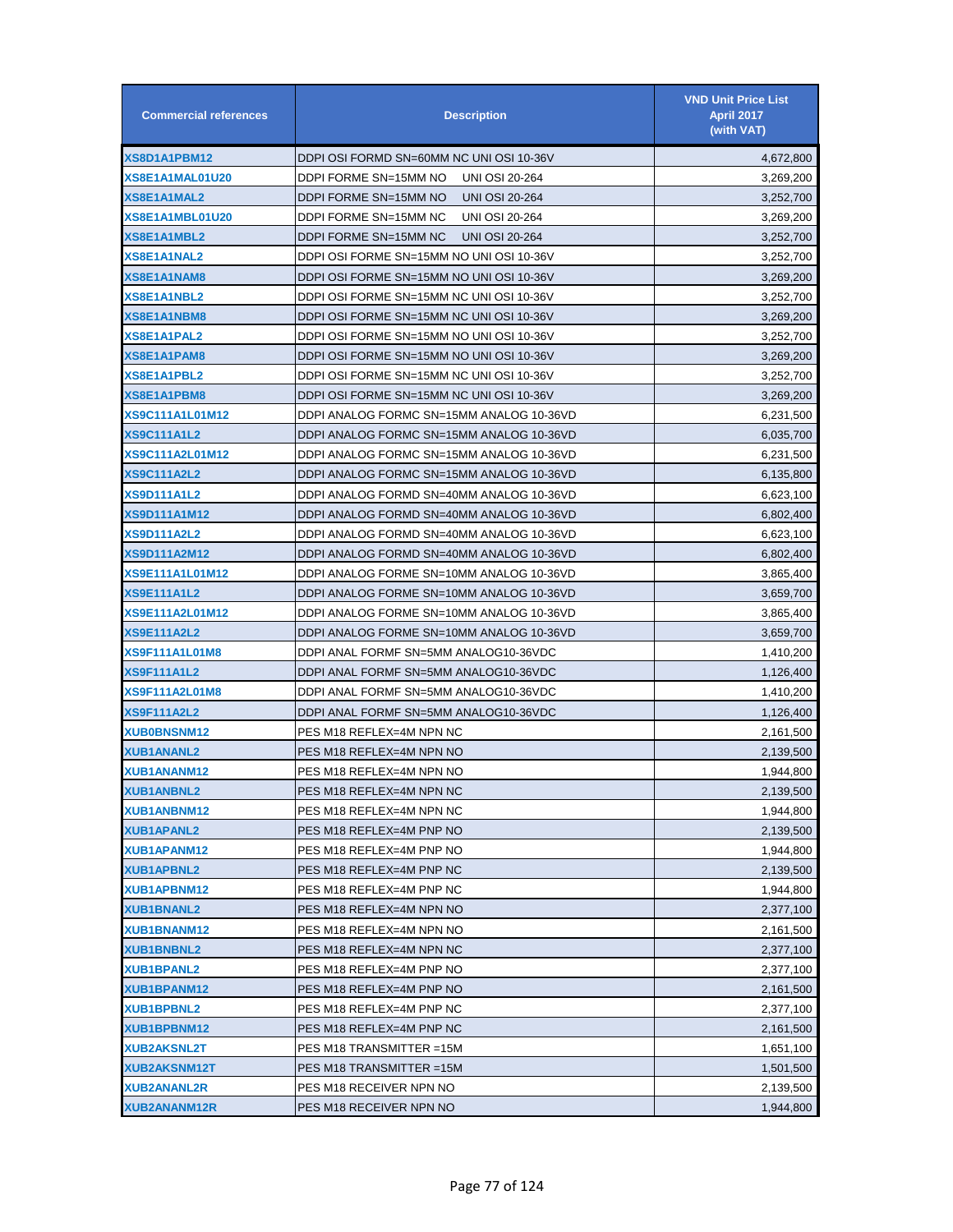| <b>Commercial references</b> | <b>Description</b>                       | <b>VND Unit Price List</b><br><b>April 2017</b><br>(with VAT) |
|------------------------------|------------------------------------------|---------------------------------------------------------------|
| <b>XUB2ANBNL2R</b>           | PES M18 RECEIVER NPN NC                  | 2,139,500                                                     |
| <b>XUB2ANBNM12R</b>          | PES M18 RECEIVER NPN NC                  | 1,944,800                                                     |
| <b>XUB2APANL2R</b>           | PES M18 RECEIVER PNP NO                  | 2,139,500                                                     |
| <b>XUB2APANM12R</b>          | PES M18 RECEIVER PNP NO                  | 1,944,800                                                     |
| <b>XUB2APBNL2R</b>           | PES M18 RECEIVER PNP NC                  | 2,139,500                                                     |
| <b>XUB2APBNM12R</b>          | PES M18 RECEIVER PNP NC                  | 1,944,800                                                     |
| <b>XUB2BKSNL2T</b>           | PES M18 TRANSMITTER=15M                  | 1,834,800                                                     |
| <b>XUB2BKSNM12T</b>          | PES M18 TRANSMITTER=15M                  | 1,667,600                                                     |
| <b>XUB2BNANL2R</b>           | PES M18 RECEIVER NPN NO                  | 2,377,100                                                     |
| <b>XUB2BNANM12R</b>          | PES M18 RECEIVER NPN NO                  | 2,161,500                                                     |
| <b>XUB2BNBNM12R</b>          | PES M18 RECEIVER NPN NC                  | 2,161,500                                                     |
| <b>XUB2BPANL2R</b>           | PES M18 RECEIVER PNP NO                  | 2,377,100                                                     |
| <b>XUB2BPANM12R</b>          | PES M18 RECEIVER PNP NO                  | 2,161,500                                                     |
| <b>XUB2BPBNL2R</b>           | PES M18 RECEIVER PNP NC                  | 2,377,100                                                     |
| <b>XUB2BPBNM12R</b>          | PES M18 RECEIVER PNP NC                  | 2,161,500                                                     |
| <b>XUB5ANANL2</b>            | PES M18 PROX=0.6M NPN NO                 | 2,139,500                                                     |
| <b>XUB5ANANM12</b>           | PES M18 PROX=0.6M NPN NO                 | 1,944,800                                                     |
| <b>XUB5ANBNM12</b>           | PES M18 PROX=0.6M NPN NC                 | 1,944,800                                                     |
| <b>XUB5APANL2</b>            | PES M18 PROX=0.6M PNP NO                 | 2,139,500                                                     |
| <b>XUB5APANM12</b>           | PES M18 PROX=0.6M PNP NO                 | 1,944,800                                                     |
| <b>XUB5APBNL2</b>            | PES M18 PROX=0.6M PNP NC                 | 2,139,500                                                     |
| <b>XUB5APBNM12</b>           | PES M18 PROX=0.6M PNP NC                 | 1,944,800                                                     |
| <b>XUB5BNANL2</b>            | PES M18 PROX=0.6M NPN NO                 | 2,377,100                                                     |
| <b>XUB5BNANM12</b>           | PES M18 PROX=0.6M NPN NO                 | 2,161,500                                                     |
| <b>XUB5BNBNM12</b>           | PES M18 PROX=0.6M NPN NC                 | 2,161,500                                                     |
| <b>XUB5BPANL2</b>            | PES M18 PROX=0.6M PNP NO                 | 2,377,100                                                     |
| <b>XUB5BPANM12</b>           | PES M18 PROX=0.6M PNP NO                 | 2,161,500                                                     |
| <b>XUB5BPBNL2</b>            | PES M18 PROX=0.6M PNP NC                 | 2,377,100                                                     |
| <b>XUB5BPBNM12</b>           | PES M18 PROX=0.6M PNP NC                 | 2,161,500                                                     |
| <b>XUB9ANANL2</b>            | PES M18 POLARISED REFL=2M                | 2,139,500                                                     |
| <b>XUB9ANANM12</b>           | PES M18 POLARISED REFL=2M                | 1,944,800                                                     |
| <b>XUB9ANBNM12</b>           | PES M18 POLARISED REFL=2M                | 1,944,800                                                     |
| <b>XUB9APANL2</b>            | PES M18 POLARISED REFL=2M                | 2,139,500                                                     |
| XUB9APANM12                  | PES M18 POLARISED REFL=2M                | 1,944,800                                                     |
| <b>XUB9APBNL2</b>            | PES M18 POLARISED REFL=2M OPT 10-36VDC P | 2,139,500                                                     |
| XUB9APBNM12                  | PES M18 POLARISED REFL=2M                | 1,944,800                                                     |
| <b>XUB9BNANL2</b>            | PES M18 POLARISED REFL=2M                | 2,377,100                                                     |
| <b>XUB9BNANM12</b>           | PES M18 POLARISED REFL=2M                | 2,161,500                                                     |
| <b>XUB9BNBNM12</b>           | PES M18 POLARISED REFL=2M                | 2,161,500                                                     |
| <b>XUB9BPANL2</b>            | PES M18 POLARISED REFL=2M                | 2,377,100                                                     |
| XUB9BPANM12                  | PES M18 POLARISED REFL=2M                | 2,161,500                                                     |
| <b>XUB9BPBNL2</b>            | PES M18 POLARISED REFL=2M                | 2,377,100                                                     |
| <b>XUB9BPBNM12</b>           | PES M18 POLARISED REFL=2M                | 2,161,500                                                     |
| XUK1ANANL2                   | DC Reflex NPN 3W NO 2m                   | 2,398,000                                                     |
| XUK1ANANM12                  | DC Reflex NPN M12-Conn NO                | 2,181,300                                                     |
| <b>XUK1ANBNL2</b>            | DC Reflex NPN 3W NC 2m                   | 2,398,000                                                     |
| XUK1ANBNM12                  | DC Reflex NPN M12-Conn NC                | 2,181,300                                                     |
| XUK1APANL2                   | PES REFLEX=9M PNP NO                     | 2,398,000                                                     |
| XUK1APANM12                  | PES REFLEX=9M PNP NO                     | 2,181,300                                                     |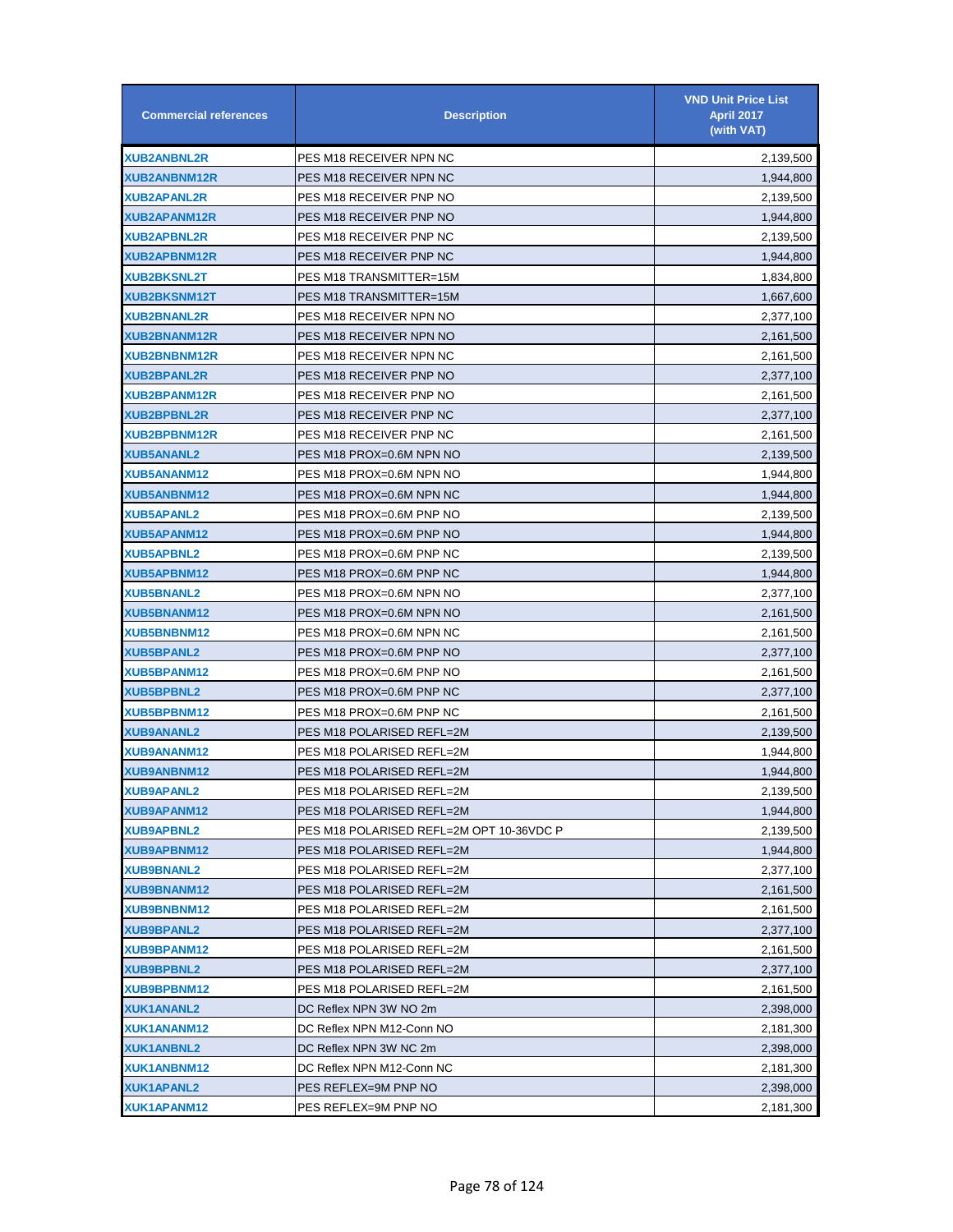| <b>Commercial references</b> | <b>Description</b>                             | <b>VND Unit Price List</b><br><b>April 2017</b><br>(with VAT) |
|------------------------------|------------------------------------------------|---------------------------------------------------------------|
| XUK1APBNL2                   | PES REFLEX=9M PNP NC                           | 2,398,000                                                     |
| XUK1APBNM12                  | PES REFLEX=9M PNP NC                           | 2,181,300                                                     |
| <b>XUK2AKSNL2T</b>           | PES TRANSMITTER=30M DC                         | 2,289,100                                                     |
| XUK2AKSNM12T                 | PES TRANSMITTER=30M DC                         | 2,081,200                                                     |
| <b>XUK2ANANL2R</b>           | DC TB-R NPN 3W NO 2m                           | 2,398,000                                                     |
| <b>XUK2ANANM12R</b>          | DC TB-R NPN M12-Conn NO                        | 2,181,300                                                     |
| <b>XUK2ANBNL2R</b>           | DC TB-R NPN 3W NC 2m                           | 2,398,000                                                     |
| XUK2ANBNM12R                 | DC TB-R NPN M12-Conn NC                        | 2,181,300                                                     |
| <b>XUK2APANL2R</b>           | PHO TO ELECPhuongC SENSOR THRUBEAM SN 30 M     | 2,398,000                                                     |
| XUK2APANM12R                 | PES RECEIVER PNP NO                            | 2,181,300                                                     |
| <b>XUK2APBNL2R</b>           | PES RECEIVER PNP NC                            | 2,398,000                                                     |
| <b>XUK2APBNM12R</b>          | PES RECEIVER PNP NC                            | 2,181,300                                                     |
| <b>XUK5ANANL2</b>            | DC IR-Diffuse NPN 3W NO 2m                     | 2,398,000                                                     |
| XUK5ANANM12                  | DC IR-Diffuse NPN M12-Conn NO                  | 2,181,300                                                     |
| <b>XUK5ANBNL2</b>            | DC IR-Diffuse NPN 3W NC 2m                     | 2,398,000                                                     |
| XUK5ANBNM12                  | DC IR-Diffuse NPN M12-Conn NC                  | 2,181,300                                                     |
| <b>XUK5APANL2</b>            | PES COMP PROX=1M PNP NO                        | 2,398,000                                                     |
| XUK5APANM12                  | PES COMP PROX=1M PNP NO                        | 2,181,300                                                     |
| <b>XUK5APBNL2</b>            | PES COMP PROX=1M PNP NC                        | 2,398,000                                                     |
| XUK5APBNM12                  | PES COMP PROX=1M PNP NC                        | 2,181,300                                                     |
| <b>XUK9ANANL2</b>            | DC Pol Reflex NPN 3W N0 2m                     | 2,398,000                                                     |
| <b>XUK9ANANM12</b>           | DC Pol Reflex NPN M12-Conn NO                  | 2,181,300                                                     |
| <b>XUK9ANBNL2</b>            | DC Pol Reflex NPN 3W NC 2m                     | 2,398,000                                                     |
| XUK9ANBNM12                  | DC Pol Reflex NPN M12-Conn NC                  | 2,181,300                                                     |
| <b>XUK9APANL2</b>            | PES COMP REFLEX POLAR=5M                       | 2,398,000                                                     |
| XUK9APANM12                  | PES COMP REFLEX POLAR=5M                       | 2,181,300                                                     |
| <b>XUK9APBNL2</b>            | PES COMP REFLEX POLAR=5M                       | 2,398,000                                                     |
| XUK9APBNM12                  | PES COMP REFLEX POLAR=5M                       | 2,181,300                                                     |
| <b>XUX0AKSAM12T</b>          | PES TRANSMIT OSI SCREWTER                      | 2,497,000                                                     |
| XUX0AKSAT16T                 | PES TRANSMITTER=40M DC                         | 2,747,800                                                     |
| XUX1ANANM12                  | PES REFLEX=14M NPN NO<br><b>OPT SCREW TERM</b> | 2,615,800                                                     |
| XUX1ANANT16                  | PES REFLEX=14M NPN NO<br><b>OPT SCREW TERM</b> | 2,877,600                                                     |
| XUX1ANBNM12                  | PES REFLEX=14M NPN NC<br>OPT SCREW TERM        | 2,615,800                                                     |
| <b>XUX1ANBNT16</b>           | PES REFLEX=14M NPN NC<br><b>OPT SCREW TERM</b> | 2,877,600                                                     |
| XUX1APANM12                  | PES REFLEX=14M PNP NO<br><b>OPT SCREW TERM</b> | 2,615,800                                                     |
| XUX1APANT16                  | PES REFLEX=14M PNP NO<br>REFLEX NO             | 2,877,600                                                     |
| XUX1APBNM12                  | PES REFLEX=14M PNP NC<br><b>OPT SCREW TERM</b> | 2,615,800                                                     |
| XUX1APBNT16                  | PES REFLEX=14M PNP NC<br>OPT SCREW TERM        | 2,877,600                                                     |
| XUX2ANANM12R                 | PES RECEIVER NPN NO<br>OPT SCREW TERM          | 2,615,800                                                     |
| XUX2ANANT16R                 | PES RECEIVER NPN NO<br>OPT SCREW TERM          | 2,877,600                                                     |
| <b>XUX2ANBNM12R</b>          | PES RECEIVER NPN NC<br>OPT SCREW TERM          | 2,615,800                                                     |
| XUX2ANBNT16R                 | PES RECEIVER NPN NC<br>OPT SCREW TERM          | 2,877,600                                                     |
| XUX2APANM12R                 | PES RECEIVER PNP NO<br>OPT SCREW TERM          | 2,615,800                                                     |
| XUX2APANT16R                 | PES RECEIVER PNP NO<br>OPT SCREW TERM          | 2,877,600                                                     |
| XUX2APBNM12R                 | PES RECEIVER PNP NC<br>OPT SCREW TERM          | 2,615,800                                                     |
| <b>XUX2APBNT16R</b>          | PES RECEIVER PNP NC<br>OPT SCREW TERM          | 2,877,600                                                     |
| XUX5ANANM12                  | PES PROX=2.1M NPN NO<br>OPT SCREW TERM         | 2,615,800                                                     |
| XUX5ANANT16                  | PES PROX=2.1M NPN NO<br>OPT SCREW TERM         | 2,877,600                                                     |
| XUX5ANBNM12                  | PES PROX=2.1M NPN NC<br>OPT SCREW TERM         | 2,615,800                                                     |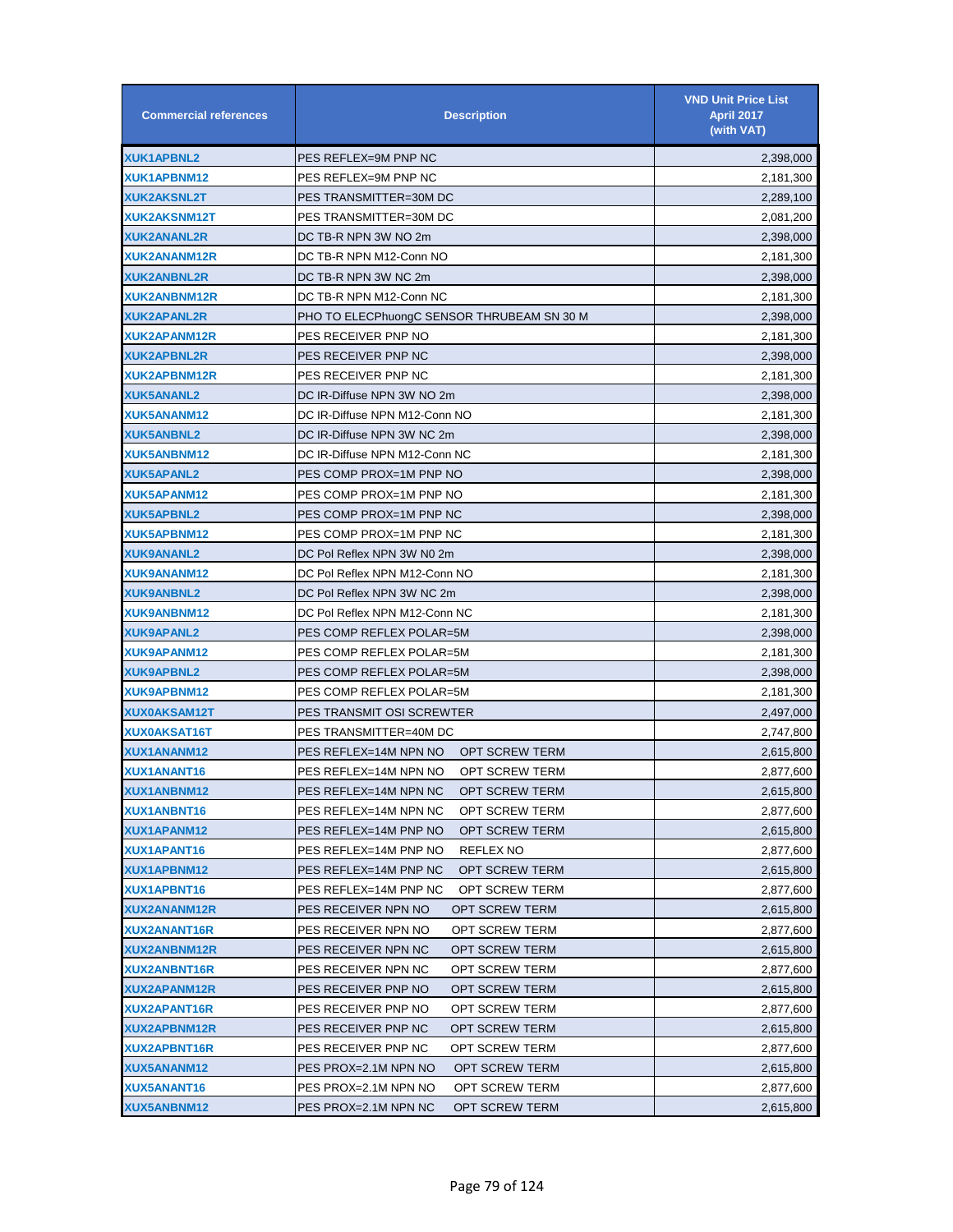| <b>Commercial references</b> | <b>Description</b>                                        | <b>VND Unit Price List</b><br><b>April 2017</b><br>(with VAT) |
|------------------------------|-----------------------------------------------------------|---------------------------------------------------------------|
| XUX5ANBNT16                  | PES PROX=2.1M NPN NC<br>OPT SCREW TERM                    | 2,877,600                                                     |
| XUX5APANM12                  | PES PROX=2.1M PNP NO<br>OPT SCREW TERM                    | 2,615,800                                                     |
| XUX5APANT16                  | PES PROX=2.1M PNP NO<br>OPT SCREW TERM                    | 2,878,700                                                     |
| <b>XUX5APBNM12</b>           | PES PROX=2.1M PNP NC<br>OPT SCREW TERM                    | 2,615,800                                                     |
| XUX5APBNT16                  | OPT SCREW TERM<br>PES PROX=2.1M PNP NC                    | 2,877,600                                                     |
| <b>XUZC100</b>               | REFLECTOR 100X100                                         | 326,700                                                       |
| <b>XUZC50</b>                | REFLECTOR 50X50                                           | 85,800                                                        |
| <b>XUZC80</b>                | <b>REFLECTOR</b>                                          | 97,900                                                        |
| XVC4B1                       | 24V, Pole, red                                            | 3,403,400                                                     |
| XVC4B1K                      | 24V, Dir, red                                             | 3,001,900                                                     |
| XVC4B2                       | 24V,POLE,RED,YEL                                          | 4,083,200                                                     |
| XVC4B2K                      | 24V, Dir, red, yel                                        | 3,680,600                                                     |
| XVC4B3                       | .24V,Pole,red,yel,grn                                     | 4,698,100                                                     |
| XVC4B3K                      | 24V, Dir, red, yel, grn                                   | 4,286,700                                                     |
| XVC4B4                       | 24V, Pole, red, yel, grn, blue                            | 5,494,500                                                     |
| XVC4B4K                      | 24V, Dir, red, yel, grn, blue                             | 5,446,100                                                     |
| XVC4B5                       | 24V, Pole, red, yel, grn, blue, wh                        | 6,320,600                                                     |
| <b>XVC4B5K</b>               | 24V, Dir, red, yel, grn, blue, wh                         | 5,899,300                                                     |
| XVC4M1                       | TL40MM,STEADY LIGHT,100-240V                              | 7,285,300                                                     |
| XVC4M2                       | TL40MM,STEADY LIGHT,100-240V                              | 8,021,200                                                     |
| XVC4M3                       | TL40MM,STEADY LIGHT,100-240V                              | 8,570,100                                                     |
| XVC4M4                       | TL40MM,STEADY LIGHT,100-240V                              | 9,339,000                                                     |
| XVC4M5                       | TL40MM, STEADY LIGHT, 100-240V                            | 10,136,500                                                    |
| XVC6B1                       | <b>INDICATING BANKS 60 mm</b>                             | 4,499,000                                                     |
| XVC6B1K                      | INDICATING BANKS 60 mm                                    | 3,644,300                                                     |
| XVC6B2                       | INDICATING BANKS 60 mm                                    | 5,599,000                                                     |
| XVC6B2K                      | INDICATING BANKS 60 mm                                    | 4,692,600                                                     |
| XVC6B3                       | INDICATING BANKS 60 mm 24V W/O BUZ R,O,G                  | 6,693,500                                                     |
| <b>XVC6B3K</b>               | INDICATING BANKS 60 mm                                    | 5,724,400                                                     |
| XVC6B4                       | <b>INDICATING BANKS 60 mm</b>                             | 7,791,300                                                     |
| <b>XVC6B4K</b>               | INDICATING BANKS 60 mm                                    | 6,765,000                                                     |
| XVC6B5                       | <b>INDICATING BANKS 60 mm</b>                             | 8,874,800                                                     |
| XVC6B5K                      | INDICATING BANKS 60 mm                                    | 7,810,000                                                     |
| XVC6M1                       | TL60MM,STEADY LIGHT,100-240V                              | 8,175,200                                                     |
| XVC6M2                       | TL60MM,STEADY LIGHT,100-240V                              | 9,086,000                                                     |
| XVC6M3                       | TL60MM,STEADY LIGHT,100-240V                              | 9,961,600                                                     |
| XVC6M4                       | TL60MM,STEADY LIGHT,100-240V                              | 10,833,900                                                    |
| XVC6M5                       | TL60MM,STEADY LIGHT,100-240V                              | 11,723,800                                                    |
| <b>XVGB2</b>                 | TOWER LIGHT, 2 STAGE RG, 24V, LED, TUBE MNTG W. L BRCKT   | 1,812,800                                                     |
| <b>XVGB2H</b>                | TOWER LIGHT, 2 STAGE RG, 24V, LED, TUBE MNTG W. FIX PLT   | 1,812,800                                                     |
| XVGB2M                       | TOWER LIGHT, 2 STAGE RG, 24V, LED, TUBE MNTG W. F BRCKT   | 2,082,300                                                     |
| <b>XVGB2S</b>                | TOWER LIGHT, 2 STAGE RG, 24V, LED, BUZ, TUBE MNTG W. L BR | 2,306,700                                                     |
| XVGB2SH                      | TOWER LIGHT, 2 STAGE RG, 24V, LED, BUZ, TUBE MNTG W. FIX  | 2,306,700                                                     |
| <b>XVGB2SM</b>               | TOWER LIGHT, 2 STAGE RG, 24V, LED, BUZ,TUBE MNTG W. F BR  | 2,597,100                                                     |
| <b>XVGB2ST</b>               | TOWER LIGHT, 2 STAGE RG, 24V, LED, BUZ, DRCT TUBE MNTG    | 2,235,200                                                     |
| <b>XVGB2SW</b>               | TOWER LIGHT, 2 STAGE RG, 24V, LED, BUZ, BASE MNTG         | 2,163,700                                                     |
| <b>XVGB2T</b>                | TOWER LIGHT, 2 STAGE RG, 24V, LED, DRCT TUBE MNTG         | 1,745,700                                                     |
| <b>XVGB2W</b>                | TOWER LIGHT, 2 STAGE RG, 24V, LED, BASE MNTG              | 1,678,600                                                     |
| <b>XVGB3</b>                 | TOWER LIGHT, 3 STAGE RAG, 24V, LED, TUBE MNTG W. L BRCK   | 2,148,300                                                     |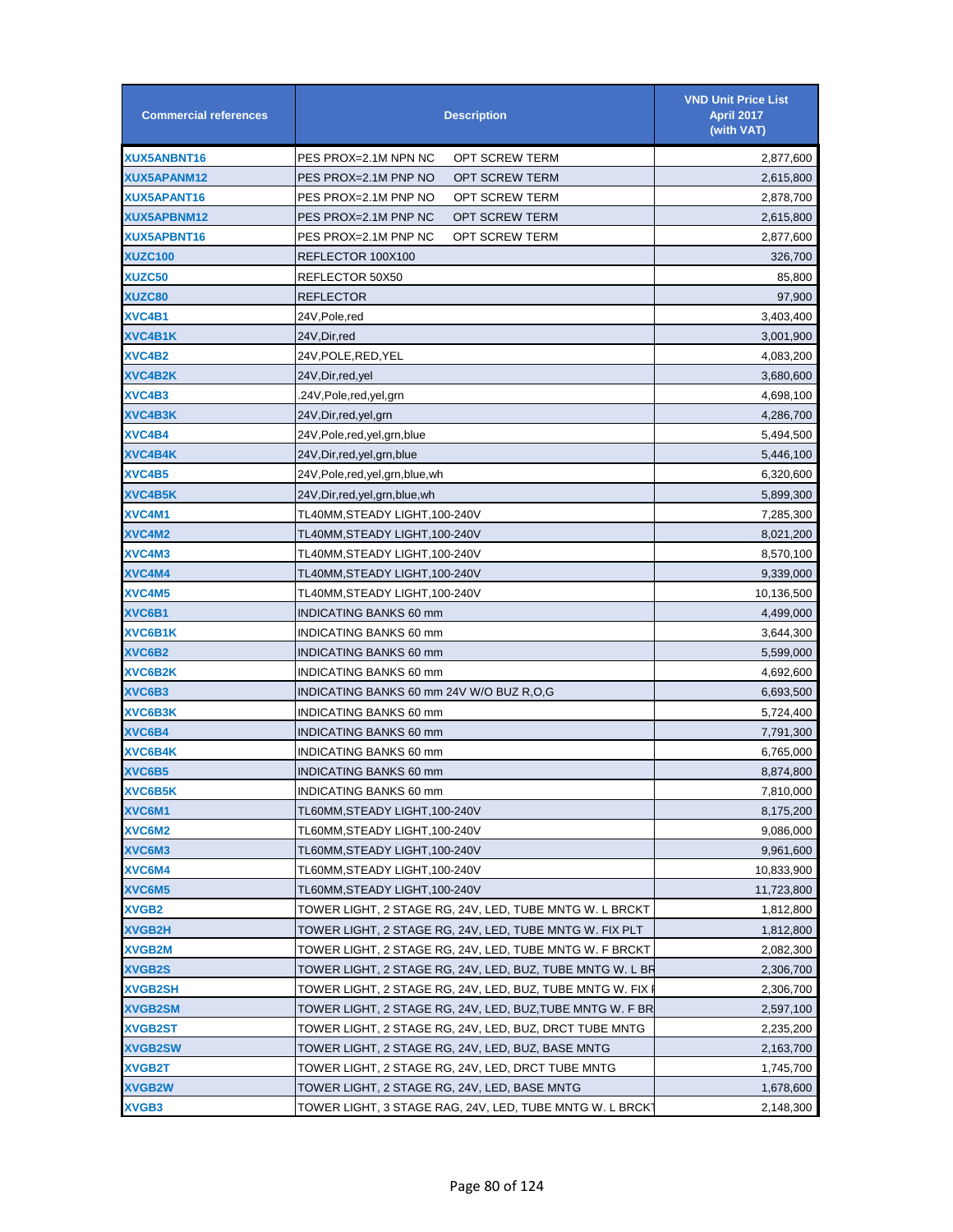| <b>Commercial references</b> | <b>Description</b>                                        | <b>VND Unit Price List</b><br><b>April 2017</b><br>(with VAT) |
|------------------------------|-----------------------------------------------------------|---------------------------------------------------------------|
| XVGB3H                       | TOWER LIGHT, 3 STAGE RAG, 24V, LED, TUBE MNTG W. FIX PLT  | 2,148,300                                                     |
| <b>XVGB3M</b>                | TOWER LIGHT, 3 STAGE RAG, 24V, LED, TUBE MNTG W. F BRCK   | 2,416,700                                                     |
| <b>XVGB3S</b>                | TOWER LIGHT, 3 STAGE RAG, 24V, LED, BUZ,TUBE MNTG W. L B  | 2,667,500                                                     |
| <b>XVGB3SH</b>               | TOWER LIGHT, 3 STAGE RAG, 24V, LED, BUZ, TUBE MNTG W. FIX | 2,667,500                                                     |
| <b>XVGB3SM</b>               | TOWER LIGHT, 3 STAGE RAG, 24V, LED, BUZ, TUBE MNTG W. F E | 2,956,800                                                     |
| XVGB3ST                      | TOWER LIGHT, 3 STAGE RAG, 24V, LED, BUZ, DRCT TUBE MNTG   | 2,596,000                                                     |
| <b>XVGB3SW</b>               | TOWER LIGHT, 3 STAGE RAG, 24V, LED, BUZ, BASE MNTG        | 2,524,500                                                     |
| XVGB3T                       | TOWER LIGHT, 3 STAGE RAG, 24V, LED, DRCT TUBE MNTG        | 2,082,300                                                     |
| <b>XVGB3W</b>                | TOWER LIGHT, 3 STAGE RAG, 24V, LED, BASE MNTG             | 2,015,200                                                     |
| XVGB4                        | TOWER LIGHT, 4 STAGE RAGB, 24V, LED, TUBE MNTG W. L BRCI  | 2,618,000                                                     |
| <b>XVGB4H</b>                | TOWER LIGHT, 4 STAGE RAGB, 24V, LED, TUBE MNTG W. FIX PL  | 2,618,000                                                     |
| <b>XVGB4M</b>                | TOWER LIGHT, 4 STAGE RAGB, 24V, LED, TUBE MNTG W. F BRCI  | 2,885,300                                                     |
| <b>XVGB4S</b>                | TOWER LIGHT, 4 STAGE RAGB, 24V, LED, TUBE MNTG W. F BRCI  | 3,172,400                                                     |
| <b>XVGB4SH</b>               | TOWER LIGHT, 4 STAGE RAGB, 24V, LED, BUZ, TUBE MNTG W. F  | 3,172,400                                                     |
| <b>XVGB4SM</b>               | TOWER LIGHT, 4 STAGE RAGB, 24V, LED, BUZ, TUBE MNTG W. F  | 3,460,600                                                     |
| <b>XVGB4ST</b>               | TOWER LIGHT, 4 STAGE RAGB, 24V, LED, BUZ, DRCT TUBE MNT   | 3,102,000                                                     |
| <b>XVGB4SW</b>               | TOWER LIGHT, 4 STAGE RAGB, 24V, LED, BUZ, BASE MNTG       | 3,029,400                                                     |
| <b>XVGB4T</b>                | TOWER LIGHT, 4 STAGE RAGB, 24V, LED, DRCT TUBE MNTG       | 2,550,900                                                     |
| <b>XVGB4W</b>                | TOWER LIGHT, 4 STAGE RAGB, 24V, LED, BASE MNTG            | 2,483,800                                                     |
| <b>XVGU3SHAV</b>             | USB TOWERLIGHT, 100MM POLE W FIX PLT VJD                  | 3,368,200                                                     |
| <b>XVGU3SWV</b>              | USB TOWERLIGHT, DIR MNT FIX PLATE VJD                     | 2,979,900                                                     |
| <b>XVGZ02</b>                | ACCESSORY, F MNTG BRCKT.                                  | 537,900                                                       |
| <b>XVMB2R6AGSSB</b>          | 24V, W. BZR, LED, RED DISCHRG, AMBR, GRN                  | 2,835,800                                                     |
| <b>XVMB2RAGSSB</b>           | 24 V, W. BUZZER, LED, RED, AMBER, GREEN                   | 2,084,500                                                     |
| <b>XVMB2RGSSB</b>            | 24 V, W. BUZZER, LED, RED, GREEN                          | 1,859,000                                                     |
| <b>XVMG2R6AGSSB</b>          | 120 V,W.BZR, LED, RED DISCHRG, AMBR, GRN                  | 3,120,700                                                     |
| <b>XVMG2RAGSSB</b>           | 120 V, W. BZR, LED, RED, AMBR, GRN                        | 2,293,500                                                     |
| <b>XVMG2RGSSB</b>            | 120 V, W. BUZZER, LED, RED, GREEN                         | 2,042,700                                                     |
| <b>XVMM2R6AGSSB</b>          | 220 V,W.BZR, LED, RED DISCHRG, AMBR, GRN                  | 3,274,700                                                     |
| <b>XVMM2RAGSSB</b>           | 220 V, W. BZR, LED, RED, AMBR, GRN                        | 2,407,900                                                     |
| <b>XVMM2RGSSB</b>            | 220 V, W. BUZZER, LED, RED, GREEN                         | 2,145,000                                                     |
| XX512A2NAM8                  | D12 U SONIC SENSOR 100MM                                  | 6,750,700                                                     |
| XX512A2PAM8                  | D12 U SONIC SENSOR 100MM                                  | 6,750,700                                                     |
| XX518A3NAM12                 | D18 U SONIC SENSOR 500MM                                  | 4,621,100                                                     |
| XX518A3PAM12                 | D18 U SONIC SENSOR 500MM                                  | 4,621,100                                                     |
| XX6V3A1NAM12                 | ULTRASONIC SENSOR CYLINDRICAL M30 SN 1M                   | 9,001,300                                                     |
| XX6V3A1PAM12                 | ULTRASONIC SENSOR CYLINDRICAL M30 SN 1M                   | 9,001,300                                                     |
| XX7F1A2NAL01M12              | FP U SONIC SENSOR 100MM                                   | 6,750,700                                                     |
| XX7F1A2PAL01M12              | FP U SONIC SENSOR 100MM                                   | 6,750,700                                                     |
| XX7K1A2NAM12                 | FP U SONIC SENSOR 250MM                                   | 8,157,600                                                     |
| XX7K1A2PAM12                 | FP U SONIC SENSOR 250MM                                   | 8,157,600                                                     |
| XX7V1A1NAM12                 | VIRT.U SONIC SENSOR 500MM                                 | 4,621,100                                                     |
| XX7V1A1PAM12                 | VIRT.U SONIC SENSOR 500MM                                 | 4,621,100                                                     |
| <b>XZCC12FCM40B</b>          | 0ONNEC.M12 META.FE.COU.4B                                 | 178,200                                                       |
| XZCC12FCM50B                 | M12 ANGLE CONNECT. 5 PINS                                 | 309,100                                                       |
| <b>XZCC12FCP40B</b>          | CONNEC.M12 PLAS.FE.COU.4B                                 | 189,200                                                       |
| <b>XZCC12FDM40B</b>          | CONNEC.M12 META.FE.DROI4B                                 | 178,200                                                       |
| <b>XZCC12FDM50B</b>          | M12 STRAI.CONNECT. 5 PINS                                 | 309,100                                                       |
| XZCC12FDP40B                 | CONNEC.M12 PLAS.FE.DROI4B                                 | 189,200                                                       |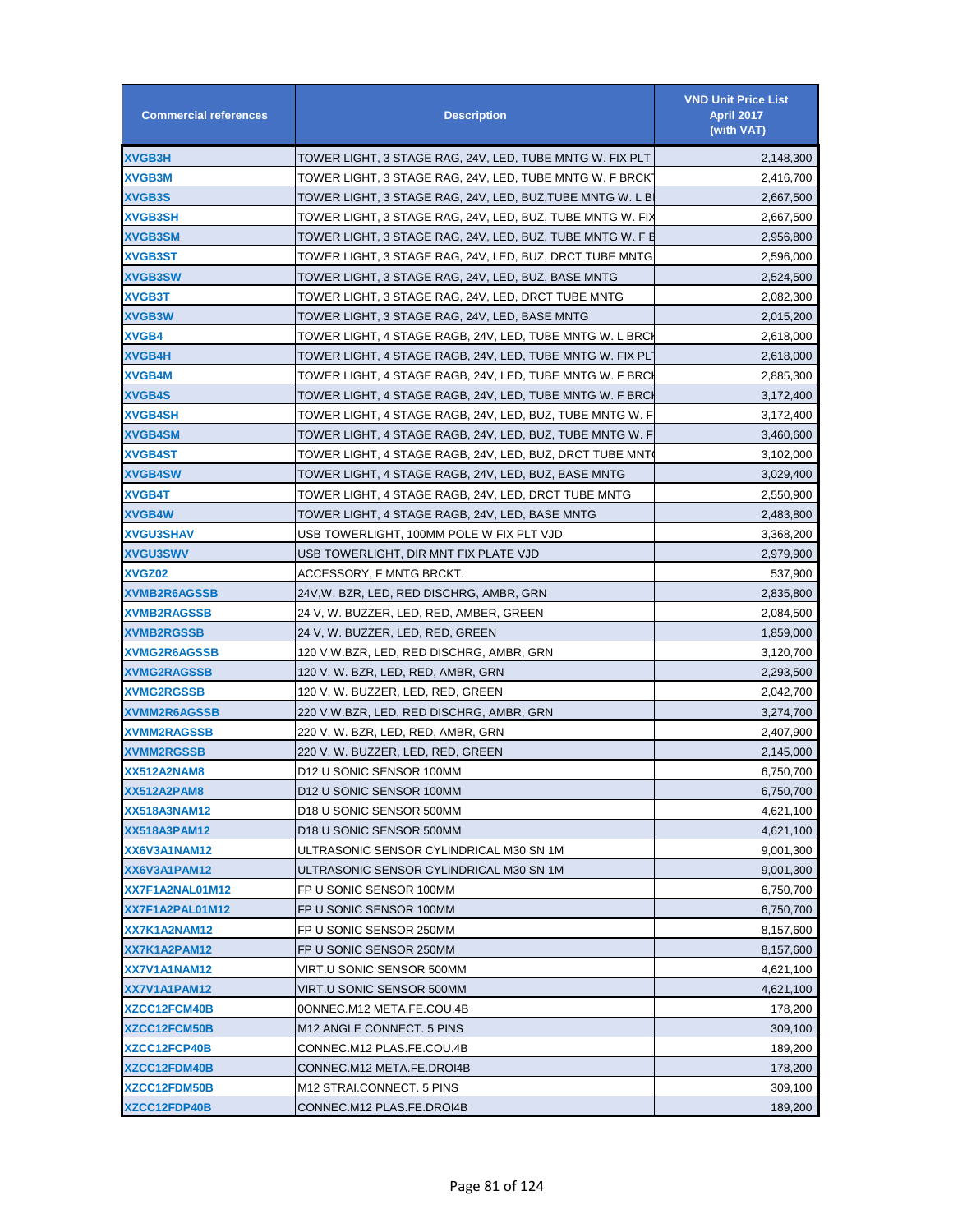| <b>Commercial references</b> | <b>Description</b>                       | <b>VND Unit Price List</b><br><b>April 2017</b><br>(with VAT) |
|------------------------------|------------------------------------------|---------------------------------------------------------------|
| <b>XZCC43FCP40B</b>          | DIN43650-A CONNECTOR                     | 161,700                                                       |
| <b>XZCP0566L10</b>           | PROLONG.FEM-M8-10M                       | 830,500                                                       |
| <b>XZCP0566L2</b>            | PROLONG.FEM-M8-2M                        | 297,000                                                       |
| <b>XZCP0566L5</b>            | PVCOR PRE WIRE.FEMAL.CONN                | 342,100                                                       |
| <b>XZCP0666L10</b>           | PROLONG.FEM-M8-ANGLE-10M                 | 849,200                                                       |
| <b>XZCP0666L2</b>            | PROLONG.FEM-M8-ANGLE-2M                  | 299,200                                                       |
| <b>XZCP0666L5</b>            | PVCOR PRE WIRE.FEMAL.CONN                | 345,400                                                       |
| <b>XZCP0941L10</b>           | PROLONG.FEM-M8-10M                       | 929,500                                                       |
| XZCP0941L2                   | PROLONG.FEM-M8-2M                        | 319,000                                                       |
| <b>XZCP0941L5</b>            | PROLONG.FEM-M8-5M                        | 365,200                                                       |
| <b>XZCP1041L10</b>           | PROLONG.FEM-M8-ANGLE 10M                 | 942,700                                                       |
| <b>XZCP1041L2</b>            | PROLONG.FEM-M8-ANGLE 2M                  | 327,800                                                       |
| <b>XZCP1041L5</b>            | PROLONG.FEM-M8-ANGLE 5M                  | 376,200                                                       |
| <b>XZCP1141L10</b>           | PROLONG.FEM-M12-10M                      | 919,600                                                       |
| <b>XZCP1141L2</b>            | PROLONG.FEM-M12-2M                       | 320,100                                                       |
| <b>XZCP1141L5</b>            | <b>PVCOR PRE WIRED FEMA.CONN</b>         | 374,000                                                       |
| <b>XZCP1241L10</b>           | PROLONG.FEM-M12-ANG.10M                  | 922,900                                                       |
| XZCP1241L2                   | PROLONG.FEM-M12-ANG. 2M                  | 327,800                                                       |
| <b>XZCP1241L5</b>            | PVCOR PRE WIRED FEMA.CONN                | 381,700                                                       |
| <b>XZCP1340L10</b>           | PROLO.FEM-PNP-LED.M12-10M                | 992,200                                                       |
| <b>XZCP1340L2</b>            | PROLO.FEM-PNP-LED.M12-2M                 | 413,600                                                       |
| <b>XZCP1340L5</b>            | PROLO.FEM-PNP-LED.M12-5M                 | 444,400                                                       |
| <b>XZCP1865L5</b>            | PVCOR PRE WIRED FEMA CONN                | 779,900                                                       |
| <b>XZCP1965L5</b>            | PVCOR PRE WIRED FEMA CONN                | 779,900                                                       |
| <b>XZCPV1141L10</b>          | PRE-WIRED CONNECTOR, PVC, FEMALE, M12, 4 | 716,100                                                       |
| XZCPV1141L2                  | PRE-WIRED CONNECTOR, PVC, FEMALE, M12, 4 | 320,100                                                       |
| <b>XZCPV1141L5</b>           | PRE-WIRED CONNECTOR, PVC, FEMALE, M12, 4 | 374,000                                                       |
| <b>XZCPV1241L10</b>          | PRE-WIRED CONNECTOR, PVC, FEMALE, M12, 4 | 719,400                                                       |
| XZCPV1241L2                  | PRE-WIRED CONNECTOR, PVC, FEMALE, M12, 4 | 327,800                                                       |
| <b>XZCPV1241L5</b>           | PRE-WIRED CONNECTOR, PVC, FEMALE, M12, 4 | 381,700                                                       |
| <b>XZCR1511041C1</b>         | EXTENS.LEAD-PVR-C TYPE                   | 864,600                                                       |
| <b>XZCR1511041C2</b>         | EXTENS.LEAD-PVR-C TYPE                   | 894,300                                                       |
| XZCR1511064D1                | EXTENS.LEAD-PVCOR-D TYPE                 | 767,800                                                       |
| <b>XZCR1511064D2</b>         | EXTENS.LEAD-PVCOR-D TYPE                 | 826,100                                                       |
| XZCR1512041C1                | EXTENS.LEAD-PVCOR-C TYPE                 | 877,800                                                       |
| <b>XZCR1512041C2</b>         | EXTENS.LEAD-PVCOR-C TYPE                 | 929,500                                                       |
| <b>XZCR1512064D1</b>         | EXTENS.LEAD-PVCOR-D TYPE                 | 858,000                                                       |
| XZCR1512064D2                | EXTENS.LEAD-PVCOR-D TYPE                 | 871,200                                                       |
| ZB4BA2                       | PUSHBUTTON OPERATOR HEAD                 | 159,500                                                       |
| ZB4BA3                       | PUSHBUTTON OPERATOR HEAD                 | 159,500                                                       |
| ZB4BA4                       | PUSHBUTTON OPERATOR HEAD                 | 159,500                                                       |
| ZB4BA5                       | PUSHBUTTON OPERATOR HEAD                 | 159,500                                                       |
| ZB4BA6                       | PUSHBUTTON OPERATOR HEAD                 | 159,500                                                       |
| ZB4BC2                       | MUSHROOMM PUSH BUT HEAD                  | 391,600                                                       |
| ZB4BD2                       | SELEC TO R SWITCH HEAD 2 POSITIONS DIAM  | 170,500                                                       |
| ZB4BD3                       | SELEC TO R SWITCH HEAD 3 POSITIONS DIAM  | 182,600                                                       |
| ZB4BD5                       | SELEC TO R SWITCH HEAD 3 POSITIONS DIAM  | 246,400                                                       |
| ZB4BG0                       | SELEC TO R SWITCH HEAD KEYLOCK 3 POSITIO | 564,300                                                       |
| ZB4BG2                       | SELEC TO R SWITCH HEAD KEYLOCK 2 POSITIO | 522,500                                                       |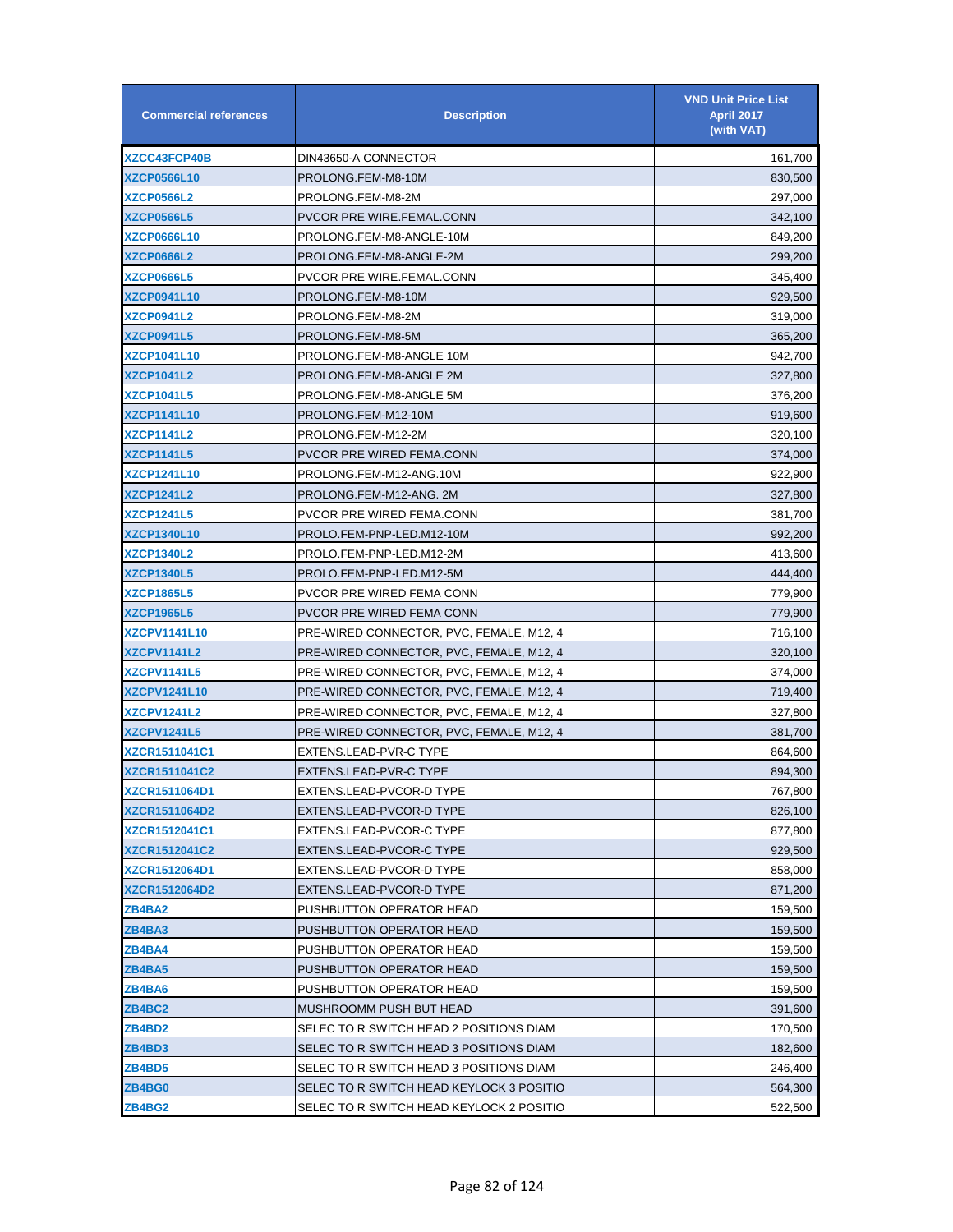| <b>Commercial references</b> | <b>Description</b>                       | <b>VND Unit Price List</b><br><b>April 2017</b><br>(with VAT) |
|------------------------------|------------------------------------------|---------------------------------------------------------------|
| ZB4BG3                       | SELEC TO R SWITCH HEAD KEYLOCK 3 POSITIO | 597,300                                                       |
| ZB4BG4                       | SELEC TO R SWITCH HEAD KEYLOCK 2 POSITIO | 557,700                                                       |
| ZB4BG6                       | SELEC TO R SWITCH HEAD KEYLOCK 2 POSITIO | 572,000                                                       |
| ZB4BJ2                       | SELEC TO R SWITCH HEAD 2 POSITIONS DIAM  | 271,700                                                       |
| ZB4BJ3                       | SELEC TO R SWITCH HEAD 3 POSITIONS DIAM  | 276,100                                                       |
| ZB4BJ5                       | SELEC TO R SWITCH HEAD 3 POSITIONS DIAM  | 358,600                                                       |
| ZB4BL4                       | PUSHBUTTON OPERATOR HEAD                 | 224,400                                                       |
| ZB4BL7341                    | METAL DOUBLE HEADED PUSHBUTTONS          | 645,700                                                       |
| ZB4BP2                       | PUSHBUTTON OPERATOR HEAD                 | 295,900                                                       |
| ZB4BP3                       | PUSHBUTTON OPERATOR HEAD                 | 295,900                                                       |
| ZB4BP4                       | PUSHBUTTON OPERATOR HEAD                 | 295,900                                                       |
| ZB4BP5                       | PUSHBUTTON OPERATOR HEAD                 | 295,900                                                       |
| ZB4BP6                       | PUSHBUTTON OPERATOR HEAD                 | 295,900                                                       |
| <b>ZB4BS844</b>              | PUSHBUTTON, EMERGENCY SWITCHING OFF      | 537,900                                                       |
| <b>ZB4BS944</b>              | PUSHBUTTON, EMERGENCY SWITCHING OFF      | 872,300                                                       |
| <b>ZB4BT84</b>               | PUSHBUTTON, EMERGENCY SWITCHING OFF      | 546,700                                                       |
| ZB4BV01                      | PILOT LIGHT HEAD                         | 243,100                                                       |
| ZB4BV013                     | PILOT LIGHT HEAD                         | 227,700                                                       |
| ZB4BV03                      | PILOT LIGHT HEAD                         | 243,100                                                       |
| <b>ZB4BV033</b>              | PILOT LIGHT HEAD                         | 227,700                                                       |
| ZB4BV04                      | PILOT LIGHT HEAD                         | 243,100                                                       |
| <b>ZB4BV043</b>              | PILOT LIGHT HEAD                         | 227,700                                                       |
| ZB4BV05                      | PILOT LIGHT HEAD                         | 243,100                                                       |
| <b>ZB4BV053</b>              | PILOT LIGHT HEAD                         | 227,700                                                       |
| <b>ZB4BV063</b>              | PILOT LIGHT HEAD                         | 227,700                                                       |
| ZB4BV6                       | DIRECT SUPPLY PILOT LIGHT                | 262,900                                                       |
| ZB4BVB1                      | 24 V LED PILOT LIGHT BODY                | 375,100                                                       |
| ZB4BVB3                      | 24 V LED PILOT LIGHT BODY                | 375,100                                                       |
| ZB4BVB4                      | 24 V LED PILOT LIGHT BODY                | 375,100                                                       |
| ZB4BVB5                      | 24 V LED PILOT LIGHT BODY                | 375,100                                                       |
| ZB4BVB6                      | 24 V LED PILOT LIGHT BODY                | 375,100                                                       |
| ZB4BVG1                      | 120 V LED PILOT LIGHT BOD                | 425,700                                                       |
| ZB4BVG3                      | 120 V LED PILOT LIGHT BOD                | 425,700                                                       |
| ZB4BVG4                      | 120 V LED PILOT LIGHT BOD                | 425,700                                                       |
| ZB4BVG5                      | 120 V LED PILOT LIGHT BOD                | 425,700                                                       |
| ZB4BVG6                      | 120 V LED PILOT LIGHT BOD                | 425,700                                                       |
| ZB4BVM1                      | 230 V LED PILOT LIGHT BOD                | 655,600                                                       |
| ZB4BVM3                      | 230 V LED PILOT LIGHT BOD                | 655,600                                                       |
| ZB4BVM4                      | 230 V LED PILOT LIGHT BOD                | 655,600                                                       |
| <b>ZB4BVM5</b>               | 230 V LED PILOT LIGHT BOD                | 655,600                                                       |
| ZB4BVM6                      | 230 V LED PILOT LIGHT BOD                | 655,600                                                       |
| <b>ZB4BW065</b>              | DIRECT SUPPLY ILL. P.B. B                | 429,000                                                       |
| ZB4BW0B15                    | 24 V LED ILLUMI. P.B BOD                 | 473,000                                                       |
| ZB4BW0B35                    | 24 V LED ILLUMI. P.B BOD                 | 473,000                                                       |
| ZB4BW0B45                    | 24 V LED ILLUMI. P.B BODY                | 473,000                                                       |
| ZB4BW0B55                    | 24 V LED ILLUMI. P.B BOD                 | 473,000                                                       |
| ZB4BW0B65                    | 24 V LED ILLUMI. P.B BODY                | 473,000                                                       |
| <b>ZB4BW0G15</b>             | 120 V LED ILLUMI. P.B BOD                | 540,100                                                       |
| ZB4BW0G35                    | 120 V LED ILLUMI. P.B BOD                | 540,100                                                       |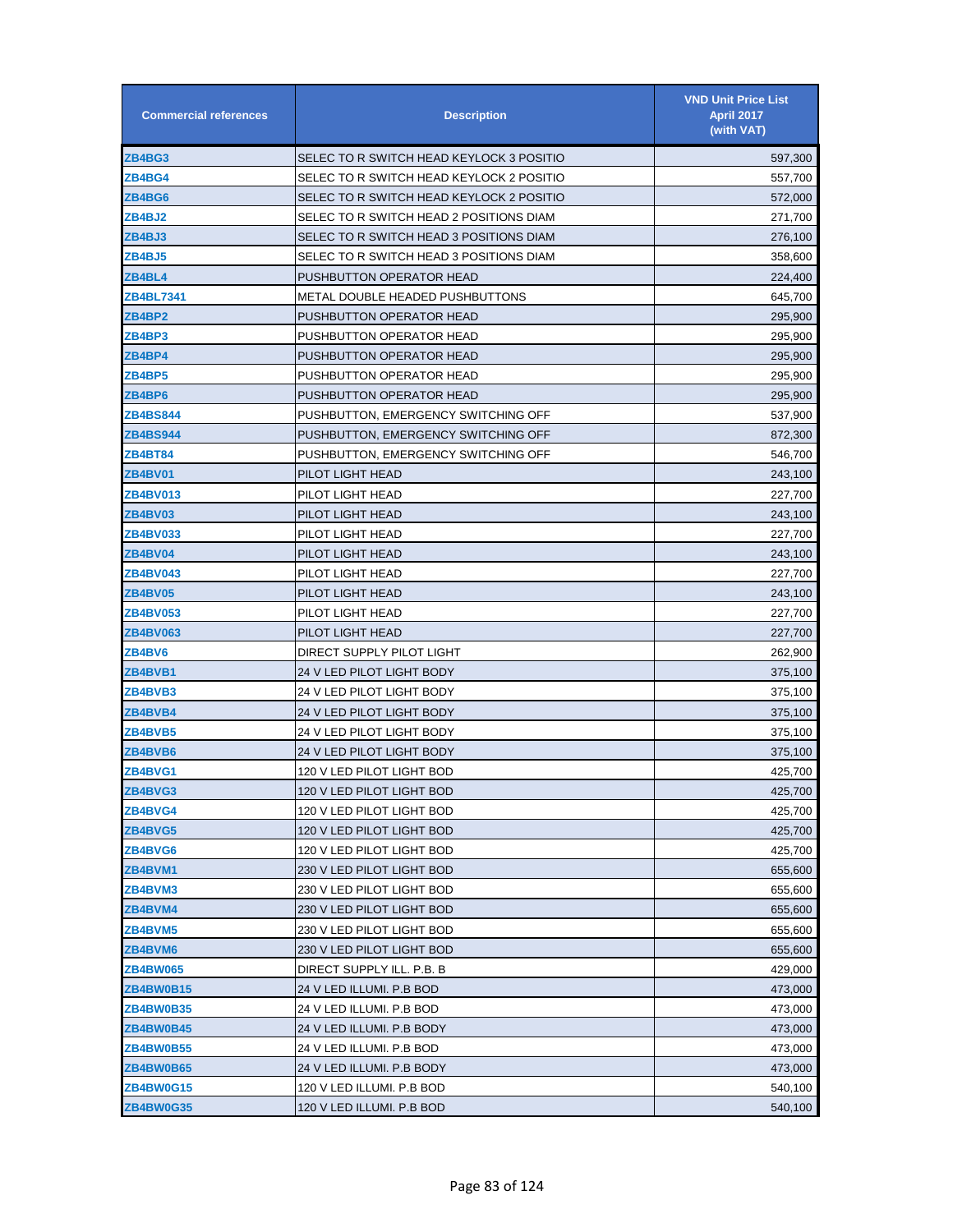| <b>Commercial references</b> | <b>Description</b>                       | <b>VND Unit Price List</b><br><b>April 2017</b><br>(with VAT) |
|------------------------------|------------------------------------------|---------------------------------------------------------------|
| <b>ZB4BW0G45</b>             | 120 V LED ILLUMI. P.B BOD                | 540,100                                                       |
| <b>ZB4BW0G55</b>             | 120 V LED ILLUMI. P.B BOD                | 540,100                                                       |
| <b>ZB4BW0G65</b>             | 120 V LED ILLUMI. P.B BOD                | 540,100                                                       |
| <b>ZB4BW0M15</b>             | 230 V LED ILLUMI. P.B BOD                | 728,200                                                       |
| <b>ZB4BW0M35</b>             | 230 V LED ILLUMI. P.B BOD                | 728,200                                                       |
| ZB4BW0M45                    | 230 V LED ILLUMI. P.B BOD                | 728,200                                                       |
| <b>ZB4BW0M55</b>             | 230 V LED ILLUMI. P.B BOD                | 728,200                                                       |
| <b>ZB4BW0M65</b>             | 230 V LED ILLUMI. P.B BOD                | 728,200                                                       |
| ZB4BW31                      | <b>ILLUMINATED PUSHBUTTON HE</b>         | 211,200                                                       |
| ZB4BW313                     | <b>ILLUMINATED PUSHBUTTON HE</b>         | 327,800                                                       |
| ZB4BW33                      | <b>ILLUMINATED PUSHBUTTON HE</b>         | 211,200                                                       |
| ZB4BW333                     | <b>ILLUMINATED PUSHBUTTON HE</b>         | 327,800                                                       |
| ZB4BW34                      | ILLUMINATED PUSHBUTTON HE                | 211,200                                                       |
| ZB4BW343                     | <b>ILLUMINATED PUSHBUTTON HE</b>         | 327,800                                                       |
| ZB4BW35                      | <b>ILLUMINATED PUSHBUTTON HE</b>         | 211,200                                                       |
| <b>ZB4BW353</b>              | <b>ILLUMINATED PUSHBUTTON HE</b>         | 327,800                                                       |
| ZB4BW363                     | ILLUMINATED PUSHBUTTON HE                | 327,800                                                       |
| ZB4BZ101                     | SCREW TERMINAL CONTACT B                 | 144,100                                                       |
| ZB4BZ102                     | SCREW TERMINAL CONTACT B                 | 144,100                                                       |
| ZB4BZ103                     | SCREW TERMINAL CONTACT B                 | 181,500                                                       |
| ZB4BZ105                     | SCREW TERMINAL CONTACT B                 | 181,500                                                       |
| ZB5AA2                       | PUSHBUTTON OPERATOR HEAD                 | 77,000                                                        |
| ZB5AA3                       | PUSHBUTTON OPERATOR HEAD                 | 77,000                                                        |
| ZB5AA4                       | PUSHBUTTON OPERATOR HEAD                 | 77,000                                                        |
| ZB5AA5                       | PUSHBUTTON OPERATOR HEAD                 | 77,000                                                        |
| ZB5AA6                       | PUSHBUTTON OPERATOR HEAD                 | 77,000                                                        |
| ZB5AD2                       | SELEC TO R SWITCH HEAD 2 POSITIONS DIAM  | 148,500                                                       |
| ZB5AD3                       | SELEC TO R SWITCH HEAD 3 POSITIONS DIAM  | 157,300                                                       |
| <b>ZB5AD5</b>                | SELEC TO R SWITCH HEAD 3 POSITIONS DIAM  | 215,600                                                       |
| ZB5AG0                       | SELEC TO R SWITCH HEAD KEYLOCK 3 POSITIO | 490,600                                                       |
| <b>ZB5AG2</b>                | SELEC TO R SWITCH HEAD KEYLOCK 2 POSITIO | 456,500                                                       |
| ZB5AG3                       | SELEC TO R SWITCH HEAD KEYLOCK 3 POSITIO | 519,200                                                       |
| ZB5AG4                       | SELEC TO R SWITCH HEAD KEYLOCK 2 POSITIO | 484,000                                                       |
| ZB5AG6                       | SELEC TO R SWITCH HEAD KEYLOCK 2 POSITIO | 497,200                                                       |
| ZB5AJ2                       | SELEC TO R SWITCH HEAD 2 POSITIONS DIAM  | 236,500                                                       |
| ZB5AJ3                       | SELEC TO R SWITCH HEAD 3 POSITIONS DIAM  | 240,900                                                       |
| ZB5AJ5                       | SELEC TO R SWITCH HEAD 3 POSITIONS DIAM  | 313,500                                                       |
| ZB5AS844                     | "PUSHBUTTON, EMERGENCY SWITCHING OFF"    | 275,000                                                       |
| ZB5AS944                     | PUSHBUTTON, EMERGENCY SWITCHING OFF      | 475,200                                                       |
| ZB5AT84                      | PUSHBUTTON, EMERGENCY SWITCHING OFF      | 281,600                                                       |
| ZB5AV01                      | PILOT LIGHT HEAD                         | 100,100                                                       |
| <b>ZB5AV013</b>              | PILOT LIGHT HEAD                         | 73,700                                                        |
| ZB5AV03                      | PILOT LIGHT HEAD                         | 100,100                                                       |
| <b>ZB5AV033</b>              | PILOT LIGHT HEAD                         | 73,700                                                        |
| ZB5AV04                      | PILOT LIGHT HEAD                         | 100,100                                                       |
| <b>ZB5AV043</b>              | PILOT LIGHT HEAD                         | 73,700                                                        |
| ZB5AV05                      | PILOT LIGHT HEAD                         | 100,100                                                       |
| <b>ZB5AV053</b>              | PILOT LIGHT HEAD                         | 73,700                                                        |
| <b>ZB5AV063</b>              | PILOT LIGHT HEAD                         | 73,700                                                        |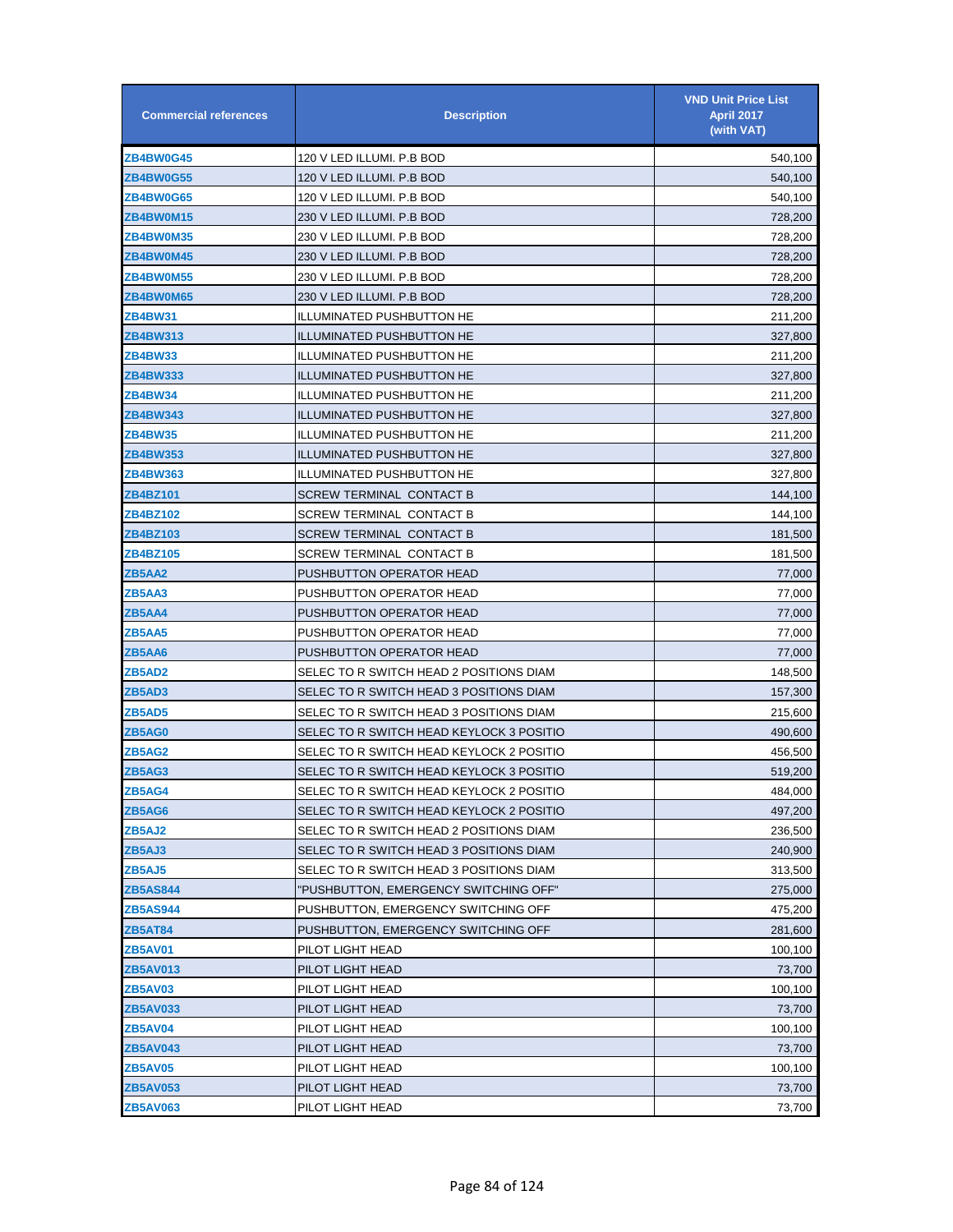| <b>Commercial references</b> | <b>Description</b>               | <b>VND Unit Price List</b><br><b>April 2017</b><br>(with VAT) |
|------------------------------|----------------------------------|---------------------------------------------------------------|
| ZB5AV6                       | DIRECT SUPPLY PILOT LIGHT        | 113,300                                                       |
| ZB5AVB1                      | 24 V LED PILOT LIGHT BODY        | 234,300                                                       |
| ZB5AVB3                      | 24 V LED PILOT LIGHT BODY        | 234,300                                                       |
| ZB5AVB4                      | 24 V LED PILOT LIGHT BODY        | 234,300                                                       |
| <b>ZB5AVB5</b>               | 24 V LED PILOT LIGHT BODY        | 234,300                                                       |
| ZB5AVB6                      | 24 V LED PILOT LIGHT BODY        | 234,300                                                       |
| ZB5AVG1                      | 120 V LED PILOT LIGHT BOD        | 264,000                                                       |
| ZB5AVG3                      | 1210 V LED PILOT LIGHT BO        | 264,000                                                       |
| ZB5AVG4                      | 120 V LED PILOT LIGHT BOD        | 264,000                                                       |
| ZB5AVG5                      | 120 V LED PILOT LIGHT BOD        | 264,000                                                       |
| <b>ZB5AVG6</b>               | 120 V LED PILOT LIGHT BOD        | 264,000                                                       |
| ZB5AVM1                      | 230 V LED PILOT LIGHT BOD        | 298,100                                                       |
| <b>ZB5AVM3</b>               | 230 V LED PILOT LIGHT BOD        | 298,100                                                       |
| ZB5AVM4                      | 230 V LED PILOT LIGHT BOD        | 298,100                                                       |
| <b>ZB5AVM5</b>               | 230 V LED PILOT LIGHT BOD        | 298,100                                                       |
| ZB5AVM6                      | 230 V LED PILOT LIGHT BOD        | 298,100                                                       |
| <b>ZB5AW065</b>              | DIRECT SUPPLY ILL. P.B. B        | 429,000                                                       |
| <b>ZB5AW0B15</b>             | 24 V LED ILLUMI. P.B BOD         | 426,800                                                       |
| <b>ZB5AW0B35</b>             | 24 V LED ILLUMI. P.B BOD         | 426,800                                                       |
| ZB5AW0B45                    | 24 V LED ILLUMI. P.B BODY        | 426,800                                                       |
| ZB5AW0B55                    | 24 V LED ILLUMI. P.B BOD         | 426,800                                                       |
| <b>ZB5AW0B65</b>             | 24 V LED ILLUMI. P.B BODY        | 426,800                                                       |
| <b>ZB5AW0G15</b>             | 120 V LED ILLUMI. P.B BOD        | 484,000                                                       |
| <b>ZB5AW0G35</b>             | 120 V LED ILLUMI. P.B BOD        | 484,000                                                       |
| <b>ZB5AW0G45</b>             | 120 V LED ILLUMI. P.B BOD        | 484,000                                                       |
| <b>ZB5AW0G55</b>             | 120 V LED ILLUMI. P.B BOD        | 484,000                                                       |
| ZB5AW0G65                    | 120 V LED ILLUMI. P.B BOD        | 484,000                                                       |
| <b>ZB5AW0M15</b>             | 230 V LED ILLUMI. P.B BOD        | 654,500                                                       |
| <b>ZB5AW0M35</b>             | 230 V LED ILLUMI. P.B BOD        | 654,500                                                       |
| <b>ZB5AW0M45</b>             | 230 V LED ILLUMI. P.B BOD        | 654,500                                                       |
| <b>ZB5AW0M55</b>             | 230 V LED ILLUMI. P.B BOD        | 654,500                                                       |
| <b>ZB5AW0M65</b>             | 230 V LED ILLUMI. P.B BOD        | 654,500                                                       |
| <b>ZB5AW31</b>               | <b>ILLUMINATED PUSHBUTTON HE</b> | 211,200                                                       |
| ZB5AW313                     | ILLUMINATED PUSHBUTTON HE        | 211,200                                                       |
| <b>ZB5AW33</b>               | <b>ILLUMINATED PUSHBUTTON HE</b> | 211,200                                                       |
| <b>ZB5AW333</b>              | <b>ILLUMINATED PUSHBUTTON HE</b> | 211,200                                                       |
| ZB5AW34                      | <b>ILLUMINATED PUSHBUTTON HE</b> | 211,200                                                       |
| <b>ZB5AW343</b>              | <b>ILLUMINATED PUSHBUTTON HE</b> | 211,200                                                       |
| ZB5AW35                      | <b>ILLUMINATED PUSHBUTTON HE</b> | 211,200                                                       |
| ZB5AW353                     | <b>ILLUMINATED PUSHBUTTON HE</b> | 211,200                                                       |
| ZB5AW363                     | <b>ILLUMINATED PUSHBUTTON HE</b> | 211,200                                                       |
| ZB5AZ101                     | <b>SCREW TERMINAL CONTACT B</b>  | 124,300                                                       |
| ZB5AZ102                     | <b>SCREW TERMINAL CONTACT B</b>  | 124,300                                                       |
| ZB5AZ103                     | SCREW TERMINAL CONTACT B         | 157,300                                                       |
| ZB5AZ105                     | SCREW TERMINAL CONTACT B         | 157,300                                                       |
| ZB5AZ905                     | KEY FOR FIXING NUT               | 113,300                                                       |
| <b>ZBE101</b>                | NO SCREW TERMINAL CONTACT        | 63,800                                                        |
| <b>ZBE102</b>                | NC SCREW TERMINAL CONTACT        | 63,800                                                        |
| ZBY2101                      | LANK LEGEND PLATE                | 11,000                                                        |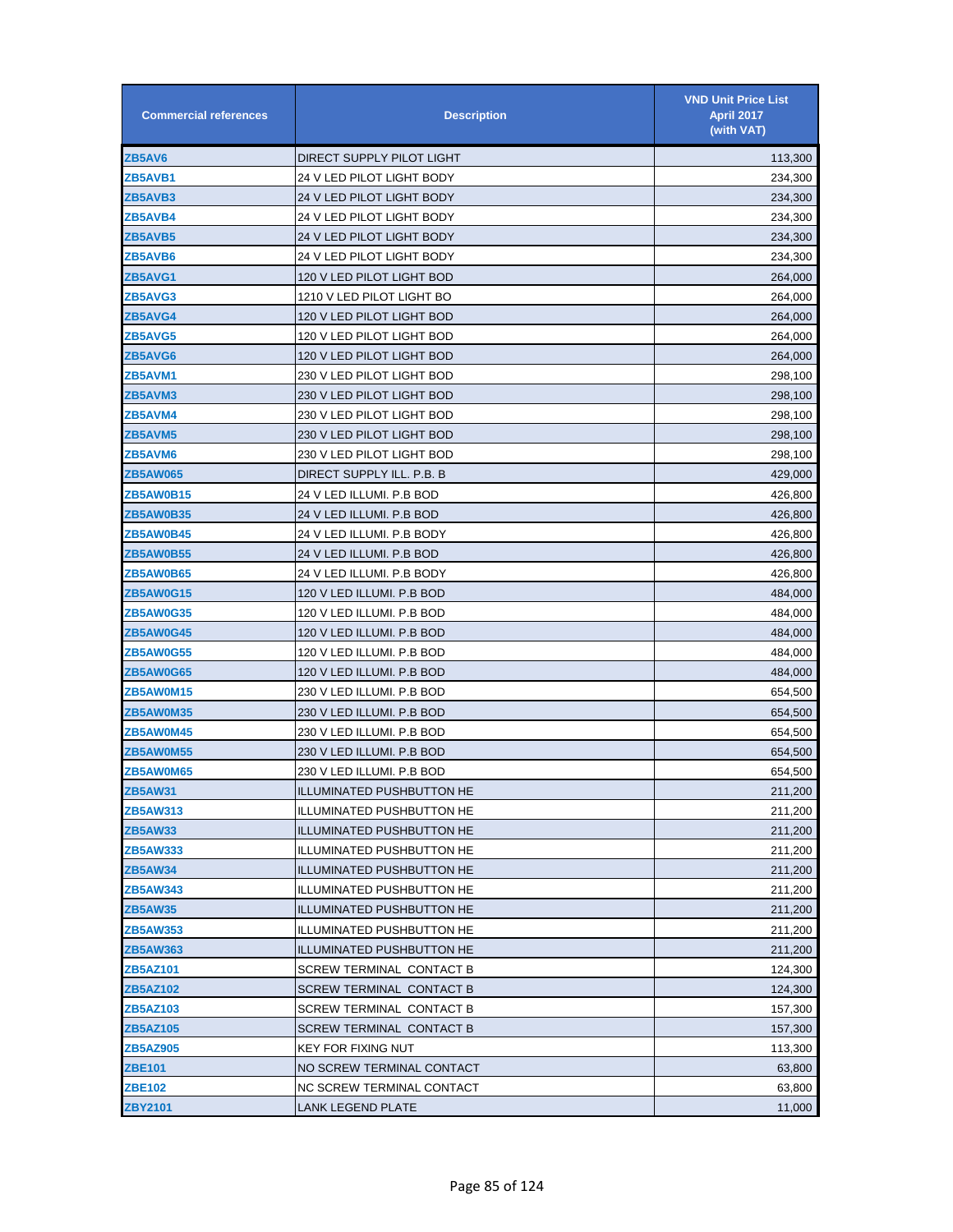| <b>Commercial references</b> | <b>Description</b>                        | <b>VND Unit Price List</b><br><b>April 2017</b><br>(with VAT) |
|------------------------------|-------------------------------------------|---------------------------------------------------------------|
| A9A26924                     | ACTI9 IOF 240-415VAC 24-130VDC OC CONTAC  | 370,700                                                       |
| A9A26927                     | ACTI9 ISD 240-415VAC 24-130VDC FAULT CON  | 370,700                                                       |
| A9A26929                     | ACTI9 IOF SD-OF 240-415VAC 24-130VDC DOU  | 393,800                                                       |
| A9A26946                     | ACTI9 IMX-OF 100-415VAC 110-130VDC SHUNT  | 1,480,600                                                     |
| A9A26947                     | ACTI9 IMX-OF 48VAC 48VDC SHUNT RELEASE W  | 1,422,300                                                     |
| A9A26948                     | ACTI9 IMX-OF 12-24VAC 12-24VDC SHUNT REL  | 1,422,300                                                     |
| A9A26960                     | ACTI9 IMN 220-240VAC UNDERVOLTAGE RELEAS  | 1,746,800                                                     |
| A9A26961                     | ACTI9 IMN 48VAC UNDERVOLTAGE RELEASE FOR  | 1,293,600                                                     |
| A9A26963                     | ACTI9 IMNS 220-240VAC UNDERVOLTAGE RELEA  | 1,591,700                                                     |
| A9A27062                     | ACTI9 5X SPACER 9MM IC60 IID ICT          | 332,200                                                       |
| A9C20132                     | ICT 25A 2NO 24VAC 50HZ CONTACTOR          | 878,900                                                       |
| A9C20134                     | ICT 25A 4NO 24VAC 50HZ CONTACTOR          | 1,230,900                                                     |
| A9C20137                     | ICT 25A 4NC 24VAC 50HZ CONTACTOR          | 1,405,800                                                     |
| A9C20162                     | iCT63A 2NO 24Vac 50HZ contactor           | 2,109,800                                                     |
| A9C20164                     | iCT63A 4NO 24Vac 50HZ contactor           | 2,953,500                                                     |
| A9C20167                     | iCT63A 4NC 24Vac 50HZ contactor           | 3,375,900                                                     |
| A9C20731                     | ICT 25A 1NO 230240VAC 50HZ CONTACTOR      | 669,900                                                       |
| A9C20732                     | ICT 25A 2NO 230240VAC 50HZ CONTACTOR      | 1,019,700                                                     |
| A9C20736                     | ICT 25A 2NC 230240VAC 50HZ CONTACTOR      | 841,500                                                       |
| A9C20833                     | ICT 25A 3NO 220240VAC 50HZ CONTACTOR      | 917,400                                                       |
| A9C20834                     | ICT 25A 4NO 220240VAC 50HZ CONTACTOR      | 1,070,300                                                     |
| A9C20837                     | ICT 25A 4NC 220240VAC 50HZ CONTACTOR      | 1,223,200                                                     |
| A9C20838                     | ICT 25A 2NO 2NC 220240VAC 50HZ CONTAC     | 1,146,200                                                     |
| A9C20842                     | ICT 40A 2NO 220240VAC 50HZ CONTACTOR      | 1,223,200                                                     |
| A9C20843                     | ICT 40A 3NO 220240VAC 50HZ CONTACTOR      | 1,467,400                                                     |
| A9C20844                     | ICT 40A 4NO 220240VAC 50HZ CONTACTOR      | 1,628,000                                                     |
| A9C20847                     | ICT 40A 4NC 220240VAC 50HZ CONTACTOR      | 1,956,900                                                     |
| A9C20862                     | ICT 63A 2NO 220240VAC 50HZ CONTACTOR      | 1,834,800                                                     |
| A9C20863                     | ICT 63A 3NO 220240VAC 50HZ CONTACTOR      | 2,202,200                                                     |
| A9C20864                     | ICT 63A 4NO 220240VAC 50HZ CONTACTOR      | 2,568,500                                                     |
| A9C20867                     | ICT 63A 4NC 220240VAC 50HZ CONTACTOR      | 2,935,900                                                     |
| A9C20868                     | ICT 63A 2NO 2NC 220240VAC 50HZ CONTAC     | 2,752,200                                                     |
| A9C20882                     | ICT 100A 2NO 220240VAC 50HZ CONTACTOR     | 4,969,800                                                     |
| A9C20884                     | ICT 100A 4NO 220240VAC 50HZ CONTACTOR     | 6,956,400                                                     |
| A9C22712                     | ICT 16A 2NO 230240VAC 50HZ CONTACTOR      | 741,400                                                       |
| A9C22715                     | ICT 16A 1NO 1NC 230240VAC 50HZ CONTAC     | 778,800                                                       |
| A9C30811                     | ACTI9 ITL16A 1NO 230/240VAC 110VDC 50-60  | 387,200                                                       |
| A9C30812                     | ACTI9 ITL16A 2NO 230/240VAC 50-60HZ 110V  | 639,100                                                       |
| A9C30815                     | ACTI9 ITLI 16A 1NO 1NF 230240VAC 50-6     | 863,500                                                       |
| A9C30831                     | ACTI9 ITL 32A 1NO                         | 774,400                                                       |
| A9C32811                     | ACTI9 ITLS16A 1NO 230/240VAC 50-60HZ 110  | 774,400                                                       |
| A9C32816                     | ACTI9 IETL16A 1O-F ET 1NO 230/240VAC 50-  | 969,100                                                       |
| A9C32836                     | ACTI9 IETL 32A 1NO 230240VAC 50-60HZ      | 774,400                                                       |
| A9C33811                     | ACTI9 ITLC 16A 1NO 230240VAC 50-60HZ      | 1,065,900                                                     |
| A9D31606                     | IDPN N VIGI 6A C 30MA AC-TYPE RESIDUAL C  | 1,865,600                                                     |
| A9D31610                     | IDPN N VIGI 10A C 30MA AC-TYPE RESIDUAL C | 1,865,600                                                     |
| A9D31616                     | IDPN N VIGI 16A C 30MA AC-TYPE RESIDUAL C | 1,865,600                                                     |
| A9D31620                     | IDPN N VIGI 20A C 30MA AC-TYPE RESIDUAL C | 1,865,600                                                     |
| A9D31625                     | IDPN N VIGI 25A C 30MA AC-TYPE RESIDUAL C | 2,029,500                                                     |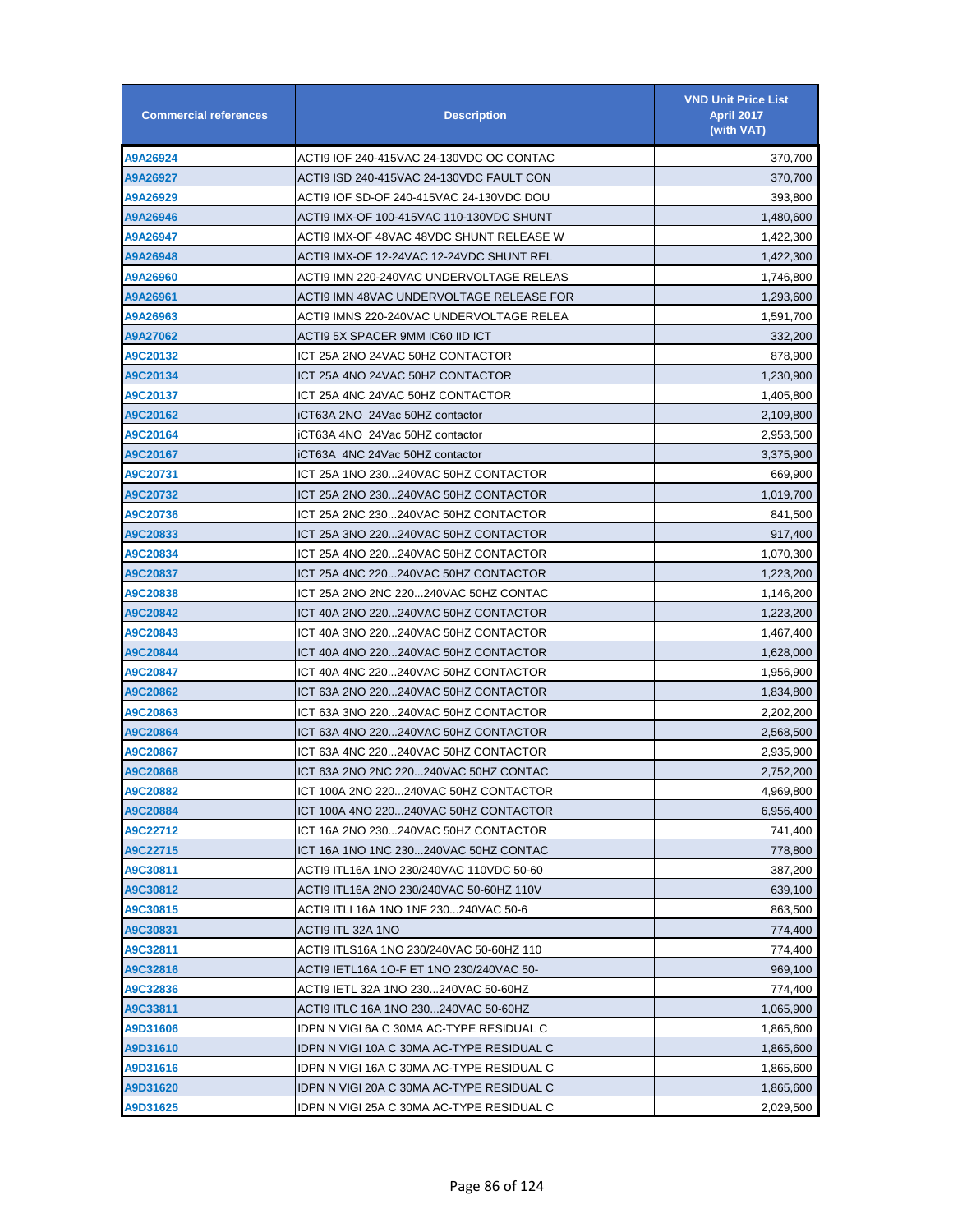| <b>Commercial references</b> | <b>Description</b>                        | <b>VND Unit Price List</b><br><b>April 2017</b><br>(with VAT) |
|------------------------------|-------------------------------------------|---------------------------------------------------------------|
| A9D31632                     | IDPN N VIGI 32A C 30MA AC-TYPE RESIDUAL C | 2,029,500                                                     |
| A9D31640                     | IDPN N VIGI 40A C 30MA AC-TYPE RESIDUAL C | 2,029,500                                                     |
| A9D41606                     | IDPN N VIGI 6A C 300MA AC-TYPE RESIDUAL   | 1,865,600                                                     |
| A9D41610                     | IDPN N VIGI 10A C 300MA AC-TYPE RESIDUAL  | 1,865,600                                                     |
| A9D41616                     | IDPN N VIGI 16A C 300MA AC-TYPE RESIDUAL  | 1,865,600                                                     |
| A9D41620                     | IDPN N VIGI 20A C 300MA AC-TYPE RESIDUAL  | 2,029,500                                                     |
| A9D41625                     | IDPN N VIGI 25A C 300MA AC-TYPE RESIDUAL  | 2,029,500                                                     |
| A9D41632                     | IDPN N VIGI 32A C 300MA AC-TYPE RESIDUAL  | 2,029,500                                                     |
| A9D41640                     | IDPN N VIGI 40A C 300MA AC-TYPE RESIDUAL  | 2,029,500                                                     |
| A9E16065                     | IRTA 2P TIME RELAY START ON LATCH ORDER   | 1,735,800                                                     |
| A9E16066                     | IRTB 2P TIME RELAY DURATION ON IMPULSE    | 2,083,400                                                     |
| A9E16067                     | IRTC 2P TIME RELAY DURATION END OF PULSE  | 2,083,400                                                     |
| A9E16068                     | IRTH 2P TIME RELAY DURATION LATCH ORDER   | 2,083,400                                                     |
| A9E16069                     | IRTL 2P TIME RELAY DELAYED BLINKING       | 2,170,300                                                     |
| A9F74106                     | ACTI9 IC60N 1P 6A C MCB                   | 165,000                                                       |
| A9F74110                     | ACTI9 IC60N 1P 10A C MCB                  | 165,000                                                       |
| A9F74116                     | ACTI9 IC60N 1P 16A C MCB                  | 165,000                                                       |
| A9F74120                     | ACTI9 IC60N 1P 20A C MCB                  | 167,200                                                       |
| A9F74125                     | ACTI9 IC60N 1P 25A C MCB                  | 173,800                                                       |
| A9F74132                     | ACTI9 IC60N 1P 32A C MCB                  | 185,900                                                       |
| A9F74140                     | ACTI9 IC60N 1P 40A C MCB                  | 211,200                                                       |
| A9F74150                     | ACTI9 IC60N 1P 50A C MCB                  | 264,000                                                       |
| A9F74163                     | ACTI9 IC60N 1P 63A C MCB                  | 303,600                                                       |
| A9F74206                     | ACTI9 IC60N 2P 6A C MCB                   | 473,000                                                       |
| A9F74210                     | ACTI9 IC60N 2P 10A C MCB                  | 473,000                                                       |
| A9F74216                     | ACTI9 IC60N 2P 16A C MCB                  | 473,000                                                       |
| A9F74220                     | ACTI9 IC60N 2P 20A C MCB                  | 490,600                                                       |
| A9F74225                     | ACTI9 IC60N 2P 25A C MCB                  | 509,300                                                       |
| A9F74232                     | ACTI9 IC60N 2P 32A C MCB                  | 537,900                                                       |
| A9F74240                     | ACTI9 IC60N 2P 40A C MCB                  | 611,600                                                       |
| A9F74250                     | ACTI9 IC60N 2P 50A C MCB                  | 763,400                                                       |
| A9F74263                     | ACTI9 IC60N 2P 63A C MCB                  | 880,000                                                       |
| A9F74306                     | ACTI9 IC60N 3P 6A C MCB                   | 673,200                                                       |
| A9F74310                     | ACTI9 IC60N 3P 10A C MCB                  | 673,200                                                       |
| A9F74316                     | ACTI9 IC60N 3P 16A C MCB                  | 673,200                                                       |
| A9F74320                     | ACTI9 IC60N 3P 20A C MCB                  | 708,400                                                       |
| A9F74325                     | ACTI9 IC60N 3P 25A C MCB                  | 742,500                                                       |
| A9F74332                     | ACTI9 IC60N 3P 32A C MCB                  | 783,200                                                       |
| A9F74340                     | ACTI9 IC60N 3P 40A C MCB                  | 891,000                                                       |
| A9F74350                     | ACTI9 IC60N 3P 50A C MCB                  | 1,114,300                                                     |
| A9F74363                     | ACTI9 IC60N 3P 63A C MCB                  | 1,266,100                                                     |
| A9F74406                     | ACTI9 IC60N 4P 6A C MCB                   | 1,063,700                                                     |
| A9F74410                     | ACTI9 IC60N 4P 10A C MCB                  | 1,063,700                                                     |
| A9F74416                     | ACTI9 IC60N 4P 16A C MCB                  | 1,063,700                                                     |
| A9F74420                     | ACTI9 IC60N 4P 20A C MCB                  | 1,116,500                                                     |
| A9F74425                     | ACTI9 IC60N 4P 25A C MCB                  | 1,170,400                                                     |
| A9F74432                     | ACTI9 IC60N 4P 32A C MCB                  | 1,234,200                                                     |
| A9F74440                     | ACTI9 IC60N 4P 40A C MCB                  | 1,403,600                                                     |
| A9F74450                     | ACTI9 IC60N 4P 50A C MCB                  | 1,721,500                                                     |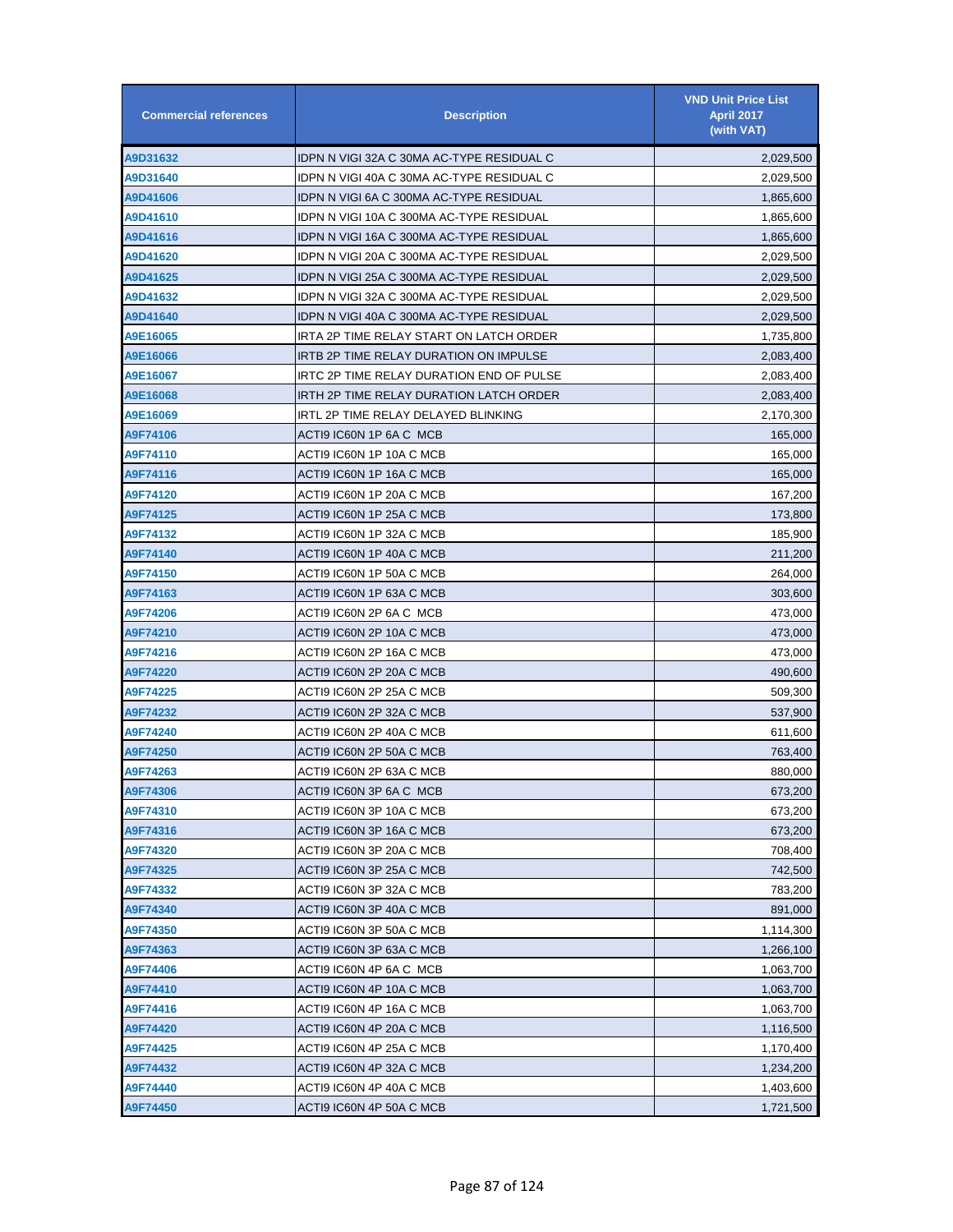| <b>Commercial references</b> | <b>Description</b>       | <b>VND Unit Price List</b><br><b>April 2017</b><br>(with VAT) |
|------------------------------|--------------------------|---------------------------------------------------------------|
| A9F74463                     | ACTI9 IC60N 4P 63A C MCB | 1,958,000                                                     |
| A9F84106                     | ACTI9 IC60H 1P 6A C_MCB  | 287,100                                                       |
| A9F84110                     | ACTI9 IC60H 1P 10A C MCB | 287,100                                                       |
| A9F84116                     | ACTI9 IC60H 1P 16A C MCB | 287,100                                                       |
| A9F84120                     | ACTI9 IC60H 1P 20A C MCB | 300,300                                                       |
| A9F84125                     | ACTI9 IC60H 1P 25A C MCB | 319,000                                                       |
| A9F84132                     | ACTI9 IC60H 1P 32A C MCB | 335,500                                                       |
| A9F84140                     | ACTI9 IC60H 1P 40A C MCB | 381,700                                                       |
| A9F84150                     | ACTI9 IC60H 1P 50A C MCB | 477,400                                                       |
| A9F84163                     | ACTI9 IC60H 1P 63A C MCB | 558,800                                                       |
| A9F84206                     | ACTI9 IC60H 2P 6A C_MCB  | 1,018,600                                                     |
| A9F84210                     | ACTI9 IC60H 2P 10A C MCB | 1,018,600                                                     |
| A9F84216                     | ACTI9 IC60H 2P 16A C MCB | 1,018,600                                                     |
| A9F84220                     | ACTI9 IC60H 2P 20A C MCB | 1,070,300                                                     |
| A9F84225                     | ACTI9 IC60H 2P 25A C MCB | 1,122,000                                                     |
| A9F84232                     | ACTI9 IC60H 2P 32A C MCB | 1,181,400                                                     |
| A9F84240                     | ACTI9 IC60H 2P 40A C MCB | 1,345,300                                                     |
| A9F84250                     | ACTI9 IC60H 2P 50A C MCB | 1,683,000                                                     |
| A9F84263                     | ACTI9 IC60H 2P 63A C MCB | 1,807,300                                                     |
| A9F84306                     | ACTI9 IC60H 3P 6A C_MCB  | 1,560,900                                                     |
| A9F84310                     | ACTI9 IC60H 3P 10A C MCB | 1,560,900                                                     |
| A9F84316                     | ACTI9 IC60H 3P 16A C MCB | 1,560,900                                                     |
| A9F84320                     | ACTI9 IC60H 3P 20A C MCB | 1,639,000                                                     |
| A9F84325                     | ACTI9 IC60H 3P 25A C MCB | 1,717,100                                                     |
| A9F84332                     | ACTI9 IC60H 3P 32A C MCB | 1,811,700                                                     |
| A9F84340                     | ACTI9 IC60H 3P 40A C MCB | 2,020,700                                                     |
| A9F84350                     | ACTI9 IC60H 3P 50A C MCB | 2,524,500                                                     |
| A9F84363                     | ACTI9 IC60H 3P 63A C MCB | 2,769,800                                                     |
| A9F84406                     | ACTI9 IC60H 4P 6A C MCB  | 2,244,000                                                     |
| A9F84410                     | ACTI9 IC60H 4P 10A C MCB | 2,244,000                                                     |
| A9F84416                     | ACTI9 IC60H 4P 16A C MCB | 2,244,000                                                     |
| A9F84420                     | ACTI9 IC60H 4P 20A C MCB | 2,357,300                                                     |
| A9F84425                     | ACTI9 IC60H 4P 25A C MCB | 2,468,400                                                     |
| A9F84432                     | ACTI9 IC60H 4P 32A C MCB | 2,603,700                                                     |
| A9F84440                     | ACTI9 IC60H 4P 40A C MCB | 2,963,400                                                     |
| A9F84450                     | ACTI9 IC60H 4P 50A C MCB | 3,471,600                                                     |
| A9F84463                     | ACTI9 IC60H 4P 63A C MCB | 3,731,200                                                     |
| A9F94106                     | ACTI9 IC60L 1P 6A C_MCB  | 453,200                                                       |
| A9F94110                     | ACTI9 IC60L 1P 10A C MCB | 453,200                                                       |
| A9F94116                     | ACTI9 IC60L 1P 16A C MCB | 453,200                                                       |
| A9F94120                     | ACTI9 IC60L 1P 20A C MCB | 475,200                                                       |
| A9F94125                     | ACTI9 IC60L 1P 25A C MCB | 498,300                                                       |
| A9F94132                     | ACTI9 IC60L 1P 32A C MCB | 530,200                                                       |
| A9F94140                     | ACTI9 IC60L 1P 40A C MCB | 602,800                                                       |
| A9F94150                     | ACTI9 IC60L 1P 50A C MCB | 756,800                                                       |
| A9F94163                     | ACTI9 IC60L 1P 63A C MCB | 865,700                                                       |
| A9F94206                     | ACTI9 IC60L 2P 6A C_MCB  | 1,133,000                                                     |
| A9F94210                     | ACTI9 IC60L 2P 10A C MCB | 1,133,000                                                     |
| A9F94216                     | ACTI9 IC60L 2P 16A C MCB | 1,133,000                                                     |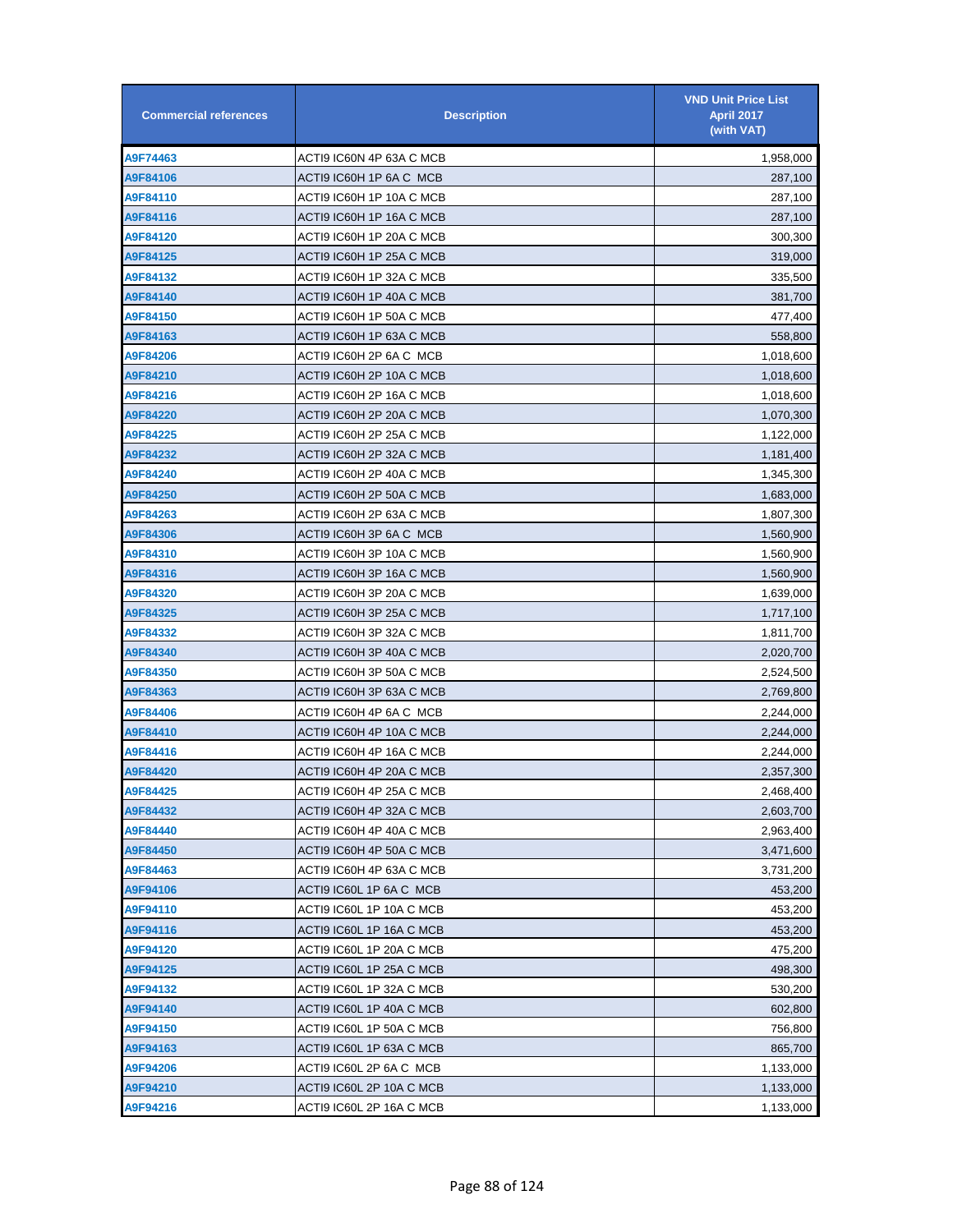| <b>Commercial references</b> | <b>Description</b>       | <b>VND Unit Price List</b><br><b>April 2017</b><br>(with VAT) |
|------------------------------|--------------------------|---------------------------------------------------------------|
| A9F94220                     | ACTI9 IC60L 2P 20A C MCB | 1,223,200                                                     |
| A9F94225                     | ACTI9 IC60L 2P 25A C MCB | 1,282,600                                                     |
| A9F94232                     | ACTI9 IC60L 2P 32A C MCB | 1,323,300                                                     |
| A9F94240                     | ACTI9 IC60L 2P 40A C MCB | 1,494,900                                                     |
| A9F94250                     | ACTI9 IC60L 2P 50A C MCB | 1,676,400                                                     |
| A9F94263                     | ACTI9 IC60L 2P 63A C MCB | 1,812,800                                                     |
| A9F94306                     | ACTI9 IC60L 3P 6A C MCB  | 1,631,300                                                     |
| A9F94310                     | ACTI9 IC60L 3P 10A C MCB | 1,631,300                                                     |
| A9F94316                     | ACTI9 IC60L 3P 16A C MCB | 1,631,300                                                     |
| A9F94320                     | ACTI9 IC60L 3P 20A C MCB | 1,712,700                                                     |
| A9F94325                     | ACTI9 IC60L 3P 25A C MCB | 1,794,100                                                     |
| A9F94332                     | ACTI9 IC60L 3P 32A C MCB | 1,892,000                                                     |
| A9F94340                     | ACTI9 IC60L 3P 40A C MCB | 2,153,800                                                     |
| A9F94350                     | ACTI9 IC60L 3P 50A C MCB | 2,691,700                                                     |
| A9F94363                     | ACTI9 IC60L 3P 63A C MCB | 2,945,800                                                     |
| A9F94406                     | ACTI9 IC60L 4P 6A C_MCB  | 2,401,300                                                     |
| A9F94410                     | ACTI9 IC60L 4P 10A C MCB | 2,401,300                                                     |
| A9F94416                     | ACTI9 IC60L 4P 16A C MCB | 2,401,300                                                     |
| A9F94420                     | ACTI9 IC60L 4P 20A C MCB | 2,447,500                                                     |
| A9F94425                     | ACTI9 IC60L 4P 25A C MCB | 2,492,600                                                     |
| A9F94432                     | ACTI9 IC60L 4P 32A C MCB | 2,627,900                                                     |
| A9F94440                     | ACTI9 IC60L 4P 40A C MCB | 2,972,200                                                     |
| A9F94450                     | ACTI9 IC60L 4P 50A C MCB | 3,579,400                                                     |
| A9F94463                     | ACTI9 IC60L 4P 63A C MCB | 3,760,900                                                     |
| A9K24140                     | ACTI9 IK60N 1P 40A C MCB | 190,300                                                       |
| A9K24150                     | ACTI9 IK60N 1P 50A C MCB | 226,600                                                       |
| A9K24163                     | ACTI9 IK60N 1P 63A C MCB | 226,600                                                       |
| A9K24240                     | ACTI9 IK60N 2P 40A C MCB | 517,000                                                       |
| A9K24250                     | ACTI9 IK60N 2P 50A C MCB | 628,100                                                       |
| A9K24263                     | ACTI9 IK60N 2P 63A C MCB | 713,900                                                       |
| A9K24306                     | ACTI9 IK60N 3P 6A C MCB  | 644,600                                                       |
| A9K24310                     | ACTI9 IK60N 3P 10A C MCB | 644,600                                                       |
| A9K24316                     | ACTI9 IK60N 3P 16A C MCB | 644,600                                                       |
| A9K24320                     | ACTI9 IK60N 3P 20A C MCB | 644,600                                                       |
| A9K24325                     | ACTI9 IK60N 3P 25A C MCB | 694,100                                                       |
| A9K24332                     | ACTI9 IK60N 3P 32A C MCB | 694,100                                                       |
| A9K24340                     | ACTI9 IK60N 3P 40A C MCB | 807,400                                                       |
| A9K24350                     | ACTI9 IK60N 3P 50A C MCB | 977,900                                                       |
| A9K24363                     | ACTI9 IK60N 3P 63A C MCB | 977,900                                                       |
| A9K24406                     | ACTI9 IK60N 4P 6A C MCB  | 1,063,700                                                     |
| A9K24410                     | ACTI9 IK60N 4P 10A C MCB | 1,063,700                                                     |
| A9K24416                     | ACTI9 IK60N 4P 16A C MCB | 1,063,700                                                     |
| A9K24420                     | ACTI9 IK60N 4P 20A C MCB | 1,063,700                                                     |
| A9K24425                     | ACTI9 IK60N 4P 25A C MCB | 1,063,700                                                     |
| A9K24432                     | ACTI9 IK60N 4P 32A C MCB | 1,063,700                                                     |
| A9K24440                     | ACTI9 IK60N 4P 40A C MCB | 1,460,800                                                     |
| A9K24450                     | ACTI9 IK60N 4P 50A C MCB | 1,460,800                                                     |
| A9K24463                     | ACTI9 IK60N 4P 63A C MCB | 1,460,800                                                     |
| A9K27106                     | Acti9 iK60N 1P 6A C MCB  | 148,500                                                       |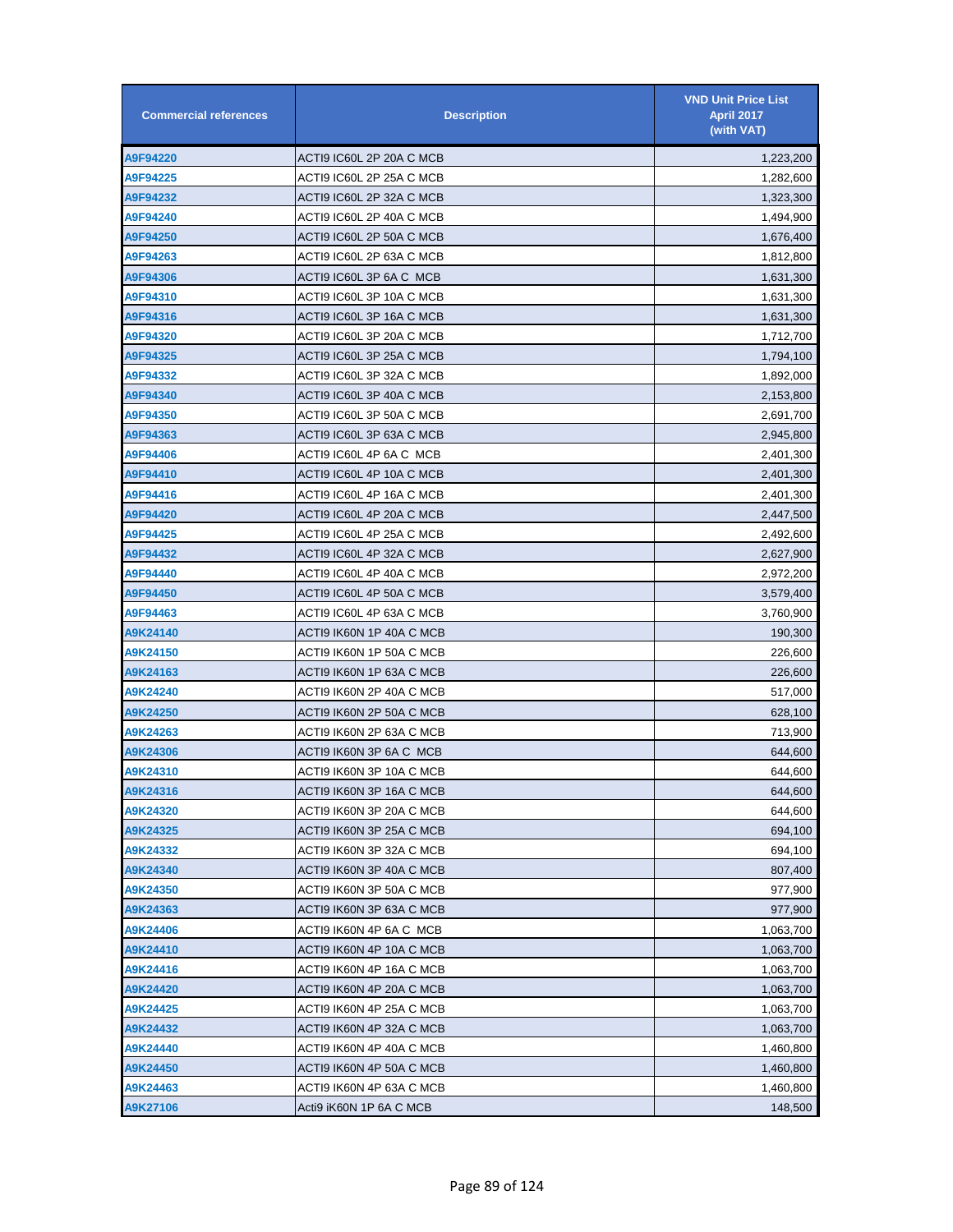| <b>Commercial references</b> | <b>Description</b>                       | <b>VND Unit Price List</b><br><b>April 2017</b><br>(with VAT) |
|------------------------------|------------------------------------------|---------------------------------------------------------------|
| A9K27110                     | Acti9 iK60N 1P 10A C MCB                 | 148,500                                                       |
| A9K27116                     | Acti9 iK60N 1P 16A C MCB                 | 148,500                                                       |
| A9K27120                     | Acti9 iK60N 1P 20A C MCB                 | 148,500                                                       |
| A9K27125                     | Acti9 iK60N 1P 25A C MCB                 | 148,500                                                       |
| A9K27132                     | Acti9 iK60N 1P 32A C MCB                 | 148,500                                                       |
| A9K27206                     | Acti9 iK60N 2P 6A C MCB                  | 412,500                                                       |
| A9K27210                     | Acti9 iK60N 2P 10A C MCB                 | 412,500                                                       |
| A9K27216                     | Acti9 iK60N 2P 16A C MCB                 | 412,500                                                       |
| A9K27220                     | Acti9 iK60N 2P 20A C MCB                 | 412,500                                                       |
| A9K27225                     | Acti9 iK60N 2P 25A C MCB                 | 412,500                                                       |
| A9K27232                     | Acti9 iK60N 2P 32A C MCB                 | 429,000                                                       |
| A9L08100                     | iPRD 8 8 KA 350V 1P                      | 1,641,200                                                     |
| A9L08500                     | iPRD 8 8 KA 350V 1PN                     | 2,461,800                                                     |
| A9L15586                     | IPF K 65 65 KA 340V 3P N                 | 5,401,000                                                     |
| A9L15686                     | IPF K 40 40 KA 340V 1P                   | 1,721,500                                                     |
| A9L15687                     | IPF K 40 40 KA 340V 1P N                 | 2,851,200                                                     |
| A9L15688                     | IPF K 40 40 KA 340V 3P N                 | 6,454,800                                                     |
| A9L15691                     | IPF K 20 20 KA 340V 1P                   | 1,613,700                                                     |
| A9L15692                     | IPF K 20 20 KA 340V 1P N                 | 2,689,500                                                     |
| A9L15693                     | IPF K 20 20 KA 340V 3P N                 | 5,379,000                                                     |
| A9L16632                     | IPRF1 12,5R                              | 10,990,100                                                    |
| A9L16633                     | IPRF1 12,5R                              | 16,281,100                                                    |
| A9L16634                     | <b>IPRF1 12,5R</b>                       | 20,352,200                                                    |
| A9L20100                     | iPRD 20 20 KA 350V 1P                    | 1,758,900                                                     |
| A9L20500                     | iPRD 20 20 KA 350V 1PN                   | 2,931,500                                                     |
| A9L20600                     | iPRD 20 20 KA 350V 3PN                   | 5,863,000                                                     |
| A9L40100                     | iPRD 40 40 KA 350V 1P                    | 1,876,600                                                     |
| A9L40500                     | iPRD 40 40 KA 350V 1PN                   | 3,107,500                                                     |
| A9L40600                     | iPRD 40 40 KA 350V 3PN                   | 6,741,900                                                     |
| A9L65101                     | iPRD 65r 65 KA 350V 1P with remote       | 2,311,100                                                     |
| A9L65501                     | iPRD 65r 65 KA 350V 1PN with remote      | 4,065,600                                                     |
| A9L65601                     | iPRD 65r 65 KA 350V 3PN with remote      | 8,151,000                                                     |
| A9N15636                     | ACTI9 STI 1P 25A FUSE 10.3 X 38 MM FUSE  | 103,400                                                       |
| A9N15646                     | ACTI9 STI 1P-N 25A FUSE 10.3 X 38 MM FUS | 157,300                                                       |
| A9N15651                     | ACTI9 STI 2P 25A FUSE 10.3 X 38 MM FUSE  | 207,900                                                       |
| A9N15656                     | ACTI9 STI 3P 25A FUSE 10.3 X 38 MM FUSE  | 346,500                                                       |
| A9N15658                     | ACTI9 STI 3P-N 25A FUSE 10.3 X 38 MM FUS | 360,800                                                       |
| A9N18356                     | C120N 1P 63A C 10000A 240/415V           | 991,100                                                       |
| A9N18357                     | C120N 1P 80A C 10000A 240/415V MINIATURE | 1,065,900                                                     |
| A9N18358                     | C120N 1P 100A C 10000A 240/415V MINIATUR | 1,145,100                                                     |
| A9N18359                     | C120N 1P 125A C 10000A 240/415V          | 1,224,300                                                     |
| A9N18360                     | C120N 2P 63A C 10000A 415V               | 2,097,700                                                     |
| A9N18361                     | C120N 2P 80A C 10000A 415V MINIATURE CIR | 2,178,000                                                     |
| A9N18362                     | C120N 2P 100A C 10000A 415V MINIATURE CI | 2,347,400                                                     |
| A9N18363                     | C120N 2P 125A C 10000A 415V              | 2,520,100                                                     |
| A9N18364                     | C120N 3P 63A C 10000A 415V               | 3,263,700                                                     |
| A9N18365                     | C120N 3P 80A C 10000A 415V MINIATURE CIR | 3,368,200                                                     |
| A9N18367                     | C120N 3P 100A C 10000A 415V MINIATURE CI | 3,537,600                                                     |
| A9N18369                     | C120N 3P 125A C 10000A 415V              | 3,597,000                                                     |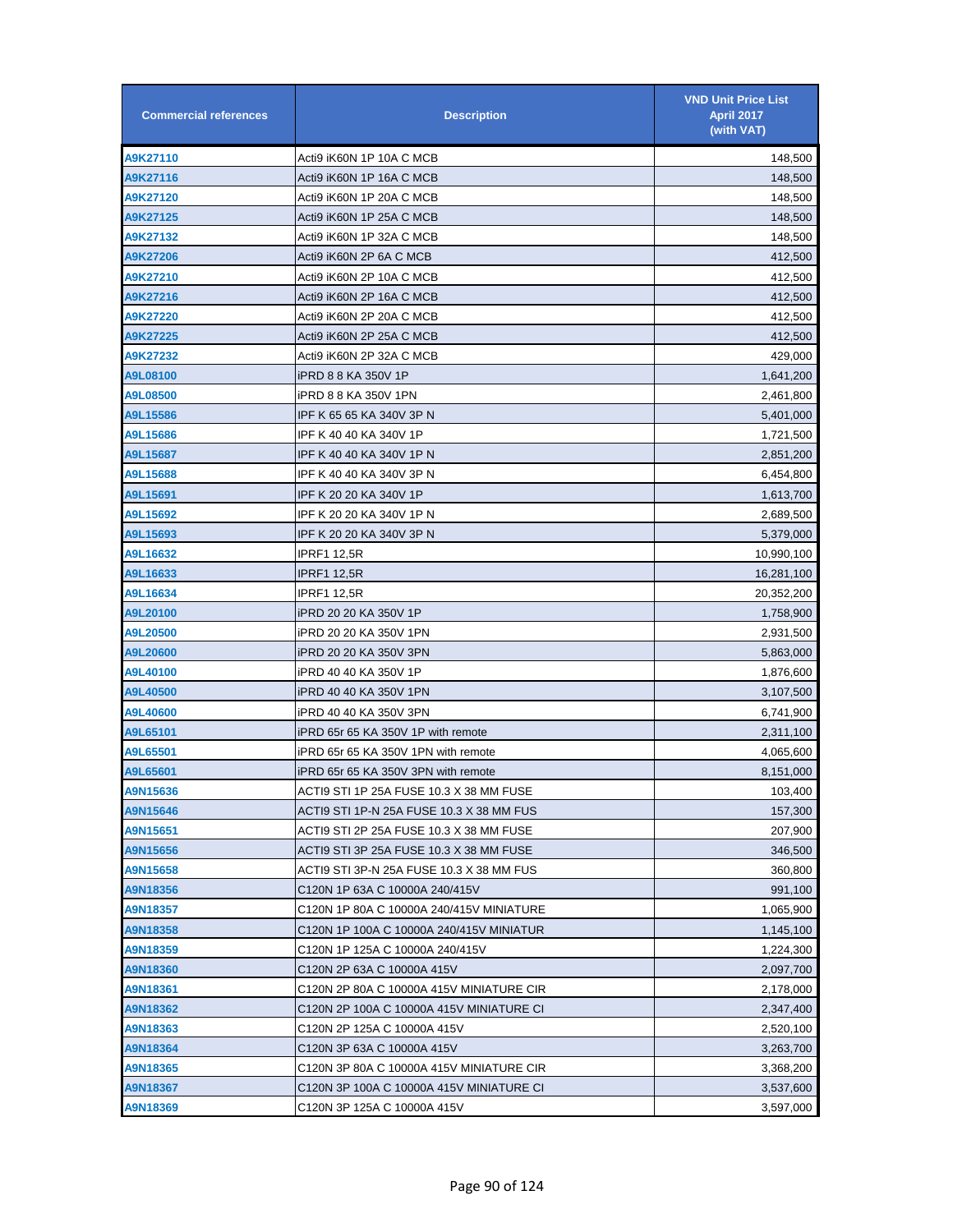| <b>Commercial references</b> | <b>Description</b>                       | <b>VND Unit Price List</b><br>April 2017<br>(with VAT) |
|------------------------------|------------------------------------------|--------------------------------------------------------|
| A9N18371                     | C120N 4P 63A C 10000A 415V               | 4,192,100                                              |
| A9N18372                     | C120N 4P 80A C 10000A 415V               | 4,237,200                                              |
| A9N18374                     | C120N 4P 100A C 10000A 415V MINIATURE CI | 4,363,700                                              |
| A9N18376                     | C120N 4P 125A C 10000A 415V              | 4,637,600                                              |
| A9N18445                     | C120H 1P 63A C 15000A 240/415V           | 947,100                                                |
| A9N18446                     | C120H 1P 80A C 15000A 240/415V           | 1,016,400                                              |
| A9N18447                     | C120H 1P 100A C 15000A 240/415V          | 1,092,300                                              |
| A9N18448                     | C120H 1P 125A C 15000A 240/415V          | 1,167,100                                              |
| A9N18456                     | C120H 2P 63A C 15000A 415V               | 2,000,900                                              |
| A9N18457                     | C120H 2P 80A C 15000A 415V               | 2,074,600                                              |
| A9N18458                     | C120H 2P 100A C 15000A 415V              | 2,238,500                                              |
| A9N18459                     | C120H 2P 125A C 15000A 415V              | 2,403,500                                              |
| A9N18467                     | C120H 3P 63A C 15000A 415V MINIATURE CIR | 3,111,900                                              |
| A9N18468                     | C120H 3P 80A C 15000A 415V MINIATURE CIR | 3,210,900                                              |
| A9N18469                     | C120H 3P 100A C 15000A 415V              | 3,374,800                                              |
| A9N18470                     | C120H 3P 125A C 15000A 415V MINIATURE CI | 3,429,800                                              |
| A9N18478                     | C120H 4P 63A C 15000A 415V               | 3,998,500                                              |
| A9N18479                     | C120H 4P 80A C 15000A 415V MINIATURE CIR | 4,042,500                                              |
| A9N18480                     | C120H 4P 100A C 15000A 415V MINIATURE CI | 4,162,400                                              |
| A9N18481                     | C120H 4P 125A C 15000A 415V              | 4,423,100                                              |
| A9N26924                     | AUXILIARY CONTACT OC PLUS 1 SD AND OF AC | 363,000                                                |
| A9N26927                     | AUXILIARY CONTACT ALARM SD AC DC CCC / G | 363,000                                                |
| A9N26929                     | AUXILIARY CONTACT OC PLUS 1 SD AND OF AC | 387,200                                                |
| A9N26946                     | MX SHUNT TRIP MX PLUS 1 OF 220-415VAC DC | 1,452,000                                              |
| A9N26947                     | MX SHUNT TRIP MX PLUS 1 OF 48-130VAC DC  | 1,394,800                                              |
| A9N26948                     | MX SHUNT TRIP MX PLUS 1 OF 24VAC DC CCC  | 1,394,800                                              |
| A9N26960                     | VOLTAGE RELEASE MN 220-240VAC DC GHOST   | 1,712,700                                              |
| A9N26961                     | VOLTAGE RELEASE MN 48VAC DC GHOST        | 1,268,300                                              |
| A9N26963                     | VOLTAGE RELEASE MN (S) 220-240VAC DC GHO | 1,560,900                                              |
| A9N61500                     | CIRCUIT BREAKER C60H-DC 250VDC 0.5A 1P C | 984,500                                                |
| A9N61501                     | Circuit breaker C60H-DC 250Vdc 1A 1P C   | 821,700                                                |
| A9N61502                     | Circuit breaker C60H-DC 250Vdc 2A 1P C   | 821,700                                                |
| A9N61503                     | Circuit breaker C60H-DC 250Vdc 3A 1P C   | 821,700                                                |
| A9N61504                     | Circuit breaker C60H-DC 250Vdc 4A 1P C   | 821,700                                                |
| A9N61505                     | Circuit breaker C60H-DC 250Vdc 5A 1P C   | 821,700                                                |
| A9N61506                     | Circuit breaker C60H-DC 250Vdc 6A 1P C   | 821,700                                                |
| A9N61508                     | Circuit breaker C60H-DC 250Vdc 10A 1P C  | 654,500                                                |
| A9N61509                     | Circuit breaker C60H-DC 250Vdc 13A 1P C  | 654,500                                                |
| A9N61510                     | Circuit breaker C60H-DC 250Vdc 15A 1P C  | 654,500                                                |
| A9N61511                     | Circuit breaker C60H-DC 250Vdc 16A 1P C  | 654,500                                                |
| A9N61512                     | Circuit breaker C60H-DC 250Vdc 20A 1P C  | 654,500                                                |
| A9N61513                     | Circuit breaker C60H-DC 250Vdc 25A 1P C  | 688,600                                                |
| A9N61514                     | Circuit breaker C60H-DC 250Vdc 30A 1P C  | 688,600                                                |
| A9N61515                     | Circuit breaker C60H-DC 250Vdc 32A 1P C  | 688,600                                                |
| A9N61517                     | Circuit breaker C60H-DC 250Vdc 40A 1P C  | 688,600                                                |
| A9N61518                     | Circuit breaker C60H-DC 250Vdc 50A 1P C  | 826,100                                                |
| A9N61519                     | Circuit breaker C60H-DC 250Vdc 63A 1P C  | 992,200                                                |
| A9N61520                     | Circuit breaker C60H-DC 500Vdc 0,5A 2P   | 1,970,100                                              |
| A9N61521                     | Circuit breaker C60H-DC 500Vdc 1A 2P C   | 1,603,800                                              |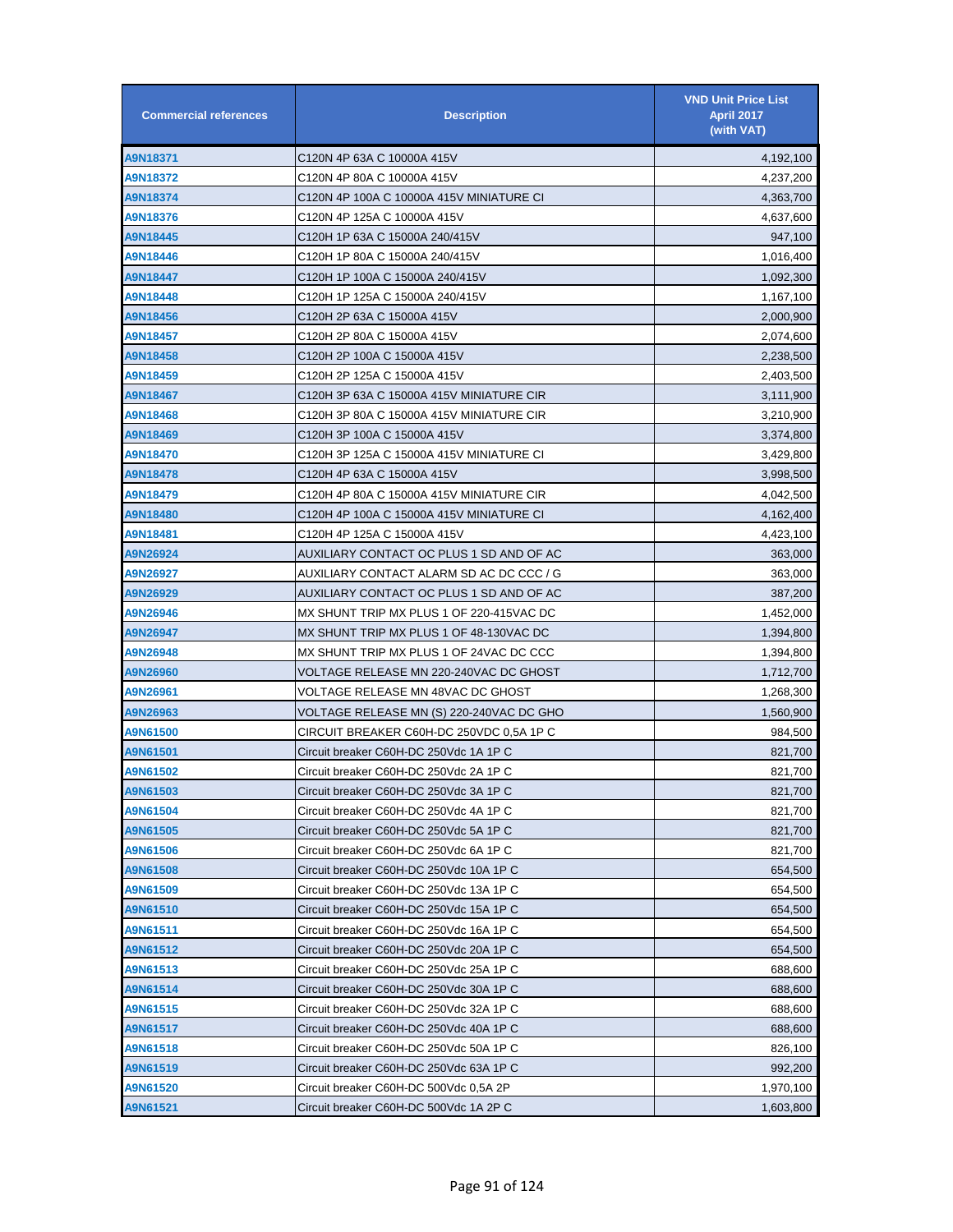| <b>Commercial references</b> | <b>Description</b>                       | <b>VND Unit Price List</b><br><b>April 2017</b><br>(with VAT) |
|------------------------------|------------------------------------------|---------------------------------------------------------------|
| A9N61522                     | Circuit breaker C60H-DC 500Vdc 2A 2P C   | 1,603,800                                                     |
| A9N61523                     | Circuit breaker C60H-DC 500Vdc 3A 2P C   | 1,603,800                                                     |
| A9N61524                     | Circuit breaker C60H-DC 500Vdc 4A 2P C   | 1,531,200                                                     |
| A9N61525                     | Circuit breaker C60H-DC 500Vdc 5A 2P C   | 1,531,200                                                     |
| A9N61526                     | Circuit breaker C60H-DC 500Vdc 6A 2P C   | 1,395,900                                                     |
| A9N61528                     | Circuit breaker C60H-DC 500Vdc 10A 2P C  | 1,395,900                                                     |
| A9N61529                     | Circuit breaker C60H-DC 500Vdc 13A 2P C  | 1,395,900                                                     |
| A9N61530                     | Circuit breaker C60H-DC 500Vdc 15A 2P C  | 1,395,900                                                     |
| A9N61531                     | Circuit breaker C60H-DC 500Vdc 16A 2P C  | 1,474,000                                                     |
| A9N61532                     | Circuit breaker C60H-DC 500Vdc 20A 2P C  | 1,474,000                                                     |
| A9N61533                     | Circuit breaker C60H-DC 500Vdc 25A 2P C  | 1,514,700                                                     |
| A9N61534                     | Circuit breaker C60H-DC 500Vdc 30A 2P C  | 1,514,700                                                     |
| A9N61535                     | Circuit breaker C60H-DC 500Vdc 32A 2P C  | 1,514,700                                                     |
| A9N61537                     | Circuit breaker C60H-DC 500Vdc 40A 2P C  | 1,541,100                                                     |
| A9N61538                     | Circuit breaker C60H-DC 500Vdc 50A 2P C  | 1,817,200                                                     |
| A9N61539                     | Circuit breaker C60H-DC 500Vdc 63A 2P C  | 2,181,300                                                     |
| A9R11291                     | ACTI9 IID 2P 100A 30MA AC-TYPE RESIDUAL  | 3,922,600                                                     |
| A9R12240                     | ACTI9 IID 2P 40A 100MA AC-TYPE RESIDUAL  | 1,398,100                                                     |
| A9R12263                     | ACTI9 IID 2P 63A 100MA AC-TYPE RESIDUAL  | 1,905,200                                                     |
| A9R12291                     | ACTI9 IID 2P 100A 100MA AC-TYPE RESIDUAL | 3,137,200                                                     |
| A9R12440                     | ACTI9 IID 4P 40A 100MA AC-TYPE RESIDUAL  | 1,883,200                                                     |
| A9R12463                     | ACTI9 IID 4P 63A 100MA AC-TYPE RESIDUAL  | 3,048,100                                                     |
| A9R14291                     | ACTI9 IID 2P 100A 300MA AC-TYPE RESIDUAL | 2,746,700                                                     |
| A9R14491                     | ACTI9 IID 4P 100A 300MA AC-TYPE RESIDUAL | 4,393,400                                                     |
| A9R15491                     | ACTI9 IID 4P 100A 300MA-S AC-TYPE RESIDU | 6,150,100                                                     |
| A9R50225                     | ACTI9 IID K 2P 25A 30MA AC-TYPE RESIDUAL | 1,142,900                                                     |
| A9R50240                     | ACTI9 IID K 2P 40A 30MA AC-TYPE RESIDUAL | 1,204,500                                                     |
| A9R50425                     | ACTI9 IID K 4P 25A 30MA AC-TYPE RESIDUAL | 1,830,400                                                     |
| A9R50440                     | ACTI9 IID K 4P 40A 30MA AC-TYPE RESIDUAL | 1,927,200                                                     |
| A9R70463                     | ACTI9 IID K 4P 63A 30MA AC-TYPE RESIDUAL | 3,275,800                                                     |
| A9R71225                     | ACTI9 IID 2P 25A 30MA AC-TYPE RESIDUAL C | 1,325,500                                                     |
| A9R71240                     | ACTI9 IID 2P 40A 30MA AC-TYPE RESIDUAL C | 1,395,900                                                     |
| A9R71263                     | ACTI9 IID 2P 63A 30MA AC-TYPE RESIDUAL C | 2,382,600                                                     |
| A9R71440                     | ACTI9 IID 4P 40A 30MA AC-TYPE RESIDUAL C | 2,241,800                                                     |
| A9R71463                     | ACTI9 IID 4P 63A 30MA AC-TYPE RESIDUAL C | 3,810,400                                                     |
| A9R74225                     | ACTI9 IID 2P 25A 300MA AC-TYPE RESIDUAL  | 1,464,100                                                     |
| A9R74240                     | ACTI9 IID 2P 40A 300MA AC-TYPE RESIDUAL  | 1,598,300                                                     |
| A9R74263                     | ACTI9 IID 2P 63A 300MA AC-TYPE RESIDUAL  | 1,666,500                                                     |
| A9R74440                     | ACTI9 IID 4P 40A 300MA AC-TYPE RESIDUAL  | 2,195,600                                                     |
| A9R74463                     | ACTI9 IID 4P 63A 300MA AC-TYPE RESIDUAL  | 2,667,500                                                     |
| A9R75225                     | ACTI9 IID K 2P 25A 300MA AC-TYPE RESIDUA | 1,258,400                                                     |
| A9R75240                     | ACTI9 IID K 2P 40A 300MA AC-TYPE RESIDUA | 1,372,800                                                     |
| A9R75425                     | ACTI9 IID K 4P 25A 300MA AC-TYPE RESIDUA | 1,793,000                                                     |
| A9R75440                     | ACTI9 IID K 4P 40A 300MA AC-TYPE RESIDUA | 1,887,600                                                     |
| A9R75463                     | ACTI9 IID K 4P 63A 300MA AC-TYPE RESIDUA | 2,293,500                                                     |
| A9S60120                     | ACTI9 ISW SWITCH 1P 20A 250V             | 202,400                                                       |
| A9S60132                     | ACTI9 ISW SWITCH 1P 32A 250V             | 254,100                                                       |
| A9S60220                     | ACTI9 ISW SWITCH 2P 20A 415V             | 334,400                                                       |
| A9S60232                     | ACTI9 ISW SWITCH 2P 32A 415V             | 380,600                                                       |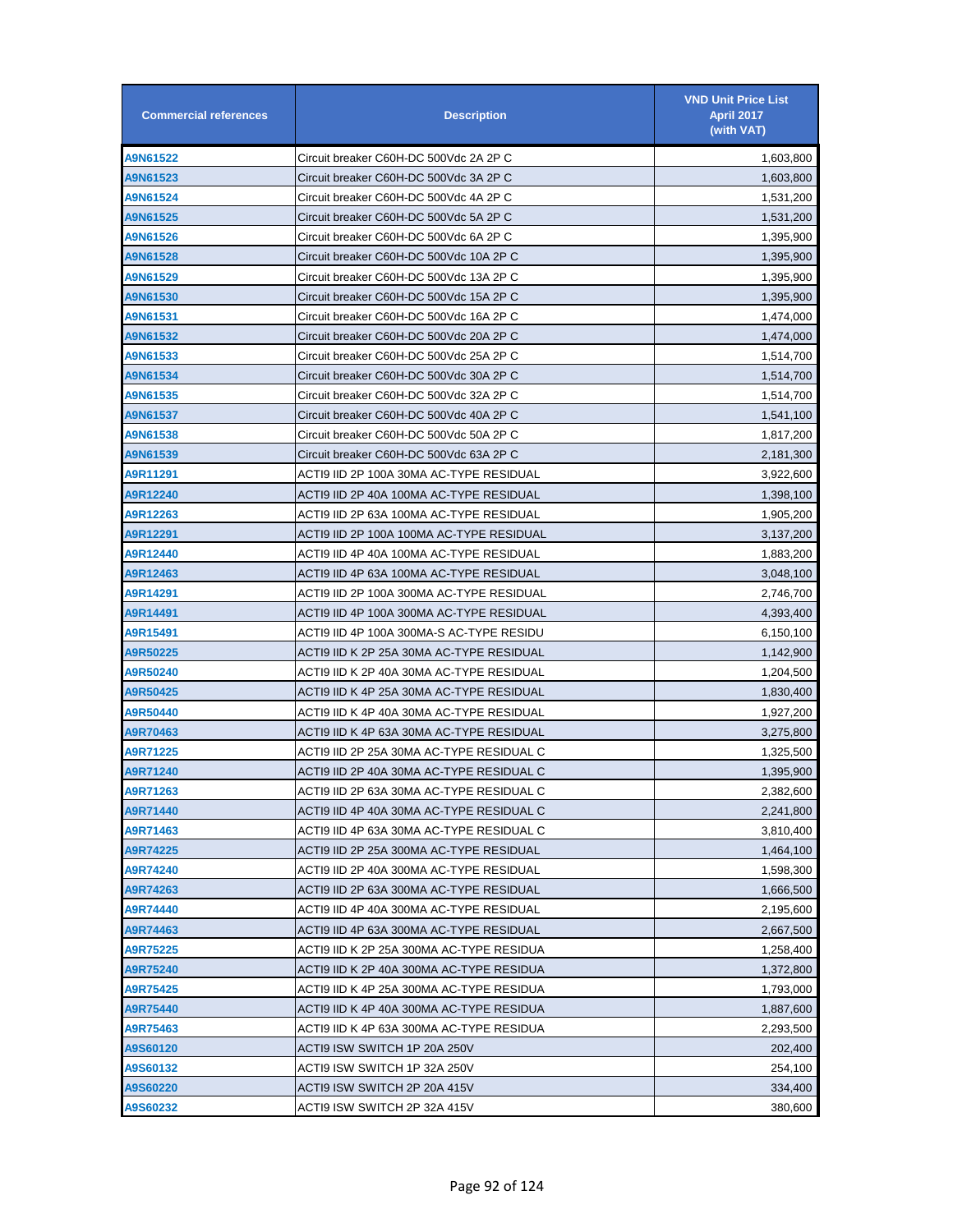| <b>Commercial references</b> | <b>Description</b>                       | <b>VND Unit Price List</b><br>April 2017<br>(with VAT) |
|------------------------------|------------------------------------------|--------------------------------------------------------|
| A9S60332                     | ACTI9 ISW SWITCH 3P 32A 415V             | 609,400                                                |
| A9S60432                     | ACTI9 ISW SWITCH 4P 32A 415V             | 786,500                                                |
| A9S65163                     | ACTI9 ISW SWITCH 1P 63A 250VAC           | 487,300                                                |
| A9S65191                     | ACTI9 ISW SWITCH 1P 100A 250VAC          | 1,320,000                                              |
| A9S65263                     | ACTI9 ISW SWITCH 2P 63A 415VAC           | 731,500                                                |
| A9S65291                     | ACTI9 ISW SWITCH 2P 100A 415VAC          | 1,982,200                                              |
| A9S65363                     | ACTI9 ISW SWITCH 3P 63A 415VAC           | 1,170,400                                              |
| A9S65391                     | ACTI9 ISW SWITCH 3P 100A 415VAC          | 3,170,200                                              |
| A9S65463                     | ACTI9 ISW SWITCH 4P 63A 415VAC           | 1,512,500                                              |
| A9S65491                     | ACTI9 ISW SWITCH 4P 100A 415VAC          | 4,095,300                                              |
| A9V25263                     | ACTI9 VIGI IC60 2P 63A 300MA-S A-TYPE AD | 3,951,200                                              |
| A9V25363                     | ACTI9 VIGI IC60 3P 63A 300MA-S A-TYPE AD | 5,333,900                                              |
| A9V25463                     | ACTI9 VIGI IC60 4P 63A 300MA-S A-TYPE AD | 6,124,800                                              |
| A9V41225                     | ACTI9 VIGI IC60 2P 25A 30MA AC-TYPE ADD- | 2,690,600                                              |
| A9V41263                     | ACTI9 VIGI IC60 2P 63A 30MA AC-TYPE ADD- | 4,032,600                                              |
| A9V41325                     | ACTI9 VIGI IC60 3P 25A 30MA AC-TYPE ADD- | 3,628,900                                              |
| A9V41363                     | ACTI9 VIGI IC60 3P 63A 30MA AC-TYPE ADD- | 5,443,900                                              |
| A9V41425                     | ACTI9 VIGI IC60 4P 25A 30MA AC-TYPE ADD- | 4,165,700                                              |
| A9V41463                     | ACTI9 VIGI IC60 4P 63A 30MA AC-TYPE ADD- | 6,249,100                                              |
| A9V44225                     | ACTI9 VIGI IC60 2P 25A 300MA AC-TYPE ADD | 1,881,000                                              |
| A9V44263                     | ACTI9 VIGI IC60 2P 63A 300MA AC-TYPE ADD | 2,822,600                                              |
| A9V44325                     | ACTI9 VIGI IC60 3P 25A 300MA AC-TYPE ADD | 2,539,900                                              |
| A9V44363                     | ACTI9 VIGI IC60 3P 63A 300MA AC-TYPE ADD | 3,809,300                                              |
| A9V44425                     | ACTI9 VIGI IC60 4P 25A 300MA AC-TYPE ADD | 2,916,100                                              |
| A9V44463                     | ACTI9 VIGI IC60 4P 63A 300MA AC-TYPE ADD | 4,374,700                                              |
| <b>EMC13PL</b>               | 13 Modules Metal Enclosure               | 618,200                                                |
| <b>EMC17PL</b>               | 17 Modules Metal Enclosure               | 845,900                                                |
| <b>EMC2PL</b>                | 2 Moules Metal Encosure                  | 173,800                                                |
| <b>EMC3PL</b>                | 3 Modules Metal Enclosure                | 173,800                                                |
| <b>EMC4PL</b>                | 4 Modules Metal Enclosure                | 173,800                                                |
| <b>EMC6PL</b>                | 6 Modules Metal Enclosure                | 268,400                                                |
| <b>EMC9PL</b>                | 9 Modules Metal Enclosure                | 465,300                                                |
| EZ9D34610                    | Easy9 RCBO 1P-N 10A C 4500A 30MA AC-type | 559,900                                                |
| EZ9D34616                    | Easy9 RCBO 1P-N 16A C 4500A 30MA AC-type | 559,900                                                |
| EZ9D34620                    | Easy9 RCBO 1P-N 20A C 4500A 30MA AC-type | 559,900                                                |
| EZ9D34625                    | Easy9 RCBO 1P-N 25A C 4500A 30MA AC-type | 671,000                                                |
| EZ9D34632                    | Easy9 RCBO 1P-N 32A C 4500A 30MA AC-type | 671,000                                                |
| EZ9D34640                    | Easy9 RCBO 1P-N 40A C 4500A 30MA AC-type | 671,000                                                |
| EZ9F34106                    | Easy9 MCB 1P 6A C 4500A 230V Miniature   | 78,100                                                 |
| EZ9F34110                    | Easy9 MCB 1P 10A C 4500A 230V Miniature  | 78,100                                                 |
| EZ9F34116                    | Easy9 MCB 1P 16A C 4500A 230V Miniature  | 78,100                                                 |
| EZ9F34120                    | Easy9 MCB 1P 20A C 4500A 230V Miniature  | 78,100                                                 |
| EZ9F34125                    | Easy9 MCB 1P 25A C 4500A 230V Miniature  | 78,100                                                 |
| EZ9F34132                    | Easy9 MCB 1P 32A C 4500A 230V Miniature  | 78,100                                                 |
| EZ9F34140                    | Easy9 MCB 1P 40A C 4500A 230V Miniature  | 117,700                                                |
| EZ9F34150                    | Easy9 MCB 1P 50A C 4500A 230V Miniature  | 185,900                                                |
| EZ9F34163                    | Easy9 MCB 1P 63A C 4500A 230V Miniature  | 185,900                                                |
| EZ9F34206                    | Easy9 MCB 2P 6A C 4500A 230V Miniature   | 203,500                                                |
| EZ9F34210                    | Easy9 MCB 2P 10A C 4500A 230V Miniature  | 203,500                                                |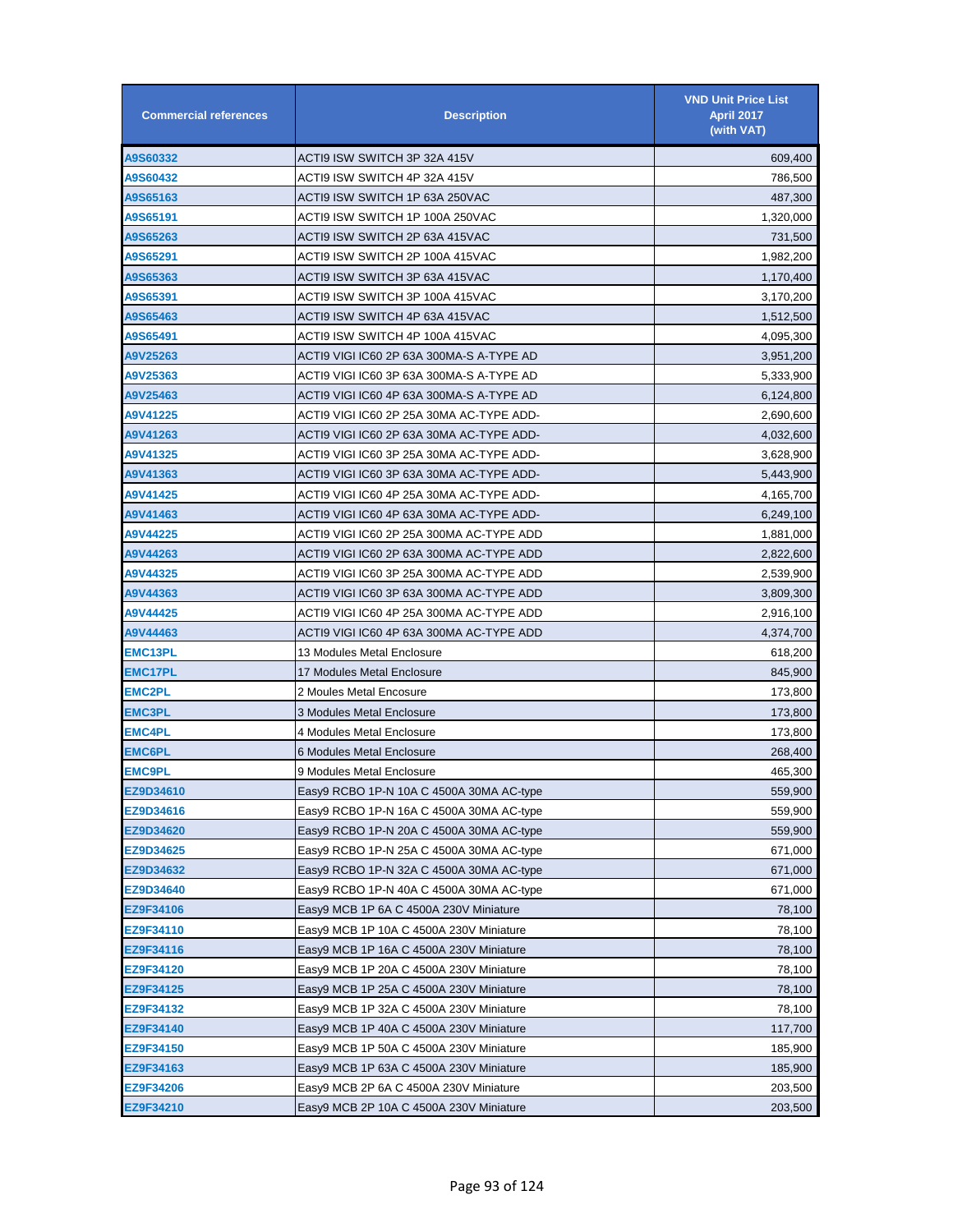| <b>Commercial references</b> | <b>Description</b>                       | <b>VND Unit Price List</b><br><b>April 2017</b><br>(with VAT) |
|------------------------------|------------------------------------------|---------------------------------------------------------------|
| EZ9F34216                    | Easy9 MCB 2P 16A C 4500A 230V Miniature  | 203,500                                                       |
| EZ9F34220                    | Easy9 MCB 2P 20A C 4500A 230V Miniature  | 203,500                                                       |
| EZ9F34225                    | Easy9 MCB 2P 25A C 4500A 230V Miniature  | 203,500                                                       |
| EZ9F34232                    | Easy9 MCB 2P 32A C 4500A 230V Miniature  | 203,500                                                       |
| EZ9F34240                    | Easy9 MCB 2P 40A C 4500A 230V Miniature  | 203,500                                                       |
| EZ9F34250                    | Easy9 MCB 2P 50A C 4500A 230V Miniature  | 315,700                                                       |
| EZ9F34263                    | Easy9 MCB 2P 63A C 4500A 230V Miniature  | 315,700                                                       |
| EZ9F34306                    | Easy9 MCB 3P 6A C 4500A 400V Miniature   | 361,900                                                       |
| EZ9F34310                    | Easy9 MCB 3P 10A C 4500A 400V Miniature  | 361,900                                                       |
| EZ9F34316                    | Easy9 MCB 3P 16A C 4500A 400V Miniature  | 361,900                                                       |
| <b>EZ9F34320</b>             | Easy9 MCB 3P 20A C 4500A 400V Miniature  | 361,900                                                       |
| EZ9F34325                    | Easy9 MCB 3P 25A C 4500A 400V Miniature  | 361,900                                                       |
| EZ9F34332                    | Easy9 MCB 3P 32A C 4500A 400V Miniature  | 361,900                                                       |
| EZ9F34340                    | Easy9 MCB 3P 40A C 4500A 400V Miniature  | 361,900                                                       |
| EZ9F34350                    | Easy9 MCB 3P 50A C 4500A 400V Miniature  | 540,100                                                       |
| EZ9F34363                    | Easy9 MCB 3P 63A C 4500A 400V Miniature  | 540,100                                                       |
| EZ9F34440                    | Easy9 MCB 4P 40A C 4500A 400V            | 509,300                                                       |
| <b>EZ9F34450</b>             | Easy9 MCB 4P 50A C 4500A 400V            | 760,100                                                       |
| EZ9F34463                    | Easy9 MCB 4P 63A C 4500A 400V            | 760,100                                                       |
| EZ9L33120                    | Easy9 Surge Arrestor T2 1P 20kA 230V     | 546,700                                                       |
| EZ9L33145                    | Easy9 Surge Arrestor T2 1P 45kA 230V     | 580,800                                                       |
| EZ9L33620                    | Easy9 Surge Arrestor T2 1P-N 20kA 230V   | 684,200                                                       |
| EZ9L33720                    | Easy9 Surge Arrestor T2 3P-N 20kA 400V   | 1,230,900                                                     |
| EZ9L33745                    | Easy9 Surge Arrestor T2 3P-N 45kA 400V   | 1,278,200                                                     |
| EZ9R34425                    | Easy9 RCCB 4P 25A 30MA AC-type 400V Resi | 1,034,000                                                     |
| <b>EZ9R34440</b>             | Easy9 RCCB 4P 40A 30MA AC-type 400V Resi | 1,107,700                                                     |
| EZ9R34463                    | Easy9 RCCB 4P 63A 30MA AC-type 400V Resi | 1,477,300                                                     |
| EZ9R36225                    | Easy9 RCCB 2P 25A 30MA AC-type 230V      | 738,100                                                       |
| EZ9R36240                    | Easy9 RCCB 2P 40A 30MA AC-type 230V      | 775,500                                                       |
| EZ9R36263                    | Easy9 RCCB 2P 63A 30MA AC-type 230V      | 812,900                                                       |
| EZ9R64440                    | Easy9 RCCB 4P 40A 300MA AC-type 400V Res | 1,071,400                                                     |
| EZ9R64463                    | Easy9 RCCB 4P 63A 300MA AC-type 400V Res | 1,218,800                                                     |
| <b>MIP12104</b>              | MODULAR ENCL MINIPRAGMA 1R 4M SURF FD WI | 324,500                                                       |
| <b>MIP12104T</b>             | MODULAR ENCL MINIPRAGMA 1R 4M SURF TD WI | 324,500                                                       |
| <b>MIP12106</b>              | MODULAR ENCL MINIPRAGMA 1R 6M SURF FD WI | 355,300                                                       |
| <b>MIP12106T</b>             | MODULAR ENCL MINIPRAGMA 1R 6M SURF TD WI | 355,300                                                       |
| <b>MIP12108</b>              | MODULAR ENCL MINIPRAGMA 1R 8M SURF FD WI | 425,700                                                       |
| <b>MIP12108T</b>             | MODULAR ENCL MINIPRAGMA 1R 8M SURF TD WI | 425,700                                                       |
| <b>MIP12112</b>              | MODULAR ENCL MINIPRAGMA 1R 12M SURF FD W | 574,200                                                       |
| <b>MIP12112T</b>             | MODULAR ENCL MINIPRAGMA 1R 12M SURF TD W | 574,200                                                       |
| <b>MIP12118</b>              | MODULAR ENCL MINIPRAGMA 1R 18M SURF FD W | 940,500                                                       |
| <b>MIP12118T</b>             | MODULAR ENCL MINIPRAGMA 1R 18M SURF TD W | 940,500                                                       |
| <b>MIP12212</b>              | MODULAR ENCL MINIPRAGMA 2R 12M SURF FD W | 1,060,400                                                     |
| <b>MIP12212T</b>             | MODULAR ENCL MINIPRAGMA 2R 12M SURF TD W | 1,060,400                                                     |
| <b>MIP12312</b>              | MODULAR ENCL MINIPRAGMA 3R 12M SURF FD W | 1,243,000                                                     |
| <b>MIP12312T</b>             | MODULAR ENCL MINIPRAGMA 3R 12M SURF TD W | 1,243,000                                                     |
| <b>MIP22104</b>              | MODULAR ENCL. MINIPRAGMA 1R 4M FLUSH FD  | 333,300                                                       |
| <b>MIP22104T</b>             | MODULAR ENCL. MINIPRAGMA 1R 4M FLUSH TD  | 333,300                                                       |
| <b>MIP22106</b>              | MODULAR ENCL. MINIPRAGMA 1R 6M FLUSH FD  | 375,100                                                       |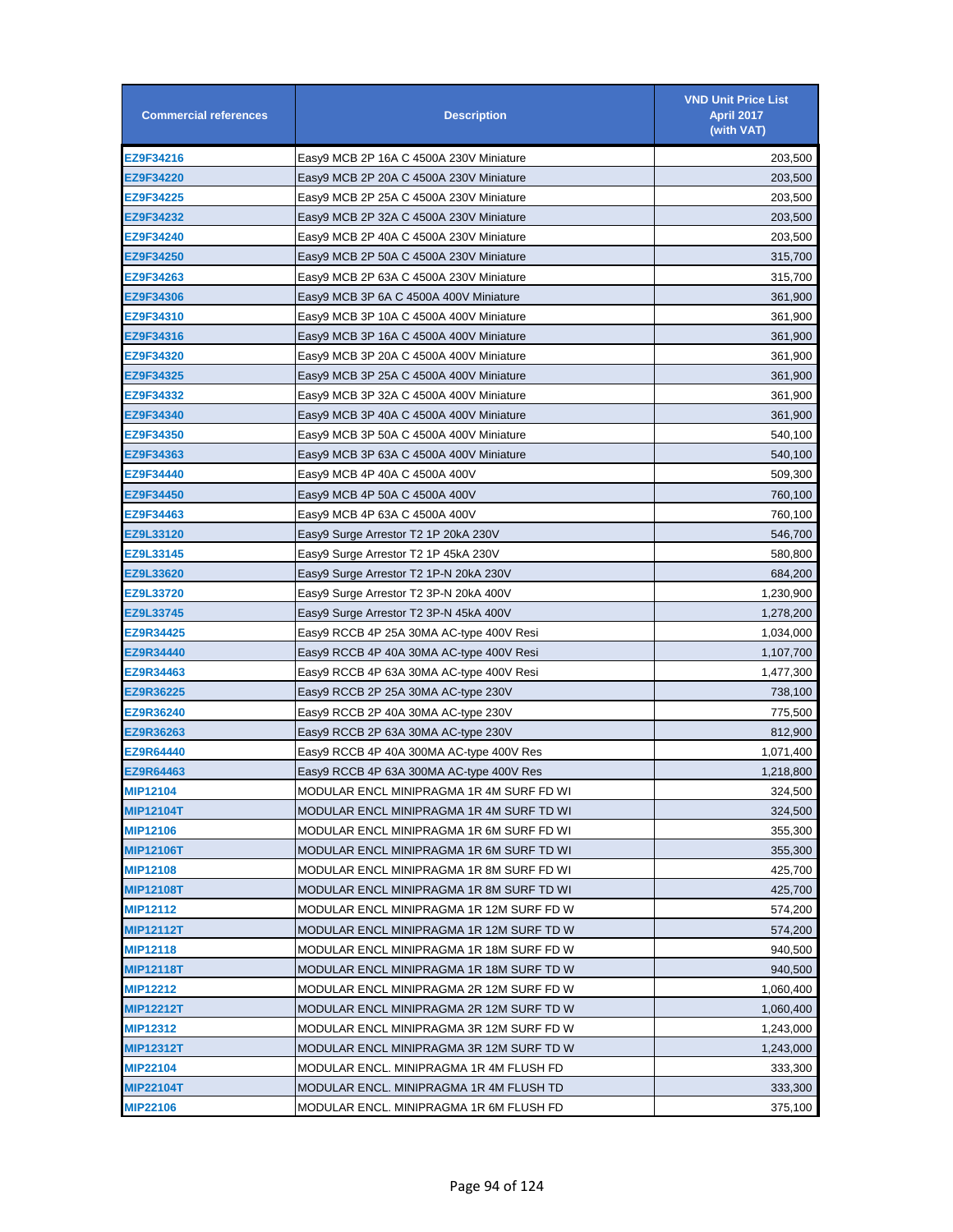| <b>Commercial references</b> | <b>Description</b>                           | <b>VND Unit Price List</b><br><b>April 2017</b><br>(with VAT) |
|------------------------------|----------------------------------------------|---------------------------------------------------------------|
| <b>MIP22106T</b>             | MODULAR ENCL. MINIPRAGMA 1R 6M FLUSH TD      | 375,100                                                       |
| <b>MIP22108</b>              | MODULAR ENCL. MINIPRAGMA 1R 8M FLUSH FD      | 442,200                                                       |
| <b>MIP22108T</b>             | MODULAR ENCL. MINIPRAGMA 1R 8M FLUSH TD      | 442,200                                                       |
| <b>MIP22112</b>              | MODULAR ENCL. MINIPRAGMA 1R 12M FLUSH FD     | 625,900                                                       |
| <b>MIP22112T</b>             | MODULAR ENCL. MINIPRAGMA 1R 12M FLUSH TD     | 625,900                                                       |
| <b>MIP22118</b>              | MODULAR ENCL. MINIPRAGMA 1R 18M FLUSH FD     | 959,200                                                       |
| <b>MIP22118T</b>             | MODULAR ENCL. MINIPRAGMA 1R 18M FLUSH TD     | 959,200                                                       |
| <b>MIP22212</b>              | MODULAR ENCL. MINIPRAGMA 2R 12M FLUSH FD     | 1,054,900                                                     |
| MIP22212T                    | MODULAR ENCL. MINIPRAGMA 2R 12M FLUSH TD     | 1,054,900                                                     |
| <b>MIP22312</b>              | MODULAR ENCL. MINIPRAGMA 3R 12M FLUSH FD     | 1,236,400                                                     |
| <b>MIP22312T</b>             | MODULAR ENCL. MINIPRAGMA 3R 12M FLUSH TD     | 1,236,400                                                     |
| F3223HR_WE_G19               |                                              | 239,800                                                       |
| 157                          | 1G BOX, 101x51x38mm                          | 26,400                                                        |
| $157 - 1$                    | 1G BOX, 101x51x51mm                          | 30,800                                                        |
| 223V                         | IP54 WEATHERPROOF COVER W. BOX FOR SERIES 30 | 317,900                                                       |
| 3030P_G19                    | BLANK COVER (S SIZE)                         | 8,800                                                         |
| 3031_1_2M_F_G19              | 16A 1 WAY SWITCH W.FLUORES (S SIZE)          | 19,800                                                        |
| 3031_1_2NM_G19               | 1 WAY SWITCH W. NEON (S SIZE)                | 111,100                                                       |
| 3031_2_3M_F_G19              | 16A 2 WAY SWITCH W.FLUORES (S SIZE)          | 41,800                                                        |
| 3031E1_2M_F_G19              | 16A 1 WAY SWITCH W.FLUORES (L SIZE)          | 60,500                                                        |
| 3031E2_3M_F_G19              | 16A 2 WAY SWITCH W.FLUORES (L SIZE)          | 72,600                                                        |
| 3031EMBP2_3_G19              | <b>BELL SWITCH (L SIZE)</b>                  | 66,000                                                        |
| 3031EMD20NM_G19              | 20A DOUBLE POLE SW (L SIZE)                  | 128,700                                                       |
| 3031M1_2M_F_G19              | 16A 1 WAY SWITCH W.FLUORES (M SIZE)          | 47,300                                                        |
| 3031M2_3M_F_G19              | 16A 2 WAY SWITCH W.FLUORES (M SIZE)          | 63,800                                                        |
| 3031NDM_RD_G19               | PCU red neon indicator                       | 202,400                                                       |
| 3031NGN_G19                  | GREEN NEON INDICATOR                         | 60,500                                                        |
| 3031NPM_GN_G19               | DND red neom indicator                       | 202,400                                                       |
| 3031NRD_G19                  | <b>RED NEON INDICATOR</b>                    | 60,500                                                        |
| 3031RJ64M_G19                | <b>6 WIRE TEL W. SHUTTER</b>                 | 78,100                                                        |
| 3031RJ88SMA5_G19             | <b>8 WIRE DATA W.SHUTTER</b>                 | 174,900                                                       |
| 3031TV75MS G19               | TV CO-AIAL                                   | 78,100                                                        |
| 3031V400FM_K_WE              | <b>FAN SPEED CONTROLLER</b>                  | 368,500                                                       |
| 3031V500M_K_WE               | 500W LIGHT DIMMER                            | 277,200                                                       |
| 3039M G19                    | 3 position switch                            | 280,500                                                       |
| 30M_G19                      | 10A 2 WAY SWITCH                             | 40,700                                                        |
| 30MBP2_3J_G19                | <b>3A BELL SWITCH</b>                        | 72,600                                                        |
| 30MD20_WE                    | 20A 2P SWITCH                                | 143,000                                                       |
| 30RSM3_WE                    | 15A 4 POSITION ROTARY SWITCH                 | 260,700                                                       |
| 30TV75MS_G19                 | TV COXIAL                                    | 67,100                                                        |
| 31AVH_2_CO_G19               | <b>SCREW CAP, S30</b>                        | 2,200                                                         |
| 31AVH_G19                    | 1 GANG PLATE                                 | 22,000                                                        |
| 31AVMCB_G19                  | PLATE FOR SAFETY BREAKER                     | 35,200                                                        |
| 31AVMCB1_G19                 | PLATE FOR 1P MCB                             | 35,200                                                        |
| 31AVMCB2_G19                 | PLATE FOR 2P MCB                             | 35,200                                                        |
| 31AVX_G19                    | <b>BLANK PLATE</b>                           | 39,600                                                        |
| 31AWP_WE                     | <b>IP54 APERTURE PLATE</b>                   | 201,300                                                       |
| 32AVH_G19                    | 2 GANG PLATE                                 | 22,000                                                        |
| 32V400FM_G15                 | FAN CONTROL W/HS KNOB                        | 332,200                                                       |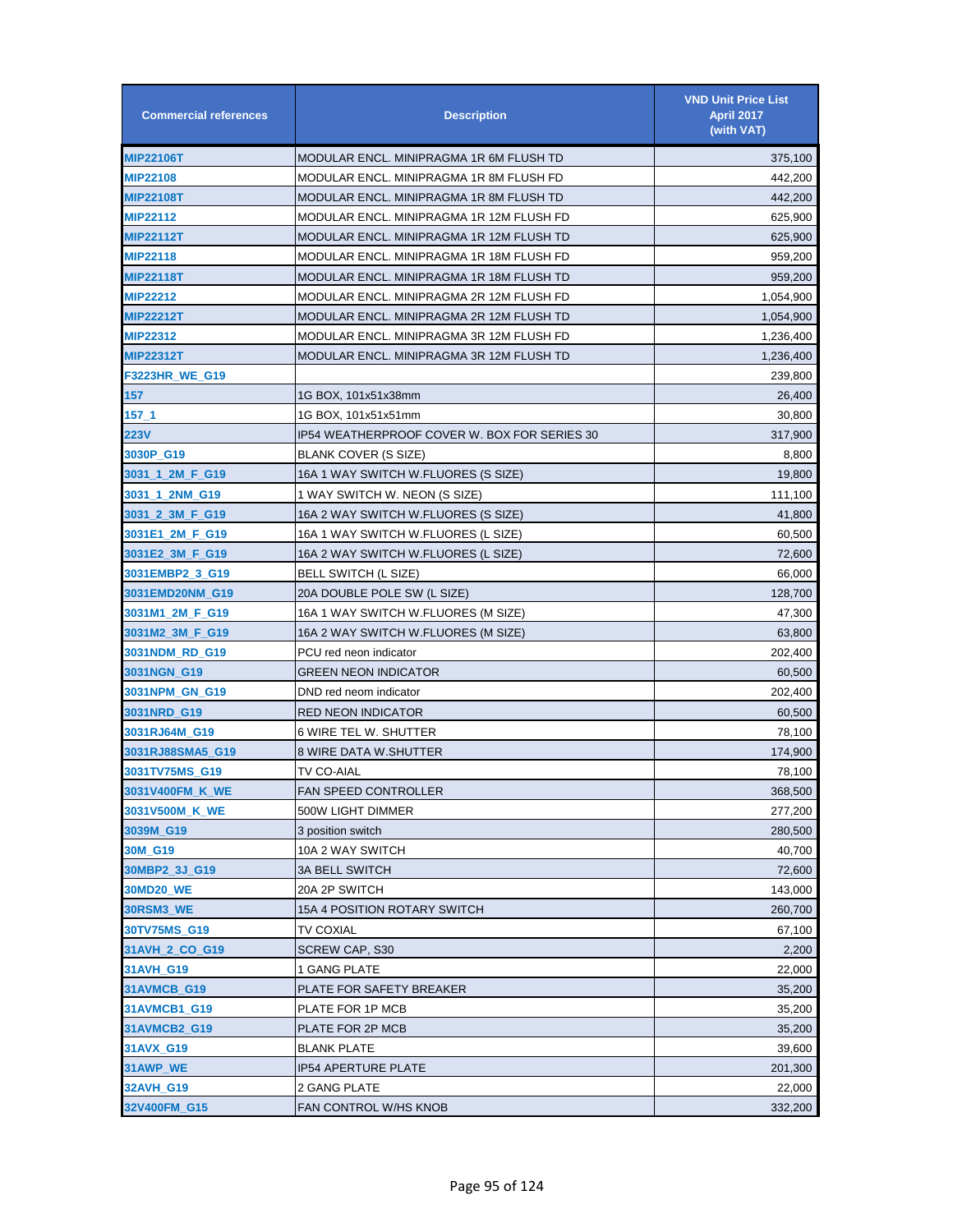| <b>Commercial references</b> | <b>Description</b>                                                 | <b>VND Unit Price List</b><br><b>April 2017</b><br>(with VAT) |
|------------------------------|--------------------------------------------------------------------|---------------------------------------------------------------|
| 32V400FM_K_WE                | 400W FAN SPEED CONTROLLER                                          | 270,600                                                       |
| 32V500M_G15                  | DIMMER MECH.W/PLAIN KNOB                                           | 298,100                                                       |
| 32V500M_K_WE                 | 500W LIGHT DIMMER                                                  | 243,100                                                       |
| 3301_2_G19                   | 6 WIRE 2 GANG TEL (COMPLETE SET)                                   | 167,200                                                       |
| 3301AV1_G19                  | 6 WIRE 1 GANG TEL (COMPLETE SET)                                   | 99,000                                                        |
| 33AVH_G19                    | 3 GANG PLATE                                                       | 22,000                                                        |
| 3426UEST2M G19               | 16A 3 PIN TWIN SOCKET                                              | 89,100                                                        |
| 3426UESTM_G19                | 16A 3 PIN SOCKET                                                   | 63,800                                                        |
| 3426USM_G19                  | 16A 2 PIN SOCKET                                                   | 33,000                                                        |
| 34AVH_G19                    | 4 GANG PLATE                                                       | 39,600                                                        |
| 35AVH_G19                    | 5 GANG PLATE                                                       | 39,600                                                        |
| 36AVH_G19                    | 6 GANG PLATE                                                       | 39,600                                                        |
| 81178                        | SOCKET WALL BOX 63A 3P 230V IP67 6H                                | 1,469,600                                                     |
| 81182                        | SOCKET WALL BOX 63A 4P 400V IP67 6H                                | 1,523,500                                                     |
| 81183                        | SOCKET WALL BOX 63A 5P 400V IP67 6H                                | 1,765,500                                                     |
| 81190                        | SOCKET WALL BOX 125A 3P 230V IP67 6H                               | 3,778,500                                                     |
| 81194                        | SOCKET WALL BOX 125A 4P 400V IP67 6H                               | 3,957,800                                                     |
| 81195                        | SOCKET WALL BOX 125A 5P 400V IP67 6H                               | 4,062,300                                                     |
| 81278                        | SOCKET PANEL BOX ANGLE 63A 3P 230V IP67 6H                         | 973,500                                                       |
| 81282                        | SOCKET PANEL BOX ANGLE 63A 4P 400V IP67 6H                         | 1,106,600                                                     |
| 81283                        | SOCKET PANEL BOX ANGLE 63A 5P 400V IP67 6H                         | 1,131,900                                                     |
| 81290                        | SOCKET PANEL BOX ANGLE 125A 3P 230V IP67 6H                        | 2,407,900                                                     |
| 81294                        | SOCKET PANEL BOX ANGLE 125A 4P 400V IP67 6H                        | 2,506,900                                                     |
| 81295                        | SOCKET PANEL BOX ANGLE 125A 5P 400V IP67 6H                        | 2,846,800                                                     |
| 81378                        | PLUG 63A 3P 230V IP67 6H                                           | 1,031,800                                                     |
| 81382                        | PLUG 63A 4P 400V IP67 6H                                           | 1,091,200                                                     |
| 81383                        | PLUG 63A 5P 400V IP67 6H                                           | 1,267,200                                                     |
| 81390                        | PLUG 125A 3P 230V IP67 6H                                          | 2,399,100                                                     |
| 81394                        | PLUG 125A 4P 400V IP67 6H                                          | 2,477,200                                                     |
| 81395                        | PLUG 125A 5P 400V IP67 6H                                          | 2,538,800                                                     |
| 81478                        | CONNECTOR 63A 3P 230V IP67 6H                                      | 1,156,100                                                     |
| 81482                        | CONNECTOR 63A 4P 400V IP67 6H                                      | 1,288,100                                                     |
| 81483                        | CONNECTOR 63A 5P 400V IP67 6H                                      | 1,452,000                                                     |
| 81490                        | CONNECTOR 125A 3P 230V IP67 6H                                     | 3,099,800                                                     |
| 81494                        | CONNECTOR 125A 4P 400V IP67 6H                                     | 3,393,500                                                     |
| 81495                        | CONNECTOR 125A 5P 400V IP67 6H                                     | 3,553,000                                                     |
| 81678                        | SOCKET PANEL BOX STRA 63A 3P 230V IP67 6H                          | 973,500                                                       |
| 81682                        | SOCKET PANEL BOX STRA 63A 4P 400V IP67 6H                          | 1,106,600                                                     |
| 81683                        | SOCKET PANEL BOX STRA 63A 5P 400V IP67 6H                          | 1,131,900                                                     |
| 81690                        | SOCKET PANEL BOX STRA 125A 3P 230V IP67 6H                         | 2,407,900                                                     |
| 81694                        | SOCKET PANEL BOX STRA 125A 4P 400V IP67 6H                         | 2,506,900                                                     |
| 81695                        | SOCKET PANEL BOX STRA 125A 5P 400V IP67 6H                         | 2,846,800                                                     |
| 8430LP_BZ_G19                | blank COV 3M sized, BZ                                             | 25,300                                                        |
| 8430LP_WE_G19                | blank COV 3M sized, WE                                             | 22,000                                                        |
| 8430MDRP_BZ                  | Blank cover 1.5M for 30 Mech dimmer module Rotary Knob,BZ          | 19,800                                                        |
| 8430MDRP_WE                  | Blank cover 1.5M for 30 Mech dimmer module Rotary Knob, WE         | 15,400                                                        |
| 8430MFRP_BZ                  | Blank cover 1.5M for 30 Mech fan controller module Rotary Knob, BZ | 19,800                                                        |
| 8430MFRP_WE                  | Blank cover 1.5M for 30 Mech fan controller module Rotary Knob, WE | 15,400                                                        |
| 8430SDND_BZ_G19              | 250V "DND" Courtesy Display, BZ                                    | 326,700                                                       |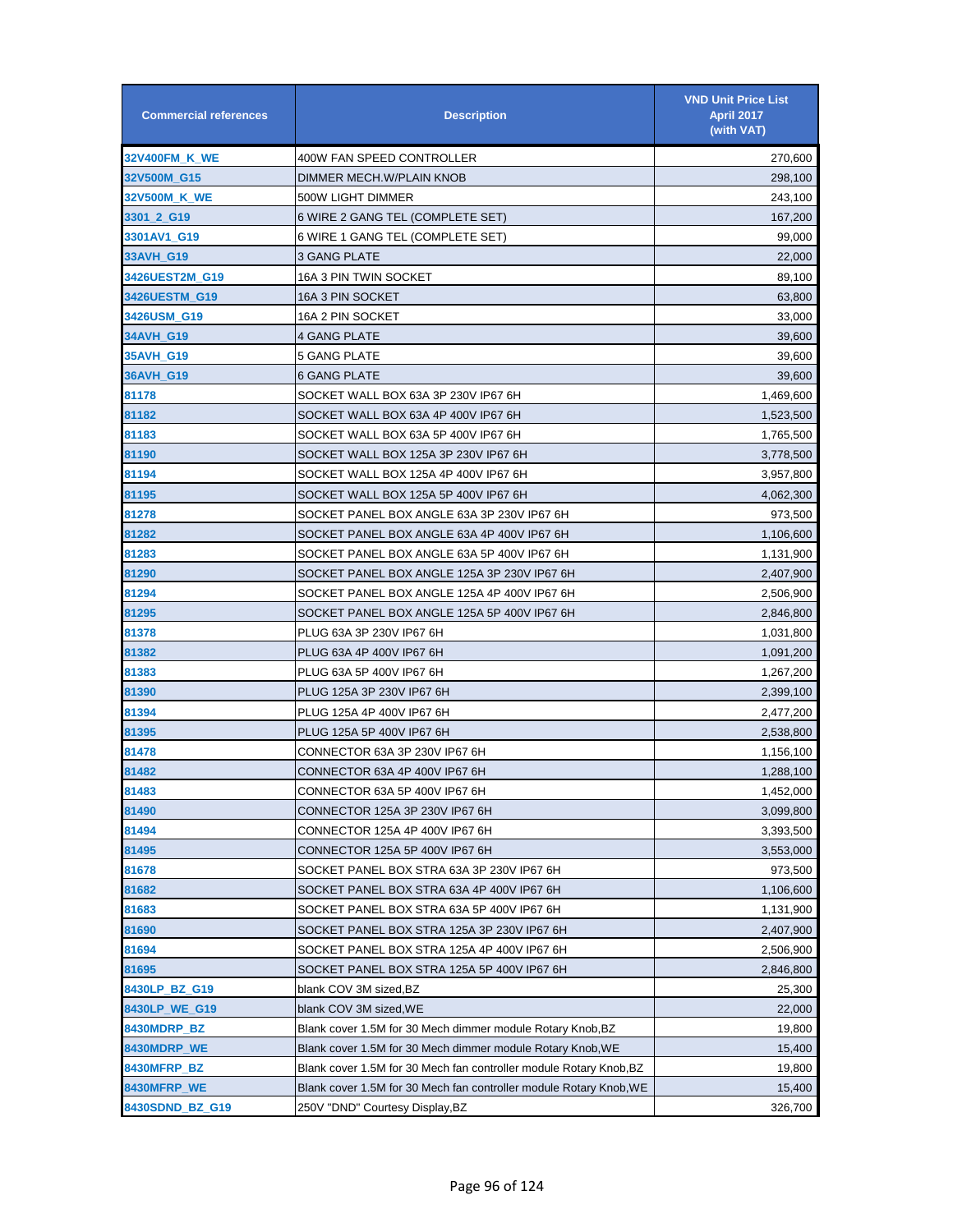| <b>Commercial references</b> | <b>Description</b>                         | <b>VND Unit Price List</b><br><b>April 2017</b><br>(with VAT) |
|------------------------------|--------------------------------------------|---------------------------------------------------------------|
| 8430SDND_WE_G19              | 250V "DND" Courtesy Display, WE            | 283,800                                                       |
| 8430SNGN_BZ_G19              | 250V LED Indicator, Green, BZ              | 165,000                                                       |
| 8430SNGN_WE_G19              | 250V LED Indicator, GN                     | 141,900                                                       |
| 8430SNRD_BZ_G19              | 250V LED Indicator, Red,BZ                 | 165,000                                                       |
| 8430SNRD_WE_G19              | 250V LED Indicator, RD                     | 141,900                                                       |
| 8430SP BZ G19                | blank COV 1M sized, BZ                     | 12,100                                                        |
| 8430SP_WE_G19                | blank COV 1M sized, WE                     | 9,900                                                         |
| 8430SPCU_BZ_G19              | 250V "PCU" Courtesy Display, BZ            | 326,700                                                       |
| 8430SPCU_WE_G19              | 250V "PCU" Courtesy Display, WE            | 283,800                                                       |
| 8431L_1_BZ_G19               | 250V 16AX 1G1W SW 3M sized,BZ              | 96,800                                                        |
| 8431L_1_WE_G19               | 250V 16AX 1G1W SW 3M sized, WE             | 83,600                                                        |
| 8431L_2_BZ_G19               | 250V 16AX 1G2W SW 3M sized,BZ              | 124,300                                                       |
| 8431L_2_WE_G19               | 250V 16AX 1G2W SW 3M sized,WE              | 111,100                                                       |
| 8431M_1_BZ_G19               | 250V 16AX 1G1W SW 1.5M sized,BZ            | 88,000                                                        |
| 8431M_1_WE_G19               | 250V 16AX 1G1W SW 1.5M sized, WE           | 75,900                                                        |
| 8431M_2_BZ_G19               | 250V 16AX 1G2W SW 1.5M sized, BZ           | 113,300                                                       |
| 8431M_2_WE_G19               | 250V 16AX 1G2W SW 1.5M sized,WE            | 97,900                                                        |
| 8431M_3_BZ_G19               | 250V 16AX 1G IM SW 1.5M sized,BZ           | 135,300                                                       |
| 8431M_3_WE_G19               | 250V 16AX 1G IM SW 1.5M sized, WE          | 117,700                                                       |
| 8431MD20_BZ_G19              | 250V 20A 1G DP SW 1.5M sized,H,BZ          | 289,300                                                       |
| 8431MD20_WE_G19              | 250V 20A 1G DP SW 1.5M sized, WE           | 250,800                                                       |
| 8431S_1_BZ_G19               | 250V 16AX 1G1W SW 1M sized,BZ              | 71,500                                                        |
| 8431S_1_WE_G19               | 250V 16AX 1G1W SW 1M sized, WE             | 62,700                                                        |
| 8431S_2_BZ_G19               | 250V 16AX 1G2W SW 1M sized,BZ              | 99,000                                                        |
| 8431S_2_WE_G19               | 250V 16AX 1G2W SW 1M sized, WE             | 86,900                                                        |
| 8431SBP_BZ_G19               | 250V 4A 1 gang Bell Press Switch 1M,BZ     | 128,700                                                       |
| 8431SBP_WE_G19               | 250V 4A 1G BP SW 1M sized,WE               | 112,200                                                       |
| 8431SDND_BZ_G19              | 250V "DND" 2 way control SW,BZ             | 454,300                                                       |
| 8431SDND_WE_G19              | 250V "DND" 2 way control SW, WE            | 393,800                                                       |
| 8431SPCU_BZ_G19              | 250V "PCU" 2 way control SW,BZ             | 454,300                                                       |
| 8431SPCU WE G19              | 250V "PCU" 2 way control SW, WE            | 393,800                                                       |
| 8431SRJ4_BZ_G19              | Telephone outlet w/Sh,BZ                   | 145,200                                                       |
| 8431SRJ4_WE_G19              | Telephone outlet w/Sh, WE                  | 125,400                                                       |
| 8431SRJ6_BZ_G19              | KeyStone Cat6 1M sized D Outlet w/Sh, BZ   | 278,300                                                       |
| 8431SRJ6_WE_G19              | KeyStone Cat6 1M sized D Outlet w/Sh, WE   | 240,900                                                       |
| 8431STV_BZ_G19               | 5MHz-860MHz Coxial TV outlet 1M sized, BZ  | 145,200                                                       |
| 8431STV_WE_G19               | 5MHz-860MHz Coxial TV outlet 1M sized, WE  | 125,400                                                       |
| 84426LUES2_BZ_G19            | 250V 16A Twin 3 Pin UNI 3M sized SKT,BZ    | 147,400                                                       |
| 84426LUES2_WE_G19            | 250V 16A Twin 3 Pin UNI 3M sized SKT, WE   | 128,700                                                       |
| 84426MUES_BZ_G19             | 250V 16A Single 3 Pin UNI 2M sized SKT,BZ  | 134,200                                                       |
| 84426MUES_WE_G19             | 250V 16A Single 3 Pin UNI 2M sized SKT, WE | 116,600                                                       |
| 84426SUS_BZ_G19              | 250V 10A Single 2 Pin UNI 1M sized SKT,BZ  | 69,300                                                        |
| 84426SUS_WE_G19              | 250V 10A Single 2 Pin UNI 1M sized SKT, WE | 60,500                                                        |
| 99AC220                      | Door chime                                 | 270,600                                                       |
| A3000_G19                    | 3 GANG PLATE                               | 16,500                                                        |
| A3000T2_G19                  | TWIN GANG PLATE                            | 26,400                                                        |
| A3001_G19                    | 1 GANG PLATE                               | 16,500                                                        |
| A3002_G19                    | 2 GANG PLATE                               | 16,500                                                        |
| A3030VX_G19                  | <b>BLANK PLATE</b>                         | 16,500                                                        |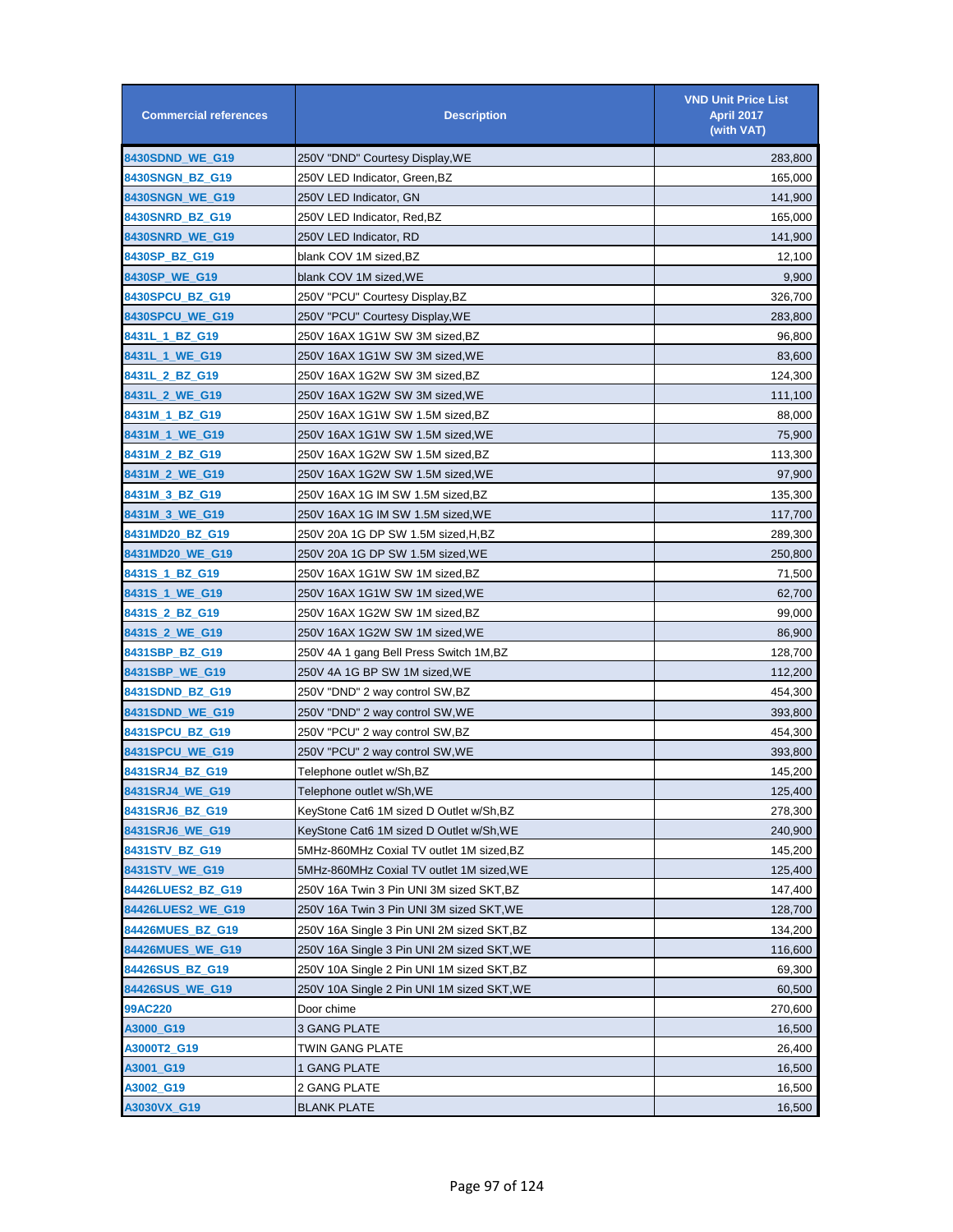| <b>Commercial references</b> | <b>Description</b>                                     | <b>VND Unit Price List</b><br>April 2017<br>(with VAT) |
|------------------------------|--------------------------------------------------------|--------------------------------------------------------|
| A3031EKT_WE                  | Key card switch                                        | 751,300                                                |
| A3031WBP_GY_G19              | WEATHERPROOF BELL PRESS                                | 211,200                                                |
| A3031WBP_WE_G19              | WEATHER-PRO DOOR BELL SH W/LED INDICATOR               | 211,200                                                |
| A3223HR                      |                                                        | 281,600                                                |
| A3223HSMR_G19                | WEATHERPROOF COVER W. BOX FOR CONCEPT SERIES, WHITI    | 413,600                                                |
| A3223HSMR_GY_G19             | WEATHERPROOF COVER W BOX GREY                          | 413,600                                                |
| A3727_WE                     | Shaver socket                                          | 1,317,800                                              |
| A8401L_SZ_G19                | Surround & GP for 3M size, SZ                          | 38,500                                                 |
| A8401L_WE_G19                | Surround & GP for 3M size,WE                           | 33,000                                                 |
| A8401M_SZ_G19                | Surround & GP for 1.5M size,SZ                         | 38,500                                                 |
| A8401M_WE_G19                | Surround & GP for 1.5M size,WE                         | 33,000                                                 |
| A8401S_SZ_G19                | Surround & GP for 1M size,SZ                           | 38,500                                                 |
| <b>A8401S WE G19</b>         | Surround & GP for 1M size.WE                           | 33,000                                                 |
| A8431EKT_SZ                  | 250V 16A Key Card Switch with Time Delay,SZ            | 1,214,400                                              |
| A8431EKT WE                  | 250V 16A Key Card Switch with Time Delay, WE           | 1,054,900                                              |
| A84727_SZ                    | Shaver socket,SZ                                       | 2,131,800                                              |
| A84727_WE                    | Shaver socket,WE                                       | 1,850,200                                              |
| A84T02L_SZ_G19               | 6G plate                                               | 66,000                                                 |
| A84T02L_WE_G19               | 6G plate                                               | 57,200                                                 |
| <b>ACTRJ30M5ENSUWE</b>       | Non-Shutter Modular Jack,Cat.5E UTP 30M,               | 118,800                                                |
| CK237                        | SURFACE BOX FOR SERIES 30                              | 27,500                                                 |
| <b>CON224 ABE G5</b>         | EMPTY FLOOR OUTLET W. BOX FOR SERIES CONCEPT, ALUMIN   | 1,159,400                                              |
| CON224_BAS_G5                | EMPTY FLOOR OUTLET W. BOX FOR SERIES CONCEPT, BRASS    | 1,460,800                                              |
| <b>DCV30MNUWT</b>            | Ô điên thoai                                           | 99,000                                                 |
| <b>DS035_WE</b>              | ADAPTABLE BOX, 3"x3"x2"                                | 36,300                                                 |
| <b>DS036_WE</b>              | ADAPTABLE BOX, 4"x4"x2"                                | 39,600                                                 |
| <b>DS037_WE</b>              | ADAPTABLE BOX, 4"x4"x3"                                | 60,500                                                 |
| <b>DS038_WE</b>              | ADAPTABLE BOX, 6"x6"x2"                                | 81,400                                                 |
| <b>DS039_WE</b>              | ADAPTABLE BOX, 6"x6"x3"                                | 115,500                                                |
| E15_15R_WE                   | 15A 3 ROUND PIN SINGLE SWITCHED SOCKET                 | 192,500                                                |
| E15R_WE                      | 13A 3P SINGLE SWITCH SOCKET, BRISTISH                  | 137,500                                                |
| E223M_TR                     | IP55, WP for 1 gang square plate                       | 324,500                                                |
| <b>E223R_TR</b>              | IP55, WP for 1 gang square plate                       | 324,500                                                |
| E224F_ABE                    | EMPTY FLOOR OUTLET W. BOX FOR SERIES FLEXI, ALUMINIUM  | 1,159,400                                              |
| E224F_BAS                    | EMPTY FLOOR OUTLET W. BOX FOR SERIES FLEXI, BRASS COLO | 1,460,800                                              |
| <b>E257DBE C5</b>            | 1G back box for BS                                     | 30,800                                                 |
| E25N_WE                      | 13A 3P DUPLEX SWITCH SOCKET W. NEON, BRISTISH          | 458,700                                                |
| E25R_WE                      | 13A 3P DUPLEX SWITCH SOCKET, BRISTISH                  | 383,900                                                |
| <b>E25UES_G19</b>            | 16A 3PIN DUPLEX SWITCHED SOCKET                        | 168,300                                                |
| E30_1M_D_G19                 | 10AX 1 WAY SWITCH                                      | 17,600                                                 |
| E30FSG_1_WE                  | <b>13A FUSED CONNECTION UNIT</b>                       | 269,500                                                |
| E31_WE                       | 1 GANG SQUARE PLATE                                    | 35,200                                                 |
| E31KT_WE_C5                  | 20A DP key switch                                      | 471,900                                                |
| E31X_WE                      | SQUARE BLANK PLATE                                     | 52,800                                                 |
| E32_WE                       | 2 GANG SQUARE PLATE                                    | 35,200                                                 |
| <b>E32NGN_G19</b>            | NEON INDICATOR, GREEN                                  | 47,300                                                 |
| <b>E32NRD_G19</b>            | NEON INDICATOR, RED                                    | 47,300                                                 |
| <b>E33_WE</b>                | <b>3 GANG SQUARE PLATE</b>                             | 35,200                                                 |
| E426_15_WE                   | 15A 3 ROUND PIN SINGLE SOCKET                          | 124,300                                                |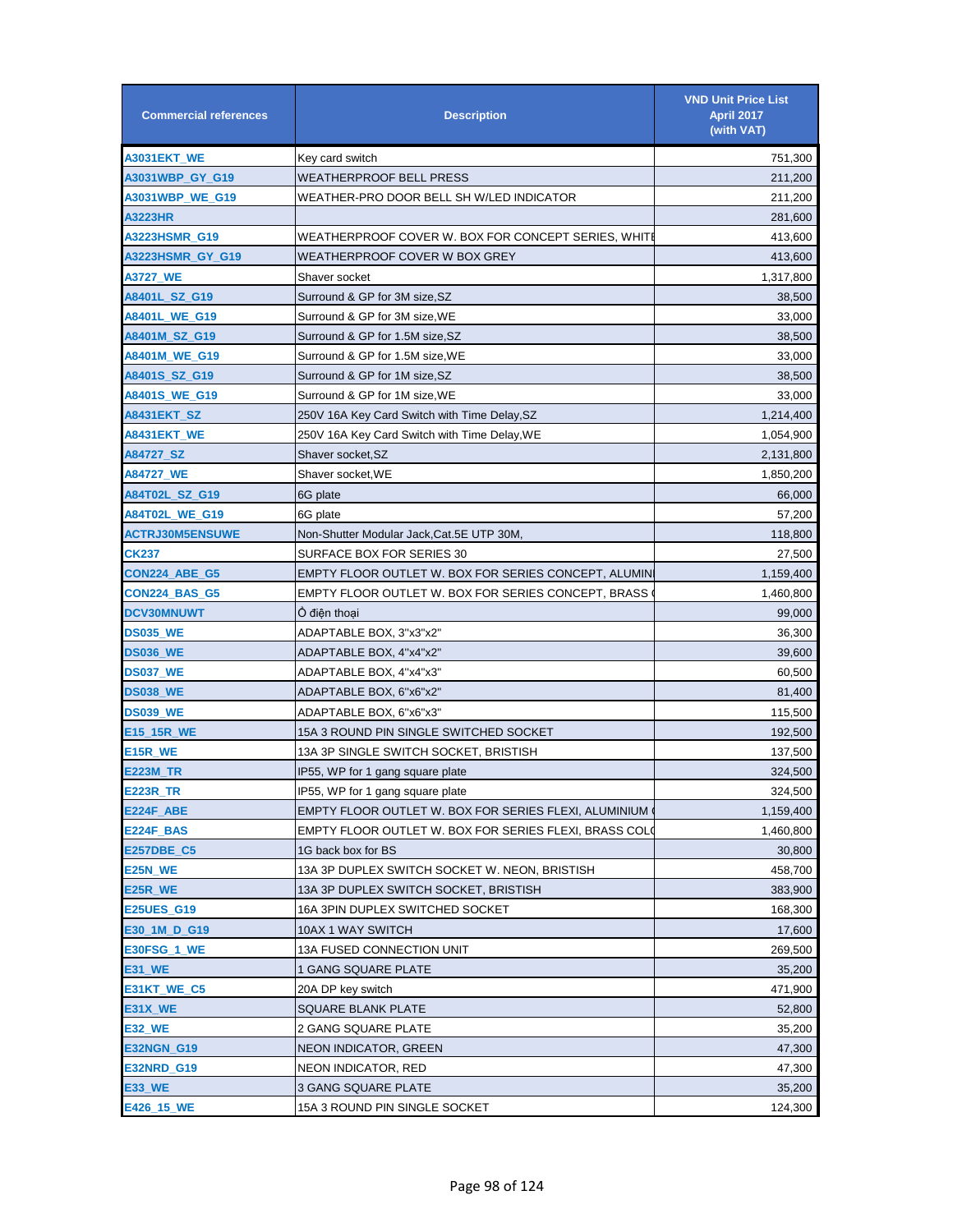| <b>Commercial references</b> | <b>Description</b>                                     | <b>VND Unit Price List</b><br><b>April 2017</b><br>(with VAT) |
|------------------------------|--------------------------------------------------------|---------------------------------------------------------------|
| E426_16_WE                   | <b>16A SCHUKO SOCKET</b>                               | 161,700                                                       |
| <b>E426UEST_G19</b>          | 16A 3 PIN SINGLE SOCKET (COMPLETE SET)                 | 101,200                                                       |
| E426UEST2_T_G19              | 16A 3 PIN DUPLEX SOCKET (COMPLETE SET)                 | 128,700                                                       |
| <b>E426UEX_G19</b>           | 16A 3 PIN SINGLE SOCKET & 1 SWITCH APERTURE (W.O SURRO | 117,700                                                       |
| E426UST_G19                  | 16A 2 PIN SINGLE SOCKET (COMPLETE SET)                 | 57,200                                                        |
| E426UST2CB_G19               | 16A 2 PIN DUPLEX SOCKET (COMPLETE SET)                 | 95,700                                                        |
| E426UX_G19                   | 16A 2 PIN SINGLE SOCKET & 1 SWITCH APERTURE            | 88,000                                                        |
| <b>E426UXX G19</b>           | 16A 2 PIN SINGLE SOCKET & 2 SWITCH APERTURE            | 88,000                                                        |
| E727_WE                      | 110/240V SHAVER SOCKET (VERTICAL)                      | 1,336,500                                                     |
| E727HT_WE                    | 110/240V SHAVER SOCKET (HORIZONTAL)                    | 1,336,500                                                     |
| EKT                          | LABELING KEY TAG FOR E31KT                             | 66,000                                                        |
| EP13_G19                     | 13A 3 PIN BRISTISH PLUG W. FUSE                        | 176,000                                                       |
| <b>EP15_WE_G19</b>           | 15A plug                                               | 198,000                                                       |
| <b>ESM15</b>                 | 13A 1G METALCLAD SOCKET                                | 372,900                                                       |
| <b>ESM25</b>                 | 13A TWIN METALCLAD SWITCHED SOCKET                     | 683,100                                                       |
| ESM31_1_2AR                  | 10A 1 GANG 1 WAY SWITCH METALCLAD                      | 289,300                                                       |
| ESM31_2_3A                   | 10A 1 GANG 2 WAY SWITCH METALCLAD                      | 321,200                                                       |
| ESM32_1_2AR                  | 10A 2 GANG 1 WAY SWITCH METALCLAD                      | 374,000                                                       |
| ESM32_2_3A                   | 10A 2 GANG 2 WAY SWITCH METALCLAD                      | 415,800                                                       |
| ESM33_1_2AR                  | 10A 3 GANG 1 WAY SWITCH METALCLAD                      | 475,200                                                       |
| ESM34_1_2AR                  | 10A 4 GANG 1 WAY SWITCH METALCLAD                      | 508,200                                                       |
| ET223R_TR                    | IP55, WP for 2 gang square plate                       | 454,300                                                       |
| ET257DBE_C5                  | 2G back box for BS                                     | 50,600                                                        |
| F1426UAM_WE                  | 13A INTERNATIONAL SOCLET (M SIZE)                      | 72,600                                                        |
| F1426UESM_WE_G19             | 16A 3 PIN SOCKET (M SIZE)                              | 72,600                                                        |
| F1426UEST2M_G19              | 16A 3 PIN TWIN SOCKET (L SIZE)                         | 74,800                                                        |
| <b>F1426USM_WE_G19</b>       | 10A 2 PIN SOCKET (M SIZE)                              | 49,500                                                        |
| F30426USM_WE_G19             | 10A 2 PIN SOCKET (S SIZE)                              | 23,100                                                        |
| <b>F30NM2_RD_G19</b>         | 10A NEON INDICATOR (S SIZE)                            | 53,900                                                        |
| F30R4M_WE_G19                | 4 WIRE TEL (S SIZE)                                    | 78,100                                                        |
| F30RJ5EM_WE_G19              | 8 WIRE DATA W.SHUTTER, CAT5E (S SIZE)                  | 161,700                                                       |
| <b>F30TVSM WE G19</b>        | TV CO-AIAL (S SIZE)                                    | 60,500                                                        |
| F3223HSMR_WE_G19             | WEATHERPROOF COVER W BOX FOR FLEXI SERIES (WHITE COI   | 377,300                                                       |
| F50_2M1_5_WE                 | 16A 2 WAY SWITCH (S SIZE)                              | 41,800                                                        |
| F50_2M1_WE                   | 16A 2 WAY SWITCH (XS SIZE)                             | 34,100                                                        |
| F50 2M2 WE                   | 16A 2 WAY SWITCH (M SIZE)                              | 40,700                                                        |
| F50_2M4_WE                   | 16A 2 WAY SWITCH (L SIZE)                              | 47,300                                                        |
| F50BPM2_WE                   | 10A BELL SWITCH (M SIZE)                               | 56,100                                                        |
| F50BPM4_WE                   | 10A BELL SWITCH (L SIZE)                               | 56,100                                                        |
| <b>F50FC250M_WE</b>          | FAN SPEED CONTROLER (M SIZE)                           | 226,600                                                       |
| F50M1_5_WE                   | 16A 1 WAY SWITCH (S SIZE)                              | 13,200                                                        |
| <b>F50M1_WE</b>              | 16A 1 WAY SWITCH (XS SIZE)                             | 23,100                                                        |
| <b>F50M2_WE</b>              | 16A 1 WAY SWITCH (M SIZE)                              | 27,500                                                        |
| F50M4_WE                     | 16A 1 WAY SWITCH (L SIZE)                              | 37,400                                                        |
| F50MIA1_5_WE                 | INTERMEDIATE SWITCH (SIZE S)                           | 139,700                                                       |
| F50NM2_RD                    | 10A NEON INDICATOR (M SIZE)                            | 51,700                                                        |
| F50RD400M_WE                 | 400W LIGHT DIMMER (M SIZE)                             | 190,300                                                       |
| F50RJ4M_WE_G19               | 6 WIRE TEL (M SIZE)                                    | 103,400                                                       |
| F50RJ5EM_WE_G19              | 8 WIRE DATA W.SHUTTER, CAT5E (M SIZE)                  | 188,100                                                       |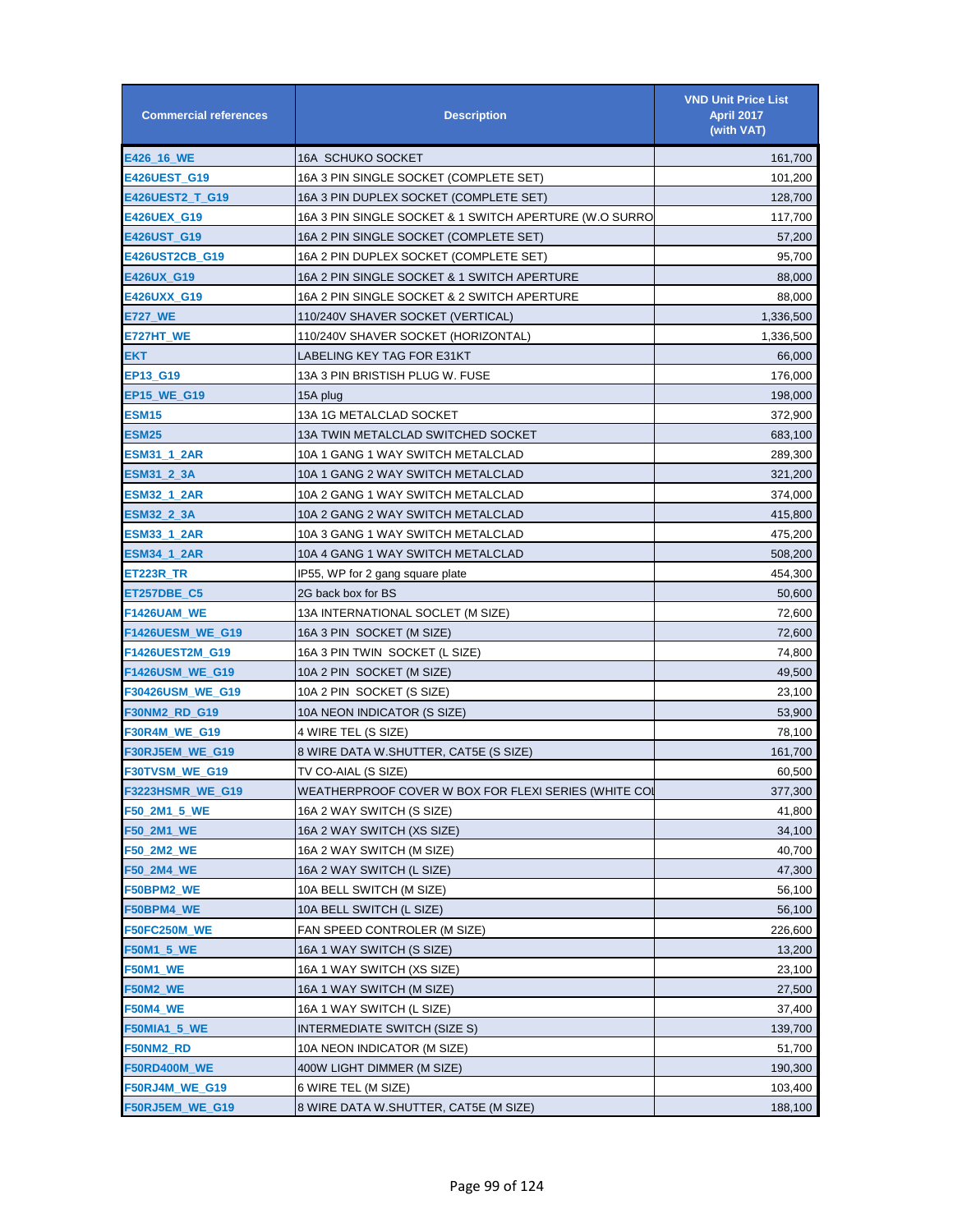| <b>Commercial references</b> | <b>Description</b>                         | <b>VND Unit Price List</b><br>April 2017<br>(with VAT) |
|------------------------------|--------------------------------------------|--------------------------------------------------------|
| F50RJ8M6_WE_G19              | Cat6 data socket                           | 210,100                                                |
| F50TVM_WE_G19                | TV CO-AIAL (M SIZE)                        | 68,200                                                 |
| F50XM1_WE                    | <b>BLANK COVER (SIZE XS)</b>               | 12,100                                                 |
| F50XM2_WE                    | BLANK COVER w. 30Mech hole, size M         | 12,100                                                 |
| <b>FG1050 WE</b>             | 1 GANG PLATE (FOR 1M SIZE)                 | 15,400                                                 |
| <b>FG1051_WE</b>             | 1 GANG PLATE                               | 15,400                                                 |
| <b>FG1052 WE</b>             | 2 GANG PLATE                               | 15,400                                                 |
| <b>FG1053_WE</b>             | 3 GANG PLATE                               | 15,400                                                 |
| FST1058H_WE_G19              |                                            | 26,400                                                 |
| <b>M224B</b>                 | 55MM BOX FOR FL.                           | 75,900                                                 |
| <b>M224DB</b>                | 65MM BOX FOR FL.                           | 123,200                                                |
| <b>PKE16M423</b>             | PLUG 16A 3P 230V IP44 6H                   | 136,400                                                |
| <b>PKE16M434</b>             | PLUG 16A 4P 400V IP44 6H                   | 165,000                                                |
| <b>PKE16M435</b>             | PLUG 16A 5P 400V IP44 6H                   | 195,800                                                |
| <b>PKE16M723</b>             | PLUG 16A 3P 230V IP67 6H                   | 348,700                                                |
| <b>PKE16M734</b>             | PLUG 16A 4P 400V IP67 6H                   | 400,400                                                |
| <b>PKE16M735</b>             | PLUG 16A 5P 400V IP67 6H                   | 426,800                                                |
| <b>PKE32M423</b>             | PLUG 32A 3P 230V IP44 6H                   | 250,800                                                |
| <b>PKE32M434</b>             | PLUG 32A 4P 400V IP44 6H                   | 289,300                                                |
| <b>PKE32M435</b>             | PLUG 32A 5P 400V IP44 6H                   | 295,900                                                |
| <b>PKE32M723</b>             | PLUG 32A 3P 230V IP67 6H                   | 467,500                                                |
| <b>PKE32M734</b>             | PLUG 32A 4P 400V IP67 6H                   | 500,500                                                |
| <b>PKE32M735</b>             | PLUG 32A 5P 400V IP67 6H                   | 543,400                                                |
| <b>PKF16F423</b>             | SOCKET PANEL BOX ANGLE 16A 3P 230V IP44 6H | 184,800                                                |
| <b>PKF16F434</b>             | SOCKET PANEL BOX ANGLE 16A 4P 400V IP44 6H | 206,800                                                |
| <b>PKF16F435</b>             | SOCKET PANEL BOX ANGLE 16A 5P 400V IP44 6H | 225,500                                                |
| PKF16F723                    | SOCKET PANEL BOX ANGLE 16A 3P 230V IP67 6H | 389,400                                                |
| PKF16F734                    | SOCKET PANEL BOX ANGLE 16A 4P 400V IP67 6H | 447,700                                                |
| <b>PKF16F735</b>             | SOCKET PANEL BOX ANGLE 16A 5P 400V IP67 6H | 511,500                                                |
| PKF16G423                    | SOCKET PANEL BOX STRA 16A 3P 230V IP44 6H  | 184,800                                                |
| <b>PKF16G434</b>             | SOCKET PANEL BOX STRA 16A 4P 400V IP44 6H  | 206,800                                                |
| <b>PKF16G435</b>             | SOCKET PANEL BOX STRA 16A 5P 400V IP44 6H  | 225,500                                                |
| <b>PKF16G723</b>             | SOCKET PANEL BOX STRA 16A 3P 230V IP67 6H  | 389,400                                                |
| <b>PKF16G734</b>             | SOCKET PANEL BOX STRA 16A 4P 400V IP67 6H  | 447,700                                                |
| <b>PKF16G735</b>             | SOCKET PANEL BOX STRA 16A 5P 400V IP67 6H  | 511,500                                                |
| <b>PKF16M423</b>             | CONNECTOR 16A 3P 230V IP44 6H              | 185,900                                                |
| <b>PKF16M434</b>             | CONNECTOR 16A 4P 400V IP44 6H              | 211,200                                                |
| <b>PKF16M435</b>             | CONNECTOR 16A 5P 400V IP44 6H              | 245,300                                                |
| <b>PKF16M723</b>             | CONNECTOR 16A 3P 230V IP67 6H              | 366,300                                                |
| <b>PKF16M734</b>             | CONNECTOR 16A 4P 400V IP67 6H              | 410,300                                                |
| <b>PKF16M735</b>             | CONNECTOR 16A 5P 400V IP67 6H              | 477,400                                                |
| <b>PKF16W423</b>             | SOCKET WALL BOX 16A 3P 230V IP44 6H        | 250,800                                                |
| <b>PKF16W434</b>             | SOCKET WALL BOX 16A 4P 400V IP44 6H        | 314,600                                                |
| <b>PKF16W435</b>             | SOCKET WALL BOX 16A 5P 400V IP44 6H        | 325,600                                                |
| <b>PKF16W723</b>             | SOCKET WALL BOX 16A 3P 230V IP67 6H        | 502,700                                                |
| <b>PKF16W734</b>             | SOCKET WALL BOX 16A 4P 400V IP67 6H        | 556,600                                                |
| <b>PKF16W735</b>             | SOCKET WALL BOX 16A 5P 400V IP67 6H        | 643,500                                                |
| <b>PKF32F423</b>             | SOCKET PANEL BOX ANGLE 32A 3P 230V IP44 6H | 281,600                                                |
| <b>PKF32F434</b>             | SOCKET PANEL BOX ANGLE 32A 4P 400V IP44 6H | 298,100                                                |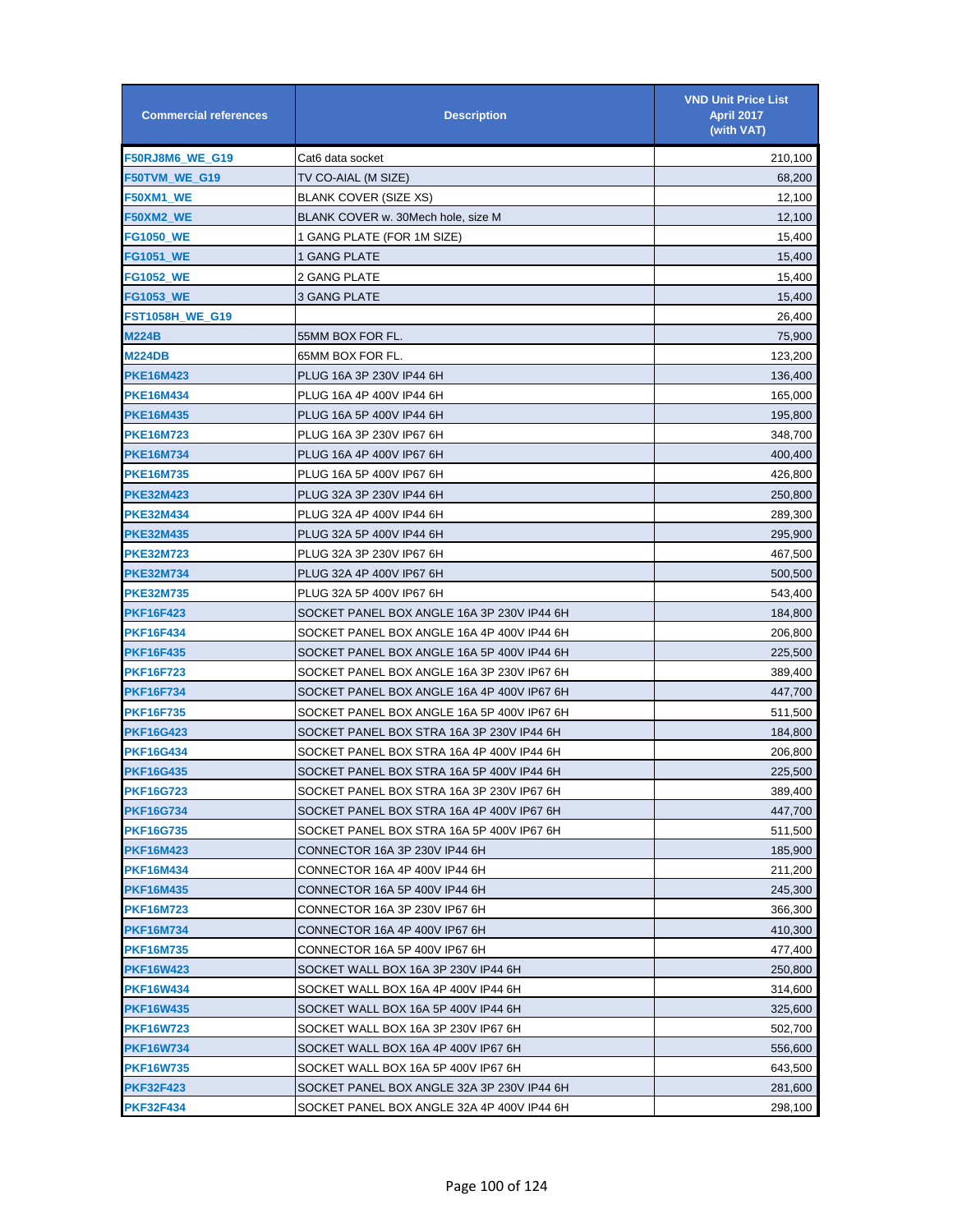| <b>Commercial references</b> | <b>Description</b>                         | <b>VND Unit Price List</b><br><b>April 2017</b><br>(with VAT) |
|------------------------------|--------------------------------------------|---------------------------------------------------------------|
| <b>PKF32F435</b>             | SOCKET PANEL BOX ANGLE 32A 5P 400V IP44 6H | 342,100                                                       |
| <b>PKF32F723</b>             | SOCKET PANEL BOX ANGLE 32A 3P 230V IP67 6H | 506,000                                                       |
| <b>PKF32F734</b>             | SOCKET PANEL BOX ANGLE 32A 4P 400V IP67 6H | 542,300                                                       |
| <b>PKF32F735</b>             | SOCKET PANEL BOX ANGLE 32A 5P 400V IP67 6H | 577,500                                                       |
| <b>PKF32G423</b>             | SOCKET PANEL BOX STRA 32A 3P 230V IP44 6H  | 281,600                                                       |
| <b>PKF32G434</b>             | SOCKET PANEL BOX STRA 32A 4P 400V IP44 6H  | 298,100                                                       |
| <b>PKF32G435</b>             | SOCKET PANEL BOX STRA 32A 5P 400V IP44 6H  | 342,100                                                       |
| <b>PKF32G723</b>             | SOCKET PANEL BOX STRA 32A 3P 230V IP67 6H  | 506,000                                                       |
| PKF32G734                    | SOCKET PANEL BOX STRA 32A 4P 400V IP67 6H  | 542,300                                                       |
| <b>PKF32G735</b>             | SOCKET PANEL BOX STRA 32A 5P 400V IP67 6H  | 577,500                                                       |
| PKF32M423                    | CONNECTOR 32A 3P 230V IP44 6H              | 277,200                                                       |
| <b>PKF32M434</b>             | CONNECTOR 32A 4P 400V IP44 6H              | 331,100                                                       |
| <b>PKF32M435</b>             | CONNECTOR 32A 5P 400V IP44 6H              | 413,600                                                       |
| <b>PKF32M723</b>             | CONNECTOR 32A 3P 230V IP67 6H              | 517,000                                                       |
| <b>PKF32M734</b>             | CONNECTOR 32A 4P 400V IP67 6H              | 558,800                                                       |
| <b>PKF32M735</b>             | CONNECTOR 32A 5P 400V IP67 6H              | 608,300                                                       |
| <b>PKF32W423</b>             | SOCKET WALL BOX 32A 3P 230V IP44 6H        | 413,600                                                       |
| <b>PKF32W434</b>             | SOCKET WALL BOX 32A 4P 400V IP44 6H        | 457,600                                                       |
| <b>PKF32W435</b>             | SOCKET WALL BOX 32A 5P 400V IP44 6H        | 452,100                                                       |
| <b>PKF32W723</b>             | SOCKET WALL BOX 32A 3P 230V IP67 6H        | 674,300                                                       |
| PKF32W734                    | SOCKET WALL BOX 32A 4P 400V IP67 6H        | 694,100                                                       |
| <b>PKF32W735</b>             | SOCKET WALL BOX 32A 5P 400V IP67 6H        | 819,500                                                       |
| PKZM403                      | IP44, 3P, 16A, 230V, multi adapter         | 1,355,200                                                     |
| PKZM409                      | IP44, 3P, 16A, 230V, multi adapter         | 1,654,400                                                     |
| PKZM703                      | IP67, 3P, 16A, 230V, multi adapter         | 1,593,900                                                     |
| <b>PKZM709</b>               | IP67, 3P, 16A, 230V, multi adapter         | 1,994,300                                                     |
| <b>S56C310GY</b>             | 250V 10A 3P SWITCH SOCKET, IP66            | 1,157,200                                                     |
| S56C313GY                    | 250V 13A 3P SWITCH SOCKET, IP66            | 1,179,200                                                     |
| <b>S56C315GY</b>             | 250V 15A 3P SWITCH SOCKET, IP66            | 1,722,600                                                     |
| S56C315RPGY                  | 250V 15A 3P ROUND SWITCH SOCKET, IP66      | 1,688,500                                                     |
| <b>S56C320GY</b>             | 250V 20A 3P SWITCH SOCKET, IP66            | 1,532,300                                                     |
| S56C332GY                    | 250V 32A 3P SWITCH SOCKET, IP66            | 2,224,200                                                     |
| <b>S56C420GY</b>             | 500V 20A 4P SWITCH SOCKET, IP66            | 2,224,200                                                     |
| <b>S56C432GY</b>             | 500V 32A 4P SWITCH SOCKET, IP66            | 2,224,200                                                     |
| <b>S56C450GY</b>             | 500V 50A 4P SWITCH SOCKET, IP66            | 2,668,600                                                     |
| <b>S56C520GY</b>             | 500V 20A 5P SWITCH SOCKET, IP66            | 4,002,900                                                     |
| <b>S56C532GY</b>             | 500V 32A 5P SWITCH SOCKET, IP66            | 4,180,000                                                     |
| <b>S56C540GY</b>             | 500V 40A 5P SWITCH SOCKET, IP66            | 4,180,000                                                     |
| S56E1GY_G15                  | 1G THICK BOX, FOR S56                      | 156,200                                                       |
| S56E2GY_G15                  | 2G THICK BOX, FOR S56                      | 298,100                                                       |
| S56ES1GY_G15                 | 1G THIN BOX, FOR S56                       | 138,600                                                       |
| S56ES2GY_G15                 | 2G THIN BOX, FOR S56                       | 170,500                                                       |
| S56P310GY_G15                | 250V 10A 3P FLAT, PLUG, IP66               | 682,000                                                       |
| S56P313GY_G15                | 250V 13A 3P PLUG, IP66                     | 540,100                                                       |
| S56P315GY_G15                | 250V 15A 3P FLAT, PLUG, IP66               | 827,200                                                       |
| S56P315RPGY_G15              | 250V 15A 3P ROUND, PLUG, IP66              | 772,200                                                       |
| S56P320GY_G15                | 250V 20A 3P ROUND STRA PLUG, IP66          | 914,100                                                       |
| S56P332GY_G15                | 250V 32A 3P PLUG, IP66                     | 959,200                                                       |
| S56P420GY_G15                | 500V 20A 4P ANGLE PLUG, IP66               | 1,057,100                                                     |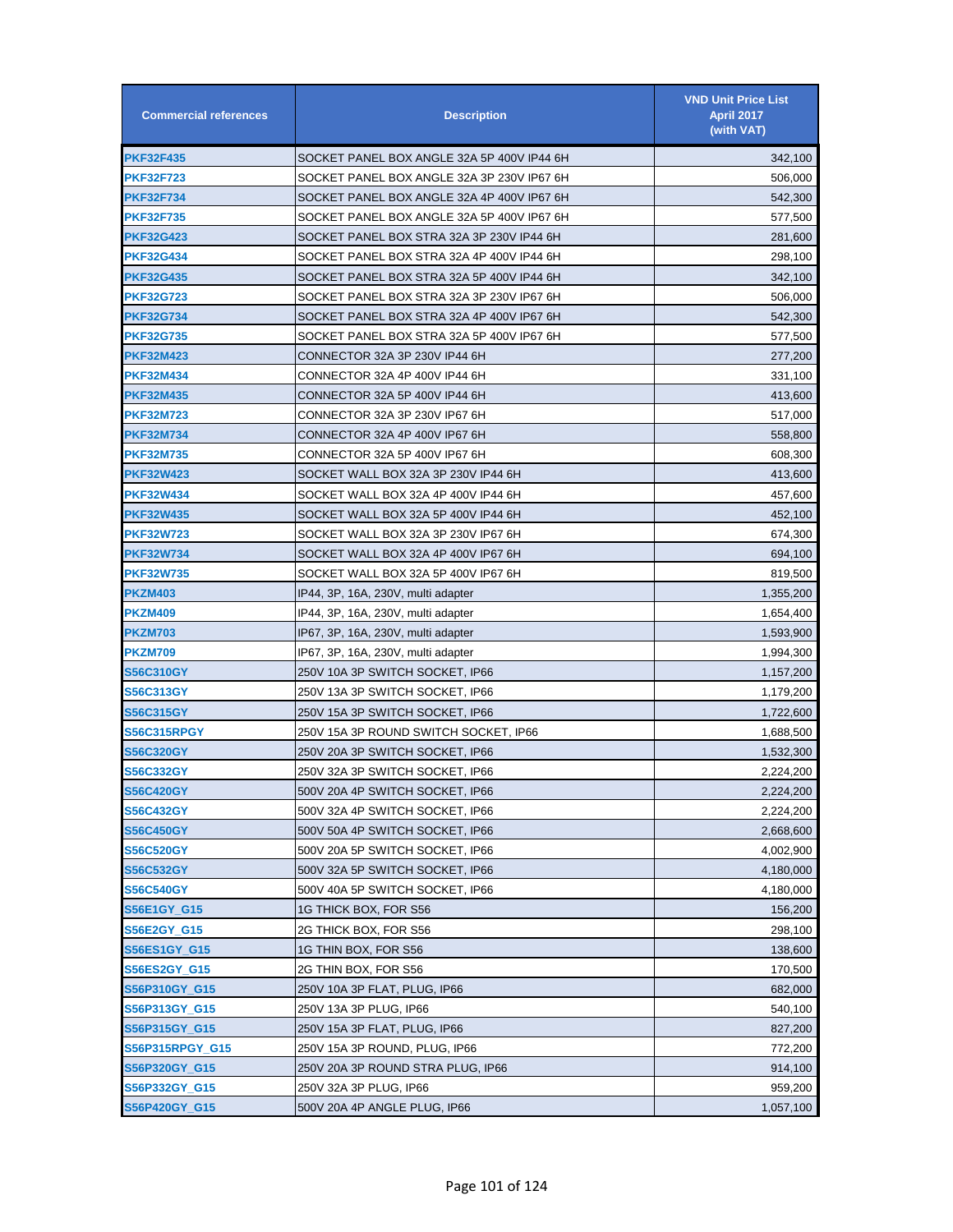| <b>Commercial references</b> | <b>Description</b>             | <b>VND Unit Price List</b><br><b>April 2017</b><br>(with VAT) |
|------------------------------|--------------------------------|---------------------------------------------------------------|
| S56P432GY_G15                | 500V 32A 4P PLUG, IP66         | 1,225,400                                                     |
| S56P450GY_G15                | 500V 50A 4P PLUG, IP66         | 1,225,400                                                     |
| S56P520GY_G15                | 500V 20A 5P PLUG, IP66         | 1,225,400                                                     |
| S56P532GY_G15                | 500V 32A 5P PLUG, IP66         | 1,848,000                                                     |
| S56P540GY_G15                | 500V 40A 5P PLUG, IP66         | 1,848,000                                                     |
| <b>S56SO310GY</b>            | 250V 10A 3P FLAT SOCKET, IP66  | 583,000                                                       |
| S56SO313GY                   | 250V 13A 3P SOCKET, IP66       | 644,600                                                       |
| <b>S56SO315GY</b>            | 250V 15A 3P SOCKET, IP66       | 982,300                                                       |
| <b>S56SO315RPGY</b>          | 250V 15A 3P ROUND SOCKET, IP66 | 1,188,000                                                     |
| <b>S56SO320GY</b>            | 250V 20A 3P ROUND SOCKET, IP66 | 1,087,900                                                     |
| <b>S56SO332GY</b>            | 250V 32A 3P SOCKET, IP66       | 1,213,300                                                     |
| S56SO420GY                   | 500V 20A 4P SOCKET, IP66       | 1,213,300                                                     |
| <b>S56SO432GY</b>            | 500V 32A 4P SOCKET, IP66       | 1,461,900                                                     |
| <b>S56SO450GY</b>            | 500V 45A 4P SOCKET, IP66       | 1,574,100                                                     |
| <b>S56SO520GY</b>            | 500V 20A 5P SOCKET, IP66       | 1,906,300                                                     |
| S56SO532GY                   | 500V 32A 5P SOCKET, IP66       | 1,906,300                                                     |
| <b>S56SO540GY</b>            | 500V 40A 5P SOCKET, IP66       | 1,906,300                                                     |
| S56SW110GY                   | 250V 10A 1P SWITCH, IP66       | 599,500                                                       |
| S56SW120GY                   | 250V 20A 1P SWITCH, IP66       | 719,400                                                       |
| S56SW132GY                   | 250V 32A 1P SWITCH, IP66       | 750,200                                                       |
| <b>S56SW220GY</b>            | 500V 20A 2P SWITCH, IP66       | 875,600                                                       |
| <b>S56SW232GY</b>            | 500V 32A 2P SWITCH, IP66       | 875,600                                                       |
| <b>S56SW250GY</b>            | 500V 50A 2P SWITCH, IP66       | 1,129,700                                                     |
| S56SW263GY                   | 500V 63A 2P SWITCH, IP66       | 1,129,700                                                     |
| S56SW310GY                   | 500V 10A 3P SWITCH, IP66       | 825,000                                                       |
| S56SW316GY                   | 500V 16A 3P SWITCH, IP66       | 987,800                                                       |
| S56SW320GY                   | 500V 20A 3P SWITCH, IP66       | 1,263,900                                                     |
| S56SW332GY                   | 500V 32A 3P SWITCH, IP66       | 1,263,900                                                     |
| <b>S56SW350GY</b>            | 500V 50A 3P SWITCH, IP66       | 1,430,000                                                     |
| S56SW363GY                   | 500V 63A 3P SWITCH, IP66       | 1,430,000                                                     |
| <b>U418T_WE</b>              | 16A 3 PIN PLUG TOPS            | 73,700                                                        |
| <b>U418T2_C5</b>             | 10A 2 FLAT PIN PLUG TOPS       | 59,400                                                        |
| WHD20_GY                     | 20A DP W/PRO SURF SWITCH GY    | 895,400                                                       |
| WHD35_GY                     | 35A DP W/PRO SURF SWITCH GY    | 946,000                                                       |
| WHD55_GY                     | 55A DP W/PRO SURF SWITCH GY    | 1,223,200                                                     |
| WHD63_GY                     | 63A DP W/PRO SURF SWITCH GY    | 1,287,000                                                     |
| <b>WHS20_GY</b>              | 20A SP W/PRO SURF SWITCH GY    | 848,100                                                       |
| <b>WHS35_GY</b>              | 35A SP W/PRO SURF SWITCH GY    | 907,500                                                       |
| WHS55_GY                     | 55A SP W/PRO SURF SWITCH GY    | 929,500                                                       |
| WHT20_GY                     | 20A TP W/PRO SURF SWITCH GY    | 947,100                                                       |
| WHT35_GY                     | 35A TP W/PRO SURF SWITCH GY    | 1,238,600                                                     |
| WHT55_GY                     | 55A TP W/PRO SURF SWITCH GY    | 1,426,700                                                     |
| <b>WHT63_GY</b>              | 63A TP W/PRO SURF SWITCH GY    | 1,602,700                                                     |
| WHT80_GY                     | 80A TP W/PRO SURF SWITCH GY    | 2,586,100                                                     |
| 3031V500M_C15518             | Dimmer                         | 374,000                                                       |
| 3031V400FM_C15518            | Fan control                    | 398,200                                                       |
| 28900                        | INS40 3P                       | 1,644,500                                                     |
| 28901                        | <b>INS40 4P</b>                | 2,129,600                                                     |
| 28902                        | <b>INS63 3P</b>                | 1,903,000                                                     |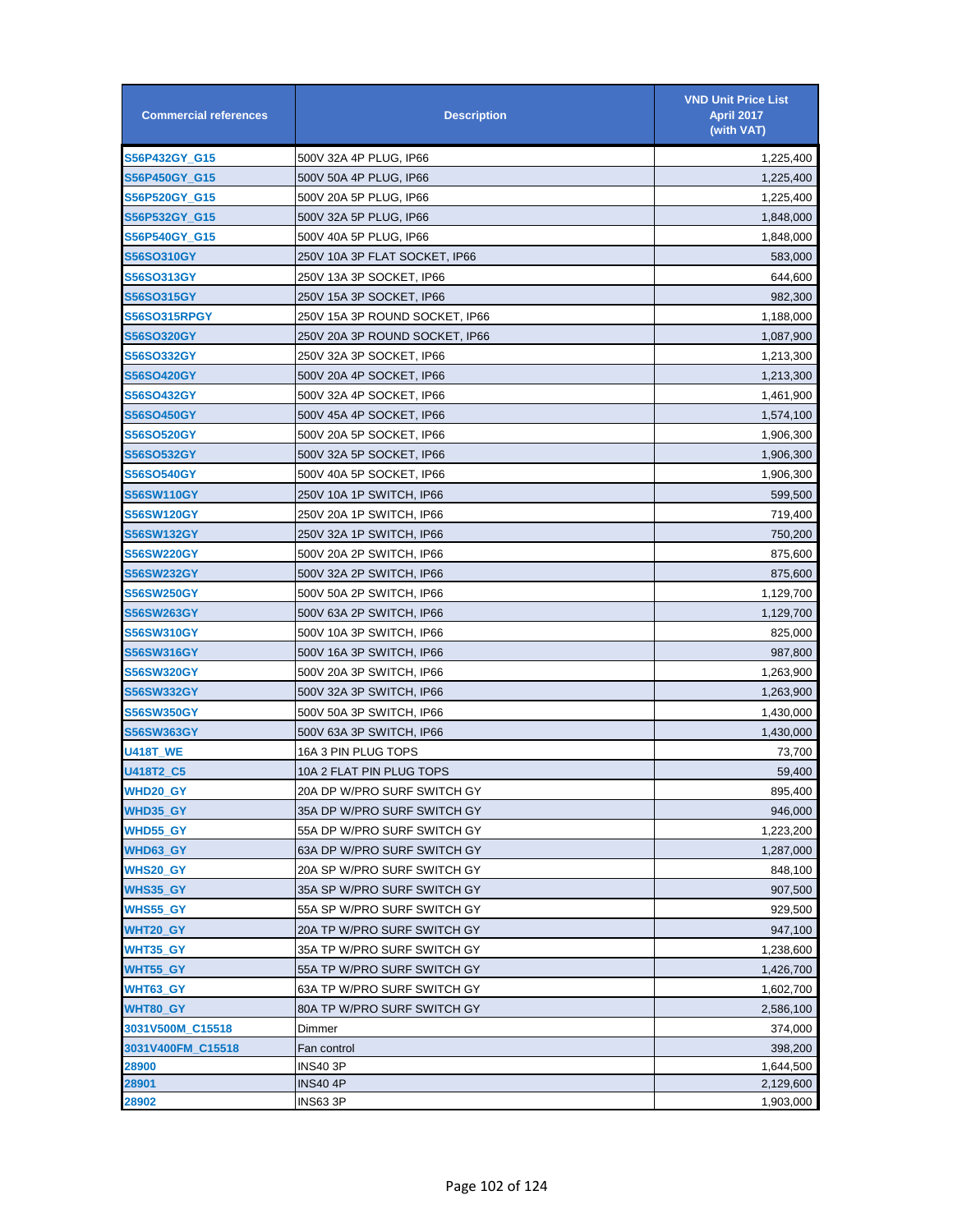| <b>Commercial references</b> | <b>Description</b>                                       | <b>VND Unit Price List</b><br><b>April 2017</b><br>(with VAT) |
|------------------------------|----------------------------------------------------------|---------------------------------------------------------------|
| 28903                        | <b>INS63 4P</b>                                          | 2,195,600                                                     |
| 28904                        | INS80 3P                                                 | 2,161,500                                                     |
| 28905                        | <b>INS80 4P</b>                                          | 2,409,000                                                     |
| 28908                        | INS100 3P                                                | 2,699,400                                                     |
| 28909                        | INS100 4P                                                | 3,010,700                                                     |
| 28910                        | INS125 3P                                                | 2,939,200                                                     |
| 28911                        | INS125 4P                                                | 3,236,200                                                     |
| 28912                        | INS160 3P                                                | 3,285,700                                                     |
| 28913                        | <b>INS160 4P</b>                                         | 3,543,100                                                     |
| 29370                        | REMOVABLE TOGGLE PADLOCK. DEVICE(NS80/63                 | 275,000                                                       |
| 29450                        | 1 AUX.SWITCH C/O CONTACT OF/SDE/SDV(NS80                 | 721,600                                                       |
| 31100                        | INTERPACT INS250-100A 3P                                 | 3,834,600                                                     |
| 31101                        | INTERPACT INS250-100A 4P                                 | 5,794,800                                                     |
| 31102                        | INTERPACT INS250-200A 3P SWITCH                          | 4,572,700                                                     |
| 31103                        | INTERPACT INS250-200A 4P SWITCH                          | 6,759,500                                                     |
| 31104                        | INTERPACT INS250-160A 3P                                 | 4,307,600                                                     |
| 31105                        | INS250 160A 4P                                           | 6,540,600                                                     |
| 31106                        | INS250 3P                                                | 4,723,400                                                     |
| 31107                        | INS250 4P                                                | 7,007,000                                                     |
| 31108                        | INS320 3P                                                | 7,891,400                                                     |
| 31109                        | <b>INS320 4P</b>                                         | 12,683,000                                                    |
| 31110                        | INS400 3P                                                | 8,528,300                                                     |
| 31111                        | <b>INS400 4P</b>                                         | 13,682,900                                                    |
| 31112                        | INTERPACT INS500 3P                                      | 11,914,100                                                    |
| 31113                        | INTERPACT INS500 4P                                      | 13,703,800                                                    |
| 31114                        | INS630 3P                                                | 13,316,600                                                    |
| 31115                        | INS630 4P                                                | 15,407,700                                                    |
| 31330                        | INTERPACT INS800 3P BLACK HENDLE                         | 31,670,100                                                    |
| 31331                        | INTERPACT INS800 4P BLACK HANDLE                         | 45,590,600                                                    |
| 31332                        | INTERPACT INS1000,3P FIXED WITH BLACK HA                 | 35,482,700                                                    |
| 31333                        | INTERPACT INS1000 4P FIXED WITH BLACK H                  | 47,713,600                                                    |
| 31334                        | INTERPACT INS1250 WITH BLACK HANDLE                      | 42,271,900                                                    |
| 31335                        | INTERPACT INS1250 4P BLACK HANDLE                        | 53,202,600                                                    |
| 31336                        | INTERPACT INS1600 3P WITH BLACK HANDLE                   | 48,466,000                                                    |
| 31337                        | INTERPACT INS1600 4P BLACK HANDLE                        | 55,678,700                                                    |
| 31342                        | INTERPACT INS630B 3P STANDARD                            | 29,095,000                                                    |
| 31343                        | <b>INTERPACT INS630B 4P STANDARD</b>                     | 44,964,700                                                    |
| 33195                        | ADDITIONAL TOGGLE EXTENSION FOR NS630B/1                 | 312,400                                                       |
| 33512                        | MICROLOGIC 5.0 A FOR FIXED                               | 7,543,800                                                     |
| 33513                        | MICROLOGIC 6.0 A FOR FIXED                               | 20,098,100                                                    |
| 33514                        | MICROLOGIC 7.0 A FOR FIXED                               | 27,318,500                                                    |
| 33532                        | MICROLOGIC 5.0 A FOR DRAWOUT                             | 7,770,400                                                     |
| 33533                        | MICROLOGIC 6.0 A FOR DRAWOUT                             | 19,512,900                                                    |
| 33534                        | MICROLOGIC 7.0 A FOR DRAWOUT                             | 27,318,500                                                    |
| 33535                        | MICROLOGIC 2.0 E for Compact NS630b to 3200 fixed        | 8,486,500                                                     |
| 33536                        | MICROLOGIC 2.0 E for Compact NS630b to 1600 withdrawable | 8,486,500                                                     |
| 33537                        | MICROLOGIC 5.0 E for Compact NS630b to 3200 fixed        | 9,430,300                                                     |
| 33538                        | MICROLOGIC 5.0 E for Compact NS630b to 1600 withdrawable | 9,430,300                                                     |
| 33539                        | MICROLOGIC 6.0 E for Compact NS630b to 3200 fixed        | 24,392,500                                                    |
| 33540                        | MICROLOGIC 6.0 E for Compact NS630b to 1600 withdrawable | 24,392,500                                                    |
| 33573                        | RECTANGULOR SENSOR FOR EARTH LEA KAGE PR                 | 87,635,900                                                    |
| 33574                        | RECTANGULOR SENSOR FOR EARTH LEA KAGE PR                 | 121,722,700                                                   |
| 33576                        | EXTERNAL SENSOR FOR NEUTRAL AND                          | 15,363,700                                                    |
| 33579                        | EXTERNAL SENSOR FOR SOURCE GROUND RETURN                 | 19,974,900                                                    |
| 33622                        | 4P SPREADER 630/1600A                                    | 7,296,300                                                     |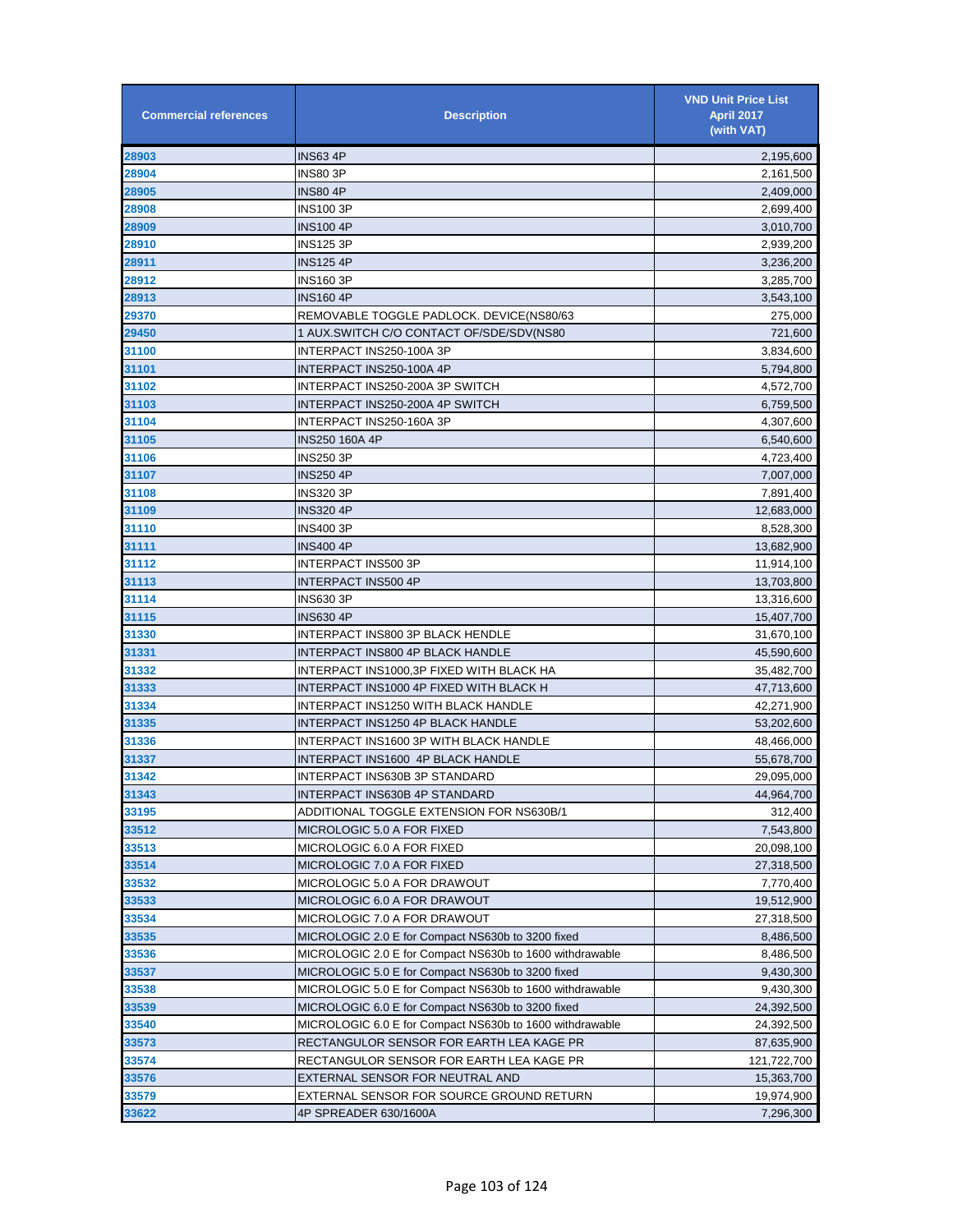| <b>Commercial references</b> | <b>Description</b>                                               | <b>VND Unit Price List</b><br><b>April 2017</b><br>(with VAT) |
|------------------------------|------------------------------------------------------------------|---------------------------------------------------------------|
| 33623                        | 4P SPREADER 630/1600A                                            | 7,451,400                                                     |
| 33642                        | 1 VERTICAL CONNECTION ADAPTER                                    | 12,876,600                                                    |
| 33643                        | 1 VERTICAL CONNECTION ADAPTER                                    | 16,366,900                                                    |
| 33644                        | 1 CABLE LUG ADAPTER 4P                                           | 11,479,600                                                    |
| 33645                        | 1 CABLE LUG ADAPTER 4P                                           | 15,211,900                                                    |
| 33646                        | 3 INTERPHASE BARRIERS FOR FRONT CONNECTI                         | 555,500                                                       |
| 33659                        | MX 024/030 VAC/VDC FOR FIXED BREAKER                             | 7,648,300                                                     |
| 33660                        | MX 048/060 VAC/VDC FOR FIXED BREAKER                             | 7,648,300                                                     |
| 33662                        | MX 200/250 VAC/VDC FIXED BREA KER                                | 7,648,300                                                     |
| 33664                        | MX 380/480 VAC FOR FIXED BREAKER                                 | 7,648,300                                                     |
| 33668                        | MN 024/030 VAC/VDC FOR FIXED BREAKER                             | 7,648,300                                                     |
| 33671                        | MN 200/250 VAC/VDC FOR FIXED BREAKER                             | 7,648,300                                                     |
| 33673                        | MN 380/480 VAC FOR FIXED BREAKER                                 | 7,648,300                                                     |
| 33682                        | ADJUSTABLE DELAY UNIT FOR MN 200/250 VAC                         | 7,648,300                                                     |
| 33751                        | CONNECTED POSITION CONTACT                                       | 1,024,100                                                     |
| 33752                        | TEST POSITION CONTACT                                            | 1,024,100                                                     |
| 33753                        | dISCONNECTED POSITION CONTACT                                    | 1,024,100                                                     |
| 33767                        | <b>BREAKER MISMATCH PROTECTION</b>                               | 2,274,800                                                     |
| 33786                        | DOOR INTERLOCK (RIGHT-HAND SIDE OF CHASS                         | 2,390,300                                                     |
| 33787                        | DOOR INTERLOCK (LEFT-HAND SIDE OF CHASSI                         | 2,390,300                                                     |
| 33788                        | RACKING INTERLOCK (LOCKOUT WITH DOOR OPE                         | 910,800                                                       |
| 33810                        | MX 024/030 VAC/VDC FOR DRAWOUT BREAKER                           | 8,603,100                                                     |
| 33813                        | MX 200/250 VAC/VDC FOR DRAWOUT BREAKER                           | 8,603,100                                                     |
| 33815                        | MX 380/480 VAC FOR DRAWOUT BREAKER                               | 8,603,100                                                     |
| 33819                        | MN 024/030 VAC/VDC FOR DRAWOUT BREAKER                           | 8,603,100                                                     |
| 33822                        | MN 200/250 VAC/VDC FOR DRAWOUT BREAKER                           | 8,690,000                                                     |
| 33824                        | MN 380/480 VAC FOR DRAWOUT BREAKER                               | 8,690,000                                                     |
| 33863                        | STANDARD BLACK DIRECT ROTARY HAN DLE                             | 3,619,000                                                     |
| 33878                        | STANDARD EXTENDED ROTARY HANDLE                                  | 6,912,400                                                     |
| 33890                        | INTERLOCKING KIT FOR 2 BREAKERS WITH ROT                         | 5,437,300                                                     |
| 34035                        | EXTERNAL SENSOR FOR NEUTRAL OR EARTH FLT                         | 17,359,100                                                    |
| 34036                        | EXTERNAL SENSOR FOR NEUTRAL OR EARTH FLT                         | 24,695,000                                                    |
| 41940                        | RONIS LOCK 1351 (NS100/630- C1251/IN1000                         | 1,604,900                                                     |
| 41950                        | 2 RONIS LOCKS 1351(1 KEY) NS100/630 C801                         | 3,441,900                                                     |
| 44936                        | PADLOCKING DEVICE C125/C1251NHL                                  | 510,400                                                       |
| ATSNS06bH3E2                 | ATS NS_630A-B_H 3P_ELE MLOGIC 2                                  | 223,391,300                                                   |
| ATSNS06bH4E2                 | ATS NS  630A-B  H 4P  ELE MLOGIC 2                               | 264,574,200                                                   |
| ATSNS06bN3E2                 | ATS NS_630A-B_N 3P_ELE MLOGIC 2                                  | 210,989,900                                                   |
| ATSNS06bN4E2                 | ATS NS_630A-B_N 4P_ELE MLOGIC 2                                  | 242,476,300                                                   |
| ATSNS080H3E2                 | ATS NS 800A H 3P ELE MLOGIC 2                                    | 228,706,500                                                   |
| ATSNS080H4E2                 | ATS NS 800A H 4P ELE MLOGIC 2                                    | 273,103,600                                                   |
| ATSNS080N3E2                 | ATS NS 800A N 3P ELE MLOGIC 2                                    | 218,843,900                                                   |
| ATSNS080N4E2                 | ATS NS 800A N 4P ELE MLOGIC 2                                    | 254,502,600                                                   |
| ATSNS100H3E2                 | ATS NS 1000A H 3P ELE MLOGIC 2                                   | 246,078,800                                                   |
| ATSNS100H4E2                 | ATS NS 1000A H 4P ELE MLOGIC 2                                   | 287,089,000                                                   |
| ATSNS100N3E2                 | ATS NS 1000A N 3P ELE MLOGIC 2                                   | 224,501,200                                                   |
| ATSNS100N4E2                 |                                                                  |                                                               |
|                              | ATS NS 1000A N 4P_ELE MLOGIC 2<br>ATS NS 1250A H 3P ELE MLOGIC 2 | 268,107,400                                                   |
| ATSNS125H3E2                 |                                                                  | 286,536,800                                                   |
| ATSNS125H4E2                 | ATS NS 1250A H 4P ELE MLOGIC 2                                   | 341,124,300                                                   |
| ATSNS125N3E2                 | ATS NS 1250A N 3P ELE MLOGIC 2                                   | 269,063,300                                                   |
| ATSNS125N4E2                 | ATS NS 1250A N 4P ELE MLOGIC 2                                   | 325,766,100                                                   |
| ATSNS160H3E2                 | ATS NS 1600A H 3P ELE MLOGIC 2                                   | 319,653,400                                                   |
| ATSNS160H4E2                 | ATS NS 1600A H 4P_ELE MLOGIC 2                                   | 386,369,500                                                   |
| ATSNS160N3E2                 | ATS NS 1600A N 3P_ELE MLOGIC 2                                   | 298,923,900                                                   |
| ATSNS160N4E2                 | ATS NS 1600A N 4P_ELE MLOGIC 2                                   | 367,252,600                                                   |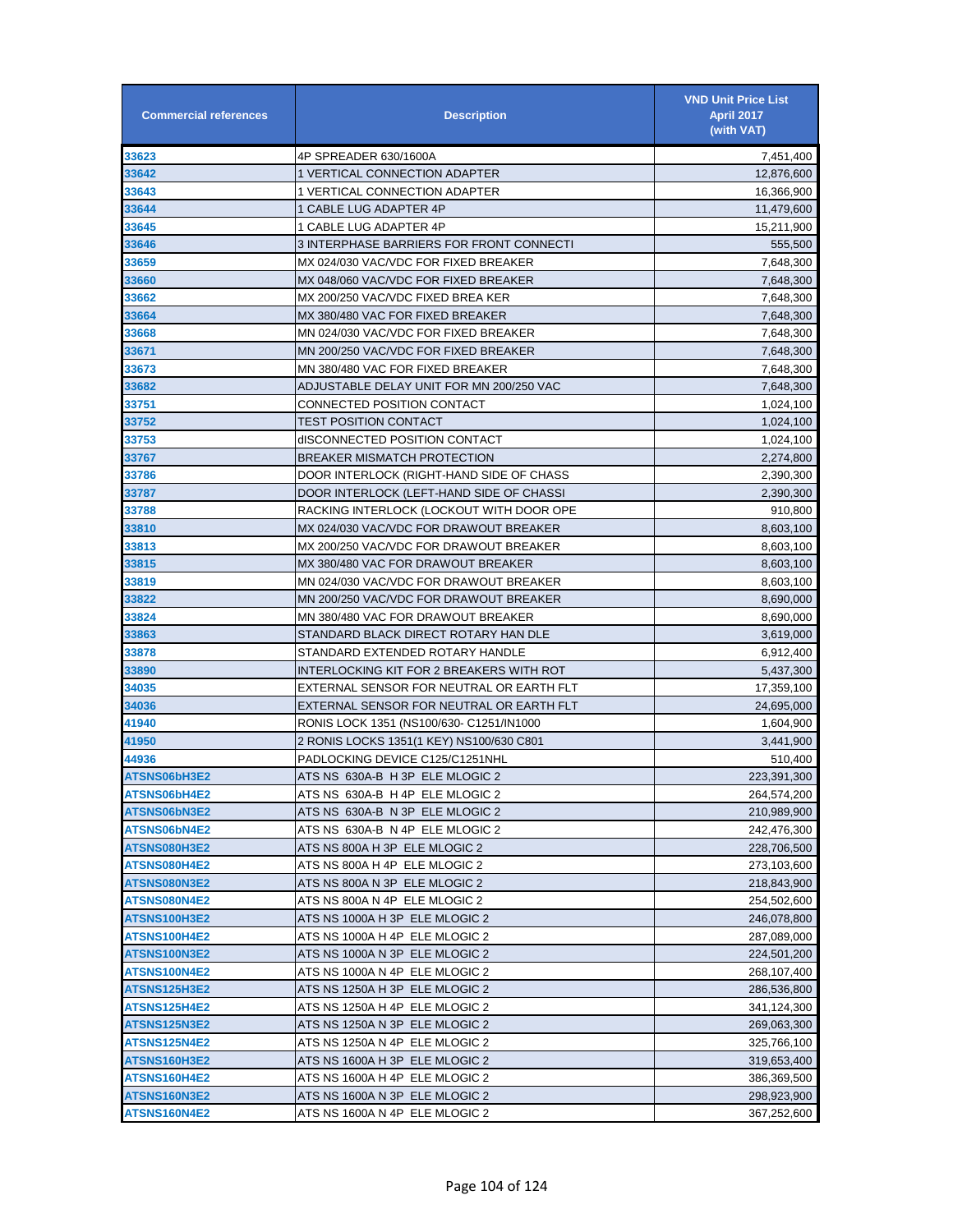| <b>Commercial references</b> | <b>Description</b>                | <b>VND Unit Price List</b><br><b>April 2017</b><br>(with VAT) |
|------------------------------|-----------------------------------|---------------------------------------------------------------|
| ATSNSX010F3FTM               | ATS NSX 100A F-3P FIX TM-D        | 61,050,000                                                    |
| ATSNSX010F4FTM               | ATS NSX 100A F-4P FIX TM-D        | 66,055,000                                                    |
| ATSNSX010H3FTM               | ATS NSX 100A H-3P FIX TM-D        | 63,223,600                                                    |
| ATSNSX010H4FTM               | ATS NSX 100A H-4P FIX TM-D        | 67,631,300                                                    |
| ATSNSX016F3FTM               | ATS NSX 160A F-3P FIX TM-D        | 66,106,700                                                    |
| ATSNSX016F4FTM               | ATS NSX 160A F-4P FIX TM-D        | 72,738,600                                                    |
| ATSNSX016H3FTM               | ATS NSX 160A H-3P FIX TM-D        | 70,517,700                                                    |
| ATSNSX016H4FTM               | ATS NSX 160A H-4P FIX TM-D        | 75,221,300                                                    |
| ATSNSX025F3FTM               | ATS NSX 250F 3P TRIP UNIT TM250D  | 75,034,300                                                    |
| ATSNSX025F4FTM               | ATS NSX 250A F-4P FIX TM-D        | 83,727,600                                                    |
| ATSNSX025H3FTM               | ATS NSX 250A H-3P FIX TM-D        | 80,490,300                                                    |
| ATSNSX025H4FTM               | ATS NSX 250A H-4P FIX TM-D        | 90,761,000                                                    |
| ATSNSX040H3FMI2              | ATS NSX 400A H-3P FIX SE          | 125,239,400                                                   |
| ATSNSX040H4FMI2              | ATS NSX 400A H-4P FIX SE          | 133,014,200                                                   |
| ATSNSX040N3FMI2              | ATS NSX 400A N-3P FIX SE          | 119,720,700                                                   |
| ATSNSX040N4FMI2              | ATS NSX 400A N-4P FIX SE          | 128,337,000                                                   |
| ATSNSX063H3FMI2              | ATS NSX 630A H-3P FIX SE          | 138,892,600                                                   |
| ATSNSX063H4FMI2              | ATS NSX 630A H-4P FIX SE          | 157,379,200                                                   |
| ATSNSX063N3FMI2              | ATS NSX 630A N-3P FIX SE          | 132,682,000                                                   |
| ATSNSX063N4FMI2              | ATS NSX 630A N-4P FIX SE          | 144,183,600                                                   |
| <b>EZADINR</b>               | EZ DIN RAIL ADAPTER               | 117.700                                                       |
| <b>EZAFASB2</b>              | EZ PHASE BARRIER (2PC)            | 130,900                                                       |
| <b>EZALOCK</b>               | EZ PADLOCK ATTACHEMENT            | 189,200                                                       |
| <b>EZAROTDS</b>              | EZ DIRECT ROTARY HANDLE STD       | 1,159,400                                                     |
| <b>EZAROTE</b>               | EZ EXTENDED ROTARY HANDLE         | 2,006,400                                                     |
| <b>EZASHT024DC</b>           | EZ SHUNT TRIP (SHT) 24VDC         | 1,518,000                                                     |
| <b>EZASHT048DC</b>           | EZ SHUNT TRIP (SHT) 48VDC         | 1,518,000                                                     |
| <b>EZASHT100AC</b>           | EZ SHUNT TRIP (SHT) 100-130VAC    | 1,518,000                                                     |
| EZASHT200AC                  | EZ SHUNT TRIP (SHT) 200-277VAC    | 1,518,000                                                     |
| EZASHT380AC                  | EZ SHUNT TRIP (SHT) 380-480VAC    | 1,518,000                                                     |
| <b>EZATSHD3P</b>             | EZ TERMINAL SHIELD 3P             | 222,200                                                       |
| <b>EZAUVR024DC</b>           | EZ UVR 24VDC                      | 1,981,100                                                     |
| EZAUVR110AC                  | EZ UVR 110-130VAC                 | 1,981,100                                                     |
| <b>EZAUVR380AC</b>           | EZ UVR 380-415VAC                 | 1,981,100                                                     |
| EZAUX01                      | EZ ALARM SWITCH(AL)               | 770,000                                                       |
| EZAUX10                      | EZ AUXILIARY SWITCH(AX)           | 770,000                                                       |
| EZAUX11                      | EZ AUXILIARY/ALARM SWITCH (AX/AL) | 1,283,700                                                     |
| EZC100B3015                  | MG EZC100B 7.5kA 3P/3T 15A        | 1,490,500                                                     |
| EZC100B3020                  | MG EZC100B 7.5kA 3P/3T 20A        | 1,490,500                                                     |
| EZC100B3025                  | MG EZC100B 7.5kA 3P/3T 25A        | 1,490,500                                                     |
| EZC100B3030                  | MG EZC100B 7.5kA 3P/3T 30A        | 1,490,500                                                     |
| EZC100B3040                  | MG EZC100B 7.5kA 3P/3T 40A        | 1,490,500                                                     |
| EZC100B3050                  | MG EZC100B 7.5kA 3P/3T 50A        | 1,490,500                                                     |
| EZC100B3060                  | MG EZC100B 7.5kA 3P/3T 60A        | 1,585,100                                                     |
| EZC100F3015                  | MG EZC100 F 10kA 3P/3T 15A        | 1,553,200                                                     |
| EZC100F3020                  | MG EZC100 F 10kA 3P/3T 20A        | 1,553,200                                                     |
| EZC100F3025                  | MG EZC100 F 10kA 3P/3T 25A        | 1,553,200                                                     |
| EZC100F3030                  | MG EZC100 F 10kA 3P/3T 30A        | 1,553,200                                                     |
| EZC100F3040                  | MG EZC100 F 10kA 3P/3T 40A        | 1,553,200                                                     |
| EZC100F3050                  | MG EZC100 F 10kA 3P/3T 50A        | 1,553,200                                                     |
| EZC100F3060                  | MG EZC100 F 10kA 3P/3T 60A        | 1,718,200                                                     |
| EZC100F3075                  | MG EZC100 F 10kA 3P/3T 75A        | 1,718,200                                                     |
| EZC100F3080                  | MG EZC100 F 10kA 3P/3T 80A        | 1,718,200                                                     |
| EZC100F3100                  | MG EZC100 F 10kA 3P/3T 100A       | 1,877,700                                                     |
| EZC100H1015                  | MG EZC100 25KA/240V 1P/1T 15A     | 1,397,000                                                     |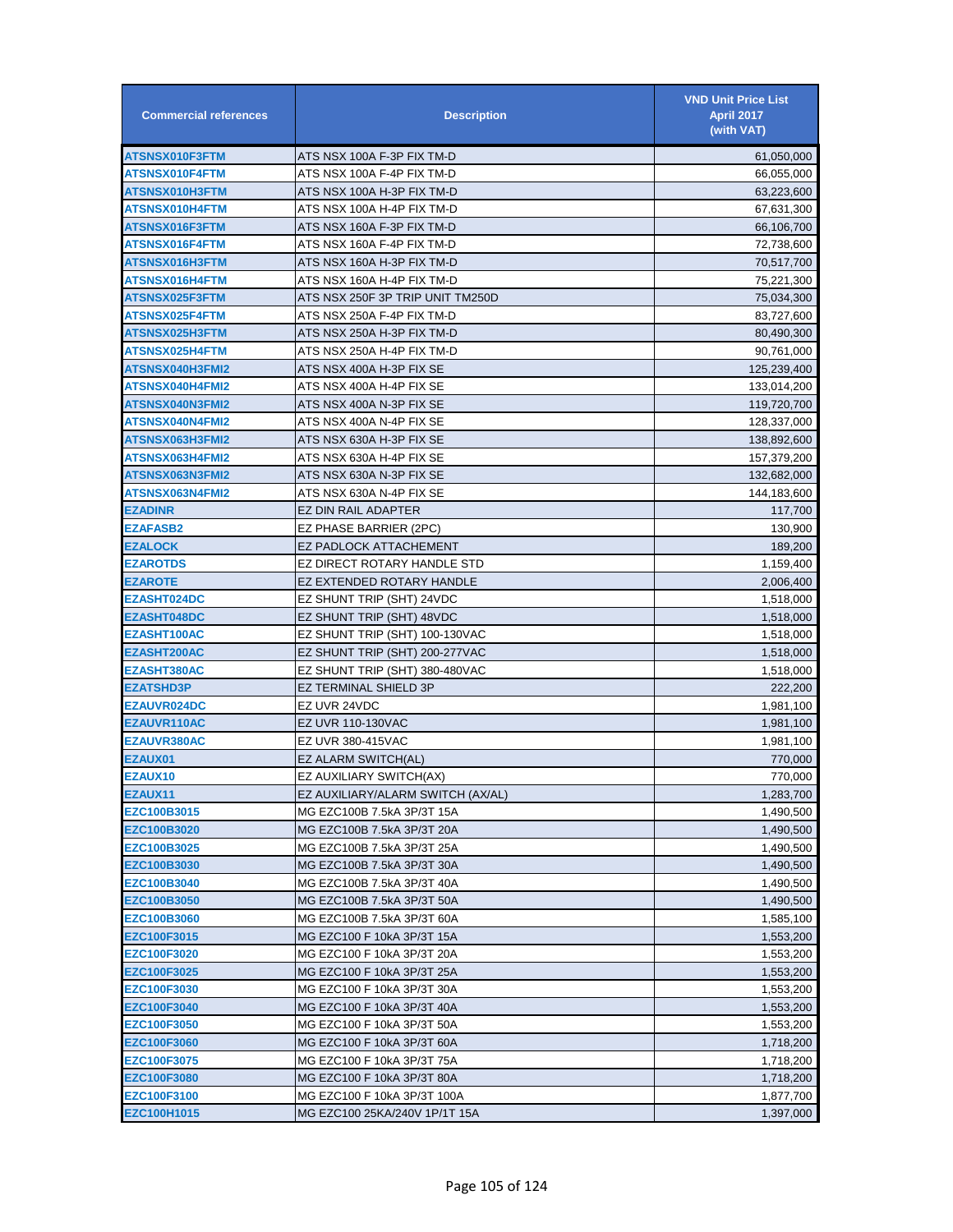| EZC100H1020<br>MG EZC100 25KA/240V 1P/1T 20A<br>1,397,000<br>EZC100H1025<br>MG EZC100 25KA/240V 1P/1T 25A<br>1,397,000<br>MG EZC100 25KA/240V 1P/1T 30A<br>EZC100H1030<br>1,397,000<br>EZC100H1040<br>MG EZC100 25KA/240V 1P/1T 40A<br>1,397,000<br>EZC100H1050<br>MG EZC100 25KA/240V 1P/1T 50A<br>1,397,000<br>MG EZC100 25KA/240V 1P/1T 60A<br><b>EZC100H1060</b><br>1,494,900<br>EZC100H1075<br>MG EZC100 25KA/240V 1P/1T 75A<br>1,494,900<br>MG EZC100 25KA/240V 1P/1T 80A<br><b>EZC100H1080</b><br>1,494,900<br>EZC100H1100<br>MG EZC100 25KA/240V 1P/1T 100A<br>1,494,900<br>EZC100H2015<br>MG EZC100 H 30kA 2P/2T 15A<br>1,873,300<br><b>EZC100H2020</b><br>MG EZC100 H 30kA 2P/2T 20A<br>1,873,300<br>EZC100H2025<br>MG EZC100 H 30kA 2P/2T 25A<br>1,873,300<br>EZC100H2030<br>MG EZC100 H 30kA 2P/2T 30A<br>1,873,300<br>EZC100H2040<br>MG EZC100 H 30kA 2P/2T 40A<br>1,873,300<br>EZC100H2050<br>MG EZC100 H 30kA 2P/2T 50A<br>1,873,300<br>EZC100H2060<br>MG EZC100 H 30kA 2P/2T 60A<br>2,055,900<br>EZC100H2075<br>MG EZC100 H 30kA 2P/2T 75A<br>2,055,900<br>MG EZC100 H 30kA 2P/2T 80A<br><b>EZC100H2080</b><br>2,055,900<br><b>EZC100H2100</b><br>MG EZC100 H 30kA 2P/2T 100A<br>2,055,900<br>EZC100H3015<br>MG EZC100 H 30kA 3P/3T 15A<br>2,592,700<br><b>EZC100H3020</b><br>MG EZC100 H 30kA 3P/3T 20A<br>2,592,700<br>EZC100H3025<br>MG EZC100 H 30kA 3P/3T 25A<br>2,592,700<br>EZC100H3030<br>MG EZC100 H 30kA 3P/3T 30A<br>2,592,700<br>EZC100H3040<br>MG EZC100 H 30kA 3P/3T 40A<br>2,592,700<br>EZC100H3050<br>MG EZC100 H 30kA 3P/3T 50A<br>2,592,700<br>MG EZC100 H 30kA 3P/3T 60A<br><b>EZC100H3060</b><br>2,850,100<br>EZC100H3075<br>MG EZC100 H 30kA 3P/3T 75A<br>2,850,100<br>MG EZC100 H 30kA 3P/3T 80A<br><b>EZC100H3080</b><br>2,850,100<br>EZC100H3100<br>MG EZC100 H 30kA 3P/3T 100A<br>2,850,100<br>EZC100H4015<br>EZC100H 30kA @ 415V 4P 15A<br>3,103,100<br><b>EZC100H4020</b><br>EZC100H 30kA @ 415V 4P 20A<br>3,103,100<br>EZC100H 30kA @ 415V 4P 25A<br>EZC100H4025<br>3,103,100<br>EZC100H4030<br>EZC100H 30kA @ 415V 4P 30A<br>3,128,400<br>EZC100H4040<br>EZC100H 30kA @ 415V 4P 40A<br>3,128,400<br>EZC100H4050<br>EZC100H 30kA @ 415V 4P 50A<br>3,128,400<br>EZC100H4060<br>EZC100H 30kA @ 415V 4P 60A<br>3,148,200<br>EZC100H4075<br>EZC100H 30kA @ 415V 4P 75A<br>3,148,200<br>EZC100H4080<br>EZC100H 30kA @ 415V 4P 80A<br>3,148,200<br>EZC100H4100<br>EZC100H 30kA @ 415V 4P 100A<br>3,148,200<br>EZC100N1015<br>MG EZC100 18KA/240V 1P/1T 15A<br>1,116,500<br>EZC100N1020<br>MG EZC100 18KA/240V 1P/1T 20A<br>1,116,500<br>EZC100N1025<br>MG EZC100 18KA/240V 1P/1T 25A<br>1,116,500<br><b>EZC100N1030</b><br>MG EZC100 18KA/240V 1P/1T 30A<br>1,116,500<br>EZC100N1040<br>MG EZC100 18KA/240V 1P/1T 40A<br>1,116,500<br><b>EZC100N1050</b><br>MG EZC100 18KA/240V 1P/1T 50A<br>1,116,500<br><b>EZC100N1060</b><br>MG EZC100 18 kA/240 V 1P 60 A<br>1,195,700<br><b>EZC100N1075</b><br>MG EZC100 18KA/240V 1P/1T 75A<br>1,195,700<br><b>EZC100N1080</b><br>MG EZC100 18KA/240V 1P/1T 80A<br>1,195,700<br>EZC100N1100<br>MG EZC100 18KA/240V 1P/1T 100A<br>1,195,700<br>EZC100N3015<br>MG EZC100 N 15kA 3P/3T 15A<br>2,041,600<br><b>EZC100N3020</b><br>MG EZC100 N 15kA 3P/3T 20A<br>2,041,600<br>EZC100N3025<br>MG EZC100 N 15kA 3P/3T 25A<br>2,041,600<br><b>EZC100N3030</b><br>MG EZC100 N 15kA 3P/3T 30A<br>2,041,600<br><b>EZC100N3040</b><br>MG EZC100 N 15kA 3P/3T 40A<br>2,041,600<br><b>EZC100N3050</b><br>MG EZC100 N 15kA 3P/3T 50A<br>2,041,600 | <b>Commercial references</b> | <b>Description</b> | <b>VND Unit Price List</b><br><b>April 2017</b><br>(with VAT) |
|----------------------------------------------------------------------------------------------------------------------------------------------------------------------------------------------------------------------------------------------------------------------------------------------------------------------------------------------------------------------------------------------------------------------------------------------------------------------------------------------------------------------------------------------------------------------------------------------------------------------------------------------------------------------------------------------------------------------------------------------------------------------------------------------------------------------------------------------------------------------------------------------------------------------------------------------------------------------------------------------------------------------------------------------------------------------------------------------------------------------------------------------------------------------------------------------------------------------------------------------------------------------------------------------------------------------------------------------------------------------------------------------------------------------------------------------------------------------------------------------------------------------------------------------------------------------------------------------------------------------------------------------------------------------------------------------------------------------------------------------------------------------------------------------------------------------------------------------------------------------------------------------------------------------------------------------------------------------------------------------------------------------------------------------------------------------------------------------------------------------------------------------------------------------------------------------------------------------------------------------------------------------------------------------------------------------------------------------------------------------------------------------------------------------------------------------------------------------------------------------------------------------------------------------------------------------------------------------------------------------------------------------------------------------------------------------------------------------------------------------------------------------------------------------------------------------------------------------------------------------------------------------------------------------------------------------------------------------------------------------------------------------------------------------------------------------------------------------------------------------------------------------------------------------------------------------------------------------------------------------------------------------------------------------------------------------------------------------------------------------------------------------------------------------------------------------------------------------------------------------------------------|------------------------------|--------------------|---------------------------------------------------------------|
|                                                                                                                                                                                                                                                                                                                                                                                                                                                                                                                                                                                                                                                                                                                                                                                                                                                                                                                                                                                                                                                                                                                                                                                                                                                                                                                                                                                                                                                                                                                                                                                                                                                                                                                                                                                                                                                                                                                                                                                                                                                                                                                                                                                                                                                                                                                                                                                                                                                                                                                                                                                                                                                                                                                                                                                                                                                                                                                                                                                                                                                                                                                                                                                                                                                                                                                                                                                                                                                                                                                |                              |                    |                                                               |
|                                                                                                                                                                                                                                                                                                                                                                                                                                                                                                                                                                                                                                                                                                                                                                                                                                                                                                                                                                                                                                                                                                                                                                                                                                                                                                                                                                                                                                                                                                                                                                                                                                                                                                                                                                                                                                                                                                                                                                                                                                                                                                                                                                                                                                                                                                                                                                                                                                                                                                                                                                                                                                                                                                                                                                                                                                                                                                                                                                                                                                                                                                                                                                                                                                                                                                                                                                                                                                                                                                                |                              |                    |                                                               |
|                                                                                                                                                                                                                                                                                                                                                                                                                                                                                                                                                                                                                                                                                                                                                                                                                                                                                                                                                                                                                                                                                                                                                                                                                                                                                                                                                                                                                                                                                                                                                                                                                                                                                                                                                                                                                                                                                                                                                                                                                                                                                                                                                                                                                                                                                                                                                                                                                                                                                                                                                                                                                                                                                                                                                                                                                                                                                                                                                                                                                                                                                                                                                                                                                                                                                                                                                                                                                                                                                                                |                              |                    |                                                               |
|                                                                                                                                                                                                                                                                                                                                                                                                                                                                                                                                                                                                                                                                                                                                                                                                                                                                                                                                                                                                                                                                                                                                                                                                                                                                                                                                                                                                                                                                                                                                                                                                                                                                                                                                                                                                                                                                                                                                                                                                                                                                                                                                                                                                                                                                                                                                                                                                                                                                                                                                                                                                                                                                                                                                                                                                                                                                                                                                                                                                                                                                                                                                                                                                                                                                                                                                                                                                                                                                                                                |                              |                    |                                                               |
|                                                                                                                                                                                                                                                                                                                                                                                                                                                                                                                                                                                                                                                                                                                                                                                                                                                                                                                                                                                                                                                                                                                                                                                                                                                                                                                                                                                                                                                                                                                                                                                                                                                                                                                                                                                                                                                                                                                                                                                                                                                                                                                                                                                                                                                                                                                                                                                                                                                                                                                                                                                                                                                                                                                                                                                                                                                                                                                                                                                                                                                                                                                                                                                                                                                                                                                                                                                                                                                                                                                |                              |                    |                                                               |
|                                                                                                                                                                                                                                                                                                                                                                                                                                                                                                                                                                                                                                                                                                                                                                                                                                                                                                                                                                                                                                                                                                                                                                                                                                                                                                                                                                                                                                                                                                                                                                                                                                                                                                                                                                                                                                                                                                                                                                                                                                                                                                                                                                                                                                                                                                                                                                                                                                                                                                                                                                                                                                                                                                                                                                                                                                                                                                                                                                                                                                                                                                                                                                                                                                                                                                                                                                                                                                                                                                                |                              |                    |                                                               |
|                                                                                                                                                                                                                                                                                                                                                                                                                                                                                                                                                                                                                                                                                                                                                                                                                                                                                                                                                                                                                                                                                                                                                                                                                                                                                                                                                                                                                                                                                                                                                                                                                                                                                                                                                                                                                                                                                                                                                                                                                                                                                                                                                                                                                                                                                                                                                                                                                                                                                                                                                                                                                                                                                                                                                                                                                                                                                                                                                                                                                                                                                                                                                                                                                                                                                                                                                                                                                                                                                                                |                              |                    |                                                               |
|                                                                                                                                                                                                                                                                                                                                                                                                                                                                                                                                                                                                                                                                                                                                                                                                                                                                                                                                                                                                                                                                                                                                                                                                                                                                                                                                                                                                                                                                                                                                                                                                                                                                                                                                                                                                                                                                                                                                                                                                                                                                                                                                                                                                                                                                                                                                                                                                                                                                                                                                                                                                                                                                                                                                                                                                                                                                                                                                                                                                                                                                                                                                                                                                                                                                                                                                                                                                                                                                                                                |                              |                    |                                                               |
|                                                                                                                                                                                                                                                                                                                                                                                                                                                                                                                                                                                                                                                                                                                                                                                                                                                                                                                                                                                                                                                                                                                                                                                                                                                                                                                                                                                                                                                                                                                                                                                                                                                                                                                                                                                                                                                                                                                                                                                                                                                                                                                                                                                                                                                                                                                                                                                                                                                                                                                                                                                                                                                                                                                                                                                                                                                                                                                                                                                                                                                                                                                                                                                                                                                                                                                                                                                                                                                                                                                |                              |                    |                                                               |
|                                                                                                                                                                                                                                                                                                                                                                                                                                                                                                                                                                                                                                                                                                                                                                                                                                                                                                                                                                                                                                                                                                                                                                                                                                                                                                                                                                                                                                                                                                                                                                                                                                                                                                                                                                                                                                                                                                                                                                                                                                                                                                                                                                                                                                                                                                                                                                                                                                                                                                                                                                                                                                                                                                                                                                                                                                                                                                                                                                                                                                                                                                                                                                                                                                                                                                                                                                                                                                                                                                                |                              |                    |                                                               |
|                                                                                                                                                                                                                                                                                                                                                                                                                                                                                                                                                                                                                                                                                                                                                                                                                                                                                                                                                                                                                                                                                                                                                                                                                                                                                                                                                                                                                                                                                                                                                                                                                                                                                                                                                                                                                                                                                                                                                                                                                                                                                                                                                                                                                                                                                                                                                                                                                                                                                                                                                                                                                                                                                                                                                                                                                                                                                                                                                                                                                                                                                                                                                                                                                                                                                                                                                                                                                                                                                                                |                              |                    |                                                               |
|                                                                                                                                                                                                                                                                                                                                                                                                                                                                                                                                                                                                                                                                                                                                                                                                                                                                                                                                                                                                                                                                                                                                                                                                                                                                                                                                                                                                                                                                                                                                                                                                                                                                                                                                                                                                                                                                                                                                                                                                                                                                                                                                                                                                                                                                                                                                                                                                                                                                                                                                                                                                                                                                                                                                                                                                                                                                                                                                                                                                                                                                                                                                                                                                                                                                                                                                                                                                                                                                                                                |                              |                    |                                                               |
|                                                                                                                                                                                                                                                                                                                                                                                                                                                                                                                                                                                                                                                                                                                                                                                                                                                                                                                                                                                                                                                                                                                                                                                                                                                                                                                                                                                                                                                                                                                                                                                                                                                                                                                                                                                                                                                                                                                                                                                                                                                                                                                                                                                                                                                                                                                                                                                                                                                                                                                                                                                                                                                                                                                                                                                                                                                                                                                                                                                                                                                                                                                                                                                                                                                                                                                                                                                                                                                                                                                |                              |                    |                                                               |
|                                                                                                                                                                                                                                                                                                                                                                                                                                                                                                                                                                                                                                                                                                                                                                                                                                                                                                                                                                                                                                                                                                                                                                                                                                                                                                                                                                                                                                                                                                                                                                                                                                                                                                                                                                                                                                                                                                                                                                                                                                                                                                                                                                                                                                                                                                                                                                                                                                                                                                                                                                                                                                                                                                                                                                                                                                                                                                                                                                                                                                                                                                                                                                                                                                                                                                                                                                                                                                                                                                                |                              |                    |                                                               |
|                                                                                                                                                                                                                                                                                                                                                                                                                                                                                                                                                                                                                                                                                                                                                                                                                                                                                                                                                                                                                                                                                                                                                                                                                                                                                                                                                                                                                                                                                                                                                                                                                                                                                                                                                                                                                                                                                                                                                                                                                                                                                                                                                                                                                                                                                                                                                                                                                                                                                                                                                                                                                                                                                                                                                                                                                                                                                                                                                                                                                                                                                                                                                                                                                                                                                                                                                                                                                                                                                                                |                              |                    |                                                               |
|                                                                                                                                                                                                                                                                                                                                                                                                                                                                                                                                                                                                                                                                                                                                                                                                                                                                                                                                                                                                                                                                                                                                                                                                                                                                                                                                                                                                                                                                                                                                                                                                                                                                                                                                                                                                                                                                                                                                                                                                                                                                                                                                                                                                                                                                                                                                                                                                                                                                                                                                                                                                                                                                                                                                                                                                                                                                                                                                                                                                                                                                                                                                                                                                                                                                                                                                                                                                                                                                                                                |                              |                    |                                                               |
|                                                                                                                                                                                                                                                                                                                                                                                                                                                                                                                                                                                                                                                                                                                                                                                                                                                                                                                                                                                                                                                                                                                                                                                                                                                                                                                                                                                                                                                                                                                                                                                                                                                                                                                                                                                                                                                                                                                                                                                                                                                                                                                                                                                                                                                                                                                                                                                                                                                                                                                                                                                                                                                                                                                                                                                                                                                                                                                                                                                                                                                                                                                                                                                                                                                                                                                                                                                                                                                                                                                |                              |                    |                                                               |
|                                                                                                                                                                                                                                                                                                                                                                                                                                                                                                                                                                                                                                                                                                                                                                                                                                                                                                                                                                                                                                                                                                                                                                                                                                                                                                                                                                                                                                                                                                                                                                                                                                                                                                                                                                                                                                                                                                                                                                                                                                                                                                                                                                                                                                                                                                                                                                                                                                                                                                                                                                                                                                                                                                                                                                                                                                                                                                                                                                                                                                                                                                                                                                                                                                                                                                                                                                                                                                                                                                                |                              |                    |                                                               |
|                                                                                                                                                                                                                                                                                                                                                                                                                                                                                                                                                                                                                                                                                                                                                                                                                                                                                                                                                                                                                                                                                                                                                                                                                                                                                                                                                                                                                                                                                                                                                                                                                                                                                                                                                                                                                                                                                                                                                                                                                                                                                                                                                                                                                                                                                                                                                                                                                                                                                                                                                                                                                                                                                                                                                                                                                                                                                                                                                                                                                                                                                                                                                                                                                                                                                                                                                                                                                                                                                                                |                              |                    |                                                               |
|                                                                                                                                                                                                                                                                                                                                                                                                                                                                                                                                                                                                                                                                                                                                                                                                                                                                                                                                                                                                                                                                                                                                                                                                                                                                                                                                                                                                                                                                                                                                                                                                                                                                                                                                                                                                                                                                                                                                                                                                                                                                                                                                                                                                                                                                                                                                                                                                                                                                                                                                                                                                                                                                                                                                                                                                                                                                                                                                                                                                                                                                                                                                                                                                                                                                                                                                                                                                                                                                                                                |                              |                    |                                                               |
|                                                                                                                                                                                                                                                                                                                                                                                                                                                                                                                                                                                                                                                                                                                                                                                                                                                                                                                                                                                                                                                                                                                                                                                                                                                                                                                                                                                                                                                                                                                                                                                                                                                                                                                                                                                                                                                                                                                                                                                                                                                                                                                                                                                                                                                                                                                                                                                                                                                                                                                                                                                                                                                                                                                                                                                                                                                                                                                                                                                                                                                                                                                                                                                                                                                                                                                                                                                                                                                                                                                |                              |                    |                                                               |
|                                                                                                                                                                                                                                                                                                                                                                                                                                                                                                                                                                                                                                                                                                                                                                                                                                                                                                                                                                                                                                                                                                                                                                                                                                                                                                                                                                                                                                                                                                                                                                                                                                                                                                                                                                                                                                                                                                                                                                                                                                                                                                                                                                                                                                                                                                                                                                                                                                                                                                                                                                                                                                                                                                                                                                                                                                                                                                                                                                                                                                                                                                                                                                                                                                                                                                                                                                                                                                                                                                                |                              |                    |                                                               |
|                                                                                                                                                                                                                                                                                                                                                                                                                                                                                                                                                                                                                                                                                                                                                                                                                                                                                                                                                                                                                                                                                                                                                                                                                                                                                                                                                                                                                                                                                                                                                                                                                                                                                                                                                                                                                                                                                                                                                                                                                                                                                                                                                                                                                                                                                                                                                                                                                                                                                                                                                                                                                                                                                                                                                                                                                                                                                                                                                                                                                                                                                                                                                                                                                                                                                                                                                                                                                                                                                                                |                              |                    |                                                               |
|                                                                                                                                                                                                                                                                                                                                                                                                                                                                                                                                                                                                                                                                                                                                                                                                                                                                                                                                                                                                                                                                                                                                                                                                                                                                                                                                                                                                                                                                                                                                                                                                                                                                                                                                                                                                                                                                                                                                                                                                                                                                                                                                                                                                                                                                                                                                                                                                                                                                                                                                                                                                                                                                                                                                                                                                                                                                                                                                                                                                                                                                                                                                                                                                                                                                                                                                                                                                                                                                                                                |                              |                    |                                                               |
|                                                                                                                                                                                                                                                                                                                                                                                                                                                                                                                                                                                                                                                                                                                                                                                                                                                                                                                                                                                                                                                                                                                                                                                                                                                                                                                                                                                                                                                                                                                                                                                                                                                                                                                                                                                                                                                                                                                                                                                                                                                                                                                                                                                                                                                                                                                                                                                                                                                                                                                                                                                                                                                                                                                                                                                                                                                                                                                                                                                                                                                                                                                                                                                                                                                                                                                                                                                                                                                                                                                |                              |                    |                                                               |
|                                                                                                                                                                                                                                                                                                                                                                                                                                                                                                                                                                                                                                                                                                                                                                                                                                                                                                                                                                                                                                                                                                                                                                                                                                                                                                                                                                                                                                                                                                                                                                                                                                                                                                                                                                                                                                                                                                                                                                                                                                                                                                                                                                                                                                                                                                                                                                                                                                                                                                                                                                                                                                                                                                                                                                                                                                                                                                                                                                                                                                                                                                                                                                                                                                                                                                                                                                                                                                                                                                                |                              |                    |                                                               |
|                                                                                                                                                                                                                                                                                                                                                                                                                                                                                                                                                                                                                                                                                                                                                                                                                                                                                                                                                                                                                                                                                                                                                                                                                                                                                                                                                                                                                                                                                                                                                                                                                                                                                                                                                                                                                                                                                                                                                                                                                                                                                                                                                                                                                                                                                                                                                                                                                                                                                                                                                                                                                                                                                                                                                                                                                                                                                                                                                                                                                                                                                                                                                                                                                                                                                                                                                                                                                                                                                                                |                              |                    |                                                               |
|                                                                                                                                                                                                                                                                                                                                                                                                                                                                                                                                                                                                                                                                                                                                                                                                                                                                                                                                                                                                                                                                                                                                                                                                                                                                                                                                                                                                                                                                                                                                                                                                                                                                                                                                                                                                                                                                                                                                                                                                                                                                                                                                                                                                                                                                                                                                                                                                                                                                                                                                                                                                                                                                                                                                                                                                                                                                                                                                                                                                                                                                                                                                                                                                                                                                                                                                                                                                                                                                                                                |                              |                    |                                                               |
|                                                                                                                                                                                                                                                                                                                                                                                                                                                                                                                                                                                                                                                                                                                                                                                                                                                                                                                                                                                                                                                                                                                                                                                                                                                                                                                                                                                                                                                                                                                                                                                                                                                                                                                                                                                                                                                                                                                                                                                                                                                                                                                                                                                                                                                                                                                                                                                                                                                                                                                                                                                                                                                                                                                                                                                                                                                                                                                                                                                                                                                                                                                                                                                                                                                                                                                                                                                                                                                                                                                |                              |                    |                                                               |
|                                                                                                                                                                                                                                                                                                                                                                                                                                                                                                                                                                                                                                                                                                                                                                                                                                                                                                                                                                                                                                                                                                                                                                                                                                                                                                                                                                                                                                                                                                                                                                                                                                                                                                                                                                                                                                                                                                                                                                                                                                                                                                                                                                                                                                                                                                                                                                                                                                                                                                                                                                                                                                                                                                                                                                                                                                                                                                                                                                                                                                                                                                                                                                                                                                                                                                                                                                                                                                                                                                                |                              |                    |                                                               |
|                                                                                                                                                                                                                                                                                                                                                                                                                                                                                                                                                                                                                                                                                                                                                                                                                                                                                                                                                                                                                                                                                                                                                                                                                                                                                                                                                                                                                                                                                                                                                                                                                                                                                                                                                                                                                                                                                                                                                                                                                                                                                                                                                                                                                                                                                                                                                                                                                                                                                                                                                                                                                                                                                                                                                                                                                                                                                                                                                                                                                                                                                                                                                                                                                                                                                                                                                                                                                                                                                                                |                              |                    |                                                               |
|                                                                                                                                                                                                                                                                                                                                                                                                                                                                                                                                                                                                                                                                                                                                                                                                                                                                                                                                                                                                                                                                                                                                                                                                                                                                                                                                                                                                                                                                                                                                                                                                                                                                                                                                                                                                                                                                                                                                                                                                                                                                                                                                                                                                                                                                                                                                                                                                                                                                                                                                                                                                                                                                                                                                                                                                                                                                                                                                                                                                                                                                                                                                                                                                                                                                                                                                                                                                                                                                                                                |                              |                    |                                                               |
|                                                                                                                                                                                                                                                                                                                                                                                                                                                                                                                                                                                                                                                                                                                                                                                                                                                                                                                                                                                                                                                                                                                                                                                                                                                                                                                                                                                                                                                                                                                                                                                                                                                                                                                                                                                                                                                                                                                                                                                                                                                                                                                                                                                                                                                                                                                                                                                                                                                                                                                                                                                                                                                                                                                                                                                                                                                                                                                                                                                                                                                                                                                                                                                                                                                                                                                                                                                                                                                                                                                |                              |                    |                                                               |
|                                                                                                                                                                                                                                                                                                                                                                                                                                                                                                                                                                                                                                                                                                                                                                                                                                                                                                                                                                                                                                                                                                                                                                                                                                                                                                                                                                                                                                                                                                                                                                                                                                                                                                                                                                                                                                                                                                                                                                                                                                                                                                                                                                                                                                                                                                                                                                                                                                                                                                                                                                                                                                                                                                                                                                                                                                                                                                                                                                                                                                                                                                                                                                                                                                                                                                                                                                                                                                                                                                                |                              |                    |                                                               |
|                                                                                                                                                                                                                                                                                                                                                                                                                                                                                                                                                                                                                                                                                                                                                                                                                                                                                                                                                                                                                                                                                                                                                                                                                                                                                                                                                                                                                                                                                                                                                                                                                                                                                                                                                                                                                                                                                                                                                                                                                                                                                                                                                                                                                                                                                                                                                                                                                                                                                                                                                                                                                                                                                                                                                                                                                                                                                                                                                                                                                                                                                                                                                                                                                                                                                                                                                                                                                                                                                                                |                              |                    |                                                               |
|                                                                                                                                                                                                                                                                                                                                                                                                                                                                                                                                                                                                                                                                                                                                                                                                                                                                                                                                                                                                                                                                                                                                                                                                                                                                                                                                                                                                                                                                                                                                                                                                                                                                                                                                                                                                                                                                                                                                                                                                                                                                                                                                                                                                                                                                                                                                                                                                                                                                                                                                                                                                                                                                                                                                                                                                                                                                                                                                                                                                                                                                                                                                                                                                                                                                                                                                                                                                                                                                                                                |                              |                    |                                                               |
|                                                                                                                                                                                                                                                                                                                                                                                                                                                                                                                                                                                                                                                                                                                                                                                                                                                                                                                                                                                                                                                                                                                                                                                                                                                                                                                                                                                                                                                                                                                                                                                                                                                                                                                                                                                                                                                                                                                                                                                                                                                                                                                                                                                                                                                                                                                                                                                                                                                                                                                                                                                                                                                                                                                                                                                                                                                                                                                                                                                                                                                                                                                                                                                                                                                                                                                                                                                                                                                                                                                |                              |                    |                                                               |
|                                                                                                                                                                                                                                                                                                                                                                                                                                                                                                                                                                                                                                                                                                                                                                                                                                                                                                                                                                                                                                                                                                                                                                                                                                                                                                                                                                                                                                                                                                                                                                                                                                                                                                                                                                                                                                                                                                                                                                                                                                                                                                                                                                                                                                                                                                                                                                                                                                                                                                                                                                                                                                                                                                                                                                                                                                                                                                                                                                                                                                                                                                                                                                                                                                                                                                                                                                                                                                                                                                                |                              |                    |                                                               |
|                                                                                                                                                                                                                                                                                                                                                                                                                                                                                                                                                                                                                                                                                                                                                                                                                                                                                                                                                                                                                                                                                                                                                                                                                                                                                                                                                                                                                                                                                                                                                                                                                                                                                                                                                                                                                                                                                                                                                                                                                                                                                                                                                                                                                                                                                                                                                                                                                                                                                                                                                                                                                                                                                                                                                                                                                                                                                                                                                                                                                                                                                                                                                                                                                                                                                                                                                                                                                                                                                                                |                              |                    |                                                               |
|                                                                                                                                                                                                                                                                                                                                                                                                                                                                                                                                                                                                                                                                                                                                                                                                                                                                                                                                                                                                                                                                                                                                                                                                                                                                                                                                                                                                                                                                                                                                                                                                                                                                                                                                                                                                                                                                                                                                                                                                                                                                                                                                                                                                                                                                                                                                                                                                                                                                                                                                                                                                                                                                                                                                                                                                                                                                                                                                                                                                                                                                                                                                                                                                                                                                                                                                                                                                                                                                                                                |                              |                    |                                                               |
|                                                                                                                                                                                                                                                                                                                                                                                                                                                                                                                                                                                                                                                                                                                                                                                                                                                                                                                                                                                                                                                                                                                                                                                                                                                                                                                                                                                                                                                                                                                                                                                                                                                                                                                                                                                                                                                                                                                                                                                                                                                                                                                                                                                                                                                                                                                                                                                                                                                                                                                                                                                                                                                                                                                                                                                                                                                                                                                                                                                                                                                                                                                                                                                                                                                                                                                                                                                                                                                                                                                |                              |                    |                                                               |
|                                                                                                                                                                                                                                                                                                                                                                                                                                                                                                                                                                                                                                                                                                                                                                                                                                                                                                                                                                                                                                                                                                                                                                                                                                                                                                                                                                                                                                                                                                                                                                                                                                                                                                                                                                                                                                                                                                                                                                                                                                                                                                                                                                                                                                                                                                                                                                                                                                                                                                                                                                                                                                                                                                                                                                                                                                                                                                                                                                                                                                                                                                                                                                                                                                                                                                                                                                                                                                                                                                                |                              |                    |                                                               |
|                                                                                                                                                                                                                                                                                                                                                                                                                                                                                                                                                                                                                                                                                                                                                                                                                                                                                                                                                                                                                                                                                                                                                                                                                                                                                                                                                                                                                                                                                                                                                                                                                                                                                                                                                                                                                                                                                                                                                                                                                                                                                                                                                                                                                                                                                                                                                                                                                                                                                                                                                                                                                                                                                                                                                                                                                                                                                                                                                                                                                                                                                                                                                                                                                                                                                                                                                                                                                                                                                                                |                              |                    |                                                               |
|                                                                                                                                                                                                                                                                                                                                                                                                                                                                                                                                                                                                                                                                                                                                                                                                                                                                                                                                                                                                                                                                                                                                                                                                                                                                                                                                                                                                                                                                                                                                                                                                                                                                                                                                                                                                                                                                                                                                                                                                                                                                                                                                                                                                                                                                                                                                                                                                                                                                                                                                                                                                                                                                                                                                                                                                                                                                                                                                                                                                                                                                                                                                                                                                                                                                                                                                                                                                                                                                                                                |                              |                    |                                                               |
|                                                                                                                                                                                                                                                                                                                                                                                                                                                                                                                                                                                                                                                                                                                                                                                                                                                                                                                                                                                                                                                                                                                                                                                                                                                                                                                                                                                                                                                                                                                                                                                                                                                                                                                                                                                                                                                                                                                                                                                                                                                                                                                                                                                                                                                                                                                                                                                                                                                                                                                                                                                                                                                                                                                                                                                                                                                                                                                                                                                                                                                                                                                                                                                                                                                                                                                                                                                                                                                                                                                |                              |                    |                                                               |
|                                                                                                                                                                                                                                                                                                                                                                                                                                                                                                                                                                                                                                                                                                                                                                                                                                                                                                                                                                                                                                                                                                                                                                                                                                                                                                                                                                                                                                                                                                                                                                                                                                                                                                                                                                                                                                                                                                                                                                                                                                                                                                                                                                                                                                                                                                                                                                                                                                                                                                                                                                                                                                                                                                                                                                                                                                                                                                                                                                                                                                                                                                                                                                                                                                                                                                                                                                                                                                                                                                                |                              |                    |                                                               |
|                                                                                                                                                                                                                                                                                                                                                                                                                                                                                                                                                                                                                                                                                                                                                                                                                                                                                                                                                                                                                                                                                                                                                                                                                                                                                                                                                                                                                                                                                                                                                                                                                                                                                                                                                                                                                                                                                                                                                                                                                                                                                                                                                                                                                                                                                                                                                                                                                                                                                                                                                                                                                                                                                                                                                                                                                                                                                                                                                                                                                                                                                                                                                                                                                                                                                                                                                                                                                                                                                                                |                              |                    |                                                               |
|                                                                                                                                                                                                                                                                                                                                                                                                                                                                                                                                                                                                                                                                                                                                                                                                                                                                                                                                                                                                                                                                                                                                                                                                                                                                                                                                                                                                                                                                                                                                                                                                                                                                                                                                                                                                                                                                                                                                                                                                                                                                                                                                                                                                                                                                                                                                                                                                                                                                                                                                                                                                                                                                                                                                                                                                                                                                                                                                                                                                                                                                                                                                                                                                                                                                                                                                                                                                                                                                                                                |                              |                    |                                                               |
|                                                                                                                                                                                                                                                                                                                                                                                                                                                                                                                                                                                                                                                                                                                                                                                                                                                                                                                                                                                                                                                                                                                                                                                                                                                                                                                                                                                                                                                                                                                                                                                                                                                                                                                                                                                                                                                                                                                                                                                                                                                                                                                                                                                                                                                                                                                                                                                                                                                                                                                                                                                                                                                                                                                                                                                                                                                                                                                                                                                                                                                                                                                                                                                                                                                                                                                                                                                                                                                                                                                |                              |                    |                                                               |
|                                                                                                                                                                                                                                                                                                                                                                                                                                                                                                                                                                                                                                                                                                                                                                                                                                                                                                                                                                                                                                                                                                                                                                                                                                                                                                                                                                                                                                                                                                                                                                                                                                                                                                                                                                                                                                                                                                                                                                                                                                                                                                                                                                                                                                                                                                                                                                                                                                                                                                                                                                                                                                                                                                                                                                                                                                                                                                                                                                                                                                                                                                                                                                                                                                                                                                                                                                                                                                                                                                                |                              |                    |                                                               |
|                                                                                                                                                                                                                                                                                                                                                                                                                                                                                                                                                                                                                                                                                                                                                                                                                                                                                                                                                                                                                                                                                                                                                                                                                                                                                                                                                                                                                                                                                                                                                                                                                                                                                                                                                                                                                                                                                                                                                                                                                                                                                                                                                                                                                                                                                                                                                                                                                                                                                                                                                                                                                                                                                                                                                                                                                                                                                                                                                                                                                                                                                                                                                                                                                                                                                                                                                                                                                                                                                                                |                              |                    |                                                               |
|                                                                                                                                                                                                                                                                                                                                                                                                                                                                                                                                                                                                                                                                                                                                                                                                                                                                                                                                                                                                                                                                                                                                                                                                                                                                                                                                                                                                                                                                                                                                                                                                                                                                                                                                                                                                                                                                                                                                                                                                                                                                                                                                                                                                                                                                                                                                                                                                                                                                                                                                                                                                                                                                                                                                                                                                                                                                                                                                                                                                                                                                                                                                                                                                                                                                                                                                                                                                                                                                                                                |                              |                    |                                                               |
|                                                                                                                                                                                                                                                                                                                                                                                                                                                                                                                                                                                                                                                                                                                                                                                                                                                                                                                                                                                                                                                                                                                                                                                                                                                                                                                                                                                                                                                                                                                                                                                                                                                                                                                                                                                                                                                                                                                                                                                                                                                                                                                                                                                                                                                                                                                                                                                                                                                                                                                                                                                                                                                                                                                                                                                                                                                                                                                                                                                                                                                                                                                                                                                                                                                                                                                                                                                                                                                                                                                |                              |                    |                                                               |
|                                                                                                                                                                                                                                                                                                                                                                                                                                                                                                                                                                                                                                                                                                                                                                                                                                                                                                                                                                                                                                                                                                                                                                                                                                                                                                                                                                                                                                                                                                                                                                                                                                                                                                                                                                                                                                                                                                                                                                                                                                                                                                                                                                                                                                                                                                                                                                                                                                                                                                                                                                                                                                                                                                                                                                                                                                                                                                                                                                                                                                                                                                                                                                                                                                                                                                                                                                                                                                                                                                                |                              |                    |                                                               |
|                                                                                                                                                                                                                                                                                                                                                                                                                                                                                                                                                                                                                                                                                                                                                                                                                                                                                                                                                                                                                                                                                                                                                                                                                                                                                                                                                                                                                                                                                                                                                                                                                                                                                                                                                                                                                                                                                                                                                                                                                                                                                                                                                                                                                                                                                                                                                                                                                                                                                                                                                                                                                                                                                                                                                                                                                                                                                                                                                                                                                                                                                                                                                                                                                                                                                                                                                                                                                                                                                                                |                              |                    |                                                               |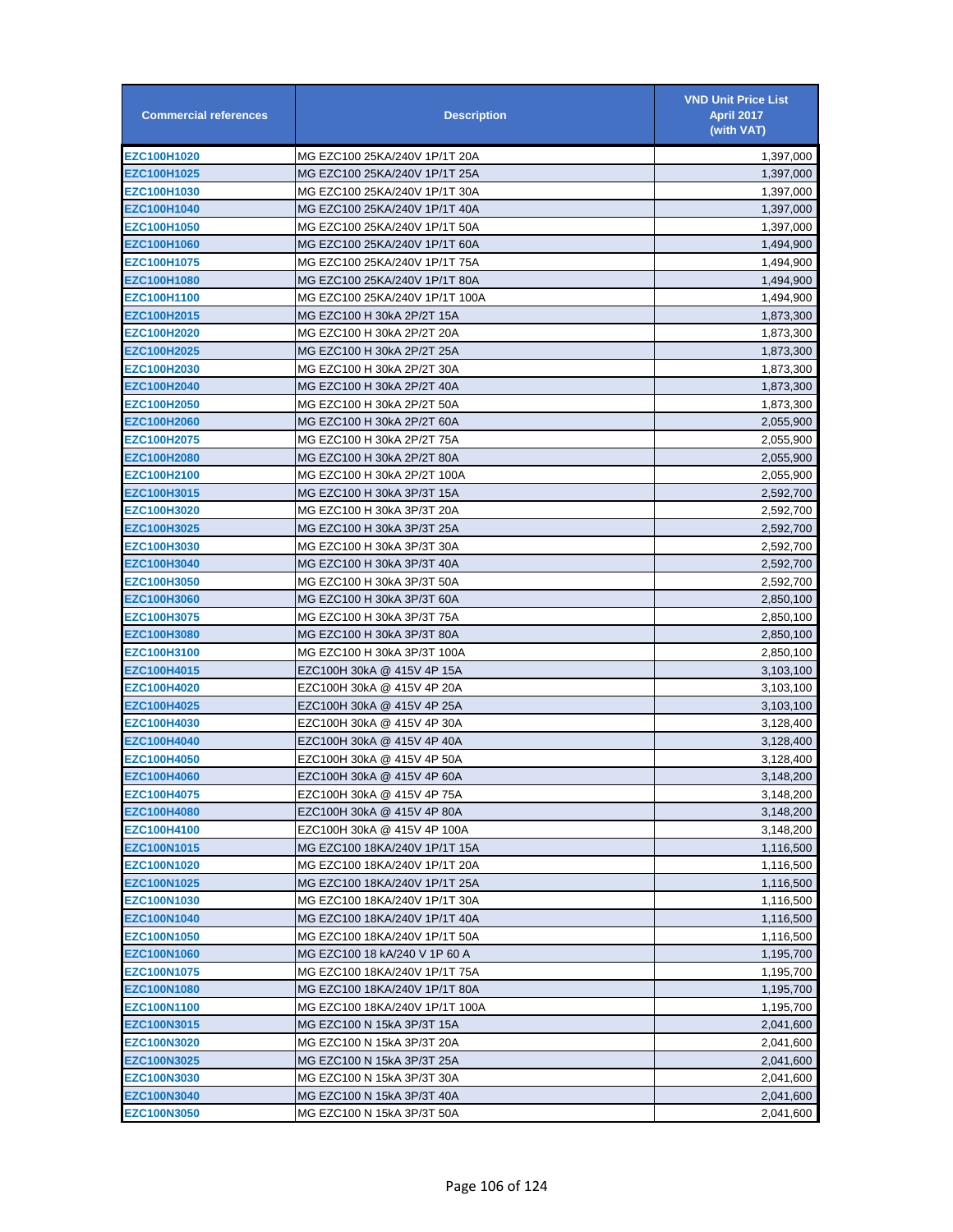| <b>Commercial references</b> | <b>Description</b>           | <b>VND Unit Price List</b><br><b>April 2017</b><br>(with VAT) |
|------------------------------|------------------------------|---------------------------------------------------------------|
| <b>EZC100N3060</b>           | MG EZC100 N 15kA 3P/3T 60A   | 2,233,000                                                     |
| EZC100N3075                  | MG EZC100 N 15kA 3P/3T 75A   | 2,233,000                                                     |
| <b>EZC100N3080</b>           | MG EZC100 N 15kA 3P/3T 80A   | 2,233,000                                                     |
| <b>EZC100N3100</b>           | MG EZC100 N 15kA 3P/3T 100A  | 2,233,000                                                     |
| EZC100N4015                  | EZC100N 15kA @ 415V  4P 15A  | 3,009,600                                                     |
| EZC100N4020                  | EZC100N 15kA @ 415V 4P 20A   | 3,009,600                                                     |
| EZC100N4025                  | EZC100N 15kA @ 415V 4P 25A   | 3,009,600                                                     |
| <b>EZC100N4030</b>           | EZC100N 15kA @ 415V 4P 30A   | 3,052,500                                                     |
| <b>EZC100N4040</b>           | EZC100N 15kA @ 415V 4P 40A   | 3,052,500                                                     |
| <b>EZC100N4050</b>           | EZC100N 15kA @ 415V 4P 50A   | 3,052,500                                                     |
| <b>EZC100N4060</b>           | EZC100N 15kA @ 415V 4P 60A   | 3,052,500                                                     |
| EZC100N4075                  | EZC100N 15kA @ 415V 4P 75A   | 3,052,500                                                     |
| EZC100N4080                  | EZC100N 15kA @ 415V 4P 80A   | 3,052,500                                                     |
| <b>EZC100N4100</b>           | EZC100N 15kA @ 415V  4P 100A | 3,052,500                                                     |
| EZC250F3100                  | MG EZC250F 18kA 3P 100A      | 3,458,400                                                     |
| <b>EZC250F3125</b>           | MG EZC250F 18kA 3P 125A      | 3,699,300                                                     |
| <b>EZC250F3150</b>           | MG EZC250F 18kA 3P 150A      | 4,517,700                                                     |
| <b>EZC250F3160</b>           | MG EZC250F 18kA 3P 160A      | 4,517,700                                                     |
| <b>EZC250F3175</b>           | MG EZC250F 18kA 3P 175A      | 4,770,700                                                     |
| <b>EZC250F3200</b>           | MG EZC250F 18kA 3P 200A      | 5,186,500                                                     |
| EZC250F3225                  | MG EZC250F 18kA 3P 225A      | 5,186,500                                                     |
| EZC250F3250                  | MG EZC250F 18kA 3P 250A      | 5,186,500                                                     |
| EZC250H2100                  | MG EZC250H 85kA 2P 100A      | 3,579,400                                                     |
| EZC250H2125                  | MG EZC250H 85kA 2P 125A      | 3,691,600                                                     |
| <b>EZC250H2150</b>           | MG EZC250H 85kA 2P 150A      | 4,527,600                                                     |
| <b>EZC250H2160</b>           | MG EZC250H 85kA 2P 160A      | 4,527,600                                                     |
| EZC250H2175                  | MG EZC250H 85kA 2P 175A      | 5,465,900                                                     |
| EZC250H2200                  | MG EZC250H 85kA 2P 200A      | 5,465,900                                                     |
| <b>EZC250H2225</b>           | MG EZC250H 85kA 2P 225A      | 5,465,900                                                     |
| <b>EZC250H2250</b>           | MG EZC250H 85kA 2P 250A      | 5,465,900                                                     |
| EZC250H3100                  | MG EZC250H 36kA 3P 100A      | 3,699,300                                                     |
| EZC250H3125                  | MG EZC250H 36kA 3P 125A      | 4,389,000                                                     |
| EZC250H3150                  | MG EZC250H 36kA 3P 150A      | 5,382,300                                                     |
| EZC250H3160                  | MG EZC250H 36kA 3P 160A      | 5,382,300                                                     |
| EZC250H3175                  | MG EZC250H 36kA 3P 175A      | 6,497,700                                                     |
| <b>EZC250H3200</b>           | MG EZC250H 36kA 3P 200A      | 6,497,700                                                     |
| EZC250H3225                  | MG EZC250H 36kA 3P 225A      | 6,497,700                                                     |
| EZC250H3250                  | MG EZC250H 36kA 3P 250A      | 6,497,700                                                     |
| <b>EZC250H4063</b>           | EZC250H 36KA 4P3D 063A       | 4,926,900                                                     |
| EZC250H4080                  | EZC250H 36KA 4P3D 080A       | 4,926,900                                                     |
| EZC250H4100                  | EZC250H 36KA 4P3D 100A       | 4,926,900                                                     |
| EZC250H4125                  | EZC250H 36KA 4P3D 125A       | 5,957,600                                                     |
| EZC250H4150                  | EZC250H 36KA 4P3D 150A       | 7,405,200                                                     |
| EZC250H4160                  | EZC250H 36KA 4P3D 160A       | 7,405,200                                                     |
| <b>EZC250H4175</b>           | EZC250H 36KA 4P3D 175A       | 8,721,900                                                     |
| <b>EZC250H4200</b>           | EZC250H 36KA 4P3D 100A       | 9,089,300                                                     |
| <b>EZC250H4225</b>           | EZC250H 36KA 4P3D 225A       | 9,089,300                                                     |
| <b>EZC250H4250</b>           | EZC250H 36KA 4P3D 250A       | 9,089,300                                                     |
| <b>EZC250N3100</b>           | MG EZC250N 25kA 3P 100A      | 3,604,700                                                     |
| <b>EZC250N3125</b>           | MG EZC250N 25kA 3P 125A      | 4,061,200                                                     |
| <b>EZC250N3150</b>           | MG EZC250N 25kA 3P 150A      | 4,956,600                                                     |
| EZC250N3160                  | MG EZC250N 25kA 3P 160A      |                                                               |
|                              |                              | 4,956,600                                                     |
| <b>EZC250N3175</b>           | MG EZC250N 25kA 3P 175A      | 5,142,500                                                     |
| <b>EZC250N3200</b>           | MG EZC250N 25kA 3P 200A      | 5,853,100                                                     |
| <b>EZC250N3225</b>           | MG EZC250N 25kA 3P 225A      | 5,853,100                                                     |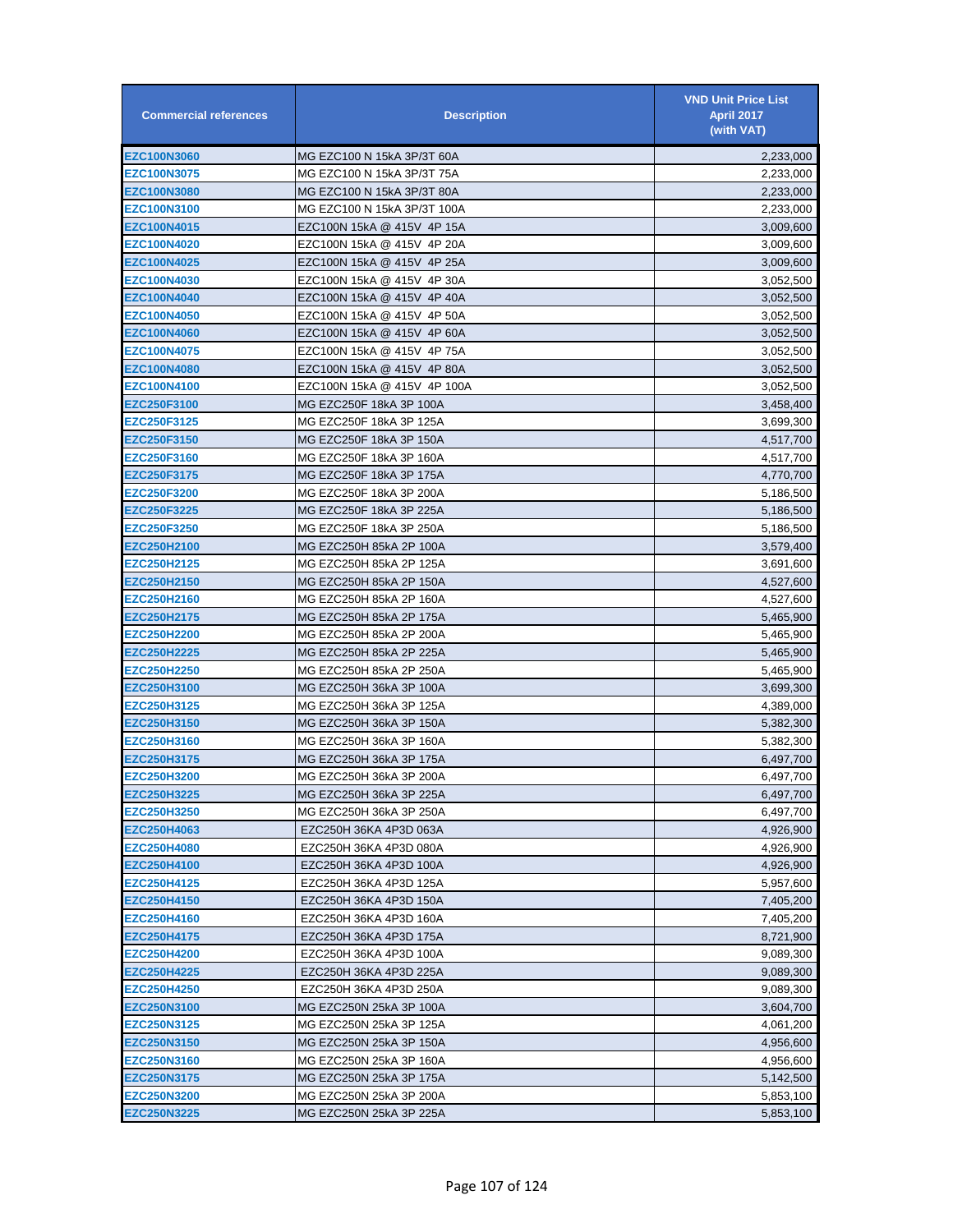| <b>Commercial references</b> | <b>Description</b>      | <b>VND Unit Price List</b><br><b>April 2017</b><br>(with VAT) |
|------------------------------|-------------------------|---------------------------------------------------------------|
| <b>EZC250N3250</b>           | MG EZC250N 25kA 3P 250A | 5,853,100                                                     |
| EZC250N4063                  | EZC250N 25KA 4P3D 063A  | 4,672,800                                                     |
| <b>EZC250N4080</b>           | EZC250N 25KA 4P3D 080A  | 4,672,800                                                     |
| <b>EZC250N4100</b>           | EZC250N 25KA 4P3D 100A  | 4,672,800                                                     |
| <b>EZC250N4125</b>           | EZC250N 25KA 4P3D 125A  | 5,863,000                                                     |
| <b>EZC250N4150</b>           | EZC250N 25KA 4P3D 150A  | 7,034,500                                                     |
| <b>EZC250N4160</b>           | EZC250N 25KA 4P3D 160A  | 7,034,500                                                     |
| <b>EZC250N4175</b>           | EZC250N 25KA 4P3D 175A  | 7,621,900                                                     |
| <b>EZC250N4200</b>           | EZC250N 25KA 4P3D 200A  | 7,762,700                                                     |
| <b>EZC250N4225</b>           | EZC250N 25KA 4P3D 225A  | 7,762,700                                                     |
| <b>EZC250N4250</b>           | EZC250N 25KA 4P3D 250A  | 7,762,700                                                     |
| <b>EZC400H3320N</b>          | EZC400H TM320D 3P       | 8,472,200                                                     |
| <b>EZC400H3350N</b>          | EZC400H TM350D 3P       | 8,472,200                                                     |
| <b>EZC400H3400N</b>          | EZC400H TM400D 3P       | 8,472,200                                                     |
| <b>EZC400H4320N</b>          | EZC400H TM320D 4P       | 9,496,300                                                     |
| <b>EZC400H4350N</b>          | EZC400H TM350D 4P       | 9,686,600                                                     |
| <b>EZC400H4400N</b>          | EZC400H TM400D 4P       | 10,576,500                                                    |
| EZC400N3320N                 | EZC400N TM320D 3P       | 7,680,200                                                     |
| EZC400N3350N                 | EZC400N TM350D 3P       | 7,910,100                                                     |
| <b>EZC400N3400N</b>          | EZC400N TM400D 3P       | 7,910,100                                                     |
| <b>EZC400N4320N</b>          | EZC400N TM320D 4P       | 8,874,800                                                     |
| <b>EZC400N4350N</b>          | EZC400N TM350D 4P       | 9,053,000                                                     |
| <b>EZC400N4400N</b>          | EZC400N TM400D 4P       | 9,883,500                                                     |
| <b>EZC630H3400N</b>          | EZC630H TM400D 3P       | 10,474,200                                                    |
| <b>EZC630H3500N</b>          | EZC630H TM500D 3P       | 10,474,200                                                    |
| <b>EZC630H3600N</b>          | EZC630H TM600D 3P       | 10,474,200                                                    |
| <b>EZC630H4400N</b>          | EZC630H TM400D 4P       | 14,008,500                                                    |
| EZC630H4500N                 | EZC630H TM500D 4P       | 14,008,500                                                    |
| EZC630H4600N                 | EZC630H TM600D 4P       | 14,008,500                                                    |
| <b>EZC630N3400N</b>          | EZC630N TM400D 3P       | 9,352,200                                                     |
| <b>EZC630N3500N</b>          | EZC630N TM500D 3P       | 9,352,200                                                     |
| <b>EZC630N3600N</b>          | EZC630N TM600D 3P       | 9,352,200                                                     |
| <b>EZC630N4400N</b>          | EZC630N TM400D 4P       | 13,091,100                                                    |
| <b>EZC630N4500N</b>          | EZC630N TM500D 4P       | 13,091,100                                                    |
| <b>EZC630N4600N</b>          | EZC630N TM600D 4P       | 13,091,100                                                    |
| <b>EZCV250H3063</b>          | EZCV250H 36KA 3P3D 063A | 9,427,000                                                     |
| EZCV250H3080                 | EZCV250H 36KA 3P3D 080A | 9,427,000                                                     |
| EZCV250H3100                 | EZCV250H 36KA 3P3D 100A | 9,427,000                                                     |
| EZCV250H3125                 | EZCV250H 36KA 3P3D 125A | 10,971,400                                                    |
| EZCV250H3150                 | EZCV250H 36KA 3P3D 150A | 13,028,400                                                    |
| EZCV250H3160                 | EZCV250H 36KA 3P3D 160A | 13,028,400                                                    |
| EZCV250H3175                 | EZCV250H 36KA 3P3D 175A | 16,102,900                                                    |
| EZCV250H3200                 | EZCV250H 36KA 3P3D 200A | 16,102,900                                                    |
| <b>EZCV250H3225</b>          | EZCV250H 36KA 3P3D 225A | 16,102,900                                                    |
| <b>EZCV250H3250</b>          | EZCV250H 36KA 3P3D 250A | 16,102,900                                                    |
| EZCV250H4063                 | EZCV250H 36KA 4P3D 063A | 11,785,400                                                    |
| EZCV250H4080                 | EZCV250H 36KA 4P3D 080A | 11,785,400                                                    |
| <b>EZCV250H4100</b>          | EZCV250H 36KA 4P3D 100A | 11,785,400                                                    |
| <b>EZCV250H4125</b>          | EZCV250H 36KA 4P3D 125A | 13,712,600                                                    |
| EZCV250H4150                 | EZCV250H 36KA 4P3D 150A | 15,426,400                                                    |
| <b>EZCV250H4160</b>          | EZCV250H 36KA 4P3D 160A | 15,426,400                                                    |
| <b>EZCV250H4175</b>          | EZCV250H 36KA 4P3D 175A | 20,062,900                                                    |
| <b>EZCV250H4200</b>          | EZCV250H 36KA 4P3D 200A | 20,062,900                                                    |
| <b>EZCV250H4225</b>          | EZCV250H 36KA 4P3D 225A | 20,062,900                                                    |
| <b>EZCV250H4250</b>          | EZCV250H 36KA 4P3D 250A | 20,062,900                                                    |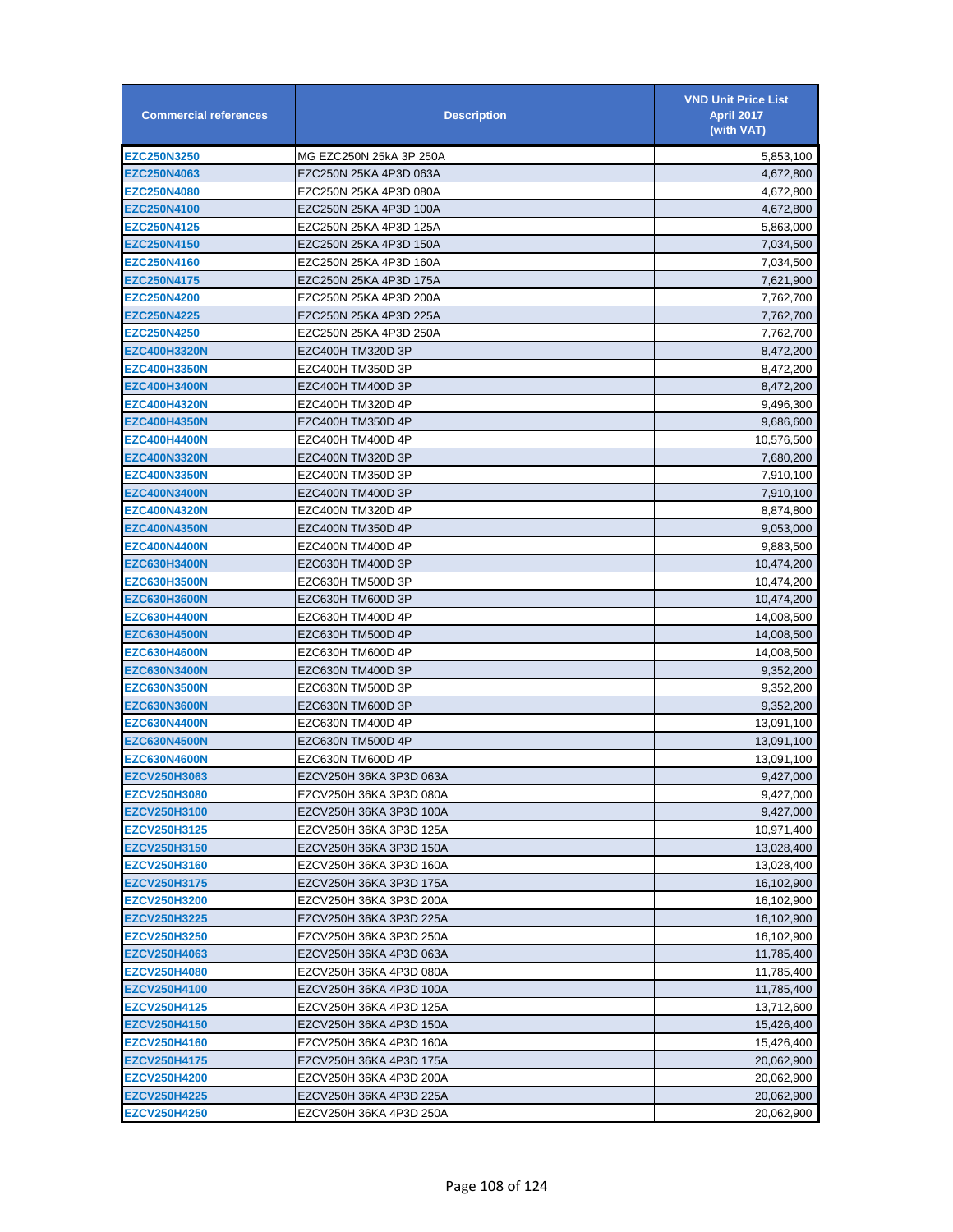| <b>Commercial references</b>               | <b>Description</b>                                                                 | <b>VND Unit Price List</b><br><b>April 2017</b><br>(with VAT) |
|--------------------------------------------|------------------------------------------------------------------------------------|---------------------------------------------------------------|
| <b>EZCV250N3063</b>                        | EZCV250N 25KA 3P3D 063A                                                            | 8,473,300                                                     |
| <b>EZCV250N3080</b>                        | EZCV250N 25KA 3P3D 080A                                                            | 8,473,300                                                     |
| <b>EZCV250N3100</b>                        | EZCV250N 25KA 3P3D 100A                                                            | 8,473,300                                                     |
| <b>EZCV250N3125</b>                        | EZCV250N 25KA 3P3D 125A                                                            | 8,871,500                                                     |
| <b>EZCV250N3150</b>                        | EZCV250N 25KA 3P3D 150A                                                            | 10,370,800                                                    |
| <b>EZCV250N3160</b>                        | EZCV250N 25KA 3P3D 160A                                                            | 10,370,800                                                    |
| <b>EZCV250N3175</b>                        | EZCV250N 25KA 3P3D 175A                                                            | 11,235,400                                                    |
| <b>EZCV250N3200</b>                        | EZCV250N 25KA 3P3D 200A                                                            | 12,235,300                                                    |
| <b>EZCV250N3225</b>                        | EZCV250N 25KA 3P3D 225A                                                            | 12,235,300                                                    |
| <b>EZCV250N3250</b>                        | EZCV250N 25KA 3P3D 250A                                                            | 12,235,300                                                    |
| <b>EZCV250N4063</b>                        | EZCV250N 25KA 4P4D 063A                                                            | 10,841,600                                                    |
| <b>EZCV250N4080</b>                        | EZCV250N 25KA 4P4D 080A                                                            | 10,841,600                                                    |
| <b>EZCV250N4100</b>                        | EZCV250N 25KA 4P4D 100A                                                            | 10,841,600                                                    |
| <b>EZCV250N4125</b>                        | EZCV250N 25KA 4P4D 125A                                                            | 12,534,500                                                    |
| <b>EZCV250N4150</b>                        | EZCV250N 25KA 4P4D 150A                                                            | 14,270,300                                                    |
| <b>EZCV250N4160</b>                        | EZCV250N 25KA 4P4D 160A                                                            | 14,270,300                                                    |
| <b>EZCV250N4175</b>                        | EZCV250N 25KA 4P4D 175A                                                            | 16,550,600                                                    |
| <b>EZCV250N4200</b>                        | EZCV250N 25KA 4P4D 200A                                                            | 18,074,100                                                    |
| <b>EZCV250N4225</b>                        | EZCV250N 25KA 4P4D 225A                                                            | 18,074,100                                                    |
| <b>EZCV250N4250</b>                        | EZCV250N 25KA 4P4D 250A                                                            | 18,074,100                                                    |
| <b>EZEAL</b>                               | EZ ALARM SWITCH (AL)                                                               | 732,600                                                       |
| <b>EZEAX</b>                               | EZ AUXILIARY SWITCH (AX)                                                           | 732,600                                                       |
| <b>EZEAXAL</b>                             | EZ AUXILIARY/ALARM SWITCH (AX/AL)                                                  | 1,221,000                                                     |
| <b>EZEFASB2</b>                            | EZ250 Phase barriers 2Pc                                                           | 117,700                                                       |
| <b>EZELOCK</b>                             | EZ250 Padlocking system                                                            | 178,200                                                       |
| <b>EZELOCKN</b>                            | PADLOCKING DEVICE EZ250 CIRCUIT BREAKER                                            | 178,200                                                       |
| <b>EZEROTDS</b>                            | EZ250 Standard direct rotary handle                                                | 1,383,800                                                     |
| <b>EZEROTE</b>                             | EZ250 Extended rotary handle                                                       | 2,361,700                                                     |
| <b>EZESHT024DC</b>                         | EZ250 Shunt trip release SHT 24VDC                                                 | 1,477,300                                                     |
| <b>EZESHT048DC</b>                         | EZ250 Shunt trip release SHT 48VDC                                                 | 1,477,300                                                     |
| EZESHT100AC                                | EZ250 Shunt trip release SHT 100 120VAC                                            | 1,477,300                                                     |
| EZESHT120AC                                | EZ250 Shunt trip release SHT 120 130VAC                                            | 1,477,300                                                     |
| <b>EZESHT200AC</b>                         | EZ SHUNT TRIP (SHT) 200-240 V AC                                                   | 1,477,300                                                     |
| <b>EZESHT400AC</b>                         | EZ250 Shunt trip release SHT 380 440VA                                             | 1,477,300                                                     |
| <b>EZESHT440AC</b>                         | EZ250 Shunt trip release SHT 440 480VA                                             | 1,755,600                                                     |
| <b>EZESPDR3P</b>                           | TERMINAL EXTENSION (SPREADER)                                                      | 270,600                                                       |
| <b>EZETEX</b>                              | EZ250 Terminal extensions 4Pcs                                                     | 244,200                                                       |
| <b>EZETEX4P</b>                            | TERMINAL EXTENSIONS 4 PIECES EZ250 CIRC                                            | 479,600                                                       |
| <b>EZETSHD3P</b>                           | EZ250 Terminal shields 3P 2Pcs                                                     | 270,600                                                       |
| <b>EZEUVR024DC</b>                         | EZ250 Under voltage release 24VDC                                                  | 5,214,000                                                     |
| <b>EZEUVR048DC</b>                         | EZ250 Under voltage release 48VDC                                                  | 5,214,000                                                     |
| EZEUVR110AC                                | EZ250 Under voltage release 110 130VAC                                             | 5,214,000                                                     |
| <b>EZEUVR125DC</b>                         | EZ250 Under voltage release 125VDC                                                 | 5,214,000                                                     |
| <b>EZEUVR200AC</b>                         | EZ UVR 200-240 V AC                                                                | 5,214,000                                                     |
| <b>EZEUVR277AC</b>                         | EZ250 Under voltage release 277VAC                                                 | 5,214,000                                                     |
| <b>EZEUVR400AC</b>                         | EZ250 Under voltage release 380 415VAC                                             |                                                               |
|                                            | Z250 Under voltage release 440 480VAC                                              | 5,214,000<br>5,214,000                                        |
| <b>EZEUVR440AC</b><br><b>EZEUVRN024DC</b>  | UVR COIL MN 024V DC EZ250 CIRCUIT BREAK                                            | 5,681,500                                                     |
| <b>EZEUVRN048DC</b>                        | UVR COIL MN 048V DC EZ250 CIRCUIT BREAK                                            | 5,681,500                                                     |
| <b>EZEUVRN110AC</b>                        | UVR COIL MN 110V CA EZ250 CIRCUIT BREAK                                            | 5,681,500                                                     |
|                                            |                                                                                    |                                                               |
| <b>EZEUVRN125DC</b>                        | UVR COIL MN 125V DC EZ250 CIRCUIT BREAK                                            | 5,681,500                                                     |
| EZEUVRN200AC                               | UVR COIL MN 200V CA EZ250 CIRCUIT BREAK                                            | 6,763,900                                                     |
| <b>EZEUVRN277AC</b>                        | UVR COIL MN 277V CA EZ250 CIRCUIT BREAK<br>UVR COIL MN 400V CA EZ250 CIRCUIT BREAK | 6,606,600                                                     |
| <b>EZEUVRN400AC</b><br><b>EZEUVRN440AC</b> | UVR COIL MN 440V CA EZ250 CIRCUIT BREAK                                            | 7,927,700<br>7,927,700                                        |
|                                            |                                                                                    |                                                               |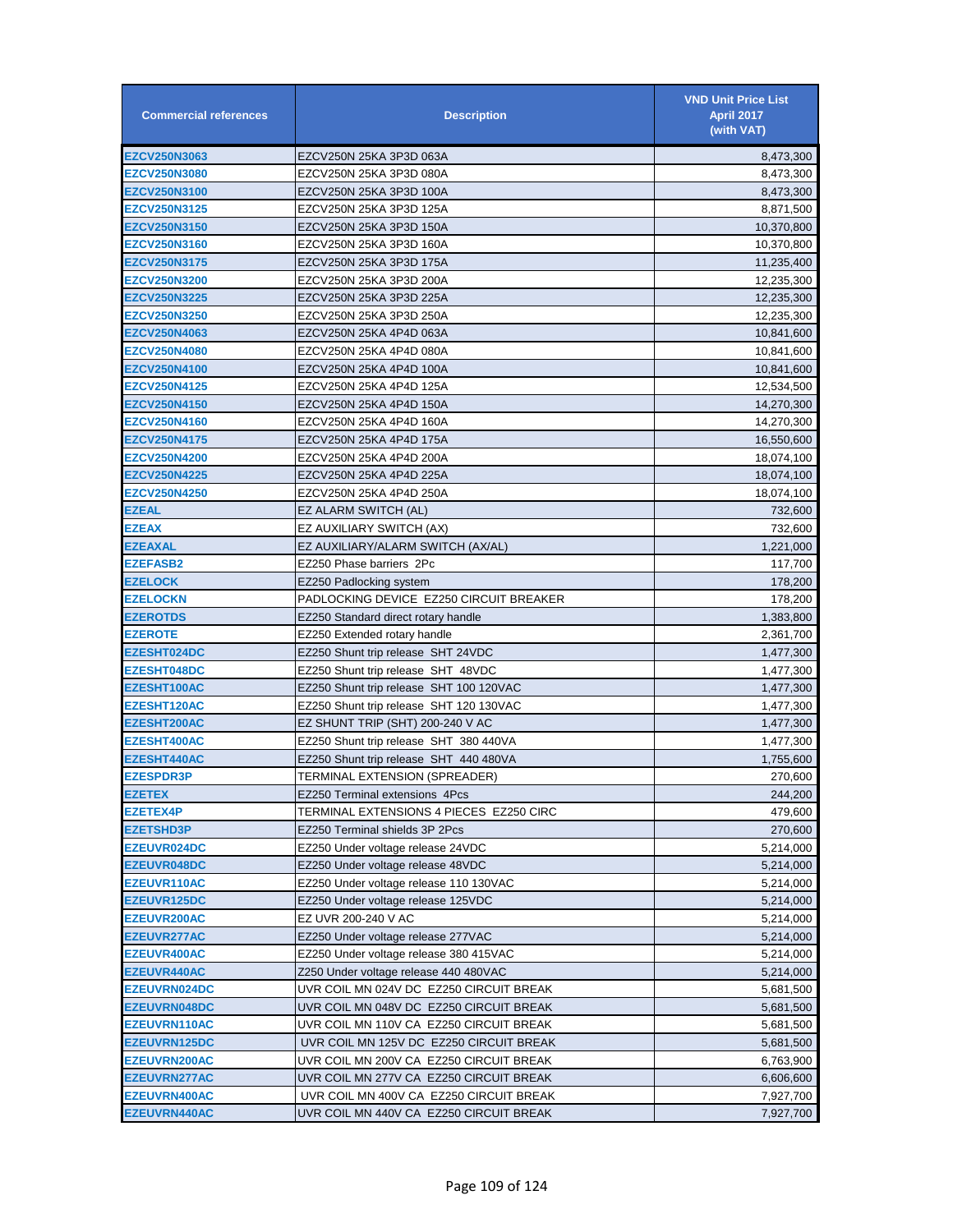| <b>Commercial references</b> | <b>Description</b>                             | <b>VND Unit Price List</b><br><b>April 2017</b><br>(with VAT) |
|------------------------------|------------------------------------------------|---------------------------------------------------------------|
| LV429210                     | 3P 200-440V AC 0.03-10A Vigi MH                | 12,823,800                                                    |
| LV429211                     | 4P 200-440V AC 0.03-10A Vigi MH                | 15,082,100                                                    |
| LV429212                     | 3P 200-440V AC 0.3A Vigi ME                    | 11,299,200                                                    |
| LV429213                     | 4P 200-440V AC 0.3A Vigi ME                    | 13,280,300                                                    |
| LV429235                     | 2 short rear connections                       | 1,527,900                                                     |
| LV429236                     | 2 long rear connections                        | 1,896,400                                                     |
| LV429243                     | 4 steel connectors (1x 1.5-95mm <sup>2</sup> ) | 1,437,700                                                     |
| LV429282                     | Chassis side plates for 3/4P base              | 4,277,900                                                     |
| LV429283                     | Chassis side plates for 3/4P breaker           | 1,394,800                                                     |
| LV429289                     | 3P Compact plug-in base kit                    | 4,681,600                                                     |
| LV429290                     | 4P Compact plug-in base kit                    | 6,054,400                                                     |
| LV429317                     | IP40 escutcheon all control types              | 772,200                                                       |
| LV429329                     | 6 interphase barriers                          | 370,700                                                       |
| LV429337                     | Direct standard rotary handle                  | 1,084,600                                                     |
| LV429338                     | Extended standard rotary handle                | 2,238,500                                                     |
| LV429343                     | TELESCOPIC ROTARY HANDLE (500 MM SHAFT)        | 2,979,900                                                     |
| <b>LV429344</b>              | Rot handle keylock adapter (w/o keylock)       | 375,100                                                       |
| LV429354                     | Mechanical interlock for toggles               | 3,291,200                                                     |
| LV429369                     | Mechanical interlock for rot handles           | 5,292,100                                                     |
| LV429371                     | Fixed locking device for 3 padlocks            | 898,700                                                       |
| LV429384                     | AC MX 24V 50/60Hz                              | 1,566,400                                                     |
| LV429385                     | MX 48V 50/60Hz shunt release                   | 1,628,000                                                     |
| LV429387                     | MX 220-240V50/60Hz 208-277V60Hz SHT            | 1,628,000                                                     |
| LV429388                     | MX 380-415V50/60Hz 440-480V60Hz SHT            | 1,628,000                                                     |
| <b>LV429390</b>              | MX 24V DC shunt release                        | 1,628,000                                                     |
| <b>LV429392</b>              | MX 48V DC shunt release                        | 1,628,000                                                     |
| LV429393                     | DC MX 125V                                     | 2,240,700                                                     |
| LV429394                     | <b>DC MX 250V</b>                              | 2,240,700                                                     |
| LV429404                     | AC MN 24V 50/60Hz                              | 1,624,700                                                     |
| LV429407                     | MN 220-240V50/60Hz 208-277V60Hz UVR            | 2,360,600                                                     |
| LV429408                     | MN 380-415V50/60Hz 440-480V60Hz UVR            | 2,360,600                                                     |
| LV429410                     | MN 24V DC undervoltage release                 | 1,526,800                                                     |
| LV429412                     | DC MN 48V                                      | 1,593,900                                                     |
| LV429414                     | <b>DC MN 250V</b>                              | 1,784,200                                                     |
| LV429424                     | SDTAM 24/415V AC/DC thermal fault module       | 8,465,600                                                     |
| <b>LV429427</b>              | 220-240V AC 50/60Hz MN delay unit              | 3.890.700                                                     |
| LV429434                     | 220-240V 50/60HZ 208-277V 60Hz MT100/160       | 11,182,600                                                    |
| LV429435                     | 380-415V 50/60HZ 440-480V 60Hz MT100/160       | 11,182,600                                                    |
| LV429436                     | 24-30V DC MT100/160                            | 32,430,200                                                    |
| LV429438                     | 110-130V DC MT100/160                          | 32,430,200                                                    |
| LV429439                     | 250V DC MT100/160                              | 32,430,200                                                    |
| LV429451                     | SDE adapter for trip unit                      | 471,900                                                       |
| LV429513                     | TORQUE LIMITING SCREWS (SET OF 12)             | 1,652,200                                                     |
| LV429515                     | Kit for Short terminal shields 3P C1           | 123,200                                                       |
| LV429516                     | Kit for Short terminal shields 4P C1           | 199,100                                                       |
| <b>LV429517</b>              | 1 3P LONG TERMINAL SHIELD                      | 430,100                                                       |
| <b>LV429518</b>              | 1 4P LONG TERMINAL SHIELD                      | 474,100                                                       |
| LV429521                     | 25/100A EXTERNAL NEUTRAL CT                    | 7,714,300                                                     |
| <b>LV429528</b>              | NS RETROFIT FRONT COVER (SMALL CUT-OUT)        | 239,800                                                       |
| LV429532                     | SDX OUTPUT MODULES TRIP UNIT ACCESSORY         | 8,248,900                                                     |
| LV429550                     | 3P3D TM100D NSX100B                            | 3,931,400                                                     |
| LV429551                     | 3P3D TM80D NSX100B                             | 3,931,400                                                     |
| LV429552                     | 3P3D TM63D NSX100B                             | 3,823,600                                                     |
| LV429553                     | 3P3D TM50D NSX100B                             | 3,823,600                                                     |
| <b>LV429554</b>              | 3P3D TM40D NSX100B                             | 3,823,600                                                     |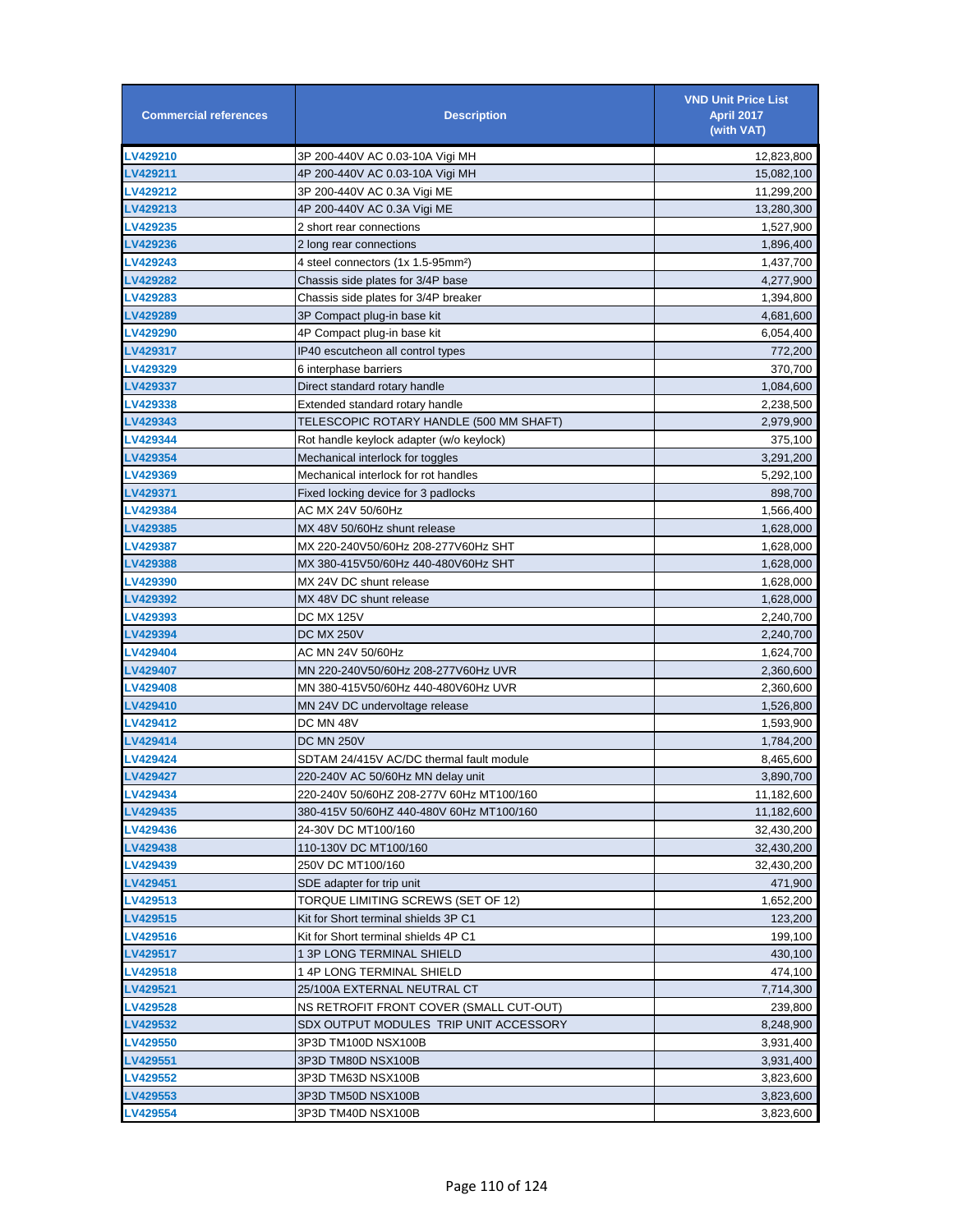| <b>Commercial references</b> | <b>Description</b>            | <b>VND Unit Price List</b><br><b>April 2017</b><br>(with VAT) |
|------------------------------|-------------------------------|---------------------------------------------------------------|
| LV429555                     | 3P3D TM32D NSX100B            | 3,823,600                                                     |
| LV429556                     | 3P3D TM25D NSX100B            | 3,823,600                                                     |
| <b>LV429557</b>              | 3P3D TM16D NSX100B            | 3,823,600                                                     |
| LV429560                     | 4P3D TM100D NSX100B           | 5,485,700                                                     |
| LV429561                     | 4P3D TM80D NSX100B            | 5,485,700                                                     |
| LV429562                     | 4P3D TM63D NSX100B            | 5,167,800                                                     |
| LV429563                     | 4P3D TM50D NSX100B            | 5,167,800                                                     |
| LV429564                     | 4P3D TM40D NSX100B            | 5,167,800                                                     |
| LV429565                     | 4P3D TM32D NSX100B            | 5,167,800                                                     |
| LV429566                     | 4P3D TM25D NSX100B            | 5,167,800                                                     |
| LV429567                     | 4P3D TM16D NSX100B            | 5,167,800                                                     |
| LV429630                     | 3P3D TM100D NSX100F           | 4,139,300                                                     |
| <b>LV429630ATNSX12A</b>      | ATNSX 100F/3P TMD100 A AC220V | 40,319,400                                                    |
| <b>LV429630ATNSX22A</b>      | ATNSX 100F/3P TMD100 B AC220V | 45,359,600                                                    |
| LV429631                     | 3P3D TM80D NSX100F            | 4,139,300                                                     |
| LV429632                     | 3P3D TM63D NSX100F            | 4,026,000                                                     |
| LV429633                     | 3P3D TM50D NSX100F            | 4,026,000                                                     |
| LV429634                     | 3P3D TM40D NSX100F            | 4,026,000                                                     |
| LV429635                     | 3P3D TM32D NSX100F            | 4,026,000                                                     |
| LV429636                     | 3P3D TM25D NSX100F            | 4,026,000                                                     |
| LV429637                     | 3P3D TM16D NSX100F            | 4,026,000                                                     |
| <b>LV429640</b>              | 4P3D TM100D NSX100F           | 5,832,200                                                     |
| <b>LV429640ATNSX12A</b>      | ATNSX 100F/4P TMD100 A AC220V | 45,560,900                                                    |
| <b>LV429640ATNSX22A</b>      | ATNSX 100F/4P TMD100 B AC220V | 47,730,100                                                    |
| LV429641                     | 4P3D TM80D NSX100F            | 5,832,200                                                     |
| LV429642                     | 4P3D TM63D NSX100F            | 5,493,400                                                     |
| LV429643                     | 4P3D TM50D NSX100F            | 5,493,400                                                     |
| LV429644                     | 4P3D TM40D NSX100F            | 5,493,400                                                     |
| LV429645                     | 4P3D TM32D NSX100F            | 5,493,400                                                     |
| LV429646                     | 4P3D TM25D NSX100F            | 5,493,400                                                     |
| <b>LV429647</b>              | 4P3D TM16D NSX100F            | 5,493,400                                                     |
| <b>LV429670</b>              | 3P3D TM100D NSX100H           | 5,331,700                                                     |
| LV429671                     | 3P3D TM80D NSX100H            | 5,331,700                                                     |
| LV429672                     | 3P3D TM63D NSX100H            | 5,119,400                                                     |
| LV429673                     | 3P3D TM50D NSX100H            | 5,119,400                                                     |
| <b>LV429674</b>              | 3P3D TM40D NSX100H            | 5,119,400                                                     |
| LV429675                     | 3P3D TM32D NSX100H            | 5,119,400                                                     |
| LV429676                     | 3P3D TM25D NSX100H            | 5,119,400                                                     |
| <b>LV429677</b>              | 3P3D TM16D NSX100H            | 5,119,400                                                     |
| LV429680                     | 4P3D TM100D NSX100H           | 7,665,900                                                     |
| <b>LV429681</b>              | 4P3D TM80D NSX100H            | 7,665,900                                                     |
| <b>LV429682</b>              | 4P3D TM63D NSX100H            | 7,206,100                                                     |
| LV429683                     | 4P3D TM50D NSX100H            | 7,206,100                                                     |
| LV429684                     | 4P3D TM40D NSX100H            | 7,206,100                                                     |
| LV429685                     | 4P3D TM32D NSX100H            | 7,206,100                                                     |
| LV429686                     | 4P3D TM25D NSX100H            | 7,206,100                                                     |
| <b>LV429687</b>              | 4P3D TM16D NSX100H            | 7,206,100                                                     |
| LV429840                     | 3P3D TM100D NSX100N           | 4,728,900                                                     |
| LV429841                     | 3P3D TM80D NSX100N            | 4,728,900                                                     |
| LV429842                     | 3P3D TM63D NSX100N            | 4,601,300                                                     |
| LV429843                     | 3P3D TM50D NSX100N            | 4,601,300                                                     |
| LV429844                     | 3P3D TM40D NSX100N            | 4,601,300                                                     |
| LV429845                     | 3P3D TM32D NSX100N            | 4,601,300                                                     |
| LV429846                     | 3P3D TM25D NSX100N            | 4,601,300                                                     |
| LV429847                     | 3P3D TM16D NSX100N            | 4,601,300                                                     |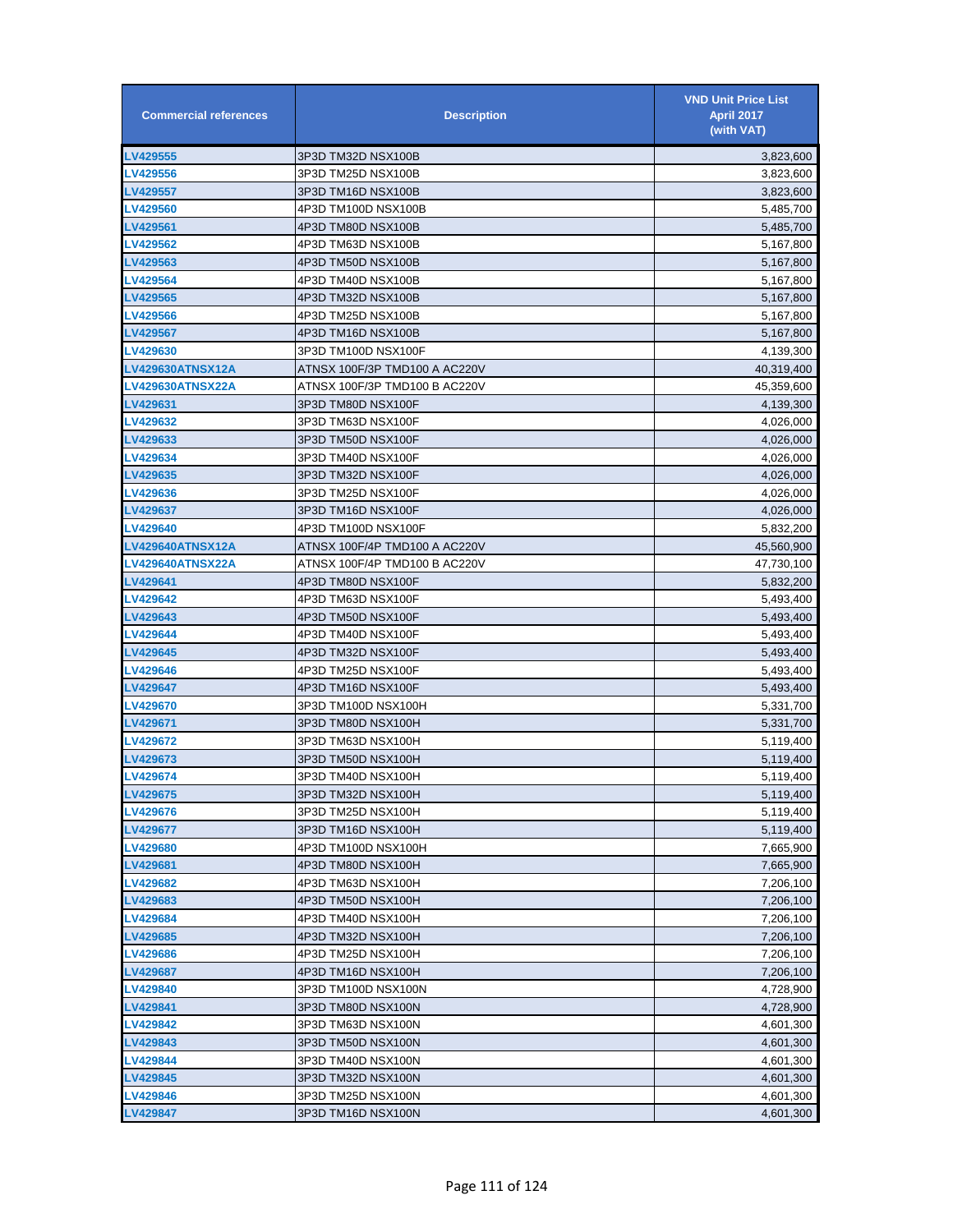| <b>Commercial references</b> | <b>Description</b>                   | <b>VND Unit Price List</b><br><b>April 2017</b><br>(with VAT) |
|------------------------------|--------------------------------------|---------------------------------------------------------------|
| <b>LV429850</b>              | 4P3D TM100D NSX100N                  | 6,595,600                                                     |
| LV429851                     | 4P3D TM80D NSX100N                   | 6,595,600                                                     |
| LV429852                     | 4P3D TM63D NSX100N                   | 6,213,900                                                     |
| LV429853                     | 4P3D TM50D NSX100N                   | 6,213,900                                                     |
| <b>LV429854</b>              | 4P3D TM40D NSX100N                   | 6,213,900                                                     |
| LV429855                     | 4P3D TM32D NSX100N                   | 6,213,900                                                     |
| <b>LV429856</b>              | 4P3D TM25D NSX100N                   | 6,213,900                                                     |
| <b>LV429857</b>              | 4P3D TM16D NSX100N                   | 6,213,900                                                     |
| LV430310                     | 3P3D TM160D NSX160B                  | 6,309,600                                                     |
| LV430311                     | 3P3D TM125D NSX160B                  | 4,970,900                                                     |
| LV430320                     | 4P3D TM160D NSX160B                  | 8,510,700                                                     |
| LV430321                     | 4P3D TM125D NSX160B                  | 7,747,300                                                     |
| LV430563                     | 150/250A EXTERNAL NEUTRAL CT         | 7,241,300                                                     |
| LV430630                     | 3P3D TM160D NSX160F                  | 6,791,400                                                     |
| LV430630ATNSX12A             | ATNSX 160F/3P TMD160 A AC220V        | 43,442,300                                                    |
| LV430630ATNSX22A             | ATNSX 160F/3P TMD160 B AC220V        | 47,677,300                                                    |
| LV430631                     | 3P3D TM125D NSX160F                  | 5,349,300                                                     |
| <b>LV430640</b>              | 4P3D TM160D NSX160F                  | 9,248,800                                                     |
| LV430640ATNSX12A             | ATNSX 160F/4P TMD160 A AC220V        | 51,418,400                                                    |
| LV430640ATNSX22A             | ATNSX 160F/4P TMD160 B AC220V        | 59,820,200                                                    |
| LV430641                     | 4P3D TM125D NSX160F                  | 7,863,900                                                     |
| LV430670                     | 3P3D TM160D NSX160H                  | 9,194,900                                                     |
| LV430671                     | 3P3D TM125D NSX160H                  | 7,572,400                                                     |
| LV430680                     | 4P3D TM160D NSX160H                  | 11,572,000                                                    |
| <b>LV430681</b>              | 4P3D TM125D NSX160H                  | 10,146,400                                                    |
| <b>LV430840</b>              | 3P3D TM160D NSX160N                  | 7,475,600                                                     |
| LV430841                     | 3P3D TM125D NSX160N                  | 5,888,300                                                     |
| <b>LV430850</b>              | 4P3D TM160D NSX160N                  | 10,182,700                                                    |
| LV430851                     | 4P3D TM125D NSX160N                  | 8,658,100                                                     |
| <b>LV431110</b>              | 3P3D TM250D NSX250B                  | 8,277,500                                                     |
| LV431111                     | 3P3D TM200D NSX250B                  | 7,383,200                                                     |
| LV431120                     | 4P3D TM250D NSX250B                  | 11,576,400                                                    |
| LV431121                     | 4P3D TM200D NSX250B                  | 10,212,400                                                    |
| LV431535                     | 3P 200-440V AC 0.03-10A Viai MH      | 15,326,300                                                    |
| <b>LV431536</b>              | 4P 200-440V AC 0.03-10A Vigi MH      | 18,869,400                                                    |
| LV431541                     | 220-240V 50/60HZ 208-277V 60Hz MT250 | 13,790,700                                                    |
| LV431542                     | 380-415V 50/60HZ 440-480V 60Hz MT250 | 13,790,700                                                    |
| LV431543                     | 24-30V DC MT250                      | 32,430,200                                                    |
| <b>LV431546</b>              | 250V DC MT250                        | 32,430,200                                                    |
| LV431563                     | 3P spreader +ph barriers             | 556,600                                                       |
| LV431564                     | 4P spreader +ph barriers             | 643,500                                                       |
| LV431630                     | 3P3D TM250D NSX250F                  | 9,313,700                                                     |
| LV431630ATNSX12A             | ATNSX 250F/3P TMD250 A AC220V        | 50,057,700                                                    |
| LV431630ATNSX22A             | ATNSX 250F/3P TMD250 B AC220V        | 55,062,700                                                    |
| LV431631                     | 3P3D TM200D NSX250F                  | 8,307,200                                                     |
| LV431640                     | 4P3D TM250D NSX250F                  | 13,153,800                                                    |
| LV431640ATNSX12A             | ATNSX 250F/4P TMD250 A AC220V        | 69,273,600                                                    |
| LV431640ATNSX22A             | ATNSX 250F/4P TMD250 B AC220V        | 76,200,300                                                    |
| LV431641                     | 4P3D TM200D NSX250F                  | 11,606,100                                                    |
| LV431670                     | 3P3D TM250D NSX250H                  | 11,985,600                                                    |
| LV431671                     | 3P3D TM200D NSX250H                  | 11,985,600                                                    |
| LV431680                     | 4P3D TM250D NSX250H                  | 17,328,300                                                    |
| LV431681                     | 4P3D TM200D NSX250H                  | 17,328,300                                                    |
| LV431830                     | 3P3D TM250D NSX250N                  | 9,971,500                                                     |
| LV431831                     | 3P3D TM200D NSX250N                  | 8,894,600                                                     |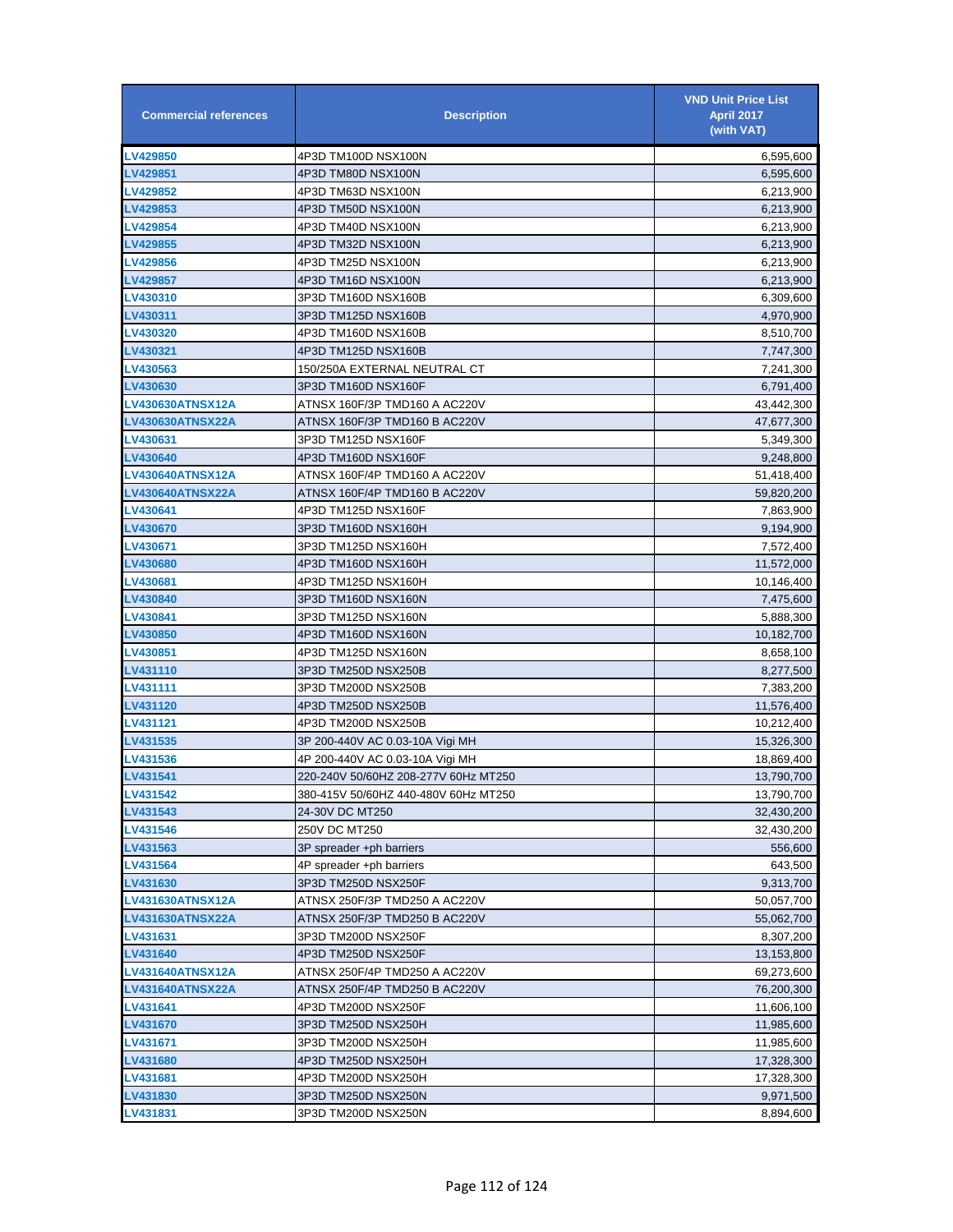| <b>Commercial references</b> | <b>Description</b>                                                 | <b>VND Unit Price List</b><br><b>April 2017</b><br>(with VAT) |
|------------------------------|--------------------------------------------------------------------|---------------------------------------------------------------|
| LV431840                     | 4P3D TM250D NSX250N                                                | 14,083,300                                                    |
| LV431841                     | 4P3D TM200D NSX250N                                                | 12,426,700                                                    |
| LV432455                     | 3P 200-240VAC 0.3-30A Vigi MB                                      | 23,205,600                                                    |
| LV432456                     | 4P 200-240VAC 0.3-30A Vigi MB                                      | 26,713,500                                                    |
| <b>LV432475</b>              | 2 short rear connections                                           | 1,678,600                                                     |
| <b>LV432476</b>              | 2 long rear connections                                            | 3,095,400                                                     |
| <b>LV432490</b>              | 3P Spreader (52.5mm) +ph barriers                                  | 2,035,000                                                     |
| LV432491                     | 4P Spreader (52.5mm) +ph barriers                                  | 2,575,100                                                     |
| LV432513                     | TORQUE LIMITING SCREWS (SET OF 12)                                 | 1,683,000                                                     |
| <b>LV432532</b>              | CHASSIS SIDE PLATE FOR PLUG IN BASE 3 4P                           | 8,635,000                                                     |
| LV432533                     | Chassis side plates for 3/4P breaker                               | 2,018,500                                                     |
| LV432538                     | 3P Compact plug-in base kit                                        | 12,419,000                                                    |
| LV432539                     | 4P Compact plug-in base kit                                        | 14,311,000                                                    |
| LV432558                     | IP40 escutcheon for all control types                              | 1,124,200                                                     |
| <b>LV432570</b>              | 6 interphase barriers                                              | 525,800                                                       |
| <b>LV432571</b>              | NS RETROFIT FRONT COVER (SMALL CUT-OUT)                            | 848,100                                                       |
| LV432575                     | 400/630A EXTERNAL NEUTRAL CT                                       | 9,060,700                                                     |
| LV432591                     | 1 3P SHORT TERMINAL SHIELD                                         | 546,700                                                       |
| LV432592                     | 1 4P SHORT TERMINAL SHIELD                                         | 628,100                                                       |
| LV432593                     | 1 3P LONG TERMINAL SHIELD                                          | 689,700                                                       |
| LV432594                     | 1 4P LONG TERMINAL SHIELD                                          | 754,600                                                       |
| LV432595                     | 1 3P LONG TERMINAL SHIELD FOR SPREADER                             | 1,674,200                                                     |
| LV432596                     | 1 4P LONG TERMINAL SHIELD FOR SPREADER                             | 1,674,200                                                     |
| LV432597                     | Direct standard rotary handle                                      | 2,003,100                                                     |
| <b>LV432598</b>              | Extended standard rotary handle                                    | 3,477,100                                                     |
| <b>LV432603</b>              | TELESCOPIC ROTARY HANDLE (500 MM SHAFT)                            | 3,652,000                                                     |
| <b>LV432604</b>              | Rot handle keylock adapter (w/o keylock)                           | 556,600                                                       |
| LV432614                     | Mechanical interlock for toggles                                   | 4,951,100                                                     |
| LV432621                     | Mechanical interlock for rot handles                               | 5,451,600                                                     |
| LV432631                     | Fixed locking device for 3 padlocks                                | 726,000                                                       |
| LV432641                     | 220-240V 50/60HZ 208-277V 60Hz MT400/630                           | 25,511,200                                                    |
| LV432642                     | 380-415V AC 50/60Hz MT400/630                                      | 25,511,200                                                    |
| LV432643                     | 24-30V DC MT400/630                                                | 32,430,200                                                    |
| LV432646                     | 250V DC MT400/630                                                  | 32,430,200                                                    |
| <b>LV432676</b>              | 3P3D MICROLOGIC 2.3 400A NSX400F                                   | 15,255,900                                                    |
| <b>LV432677</b>              | 4P4D MICROLOGIC 2.3 400A NSX400F                                   | 18,917,800                                                    |
| LV432693                     | 3P3D Micrologic 2.3 400A NSX400N                                   | 17,719,900                                                    |
| <b>LV432693ATNSX12A</b>      | ATNSX 400N/3P Mic2.3 400 A AC220V                                  | 74,883,600                                                    |
| LV432693ATNSX22A             | ATNSX 400N/3P Mic2.3 400 B AC220V                                  | 82,370,200                                                    |
| LV432694                     | 4P4D Micrologic 2.3 400A NSX400N                                   | 21,756,900                                                    |
| <b>LV432694ATNSX12A</b>      | ATNSX 400N/4P Mic2.3 400 A AC220V                                  | 86,329,100                                                    |
| LV432694ATNSX22A             | ATNSX 400N/4P Mic2.3 400 B AC220V                                  | 94,964,100                                                    |
| <b>LV432695</b>              | 3P3D Micrologic 2.3400A NSX400H                                    | 21,365,300                                                    |
| LV432696                     | 4P4D Micrologic 2.3400A NSX400H                                    | 25,874,200                                                    |
| LV432876                     | 3P3D MICROLOGIC 2.3 630A NSX630F                                   | 23,508,100                                                    |
| LV432877                     | 4P4D MICROLOGIC 2.3 630A NSX630F                                   | 27,750,800                                                    |
| LV432893                     | 3P3D Micrologic 2.3 630A NSX630N                                   | 25,624,500                                                    |
| LV432893ATNSX12A             | ATNSX 630N/3P Mic2.3 630 A AC220V                                  | 103,045,800                                                   |
| LV432893ATNSX22A             | ATNSX 630N/3P Mic2.3 630 B AC220V                                  | 113,351,700                                                   |
| LV432894                     | 4P4D Micrologic 2.3 630A NSX630N                                   | 30,247,800                                                    |
| LV432894ATNSX12A             | ATNSX 630N/4P Mic2.3 630 A AC220V                                  | 116,015,900                                                   |
| LV432894ATNSX22A             | ATNSX 630N/4P Mic2.3 630 B AC220V                                  |                                                               |
| <b>LV432895</b>              |                                                                    | 124,231,800                                                   |
| <b>LV432896</b>              | 3P3D Micrologic 2.3630A NSX630H<br>4P4D Micrologic 2.3630A NSX630H | 28,914,600<br>38,705,700                                      |
| <b>LV510300</b>              | CVS100B TM16D 3P 25kA                                              | 2,610,300                                                     |
|                              |                                                                    |                                                               |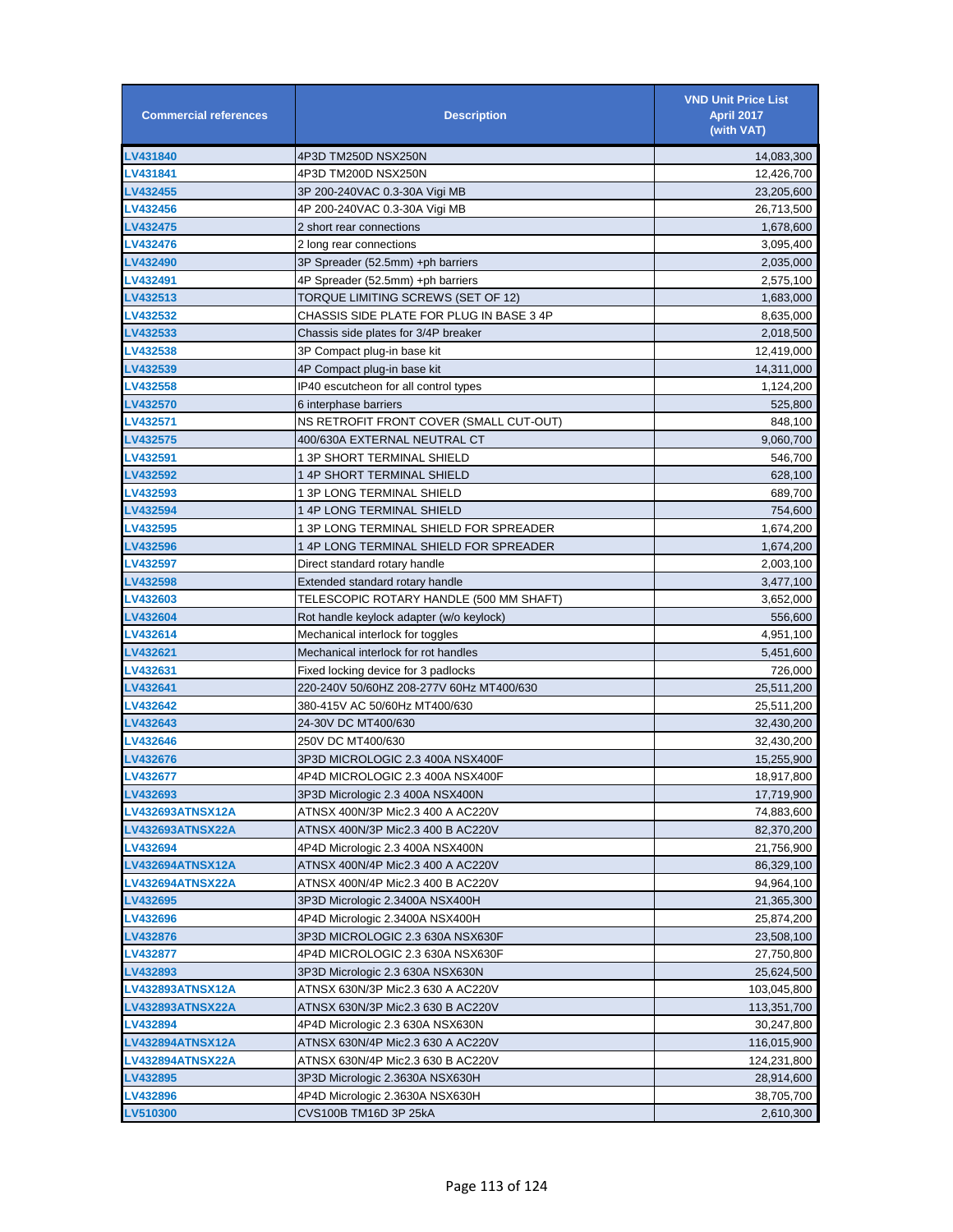| <b>Commercial references</b> | <b>Description</b>     | <b>VND Unit Price List</b><br><b>April 2017</b><br>(with VAT) |
|------------------------------|------------------------|---------------------------------------------------------------|
| LV510301                     | CVS100B TM25D 3P 25kA  | 2,610,300                                                     |
| LV510302                     | CVS100B TM32D 3P 25kA  | 2,610,300                                                     |
| LV510303                     | CVS100B TM40D 3P 25kA  | 2,610,300                                                     |
| LV510304                     | CVS100B TM50D 3P 25kA  | 2,610,300                                                     |
| <b>LV510305</b>              | CVS100B TM63D 3P 25kA  | 2,610,300                                                     |
| LV510306                     | CVS100B TM80D 3P 25kA  | 2,637,800                                                     |
| <b>LV510307</b>              | CVS100B TM100D 3P 25kA | 2,637,800                                                     |
| <b>LV510310</b>              | CVS100B TM16D 4P 25kA  | 3,487,000                                                     |
| LV510311                     | CVS100B TM25D 4P 25kA  | 3,487,000                                                     |
| <b>LV510312</b>              | CVS100B TM32D 4P 25kA  | 3,487,000                                                     |
| LV510313                     | CVS100B TM40D 4P 25kA  | 3,487,000                                                     |
| LV510314                     | CVS100B TM50D 4P 25kA  | 3,487,000                                                     |
| LV510315                     | CVS100B TM63D 4P 25kA  | 3,487,000                                                     |
| LV510316                     | CVS100B TM80D 4P 25kA  | 3,688,300                                                     |
| <b>LV510317</b>              | CVS100B TM100D 4P 25kA | 3,688,300                                                     |
| LV510330                     | CVS100F TM16D 3P 36kA  | 2,709,300                                                     |
| LV510331                     | CVS100F TM25D 3P 36kA  | 2,709,300                                                     |
| <b>LV510332</b>              | CVS100F TM32D 3P 36kA  | 2,709,300                                                     |
| LV510333                     | CVS100F TM40D 3P 36kA  | 2,709,300                                                     |
| LV510334                     | CVS100F TM50D 3P 36kA  | 2,709,300                                                     |
| LV510335                     | CVS100F TM63D 3P 36kA  | 2,709,300                                                     |
| LV510336                     | CVS100F TM80D 3P 36kA  | 2,810,500                                                     |
| LV510337                     | CVS100F TM100D 3P 36kA | 2,810,500                                                     |
| LV510340                     | CVS100F TM16D 4P 36kA  | 3,763,100                                                     |
| <b>LV510341</b>              | CVS100F TM25D 4P 36kA  | 3,763,100                                                     |
| LV510342                     | CVS100F TM32D 4P 36kA  | 3,763,100                                                     |
| <b>LV510343</b>              | CVS100F TM40D 4P 36kA  | 3,763,100                                                     |
| <b>LV510344</b>              | CVS100F TM50D 4P 36kA  | 3,763,100                                                     |
| <b>LV510345</b>              | CVS100F TM63D 4P 36kA  | 3,763,100                                                     |
| LV510346                     | CVS100F TM80D 4P 36kA  | 4,015,000                                                     |
| LV510347                     | CVS100F TM100D 4P 36kA | 4,015,000                                                     |
| LV516302                     | CVS160B TM125D 3P 25kA | 3,335,200                                                     |
| LV516303                     | CVS160B TM160D 3P 25kA | 4,240,500                                                     |
| LV516312                     | CVS160B TM125D 4P 25kA | 5,017,100                                                     |
| LV516313                     | CVS160B TM160D 4P 25kA | 5,710,100                                                     |
| LV516332                     | CVS160F TM125D 3P 36kA | 3,612,400                                                     |
| LV516333                     | CVS160F TM160D 3P 36kA | 4,565,000                                                     |
| LV516342                     | CVS160F TM125D 4P 36kA | 5,276,700                                                     |
| LV516343                     | CVS160F TM160D 4P 36kA | 6,207,300                                                     |
| LV525302                     | CVS250B TM200D 3P 25kA | 4,953,300                                                     |
| LV525303                     | CVS250B TM250D 3P 25kA | 5,555,000                                                     |
| LV525312                     | CVS250B TM200D 4P 25kA | 6,853,000                                                     |
| LV525313                     | CVS250B TM250D 4P 25kA | 7,768,200                                                     |
| <b>LV525332</b>              | CVS250F TM200D 3P 36kA | 5,594,600                                                     |
| <b>LV525333</b>              | CVS250F TM250D 3P 36kA | 6,249,100                                                     |
| LV525342                     | CVS250F TM200D 4P 36kA | 7,789,100                                                     |
| <b>LV525343</b>              | CVS250F TM250D 4P 36kA | 8,826,400                                                     |
| LV540305                     | CVS400F TM320D 3P 36kA | 9,533,700                                                     |
| <b>LV540306</b>              | CVS400F TM400D 3P 36kA | 10,035,300                                                    |
| LV540308                     | CVS400F TM320D 4P 36kA | 11,038,500                                                    |
| LV540309                     | CVS400F TM400D 4P 36kA | 12,293,600                                                    |
| LV540315                     | CVS400N TM320D 3P 50kA | 10,536,900                                                    |
| LV540316                     | CVS400N TM400D 3P 50kA | 11,289,300                                                    |
| LV540318                     | CVS400N TM320D 4P 50kA | 13,296,800                                                    |
| LV540319                     | CVS400N TM400D 4P 50kA | 14,049,200                                                    |
|                              |                        |                                                               |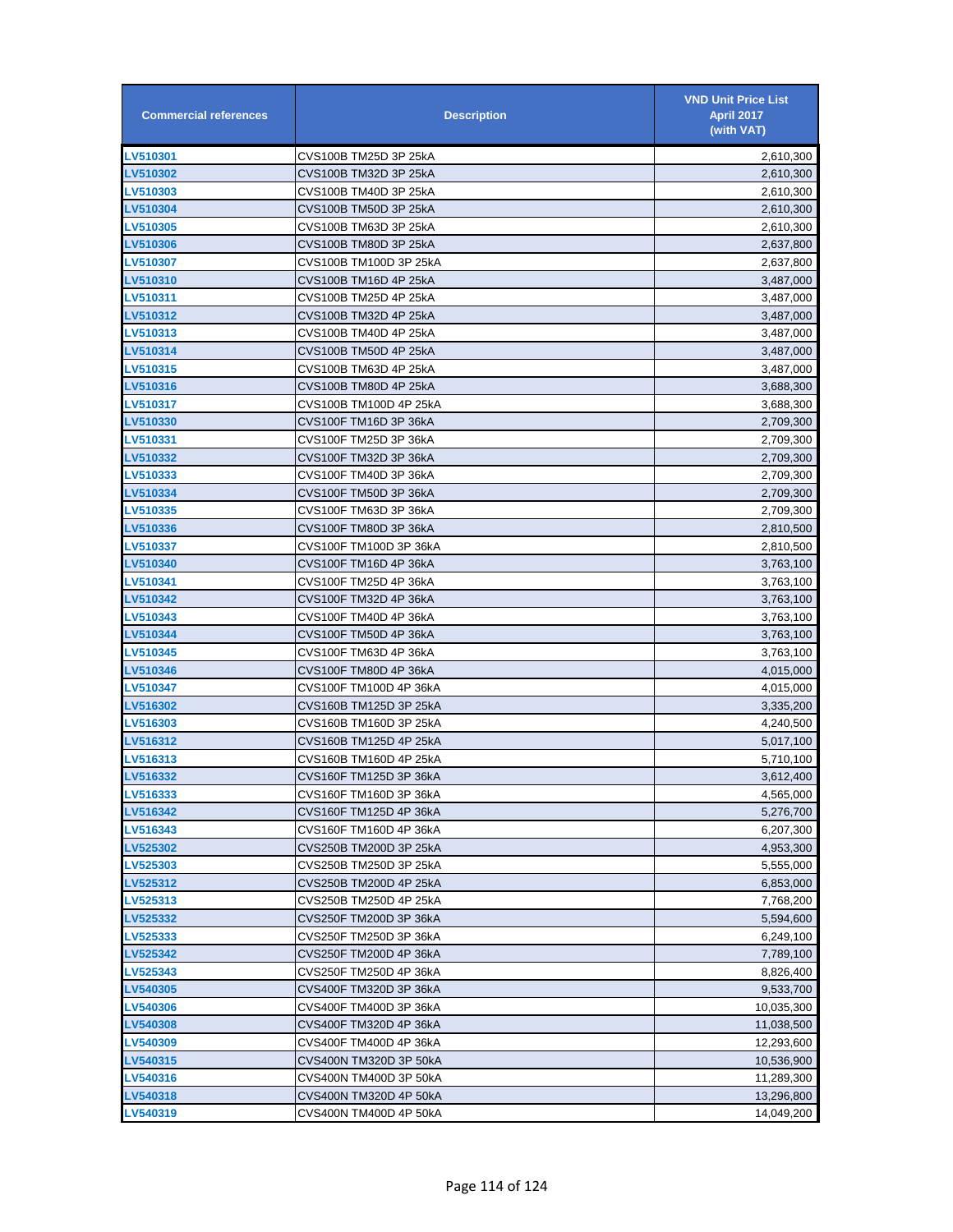| <b>Commercial references</b> | <b>Description</b>                       | <b>VND Unit Price List</b><br>April 2017<br>(with VAT) |
|------------------------------|------------------------------------------|--------------------------------------------------------|
| LV563305                     | CVS630F TM500D 3P 36kA                   | 13,046,000                                             |
| LV563306                     | CVS630F TM600D 3P 36kA                   | 15,052,400                                             |
| LV563308                     | CVS630F TM500D 4P 36kA                   | 16,307,500                                             |
| LV563309                     | CVS630F TM600D 4P 36kA                   | 17,311,800                                             |
| LV563315                     | CVS630N TM500D 3P 50kA                   | 15,052,400                                             |
| LV563316                     | CVS630N TM600D 3P 50kA                   | 16,181,000                                             |
| LV563318                     | CVS630N TM500D 4P 50kA                   | 17,561,500                                             |
| LV563319                     | CVS630N TM600D 4P 50kA                   | 19,067,400                                             |
| NS06bH3DE2                   | NS 630A-B H 3P ELEC D/O MLOGIC 2         | 161,491,000                                            |
| NS06bH3DM2                   | NS 630A-B H 3P MAN D/O MLOGIC 2          | 105,883,800                                            |
| <b>NS06bH3E2</b>             | NS 630A-B H 3P ELE MLOGIC 2              | 102,971,000                                            |
| <b>NS06bH3M2</b>             | NS630B H 3P FIXED FRONT CONNECTED AND MI | 47,940,200                                             |
| NS06bH4DE2                   | NS 630A-B H 4P ELE MLOGIC 2              | 206,672,400                                            |
| NS06bH4DM2                   | NS 630B H 4P FIXED FRONT CONNECTED AND M | 149,696,800                                            |
| NS06bH4E2                    | NS 630A-B H 4P ELE MLOGIC 2              | 123,014,100                                            |
| <b>NS06bH4M2</b>             | NS 630B H 4P FIXED FRONT CONNECTED AND M | 79,732,400                                             |
| NS06bN3DE2                   | NS 630A-B N 3P ELEC D/O MLOGIC 2         | 155,087,900                                            |
| NS06bN3DM2                   | NS 630A-B N 3P MAN D/O MLOGIC 2          | 101,825,900                                            |
| NS06bN3E2                    | NS 630A-B N 3P ELE MLOGIC 2              | 96,749,400                                             |
| NS06bN3M2                    | NS630B N 3P FIXED FRONT CONNECTED AND MI | 42,504,000                                             |
| NS06bN4DE2                   | NS 630A-B N 4P ELE D/O MLOGIC 2          | 191,816,900                                            |
| NS06bN4DM2                   | NS 630A-B N 4P MAN D/O MLOGIC 2          | 140,246,700                                            |
| <b>NS06bN4E2</b>             | NS 630A-B N 4P ELE MLOGIC 2              | 111,983,300                                            |
| NS06bN4M2                    | NS630B N 4P FIXED FRONT CONNECTED AND MI | 51,427,200                                             |
| <b>NS080H3DE2</b>            | NS 800A H 3P ELEC D/O MLOGIC 2           | 164,891,100                                            |
| <b>NS080H3DM2</b>            | NS 800A H 3P MAN D/O MLOGIC 2            | 111,051,600                                            |
| <b>NS080H3E2</b>             | NS 800A H 3P ELE MLOGIC 2                | 105,637,400                                            |
| <b>NS080H3M2</b>             | NS 800 H 3P FIXED FRONT CONNECTED AND MI | 51,648,300                                             |
| <b>NS080H4DE2</b>            | NS 800A H 4P ELE D/O MLOGIC 2            | 207,300,500                                            |
| <b>NS080H4DM2</b>            | FIXED FRONT CONNECTED NS800 AND MICROL   | 155,137,400                                            |
| <b>NS080H4E2</b>             | NS 800A H 4P ELE MLOGIC 2                |                                                        |
| <b>NS080H4M2</b>             | FIXED FRONT CONNECTED NS800 AND MICROL   | 127,271,100<br>82,993,900                              |
| <b>NS080N3DE2</b>            | NS 800A N 3P ELEC D/O MLOGIC 2           |                                                        |
|                              |                                          | 160,164,400                                            |
| <b>NS080N3DM2</b>            | NS 800A N 3P MAN D/O MLOGIC 2            | 102,170,200                                            |
| <b>NS080N3E2</b>             | NS 800A N 3P ELE MLOGIC 2                | 100,689,600                                            |
| <b>NS080N3M2</b>             | NS 800 N 3P FIXED FRONT CONNECTED AND MI | 42,504,000                                             |
| <b>NS080N4DE2</b>            | NS 800A N 4P ELE D/O MLOGIC 2            | 197,006,700                                            |
| <b>NS080N4DM2</b>            | NS 800A N 4P MAN D/O MLOGIC 2            | 149,188,600                                            |
| <b>NS080N4E2</b>             | NS 800A N 4P ELE MLOGIC 2                | 121,135,300                                            |
| <b>NS080N4M2</b>             | NS 800 N 4P FIXED FRONT CONNECTED AND MI | 53,962,700                                             |
| <b>NS100H3DE2</b>            | NS 1000A H 3P ELEC D/O MLOGIC 2          | 173,716,400                                            |
| <b>NS100H3DM2</b>            | NS 1000A H 3P MAN D/O MLOGIC 2           | 133,042,800                                            |
| <b>NS100H3E2</b>             | NS 1000A H 3P ELE MLOGIC 2               | 114,350,500                                            |
| <b>NS100H3M2</b>             | NS1000 H3P FIXED FRONT CONNECTED AND MIC | 59,543,000                                             |
| <b>NS100H4DE2</b>            | NS 1000A H 4P ELE D/O MLOGIC 2           | 212,546,400                                            |
| <b>NS100H4DM2</b>            | NS1000 H4P FIXED FRONT CONNECTED AND MIC | 165,765,600                                            |
| <b>NS100H4E2</b>             | NS 1000A H 4P ELE MLOGIC 2               | 134,251,700                                            |
| <b>NS100H4M2</b>             | NS1000 H4P FIXED FRONT CONNECTED AND MIC | 85,585,500                                             |
| <b>NS100N3DE2</b>            | NS 1000A N 3P ELEC D/O MLOGIC 2          | 167,879,800                                            |
| NS100N3DM2                   | NS 1000A N 3P MAN D/O MLOGIC 2           | 114,618,900                                            |
| <b>NS100N3E2</b>             | NS 1000A N 3P ELE MLOGIC 2               | 103,527,600                                            |
| <b>NS100N3M2</b>             | NS1000 N3P FIXED FRONT CONNECTED AND MIC | 54,442,300                                             |
| <b>NS100N4DE2</b>            | NS 1000A N 4P ELE D/O MLOGIC 2           | 202,423,100                                            |
| <b>NS100N4DM2</b>            | NS 1000A N 4P MAN D/O MLOGIC 2           | 160,791,400                                            |
| <b>NS100N4E2</b>             | NS 1000A N 4P ELE MLOGIC 2               | 124,777,400                                            |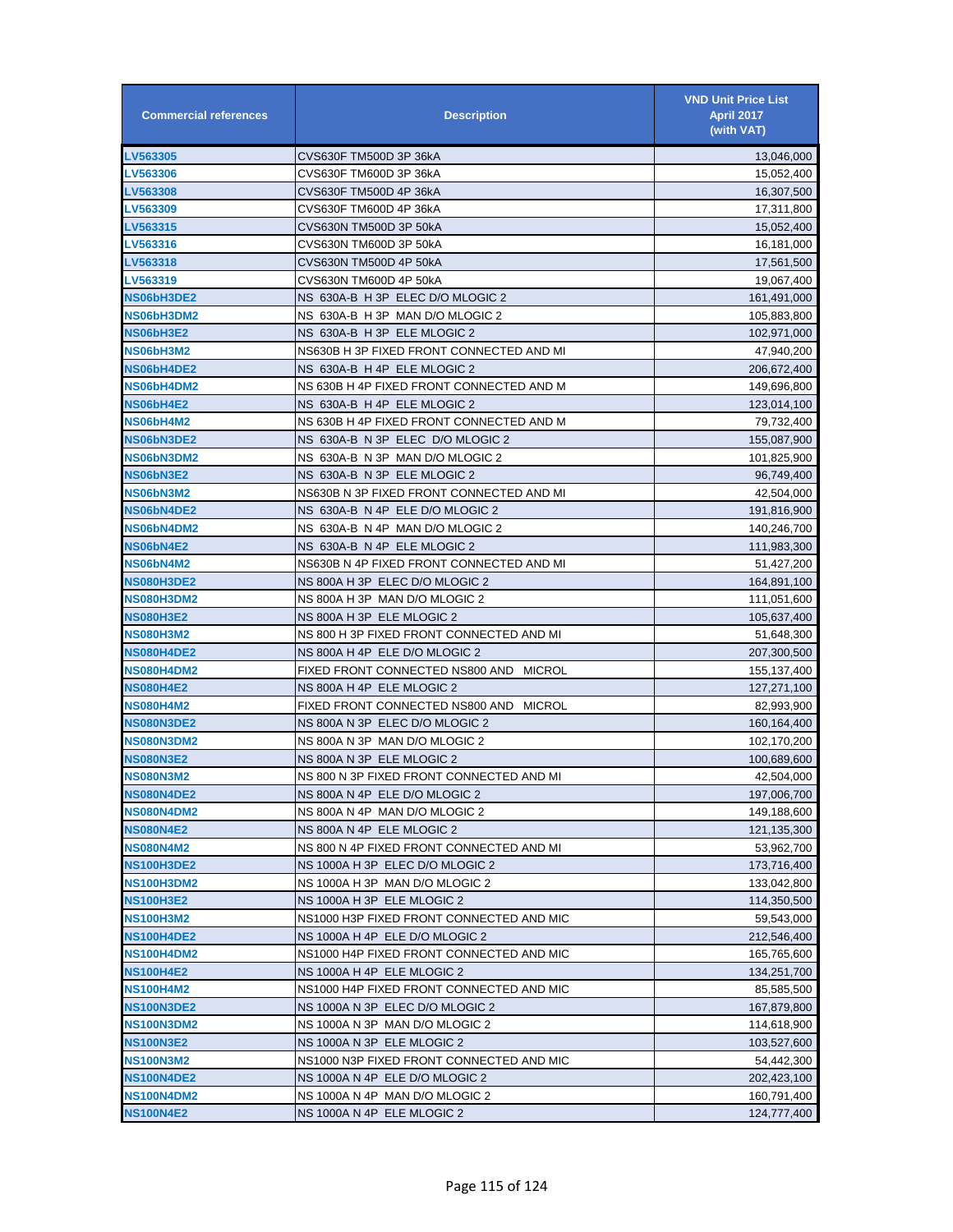| <b>Commercial references</b> | <b>Description</b>                                                       | <b>VND Unit Price List</b><br><b>April 2017</b><br>(with VAT) |
|------------------------------|--------------------------------------------------------------------------|---------------------------------------------------------------|
| <b>NS100N4M2</b>             | NS1000 N4P FIXED FRONT CONNECTED AND MIC                                 | 65,033,100                                                    |
| <b>NS125H3DE2</b>            | NS 1250A H 3P ELEC D/O MLOGIC 2                                          | 203,012,700                                                   |
| <b>NS125H3DM2</b>            | NS 1250A H 3P MAN D/O MLOGIC 2                                           | 151,652,600                                                   |
| <b>NS125H3E2</b>             | NS 1250A H 3P ELE MLOGIC 2                                               | 134,851,200                                                   |
| <b>NS125H3M2</b>             | NS1250 H3P FIXED FRONT CONNECTED AND MIC                                 | 70,419,800                                                    |
| <b>NS125H4DE2</b>            | NS 1250A H 4P ELE D/O MLOGIC 2                                           | 245,881,900                                                   |
| <b>NS125H4DM2</b>            | NS1250 H4P FIXED FRONT CONNECTED AND MIC                                 | 192,663,900                                                   |
| <b>NS125H4E2</b>             | NS 1250A H 4P ELE MLOGIC 2                                               | 160,685,800                                                   |
| <b>NS125H4M2</b>             | NS1250 H4P FIXED FRONT CONNECTED AND MIC                                 | 95,043,300                                                    |
| <b>NS125N3DE2</b>            | NS 1250A N 3P ELEC D/O MLOGIC 2                                          | 197,365,300                                                   |
| <b>NS125N3DM2</b>            | NS 1250A N 3P MAN D/O MLOGIC 2                                           | 134,624,600                                                   |
| <b>NS125N3E2</b>             | NS 1250A N 3P ELE MLOGIC 2                                               | 126,788,200                                                   |
| <b>NS125N3M2</b>             | NS1250 N3P FIXED FRONT CONNECTED AND MIC                                 | 64,392,900                                                    |
| <b>NS125N4DE2</b>            | NS 1250A N 4P ELE D/O MLOGIC 2                                           | 230,599,600                                                   |
| <b>NS125N4DM2</b>            | NS 1250A N 4P MAN D/O MLOGIC 2                                           | 186,997,800                                                   |
| <b>NS125N4E2</b>             | NS 1250A N 4P ELE MLOGIC 2                                               | 153,043,000                                                   |
| <b>NS125N4M2</b>             | NS1250 N4P FIXED FRONT CONNECTED AND MIC                                 | 78,211,100                                                    |
| <b>NS160H3DE2</b>            | NS 1600A H 3P ELEC D/O MLOGIC 2                                          | 240,435,800                                                   |
| <b>NS160H3DM2</b>            | NS 1600A H 3P MAN D/O MLOGIC 2                                           | 230,058,400                                                   |
| <b>NS160H3E2</b>             | NS 1600A H 3P ELE MLOGIC 2                                               | 150,750,600                                                   |
| <b>NS160H3M2</b>             | NS1600 H3P FIXED FRONT MICRO 2.0                                         | 92,419,800                                                    |
| <b>NS160H4DE2</b>            | NS 1600A H 4P ELE D/O MLOGIC 2                                           | 284,089,300                                                   |
| <b>NS160H4DM2</b>            | NS1600 H4P FIXED FRONT CONNECTED AND MIC                                 | 262,517,200                                                   |
| <b>NS160H4E2</b>             | NS 1600A H 4P ELE MLOGIC 2                                               | 183,206,100                                                   |
| <b>NS160H4M2</b>             | NS1600 H4P FIXED FRONT CONNECTED AND MIC                                 | 108,571,100                                                   |
| <b>NS160N3DE2</b>            | NS 1600A N 3P ELEC D/O MLOGIC 2                                          | 228,555,800                                                   |
| <b>NS160N3DM2</b>            | NS 1600A N 3P MAN D/O MLOGIC 2                                           | 205,704,400                                                   |
| <b>NS160N3E2</b>             | NS 1600A N 3P ELE MLOGIC 2                                               | 142,580,900                                                   |
| <b>NS160N3M2</b>             | NS1600 N3P FIXED FRONT CONNECTED AND MIC                                 | 76,731,600                                                    |
| <b>NS160N4DE2</b>            | NS 1600A N 4P ELE D/O MLOGIC 2                                           | 265,586,200                                                   |
| <b>NS160N4DM2</b>            | NS 1600A N 4P MAN D/O MLOGIC 2                                           | 224,900,500                                                   |
| <b>NS160N4E2</b>             | NS 1600A N 4P ELE MLOGIC 2                                               | 173,690,000                                                   |
| <b>NS160N4M2</b>             | NS1600 N4P FIXED FRONT CONNECTED AND MIC                                 | 97,945,100                                                    |
| <b>NS16BH3M2</b>             | NS 1600A-B H 3P MAN MLOGIC 2                                             | 121,539,000                                                   |
| NS16BH4M2                    | NS 1600A-B H 4P MAN MLOGIC 2                                             | 155,349,700                                                   |
| <b>NS16BN3M2</b>             | NS 1600A-B N 3P MAN MLOGIC 2                                             | 110,144,100                                                   |
| <b>NS16BN4M2</b>             | NS 1600A-B N 4P MAN MLOGIC 2                                             | 130,726,200                                                   |
| <b>NS200H3M2</b>             | NS 2000A H 3P MAN MLOGIC 2                                               | 144,280,400                                                   |
| <b>NS200H4M2</b>             | NS 2000A H 4P MAN MLOGIC 2                                               | 177,378,300                                                   |
| <b>NS200N3M2</b>             | NS 2000A N 3P MAN MLOGIC 2                                               | 128,502,000                                                   |
| <b>NS200N4M2</b>             | NS 2000A N 4P MAN MLOGIC 2                                               | 160,593,400                                                   |
| <b>NS250H3M2</b>             | NS 2500A H 3P MAN MLOGIC 2                                               | 172,998,100                                                   |
| <b>NS250H4M2</b>             | NS 2500A H 4P MAN MLOGIC 2                                               | 228,864,900                                                   |
| <b>NS250N3M2</b>             | NS 2500A N 3P MAN MLOGIC 2                                               | 156,379,300                                                   |
| <b>NS250N4M2</b>             | NS 2500A N 4P MAN MLOGIC 2                                               | 188,816,100                                                   |
| <b>NS320H3M2</b>             | NS 3200A H 3P MAN MLOGIC 2                                               | 208,718,400                                                   |
| <b>NS320H4M2</b>             | NS 3200A H 4P MAN MLOGIC 2                                               | 266,017,400                                                   |
| <b>NS320N3M2</b>             | NS 3200A N 3P MAN MLOGIC 2                                               | 190,374,800                                                   |
| <b>NS320N4M2</b>             | NS 3200A N 4P MAN MLOGIC 2                                               | 222,911,700                                                   |
| <b>NSYTRAAB15</b>            | End Bracket, snap-on for 15mm DIN rails, 5,2mm width, markable           | 20,900                                                        |
| <b>NSYTRAAB35</b>            | End Bracket, snap-on for 35mm DIN rails, 5,2mm width, markable           | 19,800                                                        |
| <b>NSYTRAATM1</b>            | Test Plug, metalic part, for Ø2,3mm socket hole                          | 84,700                                                        |
| NSYTRAATP1                   | Insulating sleeve for test plug metalic part NSYTRAAM1, red              | 15,400                                                        |
| NSYTRAB1010                  | Clip in marking strip, 10mm, 10 characters 1 to 10, printed horizontally | 31,900                                                        |
| NSYTRAB10100                 | Clip in marking strip, 10mm, 10 characters 91 to 100, printed horizonta  | 31,900                                                        |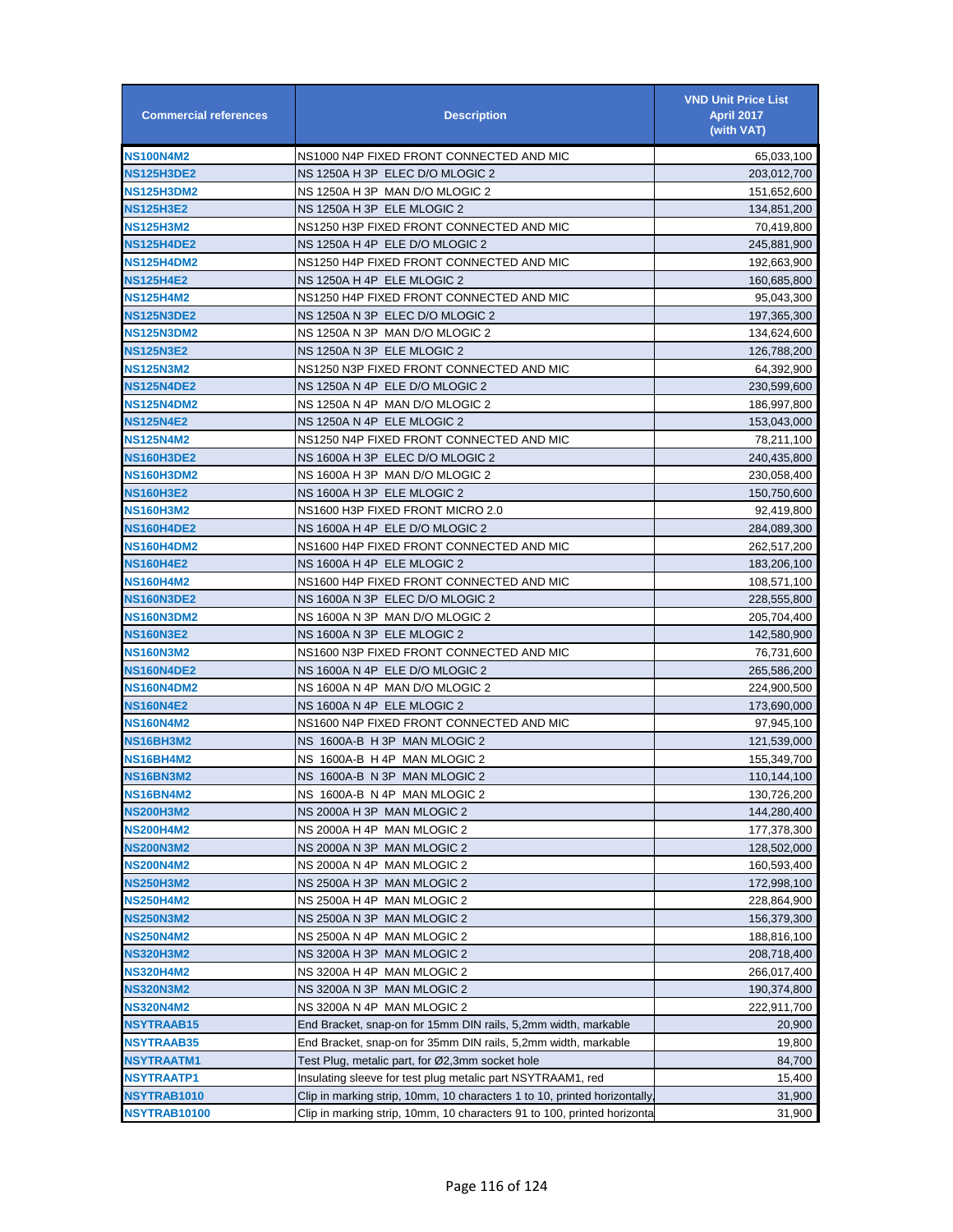| <b>Commercial references</b> | <b>Description</b>                                                         | <b>VND Unit Price List</b><br><b>April 2017</b><br>(with VAT) |
|------------------------------|----------------------------------------------------------------------------|---------------------------------------------------------------|
| NSYTRAB1020                  | Clip in marking strip, 10mm, 10 characters 11 to 20, printed horizontall   | 31,900                                                        |
| <b>NSYTRAB1030</b>           | Clip in marking strip, 10mm, 10 characters 21 to 30, printed horizontall   | 31,900                                                        |
| NSYTRAB1040                  | Clip in marking strip, 10mm, 10 characters 31 to 40, printed horizontall   | 31,900                                                        |
| NSYTRAB1050                  | Clip in marking strip, 10mm, 10 characters 41 to 50, printed horizontall   | 31,900                                                        |
| NSYTRAB1060                  | Clip in marking strip, 10mm, 10 characters 51 to 60, printed horizontall   | 31,900                                                        |
| <b>NSYTRAB1070</b>           | Clip in marking strip, 10mm, 10 characters 61 to 70, printed horizontall   | 31,900                                                        |
| NSYTRAB1080                  | Clip in marking strip, 10mm, 10 characters 71 to 80, printed horizontall   | 31,900                                                        |
| NSYTRAB1090                  | Clip in marking strip, 10mm, 10 characters 81 to 90, printed horizontall   | 31,900                                                        |
| <b>NSYTRAB510</b>            | Clip in marking strip, 5mm, 10 characters 1 to 10, printed horizontally,   | 22,000                                                        |
| <b>NSYTRAB5100</b>           | Clip in marking strip, 5mm, 10 characters 91 to 100, printed horizontall   | 22,000                                                        |
| NSYTRAB51100                 | Clip in marking strip,5mm,100 characters 1-10;11-2091-100 printed h        | 222,200                                                       |
| <b>NSYTRAB520</b>            | Clip in marking strip, 5mm, 10 characters 11 to 20, printed horizontally   | 22,000                                                        |
| <b>NSYTRAB530</b>            | Clip in marking strip, 5mm, 10 characters 21 to 30, printed horizontally   | 22,000                                                        |
| NSYTRAB540                   | Clip in marking strip, 5mm, 10 characters 31 to 40, printed horizontally   | 22,000                                                        |
| NSYTRAB550                   | Clip in marking strip, 5mm, 10 characters 41 to 50, printed horizontally   | 22,000                                                        |
| NSYTRAB560                   | Clip in marking strip, 5mm, 10 characters 51 to 60, printed horizontally   | 22,000                                                        |
| NSYTRAB570                   | Clip in marking strip, 5mm, 10 characters 61 to 70, printed horizontally   | 22,000                                                        |
| NSYTRAB580                   | Clip in marking strip, 5mm, 10 characters 71 to 80, printed horizontally   | 22,000                                                        |
| NSYTRAB590                   | Clip in marking strip, 5mm, 10 characters 81 to 90, printed horizontally   | 22,000                                                        |
| <b>NSYTRAB5L1N</b>           | Clip in marking strip, 5mm, 10 strips, printed characters L1,L2,L3, N, P   | 22,000                                                        |
| NSYTRAB610                   | Clip in marking strip, 6mm, 10 characters 1 to 10, printed horizontally,   | 22,000                                                        |
| NSYTRAB6100                  |                                                                            | 22,000                                                        |
| NSYTRAB61100                 | Clip in marking strip, 6mm, 10 characters 91 to 100, printed horizontall   |                                                               |
|                              | Clip in marking strip,6mm,100 characters 1-10;11-2091-100 printed h        | 222,200                                                       |
| <b>NSYTRAB620</b>            | Clip in marking strip, 6mm, 10 characters 11 to 20, printed horizontally   | 22,000                                                        |
| <b>NSYTRAB630</b>            | Clip in marking strip, 6mm, 10 characters 21 to 30, printed horizontally   | 22,000                                                        |
| <b>NSYTRAB640</b>            | Clip in marking strip, 6mm, 10 characters 31 to 40, printed horizontally   | 22,000                                                        |
| NSYTRAB650                   | Clip in marking strip, 6mm, 10 characters 41 to 50, printed horizontally   | 22,000                                                        |
| NSYTRAB660                   | Clip in marking strip, 6mm, 10 characters 51 to 60, printed horizontally   | 22,000                                                        |
| NSYTRAB670                   | Clip in marking strip, 6mm, 10 characters 61 to 70, printed horizontally   | 22,000                                                        |
| <b>NSYTRAB680</b>            | Clip in marking strip, 6mm, 10 characters 71 to 80, printed horizontally   | 22,000                                                        |
| <b>NSYTRAB690</b>            | Clip in marking strip, 6mm, 10 characters 81 to 90, printed horizontally   | 22,000                                                        |
| NSYTRAB6L1N                  | Clip in marking strip, 6mm, 10 strips, printed characters L1, L2, L3, N, P | 22,000                                                        |
| NSYTRAB810                   | Clip in marking strip, 8mm, 10 characters 1 to 10, printed horizontally,   | 28,600                                                        |
| NSYTRAB8100                  | Clip in marking strip, 8mm, 10 characters 91 to 100, printed horizontall   | 28,600                                                        |
| NSYTRAB820                   | Clip in marking strip, 8mm, 10 characters 11 to 20, printed horizontally   | 28,600                                                        |
| <b>NSYTRAB830</b>            | Clip in marking strip, 8mm, 10 characters 21 to 30, printed horizontally,  | 28,600                                                        |
| <b>NSYTRAB840</b>            | Clip in marking strip, 8mm, 10 characters 31 to 40, printed horizontally   | 28,600                                                        |
| NSYTRAB850                   | Clip in marking strip, 8mm, 10 characters 41 to 50, printed horizontally   | 28,600                                                        |
| <b>NSYTRAB860</b>            | Clip in marking strip, 8mm, 10 characters 51 to 60, printed horizontally   | 28,600                                                        |
| <b>NSYTRAB870</b>            | Clip in marking strip, 8mm, 10 characters 61 to 70, printed horizontally   | 28,600                                                        |
| NSYTRAB880                   | Clip in marking strip, 8mm, 10 characters 71 to 80, printed horizontally   | 28,600                                                        |
| NSYTRAB890                   | Clip in marking strip, 8mm, 10 characters 81 to 90, printed horizontally   | 28,600                                                        |
| <b>NSYTRABCP5</b>            | Marking card with 50 characters, 15x4mm, for NSYTRABCV cables co           | 184,800                                                       |
| <b>NSYTRABCV23</b>           | Marking collar for cables with c.s.a. from 2mm to 3.5mm, Clip on           | 4,400                                                         |
| <b>NSYTRABCV35</b>           | Marking collar for cables with c.s.a. from 2,8mm to 5mm, Clip on           | 6,600                                                         |
| <b>NSYTRABCV58</b>           | Marking collar for cables with c.s.a. from 5mm to 8mm, Clip on             | 7,700                                                         |
| NSYTRABF510                  | Clip in marking strip, Flat, 5mm, 10 characters 1 to 10, printed horizont  | 22,000                                                        |
| <b>NSYTRABF520</b>           | Clip in marking strip, Flat, 5mm, 10 characters 11 to 20, printed horizoı  | 22,000                                                        |
| <b>NSYTRABF530</b>           | Clip in marking strip, Flat, 5mm, 10 characters 21 to 30, printed horizoı  | 22,000                                                        |
| <b>NSYTRABF540</b>           | Clip in marking strip, Flat, 5mm, 10 characters 31 to 40, printed horizor  | 22,000                                                        |
| <b>NSYTRABF550</b>           | Clip in marking strip, Flat, 5mm, 10 characters 41 to 50, printed horizor  | 22,000                                                        |
| <b>NSYTRABF610</b>           | Clip in marking strip, Flat, 6mm, 10 characters 1 to 10, printed horizont  | 22,000                                                        |
| NSYTRABF620                  | Clip in marking strip, Flat, 6mm, 10 characters 11 to 20, printed horizoı  | 22,000                                                        |
| <b>NSYTRABF630</b>           | Clip in marking strip, Flat, 6mm, 10 characters 21 to 30, printed horizor  | 22,000                                                        |
| NSYTRABF640                  | Clip in marking strip, Flat, 6mm, 10 characters 31 to 40, printed horizor  | 22,000                                                        |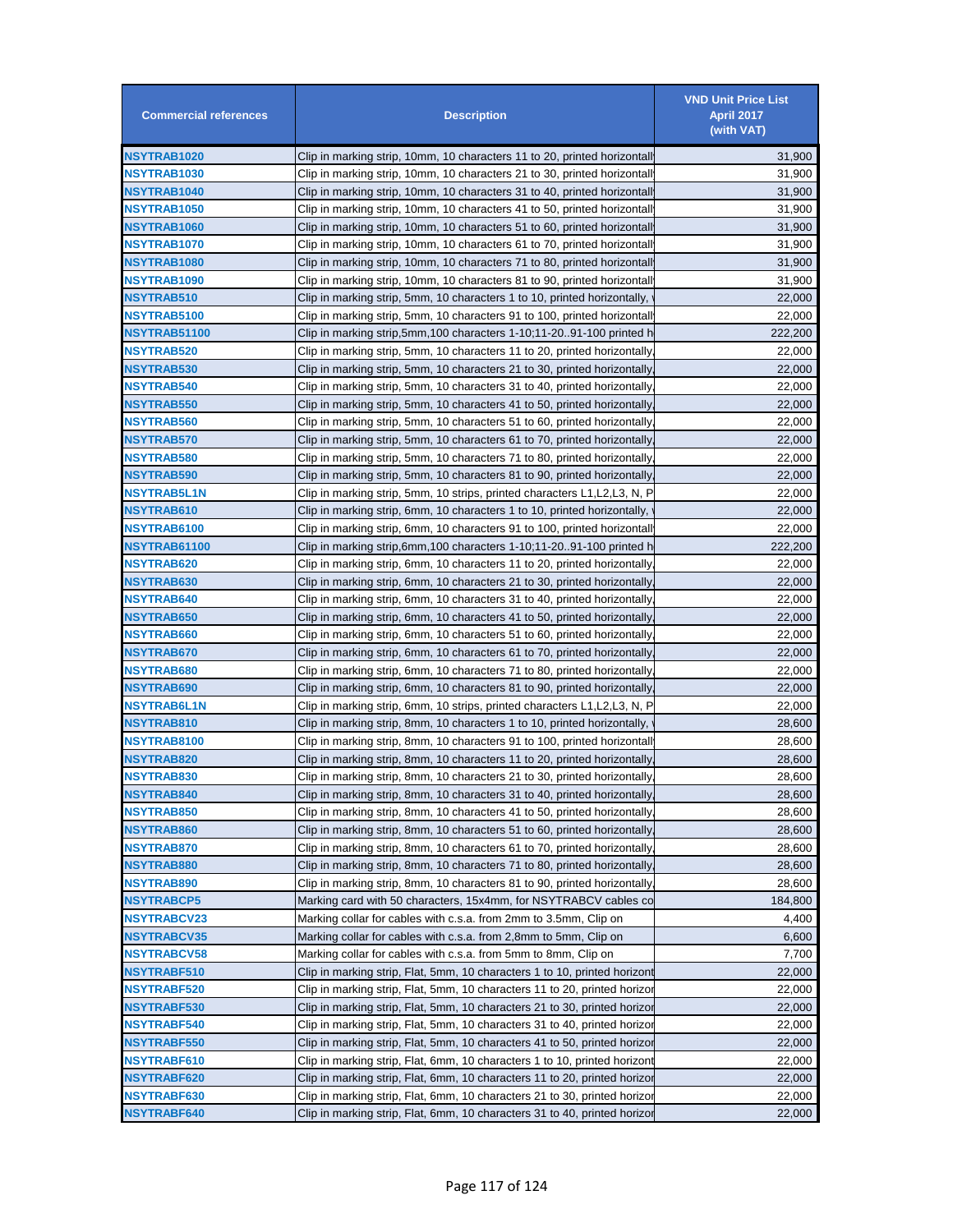| <b>Commercial references</b> | <b>Description</b>                                                              | <b>VND Unit Price List</b><br><b>April 2017</b><br>(with VAT) |
|------------------------------|---------------------------------------------------------------------------------|---------------------------------------------------------------|
| <b>NSYTRABF650</b>           | Clip in marking strip, Flat, 6mm, 10 characters 41 to 50, printed horizor       | 22,000                                                        |
| <b>NSYTRAC162</b>            | End Cover, 2pts, 2,2mm width, for screw terminal NSYTRV162                      | 16,500                                                        |
| <b>NSYTRAC22</b>             | End Cover, 2pts, 2,2mm width, for screw terminals NSY TRV22, TRV42              | 9,900                                                         |
| NSYTRAC23                    | End Cover, 3pts, 2,2mm width, for screw terminals NSYTRV43                      | 16,500                                                        |
| NSYTRAC24                    | End Cover, 4pts, 2,2mm width, for screw terminal NSYTRV44                       | 17,600                                                        |
| <b>NSYTRACE24</b>            | End Cover, 2 level, 4pts, 2,2mm width, for screw terminals NSYTRV24             | 19,800                                                        |
| <b>NSYTRACE26</b>            | End Cover, 3 level, 2,2mm width, 6pts, for screw terminals NSYTRV26             | 28,600                                                        |
| NSYTRACM22                   | End Cover for mini screw terminals NSYTRV*2M, 1mm width                         | 13,200                                                        |
| <b>NSYTRACP1</b>             | Protection Cover for screw terminal NSYTRV952B                                  | 169,400                                                       |
| NSYTRACP2                    | Protection Cover for screw terminal block NSYTRV1502BB                          | 192,500                                                       |
| <b>NSYTRACPK22</b>           | End Cover, 2pts, 2,2mm width, for push-in disconnect terminal NSYTR             | 14,300                                                        |
| <b>NSYTRACPK23</b>           | End Cover, 3pts, 2,2mm width, for push-in disconnect terminal NSYTR             | 15,400                                                        |
| <b>NSYTRACPK24</b>           | End Cover, 4pts, 2,2mm width, for push-in disconnect terminal NSYTR             | 15,400                                                        |
| <b>NSYTRACR102</b>           | End Cover, 2pts, 2,2mm width, for spring terminals NSYTRR102                    | 13,200                                                        |
| <b>NSYTRACR22</b>            | End Cover, 2pts, 2,2mm width, for spring terminals NSYTRR22, NSYT               | 12,100                                                        |
| <b>NSYTRACR23</b>            | End Cover, 3pts, 2,2mm width, for spring terminals NSYTRR23, NSYT               | 12,100                                                        |
| <b>NSYTRACR24</b>            | End Cover, 4pts, 2,2mm width, for spring terminals NSYTRR24, NSYT               | 12,100                                                        |
| <b>NSYTRACR42</b>            | End Cover, 2pts, 2,2mm width, for spring terminals NSYTRR42, NSYT               | 12,100                                                        |
| NSYTRACR43                   | End Cover, 3pts, 2,2mm width, for spring terminals NSYTRR43                     | 15,400                                                        |
| <b>NSYTRACR44</b>            | End Cover, 4pts, 2,2mm width, for spring terminals NSYTRR44                     | 15,400                                                        |
| <b>NSYTRACR62</b>            | End Cover, 2pts, 2,2mm width, for spring terminals NSYTRR62                     | 12,100                                                        |
| <b>NSYTRACR63</b>            | End Cover, 3pts, 2,2mm width, for spring terminals NSYTRR63                     | 16,500                                                        |
| <b>NSYTRACRE24</b>           | End Cover 2 level, 2,2mm width, 4pts for spring terminals NSYTRR24D             | 16,500                                                        |
| <b>NSYTRACS10</b>            | Warning label for 10mm <sup>2</sup> screw terminal blocks, yellow               | 48,400                                                        |
| <b>NSYTRACS2</b>             | Warning label for 2,5mm <sup>2</sup> screw terminal blocks, yellow              | 25,300                                                        |
| <b>NSYTRACS4</b>             | Warning label for 4mm <sup>2</sup> screw terminal blocks, yellow                | 33,000                                                        |
| <b>NSYTRACS6</b>             | Warning label for 6mm <del>?</del> screw terminal blocks, yellow                | 40,700                                                        |
| NSYTRACSR2                   | Warning label for 2,5mm <sup>2</sup> spring terminal blocks, yellow             | 9,900                                                         |
| NSYTRACSR4                   | Warning label for 4mm <sup>2</sup> spring terminal blocks, yellow               | 11,000                                                        |
| <b>NSYTRACSR6</b>            | Warning label for 6mm <sup>2</sup> spring terminal blocks, yellow               | 11,000                                                        |
| <b>NSYTRACT22</b>            | End Cover, for NSYTRV62TT switchable screw terminals                            | 39,600                                                        |
| <b>NSYTRAFT</b>              | Test Adapter for Ø4mm safety test plugs, plugs in the bridge shafts,            | 72,600                                                        |
| NSYTRAL1502                  | Conection Bridge 2 pole for screw terminal NSYTRV1502BB                         | 341,000                                                       |
| <b>NSYTRAL210</b>            | Plug-in Bridge, 10 points for 2,5mm <sup>2</sup> terminal blocks, red           | 85,800                                                        |
| <b>NSYTRAL210BL</b>          | Plug-in Bridge, 10 points for 2,5mm <sup>2</sup> terminal blocks, blue          | 108,900                                                       |
| <b>NSYTRAL210GR</b>          | Plug-in Bridge, 10 points for 2,5mm <sup>2</sup> terminal blocks, grey          | 108,900                                                       |
| <b>NSYTRAL22</b>             | Plug-in Bridge, 2points for 2,5mm <sup>2</sup> terminal blocks, red             | 9,900                                                         |
| NSYTRAL220                   | Plug-in Bridge, 20 points for 2,5mm <sup>2</sup> terminal blocks, red           | 167,200                                                       |
| <b>NSYTRAL23</b>             | Plug-in Bridge, 3points for 2,5mm <sup>2</sup> terminal blocks, red             | 19,800                                                        |
| <b>NSYTRAL24</b>             | Plug-in Bridge, 4points for 2,5mm <sup>2</sup> terminal blocks, red             | 31,900                                                        |
| <b>NSYTRAL25</b>             | Plug-in Bridge, 5points for 2,5mm <sup>2</sup> terminal blocks, red             | 40,700                                                        |
| <b>NSYTRAL410</b>            | Plug-in Bridge, 10 points for 4mm <sup>2</sup> terminal blocks, red             | 88,000                                                        |
| <b>NSYTRAL410BL</b>          | Plug-in Bridge, 10 points for 4mm <sup>2</sup> terminal blocks, blue            | 108,900                                                       |
| <b>NSYTRAL410GR</b>          | Plug-in Bridge, 10 points for 4mm <sup>2</sup> terminal blocks, grey            | 108,900                                                       |
| <b>NSYTRAL42</b>             | Plug-in Bridge, 2points for 4mm <sup>2</sup> terminal blocks, red               | 9,900                                                         |
| <b>NSYTRAL420</b>            | Plug-in Bridge, 20 points for 4mm <sup>2</sup> terminal blocks, red             | 167,200                                                       |
| <b>NSYTRAL43</b>             | Plug-in Bridge, 3points for 4mm <sup>2</sup> terminal blocks, red               | 29,700                                                        |
| <b>NSYTRAL44</b>             | Plug-in Bridge, 4points for 4mm <sup>2</sup> terminal blocks, red               | 42,900                                                        |
| <b>NSYTRAL45</b>             | Plug-in Bridge, 5points for 4mm <sup>2</sup> terminal blocks, red               | 51,700                                                        |
| <b>NSYTRAL702</b>            | Conection Bridge 2 pole for screw terminal NSYTRV702                            | 212,300                                                       |
| <b>NSYTRAL952</b>            | Conection Bridge 2 pole for screw terminal NSYTRV952B                           | 309,100                                                       |
| NSYTRASB4                    | Terminal marker carrier for end bracket NSYTRAAB35, NSYTRAAB15                  | 13,200                                                        |
| <b>NSYTRP22</b>              | Push-in terminal, Feed Through, 2 points, 2,5mm <sup>2</sup> , grey             | 29,700                                                        |
| <b>NSYTRP22PE</b>            | Push-in terminal, Protective earth, 2 points, 2,5mm <sup>2</sup> , green-yellow | 72,600                                                        |
| <b>NSYTRP22SC</b>            | Push-in terminal, Knife Disconnect, 2 points, 2,5mm <sup>2</sup> , grey         | 122,100                                                       |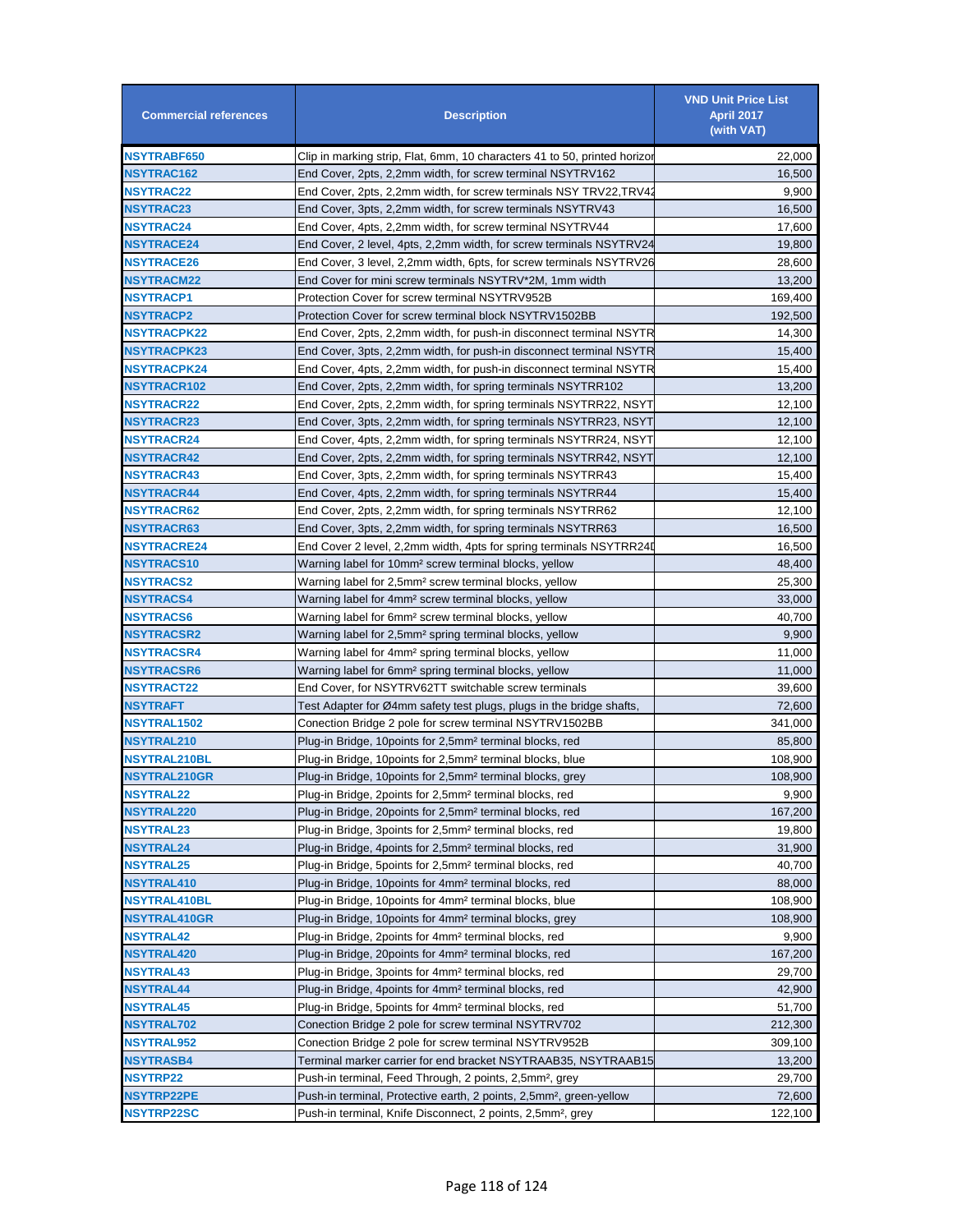| <b>Commercial references</b> | <b>Description</b>                                                                    | <b>VND Unit Price List</b><br><b>April 2017</b><br>(with VAT) |
|------------------------------|---------------------------------------------------------------------------------------|---------------------------------------------------------------|
| <b>NSYTRP22TB</b>            | Push-in terminal, Basic disconnect terminal, 2 points, 2,5mm <sup>2</sup> , grey      | 77,000                                                        |
| <b>NSYTRP23</b>              | Push-in terminal, Feed Through, 3 points, 2,5mm <sup>2</sup> , grey                   | 34,100                                                        |
| <b>NSYTRP23PE</b>            | Push-in terminal, Protective earth, 3 points, 2,5mm <sup>2</sup> , green-yellow       | 146,300                                                       |
| <b>NSYTRP23SC</b>            | Push-in terminal, Knife Disconnect, 3 points, 2,5mm <sup>2</sup> , grey               | 137,500                                                       |
| <b>NSYTRP24</b>              | Push-in terminal, Feed Through, 4 points, 2,5mm <sup>2</sup> , grey                   | 41,800                                                        |
| <b>NSYTRP24D</b>             | Push-in terminal, Double Level, 4 points, 2,5mm <sup>2</sup> , grey                   | 101,200                                                       |
| <b>NSYTRP24DPE</b>           | Push-in terminal, Double Level, Protective earth, 4 points, 2,5mm <sup>2</sup>        | 268,400                                                       |
| <b>NSYTRP24PE</b>            | Push-in terminal, Protective earth, 4 points, 2,5mm <sup>2</sup> , green-yellow       | 183,700                                                       |
| <b>NSYTRP24SC</b>            | Push-in terminal, Knife Disconnect, 4 points, 2,5mm <sup>2</sup> , grey               | 156,200                                                       |
| NSYTRP42                     | Push-in terminal, Feed Through, 2 points, 4mm <sup>2</sup> , grey                     | 39,600                                                        |
| <b>NSYTRP42PE</b>            | Push-in terminal, Protective earth, 2 points, 4mm <sup>2</sup> , green-yellow         | 127,600                                                       |
| NSYTRP42TB                   | Push-in terminal, Basic disconnect terminal, 2 points, 4mm <sup>2</sup> , grey        | 86,900                                                        |
| <b>NSYTRP43</b>              | Push-in terminal, Feed Through, 3 points, 4mm <sup>2</sup> , grey                     | 57,200                                                        |
| <b>NSYTRP43PE</b>            | Push-in terminal, Protective earth, 3 points, 4mm <sup>2</sup> , green-yellow         | 168,300                                                       |
| <b>NSYTRP44</b>              | Push-in terminal, Feed Through, 4 points, 4mm <sup>2</sup> , grey                     | 75,900                                                        |
| <b>NSYTRP44PE</b>            | Push-in terminal, Protective earth, 4 points, 4mm <sup>2</sup> , green-yellow         | 212,300                                                       |
| NSYTRR102                    | Spring terminal, Feed Through, 2 points, 10mm², grey                                  | 67,100                                                        |
| <b>NSYTRR102PE</b>           | Spring terminal, Protective earth, 2 points, 10mm <sup>2</sup> , green-yellow         | 191,400                                                       |
| NSYTRR162                    | Spring terminal, Feed Through, 2 points, 16mm <sup>2</sup> , grey                     | 123,200                                                       |
| NSYTRR162PE                  | Spring terminal, Protective earth, 2 points, 16mm <sup>2</sup> , green-yellow         | 258,500                                                       |
| <b>NSYTRR22</b>              | Spring terminal, Feed Through, 2 points, 2,5mm <sup>2</sup> , grey                    | 24,200                                                        |
| NSYTRR22M                    | Spring terminal, Mini 15mm rail, Feed Through, 2 points, 2,5mm <sup>2</sup> , grey    | 29,700                                                        |
| <b>NSYTRR22MPE</b>           | Spring terminal, Mini 15mm rail, Protective earth, 2 points, 2,5mm <sup>2</sup> , gre | 89,100                                                        |
| <b>NSYTRR22PE</b>            | Spring terminal, Protective earth, 2 points, 2,5mm <sup>2</sup> , green-yellow        | 67,100                                                        |
| <b>NSYTRR22SC</b>            | Spring terminal, Knife Disconnect, 2 points, 2,5mm <sup>2</sup> , grey                | 107,800                                                       |
| <b>NSYTRR22TB</b>            | Spring terminal, Basic disconnect terminal, 2 points, 4mm <sup>2</sup> , grey         | 68,200                                                        |
| <b>NSYTRR23</b>              | Spring terminal, Feed Through, 3 points, 2,5mm <sup>2</sup> , grey                    | 29,700                                                        |
| <b>NSYTRR23PE</b>            | Spring terminal, Protective earth, 3 points, 2,5mm <sup>2</sup> , green-yellow        | 138,600                                                       |
| NSYTRR23SC                   | Spring terminal, Knife Disconnect, 3 points, 2,5mm <sup>2</sup> , grey                | 122,100                                                       |
| <b>NSYTRR23TB</b>            | Spring terminal, Basic disconnect terminal, 3 points, 4mm <sup>2</sup> , grey         | 81,400                                                        |
| <b>NSYTRR24</b>              | Spring terminal, Feed Through, 4 points, 2,5mm <sup>2</sup> , grey                    | 33,000                                                        |
| <b>NSYTRR24D</b>             | Spring terminal, Double Level, 4 points, 2,5mm <sup>2</sup> , grey                    | 80,300                                                        |
| <b>NSYTRR24DPE</b>           | Spring terminal, Double Level, Protective earth, 4 points, 2,5mm <sup>2</sup> , gree  | 255,200                                                       |
| <b>NSYTRR24M</b>             | Spring terminal, Mini 15mm rail, Feed Through, 4 points, 2,5mm <sup>2</sup> , grey    | 42.900                                                        |
| <b>NSYTRR24PE</b>            | Spring terminal, Protective earth, 4 points, 2,5mm <sup>2</sup> , green-yellow        | 129,800                                                       |
| <b>NSYTRR24SCD</b>           | Spring terminal, Knife Disconnect, Double Level, 4 points, 2,5mm <sup>2</sup> , gre   | 447,700                                                       |
| <b>NSYTRR26T</b>             | Spring terminal, Feed Through, 3 Levels, 6 points, 2,5mm <sup>2</sup> , grey          | 134,200                                                       |
| NSYTRR42                     | Spring terminal, Feed Through, 2 points, 4mm <sup>2</sup> , grey                      | 28,600                                                        |
| <b>NSYTRR42PE</b>            | Spring terminal, Protective earth, 2 points, 4mm <sup>2</sup> , green-yellow          | 95,700                                                        |
| NSYTRR43                     | Spring terminal, Feed Through, 3 points, 4mm <sup>2</sup> , grey                      | 36,300                                                        |
| <b>NSYTRR43PE</b>            | Spring terminal, Protective earth, 3 points, 4mm <sup>2</sup> , green-yellow          | 149,600                                                       |
| <b>NSYTRR44</b>              | Spring terminal, Feed Through, 4 points, 4mm <sup>2</sup> , grey                      | 67,100                                                        |
| <b>NSYTRR44D</b>             | Spring terminal, Double Level, 4 points, 4mm <sup>2</sup> , grey                      | 94,600                                                        |
| <b>NSYTRR44DPE</b>           | Spring terminal, Double Level, Protective earth, 4 points, 4mm <sup>2</sup> , green   | 309,100                                                       |
| NSYTRR44PE                   | Spring terminal, Protective earth, 4 points, 4mm <sup>2</sup> , green-yellow          | 188,100                                                       |
| <b>NSYTRR62</b>              | Spring terminal, Feed Through, 2 points, 6mm <sup>2</sup> , grey                      | 44,000                                                        |
| <b>NSYTRR62PE</b>            | Spring terminal, Protective earth, 2 points, 6mm <sup>2</sup> , green-yellow          | 151,800                                                       |
| <b>NSYTRR63</b>              | Spring terminal, Feed Through, 3 points, 6mm <sup>2</sup> , grey                      | 72,600                                                        |
| NSYTRV102                    | Screw terminal, Feed Through, 2 points, 10mm <sup>2</sup> , grey                      | 48,400                                                        |
| NSYTRV102PE                  | Screw terminal, Protective earth, 2 points, 10mm <sup>2</sup> , green-yellow          | 113,300                                                       |
| NSYTRV1502BB                 | Screw terminal, Feed Through, 2 points, lug-lug, 150mm <sup>2</sup> , grey            | 959,200                                                       |
| NSYTRV162                    | Screw terminal, Feed Through, 2 points, 16mm <sup>2</sup> , grey                      | 61,600                                                        |
| NSYTRV162PE                  | Screw terminal, Protective earth, 2 points, 16mm <sup>2</sup> , green-yellow          | 161,700                                                       |
| NSYTRV162SF                  | Screw terminal, Fused, screw cap, for 5x20mm cartridge fuse, 2pts, 16                 | 273,900                                                       |
| <b>NSYTRV22</b>              | Screw terminal, Feed Through, 2 points, 2,5mm <sup>2</sup> , grey                     | 20,900                                                        |
|                              |                                                                                       |                                                               |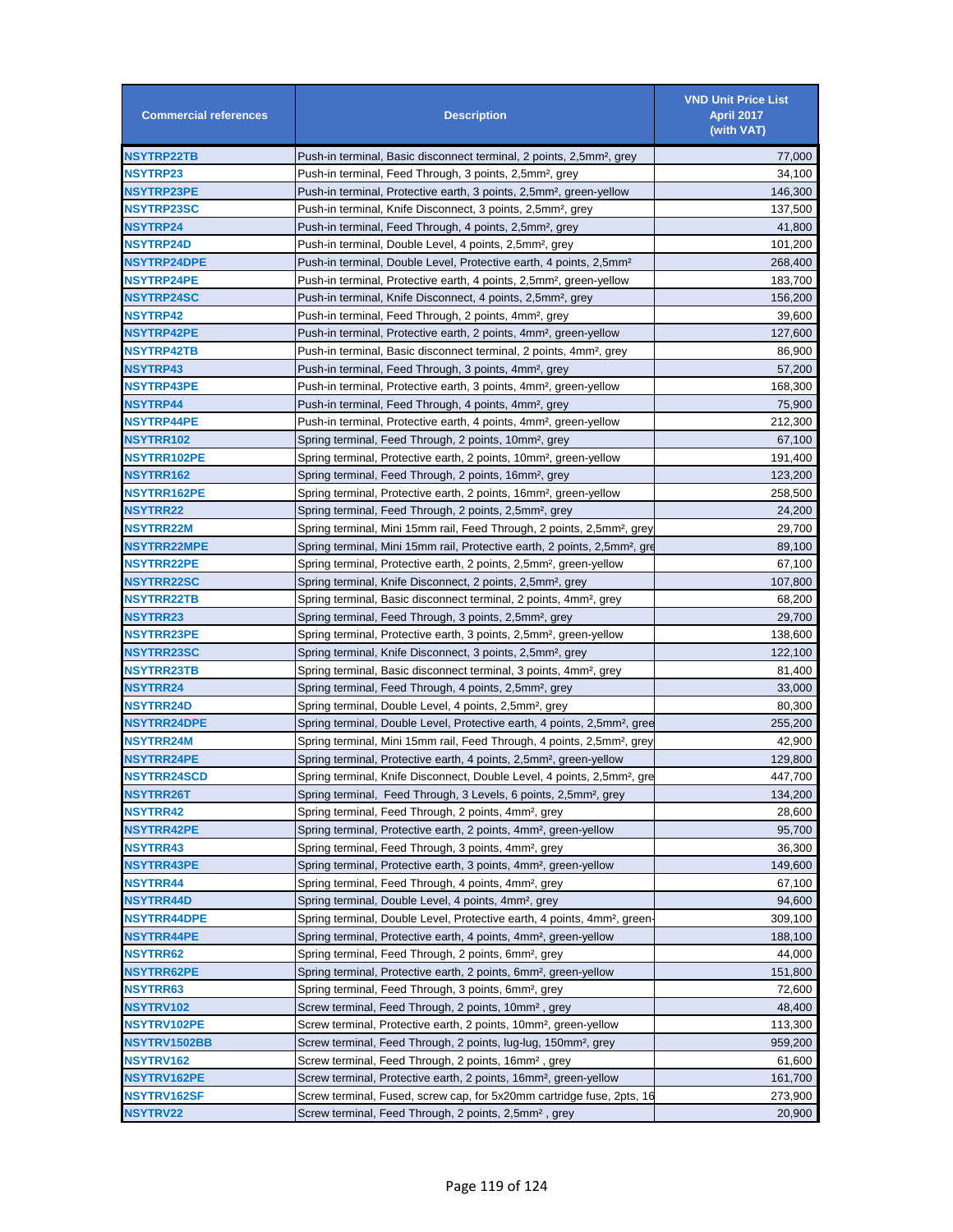| <b>Commercial references</b>            | <b>Description</b>                                                                                                                             | <b>VND Unit Price List</b><br><b>April 2017</b><br>(with VAT) |
|-----------------------------------------|------------------------------------------------------------------------------------------------------------------------------------------------|---------------------------------------------------------------|
| <b>NSYTRV22M</b>                        | SCREW TERMINAL, MINI, FOR 15MM DIN RAIL,                                                                                                       | 44,000                                                        |
| <b>NSYTRV22MPE</b>                      | SCREW TERMINAL, MINI, FOR 15MM DIN RAIL,                                                                                                       | 124,300                                                       |
| <b>NSYTRV22PE</b>                       | Screw terminal, Protective earth, 2 points, 2,5mm <sup>2</sup> , green-yellow                                                                  | 89,100                                                        |
| <b>NSYTRV24D</b>                        | Screw terminal, Double Level, 4 points, 2,5mm <sup>2</sup> , grey                                                                              | 66,000                                                        |
| <b>NSYTRV24DPE</b>                      | Screw terminal, Double Level, Protective earth, 4 points, 2,5mm <sup>2</sup> , gree                                                            | 248,600                                                       |
| <b>NSYTRV26T</b>                        | Screw terminal, 3 Levels, 6 points, 2,5mm <sup>2</sup> , grey                                                                                  | 126,500                                                       |
| <b>NSYTRV352</b>                        | Screw terminal, Feed Through, 2 points, 35mm <sup>2</sup> , grey                                                                               | 121,000                                                       |
| <b>NSYTRV352PE</b>                      | Screw terminal, Protective earth, 2 points, 35mm <sup>2</sup> , green-yellow                                                                   | 240,900                                                       |
| NSYTRV42                                | Screw terminal, Feed Through, 2 points, 4mm <sup>2</sup> , grey                                                                                | 20,900                                                        |
| NSYTRV42M                               | SCREW TERMINAL, MINI, FOR 15MM DIN RAIL,                                                                                                       | 47,300                                                        |
| <b>NSYTRV42MPE</b>                      | SCREW TERMINAL, MINI, FOR 15MM DIN RAIL,                                                                                                       | 132,000                                                       |
| <b>NSYTRV42NE</b>                       | Screw terminal, Neutral disconnect, 2pts, 4mm <sup>2</sup> , screwless disconnect                                                              | 110,000                                                       |
| <b>NSYTRV42PE</b>                       | Screw terminal, Protective earth, 2 points, 4mm <sup>2</sup> , green-yellow                                                                    | 71,500                                                        |
| <b>NSYTRV42SC</b>                       | Screw terminal, Knife Disconnect, 2 points, 4mm <sup>2</sup> , grey                                                                            | 91.300                                                        |
| <b>NSYTRV42SCD</b>                      | Screw terminal, Knife Disconnect, Double Level, 4 points, 4mm <sup>2</sup> , grey                                                              | 246,400                                                       |
| <b>NSYTRV42SF5</b>                      | Screw terminal, Fused, for 5x20;5x25;5x30 mm cartridge fuse, 2pts, 4r                                                                          | 176,000                                                       |
| <b>NSYTRV42SF6</b><br><b>NSYTRV42TB</b> | Screw terminal, Fused, for 6,3x32mm cartridge fuse, 2 pts, 16mm <sup>2</sup> , bla                                                             | 314,600                                                       |
|                                         | Screw terminal, Basic disconnect terminal, 2 points, 4mm <sup>2</sup> , grey                                                                   | 70,400                                                        |
| NSYTRV43<br><b>NSYTRV43PE</b>           | Screw terminal, Feed Through, 3 points, 4mm <sup>2</sup> , grey<br>Screw terminal, Protective earth, 3 points, 4mm <sup>2</sup> , green-yellow | 67,100<br>166,100                                             |
| <b>NSYTRV44</b>                         | Screw terminal, Feed Through, 4 points, 4mm <sup>2</sup> , grey                                                                                | 72,600                                                        |
| <b>NSYTRV44D</b>                        | Screw terminal, Double Level, 4 points, 4mm <sup>2</sup> , grey                                                                                | 72,600                                                        |
| <b>NSYTRV44DPE</b>                      | Screw terminal, Double Level, Protective earth, 4 points, 4mm <sup>2</sup> , green-                                                            | 301,400                                                       |
| <b>NSYTRV44PE</b>                       | Screw terminal, Protective earth, 4 points, 4mm <sup>2</sup> , green-yellow                                                                    | 192,500                                                       |
| <b>NSYTRV502</b>                        | Screw terminal, Feed Through, 2 points, 50mm <sup>2</sup> , grey                                                                               | 460,900                                                       |
| <b>NSYTRV502PE</b>                      | Screw terminal, Protective earth, 2 points, 50mm <sup>2</sup> , green-yellow                                                                   | 1,032,900                                                     |
| <b>NSYTRV62</b>                         | Screw terminal, Feed Through, 2 points, 6mm <sup>2</sup> , grey                                                                                | 36,300                                                        |
| <b>NSYTRV62NE</b>                       | Screw terminal, Neutral disconnect, 2pts, 6mm <sup>2</sup> , screwless disconnect                                                              | 121,000                                                       |
| <b>NSYTRV62PE</b>                       | Screw terminal, Protective earth, 2 points, 6mm <sup>2</sup> , green-yellow                                                                    | 94,600                                                        |
| <b>NSYTRV62TT</b>                       | Screw terminal, Feed Through, Measuring transducer, 2 points, 6mm <sup>2</sup> ,                                                               | 270,600                                                       |
| <b>NSYTRV62TTD</b>                      | Screw terminal, Disconnect, Measuring transducer, 2 points, 6mm <sup>2</sup> , grow                                                            | 189,200                                                       |
| <b>NSYTRV62TTPE</b>                     | Screw terminal, Protective earth, Measuring transducer, 2pts, 6mm <sup>2</sup> , g                                                             | 377,300                                                       |
| NSYTRV702                               | Screw terminal, Feed Through, 2 points, 70mm <sup>2</sup> , grey                                                                               | 820,600                                                       |
| <b>NSYTRV952BB</b>                      | Screw terminal, Feed Through, 2 points, lug-lug, 95mm <sup>2</sup> , grey                                                                      | 490,600                                                       |
| NSYTRV952BC                             | Screw terminal, Feed Through, 2 points, lug-connector, 95mm <sup>2</sup> , grey                                                                | 792,000                                                       |
| 15281                                   | <b>CELL FOR LIGHT SENSITIVE SWITCH</b>                                                                                                         | 1,593,900                                                     |
| 15370                                   | CT CONTACTOR 20A 2F 230/240 VAC                                                                                                                | 790,900                                                       |
| 15440                                   | CH HOURS COUNTER DIN 220/240V 50 HZ                                                                                                            | 1,273,800                                                     |
| 15443                                   | CI IMPULSE COUNTER DIN                                                                                                                         | 1,912,900                                                     |
| 15607                                   | CH HOURS COUNTER 48X48 24VAC                                                                                                                   | 682,000                                                       |
| 15608                                   | CH HOURS COUNTER 48X48 230VAC                                                                                                                  | 665,500                                                       |
| 15609                                   | CH HOURS COUNTER 48X48 12/36VDC                                                                                                                | 1,057,100                                                     |
| 16003                                   | AMMETER 72X72 3IN WITHOUT DIAL                                                                                                                 | 1,400,300                                                     |
| 16004                                   | AMMETER 72X72 1,3IN WITHOUT DIAL                                                                                                               |                                                               |
|                                         |                                                                                                                                                | 1,464,100                                                     |
| 16005                                   | VOLTMETER 72X72 0-500V                                                                                                                         | 1,618,100                                                     |
| 16006                                   | AMMETER DIAL 3IN FOR TC30/5A                                                                                                                   | 123,200                                                       |
| 16007                                   | AMMETER DIAL 3IN FOR TC75/5A                                                                                                                   | 123,200                                                       |
| 16008                                   | AMMETER DIAL 3IN FOR TC200/5A                                                                                                                  | 123,200                                                       |
| 16009                                   | AMMETER DIAL 1,5IN FOR TC50/5A                                                                                                                 | 123,200                                                       |
| 16010                                   | AMMETER DIAL 1,5IN FOR TC100/5A                                                                                                                | 123,200                                                       |
| 16011                                   | AMMETER DIAL 1,5IN FOR TC200/5A                                                                                                                | 123,200                                                       |
| 16013                                   | AMMETER DIAL 1,5IN FOR TC600/5A                                                                                                                | 123,200                                                       |
| 16014                                   | AMMETER DIAL 1,5IN FOR TC1000/5A                                                                                                               | 123,200                                                       |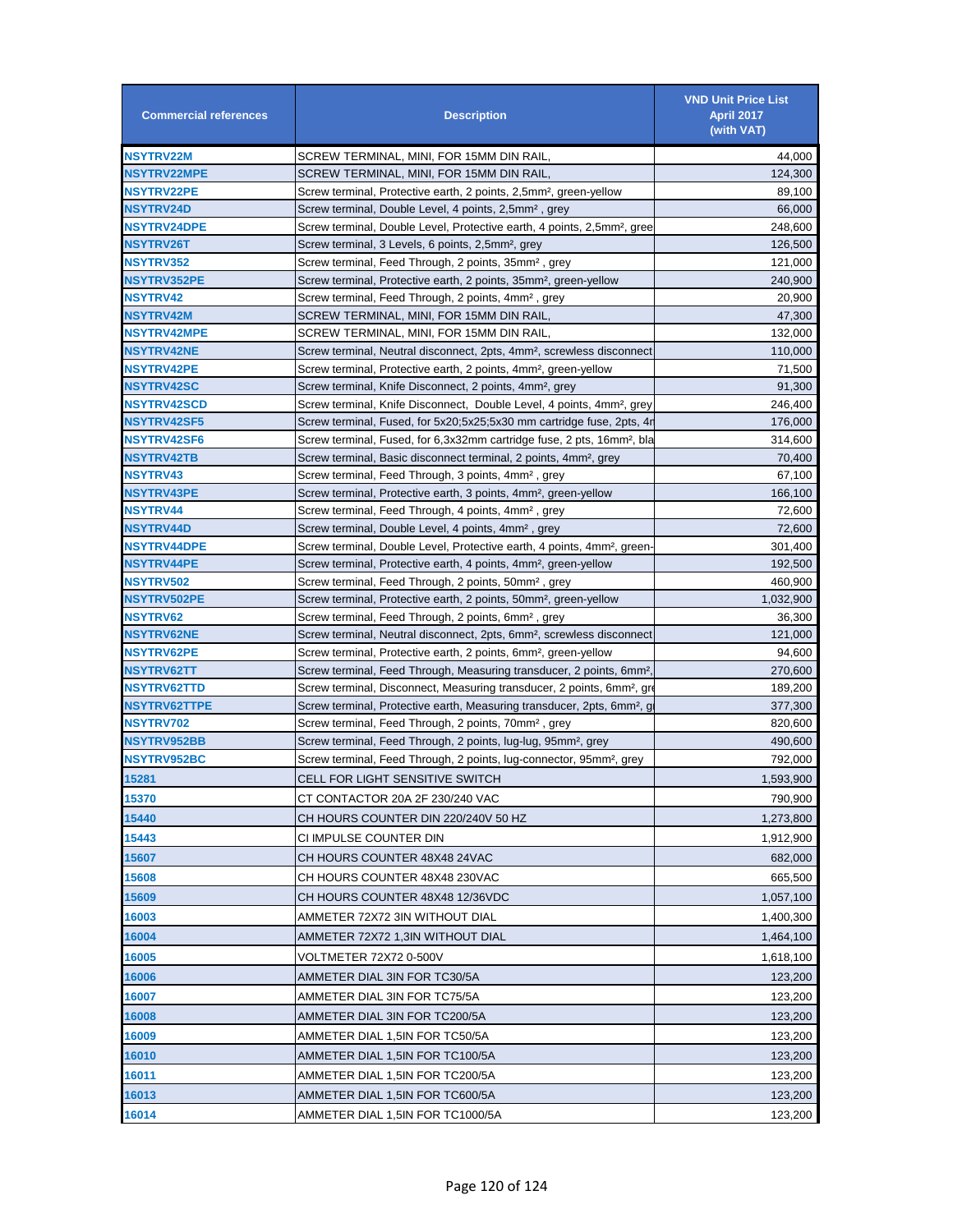| <b>Commercial references</b> | <b>Description</b>                      | <b>VND Unit Price List</b><br><b>April 2017</b><br>(with VAT) |
|------------------------------|-----------------------------------------|---------------------------------------------------------------|
| 16016                        | AMMETER DIAL 1,5IN FOR TC1500/5A        | 123,200                                                       |
| 16073                        | AMP 96 X 96 FOR MOTOR FEEDER            | 1,504,800                                                     |
| 16074                        | AMP 96 X 96 FOR STANDARD FEEDER         | 1,542,200                                                     |
| 16075                        | VLT 96 X 96 0-500V                      | 1,722,600                                                     |
| 16076                        | DIAL 3IN TC30/5                         | 123,200                                                       |
| 16077                        | DIAL 3IN TC75/5                         | 123,200                                                       |
| 16078                        | DIAL 3IN TC200/5                        | 123,200                                                       |
| 16079                        | DIAL 1,3IN TC50/5                       | 123,200                                                       |
| 16080                        | DIAL 1,3IN TC100/5                      | 123,200                                                       |
| 16081                        | DIAL 1,3IN TC200/5                      | 123,200                                                       |
| 16082                        | DIAL 1,3IN TC400/5                      | 123,200                                                       |
| 16083                        | DIAL 1,3IN TC600/5                      | 123,200                                                       |
| 16084                        | DIAL 1,3IN TC1000/5                     | 123,200                                                       |
| 16085                        | DIAL 1,3IN TC1250/5                     | 123,200                                                       |
| 16086                        | DIAL 1,3IN TC1500/5                     | 123,200                                                       |
| 16087                        | DIAL 1,3IN TC2000/5                     | 123,200                                                       |
| 16088                        | DIAL 1,3IN TC2500/5                     | 123,200                                                       |
| 16090                        | DIAL 1,3IN TC4000/5                     | 123,200                                                       |
| 51207                        | Capacitor Controller VARLOGIC RT6       | 10,610,600                                                    |
| 51209                        | Capacitor Controller VARLOGIC RT8       | 11,950,400                                                    |
| 51213                        | Capacitor Controller VARLOGIC RT12      | 13,289,100                                                    |
| A9M17065                     | <b>ENERGY COUNTER IME1</b>              | 5,419,700                                                     |
| A9M17066                     | <b>ENERGY COUNTER</b>                   | 5,416,400                                                     |
| A9M17067                     | <b>ENERGY COUNTER</b>                   | 6,348,100                                                     |
| <b>A9MEM2000</b>             | <b>ENERGY METER 40A</b>                 | 3,612,400                                                     |
| A9MEM2000T                   | 1 Phase ENERGY METER NO DISPLAY         | 2,973,300                                                     |
| <b>A9MEM2010</b>             | ENERGY METER 40A PULSE OUTPUT           | 3,810,400                                                     |
| <b>A9MEM3100</b>             | TRIPHASE KWH METER 63A                  | 7,668,100                                                     |
| <b>A9MEM3110</b>             | TRIPHASE KWH METER 63A PULSE MID        | 7,675,800                                                     |
| <b>A9MEM3115</b>             | TRIPHASE KWH METER 63A MULTI-TARIFF MID | 8,460,100                                                     |
| <b>A9MEM3135</b>             | Triphase kWh meter 63A MBus MID         | 10,407,100                                                    |
| <b>A9MEM3150</b>             | TRIPHASE KWH METER 63A MODBUS           | 8,382,000                                                     |
| <b>A9MEM3155</b>             | TRIPHASE KWH METER 63A MODBUS MID       | 8,923,200                                                     |
| <b>A9MEM3165</b>             | Triphase kWh meter 63A BACnet MID       | 10,591,900                                                    |
| <b>A9MEM3175</b>             | Triphase kWh meter 63A LON MID          | 11,638,000                                                    |
| <b>A9MEM3200</b>             | TRIPHASE KWH METER CT                   | 6,833,200                                                     |
| <b>A9MEM3210</b>             | TRIPHASE KWH METER CT PULSE MID         | 6,839,800                                                     |
| <b>A9MEM3215</b>             | TRIPHASE KWH METER CT MULTI-TARIFF MID  | 7,791,300                                                     |
| <b>A9MEM3235</b>             | Triphase kWh meter CT MBus MID          | 9,683,300                                                     |
| <b>A9MEM3250</b>             | TRIPHASE KWH METER CT MODBUS            | 7,715,400                                                     |
| <b>A9MEM3255</b>             | TRIPHASE KWH METER CT MODBUS MID        | 8,253,300                                                     |
| <b>A9MEM3265</b>             | Triphase kWh meter CT BACnet MID        | 9,870,300                                                     |
| <b>A9MEM3275</b>             | Triphase kWh meter CT LON MID           | 10,917,500                                                    |
| <b>A9MEM3300</b>             | Triphase kWh meter 125A                 | 10,113,400                                                    |
| <b>A9MEM3310</b>             | Triphase kWh meter 125A pulse MID       | 10,117,800                                                    |
| <b>A9MEM3335</b>             | Triphase kWh meter 125A MBus MID        | 12,261,700                                                    |
| <b>A9MEM3350</b>             | Triphase kWh meter 125A Modbus          | 10,725,000                                                    |
| <b>A9MEM3355</b>             | Triphase kWh meter 125A Modbus MID      | 11,159,500                                                    |
| <b>A9MEM3365</b>             | Triphase kWh meter 125A BACnet MID      | 12,609,300                                                    |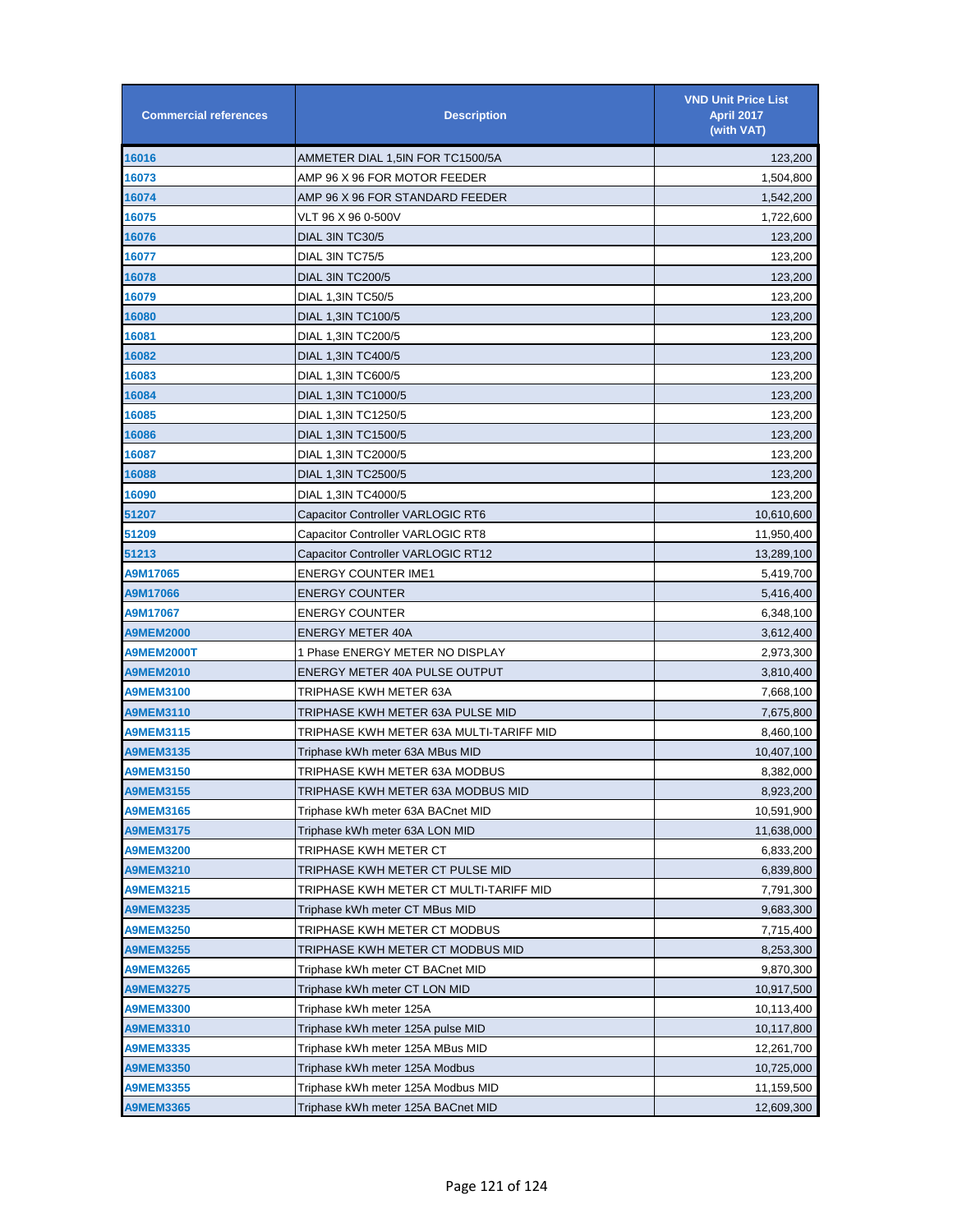| <b>Commercial references</b> | <b>Description</b>                                     | <b>VND Unit Price List</b><br><b>April 2017</b><br>(with VAT) |
|------------------------------|--------------------------------------------------------|---------------------------------------------------------------|
| <b>A9MEM3375</b>             | Triphase kWh meter 125A LON MID                        | 13,559,700                                                    |
| <b>BLRCH400A480B44</b>       | VARPLUS 40 KVAR 440V                                   | 7,306,200                                                     |
| <b>BLRCH500A000B44</b>       | VARPLUS 50 KVAR 440V                                   | 8,845,100                                                     |
| <b>BLRCS100A120B44</b>       | EASYCAN 10 KVAR 440V                                   | 1,828,200                                                     |
| <b>BLRCS150A180B44</b>       | EASYCAN 15 KVAR 440V                                   | 2,527,800                                                     |
| <b>BLRCS200A240B44</b>       | EASYCAN 20 KVAR 440V                                   | 3,063,500                                                     |
| <b>BLRCS250A300B44</b>       | EASYCAN 25 KVAR 440V                                   | 3,575,000                                                     |
| <b>BLRCS303A364B44</b>       | EASYCAN 30.3 KVAR 440V                                 | 4,166,800                                                     |
| <b>BLRCH339A407B48</b>       | VarplusCan Capacitor 33.9kvar 480V                     | 6,749,600                                                     |
| CCT15268                     | WALL CELL FOR LIGHT SENS.                              | 2,789,600                                                     |
| CCT15284                     | TWI SWI 2KLX WITH BUILT IN ANALOG SENSOR               | 4,351,600                                                     |
| CCT15365                     | TIME SWITCHES 24H WITH POWER RESERVE                   | 2,582,800                                                     |
| CCT15368                     | IC 2000                                                | 5,690,300                                                     |
| <b>CCT15722</b>              | DIG TIME SWITCH 24H 7D IHP 2C V1 ACTI9                 | 5,095,200                                                     |
| CCT15723                     | DIG TIME SWIT PLUS 24H 7D IHP P 2C V1 A9               | 6,114,900                                                     |
| <b>CCT15850</b>              | DIG TIME SWITCH 24H 7D IHP 1C V2 ACTI9                 | 3,429,800                                                     |
| CCT15851                     | DIG TIME SWIT PLUS 24H 7D IHP P 1C V2 A9               | 5,949,900                                                     |
| E3751MS3A_GS                 | WALL MOUNT 3-WIRE 90º PIR MOTION SENSOR, C-METRO SERIE | 1,797,400                                                     |
| E3751MS3C_GS                 | WALL MOUNT 3-WIRE 200º PIR MOTION SENSOR, C-METRO SER  | 1,797,400                                                     |
| E84751MS3A_WE                | WALL MOUNT 3-WIRE 90º PIR MOTION SENSOR, ZENCELO SERIE | 1,797,400                                                     |
| <b>E84751MS3B_WE</b>         | WALL MOUNT 3-WIRE 110º PIR MOTION SENSOR, ZENCELO SER  | 1,797,400                                                     |
| <b>EBX210</b>                | Power metering data logger                             | 46,927,100                                                    |
| <b>EBX510</b>                | Power metering data logger with web server             | 56,098,900                                                    |
| <b>LVR05065A40T</b>          | Detune reactor 5% 400V 50Hz 6.5kvar                    | 31,967,100                                                    |
| <b>LVR05125A40T</b>          | Detune reactor 5% 400V 50Hz 12.5kvar                   | 17,795,800                                                    |
| <b>LVR05250A40T</b>          | Detune reactor 5% 400V 50Hz 25kvar                     | 20,432,500                                                    |
| <b>LVR05500A40T</b>          | Detune reactor 5% 400V 50Hz 50kvar                     | 25,560,700                                                    |
| LVR05X00A40T                 | Detune reactor 5% 400V 50Hz 100kvar                    | 42,651,400                                                    |
| <b>LVR07065A40T</b>          | Detune reactor 7% 400V 50Hz 6.5kvar                    | 28,372,300                                                    |
| <b>LVR07125A40T</b>          | Detune reactor 7% 400V 50Hz 12.5kvar                   | 16,017,100                                                    |
| <b>LVR07250A40T</b>          | Detune reactor 7% 400V 50Hz 25kvar                     | 16,975,200                                                    |
| <b>LVR07500A40T</b>          | Detune reactor 7% 400V 50Hz 50kvar                     | 21,459,900                                                    |
| LVR07X00A40T                 | Detune reactor 7% 400V 50Hz 100kvar                    | 34,135,200                                                    |
| <b>LVR14065A40T</b>          | Detune reactor 14% 400V 50Hz 6.5kvar                   | 21,488,500                                                    |
| <b>LVR14125A40T</b>          | Detune reactor 14% 400V 50Hz 12.5kvar                  | 17,545,000                                                    |
| <b>LVR14250A40T</b>          | Detune reactor 14% 400V 50Hz 25kvar                    | 24,733,500                                                    |
| <b>LVR14500A40T</b>          | Detune reactor 14% 400V 50Hz 50kvar                    | 34,181,400                                                    |
| LVR14X00A40T                 | Detune reactor 14% 400V 50Hz 100kvar                   | 46,038,300                                                    |
| <b>METSECAB10</b>            | Display Cable, 10 metres                               | 3,866,500                                                     |
| <b>METSECT5CC004</b>         | CT tropi. DIN 40 5 cables d. 21                        | 837,100                                                       |
| <b>METSECT5CC005</b>         | CT tropi. DIN 50 5 cables d. 21                        | 837,100                                                       |
| <b>METSECT5CC006</b>         | CT tropi. DIN 60 5 cables d. 21                        | 893,200                                                       |
| <b>METSECT5CC008</b>         | CT tropi. DIN 75 5 cables d. 21                        | 893,200                                                       |
| <b>METSECT5CC010</b>         | CT tropi. DIN 100 5 cables d. 21                       | 475,200                                                       |
| <b>METSECT5CC013</b>         | CT tropi. DIN 125 5 cables d. 21                       | 949,300                                                       |
| <b>METSECT5CC015</b>         | CT tropi. DIN 150 5 cables d. 21                       | 949,300                                                       |
| <b>METSECT5CC020</b>         | CT tropi. DIN 200 5 cables d. 21                       | 1,005,400                                                     |
| METSECT5CC025                | CT tropi. DIN 250 5 cables d. 21                       | 1,005,400                                                     |
| <b>METSECT5DA020</b>         | CT tropi. 200 5 dual out. bars 32x65                   | 2,094,400                                                     |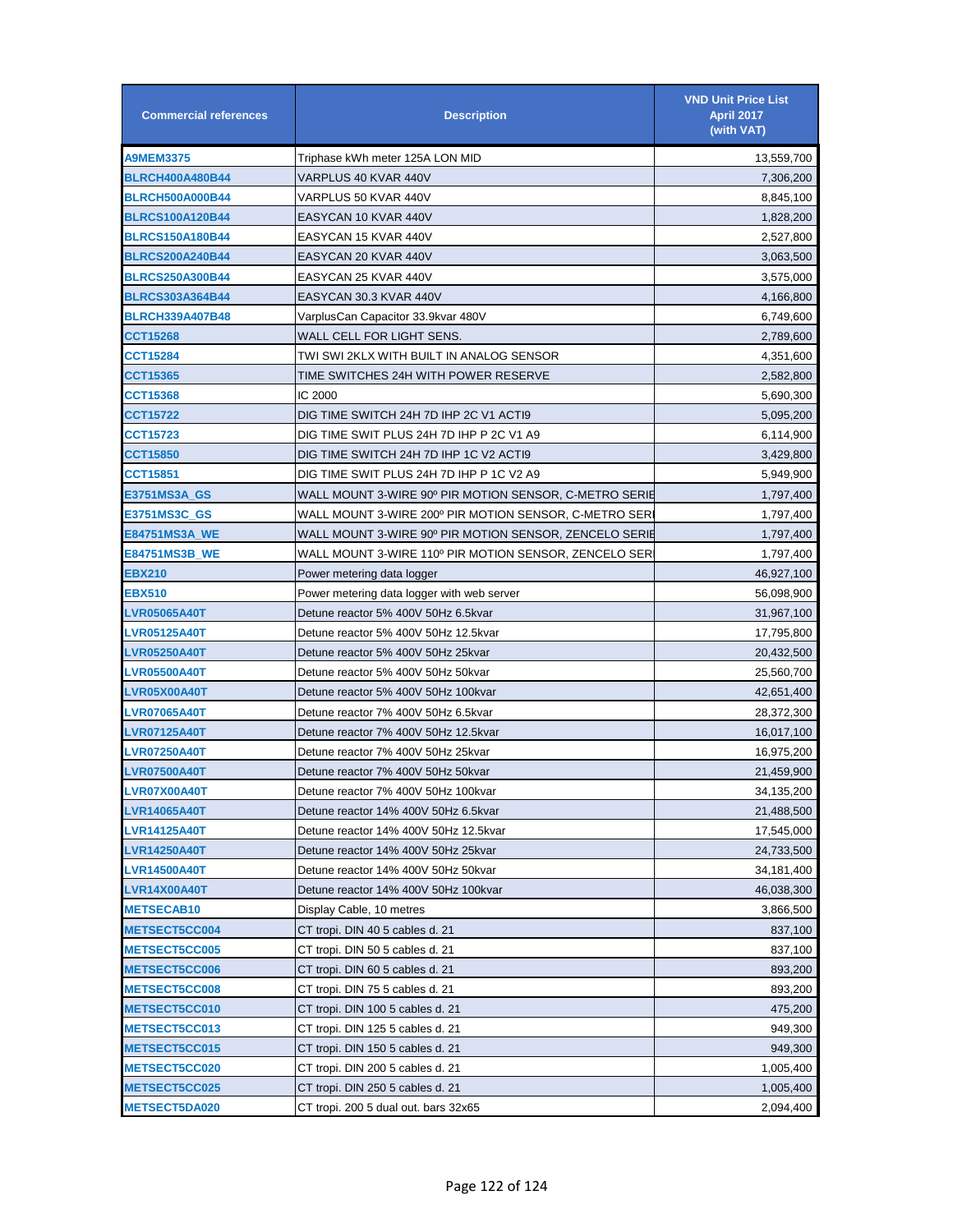| <b>Commercial references</b> | <b>Description</b>                       | <b>VND Unit Price List</b><br>April 2017<br>(with VAT) |
|------------------------------|------------------------------------------|--------------------------------------------------------|
| <b>METSECT5DA025</b>         | CT tropi. 250 5 dual out. bars 32x65     | 2,094,400                                              |
| <b>METSECT5DA030</b>         | CT tropi. 300 5 dual out. bars 32x65     | 2,094,400                                              |
| <b>METSECT5DA040</b>         | CT tropi. 400 5 dual out. bars 32x65     | 2,094,400                                              |
| METSECT5DA050                | CT tropi. 500 5 dual out. bars 32x65     | 2,094,400                                              |
| <b>METSECT5DA060</b>         | CT tropi. 600 5 dual out. bars 32x65     | 2,094,400                                              |
| <b>METSECT5DA080</b>         | CT tropi. 800 5 dual out. bars 32x65     | 2,234,100                                              |
| <b>METSECT5DA100</b>         | CT tropi. 1000 5 dual out. bars 32x65    | 2,234,100                                              |
| <b>METSECT5DA125</b>         | CT tropi. 1250 5 dual out. bars 32x65    | 2,373,800                                              |
| <b>METSECT5DA150</b>         | CT tropi. 1500 5 dual out. bars 32x65    | 2,512,400                                              |
| METSECT5DB100                | CT tropi. 1000 5 dual out. bars 38x127   | 2,512,400                                              |
| <b>METSECT5DB125</b>         | CT tropi. 1250 5 dual out. bars 38x127   | 3,071,200                                              |
| METSECT5DB150                | CT tropi. 1500 5 dual out. bars 38x127   | 3,630,000                                              |
| <b>METSECT5DB200</b>         | CT tropi. 2000 5 dual out. bars 38x127   | 4,187,700                                              |
| METSECT5DB250                | CT tropi. 2500 5 dual out. bars 38x127   | 4,745,400                                              |
| <b>METSECT5DB300</b>         | CT tropi. 3000 5 dual out. bars 38x127   | 5,304,200                                              |
| <b>METSECT5DC200</b>         | CT tropi. 2000 5 dual out. bars 52x127   | 4,187,700                                              |
| <b>METSECT5DC250</b>         | CT tropi. 2500 5 dual out. bars 52x127   | 4,745,400                                              |
| METSECT5DC300                | CT tropi. 3000 5 dual out. bars 52x127   | 5,024,800                                              |
| METSECT5DC400                | CT tropi. 4000 5 dual out. bars 52x127   | 5,582,500                                              |
| METSECT5DD100                | CT tropi. 1000 5 dual out. bars 34x84    | 2,234,100                                              |
| <b>METSECT5DD125</b>         | CT tropi. 1250 5 dual out. bars 34x84    | 2,373,800                                              |
| <b>METSECT5DD150</b>         | CT tropi. 1500 5 dual out. bars 34x84    | 2,512,400                                              |
| METSECT5DE100                | CT tropi. 1000 5 dual out. bars 54x102   | 3,909,400                                              |
| <b>METSECT5DE125</b>         | CT tropi. 1250 5 dual out. bars 54x102   | 4,187,700                                              |
| <b>METSECT5DE150</b>         | CT tropi. 1500 5 dual out. bars 54x102   | 4,467,100                                              |
| METSECT5DE200                | CT tropi. 2000 5 dual out. bars 54x102   | 4,745,400                                              |
| METSECT5DH125                | CT tropi. 1250 5 dual out. bars 38x102   | 3,349,500                                              |
| METSECT5DH150                | CT tropi. 1500 5 dual out. bars 38x102   | 3,630,000                                              |
| METSECT5DH200                | CT tropi. 2000 5 dual out. bars 38x102   | 4,187,700                                              |
| <b>METSECT5MA015</b>         | CT tropi. DIN 150 5 mix d. 27 bars mult. | 949,300                                                |
| <b>METSECT5MA020</b>         | CT tropi. DIN 200 5 mix d. 27 bars mult. | 1,005,400                                              |
| <b>METSECT5MA025</b>         | CT tropi. DIN 250 5 mix d. 27 bars mult. | 1,060,400                                              |
| <b>METSECT5MA030</b>         | CT tropi. DIN 300 5 mix d. 27 bars mult. | 1,116,500                                              |
| <b>METSECT5MA040</b>         | CT tropi. DIN 400 5 mix d. 27 bars mult. | 1,172,600                                              |
| <b>METSECT5MB025</b>         | CT tropi. DIN 250 5 mix d. 26 bars mult. | 1,116,500                                              |
| METSECT5MB030                | CT tropi. DIN 300 5 mix d. 26 bars mult. | 1,257,300                                              |
| METSECT5MB040                | CT tropi. DIN 400 5 mix d. 26 bars mult. | 1,397,000                                              |
| METSECT5MC025                | CT tropi. DIN 250 5 bars mult.           | 1,397,000                                              |
| <b>METSECT5MC030</b>         | CT tropi. DIN 300 5 bars mult.           | 1,452,000                                              |
| METSECT5MC040                | CT tropi. DIN 400 5 bars mult.           | 1,508,100                                              |
| METSECT5MC050                | CT tropi. DIN 500 5 bars mult.           | 1,564,200                                              |
| METSECT5MC060                | CT tropi. DIN 600 5 bars mult.           | 1,620,300                                              |
| METSECT5MC080                | CT tropi. DIN 800 5 bars mult.           | 1,675,300                                              |
| <b>METSECT5MD050</b>         | CT tropi. DIN 500 5 mix d. 40 bars mult. | 1,257,300                                              |
| <b>METSECT5MD060</b>         | CT tropi. DIN 600 5 mix d. 40 bars mult. | 1,675,300                                              |
| <b>METSECT5MD080</b>         | CT tropi. DIN 800 5 mix d. 40 bars mult. | 2,094,400                                              |
| <b>METSECT5ME015</b>         | CT tropi. DIN 150 5 mix d. 22 bars 10x30 | 1,168,200                                              |
| METSECT5ME020                | CT tropi. DIN 200 5 mix d. 22 bars 10x30 | 1,168,200                                              |
| <b>METSECT5ME025</b>         | CT tropi. DIN 250 5 mix d. 22 bars 10x30 | 1,166,000                                              |